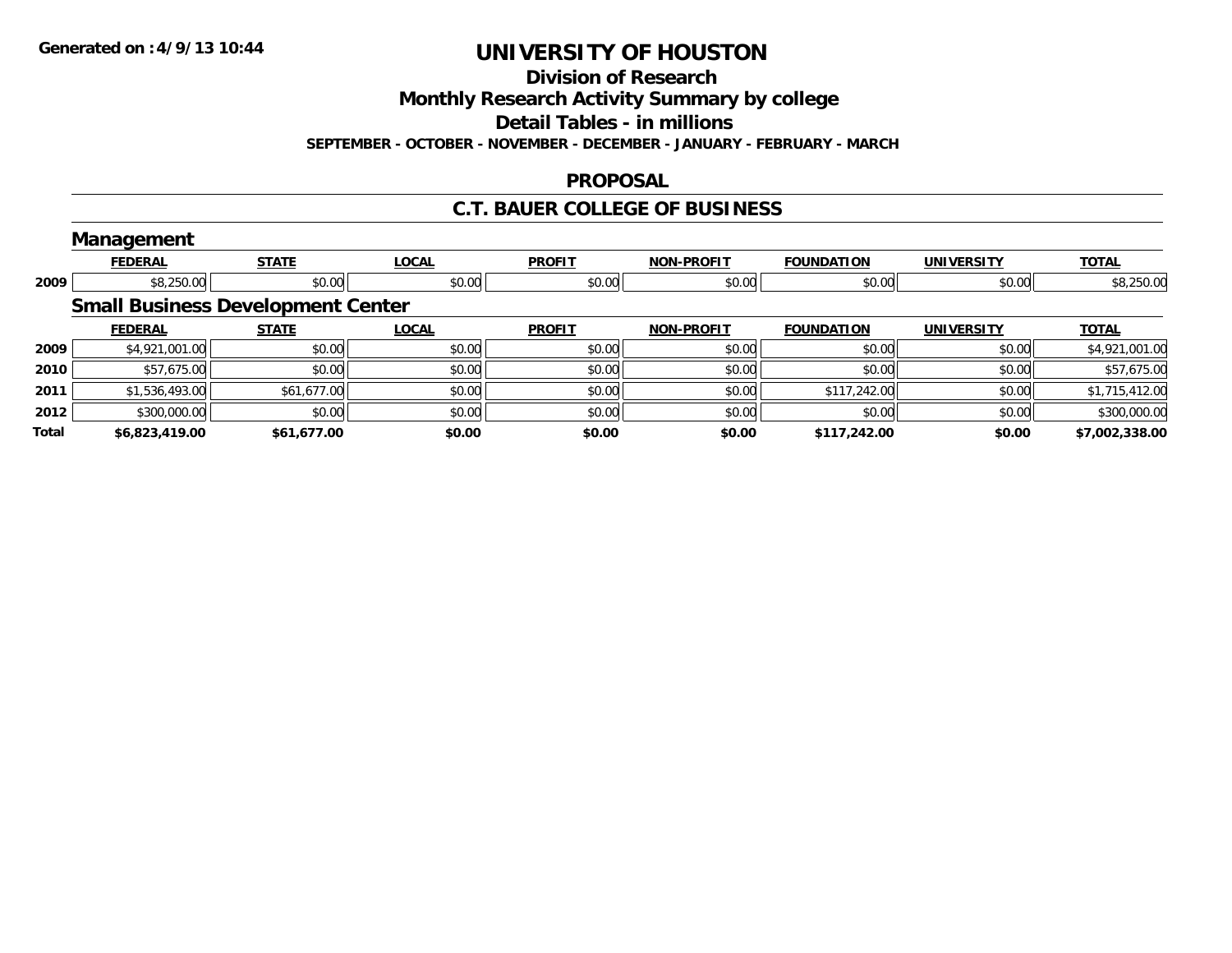#### **Division of Research Monthly Research Activity Summary by college Detail Tables - in millions SEPTEMBER - OCTOBER - NOVEMBER - DECEMBER - JANUARY - FEBRUARY - MARCH**

#### **PROPOSAL**

#### **COLLEGE OF ARCHITECTURE**

|       | Architecture   |              |              |               |                   |                   |                   |                |  |  |  |  |
|-------|----------------|--------------|--------------|---------------|-------------------|-------------------|-------------------|----------------|--|--|--|--|
|       | <b>FEDERAL</b> | <b>STATE</b> | <b>LOCAL</b> | <b>PROFIT</b> | <b>NON-PROFIT</b> | <b>FOUNDATION</b> | <b>UNIVERSITY</b> | <b>TOTAL</b>   |  |  |  |  |
| 2009  | \$25,000.00    | \$0.00       | \$0.00       | \$47,500.00   | \$0.00            | \$0.00            | \$49,500.00       | \$122,000.00   |  |  |  |  |
| 2010  | \$2,739,299.10 | \$0.00       | \$0.00       | \$0.00        | \$0.00            | \$0.00            | \$0.00            | \$2,739,299.10 |  |  |  |  |
| 2011  | \$1,587,604.88 | \$0.00       | \$0.00       | \$5,000.00    | \$0.00            | \$25,000.00       | \$0.00            | \$1,617,604.88 |  |  |  |  |
| 2012  | \$140,758.05   | \$0.00       | \$0.00       | \$0.00        | \$0.00            | \$8,200.00        | \$0.00            | \$148,958.05   |  |  |  |  |
| 2013  | \$89,843.25    | \$0.00       | \$0.00       | \$0.00        | \$0.00            | \$0.00            | \$0.00            | \$89,843.25    |  |  |  |  |
| Total | \$4,582,505.28 | \$0.00       | \$0.00       | \$52,500.00   | \$0.00            | \$33,200.00       | \$49,500.00       | \$4,717,705.28 |  |  |  |  |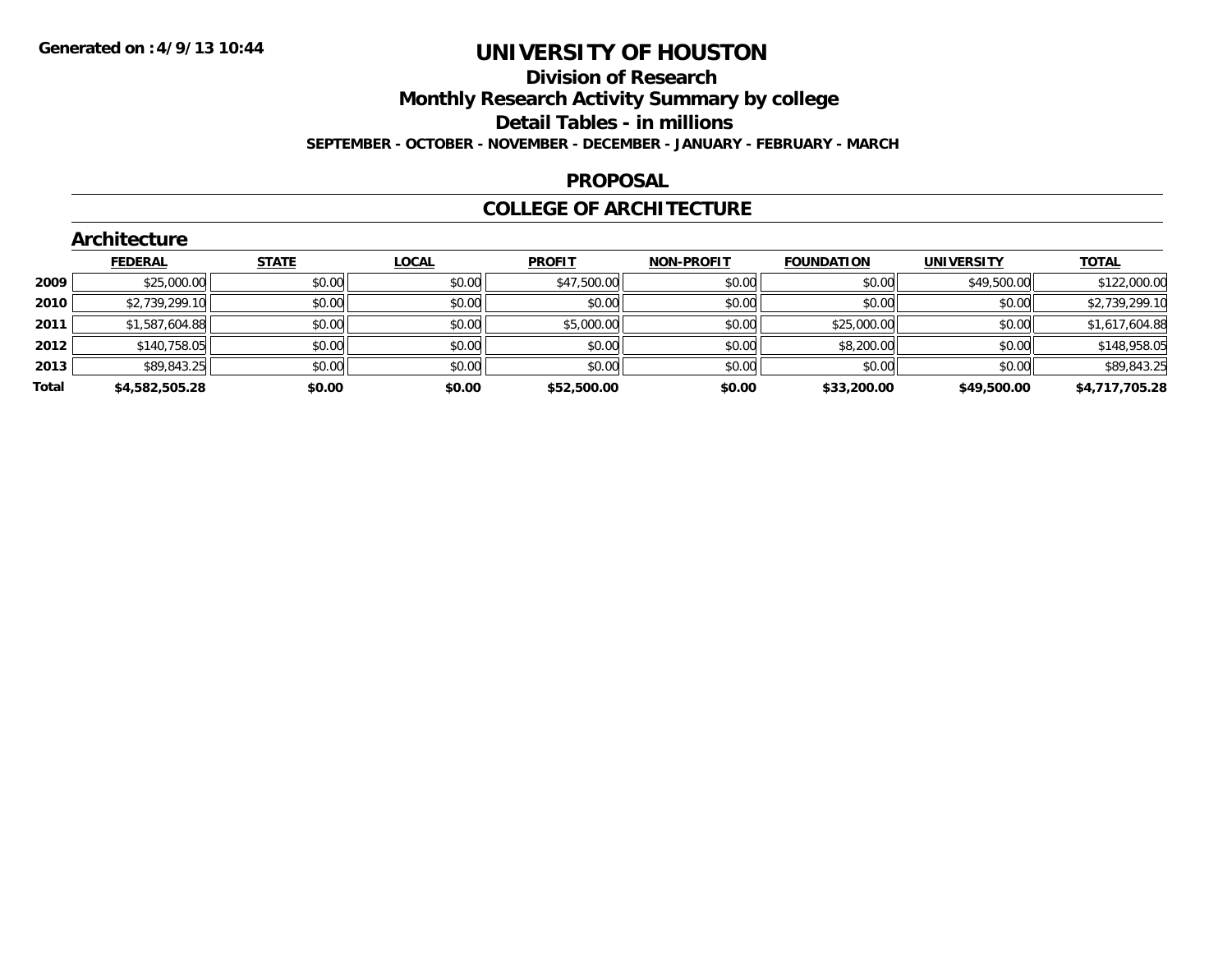## **Division of Research**

**Monthly Research Activity Summary by college**

**Detail Tables - in millions**

**SEPTEMBER - OCTOBER - NOVEMBER - DECEMBER - JANUARY - FEBRUARY - MARCH**

#### **PROPOSAL**

### **COLLEGE OF EDUCATION**

### **Consistency Mgmt and Coop Disc**

|              | <b>FEDERAL</b>                                       | <b>STATE</b>   | <b>LOCAL</b> | <b>PROFIT</b> | <b>NON-PROFIT</b> | <b>FOUNDATION</b> | <b>UNIVERSITY</b> | <b>TOTAL</b>    |
|--------------|------------------------------------------------------|----------------|--------------|---------------|-------------------|-------------------|-------------------|-----------------|
| 2010         | \$0.00                                               | \$0.00         | \$0.00       | \$0.00        | \$0.00            | \$0.00            | \$0.00            | \$0.00          |
| 2011         | \$0.00                                               | \$0.00         | \$0.00       | \$0.00        | \$0.00            | \$0.00            | \$0.00            | \$0.00          |
| 2012         | \$0.00                                               | \$0.00         | \$0.00       | \$0.00        | \$0.00            | \$0.00            | \$0.00            | \$0.00          |
|              | <b>Curriculum and Instruction</b>                    |                |              |               |                   |                   |                   |                 |
|              | <b>FEDERAL</b>                                       | <b>STATE</b>   | <b>LOCAL</b> | <b>PROFIT</b> | <b>NON-PROFIT</b> | <b>FOUNDATION</b> | <b>UNIVERSITY</b> | <b>TOTAL</b>    |
| 2009         | \$1,112,148.30                                       | \$50,000.00    | \$24,522.00  | \$100,428.00  | \$432,421.54      | \$3,038,672.26    | \$156,791.00      | \$4,914,983.10  |
| 2010         | \$249,174.25                                         | \$322,538.00   | \$37,786.00  | \$0.00        | \$115,778.00      | \$39,952.00       | \$0.00            | \$765,228.25    |
| 2011         | \$4,713,291.90                                       | \$1,422,733.00 | \$295,410.00 | \$124,500.00  | \$268,868.00      | \$0.00            | \$246,279.00      | \$7,071,081.90  |
| 2012         | \$6,337,442.55                                       | \$714,991.00   | \$150,000.00 | \$0.00        | \$1,014,561.00    | \$0.00            | \$1,024,174.00    | \$9,241,168.55  |
| 2013         | \$5,145,983.14                                       | \$351,775.00   | \$0.00       | \$0.00        | \$19,325.00       | \$0.00            | \$258,964.50      | \$5,776,047.64  |
|              | <b>Dean, Education</b>                               |                |              |               |                   |                   |                   |                 |
|              | <b>FEDERAL</b>                                       | <b>STATE</b>   | <b>LOCAL</b> | <b>PROFIT</b> | <b>NON-PROFIT</b> | <b>FOUNDATION</b> | <b>UNIVERSITY</b> | <b>TOTAL</b>    |
| 2009         | \$0.00                                               | \$0.00         | \$0.00       | \$0.00        | \$0.00            | \$0.00            | \$0.00            | \$0.00          |
|              | <b>Educational Leadership &amp; Cultural Studies</b> |                |              |               |                   |                   |                   |                 |
|              | <b>FEDERAL</b>                                       | <b>STATE</b>   | <b>LOCAL</b> | <b>PROFIT</b> | <b>NON-PROFIT</b> | <b>FOUNDATION</b> | <b>UNIVERSITY</b> | <b>TOTAL</b>    |
| 2010         | \$0.00                                               | \$0.00         | \$0.00       | \$0.00        | \$0.00            | \$169,377.00      | \$0.00            | \$169,377.00    |
|              | <b>Educational Psychology</b>                        |                |              |               |                   |                   |                   |                 |
|              | <b>FEDERAL</b>                                       | <b>STATE</b>   | <b>LOCAL</b> | <b>PROFIT</b> | <b>NON-PROFIT</b> | <b>FOUNDATION</b> | <b>UNIVERSITY</b> | <b>TOTAL</b>    |
| 2009         | \$903,310.70                                         | \$49,999.00    | \$0.00       | \$0.00        | \$0.00            | \$48,618.70       | \$389,000.00      | \$1,390,928.40  |
| 2010         | \$7,000,447.50                                       | \$1,608,227.90 | \$0.00       | \$118,211.00  | \$295,140.00      | \$0.00            | \$281,528.00      | \$9,303,554.40  |
| 2011         | \$4,574,059.50                                       | \$485,699.60   | \$0.00       | \$68,419.00   | \$0.00            | \$510,310.65      | \$20,758.00       | \$5,659,246.75  |
| 2012         | \$4,897,201.76                                       | \$1,562,159.00 | \$0.00       | \$0.00        | \$32,160.00       | \$87,667.00       | \$1,752,798.74    | \$8,331,986.50  |
| 2013         | \$2,616,263.90                                       | \$71,610.00    | \$0.00       | \$0.00        | \$0.00            | \$387,327.00      | \$371,636.50      | \$3,446,837.40  |
| <b>Total</b> | \$37,549,323.50                                      | \$6,639,732.50 | \$507,718.00 | \$411,558.00  | \$2,178,253.54    | \$4,281,924.61    | \$4,501,929.74    | \$56,070,439.89 |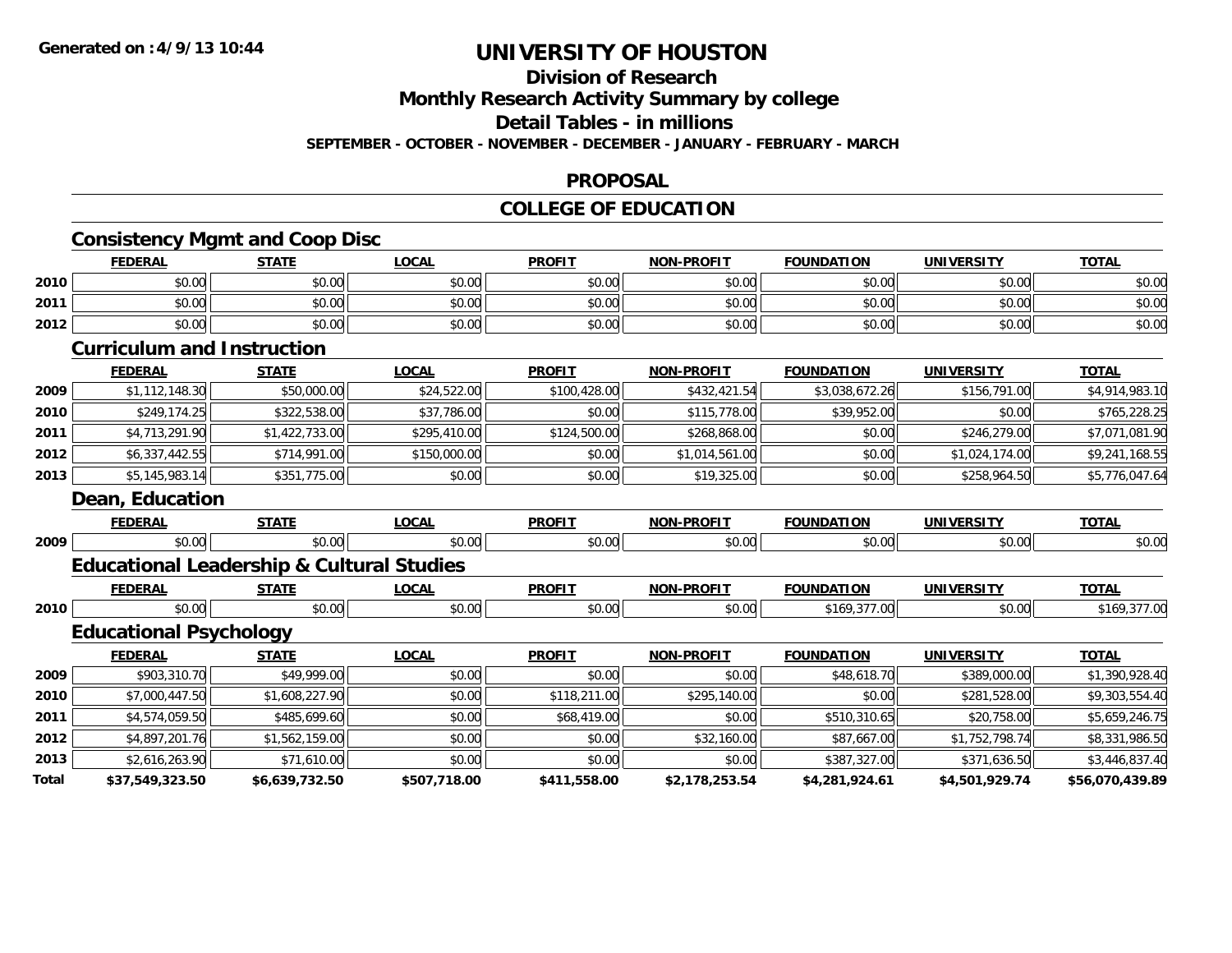#### **Division of Research**

**Monthly Research Activity Summary by college**

**Detail Tables - in millions**

**SEPTEMBER - OCTOBER - NOVEMBER - DECEMBER - JANUARY - FEBRUARY - MARCH**

#### **PROPOSAL**

|      | Art                                 |              |              |               |                   |                   |                   |                |
|------|-------------------------------------|--------------|--------------|---------------|-------------------|-------------------|-------------------|----------------|
|      | <b>FEDERAL</b>                      | <b>STATE</b> | <b>LOCAL</b> | <b>PROFIT</b> | <b>NON-PROFIT</b> | <b>FOUNDATION</b> | <b>UNIVERSITY</b> | <b>TOTAL</b>   |
| 2011 | \$14,979.30                         | \$0.00       | \$0.00       | \$0.00        | \$0.00            | \$0.00            | \$0.00            | \$14,979.30    |
| 2012 | \$238,306.59                        | \$0.00       | \$0.00       | \$0.00        | \$35,000.00       | \$0.00            | \$0.00            | \$273,306.59   |
|      | <b>Arte Publico Press</b>           |              |              |               |                   |                   |                   |                |
|      | <b>FEDERAL</b>                      | <b>STATE</b> | <b>LOCAL</b> | <b>PROFIT</b> | <b>NON-PROFIT</b> | <b>FOUNDATION</b> | <b>UNIVERSITY</b> | <b>TOTAL</b>   |
| 2009 | \$125,000.00                        | \$0.00       | \$0.00       | \$0.00        | \$128,032.00      | \$0.00            | \$0.00            | \$253,032.00   |
| 2010 | \$100,000.00                        | \$120,000.00 | \$0.00       | \$0.00        | \$145,536.00      | \$75,000.00       | \$0.00            | \$440,536.00   |
| 2011 | \$100,000.00                        | \$0.00       | \$0.00       | \$0.00        | \$94,479.00       | \$120,000.00      | \$0.00            | \$314,479.00   |
| 2012 | \$298,497.00                        | \$20,000.00  | \$0.00       | \$0.00        | \$98,393.00       | \$0.00            | \$0.00            | \$416,890.00   |
| 2013 | \$100,000.00                        | \$40,000.00  | \$0.00       | \$0.00        | \$50,000.00       | \$150,000.00      | \$0.00            | \$340,000.00   |
|      | <b>Blaffer Gallery</b>              |              |              |               |                   |                   |                   |                |
|      | <b>FEDERAL</b>                      | <b>STATE</b> | <b>LOCAL</b> | <b>PROFIT</b> | <b>NON-PROFIT</b> | <b>FOUNDATION</b> | <b>UNIVERSITY</b> | <b>TOTAL</b>   |
| 2009 | \$50,000.00                         | \$3,000.00   | \$0.00       | \$0.00        | \$149,858.00      | \$0.00            | \$0.00            | \$202,858.00   |
| 2010 | \$10,000.00                         | \$8,500.00   | \$0.00       | \$0.00        | \$149,425.00      | \$0.00            | \$0.00            | \$167,925.00   |
| 2011 | \$50,000.00                         | \$8,500.00   | \$0.00       | \$0.00        | \$102,445.00      | \$0.00            | \$0.00            | \$160,945.00   |
| 2012 | \$0.00                              | \$5,132.00   | \$0.00       | \$0.00        | \$85,759.00       | \$0.00            | \$0.00            | \$90,891.00    |
| 2013 | \$50,000.00                         | \$0.00       | \$0.00       | \$0.00        | \$1,500.00        | \$0.00            | \$0.00            | \$51,500.00    |
|      | <b>Center for Public History</b>    |              |              |               |                   |                   |                   |                |
|      | <b>FEDERAL</b>                      | <b>STATE</b> | <b>LOCAL</b> | <b>PROFIT</b> | <b>NON-PROFIT</b> | <b>FOUNDATION</b> | <b>UNIVERSITY</b> | <b>TOTAL</b>   |
| 2011 | \$0.00                              | \$0.00       | \$0.00       | \$0.00        | \$369,000.00      | \$0.00            | \$0.00            | \$369,000.00   |
|      | <b>Communication Disorders</b>      |              |              |               |                   |                   |                   |                |
|      | <b>FEDERAL</b>                      | <b>STATE</b> | <b>LOCAL</b> | <b>PROFIT</b> | <b>NON-PROFIT</b> | <b>FOUNDATION</b> | <b>UNIVERSITY</b> | <b>TOTAL</b>   |
| 2009 | \$0.00                              | \$254,377.00 | \$1,500.00   | \$0.00        | \$247,668.00      | \$40,278.00       | \$131,248.00      | \$675,071.00   |
| 2010 | \$797,623.00                        | \$227,907.00 | \$0.00       | \$0.00        | \$227,284.00      | \$0.00            | \$0.00            | \$1,252,814.00 |
| 2011 | \$148,670.00                        | \$0.00       | \$0.00       | \$0.00        | \$0.00            | \$0.00            | \$0.00            | \$148,670.00   |
| 2012 | \$447,207.00                        | \$11,723.40  | \$0.00       | \$0.00        | \$58,248.00       | \$22,770.00       | \$263,177.00      | \$803,125.40   |
| 2013 | \$535,125.00                        | \$13,290.00  | \$0.00       | \$0.00        | \$54,922.00       | \$0.00            | \$396,469.00      | \$999,806.00   |
|      | <b>Comparative Cultural Studies</b> |              |              |               |                   |                   |                   |                |
|      | <b>FEDERAL</b>                      | <b>STATE</b> | <b>LOCAL</b> | <b>PROFIT</b> | <b>NON-PROFIT</b> | <b>FOUNDATION</b> | <b>UNIVERSITY</b> | <b>TOTAL</b>   |
| 2009 | \$74,500.00                         | \$0.00       | \$0.00       | \$0.00        | \$40,000.00       | \$24,590.00       | \$0.00            | \$139,090.00   |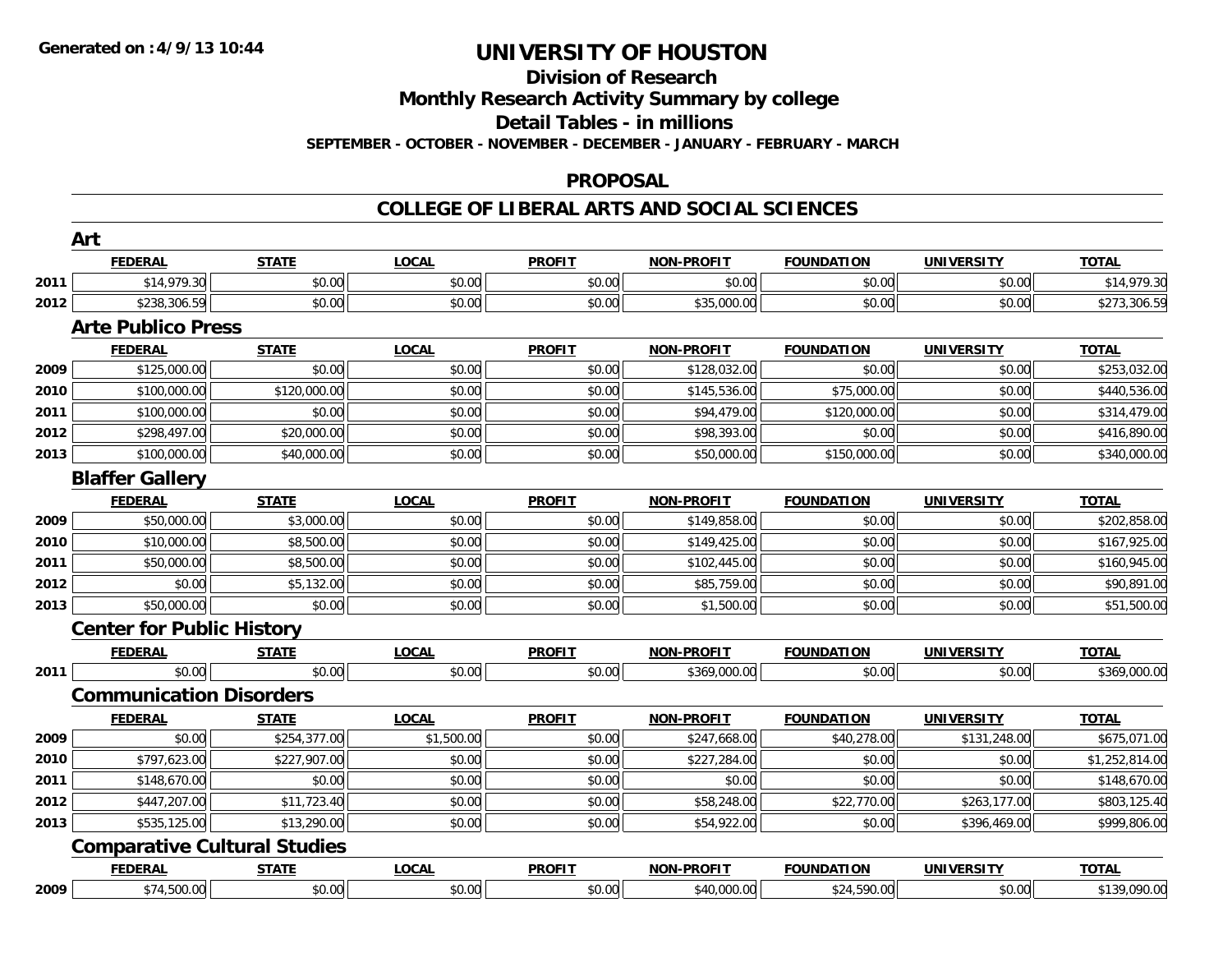**Division of Research**

**Monthly Research Activity Summary by college**

**Detail Tables - in millions**

**SEPTEMBER - OCTOBER - NOVEMBER - DECEMBER - JANUARY - FEBRUARY - MARCH**

#### **PROPOSAL**

|      | <b>Cynthia Woods Mitchell Center for the Arts</b> |                |              |                |                   |                   |                   |                 |
|------|---------------------------------------------------|----------------|--------------|----------------|-------------------|-------------------|-------------------|-----------------|
|      | <b>FEDERAL</b>                                    | <b>STATE</b>   | <b>LOCAL</b> | <b>PROFIT</b>  | <b>NON-PROFIT</b> | <b>FOUNDATION</b> | <b>UNIVERSITY</b> | <b>TOTAL</b>    |
| 2013 | \$0.00                                            | \$150,000.00   | \$0.00       | \$0.00         | \$10,000.00       | \$0.00            | \$0.00            | \$160,000.00    |
|      | Dean, Liberal Arts and Social Sciences            |                |              |                |                   |                   |                   |                 |
|      | <b>FEDERAL</b>                                    | <b>STATE</b>   | <b>LOCAL</b> | <b>PROFIT</b>  | <b>NON-PROFIT</b> | <b>FOUNDATION</b> | <b>UNIVERSITY</b> | <b>TOTAL</b>    |
| 2009 | \$1,380,762.00                                    | \$0.00         | \$0.00       | \$0.00         | \$0.00            | \$0.00            | \$0.00            | \$1,380,762.00  |
| 2011 | \$0.00                                            | \$0.00         | \$0.00       | \$0.00         | \$0.00            | \$0.00            | \$0.00            | \$0.00          |
|      | <b>Economics</b>                                  |                |              |                |                   |                   |                   |                 |
|      | <b>FEDERAL</b>                                    | <b>STATE</b>   | <b>LOCAL</b> | <b>PROFIT</b>  | <b>NON-PROFIT</b> | <b>FOUNDATION</b> | <b>UNIVERSITY</b> | <b>TOTAL</b>    |
| 2009 | \$229,871.00                                      | \$0.00         | \$0.00       | \$0.00         | \$0.00            | \$0.00            | \$0.00            | \$229,871.00    |
| 2010 | \$0.00                                            | \$0.00         | \$0.00       | \$0.00         | \$0.00            | \$37,000.00       | \$227,082.00      | \$264,082.00    |
| 2011 | \$0.00                                            | \$0.00         | \$0.00       | \$0.00         | \$78,014.00       | \$234,719.00      | \$75,000.00       | \$387,733.00    |
| 2012 | \$0.00                                            | \$0.00         | \$0.00       | \$0.00         | \$802,528.00      | \$158,086.00      | \$0.00            | \$960,614.00    |
| 2013 | \$133,160.00                                      | \$0.00         | \$0.00       | \$0.00         | \$0.00            | \$34,967.00       | \$0.00            | \$168,127.00    |
|      | <b>English</b>                                    |                |              |                |                   |                   |                   |                 |
|      | <b>FEDERAL</b>                                    | <b>STATE</b>   | <b>LOCAL</b> | <b>PROFIT</b>  | <b>NON-PROFIT</b> | <b>FOUNDATION</b> | <b>UNIVERSITY</b> | <b>TOTAL</b>    |
| 2010 | \$190,000.00                                      | \$0.00         | \$0.00       | \$0.00         | \$1,000.00        | \$0.00            | \$0.00            | \$191,000.00    |
| 2011 | \$0.00                                            | \$0.00         | \$0.00       | \$0.00         | \$1,500.00        | \$0.00            | \$0.00            | \$1,500.00      |
| 2012 | \$932,888.40                                      | \$0.00         | \$0.00       | \$0.00         | \$0.00            | \$0.00            | \$0.00            | \$932,888.40    |
|      | <b>Health and Human Performance</b>               |                |              |                |                   |                   |                   |                 |
|      | <b>FEDERAL</b>                                    | <b>STATE</b>   | <b>LOCAL</b> | <b>PROFIT</b>  | <b>NON-PROFIT</b> | <b>FOUNDATION</b> | <b>UNIVERSITY</b> | <b>TOTAL</b>    |
| 2009 | \$224,886.60                                      | \$60,700.00    | \$0.00       | \$976,239.50   | \$1,067,321.00    | \$257,474.40      | \$1,676,010.00    | \$4,262,631.50  |
| 2010 | \$8,410,462.50                                    | \$2,338,353.75 | \$0.00       | \$2,401,091.86 | \$80,000.00       | \$249,999.00      | \$6,000.00        | \$13,485,907.11 |
| 2011 | \$9,322,424.40                                    | \$0.00         | \$0.00       | \$94,276.00    | \$0.00            | \$209,569.30      | \$908,023.00      | \$10,534,292.70 |
| 2012 | \$6,858,777.61                                    | \$302,818.00   | \$0.00       | \$726,663.00   | \$141,879.20      | \$0.00            | \$1,179,339.00    | \$9,209,476.81  |
| 2013 | \$5,419,000.52                                    | \$0.00         | \$0.00       | \$66,142.80    | \$472,354.00      | \$69,976.00       | \$133,652.00      | \$6,161,125.32  |
|      | <b>Hispanic Studies</b>                           |                |              |                |                   |                   |                   |                 |
|      | <b>FEDERAL</b>                                    | <b>STATE</b>   | <b>LOCAL</b> | <b>PROFIT</b>  | <b>NON-PROFIT</b> | <b>FOUNDATION</b> | <b>UNIVERSITY</b> | <b>TOTAL</b>    |
| 2009 | \$0.00                                            | \$0.00         | \$0.00       | \$0.00         | \$0.00            | \$0.00            | \$0.00            | \$0.00          |
| 2010 | \$0.00                                            | \$0.00         | \$0.00       | \$0.00         | \$0.00            | \$0.00            | \$0.00            | \$0.00          |
| 2012 | \$38,419.59                                       | \$0.00         | \$0.00       | \$0.00         | \$0.00            | \$0.00            | \$0.00            | \$38,419.59     |
| 2013 | \$0.00                                            | \$0.00         | \$0.00       | \$0.00         | \$0.00            | \$0.00            | \$11,992.50       | \$11,992.50     |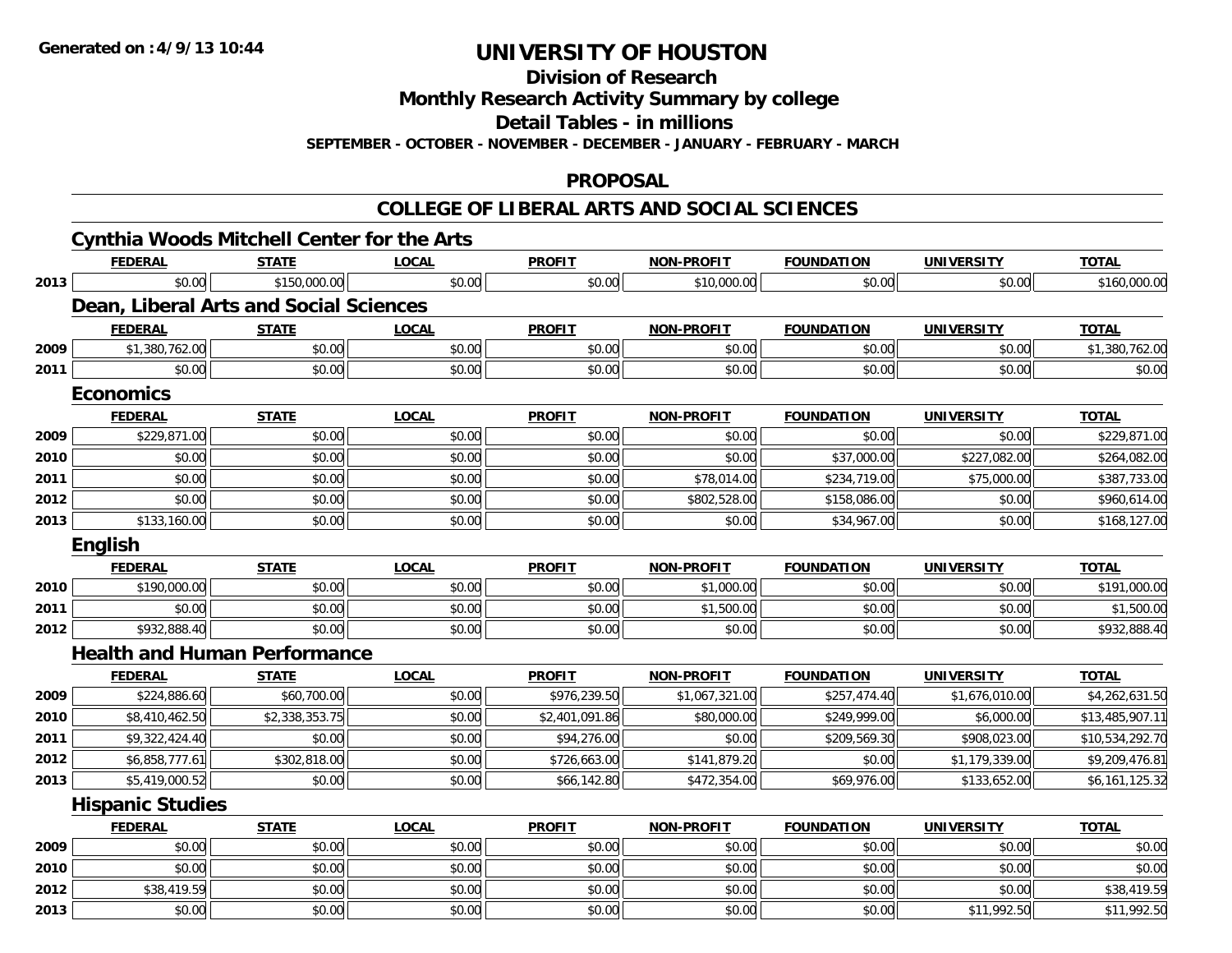### **Division of ResearchMonthly Research Activity Summary by college Detail Tables - in millions SEPTEMBER - OCTOBER - NOVEMBER - DECEMBER - JANUARY - FEBRUARY - MARCH**

#### **PROPOSAL**

|      | <b>History</b>                        |              |              |               |                   |                   |                   |              |
|------|---------------------------------------|--------------|--------------|---------------|-------------------|-------------------|-------------------|--------------|
|      | <b>FEDERAL</b>                        | <b>STATE</b> | <b>LOCAL</b> | <b>PROFIT</b> | <b>NON-PROFIT</b> | <b>FOUNDATION</b> | <b>UNIVERSITY</b> | <b>TOTAL</b> |
| 2009 | \$8,500.00                            | \$0.00       | \$0.00       | \$0.00        | \$0.00            | \$0.00            | \$0.00            | \$8,500.00   |
| 2010 | \$569,406.00                          | \$0.00       | \$0.00       | \$0.00        | \$0.00            | \$0.00            | \$0.00            | \$569,406.00 |
| 2011 | \$0.00                                | \$0.00       | \$0.00       | \$0.00        | \$14,000.00       | \$0.00            | \$0.00            | \$14,000.00  |
| 2012 | \$63,776.82                           | \$0.00       | \$0.00       | \$0.00        | \$0.00            | \$0.00            | \$0.00            | \$63,776.82  |
|      | <b>Hobby Center for Public Policy</b> |              |              |               |                   |                   |                   |              |
|      | <b>FEDERAL</b>                        | <b>STATE</b> | <b>LOCAL</b> | <b>PROFIT</b> | <b>NON-PROFIT</b> | <b>FOUNDATION</b> | <b>UNIVERSITY</b> | <b>TOTAL</b> |
| 2009 | \$24,750.00                           | \$0.00       | \$0.00       | \$0.00        | \$0.00            | \$0.00            | \$0.00            | \$24,750.00  |
| 2010 | \$409,788.20                          | \$0.00       | \$0.00       | \$0.00        | \$0.00            | \$0.00            | \$0.00            | \$409,788.20 |
| 2011 | \$8,435.00                            | \$0.00       | \$0.00       | \$0.00        | \$0.00            | \$0.00            | \$0.00            | \$8,435.00   |
| 2013 | \$164,250.00                          | \$0.00       | \$0.00       | \$0.00        | \$0.00            | \$0.00            | \$0.00            | \$164,250.00 |
|      | <b>Modern/Classical Languages</b>     |              |              |               |                   |                   |                   |              |
|      | <b>FEDERAL</b>                        | <b>STATE</b> | <b>LOCAL</b> | <b>PROFIT</b> | <b>NON-PROFIT</b> | <b>FOUNDATION</b> | <b>UNIVERSITY</b> | <b>TOTAL</b> |
| 2009 | \$0.00                                | \$0.00       | \$0.00       | \$0.00        | \$19,899.50       | \$0.00            | \$0.00            | \$19,899.50  |
| 2010 | \$0.00                                | \$0.00       | \$0.00       | \$0.00        | \$7,000.00        | \$0.00            | \$0.00            | \$7,000.00   |
| 2011 | \$0.00                                | \$0.00       | \$0.00       | \$0.00        | \$0.00            | \$0.00            | \$0.00            | \$0.00       |
| 2012 | \$396,977.00                          | \$0.00       | \$0.00       | \$0.00        | \$0.00            | \$0.00            | \$0.00            | \$396,977.00 |
| 2013 | \$0.00                                | \$0.00       | \$0.00       | \$0.00        | \$0.00            | \$0.00            | \$99,251.00       | \$99,251.00  |
|      | Philosophy                            |              |              |               |                   |                   |                   |              |
|      | <b>FEDERAL</b>                        | <b>STATE</b> | <b>LOCAL</b> | <b>PROFIT</b> | <b>NON-PROFIT</b> | <b>FOUNDATION</b> | <b>UNIVERSITY</b> | <b>TOTAL</b> |
| 2011 | \$29,932.50                           | \$0.00       | \$0.00       | \$0.00        | \$0.00            | \$0.00            | \$0.00            | \$29,932.50  |
| 2012 | \$23,229.00                           | \$0.00       | \$0.00       | \$0.00        | \$0.00            | \$0.00            | \$0.00            | \$23,229.00  |
| 2013 | \$24,897.00                           | \$0.00       | \$0.00       | \$0.00        | \$0.00            | \$0.00            | \$0.00            | \$24,897.00  |
|      | <b>Political Science</b>              |              |              |               |                   |                   |                   |              |
|      | <b>FEDERAL</b>                        | <b>STATE</b> | <b>LOCAL</b> | <b>PROFIT</b> | <b>NON-PROFIT</b> | <b>FOUNDATION</b> | <b>UNIVERSITY</b> | <b>TOTAL</b> |
| 2009 | \$12,000.00                           | \$0.00       | \$0.00       | \$0.00        | \$0.00            | \$0.00            | \$0.00            | \$12,000.00  |
| 2010 | \$156,642.00                          | \$0.00       | \$0.00       | \$0.00        | \$0.00            | \$0.00            | \$0.00            | \$156,642.00 |
| 2011 | \$315,129.00                          | \$0.00       | \$0.00       | \$0.00        | \$0.00            | \$0.00            | \$0.00            | \$315,129.00 |
| 2012 | \$383,429.00                          | \$77,296.00  | \$0.00       | \$0.00        | \$0.00            | \$0.00            | \$0.00            | \$460,725.00 |
| 2013 | \$857,738.00                          | \$0.00       | \$0.00       | \$0.00        | \$0.00            | \$0.00            | \$0.00            | \$857,738.00 |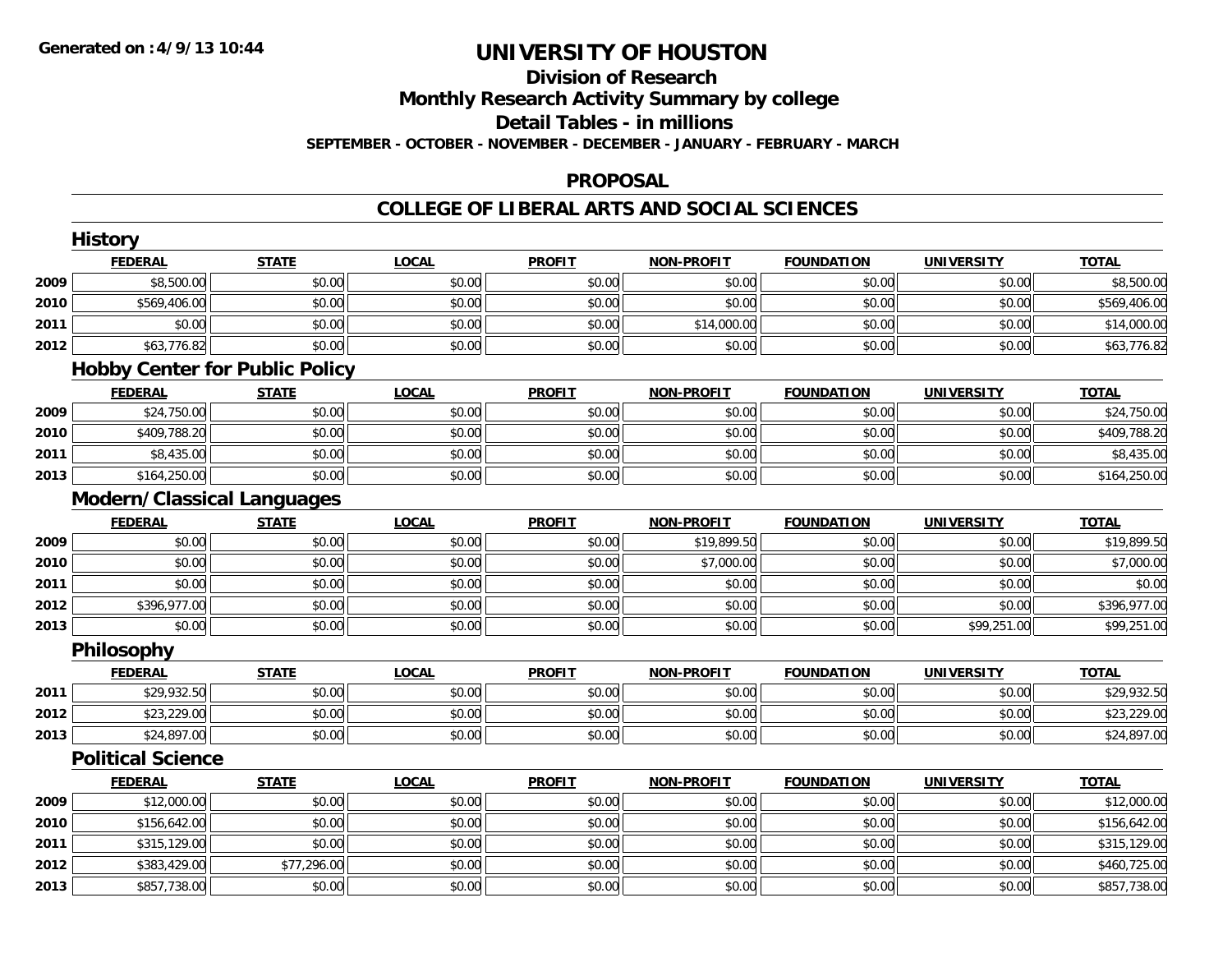### **Division of ResearchMonthly Research Activity Summary by college Detail Tables - in millions SEPTEMBER - OCTOBER - NOVEMBER - DECEMBER - JANUARY - FEBRUARY - MARCH**

#### **PROPOSAL**

|       | Psychology                     |                |              |                |                   |                   |                   |                  |
|-------|--------------------------------|----------------|--------------|----------------|-------------------|-------------------|-------------------|------------------|
|       | <b>FEDERAL</b>                 | <b>STATE</b>   | <b>LOCAL</b> | <b>PROFIT</b>  | <b>NON-PROFIT</b> | <b>FOUNDATION</b> | <b>UNIVERSITY</b> | <b>TOTAL</b>     |
| 2009  | \$4,725,819.06                 | \$3,401.76     | \$0.00       | \$269,610.00   | \$1,030,562.00    | \$239,064.00      | \$41,653.00       | \$6,310,109.82   |
| 2010  | \$13,348,012.06                | \$2,996,908.00 | \$0.00       | \$56,000.00    | \$121,704.00      | \$14,672.00       | \$2,220,633.00    | \$18,757,929.06  |
| 2011  | \$4,963,549.80                 | \$1,475,209.00 | \$0.00       | \$0.00         | \$0.00            | \$174,672.00      | \$1,769,460.00    | \$8,382,890.80   |
| 2012  | \$7,146,946.87                 | \$0.00         | \$0.00       | \$69,793.00    | \$0.00            | \$0.00            | \$677,049.00      | \$7,893,788.87   |
| 2013  | \$9,681,980.23                 | \$936,366.00   | \$0.00       | \$43,240.00    | \$128,520.00      | \$5,400.00        | \$1,705,309.50    | \$12,500,815.73  |
|       | <b>School of Communication</b> |                |              |                |                   |                   |                   |                  |
|       | <b>FEDERAL</b>                 | <b>STATE</b>   | <b>LOCAL</b> | <b>PROFIT</b>  | <b>NON-PROFIT</b> | <b>FOUNDATION</b> | <b>UNIVERSITY</b> | <b>TOTAL</b>     |
| 2011  | \$294,900.00                   | \$0.00         | \$0.00       | \$0.00         | \$0.00            | \$0.00            | \$0.00            | \$294,900.00     |
| 2012  | \$336,545.00                   | \$0.00         | \$0.00       | \$0.00         | \$0.00            | \$0.00            | \$0.00            | \$336,545.00     |
| 2013  | \$0.00                         | \$0.00         | \$0.00       | \$0.00         | \$9,800.00        | \$0.00            | \$76,763.00       | \$86,563.00      |
|       | <b>School of Music</b>         |                |              |                |                   |                   |                   |                  |
|       | <b>FEDERAL</b>                 | <b>STATE</b>   | <b>LOCAL</b> | <b>PROFIT</b>  | <b>NON-PROFIT</b> | <b>FOUNDATION</b> | <b>UNIVERSITY</b> | <b>TOTAL</b>     |
| 2009  | \$0.00                         | \$143,067.00   | \$0.00       | \$0.00         | \$98,060.00       | \$0.00            | \$0.00            | \$241,127.00     |
| 2010  | \$0.00                         | \$14,500.00    | \$0.00       | \$0.00         | \$0.00            | \$0.00            | \$0.00            | \$14,500.00      |
| 2011  | \$0.00                         | \$26,500.00    | \$0.00       | \$0.00         | \$0.00            | \$0.00            | \$0.00            | \$26,500.00      |
| 2013  | \$0.00                         | \$5,000.00     | \$0.00       | \$0.00         | \$0.00            | \$0.00            | \$0.00            | \$5,000.00       |
|       | Sociology                      |                |              |                |                   |                   |                   |                  |
|       | <b>FEDERAL</b>                 | <b>STATE</b>   | <b>LOCAL</b> | <b>PROFIT</b>  | <b>NON-PROFIT</b> | <b>FOUNDATION</b> | <b>UNIVERSITY</b> | <b>TOTAL</b>     |
| 2009  | \$1,442,468.50                 | \$0.00         | \$60,000.00  | \$0.00         | \$0.00            | \$14,997.00       | \$0.00            | \$1,517,465.50   |
| 2010  | \$1,415,674.00                 | \$0.00         | \$0.00       | \$0.00         | \$0.00            | \$0.00            | \$0.00            | \$1,415,674.00   |
| 2011  | \$796,309.80                   | \$0.00         | \$0.00       | \$0.00         | \$0.00            | \$0.00            | \$0.00            | \$796,309.80     |
| 2012  | \$0.00                         | \$0.00         | \$0.00       | \$0.00         | \$0.00            | \$16,808.00       | \$508,467.30      | \$525,275.30     |
| 2013  | \$160,063.00                   | \$0.00         | \$18,000.00  | \$0.00         | \$0.00            | \$0.00            | \$0.00            | \$178,063.00     |
|       | <b>Theatre</b>                 |                |              |                |                   |                   |                   |                  |
|       | <b>FEDERAL</b>                 | <b>STATE</b>   | <b>LOCAL</b> | <b>PROFIT</b>  | <b>NON-PROFIT</b> | <b>FOUNDATION</b> | <b>UNIVERSITY</b> | <b>TOTAL</b>     |
| 2010  | \$119,000.00                   | \$0.00         | \$0.00       | \$0.00         | \$0.00            | \$0.00            | \$0.00            | \$119,000.00     |
| 2013  | \$0.00                         | \$0.00         | \$0.00       | \$100,027.00   | \$0.00            | \$0.00            | \$0.00            | \$100,027.00     |
| Total | \$84,160,708.35                | \$9,242,548.91 | \$79,500.00  | \$4,803,083.16 | \$6,121,690.70    | \$2,150,041.70    | \$12,106,578.30   | \$118,664,151.12 |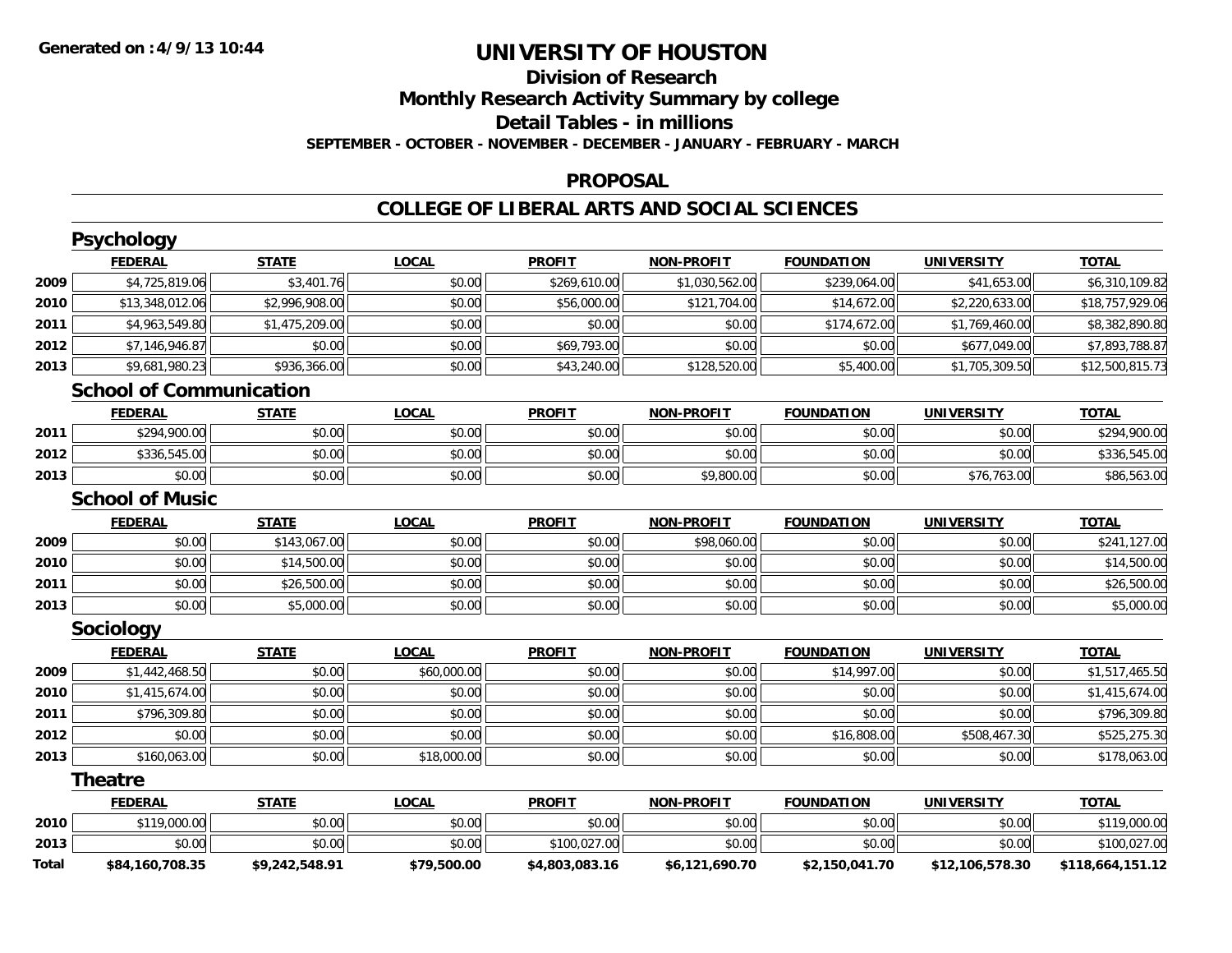**2011**

**2012**

**2013**

## **UNIVERSITY OF HOUSTON**

**Division of Research**

**Monthly Research Activity Summary by college**

**Detail Tables - in millions**

**SEPTEMBER - OCTOBER - NOVEMBER - DECEMBER - JANUARY - FEBRUARY - MARCH**

#### **PROPOSAL**

### **COLLEGE OF NATURAL SCIENCES AND MATHEMATICS**

|      | <b>Allied Geophysical Laboratories</b> |                 |                                                        |                |                   |                   |                   |                 |
|------|----------------------------------------|-----------------|--------------------------------------------------------|----------------|-------------------|-------------------|-------------------|-----------------|
|      | <b>FEDERAL</b>                         | <b>STATE</b>    | <b>LOCAL</b>                                           | <b>PROFIT</b>  | <b>NON-PROFIT</b> | <b>FOUNDATION</b> | <b>UNIVERSITY</b> | <b>TOTAL</b>    |
| 2011 | \$0.00                                 | \$0.00          | \$0.00                                                 | \$70,000.00    | \$0.00            | \$0.00            | \$0.00            | \$70,000.00     |
|      | <b>Biology/Biochemistry</b>            |                 |                                                        |                |                   |                   |                   |                 |
|      | <b>FEDERAL</b>                         | <b>STATE</b>    | <b>LOCAL</b>                                           | <b>PROFIT</b>  | <b>NON-PROFIT</b> | <b>FOUNDATION</b> | <b>UNIVERSITY</b> | <b>TOTAL</b>    |
| 2009 | \$22,267,850.23                        | \$100,000.00    | \$0.00                                                 | \$1,400,523.00 | \$432,147.00      | \$1,395,000.00    | \$943,096.00      | \$26,538,616.23 |
| 2010 | \$17,497,160.50                        | \$8,938,769.50  | \$0.00                                                 | \$1,314,639.00 | \$1,471,402.00    | \$3,255,847.80    | \$3,705,330.00    | \$36,183,148.80 |
| 2011 | \$30,732,092.20                        | \$225,000.00    | \$0.00                                                 | \$520,396.57   | \$959,421.31      | \$839,882.00      | \$833,857.00      | \$34,110,649.08 |
| 2012 | \$24,326,423.66                        | \$1,239,930.00  | \$0.00                                                 | \$60,000.00    | \$3,055,527.80    | \$1,574,822.00    | \$1,438,642.08    | \$31,695,345.54 |
| 2013 | \$19,095,650.90                        | \$1,779,239.83  | \$0.00                                                 | \$88,325.00    | \$0.00            | \$1,682,504.60    | \$815,265.00      | \$23,460,985.33 |
|      |                                        |                 | <b>Center for Nuclear Receptors and Cell Signaling</b> |                |                   |                   |                   |                 |
|      | <b>FEDERAL</b>                         | <b>STATE</b>    | <b>LOCAL</b>                                           | <b>PROFIT</b>  | <b>NON-PROFIT</b> | <b>FOUNDATION</b> | <b>UNIVERSITY</b> | <b>TOTAL</b>    |
| 2009 | \$3,199,993.00                         | \$0.00          | \$0.00                                                 | \$0.00         | \$0.00            | \$0.00            | \$0.00            | \$3,199,993.00  |
| 2010 | \$5,442,626.00                         | \$8,778,690.50  | \$0.00                                                 | \$58,989.00    | \$190,000.00      | \$4,509,025.00    | \$237,415.00      | \$19,216,745.50 |
| 2011 | \$5,259,331.00                         | \$7,420,923.00  | \$0.00                                                 | \$240,000.00   | \$270,126.00      | \$1,060,000.00    | \$818,762.00      | \$15,069,142.00 |
| 2012 | \$7,313,740.00                         | \$0.00          | \$0.00                                                 | \$0.00         | \$403,096.00      | \$300,000.00      | \$0.00            | \$8,016,836.00  |
| 2013 | \$15,354,855.00                        | \$0.00          | \$0.00                                                 | \$200,000.00   | \$454,000.00      | \$1,180,000.00    | \$0.00            | \$17,188,855.00 |
|      | Chemistry                              |                 |                                                        |                |                   |                   |                   |                 |
|      | <b>FEDERAL</b>                         | <b>STATE</b>    | <b>LOCAL</b>                                           | <b>PROFIT</b>  | <b>NON-PROFIT</b> | <b>FOUNDATION</b> | <b>UNIVERSITY</b> | <b>TOTAL</b>    |
| 2009 | \$12,320,053.37                        | \$100,000.00    | \$0.00                                                 | \$12,009.00    | \$331,730.00      | \$1,760,000.00    | \$1,497,469.00    | \$16,021,261.37 |
| 2010 | \$16,925,216.75                        | \$12,190,244.10 | \$0.00                                                 | \$211,699.50   | \$2,930,116.26    | \$1,417,156.99    | \$685,992.00      | \$34,360,425.60 |
| 2011 | \$13,399,195.95                        | \$217,519.00    | \$0.00                                                 | \$130,000.00   | \$219,998.00      | \$960,000.00      | \$669,942.00      | \$15,596,654.95 |
| 2012 | \$11,830,129.88                        | \$5,414,220.00  | \$0.00                                                 | \$80,000.00    | \$1,114,109.00    | \$940,000.00      | \$170,000.00      | \$19,548,458.88 |
| 2013 | \$12,625,901.74                        | \$2,688,596.00  | \$0.00                                                 | \$0.00         | \$0.00            | \$2,209,460.00    | \$16,030.00       | \$17,539,987.74 |
|      | <b>Computer Science</b>                |                 |                                                        |                |                   |                   |                   |                 |
|      | <b>FEDERAL</b>                         | <b>STATE</b>    | <b>LOCAL</b>                                           | <b>PROFIT</b>  | <b>NON-PROFIT</b> | <b>FOUNDATION</b> | <b>UNIVERSITY</b> | <b>TOTAL</b>    |
| 2009 | \$16,853,065.41                        | \$0.00          | \$0.00                                                 | \$1,027,084.00 | \$1,039,637.50    | \$0.00            | \$506,126.00      | \$19,425,912.91 |
| 2010 | \$12,369,391.80                        | \$4,571,502.00  | \$0.00                                                 | \$3.239.303.80 | \$1.217.143.50    | \$0.00            | \$1,274,392.00    | \$22.671.733.10 |

 \$12,369,391.80 \$4,571,502.00 \$0.00 \$3,239,303.80 \$1,217,143.50 \$0.00 \$1,274,392.00 \$22,671,733.10 **1** \$13,179,278.36| \$433,402.00| \$0.00| \$1,037,248.00| \$212,696.00| \$302,606.25| \$0.00| \$15,165,230.61 \$25,360,018.24 \$1,396,932.00 \$0.00 \$139,721.00 \$1,449,357.00 \$185,918.20 \$1,186,195.20 \$29,718,141.64  $\bf{3} \vert \bf{3} \vert \bf{4} \vert \bf{5} \vert \bf{70},936.99 \vert \bf{4} \vert \bf{5} \vert \bf{6} \vert \bf{6} \vert \bf{7} \vert \bf{6} \vert \bf{8} \vert \bf{6} \vert \bf{7} \vert \bf{6} \vert \bf{7} \vert \bf{8} \vert \bf{6} \vert \bf{7} \vert \bf{8} \vert \bf{8} \vert \bf{7} \vert \bf{8} \vert \bf{7} \vert \bf{7} \vert \bf{0} \vert \bf{0} \vert \bf{0} \vert \bf{0} \vert \bf{1} \vert \bf{1$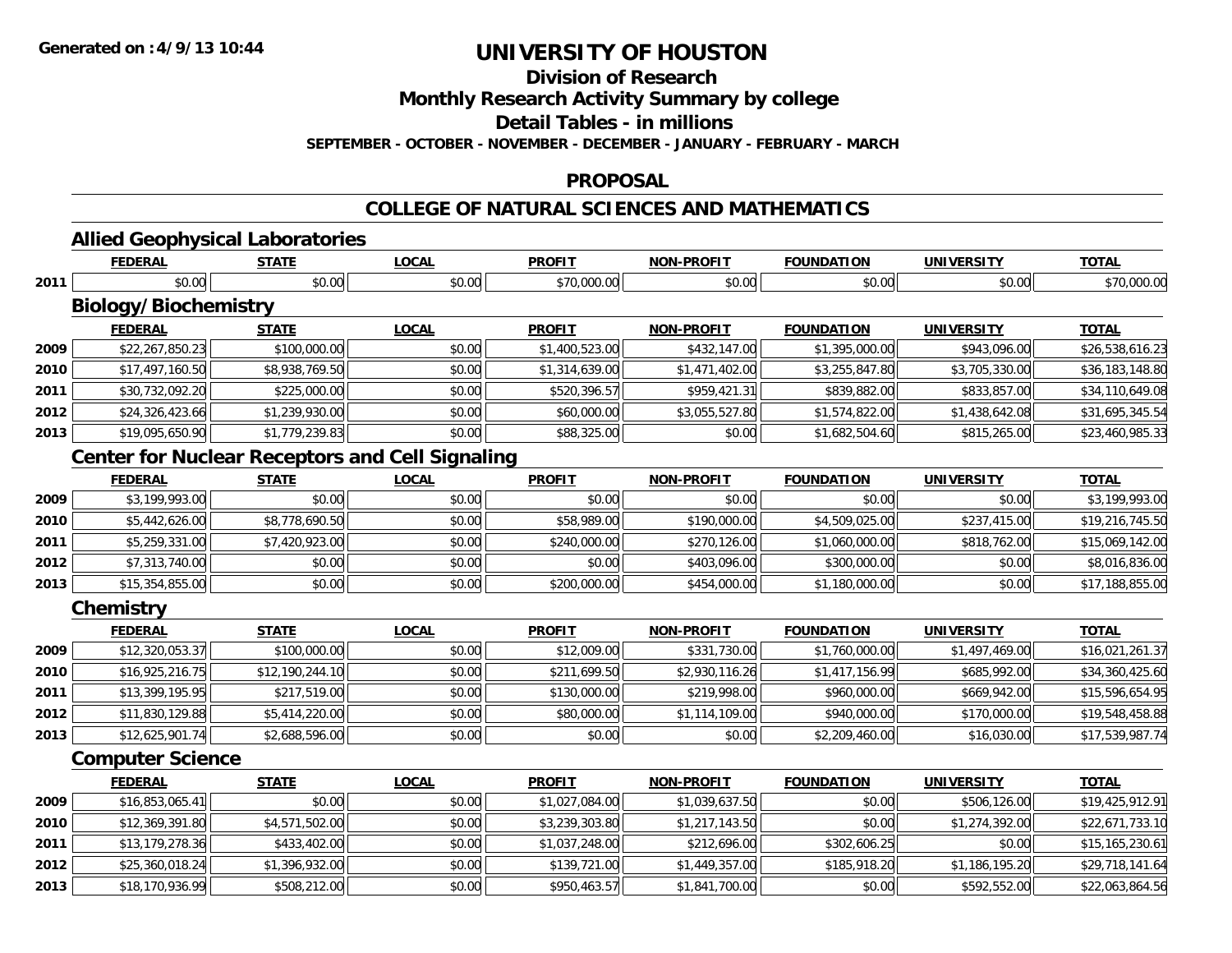### **Division of Research**

**Monthly Research Activity Summary by college**

**Detail Tables - in millions**

**SEPTEMBER - OCTOBER - NOVEMBER - DECEMBER - JANUARY - FEBRUARY - MARCH**

#### **PROPOSAL**

### **COLLEGE OF NATURAL SCIENCES AND MATHEMATICS**

### **Dean, Natural Sciences and Mathematics**

|      | <b>FEDERAL</b> | <b>STATE</b> | <u>LOCAL</u> | <b>PROFIT</b> | <b>NON-PROFIT</b> | <b>FOUNDATION</b> | <b>UNIVERSITY</b> | <b>TOTAL</b>   |
|------|----------------|--------------|--------------|---------------|-------------------|-------------------|-------------------|----------------|
| 2009 | \$4,260,231.26 | \$0.00       | \$0.00       | \$0.00        | \$0.00            | \$0.00            | \$0.00            | \$4,260,231.26 |
| 2010 | \$108,398.00   | \$0.00       | \$0.00       | \$0.00        | \$0.00            | \$0.00            | \$0.00            | \$108,398.00   |
| 2011 | \$1,924,128.00 | \$750,000.00 | \$0.00       | \$0.00        | \$0.00            | \$0.00            | \$0.00            | \$2,674,128.00 |
| 2012 | \$2,520,444.76 | \$0.00       | \$0.00       | \$0.00        | \$0.00            | \$0.00            | \$44,591.00       | \$2,565,035.76 |
| 2013 | \$76,661.20    | \$0.00       | \$0.00       | \$0.00        | \$0.00            | \$180,000.00      | \$0.00            | \$256,661.20   |

#### **Earth & Atmospheric Sciences**

|      | <b>FEDERAL</b> | <b>STATE</b> | <b>LOCAL</b> | <b>PROFIT</b> | <b>NON-PROFIT</b> | <b>FOUNDATION</b> | <b>UNIVERSITY</b> | <b>TOTAL</b>   |
|------|----------------|--------------|--------------|---------------|-------------------|-------------------|-------------------|----------------|
| 2009 | \$2,176,026.00 | \$205,478.00 | \$0.00       | \$852,770.88  | \$0.00            | \$0.00            | \$0.00            | \$3,234,274.88 |
| 2010 | \$2,039,978.50 | \$743,750.00 | \$0.00       | \$281,605.00  | \$551,664.00      | \$0.00            | \$1,132,394.00    | \$4,749,391.50 |
| 2011 | \$3,962,098.00 | \$990,980.20 | \$0.00       | \$87,000.00   | \$2,426,934.80    | \$0.00            | \$1,021,113.00    | \$8,488,126.00 |
| 2012 | \$3,727,203.10 | \$58,305.00  | \$0.00       | \$915,154,00  | \$51,387.00       | \$150,000.00      | \$355,768.00      | \$5,257,817.10 |
| 2013 | \$4,228,874.00 | \$270,000.00 | \$0.00       | \$429,906.45  | \$566,502.00      | \$180,000.00      | \$388,758.00      | \$6,064,040.45 |

### **Institute for Climate and Atmospheric Science**

|      | <b>FEDERAL</b> | <b>CTATE</b>           | .OCAI          | <b>PROFIT</b>    | ------       | ID A'                       | <b>INIVE</b><br><b>TDCITY</b><br>$\sim$ | <b>TOTAL</b>                                                              |
|------|----------------|------------------------|----------------|------------------|--------------|-----------------------------|-----------------------------------------|---------------------------------------------------------------------------|
| 2009 | 0000<br>DU.UU  | $\sim$ $\sim$<br>JU.UU | ሐሴ ሰሰ<br>DU.UU | $\sim$<br>\$0.00 | 400<br>JU.UL | nn nn<br>וטט.טש             | 0000<br>⊸∪∪∪⊪                           | \$0.00                                                                    |
| 2011 | 0000<br>pv.uu  | $\sim$ $\sim$<br>vv.vv | ሐሴ ሰሰ<br>PU.UU | 0000<br>MU.UU    | \$0.00       | 0.00<br>. <i>U U</i><br>ּשׁ | 0000<br>DU.UU                           | $\begin{array}{c} \uparrow \\ \uparrow \\ \uparrow \end{array}$<br>⊎0.∪پـ |

**Mathematics**

|      | <b>FEDERAL</b>  | <u>STATE</u>   | <b>LOCAL</b> | <b>PROFIT</b> | <b>NON-PROFIT</b> | <b>FOUNDATION</b> | UNIVERSITY   | <b>TOTAL</b>    |
|------|-----------------|----------------|--------------|---------------|-------------------|-------------------|--------------|-----------------|
| 2009 | \$12,656,342.45 | \$0.00         | \$0.00       | \$0.00        | \$0.00            | \$0.00            | \$32,382.00  | \$12,688,724.45 |
| 2010 | \$7,149,235.10  | \$1,543,437.00 | \$0.00       | \$604,786.50  | \$459,604.50      | \$80,000.00       | \$0.00       | \$9,837,063.10  |
| 2011 | \$6,270,560.28  | \$645,077,00   | \$0.00       | \$321,626.00  | \$22,622.00       | \$115,000.00      | \$64,383.00  | \$7,439,268.28  |
| 2012 | \$4,145,693.97  | \$0.00         | \$0.00       | \$210,000.00  | \$0.00            | \$222,725.00      | \$703,825,00 | \$5,282,243.97  |
| 2013 | \$6,087,426.05  | \$0.00         | \$0.00       | \$169,348.17  | \$0.00            | \$106,456.00      | \$0.00       | \$6,363,230.22  |

**Physics**

|      | <b>FEDERAL</b>  | <u>STATE</u>   | <u>LOCAL</u> | <b>PROFIT</b>  | <b>NON-PROFIT</b> | <b>FOUNDATION</b> | UNIVERSITY     | <u>TOTAL</u>    |
|------|-----------------|----------------|--------------|----------------|-------------------|-------------------|----------------|-----------------|
| 2009 | \$10,169,762.59 | \$556,454.50   | \$0.00       | \$850,849,00   | \$42,500.00       | \$1,529,793,00    | \$4,357,660.00 | \$17,507,019.09 |
| 2010 | \$17,531,929.00 | \$3,307,000.00 | \$0.00       | \$1,885,004.00 | \$2,657,368.74    | \$870,990.21      | \$24,160,00    | \$26,276,451.95 |
| 2011 | \$16,414,275.68 | \$0.00         | \$0.00       | \$1,165,599.00 | \$0.00            | \$658,356.00      | \$0.00         | \$18,238,230.68 |
| 2012 | \$11,657,852.57 | \$177,557.00   | \$0.00       | \$560,517.00   | \$258,667.00      | \$964,851.80      | \$1,060,600.00 | \$14,680,045.37 |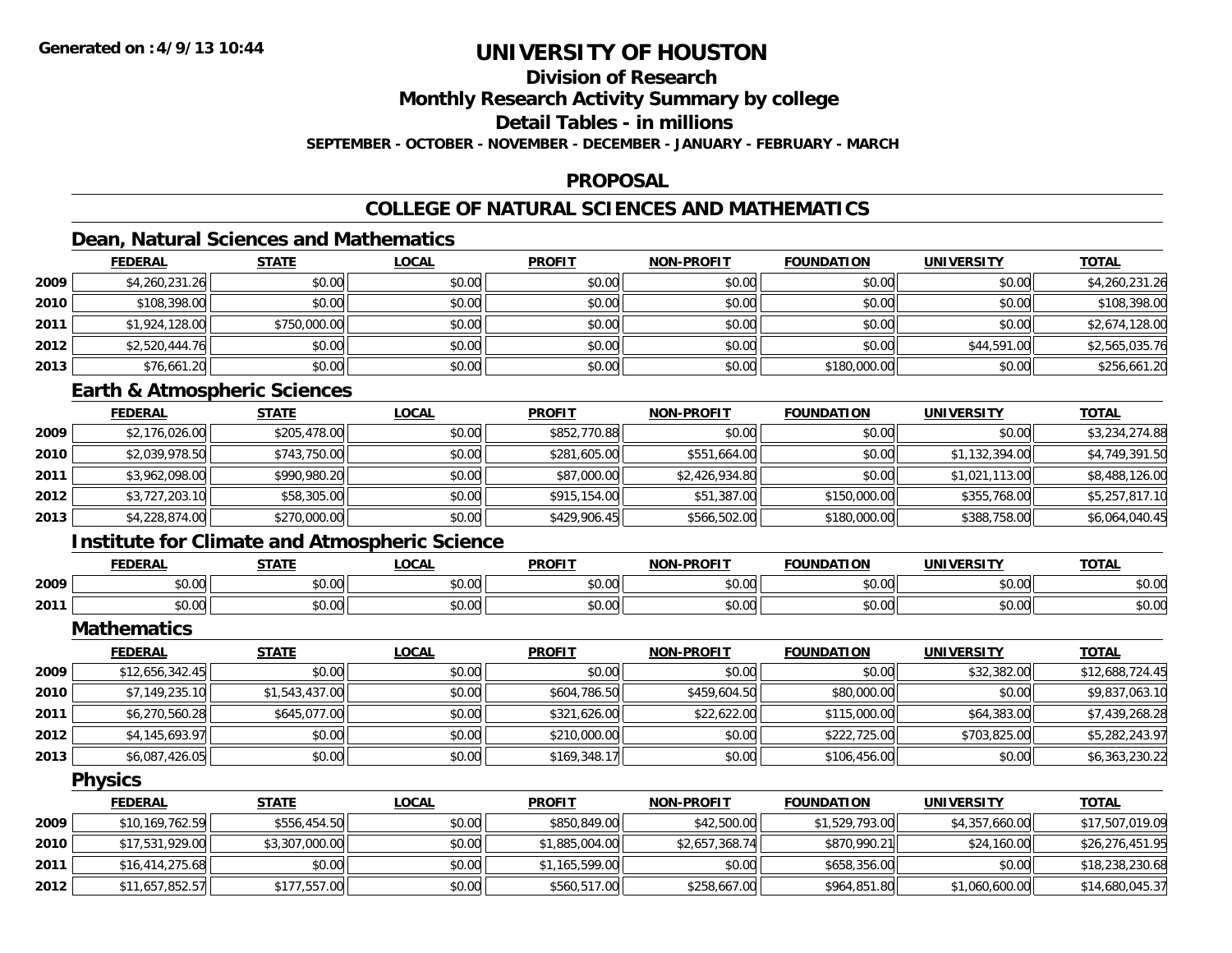#### **Division of Research**

**Monthly Research Activity Summary by college**

**Detail Tables - in millions**

**SEPTEMBER - OCTOBER - NOVEMBER - DECEMBER - JANUARY - FEBRUARY - MARCH**

#### **PROPOSAL**

#### **COLLEGE OF NATURAL SCIENCES AND MATHEMATICS**

|              | <b>Physics</b>   |                 |              |                 |                   |                   |                 |                  |  |  |  |
|--------------|------------------|-----------------|--------------|-----------------|-------------------|-------------------|-----------------|------------------|--|--|--|
|              | <u>FEDERAL</u>   | STATE           | <u>LOCAL</u> | <b>PROFIT</b>   | <b>NON-PROFIT</b> | <b>FOUNDATION</b> | UNIVERSITY      | <b>TOTAL</b>     |  |  |  |
| 2013         | \$14,068,620.69  | \$272,094.50    | \$0.00       | \$589,575,00    | \$2,365,165.60    | \$900,000.00      | \$1,493,367,00  | \$19,688,822.79  |  |  |  |
| <b>Total</b> | \$434.698.652.17 | \$65,523,313.13 | \$0.00       | \$19,704,142.44 | \$26,994,623.01   | \$29,530,394.85   | \$26,070,066.28 | \$602,521,191.88 |  |  |  |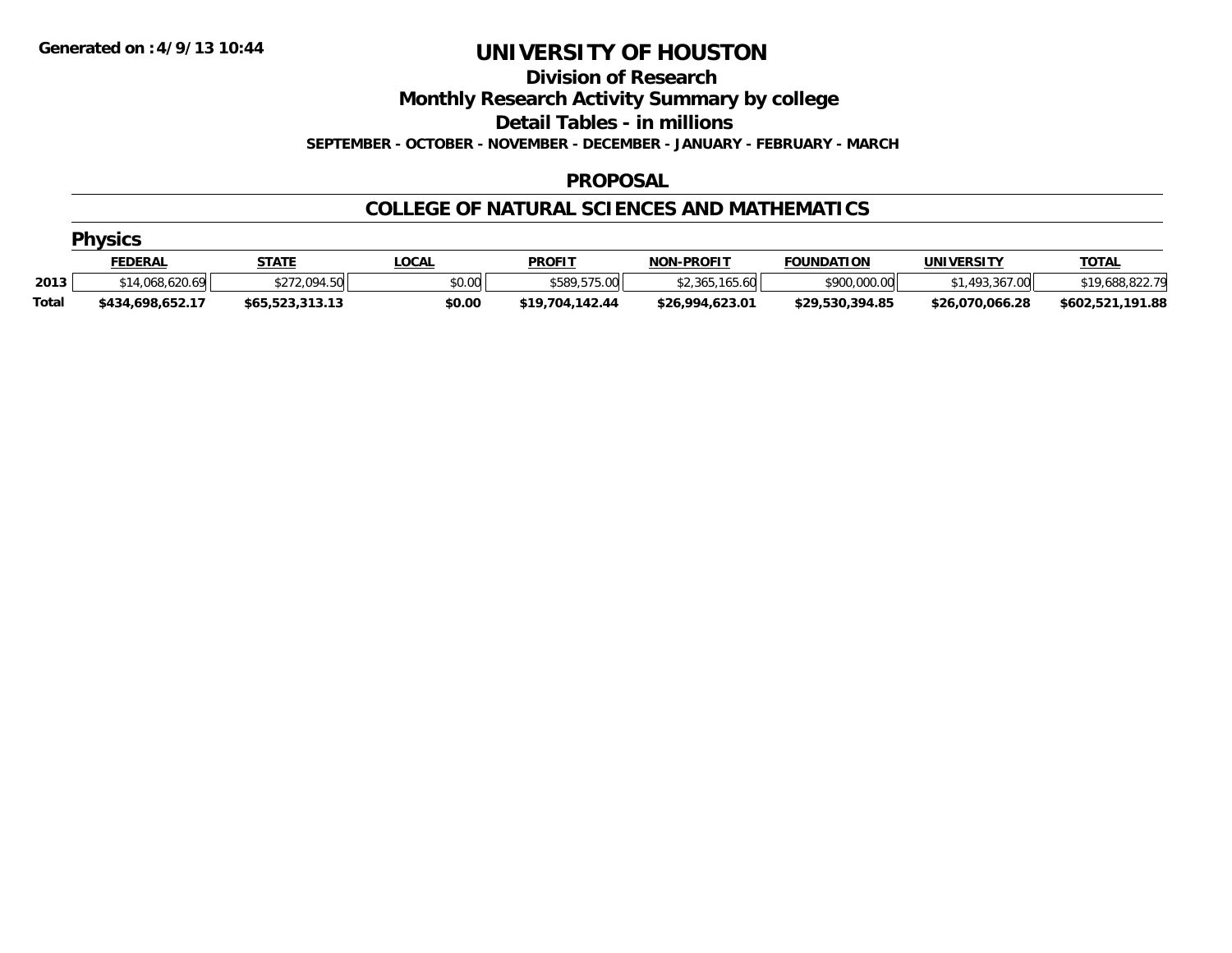### **Division of ResearchMonthly Research Activity Summary by college Detail Tables - in millions SEPTEMBER - OCTOBER - NOVEMBER - DECEMBER - JANUARY - FEBRUARY - MARCH**

#### **PROPOSAL**

#### **COLLEGE OF OPTOMETRY**

### **Optometry, Community**

|       | <b>FEDERAL</b>  | <b>STATE</b>   | <u>LOCAL</u> | <b>PROFIT</b>  | <b>NON-PROFIT</b> | <b>FOUNDATION</b> | <b>UNIVERSITY</b> | <u>TOTAL</u>    |
|-------|-----------------|----------------|--------------|----------------|-------------------|-------------------|-------------------|-----------------|
| 2009  | \$4,842,592.00  | \$73,713.52    | \$0.00       | \$119,516.00   | \$21,563.00       | \$140,000.00      | \$57,250.00       | \$5,254,634.52  |
| 2010  | \$4,721,808.00  | \$832,859.00   | \$0.00       | \$427,914.40   | \$47,927.00       | \$0.00            | \$875,487.00      | \$6,905,995.40  |
| 2011  | \$12,969,594.25 | \$62,945.00    | \$0.00       | \$1,346,770.16 | \$328,078.00      | \$220,000.00      | \$0.00            | \$14,927,387.41 |
| 2012  | \$11,034,820.00 | \$74,750.00    | \$0.00       | \$238,178.00   | \$0.00            | \$0.00            | \$1,257,311.00    | \$12,605,059.00 |
| 2013  | \$11,882,759.00 | \$0.00         | \$0.00       | \$972,086.00   | \$0.00            | \$0.00            | \$321,274.00      | \$13,176,119.00 |
| Total | \$45,451,573.25 | \$1,044,267.52 | \$0.00       | \$3,104,464.56 | \$397,568.00      | \$360,000.00      | \$2,511,322.00    | \$52,869,195.33 |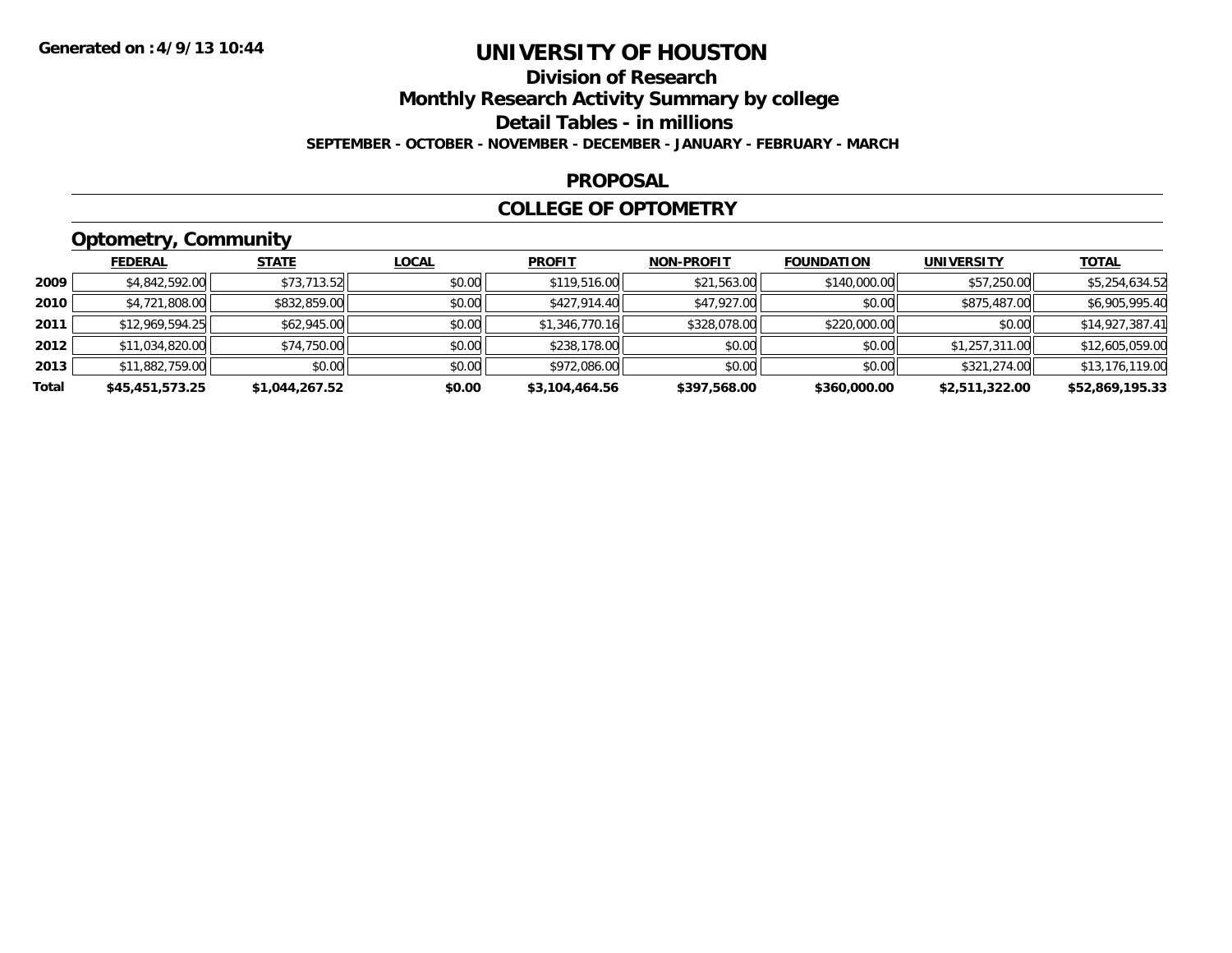**Total**

## **UNIVERSITY OF HOUSTON**

#### **Division of ResearchMonthly Research Activity Summary by college Detail Tables - in millions SEPTEMBER - OCTOBER - NOVEMBER - DECEMBER - JANUARY - FEBRUARY - MARCH**

#### **PROPOSAL**

#### **COLLEGE OF PHARMACY**

#### **Clinical Sciences and Administration**

|      | <b>FEDERAL</b>  | <b>STATE</b>                                       | <b>LOCAL</b> | <b>PROFIT</b>  | <b>NON-PROFIT</b> | <b>FOUNDATION</b> | <b>UNIVERSITY</b> | <b>TOTAL</b>    |
|------|-----------------|----------------------------------------------------|--------------|----------------|-------------------|-------------------|-------------------|-----------------|
| 2009 | \$2,786,229.00  | \$137,075.00                                       | \$0.00       | \$261,605.00   | \$56,500.00       | \$5,000.00        | \$1,485.00        | \$3,247,894.00  |
| 2010 | \$4,583,489.58  | \$521,897.80                                       | \$0.00       | \$1,138,462.57 | \$589,500.00      | \$5,000.00        | \$49,809.00       | \$6,888,158.95  |
| 2011 | \$2,683,649.40  | \$11,000.00                                        | \$0.00       | \$308,065.80   | \$410,354.50      | \$170,340.00      | \$50,578.00       | \$3,633,987.70  |
| 2012 | \$5,244,856.84  | \$35,547.00                                        | \$0.00       | \$323,734.00   | \$323,734.00      | \$142,630.00      | \$567,654.72      | \$6,638,156.56  |
| 2013 | \$6,500,323.40  | \$0.00                                             | \$144,311.00 | \$644,036.00   | \$170,000.00      | \$0.00            | \$528,418.00      | \$7,987,088.40  |
|      | Dean, Pharmacy  |                                                    |              |                |                   |                   |                   |                 |
|      | <b>FEDERAL</b>  | <b>STATE</b>                                       | <b>LOCAL</b> | <b>PROFIT</b>  | <b>NON-PROFIT</b> | <b>FOUNDATION</b> | <b>UNIVERSITY</b> | <b>TOTAL</b>    |
| 2009 | \$0.00          | \$0.00                                             | \$0.00       | \$0.00         | \$25,000.00       | \$0.00            | \$0.00            | \$25,000.00     |
| 2010 | \$0.00          | \$0.00                                             | \$0.00       | \$0.00         | \$0.00            | \$0.00            | \$0.00            | \$0.00          |
| 2011 | \$0.00          | \$0.00                                             | \$0.00       | \$0.00         | \$0.00            | \$0.00            | \$0.00            | \$0.00          |
| 2012 | \$0.00          | \$0.00                                             | \$0.00       | \$0.00         | \$0.00            | \$0.00            | \$0.00            | \$0.00          |
|      |                 | <b>Institute for Community Health</b>              |              |                |                   |                   |                   |                 |
|      | <b>FEDERAL</b>  | <b>STATE</b>                                       | <b>LOCAL</b> | <b>PROFIT</b>  | <b>NON-PROFIT</b> | <b>FOUNDATION</b> | <b>UNIVERSITY</b> | <b>TOTAL</b>    |
| 2011 | \$2,547,618.00  | \$0.00                                             | \$0.00       | \$0.00         | \$0.00            | \$0.00            | \$0.00            | \$2,547,618.00  |
|      |                 | <b>Pharmacological and Pharmaceutical Sciences</b> |              |                |                   |                   |                   |                 |
|      | <b>FEDERAL</b>  | <b>STATE</b>                                       | <b>LOCAL</b> | <b>PROFIT</b>  | <b>NON-PROFIT</b> | <b>FOUNDATION</b> | <b>UNIVERSITY</b> | <b>TOTAL</b>    |
| 2009 | \$12,430,511.00 | \$100,000.00                                       | \$0.00       | \$140,516.00   | \$869,000.00      | \$735,000.00      | \$1,876,139.00    | \$16,151,166.00 |
| 2010 | \$18,449,304.64 | \$7,460,115.20                                     | \$0.00       | \$71,200.00    | \$2,715,560.00    | \$235,210.00      | \$214,489.00      | \$29,145,878.84 |
| 2011 | \$16,442,517.60 | \$0.00                                             | \$0.00       | \$25,760.00    | \$573,454.50      | \$1,204,169.00    | \$976,878.00      | \$19,222,779.10 |
| 2012 | \$23,847,075.12 | \$172,389.00                                       | \$0.00       | \$282,500.00   | \$1,927,924.20    | \$74,822.00       | \$2,057,556.00    | \$28,362,266.32 |
| 2013 | \$18,987,944.69 | \$295,560.00                                       | \$0.00       | \$228,590.00   | \$771,995.00      | \$785,000.00      | \$1,971,440.00    | \$23,040,529.69 |

**\$114,503,519.27 \$8,733,584.00 \$144,311.00 \$3,424,469.37 \$8,433,022.20 \$3,357,171.00 \$8,294,446.72 \$146,890,523.56**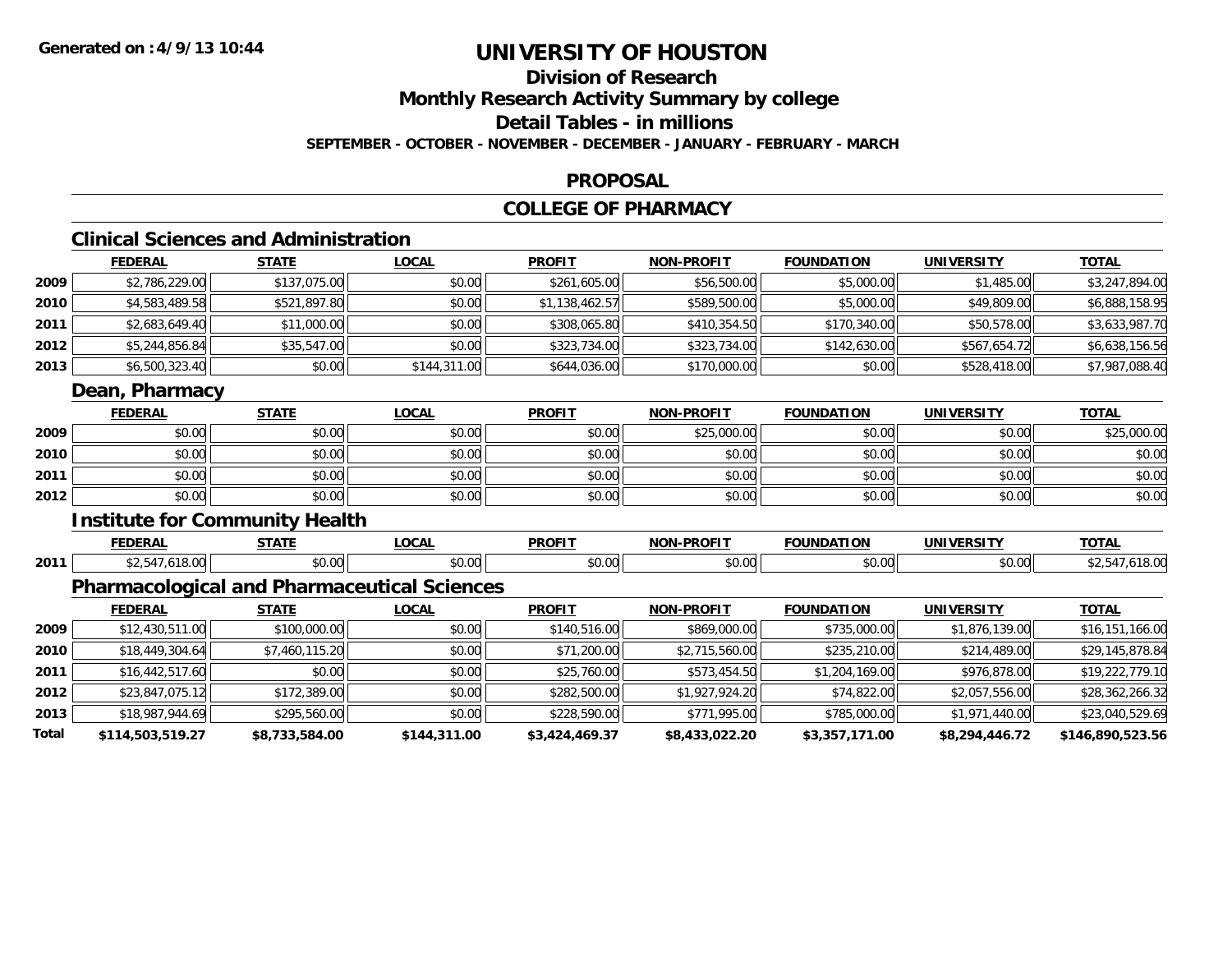**Division of Research**

**Monthly Research Activity Summary by college**

**Detail Tables - in millions**

**SEPTEMBER - OCTOBER - NOVEMBER - DECEMBER - JANUARY - FEBRUARY - MARCH**

#### **PROPOSAL**

#### **COLLEGE OF TECHNOLOGY**

|      | <b>Center for Life Sciences Technology</b>    |                |              |                |                   |                   |                   |                 |
|------|-----------------------------------------------|----------------|--------------|----------------|-------------------|-------------------|-------------------|-----------------|
|      | <b>FEDERAL</b>                                | <b>STATE</b>   | <b>LOCAL</b> | <b>PROFIT</b>  | <b>NON-PROFIT</b> | <b>FOUNDATION</b> | <b>UNIVERSITY</b> | <b>TOTAL</b>    |
| 2009 | \$0.00                                        | \$0.00         | \$0.00       | \$0.00         | \$0.00            | \$0.00            | \$0.00            | \$0.00          |
|      | <b>Center for Technology Literacy</b>         |                |              |                |                   |                   |                   |                 |
|      | <b>FEDERAL</b>                                | <b>STATE</b>   | <b>LOCAL</b> | <b>PROFIT</b>  | <b>NON-PROFIT</b> | <b>FOUNDATION</b> | <b>UNIVERSITY</b> | <b>TOTAL</b>    |
| 2010 | \$2,499,903.90                                | \$0.00         | \$0.00       | \$0.00         | \$0.00            | \$0.00            | \$0.00            | \$2,499,903.90  |
| 2011 | \$59,903.20                                   | \$0.00         | \$0.00       | \$0.00         | \$0.00            | \$0.00            | \$0.00            | \$59,903.20     |
| 2012 | \$0.00                                        | \$111,690.00   | \$0.00       | \$0.00         | \$0.00            | \$0.00            | \$0.00            | \$111,690.00    |
| 2013 | \$0.00                                        | \$994,528.00   | \$0.00       | \$0.00         | \$0.00            | \$0.00            | \$0.00            | \$994,528.00    |
|      | Dean, Technology                              |                |              |                |                   |                   |                   |                 |
|      | <b>FEDERAL</b>                                | <b>STATE</b>   | <b>LOCAL</b> | <b>PROFIT</b>  | <b>NON-PROFIT</b> | <b>FOUNDATION</b> | <b>UNIVERSITY</b> | <b>TOTAL</b>    |
| 2009 | \$0.00                                        | \$761,051.00   | \$0.00       | \$0.00         | \$318,769.50      | \$0.00            | \$0.00            | \$1,079,820.50  |
| 2010 | \$0.00                                        | \$1,460,115.00 | \$0.00       | \$0.00         | \$0.00            | \$0.00            | \$0.00            | \$1,460,115.00  |
| 2011 | \$501,908.50                                  | \$1,153,800.00 | \$0.00       | \$0.00         | \$0.00            | \$0.00            | \$31,415.00       | \$1,687,123.50  |
| 2012 | \$514,128.64                                  | \$784,578.80   | \$0.00       | \$0.00         | \$100,000.00      | \$0.00            | \$0.00            | \$1,398,707.44  |
| 2013 | \$0.00                                        | \$0.00         | \$0.00       | \$0.00         | \$0.00            | \$0.00            | \$50,633.00       | \$50,633.00     |
|      | <b>Engineering Technology</b>                 |                |              |                |                   |                   |                   |                 |
|      | <b>FEDERAL</b>                                | <b>STATE</b>   | <b>LOCAL</b> | <b>PROFIT</b>  | <b>NON-PROFIT</b> | <b>FOUNDATION</b> | <b>UNIVERSITY</b> | <b>TOTAL</b>    |
| 2009 | \$5,562,859.93                                | \$766,063.00   | \$0.00       | \$1,575,431.00 | \$198,376.50      | \$0.00            | \$0.00            | \$8,102,730.43  |
| 2010 | \$6,156,437.85                                | \$3,463,067.00 | \$0.00       | \$89,928.00    | \$566,570.00      | \$0.00            | \$201,163.92      | \$10,477,166.77 |
| 2011 | \$3,768,520.10                                | \$1,443,594.00 | \$0.00       | \$0.00         | \$334,158.00      | \$55,473.30       | \$0.00            | \$5,601,745.40  |
| 2012 | \$4,405,661.46                                | \$196,336.20   | \$0.00       | \$100,000.00   | \$175,268.00      | \$194,810.00      | \$156,774.00      | \$5,228,849.66  |
| 2013 | \$3,505,712.70                                | \$0.00         | \$0.00       | \$83,821.00    | \$182,815.00      | \$179,046.00      | \$3,705,895.00    | \$7,657,289.70  |
|      | <b>Human Development and Consumer Science</b> |                |              |                |                   |                   |                   |                 |
|      | <b>FEDERAL</b>                                | <b>STATE</b>   | <b>LOCAL</b> | <b>PROFIT</b>  | <b>NON-PROFIT</b> | <b>FOUNDATION</b> | <b>UNIVERSITY</b> | <b>TOTAL</b>    |
| 2009 | \$127,020.40                                  | \$0.00         | \$0.00       | \$0.00         | \$189,631.00      | \$0.00            | \$19,316.00       | \$335,967.40    |
| 2010 | \$13,498.75                                   | \$0.00         | \$0.00       | \$62,704.00    | \$0.00            | \$66,442.00       | \$0.00            | \$142,644.75    |
| 2011 | \$115,500.00                                  | \$0.00         | \$0.00       | \$0.00         | \$0.00            | \$0.00            | \$0.00            | \$115,500.00    |
| 2012 | \$898,718.00                                  | \$0.00         | \$0.00       | \$0.00         | \$0.00            | \$0.00            | \$0.00            | \$898,718.00    |
| 2013 | \$119,995.20                                  | \$0.00         | \$0.00       | \$0.00         | \$0.00            | \$0.00            | \$0.00            | \$119,995.20    |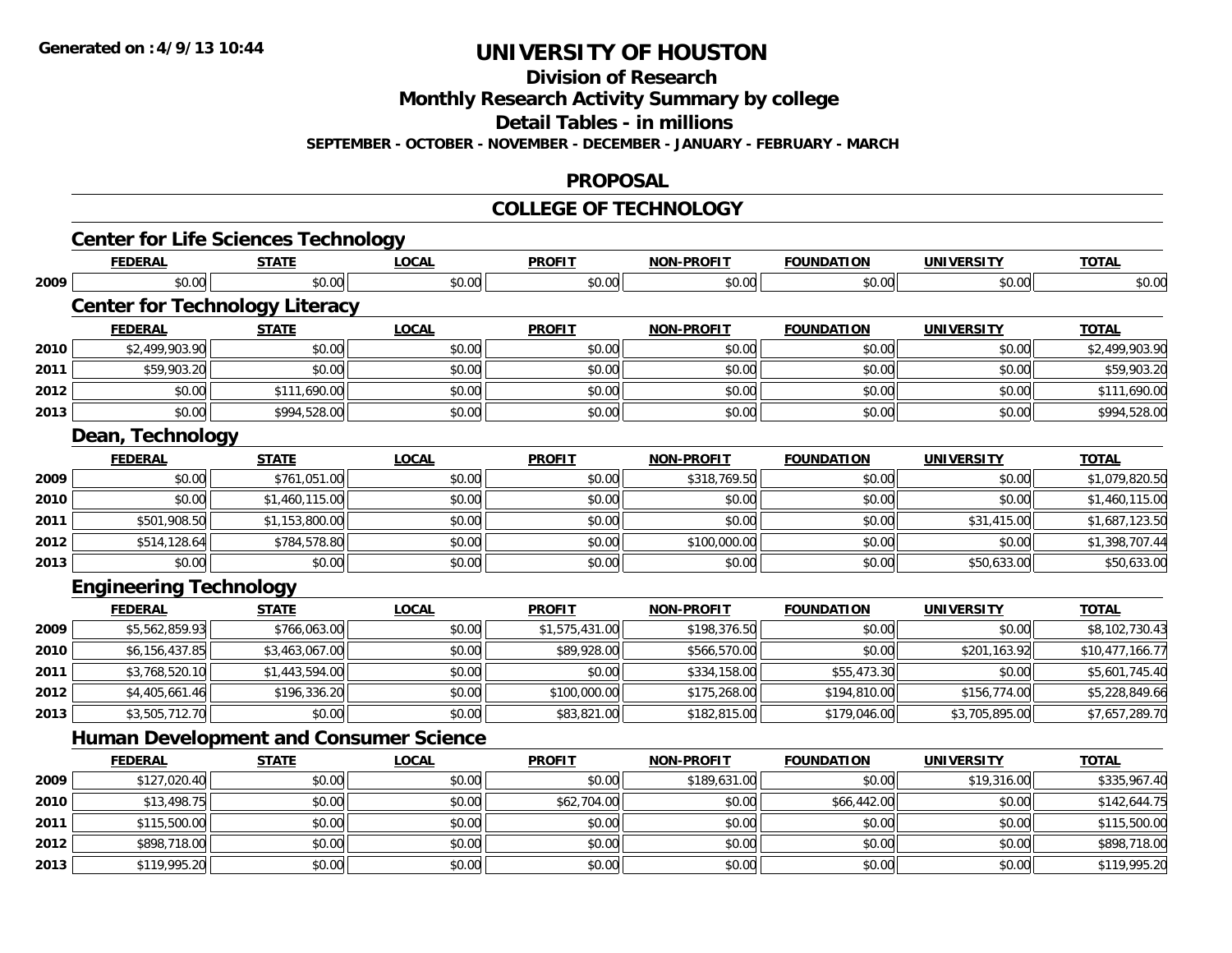### **Division of ResearchMonthly Research Activity Summary by college Detail Tables - in millions**

**SEPTEMBER - OCTOBER - NOVEMBER - DECEMBER - JANUARY - FEBRUARY - MARCH**

#### **PROPOSAL**

#### **COLLEGE OF TECHNOLOGY**

### **Information & Logistics Technology**

|      | <b>FEDERAL</b> | <b>STATE</b> | <u>LOCAL</u> | <b>PROFIT</b> | <b>NON-PROFIT</b> | <b>FOUNDATION</b> | <b>UNIVERSITY</b> | <b>TOTAL</b>   |
|------|----------------|--------------|--------------|---------------|-------------------|-------------------|-------------------|----------------|
| 2009 | \$60,000.00    | \$0.00       | \$0.00       | \$0.00        | \$20,094.00       | \$0.00            | \$0.00            | \$80,094.00    |
| 2010 | \$4,649,095.00 | \$200,000.00 | \$0.00       | \$0.00        | \$0.00            | \$19,999.00       | \$0.00            | \$4,869,094.00 |
| 2011 | \$464,749.40   | \$0.00       | \$0.00       | \$0.00        | \$0.00            | \$0.00            | \$0.00            | \$464,749.40   |
| 2012 | \$15,784.60    | \$0.00       | \$0.00       | \$70,625.00   | \$0.00            | \$0.00            | \$111,934.00      | \$198,343.60   |
| 2013 | \$348,075.00   | \$0.00       | \$0.00       | \$0.00        | \$50,000.00       | \$0.00            | \$0.00            | \$398,075.00   |

### **Texas Manufacturing Assistance Center**

|              | <b>FEDERAL</b>  | <b>STATE</b>    | <u>LOCAL</u> | <b>PROFIT</b>  | <b>NON-PROFIT</b> | <b>FOUNDATION</b> | <b>UNIVERSITY</b> | <b>TOTAL</b>    |
|--------------|-----------------|-----------------|--------------|----------------|-------------------|-------------------|-------------------|-----------------|
| 2009         | \$1,132,551.00  | \$0.00          | \$0.00       | \$0.00         | \$0.00            | \$0.00            | \$0.00            | \$1,132,551.00  |
| 2010         | \$0.00          | \$0.00          | \$0.00       | \$0.00         | \$0.00            | \$0.00            | \$0.00            | \$0.00          |
| 2011         | \$0.00          | \$0.00          | \$0.00       | \$0.00         | \$0.00            | \$0.00            | \$0.00            | \$0.00          |
| 2012         | \$0.00          | \$0.00          | \$0.00       | \$0.00         | \$0.00            | \$0.00            | \$0.00            | \$0.00          |
| 2013         | \$0.00          | \$0.00          | \$0.00       | \$0.00         | \$0.00            | \$0.00            | \$0.00            | \$0.00          |
| <b>Total</b> | \$34,920,023.63 | \$11,334,823.00 | \$0.00       | \$1,982,509.00 | \$2,135,682.00    | \$515,770.30      | \$4,277,130.92    | \$55,165,938.85 |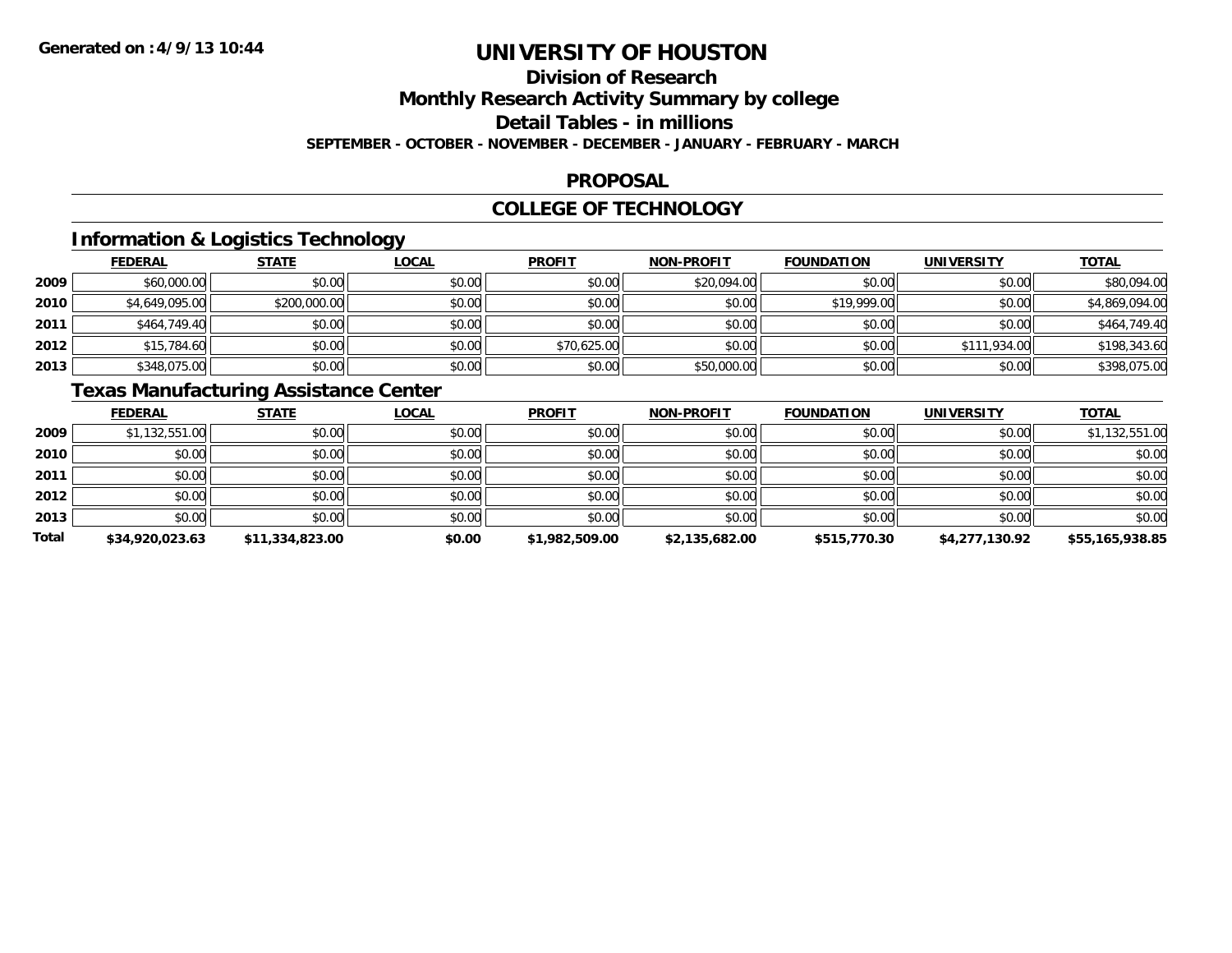#### **Division of Research**

**Monthly Research Activity Summary by college**

**Detail Tables - in millions**

**SEPTEMBER - OCTOBER - NOVEMBER - DECEMBER - JANUARY - FEBRUARY - MARCH**

#### **PROPOSAL**

### **CULLEN COLLEGE OF ENGINEERING**

|      | <b>Biomedical Engineering</b> |                |                                                           |                |                   |                   |                   |                 |
|------|-------------------------------|----------------|-----------------------------------------------------------|----------------|-------------------|-------------------|-------------------|-----------------|
|      | <b>FEDERAL</b>                | <b>STATE</b>   | <b>LOCAL</b>                                              | <b>PROFIT</b>  | <b>NON-PROFIT</b> | <b>FOUNDATION</b> | <b>UNIVERSITY</b> | <b>TOTAL</b>    |
| 2009 | \$1,766,771.70                | \$0.00         | \$0.00                                                    | \$0.00         | \$75,000.00       | \$139,900.36      | \$750,000.00      | \$2,731,672.06  |
| 2010 | \$1,333,721.32                | \$0.00         | \$0.00                                                    | \$0.00         | \$525,000.00      | \$0.00            | \$206,250.00      | \$2,064,971.32  |
| 2011 | \$2,755,645.95                | \$0.00         | \$0.00                                                    | \$0.00         | \$0.00            | \$0.00            | \$821,250.00      | \$3,576,895.95  |
| 2012 | \$8,121,830.10                | \$672,750.00   | \$0.00                                                    | \$0.00         | \$0.00            | \$0.00            | \$1,403,125.00    | \$10,197,705.10 |
| 2013 | \$8,171,125.08                | \$202,500.00   | \$0.00                                                    | \$66,477.00    | \$0.00            | \$250,003.00      | \$921,081.00      | \$9,611,186.08  |
|      |                               |                | <b>Center for Innovative Grouting Materials and Tech</b>  |                |                   |                   |                   |                 |
|      | <b>FEDERAL</b>                | <b>STATE</b>   | <b>LOCAL</b>                                              | <b>PROFIT</b>  | <b>NON-PROFIT</b> | <b>FOUNDATION</b> | <b>UNIVERSITY</b> | <b>TOTAL</b>    |
| 2011 | \$0.00                        | \$0.00         | \$0.00                                                    | \$0.00         | \$0.00            | \$0.00            | \$0.00            | \$0.00          |
|      |                               |                | <b>Center for Neuro-Engineering and Cognitive Science</b> |                |                   |                   |                   |                 |
|      | <b>FEDERAL</b>                | <b>STATE</b>   | <b>LOCAL</b>                                              | <b>PROFIT</b>  | <b>NON-PROFIT</b> | <b>FOUNDATION</b> | <b>UNIVERSITY</b> | <b>TOTAL</b>    |
| 2013 | \$124,162.50                  | \$0.00         | \$0.00                                                    | \$0.00         | \$0.00            | \$0.00            | \$0.00            | \$124,162.50    |
|      | <b>Chemical Engineering</b>   |                |                                                           |                |                   |                   |                   |                 |
|      | <b>FEDERAL</b>                | <b>STATE</b>   | <b>LOCAL</b>                                              | <b>PROFIT</b>  | <b>NON-PROFIT</b> | <b>FOUNDATION</b> | <b>UNIVERSITY</b> | <b>TOTAL</b>    |
| 2009 | \$13,244,565.70               | \$2,476,188.65 | \$0.00                                                    | \$1,409,411.12 | \$1,556,092.00    | \$535,230.00      | \$2,118,565.00    | \$21,340,052.47 |
| 2010 | \$13,152,480.17               | \$4,320,491.00 | \$59,400.00                                               | \$537,076.43   | \$200,000.00      | \$624,140.00      | \$289,193.00      | \$19,182,780.60 |
| 2011 | \$17,790,299.50               | \$559,512.00   | \$153,000.00                                              | \$3,976,981.21 | \$2,783,651.00    | \$899,695.00      | \$411,805.00      | \$26,574,943.71 |
| 2012 | \$9,526,114.18                | \$1,649,348.10 | \$0.00                                                    | \$1,583,754.00 | \$1,493,238.75    | \$3,142,448.00    | \$553,490.00      | \$17,948,393.03 |
| 2013 | \$13,316,792.05               | \$710,919.30   | \$0.00                                                    | \$3,809,604.00 | \$773,000.00      | \$1,818,668.40    | \$1,462,134.00    | \$21,891,117.75 |
|      | <b>Civil Engineering</b>      |                |                                                           |                |                   |                   |                   |                 |
|      | <b>FEDERAL</b>                | <b>STATE</b>   | <b>LOCAL</b>                                              | <b>PROFIT</b>  | <b>NON-PROFIT</b> | <b>FOUNDATION</b> | <b>UNIVERSITY</b> | <b>TOTAL</b>    |
| 2009 | \$8,773,314.83                | \$922,703.73   | \$165,000.00                                              | \$370,823.00   | \$217,499.60      | \$0.00            | \$199,235.00      | \$10,648,576.16 |
| 2010 | \$4,091,781.80                | \$4,202,890.00 | \$0.00                                                    | \$158,529.20   | \$12,000.00       | \$0.00            | \$1,829,387.00    | \$10,294,588.00 |
| 2011 | \$16,694,796.83               | \$3,684,082.20 | \$100,000.00                                              | \$83,500.00    | \$1,360,000.00    | \$112,854.25      | \$470,464.00      | \$22,505,697.28 |
| 2012 | \$4,692,025.85                | \$2,248,284.00 | \$0.00                                                    | \$1,850,109.10 | \$3,328,048.50    | \$177,426.20      | \$2,173,776.00    | \$14,469,669.65 |
| 2013 | \$10,537,811.47               | \$723,896.00   | \$0.00                                                    | \$203,590.00   | \$1,323,473.40    | \$2,982,335.00    | \$1,573,388.00    | \$17,344,493.87 |
|      |                               |                | <b>Composites Engineering and Applications Center</b>     |                |                   |                   |                   |                 |
|      | <b>FEDERAL</b>                | <b>STATE</b>   | <b>LOCAL</b>                                              | <b>PROFIT</b>  | <b>NON-PROFIT</b> | <b>FOUNDATION</b> | <b>UNIVERSITY</b> | <b>TOTAL</b>    |
| 2010 | \$0.00                        | \$0.00         | \$0.00                                                    | \$0.00         | \$0.00            | \$0.00            | \$0.00            | \$0.00          |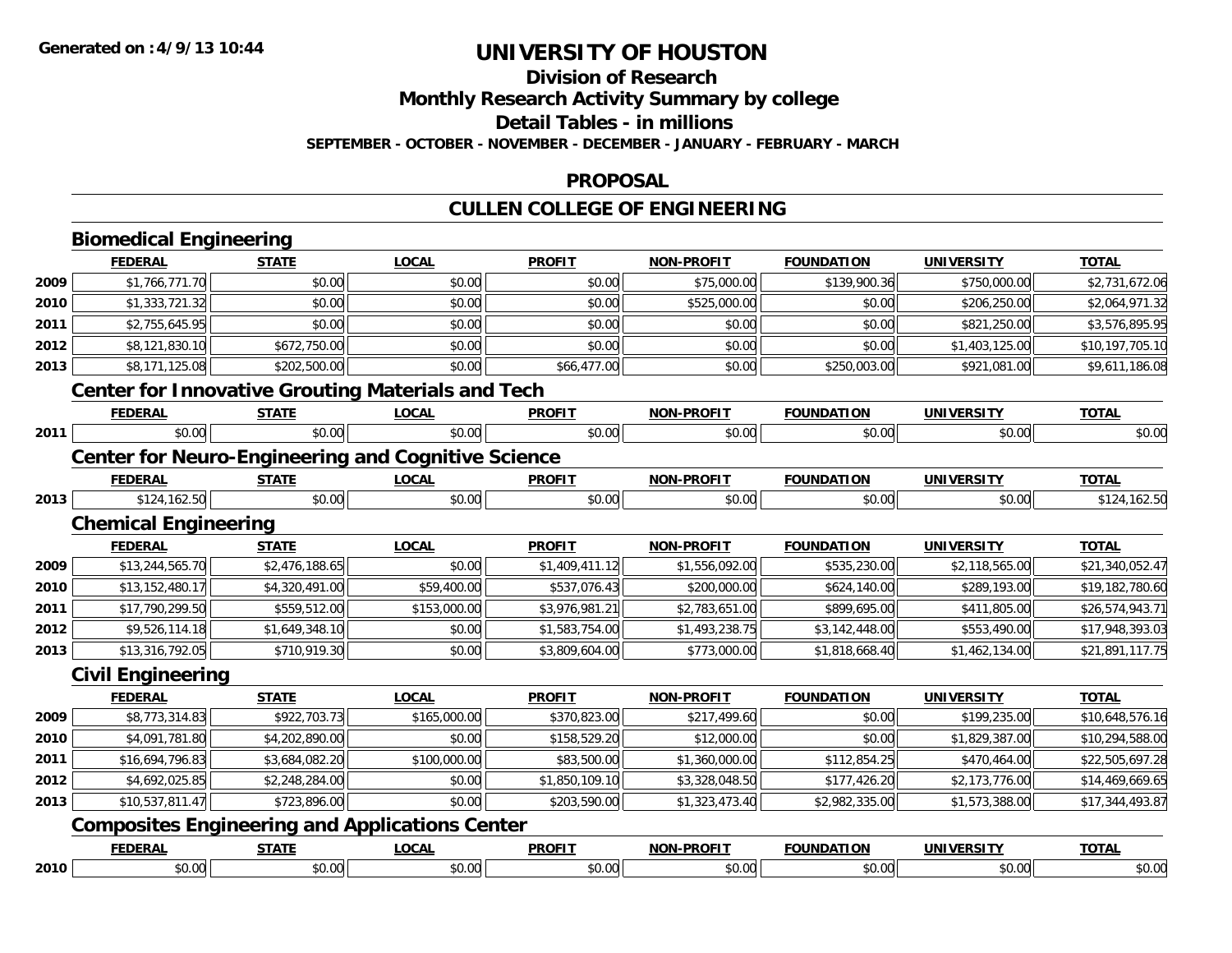### **Division of Research**

**Monthly Research Activity Summary by college**

**Detail Tables - in millions**

**SEPTEMBER - OCTOBER - NOVEMBER - DECEMBER - JANUARY - FEBRUARY - MARCH**

#### **PROPOSAL**

### **CULLEN COLLEGE OF ENGINEERING**

### **Dean, Engineering**

|      | Dean,          | Engineering  |              |               |                   |                   |            |              |  |  |
|------|----------------|--------------|--------------|---------------|-------------------|-------------------|------------|--------------|--|--|
|      | <b>FEDERAL</b> | <b>STATE</b> | <u>LOCAL</u> | <b>PROFIT</b> | <b>NON-PROFIT</b> | <b>FOUNDATION</b> | UNIVERSITY | <b>TOTAL</b> |  |  |
| 2009 | \$325,710.00   | \$0.00       | \$0.00       | \$0.00        | \$0.00            | \$0.00            | \$0.00     | \$325,710.00 |  |  |
| 2010 | \$0.00         | \$0.00       | \$0.00       | \$0.00        | \$0.00            | \$12,465.50       | \$0.00     | \$12,465.50  |  |  |
| 2012 | \$882,933.40   | \$0.00       | \$0.00       | \$0.00        | \$0.00            | \$0.00            | \$0.00     | \$882,933.40 |  |  |

<u> 1980 - Andrea Station Barbara, actor a component de la componentación de la componentación de la componentaci</u>

#### **Electrical & Computer Engineering**

|      | <b>FEDERAL</b>  | <u>STATE</u>   | <b>LOCAL</b> | <b>PROFIT</b>  | NON-PROFIT     | <b>FOUNDATION</b> | UNIVERSITY     | <u>TOTAL</u>    |
|------|-----------------|----------------|--------------|----------------|----------------|-------------------|----------------|-----------------|
| 2009 | \$10,132,826.43 | \$409,999.00   | \$0.00       | \$203,229.00   | \$82,000.00    | \$349,786.00      | \$299,932.00   | \$11,477,772.43 |
| 2010 | \$10,500,825.77 | \$4,339,878.70 | \$204,000.00 | \$284,990.00   | \$758,835.00   | \$281,665.06      | \$35,678.08    | \$16,405,872.61 |
| 2011 | \$15,332,901.39 | \$0.00         | \$0.00       | \$1,500,297.81 | \$308,012.00   | \$320,524.00      | \$1,301,812.00 | \$18,763,547.20 |
| 2012 | \$21,064,232.37 | \$1,217,179.85 | \$0.00       | \$1,227,851.00 | \$1,073,562.25 | \$415,800.00      | \$2,154,413.00 | \$27,153,038.47 |
| 2013 | \$18,024,575.67 | \$879,486.40   | \$0.00       | \$1,170,814.00 | \$481,250.00   | \$964,395.00      | \$1,304,653.00 | \$22,825,174.07 |

### **Industrial Engineering**

|      |                | <b>Industrial Engineering</b> |              |               |                   |                   |                   |                |  |  |  |
|------|----------------|-------------------------------|--------------|---------------|-------------------|-------------------|-------------------|----------------|--|--|--|
|      | <b>FEDERAL</b> | <b>STATE</b>                  | <u>LOCAL</u> | <b>PROFIT</b> | <b>NON-PROFIT</b> | <b>FOUNDATION</b> | <b>UNIVERSITY</b> | <b>TOTAL</b>   |  |  |  |
| 2009 | \$2,129,710.90 | \$70,858.00                   | \$0.00       | \$0.00        | \$549,945.00      | \$0.00            | \$1,056,426.00    | \$3,806,939.90 |  |  |  |
| 2010 | \$709,746.50   | \$409,080.00                  | \$404,701.00 | \$0.00        | \$0.00            | \$0.00            | \$0.00            | \$1,523,527.50 |  |  |  |
| 2011 | \$574,762.38   | \$0.00                        | \$0.00       | \$11,317.00   | \$0.00            | \$336,822.00      | \$0.00            | \$922,901.38   |  |  |  |
| 2012 | \$3,720,622.80 | \$397,915.60                  | \$0.00       | \$61,162.50   | \$0.00            | \$0.00            | \$0.00            | \$4,179,700.90 |  |  |  |
| 2013 | \$560,968.25   | \$113,001.00                  | \$0.00       | \$0.00        | \$0.00            | \$413,072.00      | \$0.00            | \$1,087,041.25 |  |  |  |

<u> 1989 - Johann Stoff, deutscher Stoffen und der Stoffen und der Stoffen und der Stoffen und der Stoffen und de</u>

#### **Mechanical Engineering**

|      | <b>FEDERAL</b>  | <b>STATE</b>   | <b>LOCAL</b> | <b>PROFIT</b>  | <b>NON-PROFIT</b> | <b>FOUNDATION</b> | <b>UNIVERSITY</b> | <b>TOTAL</b>    |
|------|-----------------|----------------|--------------|----------------|-------------------|-------------------|-------------------|-----------------|
| 2009 | \$11,258,021.87 | \$2,333,063.00 | \$0.00       | \$382,315.00   | \$1,047,196.40    | \$242,453.64      | \$1,561,006.00    | \$16,824,055.91 |
| 2010 | \$9,512,395.20  | \$8,881,067.40 | \$0.00       | \$398,630.80   | \$292,498.00      | \$2,711,972.44    | \$230,000.00      | \$22,026,563.84 |
| 2011 | \$17,667,553.91 | \$226,312.00   | \$0.00       | \$788,355.50   | \$1,090,000.00    | \$1,338,678.20    | \$1,165,283.00    | \$22,276,182.61 |
| 2012 | \$26,208,597.72 | \$367,485.00   | \$0.00       | \$1,251,646.90 | \$1,019,270.76    | \$975,274.60      | \$1,000,244.00    | \$30,822,518.98 |
| 2013 | \$4,234,588.25  | \$660,530.00   | \$0.00       | \$932,922.00   | \$100,000.00      | \$814,713.16      | \$567,007.00      | \$7,309,760.41  |

#### **National Wind Energy Center**

|       | <b>FEDERAL</b>      | <b>RTATE</b>              | .OCAL           | <b>PROFIT</b>         | <b>NON-PROFIT</b> | <b>FOUNDATION</b> | <b>UNIVERSITY</b> | <b>TOTAL</b>    |
|-------|---------------------|---------------------------|-----------------|-----------------------|-------------------|-------------------|-------------------|-----------------|
| 2010  | ደስ ሰሰ<br>PU.U       | 0000<br>vv.vv             | 0000<br>pu.uu   | 0 <sup>n</sup><br>. ש | 0000<br>PU.UU     | \$0.00            | \$0.00            | \$0.00          |
| Total | 934,211.84<br>\$286 | 420.93<br>— \$42.c<br>170 | 101.00<br>1.086 | \$22,263,386.56       | \$20,449,572.66   | $*19.860.321.8$   | \$25.859.597.08   | 611.88<br>\$419 |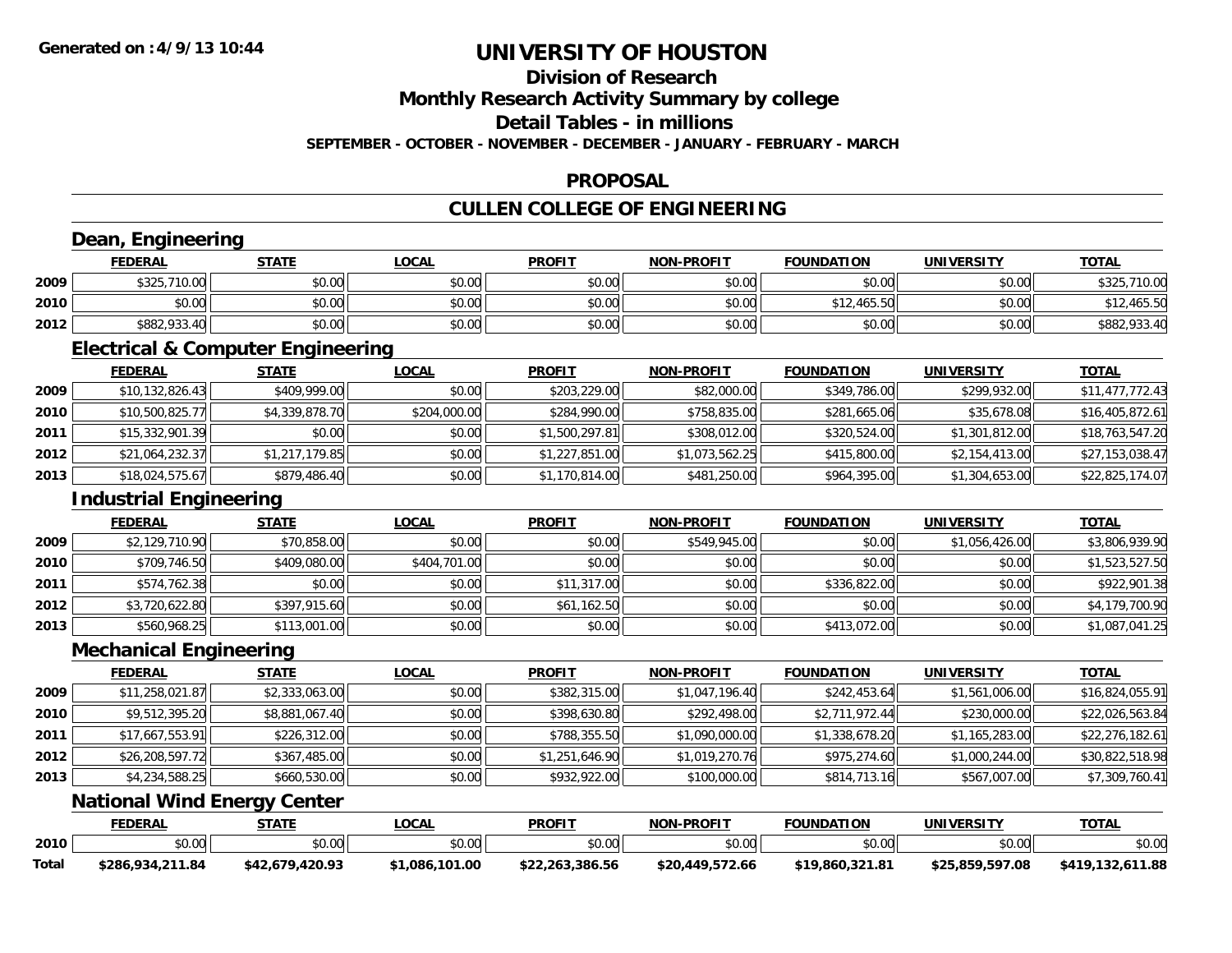#### **Division of Research**

**Monthly Research Activity Summary by college**

**Detail Tables - in millions**

**SEPTEMBER - OCTOBER - NOVEMBER - DECEMBER - JANUARY - FEBRUARY - MARCH**

#### **PROPOSAL**

### **DIVISION OF RESEARCH**

|      | <b>Animal Care Operations</b>             |                                      |                                                           |               |                   |                   |                   |                |  |  |  |
|------|-------------------------------------------|--------------------------------------|-----------------------------------------------------------|---------------|-------------------|-------------------|-------------------|----------------|--|--|--|
|      | <b>FEDERAL</b>                            | <b>STATE</b>                         | <b>LOCAL</b>                                              | <b>PROFIT</b> | NON-PROFIT        | <b>FOUNDATION</b> | <b>UNIVERSITY</b> | <b>TOTAL</b>   |  |  |  |
| 2010 | \$7,546,514.00                            | \$0.00                               | \$0.00                                                    | \$0.00        | \$0.00            | \$0.00            | \$0.00            | \$7,546,514.00 |  |  |  |
|      |                                           | <b>Center for Advanced Materials</b> |                                                           |               |                   |                   |                   |                |  |  |  |
|      | <b>FEDERAL</b>                            | <b>STATE</b>                         | <b>LOCAL</b>                                              | <b>PROFIT</b> | NON-PROFIT        | <b>FOUNDATION</b> | <b>UNIVERSITY</b> | <b>TOTAL</b>   |  |  |  |
| 2009 | \$758,600.00                              | \$0.00                               | \$0.00                                                    | \$0.00        | \$0.00            | \$0.00            | \$0.00            | \$758,600.00   |  |  |  |
| 2010 | \$13,000.00                               | \$485,594.19                         | \$0.00                                                    | \$10,000.00   | \$0.00            | \$0.00            | \$0.00            | \$508,594.19   |  |  |  |
| 2011 | \$952,781.50                              | \$0.00                               | \$0.00                                                    | \$409,411.00  | \$0.00            | \$0.00            | \$0.00            | \$1,362,192.50 |  |  |  |
| 2012 | \$846,829.10                              | \$0.00                               | \$0.00                                                    | \$0.00        | \$0.00            | \$109,222.20      | \$0.00            | \$956,051.30   |  |  |  |
|      |                                           |                                      | <b>Center for Biomedical &amp; Environmental Genomics</b> |               |                   |                   |                   |                |  |  |  |
|      | <b>FEDERAL</b>                            | <b>STATE</b>                         | <b>LOCAL</b>                                              | <b>PROFIT</b> | NON-PROFIT        | <b>FOUNDATION</b> | <b>UNIVERSITY</b> | <b>TOTAL</b>   |  |  |  |
| 2009 | \$0.00                                    | \$0.00                               | \$0.00                                                    | \$0.00        | \$0.00            | \$0.00            | \$0.00            | \$0.00         |  |  |  |
| 2010 | \$0.00                                    | \$0.00                               | \$0.00                                                    | \$0.00        | \$0.00            | \$0.00            | \$0.00            | \$0.00         |  |  |  |
| 2011 | \$0.00                                    | \$0.00                               | \$0.00                                                    | \$0.00        | \$0.00            | \$0.00            | \$0.00            | \$0.00         |  |  |  |
| 2012 | \$0.00                                    | \$0.00                               | \$0.00                                                    | \$0.00        | \$0.00            | \$0.00            | \$0.00            | \$0.00         |  |  |  |
| 2013 | \$0.00                                    | \$0.00                               | \$0.00                                                    | \$0.00        | \$0.00            | \$0.00            | \$0.00            | \$0.00         |  |  |  |
|      | <b>Center for Industrial Partnerships</b> |                                      |                                                           |               |                   |                   |                   |                |  |  |  |
|      | <b>FEDERAL</b>                            | <b>STATE</b>                         | <b>LOCAL</b>                                              | <b>PROFIT</b> | NON-PROFIT        | <b>FOUNDATION</b> | <b>UNIVERSITY</b> | <b>TOTAL</b>   |  |  |  |
| 2009 | \$7,493.70                                | \$0.00                               | \$0.00                                                    | \$50,250.00   | \$0.00            | \$0.00            | \$0.00            | \$57,743.70    |  |  |  |
| 2011 | \$160,371.95                              | \$0.00                               | \$0.00                                                    | \$0.00        | \$0.00            | \$0.00            | \$0.00            | \$160,371.95   |  |  |  |
| 2012 | \$696,294.00                              | \$0.00                               | \$0.00                                                    | \$100,500.00  | \$0.00            | \$0.00            | \$0.00            | \$796,794.00   |  |  |  |
| 2013 | \$574,253.00                              | \$0.00                               | \$0.00                                                    | \$0.00        | \$0.00            | \$0.00            | \$0.00            | \$574,253.00   |  |  |  |
|      |                                           |                                      | <b>Center for Neuromotor &amp; Biomechanics Research</b>  |               |                   |                   |                   |                |  |  |  |
|      | <b>FEDERAL</b>                            | <b>STATE</b>                         | <b>LOCAL</b>                                              | <b>PROFIT</b> | <b>NON-PROFIT</b> | <b>FOUNDATION</b> | <b>UNIVERSITY</b> | <b>TOTAL</b>   |  |  |  |
| 2012 | \$0.00                                    | \$0.00                               | \$0.00                                                    | \$0.00        | \$0.00            | \$0.00            | \$0.00            | \$0.00         |  |  |  |
|      | <b>Division of Research</b>               |                                      |                                                           |               |                   |                   |                   |                |  |  |  |
|      | <b>FEDERAL</b>                            | <b>STATE</b>                         | <b>LOCAL</b>                                              | <b>PROFIT</b> | <b>NON-PROFIT</b> | <b>FOUNDATION</b> | <b>UNIVERSITY</b> | <b>TOTAL</b>   |  |  |  |
| 2009 | \$3,241,558.00                            | \$0.00                               | \$0.00                                                    | \$0.00        | \$0.00            | \$0.00            | \$0.00            | \$3,241,558.00 |  |  |  |
|      | <b>Institute for Nanoenergy</b>           |                                      |                                                           |               |                   |                   |                   |                |  |  |  |
|      | <b>FEDERAL</b>                            | <b>STATE</b>                         | <b>LOCAL</b>                                              | <b>PROFIT</b> | <b>NON-PROFIT</b> | <b>FOUNDATION</b> | <b>UNIVERSITY</b> | <b>TOTAL</b>   |  |  |  |
| 2011 | \$0.00                                    | \$0.00                               | \$0.00                                                    | \$0.00        | \$0.00            | \$0.00            | \$0.00            | \$0.00         |  |  |  |
| 2012 | \$0.00                                    | \$0.00                               | \$0.00                                                    | \$0.00        | \$0.00            | \$0.00            | \$0.00            | \$0.00         |  |  |  |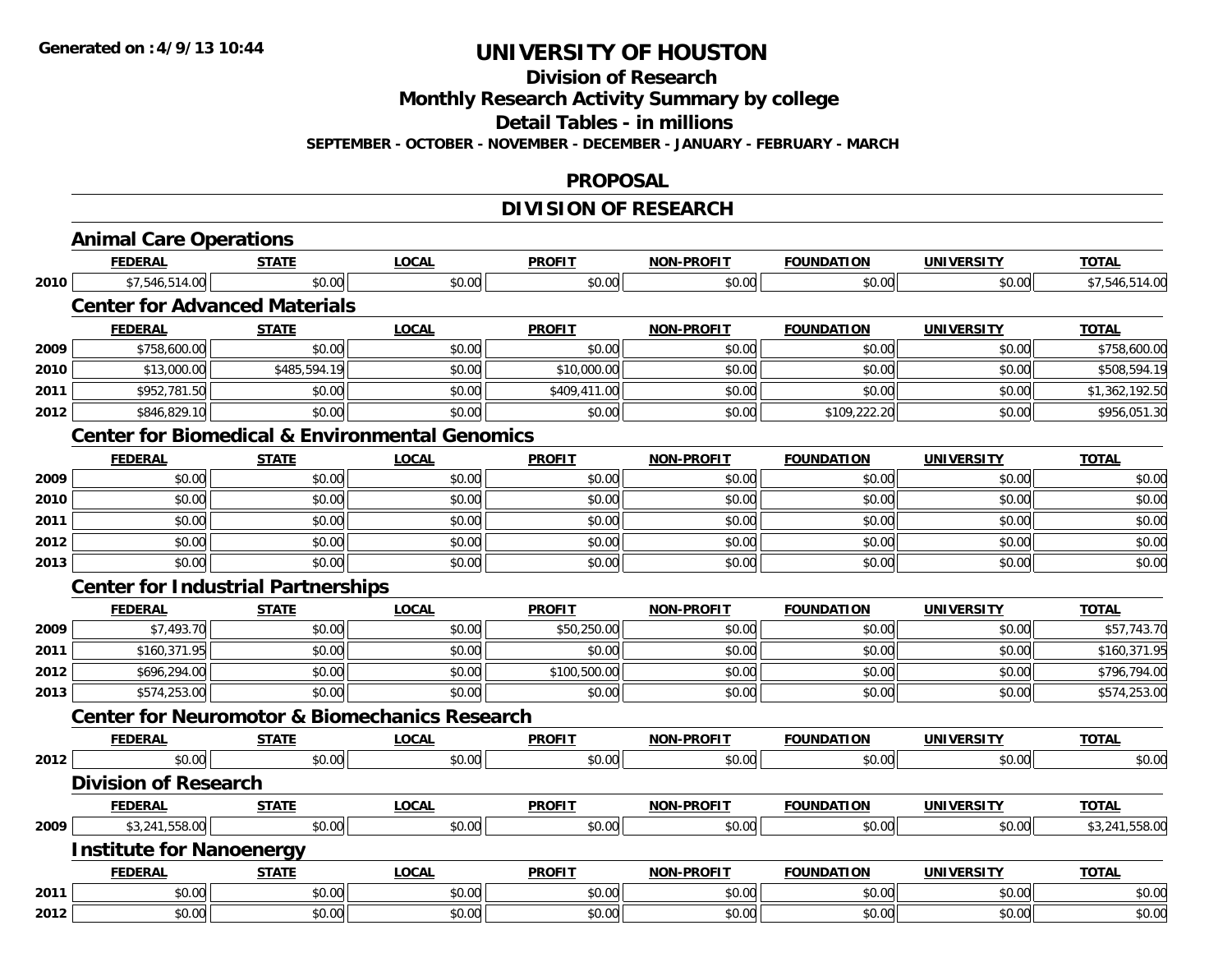**Division of Research**

**Monthly Research Activity Summary by college**

**Detail Tables - in millions**

**SEPTEMBER - OCTOBER - NOVEMBER - DECEMBER - JANUARY - FEBRUARY - MARCH**

### **PROPOSAL**

### **DIVISION OF RESEARCH**

## **Office of Contracts and Grants**

|              | <b>FEDERAL</b>                           | <b>STATE</b>    | <b>LOCAL</b>   | <b>PROFIT</b>  | <b>NON-PROFIT</b> | <b>FOUNDATION</b> | <b>UNIVERSITY</b> | <b>TOTAL</b>    |
|--------------|------------------------------------------|-----------------|----------------|----------------|-------------------|-------------------|-------------------|-----------------|
| 2009         | \$0.00                                   | \$0.00          | \$0.00         | \$0.00         | \$0.00            | \$2,300,000.00    | \$0.00            | \$2,300,000.00  |
|              | <b>TcSUH</b>                             |                 |                |                |                   |                   |                   |                 |
|              | <b>FEDERAL</b>                           | <b>STATE</b>    | <b>LOCAL</b>   | <b>PROFIT</b>  | <b>NON-PROFIT</b> | <b>FOUNDATION</b> | <b>UNIVERSITY</b> | <b>TOTAL</b>    |
| 2009         | \$3,171,167.68                           | \$556,454.50    | \$0.00         | \$50,000.00    | \$45,440.00       | \$311,313.00      | \$0.00            | \$4,134,375.18  |
| 2010         | \$418,260.00                             | \$689,508.00    | \$0.00         | \$55,000.00    | \$0.00            | \$98,596.00       | \$65,718.00       | \$1,327,082.00  |
| 2011         | \$346,446.76                             | \$0.00          | \$0.00         | \$52,320.00    | \$72,000.00       | \$0.00            | \$0.00            | \$470,766.76    |
| 2012         | \$2,304,745.15                           | \$124,768.05    | \$0.00         | \$70,000.00    | \$37,926.00       | \$0.00            | \$80,077.00       | \$2,617,516.20  |
| 2013         | \$646,173.70                             | \$50,000.00     | \$0.00         | \$178,821.00   | \$0.00            | \$0.00            | \$0.00            | \$874,994.70    |
|              | <b>Texas Learning/Computation Center</b> |                 |                |                |                   |                   |                   |                 |
|              | <b>FEDERAL</b>                           | <b>STATE</b>    | <b>LOCAL</b>   | <b>PROFIT</b>  | <b>NON-PROFIT</b> | <b>FOUNDATION</b> | <b>UNIVERSITY</b> | <b>TOTAL</b>    |
| 2009         | \$0.00                                   | \$0.00          | \$0.00         | \$0.00         | \$0.00            | \$0.00            | \$0.00            | \$0.00          |
| 2010         | \$0.00                                   | \$0.00          | \$0.00         | \$71,992.20    | \$0.00            | \$0.00            | \$0.00            | \$71,992.20     |
| 2011         | \$0.00                                   | \$0.00          | \$0.00         | \$0.00         | \$0.00            | \$0.00            | \$0.00            | \$0.00          |
| 2012         | \$0.00                                   | \$0.00          | \$0.00         | \$0.00         | \$0.00            | \$0.00            | \$0.00            | \$0.00          |
|              | <b>Texas Obesity Research Center</b>     |                 |                |                |                   |                   |                   |                 |
|              | <b>FEDERAL</b>                           | <b>STATE</b>    | <b>LOCAL</b>   | <b>PROFIT</b>  | <b>NON-PROFIT</b> | <b>FOUNDATION</b> | <b>UNIVERSITY</b> | <b>TOTAL</b>    |
| 2009         | \$0.00                                   | \$0.00          | \$0.00         | \$0.00         | \$0.00            | \$0.00            | \$0.00            | \$0.00          |
| 2010         | \$0.00                                   | \$0.00          | \$0.00         | \$0.00         | \$0.00            | \$0.00            | \$0.00            | \$0.00          |
| 2011         | \$0.00                                   | \$0.00          | \$0.00         | \$0.00         | \$0.00            | \$0.00            | \$0.00            | \$0.00          |
| 2012         | \$0.00                                   | \$0.00          | \$0.00         | \$0.00         | \$0.00            | \$0.00            | \$0.00            | \$0.00          |
|              | <b>TIMES</b>                             |                 |                |                |                   |                   |                   |                 |
|              | <b>FEDERAL</b>                           | <b>STATE</b>    | <b>LOCAL</b>   | <b>PROFIT</b>  | NON-PROFIT        | <b>FOUNDATION</b> | <b>UNIVERSITY</b> | <b>TOTAL</b>    |
| 2009         | \$205,318.00                             | \$4,993,752.00  | \$0.00         | \$95,285.00    | \$160,674.00      | \$0.00            | \$619,863.00      | \$6,074,892.00  |
| 2010         | \$7,060,716.00                           | \$6,059,768.35  | \$630,307.00   | \$408,000.00   | \$903,009.00      | \$0.00            | \$0.00            | \$15,061,800.35 |
| 2011         | \$3,730,516.00                           | \$1,417,380.00  | \$472,984.00   | \$1,095,674.40 | \$254,256.00      | \$0.00            | \$352,023.00      | \$7,322,833.40  |
| 2012         | \$2,021,146.60                           | \$13,431.15     | \$0.00         | \$1,144,316.00 | \$119,028.00      | \$0.00            | \$1,477,959.00    | \$4,775,880.75  |
| 2013         | \$5,034,508.36                           | \$29,908.00     | \$0.00         | \$0.00         | \$15,825.00       | \$0.00            | \$816,252.00      | \$5,896,493.36  |
| <b>Total</b> | \$39,736,693.50                          | \$14,420,564.24 | \$1,103,291.00 | \$3,791,569.60 | \$1,608,158.00    | \$2,819,131.20    | \$3,411,892.00    | \$66,891,299.54 |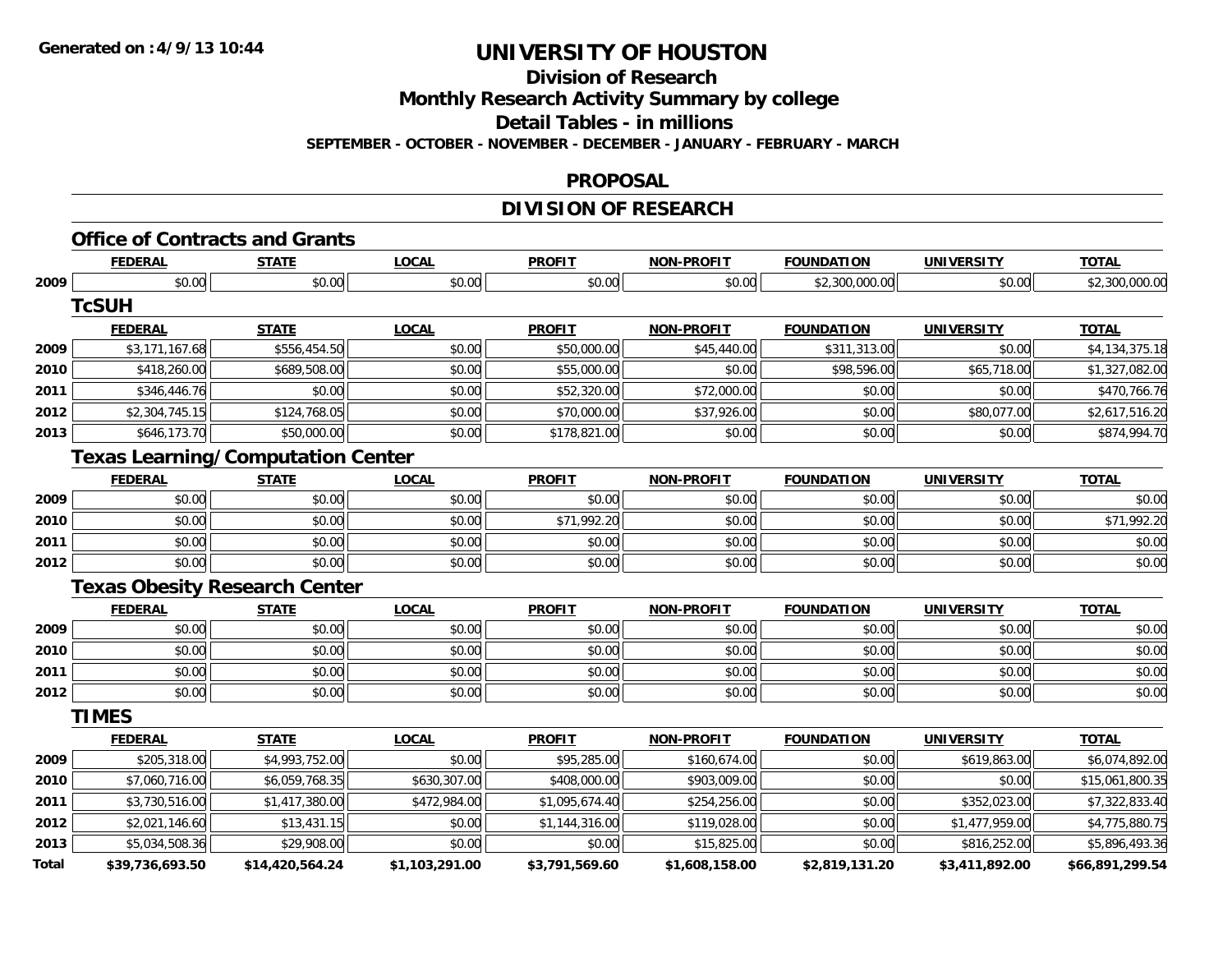**Division of Research**

**Monthly Research Activity Summary by college**

**Detail Tables - in millions**

**SEPTEMBER - OCTOBER - NOVEMBER - DECEMBER - JANUARY - FEBRUARY - MARCH**

#### **PROPOSAL**

#### **GRADUATE COLLEGE OF SOCIAL WORK**

|       | <b>Center for Drug and Social Policy Research</b> |                |                                                             |                |                   |                   |                   |                 |
|-------|---------------------------------------------------|----------------|-------------------------------------------------------------|----------------|-------------------|-------------------|-------------------|-----------------|
|       | <b>FEDERAL</b>                                    | <b>STATE</b>   | <b>LOCAL</b>                                                | <b>PROFIT</b>  | <b>NON-PROFIT</b> | <b>FOUNDATION</b> | <b>UNIVERSITY</b> | <b>TOTAL</b>    |
| 2009  | \$0.00                                            | \$0.00         | \$0.00                                                      | \$0.00         | \$0.00            | \$0.00            | \$0.00            | \$0.00          |
| 2013  | \$0.00                                            | \$0.00         | \$0.00                                                      | \$0.00         | \$0.00            | \$19,250.00       | \$0.00            | \$19,250.00     |
|       |                                                   |                | <b>Center for Health Equities &amp; Evaluation Research</b> |                |                   |                   |                   |                 |
|       | <b>FEDERAL</b>                                    | <b>STATE</b>   | <b>LOCAL</b>                                                | <b>PROFIT</b>  | <b>NON-PROFIT</b> | <b>FOUNDATION</b> | <b>UNIVERSITY</b> | <b>TOTAL</b>    |
| 2012  | \$163,277.00                                      | \$0.00         | \$0.00                                                      | \$0.00         | \$0.00            | \$0.00            | \$0.00            | \$163,277.00    |
|       | <b>Child &amp; Family for Innovative Research</b> |                |                                                             |                |                   |                   |                   |                 |
|       | <b>FEDERAL</b>                                    | <b>STATE</b>   | <b>LOCAL</b>                                                | <b>PROFIT</b>  | <b>NON-PROFIT</b> | <b>FOUNDATION</b> | <b>UNIVERSITY</b> | <b>TOTAL</b>    |
| 2009  | \$0.00                                            | \$0.00         | \$0.00                                                      | \$0.00         | \$25,000.00       | \$0.00            | \$0.00            | \$25,000.00     |
| 2010  | \$0.00                                            | \$0.00         | \$0.00                                                      | \$0.00         | \$41,440.00       | \$0.00            | \$0.00            | \$41,440.00     |
| 2011  | \$0.00                                            | \$0.00         | \$0.00                                                      | \$0.00         | \$25,000.00       | \$0.00            | \$0.00            | \$25,000.00     |
| 2012  | \$0.00                                            | \$110,342.00   | \$56,704.00                                                 | \$0.00         | \$0.00            | \$28,560.00       | \$0.00            | \$195,606.00    |
| 2013  | \$0.00                                            | \$198,616.00   | \$0.00                                                      | \$0.00         | \$0.00            | \$0.00            | \$0.00            | \$198,616.00    |
|       | <b>Community Projects - Social Work</b>           |                |                                                             |                |                   |                   |                   |                 |
|       | <b>FEDERAL</b>                                    | <b>STATE</b>   | <b>LOCAL</b>                                                | <b>PROFIT</b>  | <b>NON-PROFIT</b> | <b>FOUNDATION</b> | <b>UNIVERSITY</b> | <b>TOTAL</b>    |
| 2009  | \$396,000.00                                      | \$0.00         | \$0.00                                                      | \$0.00         | \$0.00            | \$0.00            | \$0.00            | \$396,000.00    |
| 2011  | \$2,420,245.00                                    | \$0.00         | \$0.00                                                      | \$0.00         | \$0.00            | \$0.00            | \$0.00            | \$2,420,245.00  |
|       | Dean, Social Work                                 |                |                                                             |                |                   |                   |                   |                 |
|       | <b>FEDERAL</b>                                    | <b>STATE</b>   | <b>LOCAL</b>                                                | <b>PROFIT</b>  | <b>NON-PROFIT</b> | <b>FOUNDATION</b> | <b>UNIVERSITY</b> | <b>TOTAL</b>    |
| 2009  | \$5,622,289.50                                    | \$1,192,410.60 | \$0.00                                                      | \$495,459.00   | \$0.00            | \$91,365.90       | \$46,660.00       | \$7,448,185.00  |
| 2010  | \$2,123,511.00                                    | \$99,420.00    | \$0.00                                                      | \$657,165.00   | \$756,354.00      | \$157,829.00      | \$0.00            | \$3,794,279.00  |
| 2011  | \$9,529,879.80                                    | \$0.00         | \$0.00                                                      | \$100,982.00   | \$0.00            | \$0.05            | \$150,609.00      | \$9,781,470.85  |
| 2012  | \$2,603,524.82                                    | \$0.00         | \$0.00                                                      | \$330,559.00   | \$35,469.80       | \$17,500.00       | \$190,477.00      | \$3,177,530.62  |
| 2013  | \$2,748,798.07                                    | \$10,000.00    | \$0.00                                                      | \$138,970.10   | \$433,915.20      | \$0.00            | \$6,928.00        | \$3,338,611.37  |
|       | <b>Office for Drug SPR</b>                        |                |                                                             |                |                   |                   |                   |                 |
|       | <b>FEDERAL</b>                                    | <b>STATE</b>   | <b>LOCAL</b>                                                | <b>PROFIT</b>  | <b>NON-PROFIT</b> | <b>FOUNDATION</b> | <b>UNIVERSITY</b> | <b>TOTAL</b>    |
| 2009  | \$0.00                                            | \$0.00         | \$0.00                                                      | \$0.00         | \$0.00            | \$0.00            | \$0.00            | \$0.00          |
| Total | \$25,607,525.19                                   | \$1,610,788.60 | \$56,704.00                                                 | \$1,723,135.10 | \$1,317,179.00    | \$314,504.95      | \$394,674.00      | \$31,024,510.84 |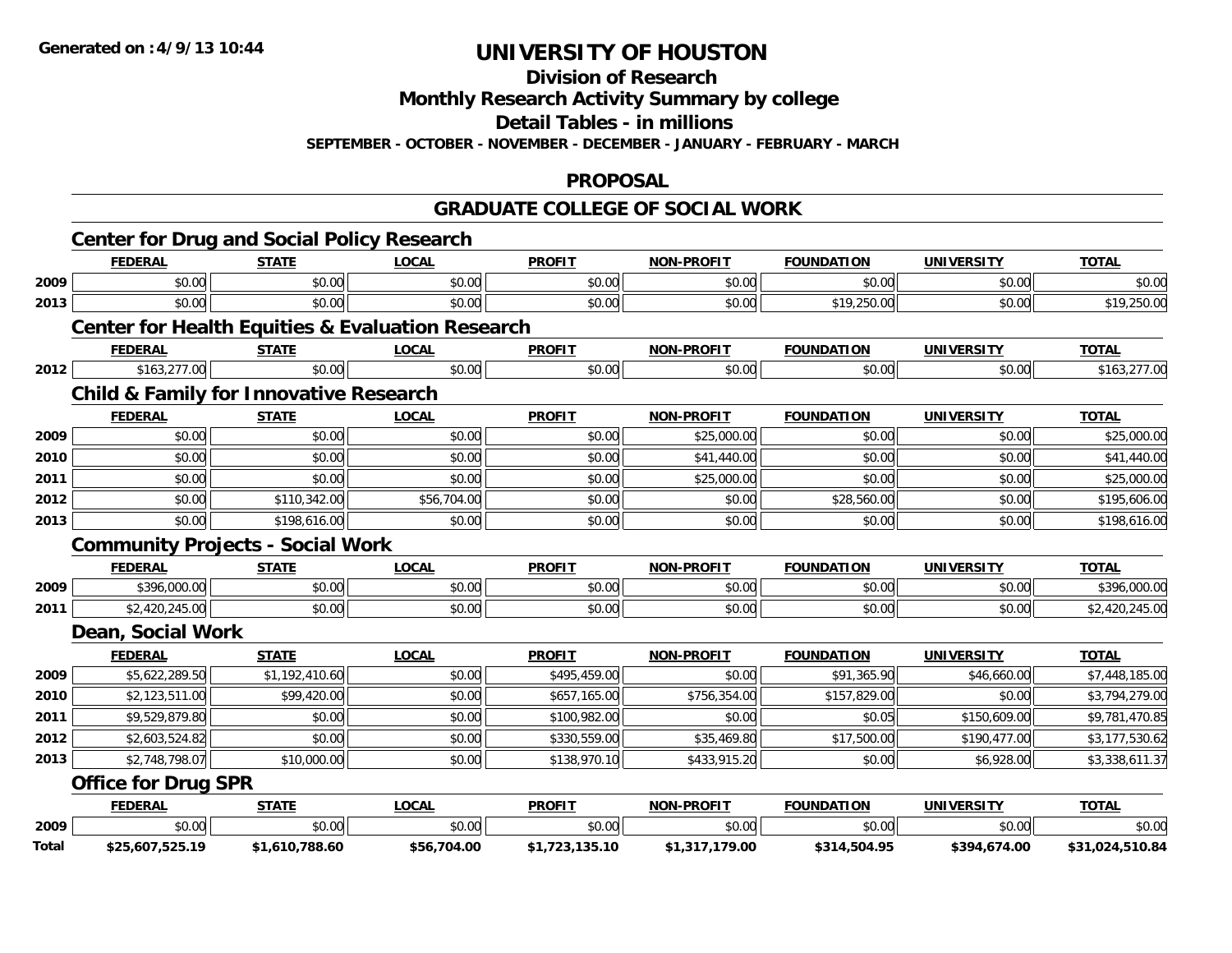#### **Division of Research**

**Monthly Research Activity Summary by college**

**Detail Tables - in millions**

**SEPTEMBER - OCTOBER - NOVEMBER - DECEMBER - JANUARY - FEBRUARY - MARCH**

#### **PROPOSAL**

#### **HILTON COLLEGE OF HOTEL AND RESTAURANT MANAGEMENT**

#### **Hotel and Restaurant Management**

|       | <b>FEDERAL</b> | <b>STATE</b> | <b>LOCAL</b> | <b>PROFIT</b> | <b>NON-PROFIT</b> | <b>FOUNDATION</b> | <b>UNIVERSITY</b> | <b>TOTAL</b>   |
|-------|----------------|--------------|--------------|---------------|-------------------|-------------------|-------------------|----------------|
| 2009  | \$0.00         | \$0.00       | \$60,000.00  | \$9,047.50    | \$135,002.00      | \$0.00            | \$0.00            | \$204,049.50   |
| 2010  | \$560,802.00   | \$178,158.00 | \$70,000.00  | \$0.00        | \$82,548.00       | \$0.00            | \$163,662.00      | \$1,055,170.00 |
| 2011  | \$0.00         | \$0.00       | \$0.00       | \$0.00        | \$27,280.00       | \$0.00            | \$113,780.00      | \$141,060.00   |
| 2012  | \$0.00         | \$174,830.00 | \$0.00       | \$0.00        | \$118,422.00      | \$0.00            | \$37,354.00       | \$330,606.00   |
| 2013  | \$553,755.00   | \$0.00       | \$16,154.00  | \$0.00        | \$10,987.00       | \$111,711.00      | \$143,232.00      | \$835,839.00   |
| Total | \$1,114,557.00 | \$352,988.00 | \$146,154.00 | \$9,047.50    | \$374,239.00      | \$111,711.00      | \$458,028.00      | \$2,566,724.50 |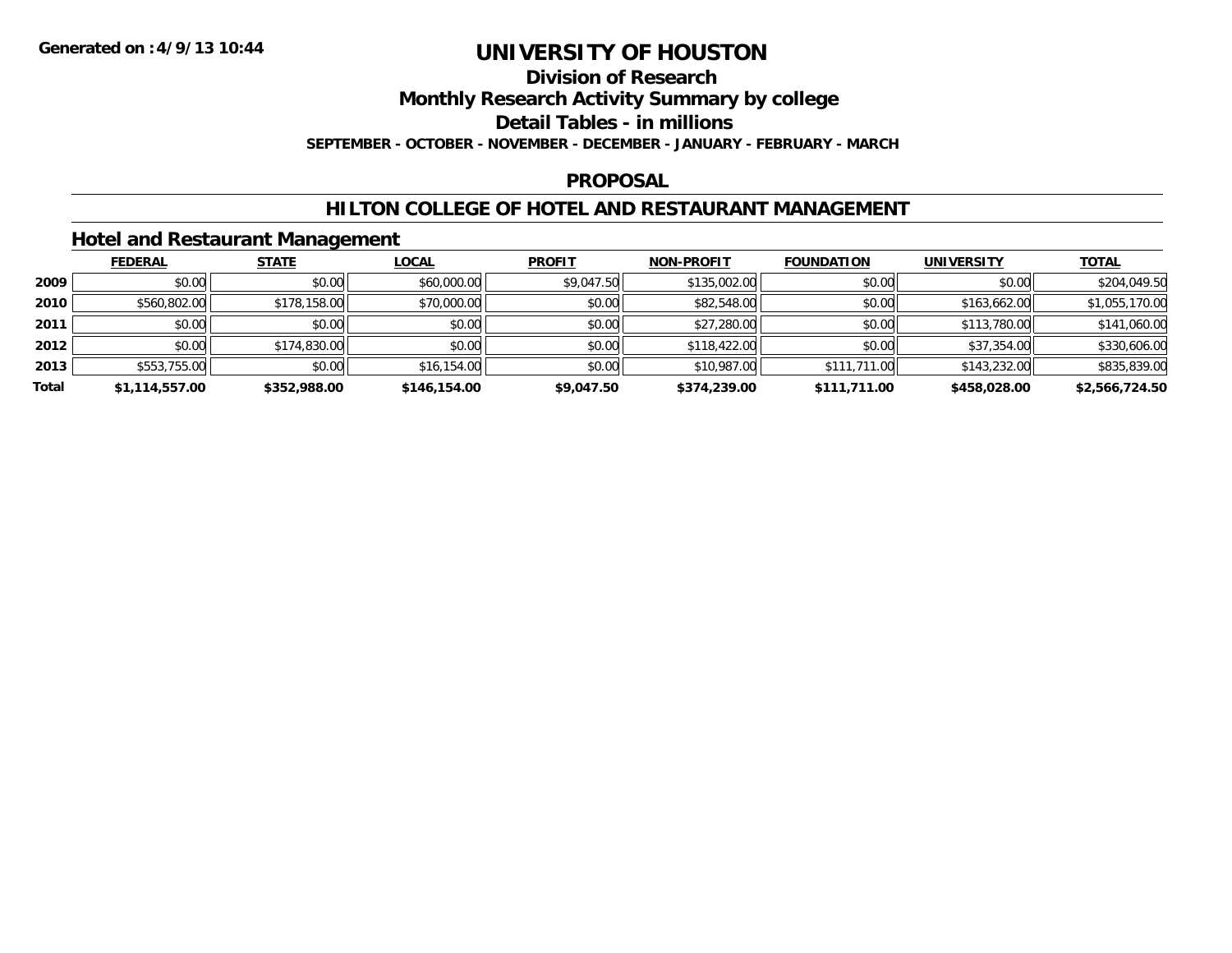### **Division of ResearchMonthly Research Activity Summary by college Detail Tables - in millions SEPTEMBER - OCTOBER - NOVEMBER - DECEMBER - JANUARY - FEBRUARY - MARCH**

#### **PROPOSAL**

#### **HONORS COLLEGE**

#### **Houston Teachers Institute**

|       | <b>FEDERAL</b> | <u>STATE</u> | <b>LOCAL</b> | <b>PROFIT</b> | <b>NON-PROFIT</b> | <b>FOUNDATION</b> | <b>UNIVERSITY</b> | <b>TOTAL</b> |
|-------|----------------|--------------|--------------|---------------|-------------------|-------------------|-------------------|--------------|
| 2009  | \$0.00         | \$0.00       | \$0.00       | \$0.00        | \$4,899.50        | \$0.00            | \$0.00            | \$4,899.50   |
| 2010  | \$500,851.00   | \$25,000.00  | \$0.00       | \$0.00        | \$0.00            | \$0.00            | \$0.00            | \$525,851.00 |
| 2011  | \$34,951.70    | \$0.00       | \$0.00       | \$0.00        | \$53,185.20       | \$0.00            | \$0.00            | \$88,136.90  |
| 2013  | \$0.00         | \$0.00       | \$0.00       | \$341,900.74  | \$0.00            | \$0.00            | \$0.00            | \$341,900.74 |
| Total | \$535,802.70   | \$25,000.00  | \$0.00       | \$341,900.74  | \$58,084.70       | \$0.00            | \$0.00            | \$960,788.14 |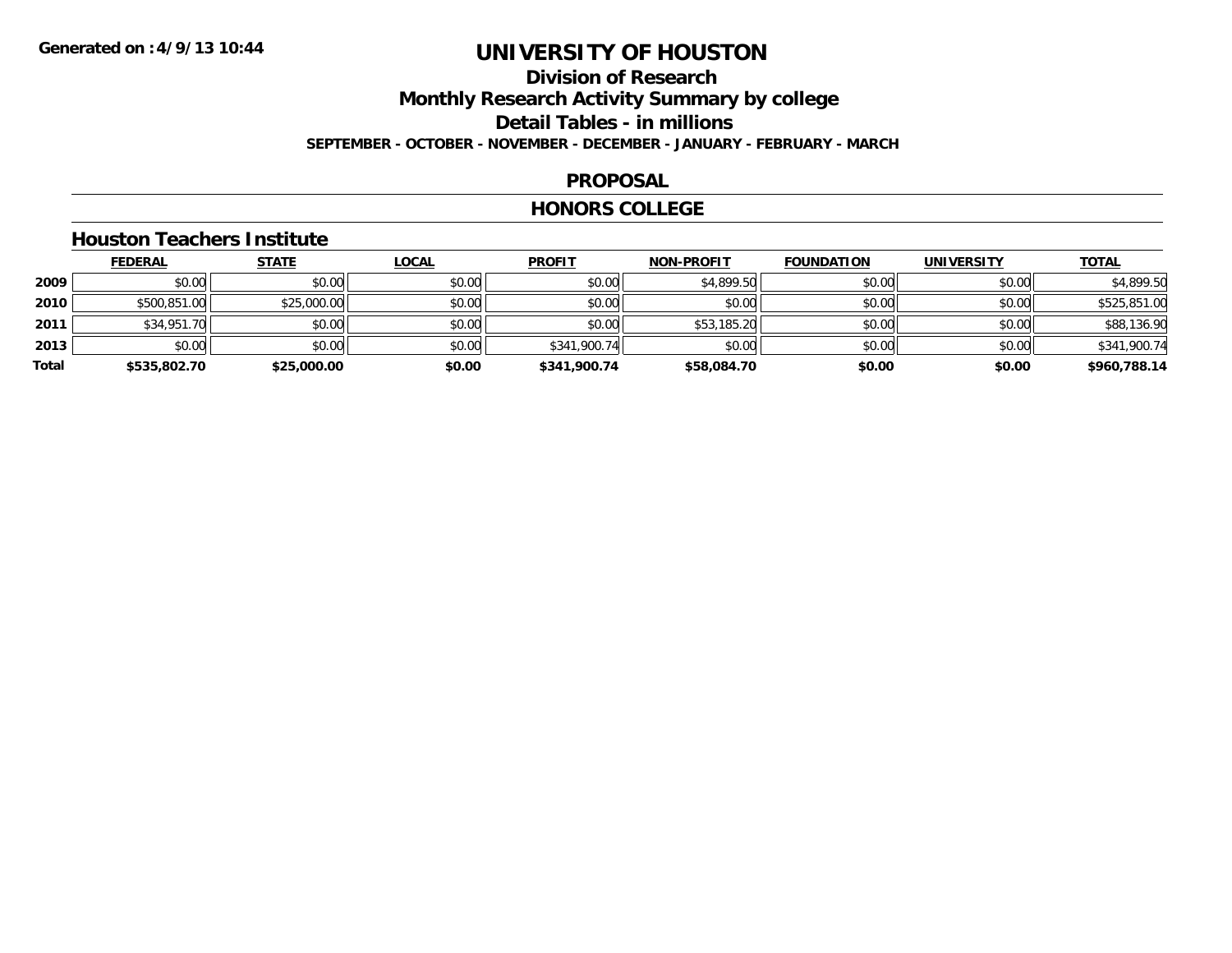#### **Division of Research Monthly Research Activity Summary by college Detail Tables - in millions SEPTEMBER - OCTOBER - NOVEMBER - DECEMBER - JANUARY - FEBRUARY - MARCH**

#### **PROPOSAL**

#### **LIBRARY**

#### **Administration, Library**

|       | <b>FEDERAL</b> | STATE       | LOCAL  | <b>PROFIT</b> | <b>NON-PROFIT</b> | <b>FOUNDATION</b> | UNIVERSITY | <u> ΤΟΤΑL</u> |
|-------|----------------|-------------|--------|---------------|-------------------|-------------------|------------|---------------|
| 2009  | \$0.00         | \$0.00      | \$0.00 | \$0.00        | \$0.00            | \$0.00            | \$0.00     | \$0.00        |
| 2010  | \$0.00         | \$19,863.00 | \$0.00 | \$0.00        | \$0.00            | \$0.00            | \$0.00     | \$19,863.00   |
| Total | \$0.00         | \$19,863.00 | \$0.00 | \$0.00        | \$0.00            | \$0.00            | \$0.00     | \$19,863.00   |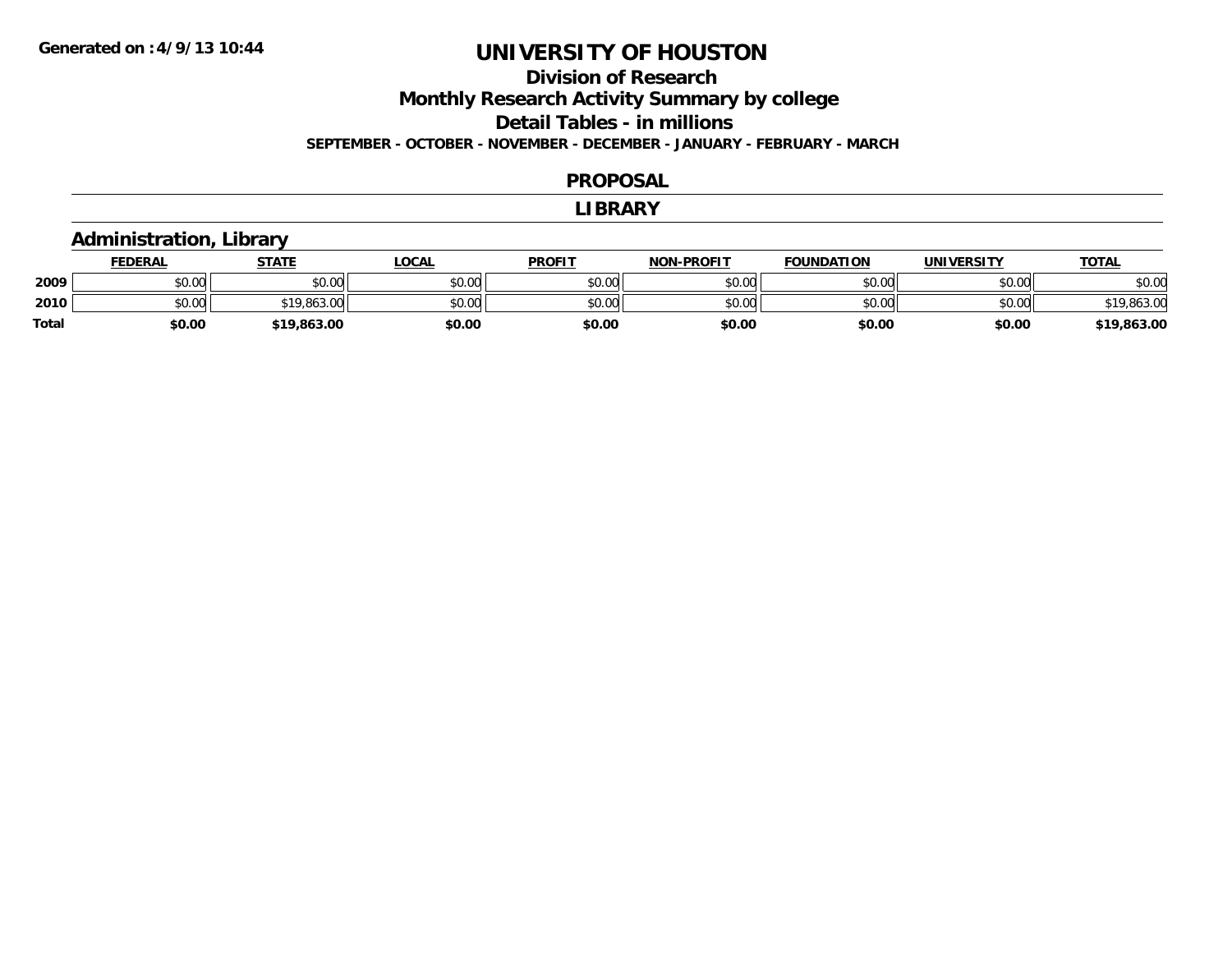### **Division of Research**

**Monthly Research Activity Summary by college**

**Detail Tables - in millions**

**SEPTEMBER - OCTOBER - NOVEMBER - DECEMBER - JANUARY - FEBRUARY - MARCH**

#### **PROPOSAL**

#### **PRESIDENT**

#### **Office of the President**

|      | <b>FEDERAL</b> | <b>STATE</b>                        | <b>LOCAL</b> | <b>PROFIT</b> | <b>NON-PROFIT</b> | <b>FOUNDATION</b> | <b>UNIVERSITY</b> | <b>TOTAL</b> |
|------|----------------|-------------------------------------|--------------|---------------|-------------------|-------------------|-------------------|--------------|
| 2009 | \$0.00         | \$0.00                              | \$0.00       | \$0.00        | \$0.00            | \$0.00            | \$0.00            | \$0.00       |
|      |                | <b>Vice President Admin/Finance</b> |              |               |                   |                   |                   |              |
|      |                |                                     |              |               |                   |                   |                   |              |
|      | <b>FEDERAL</b> | <b>STATE</b>                        | <u>LOCAL</u> | <b>PROFIT</b> | <b>NON-PROFIT</b> | <b>FOUNDATION</b> | <b>UNIVERSITY</b> | <b>TOTAL</b> |
| 2011 | \$15,000.00    | \$0.00                              | \$0.00       | \$0.00        | \$0.00            | \$0.00            | \$0.00            | \$15,000.00  |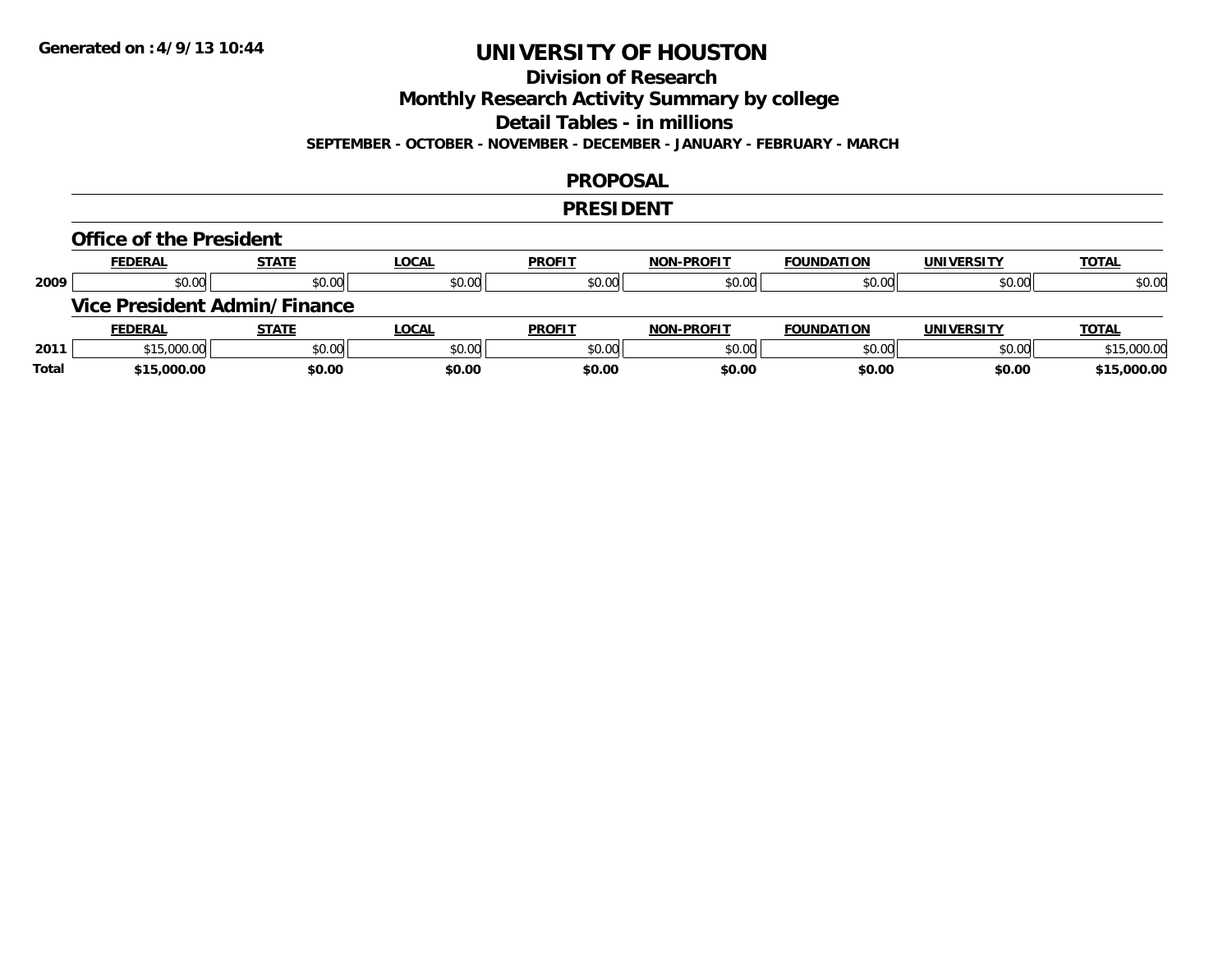### **Division of ResearchMonthly Research Activity Summary by college Detail Tables - in millions SEPTEMBER - OCTOBER - NOVEMBER - DECEMBER - JANUARY - FEBRUARY - MARCH**

#### **PROPOSAL**

#### **SENIOR V.P. FOR ACADEMIC AFFAIRS AND PROVOST**

|      | <b>KUHF - Radio</b>              |                                                     |              |               |                   |                   |                   |                |
|------|----------------------------------|-----------------------------------------------------|--------------|---------------|-------------------|-------------------|-------------------|----------------|
|      | <b>FEDERAL</b>                   | <b>STATE</b>                                        | <b>LOCAL</b> | <b>PROFIT</b> | <b>NON-PROFIT</b> | <b>FOUNDATION</b> | <b>UNIVERSITY</b> | <b>TOTAL</b>   |
| 2009 | \$101,338.00                     | \$250,000.00                                        | \$0.00       | \$0.00        | \$465,086.00      | \$0.00            | \$0.00            | \$816,424.00   |
| 2010 | \$192,564.00                     | \$0.00                                              | \$0.00       | \$0.00        | \$644,309.46      | \$0.00            | \$0.00            | \$836,873.46   |
| 2011 | \$0.00                           | \$12,500.00                                         | \$0.00       | \$0.00        | \$623,146.00      | \$0.00            | \$0.00            | \$635,646.00   |
| 2012 | \$24,500.00                      | \$0.00                                              | \$0.00       | \$0.00        | \$2,261,596.00    | \$0.00            | \$0.00            | \$2,286,096.00 |
| 2013 | \$0.00                           | \$0.00                                              | \$0.00       | \$0.00        | \$2,044,710.00    | \$0.00            | \$0.00            | \$2,044,710.00 |
|      |                                  | <b>Learning and Assessment Services</b>             |              |               |                   |                   |                   |                |
|      | <b>FEDERAL</b>                   | <b>STATE</b>                                        | <b>LOCAL</b> | <b>PROFIT</b> | <b>NON-PROFIT</b> | <b>FOUNDATION</b> | <b>UNIVERSITY</b> | <b>TOTAL</b>   |
| 2009 | \$0.00                           | \$166,043.09                                        | \$0.00       | \$0.00        | \$0.00            | \$0.00            | \$0.00            | \$166,043.09   |
| 2010 | \$1,869,569.00                   | \$0.00                                              | \$0.00       | \$0.00        | \$0.00            | \$10,000.00       | \$0.00            | \$1,879,569.00 |
| 2011 | \$0.00                           | \$0.00                                              | \$0.00       | \$0.00        | \$430,048.00      | \$0.00            | \$0.00            | \$430,048.00   |
|      | <b>Learning Support Services</b> |                                                     |              |               |                   |                   |                   |                |
|      | <b>FEDERAL</b>                   | <b>STATE</b>                                        | <b>LOCAL</b> | <b>PROFIT</b> | <b>NON-PROFIT</b> | <b>FOUNDATION</b> | <b>UNIVERSITY</b> | <b>TOTAL</b>   |
| 2012 | \$0.00                           | \$0.00                                              | \$0.00       | \$0.00        | \$0.00            | \$0.00            | \$0.00            | \$0.00         |
|      |                                  | <b>Senior V.P. for Academic Affairs and Provost</b> |              |               |                   |                   |                   |                |
|      | <b>FEDERAL</b>                   | <b>STATE</b>                                        | <b>LOCAL</b> | <b>PROFIT</b> | <b>NON-PROFIT</b> | <b>FOUNDATION</b> | <b>UNIVERSITY</b> | <b>TOTAL</b>   |
| 2012 | \$882,933.40                     | \$75,000.00                                         | \$0.00       | \$0.00        | \$0.00            | \$0.00            | \$234,196.00      | \$1,192,129.40 |
| 2013 | \$0.00                           | \$0.00                                              | \$0.00       | \$0.00        | \$149,488.00      | \$0.00            | \$0.00            | \$149,488.00   |
|      | <b>Student Support Services</b>  |                                                     |              |               |                   |                   |                   |                |
|      | <b>FEDERAL</b>                   | <b>STATE</b>                                        | <b>LOCAL</b> | <b>PROFIT</b> | <b>NON-PROFIT</b> | <b>FOUNDATION</b> | <b>UNIVERSITY</b> | <b>TOTAL</b>   |
| 2012 | \$198,944.00                     | \$0.00                                              | \$0.00       | \$0.00        | \$0.00            | \$0.00            | \$0.00            | \$198,944.00   |
|      | <b>UH Charter School</b>         |                                                     |              |               |                   |                   |                   |                |
|      | <b>FEDERAL</b>                   | <b>STATE</b>                                        | <b>LOCAL</b> | <b>PROFIT</b> | <b>NON-PROFIT</b> | <b>FOUNDATION</b> | <b>UNIVERSITY</b> | <b>TOTAL</b>   |
| 2011 | \$0.00                           | \$20,843.00                                         | \$0.00       | \$0.00        | \$0.00            | \$0.00            | \$0.00            | \$20,843.00    |
| 2012 | \$0.00                           | \$7,150.00                                          | \$0.00       | \$0.00        | \$0.00            | \$0.00            | \$0.00            | \$7,150.00     |
| 2013 | \$0.00                           | \$1,489.55                                          | \$0.00       | \$0.00        | \$0.00            | \$0.00            | \$0.00            | \$1,489.55     |
|      | <b>Undergraduate Scholars</b>    |                                                     |              |               |                   |                   |                   |                |
|      | <b>FEDERAL</b>                   | <b>STATE</b>                                        | <b>LOCAL</b> | <b>PROFIT</b> | <b>NON-PROFIT</b> | <b>FOUNDATION</b> | <b>UNIVERSITY</b> | <b>TOTAL</b>   |
| 2009 | \$0.00                           | \$15,000.00                                         | \$0.00       | \$0.00        | \$0.00            | \$0.00            | \$0.00            | \$15,000.00    |
| 2010 | \$0.00                           | \$15,000.00                                         | \$0.00       | \$0.00        | \$0.00            | \$0.00            | \$0.00            | \$15,000.00    |
| 2011 | \$0.00                           | \$29,456.00                                         | \$0.00       | \$0.00        | \$0.00            | \$0.00            | \$0.00            | \$29,456.00    |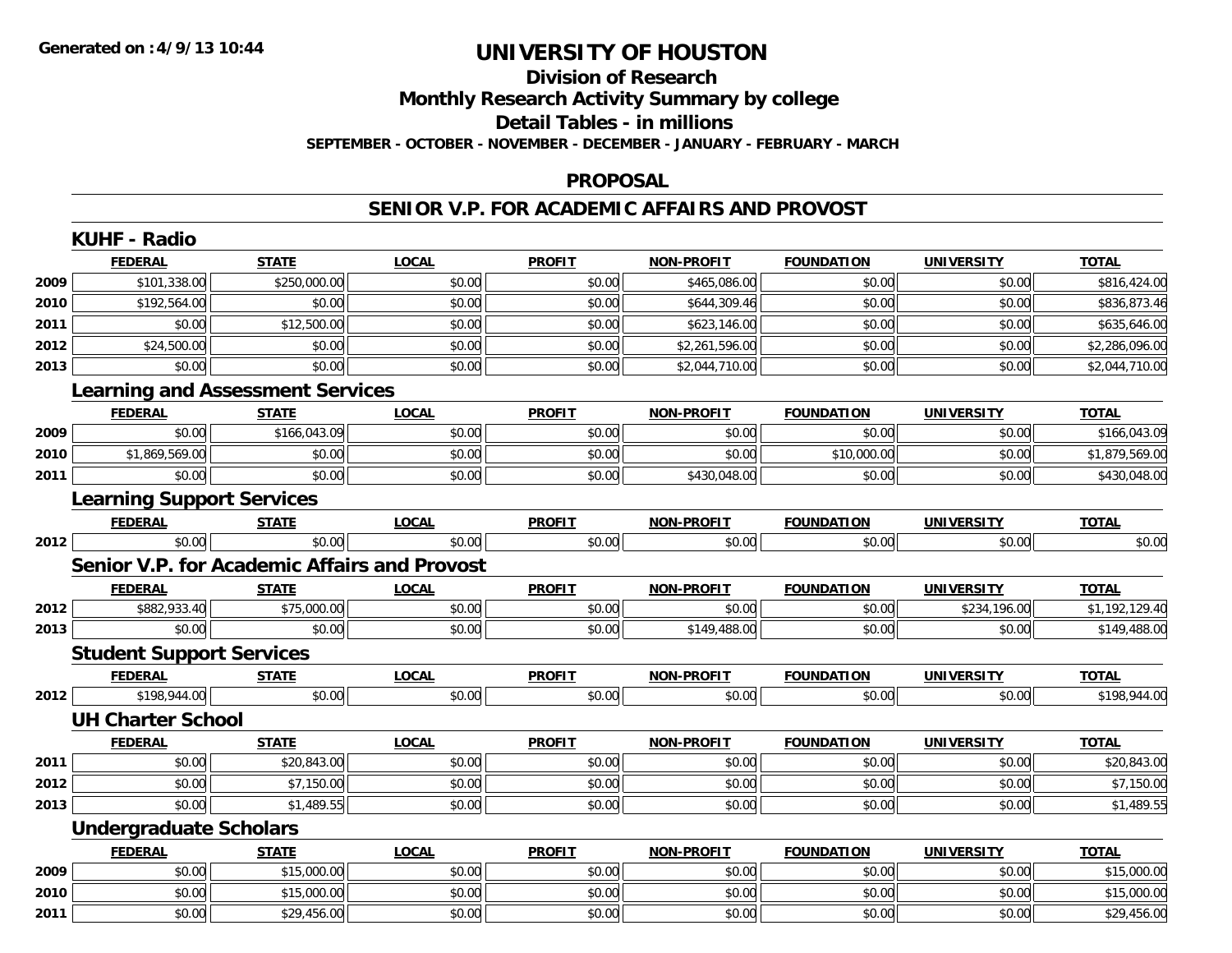**Division of Research**

**Monthly Research Activity Summary by college**

**Detail Tables - in millions**

**SEPTEMBER - OCTOBER - NOVEMBER - DECEMBER - JANUARY - FEBRUARY - MARCH**

#### **PROPOSAL**

#### **SENIOR V.P. FOR ACADEMIC AFFAIRS AND PROVOST**

#### **Undergraduate Scholars**

|              | <b>FEDERAL</b>               | <b>STATE</b> | <b>LOCAL</b> | <b>PROFIT</b> | <b>NON-PROFIT</b> | <b>FOUNDATION</b> | <b>UNIVERSITY</b> | <b>TOTAL</b>    |
|--------------|------------------------------|--------------|--------------|---------------|-------------------|-------------------|-------------------|-----------------|
| 2012         | \$0.00                       | \$19,051.00  | \$0.00       | \$0.00        | \$0.00            | \$0.00            | \$0.00            | \$19,051.00     |
|              | <b>Undergraduate Studies</b> |              |              |               |                   |                   |                   |                 |
|              | <b>FEDERAL</b>               | <b>STATE</b> | <b>LOCAL</b> | <b>PROFIT</b> | <b>NON-PROFIT</b> | <b>FOUNDATION</b> | <b>UNIVERSITY</b> | <b>TOTAL</b>    |
| 2009         | \$0.00                       | \$15,000.00  | \$0.00       | \$0.00        | \$0.00            | \$0.00            | \$0.00            | \$15,000.00     |
| 2010         | \$0.00                       | \$10,000.00  | \$0.00       | \$0.00        | \$0.00            | \$28,750.00       | \$0.00            | \$38,750.00     |
| 2011         | \$0.00                       | \$300,000.00 | \$0.00       | \$0.00        | \$0.00            | \$0.00            | \$0.00            | \$300,000.00    |
| 2013         | \$0.00                       | \$30,000.00  | \$0.00       | \$0.00        | \$0.00            | \$0.00            | \$0.00            | \$30,000.00     |
| <b>Total</b> | \$3,269,848.40               | \$966,532.64 | \$0.00       | \$0.00        | \$6,618,383.46    | \$38,750.00       | \$234,196.00      | \$11,127,710.50 |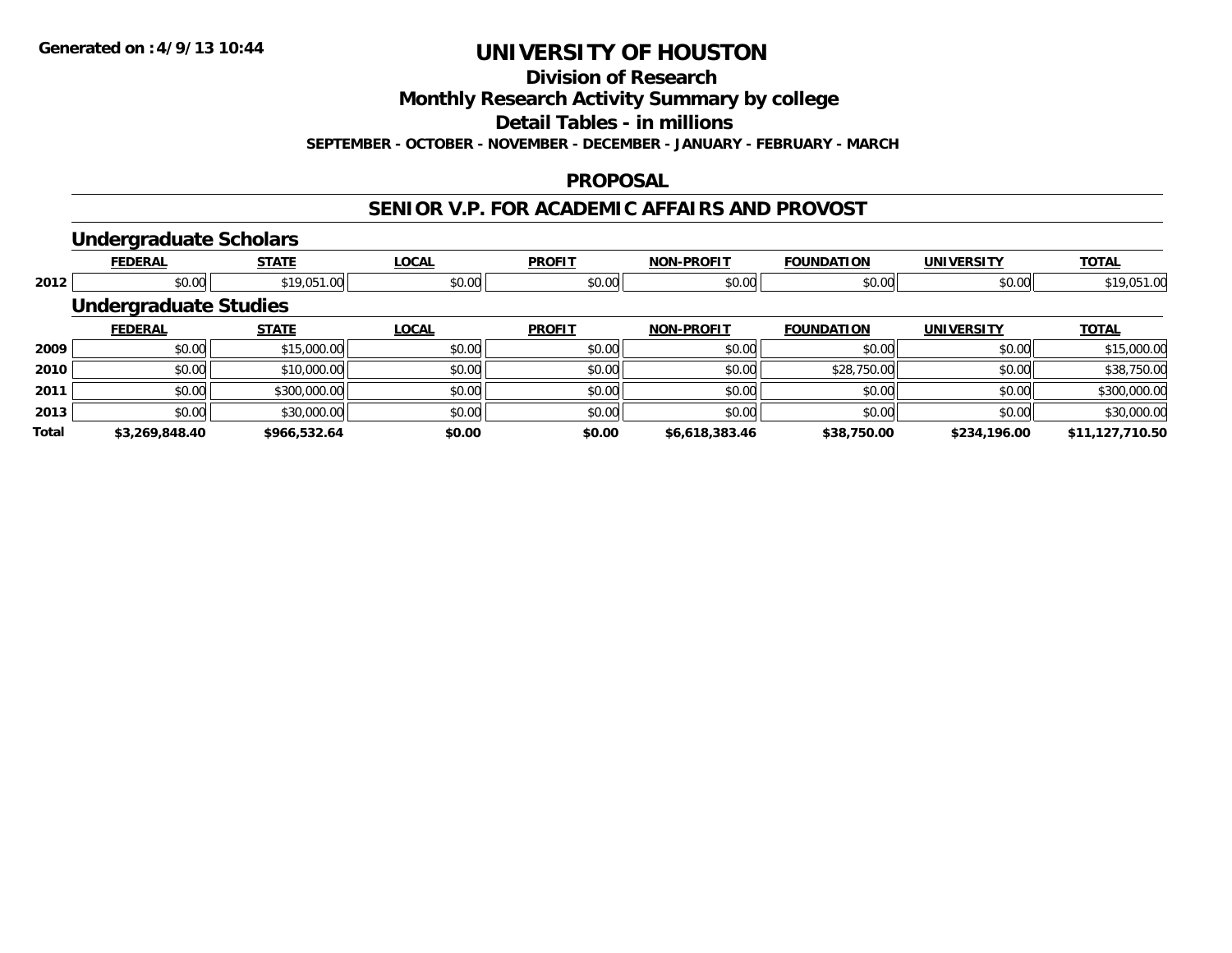# **Division of Research**

**Monthly Research Activity Summary by college**

**Detail Tables - in millions**

**SEPTEMBER - OCTOBER - NOVEMBER - DECEMBER - JANUARY - FEBRUARY - MARCH**

#### **PROPOSAL**

#### **UH LAW CENTER**

|              | Dean, Law      |              |              |               |                   |                   |                   |                |
|--------------|----------------|--------------|--------------|---------------|-------------------|-------------------|-------------------|----------------|
|              | <b>FEDERAL</b> | <b>STATE</b> | <b>LOCAL</b> | <b>PROFIT</b> | <b>NON-PROFIT</b> | <b>FOUNDATION</b> | <b>UNIVERSITY</b> | <b>TOTAL</b>   |
| 2009         | \$564,057.00   | \$0.00       | \$0.00       | \$0.00        | \$0.00            | \$0.00            | \$0.00            | \$564,057.00   |
| 2013         | \$0.00         | \$0.00       | \$0.00       | \$71,560.62   | \$0.00            | \$0.00            | \$0.00            | \$71,560.62    |
|              | Law-UH         |              |              |               |                   |                   |                   |                |
|              | <b>FEDERAL</b> | <b>STATE</b> | <b>LOCAL</b> | <b>PROFIT</b> | <b>NON-PROFIT</b> | <b>FOUNDATION</b> | <b>UNIVERSITY</b> | <b>TOTAL</b>   |
| 2009         | \$1,050,565.28 | \$0.00       | \$0.00       | \$0.00        | \$0.00            | \$0.00            | \$0.00            | \$1,050,565.28 |
| 2010         | \$0.00         | \$200,000.00 | \$0.00       | \$0.00        | \$0.00            | \$0.00            | \$0.00            | \$200,000.00   |
| 2011         | \$0.00         | \$103,966.00 | \$0.00       | \$10,063.00   | \$0.00            | \$0.00            | \$68,956.00       | \$182,985.00   |
| 2012         | \$0.00         | \$160,000.00 | \$0.00       | \$0.00        | \$0.00            | \$0.00            | \$0.00            | \$160,000.00   |
| 2013         | \$0.00         | \$0.00       | \$0.00       | \$0.00        | \$63,430.80       | \$0.00            | \$0.00            | \$63,430.80    |
| <b>Total</b> | \$1,614,622.28 | \$463,966.00 | \$0.00       | \$81,623.62   | \$63,430.80       | \$0.00            | \$68,956.00       | \$2,292,598.70 |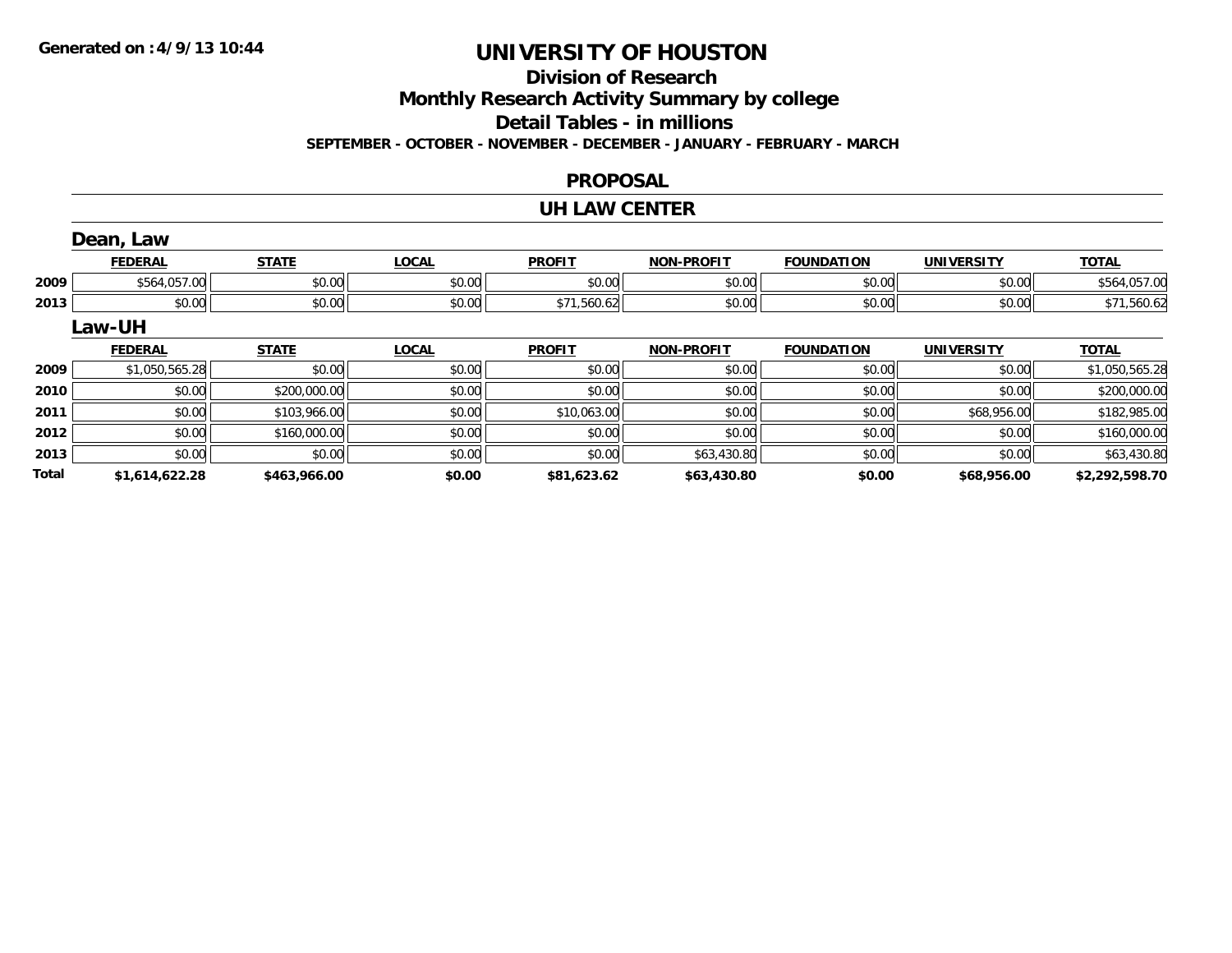### **Division of ResearchMonthly Research Activity Summary by college Detail Tables - in millions SEPTEMBER - OCTOBER - NOVEMBER - DECEMBER - JANUARY - FEBRUARY - MARCH**

#### **PROPOSAL**

#### **UH SYSTEM**

| <b>KUHT-TV</b> |                |              |              |               |                   |                   |            |                |
|----------------|----------------|--------------|--------------|---------------|-------------------|-------------------|------------|----------------|
|                | <b>FEDERAL</b> | <b>STATE</b> | <b>LOCAL</b> | <b>PROFIT</b> | <b>NON-PROFIT</b> | <b>FOUNDATION</b> | UNIVERSITY | <b>TOTAL</b>   |
| 2009           | \$0.00         | \$0.00       | \$0.00       | \$0.00        | \$1,675,919.00    | \$0.00            | \$0.00     | \$1,675,919.00 |
| 2010           | \$104,421.00   | \$0.00       | \$0.00       | \$0.00        | \$1,483,936.12    | \$0.00            | \$0.00     | \$1,588,357.12 |
| 2011           | \$0.00         | \$0.00       | \$0.00       | \$0.00        | \$1,606,903.00    | \$0.00            | \$0.00     | \$1,606,903.00 |
| 2012           | \$0.00         | \$0.00       | \$0.00       | \$0.00        | \$14,132.00       | \$0.00            | \$0.00     | \$14,132.00    |
| Total          | \$104,421.00   | \$0.00       | \$0.00       | \$0.00        | \$4,780,890.12    | \$0.00            | \$0.00     | \$4,885,311.12 |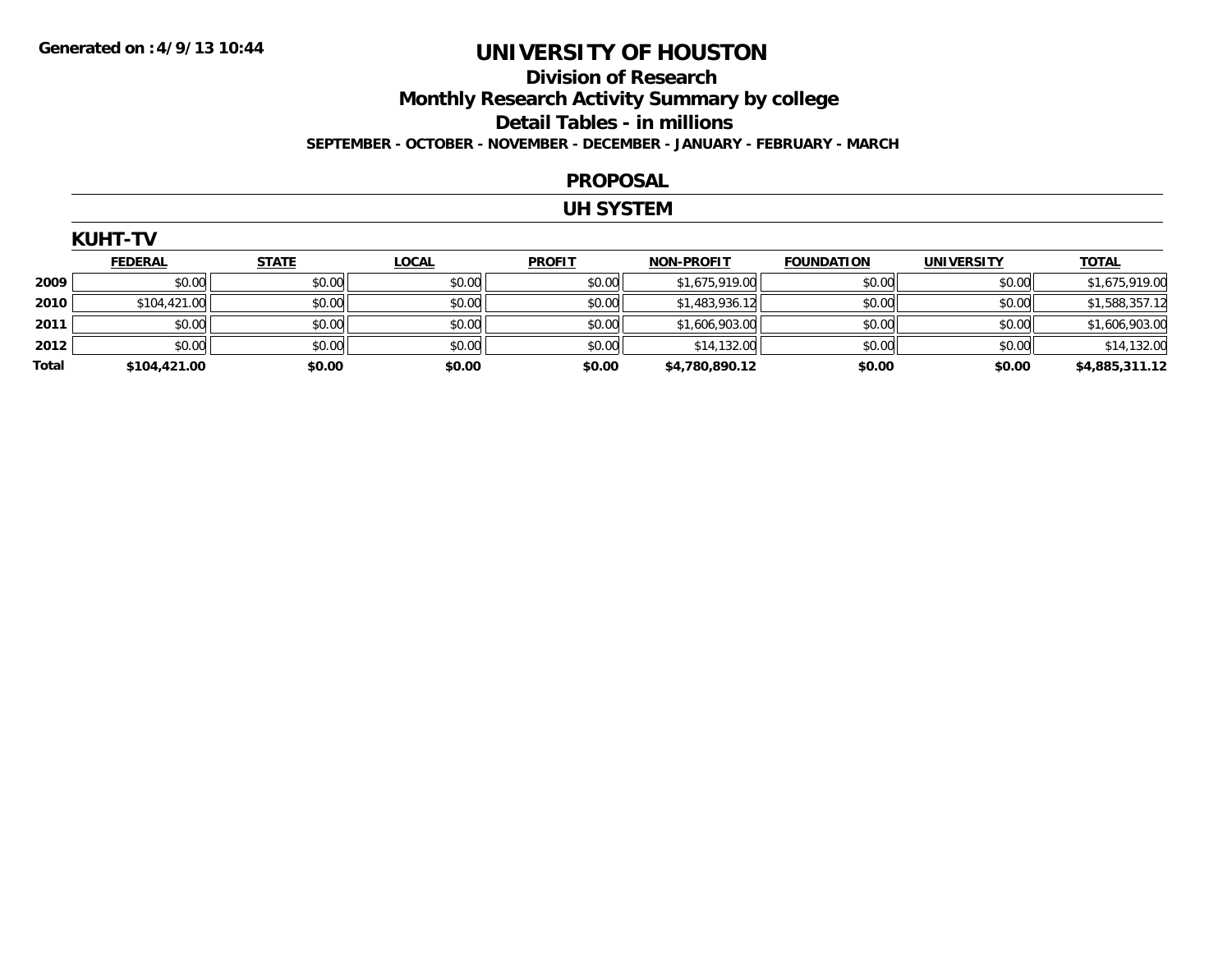### **Division of ResearchMonthly Research Activity Summary by college Detail Tables - in millions SEPTEMBER - OCTOBER - NOVEMBER - DECEMBER - JANUARY - FEBRUARY - MARCH**

#### **PROPOSAL**

#### **UKNOWN COLLEGE**

### **Unknown Department**

|       | <b>FEDERAL</b> | <b>STATE</b> | <b>LOCAL</b> | <b>PROFIT</b> | <b>NON-PROFIT</b> | <b>FOUNDATION</b> | <b>UNIVERSITY</b> | <b>TOTAL</b> |
|-------|----------------|--------------|--------------|---------------|-------------------|-------------------|-------------------|--------------|
| 2009  | \$0.00         | \$0.00       | \$0.00       | \$0.00        | \$0.00            | \$0.00            | \$0.00            | \$0.00       |
| 2010  | \$0.00         | \$0.00       | \$0.00       | \$80,000.00   | \$0.00            | \$0.00            | \$0.00            | \$80,000.00  |
| 2011  | \$103,870.80   | \$0.00       | \$0.00       | \$0.00        | \$0.00            | \$0.00            | \$0.00            | \$103,870.80 |
| 2012  | \$0.00         | \$0.00       | \$0.00       | \$0.00        | \$0.00            | \$0.00            | \$0.00            | \$0.00       |
| 2013  | \$0.00         | \$0.00       | \$0.00       | \$0.00        | \$0.00            | \$0.00            | \$0.00            | \$0.00       |
| Total | \$103,870.80   | \$0.00       | \$0.00       | \$80,000.00   | \$0.00            | \$0.00            | \$0.00            | \$183,870.80 |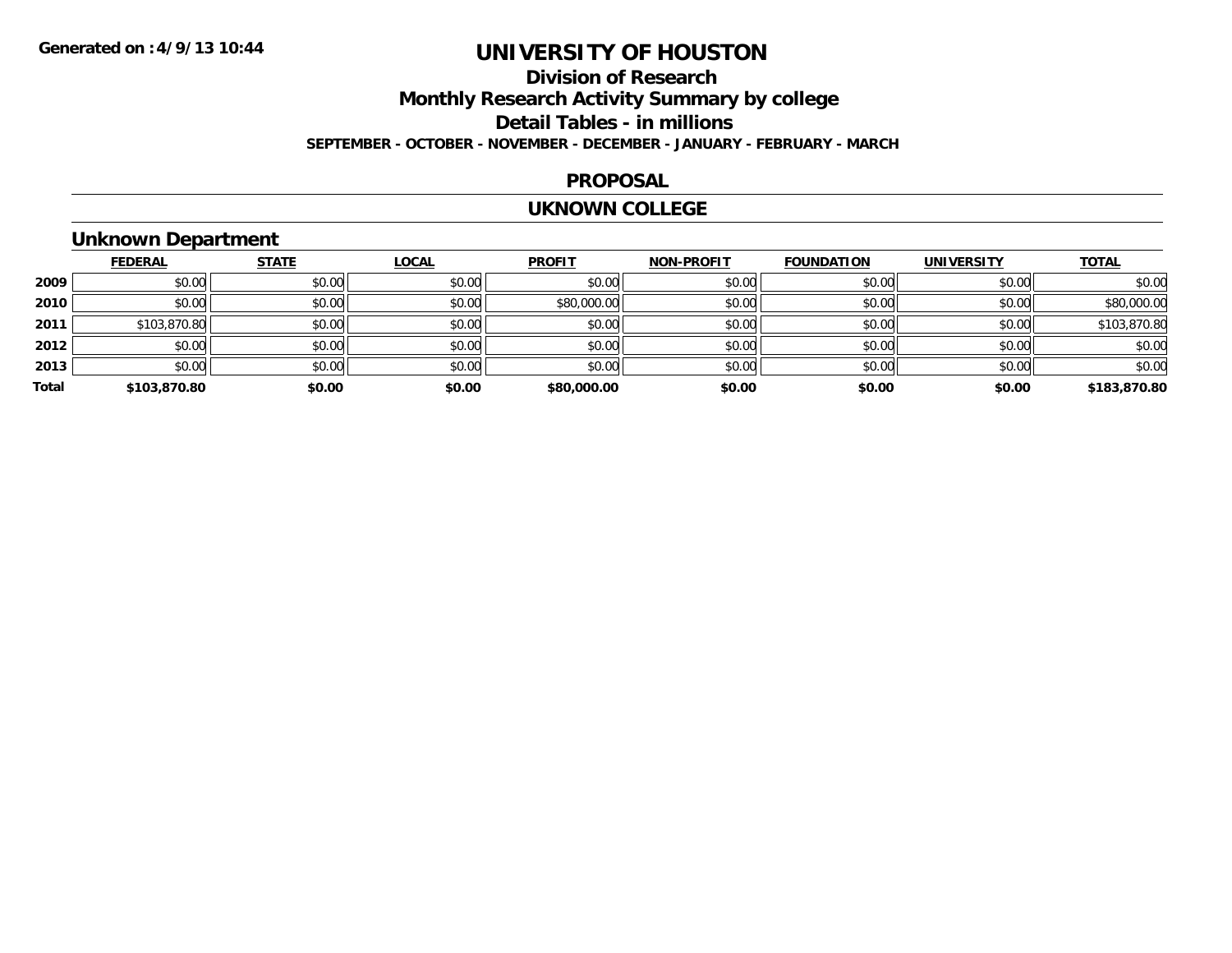### **Division of ResearchMonthly Research Activity Summary by college Detail Tables - in millions SEPTEMBER - OCTOBER - NOVEMBER - DECEMBER - JANUARY - FEBRUARY - MARCH**

#### **PROPOSAL**

### **VICE PRESIDENT FOR ADMINISTRATION**

### **UH Police Department**

|       | <b>FEDERAL</b> | <u>STATE</u> | <b>LOCAL</b> | <b>PROFIT</b> | <b>NON-PROFIT</b> | <b>FOUNDATION</b> | <b>UNIVERSITY</b> | <b>TOTAL</b> |
|-------|----------------|--------------|--------------|---------------|-------------------|-------------------|-------------------|--------------|
| 2009  | \$0.00         | \$227,432.50 | \$0.00       | \$0.00        | \$0.00            | \$0.00            | \$0.00            | \$227,432.50 |
| 2010  | \$88,917.00    | \$0.00       | \$0.00       | \$0.00        | \$0.00            | \$0.00            | \$0.00            | \$88,917.00  |
| 2011  | \$53,805.00    | \$0.00       | \$0.00       | \$0.00        | \$0.00            | \$0.00            | \$0.00            | \$53,805.00  |
| Total | \$142,722.00   | \$227,432.50 | \$0.00       | \$0.00        | \$0.00            | \$0.00            | \$0.00            | \$370,154.50 |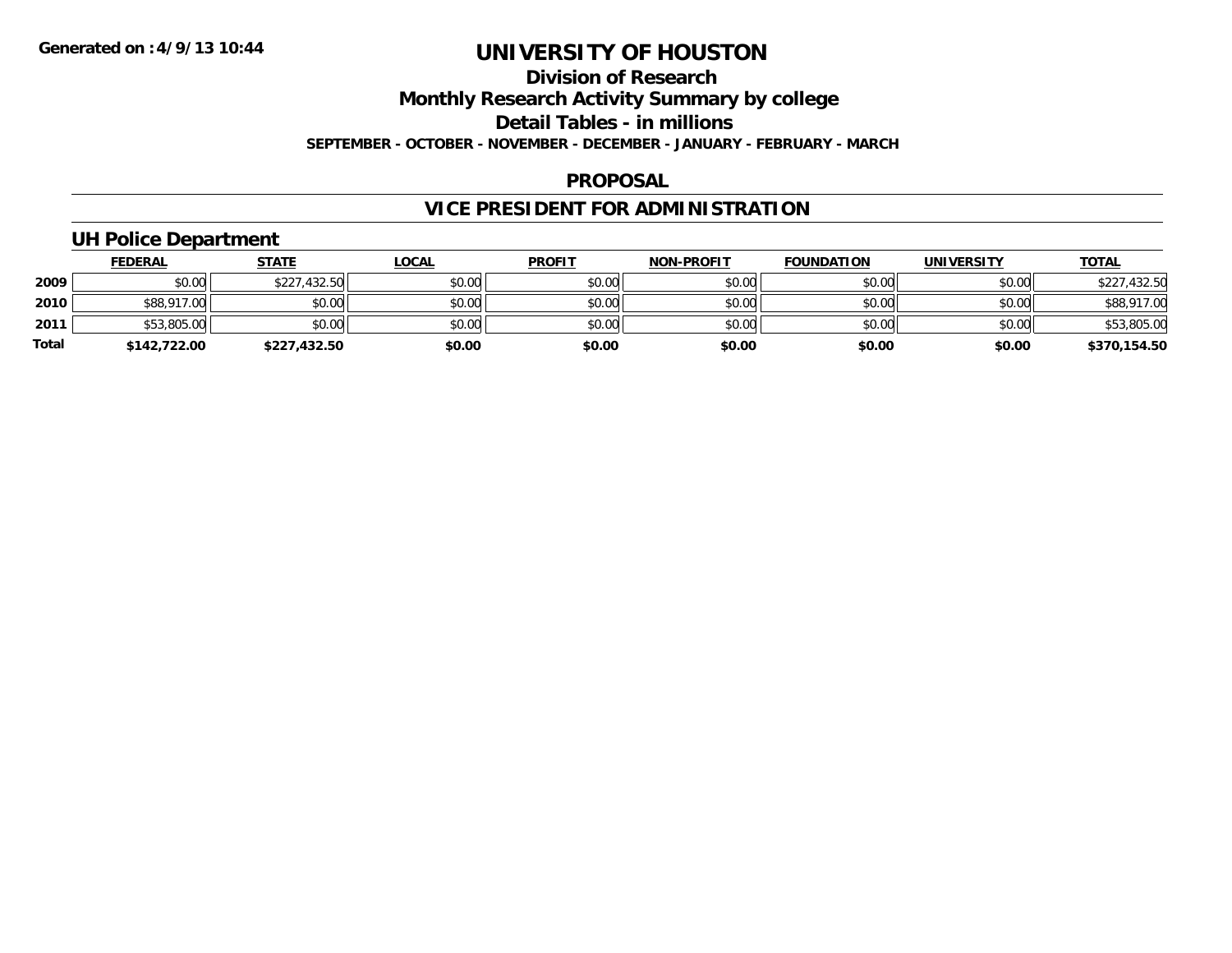**Division of Research**

**Monthly Research Activity Summary by college**

**Detail Tables - in millions**

**SEPTEMBER - OCTOBER - NOVEMBER - DECEMBER - JANUARY - FEBRUARY - MARCH**

#### **PROPOSAL**

### **VICE PRESIDENT FOR COMPUTING**

### **Central Computing Services**

|              | DERAI  | <b>STATE</b>       | <b>OCAL</b> | <b>PROFIT</b> | -PROFIT<br><b>NON</b> | <b>FOUNDATION</b> | 'JNIV.<br><b>JEDCIT</b> | TOTA.  |
|--------------|--------|--------------------|-------------|---------------|-----------------------|-------------------|-------------------------|--------|
| 2009         | \$0.00 | $\sqrt{2}$<br>ሐ へへ | \$0.00      | 0000<br>JU.UU | $\sim$ 00<br>pu.uu    | 0000<br>w.w       | \$0.00                  |        |
| <b>Total</b> | \$0.00 |                    | \$0.00      | \$0.00        | \$0.00                | \$0.00            | \$0.00                  | $\sim$ |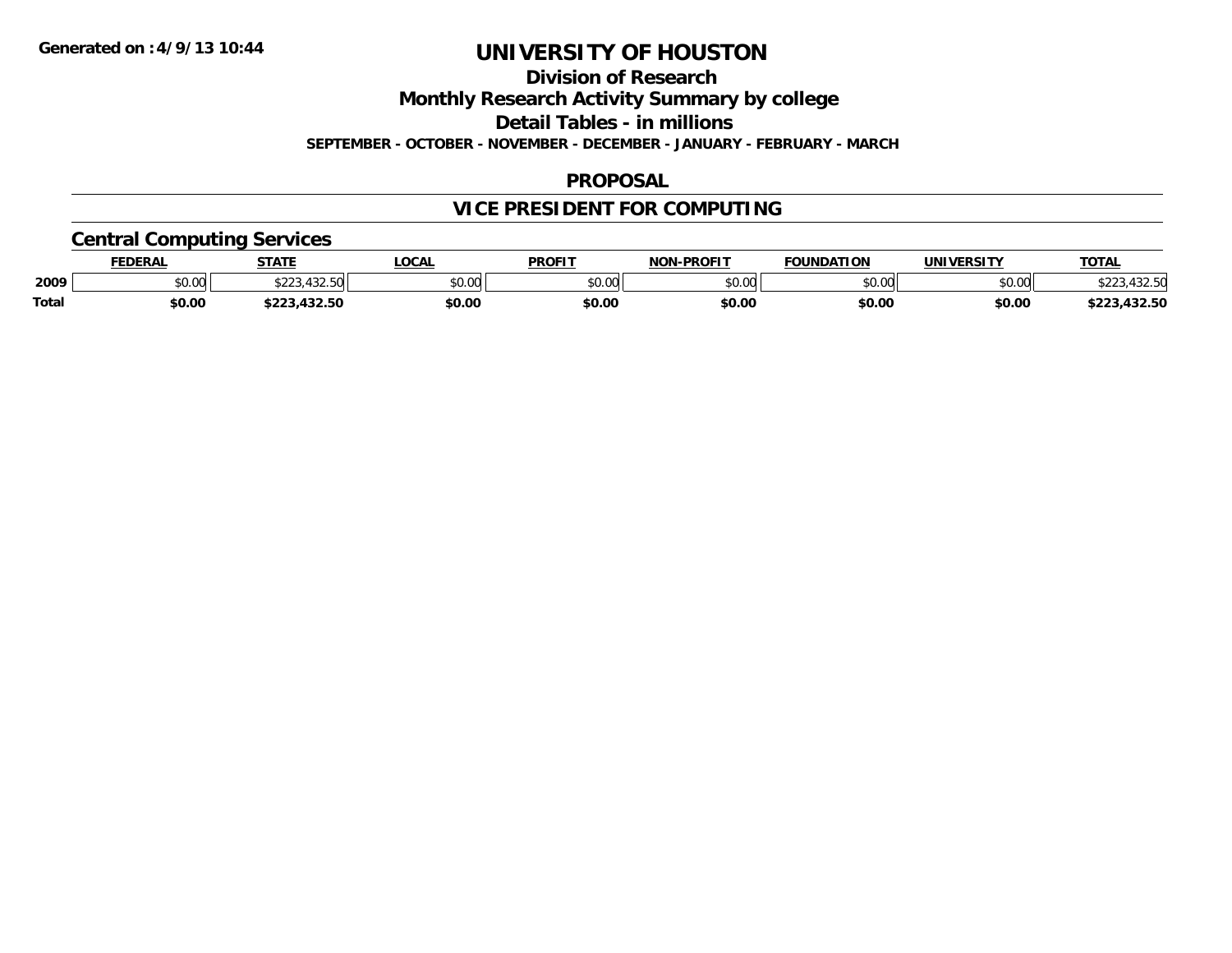### **Division of Research**

**Monthly Research Activity Summary by college**

**Detail Tables - in millions**

**SEPTEMBER - OCTOBER - NOVEMBER - DECEMBER - JANUARY - FEBRUARY - MARCH**

#### **PROPOSAL**

#### **VICE PRESIDENT FOR STUDENT AFFAIRS**

### **Dean, Student Affairs**

|      | <b>FEDERAL</b> | <b>STATE</b>          | <b>LOCAL</b> | <b>PROFIT</b> | <b>NON-PROFIT</b> | <b>FOUNDATION</b> | UNIVERSITY | <b>TOTAL</b> |
|------|----------------|-----------------------|--------------|---------------|-------------------|-------------------|------------|--------------|
| 2010 | \$0.00         | 755.00<br><b>c</b> 17 | \$0.00       | \$0.00        | \$0.00            | \$0.00            | \$0.00     | 755.00       |
| 2012 | \$78,438.00    | \$0.00                | \$0.00       | \$0.00        | \$0.00            | \$0.00            | \$0.00     | \$78,438.00  |
| 2013 | \$299,811.00   | \$0.00                | \$0.00       | \$0.00        | \$0.00            | \$0.00            | \$0.00     | \$299.811.00 |

#### **Vice President, Student Affairs**

|       | <b>FEDERAL</b>         | <b>STATE</b>                       | <b>OCAL</b>            | <b>PROFIT</b> | <b>NON-PROFIT</b>    | <b>FOUNDATION</b> | UNIVERSITY | TOTA.       |
|-------|------------------------|------------------------------------|------------------------|---------------|----------------------|-------------------|------------|-------------|
| 2012  | $\sim$ 00<br>vv.vv     | $\sim$<br>$\sim$ 227.00 $\mu$<br>w | $n \cap \neg$<br>DU.UG | 0000<br>JU.UU | 0000<br><b>JU.UU</b> | \$0.00            | \$0.00     | $\sim$      |
| Total | .249.00<br>ぐつつの<br>. . | -2.592.00                          | \$0.00                 | \$0.00        | \$0.00               | \$0.00            | \$0.00     | 620,841.00ء |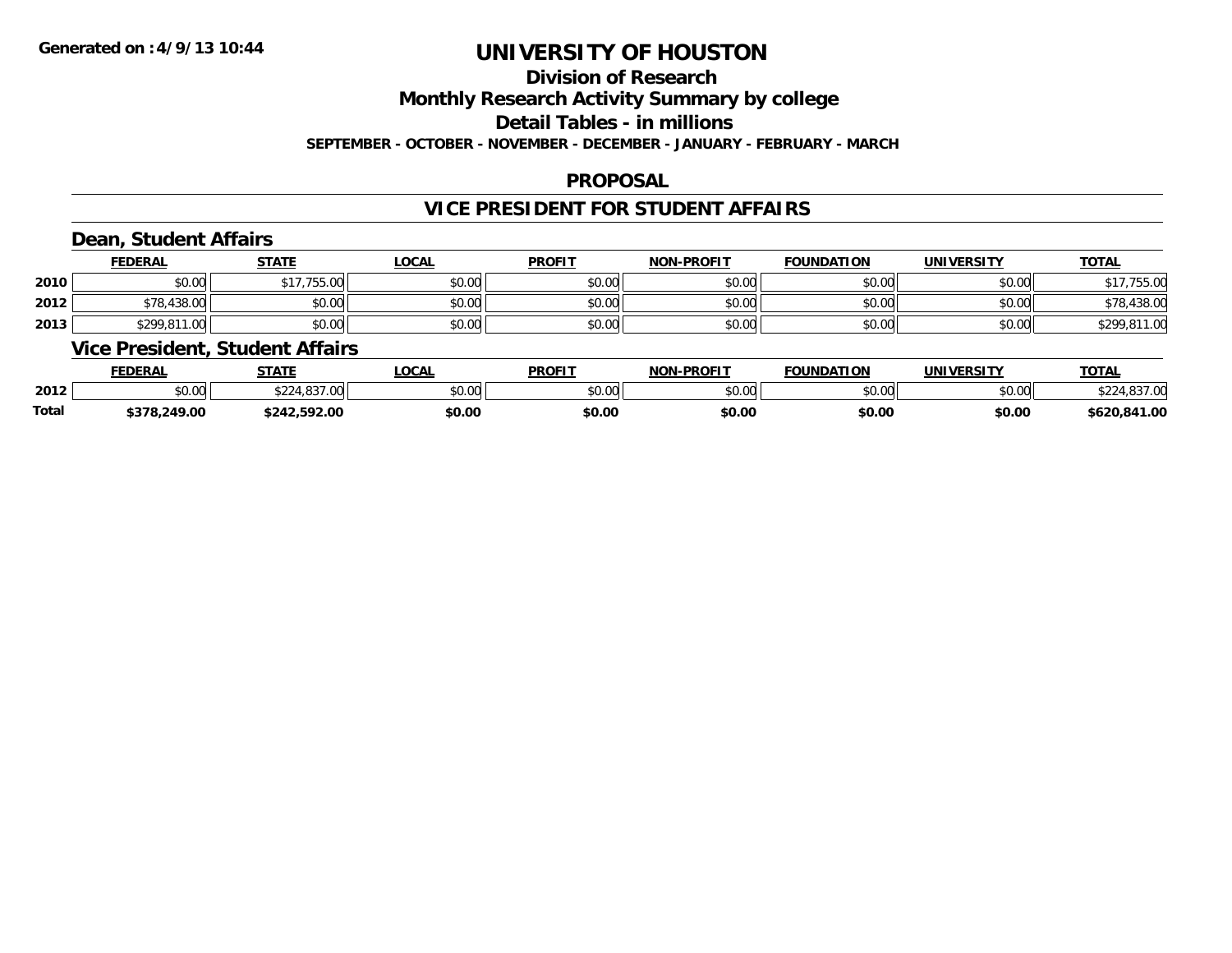#### **Division of Research**

**Monthly Research Activity Summary by college**

**Detail Tables - in millions**

**SEPTEMBER - OCTOBER - NOVEMBER - DECEMBER - JANUARY - FEBRUARY - MARCH**

#### **AWARD**

#### **C.T. BAUER COLLEGE OF BUSINESS**

|       | <b>Finance</b>    |                                          |              |               |                   |                   |                   |                |
|-------|-------------------|------------------------------------------|--------------|---------------|-------------------|-------------------|-------------------|----------------|
|       | <b>FEDERAL</b>    | <b>STATE</b>                             | <b>LOCAL</b> | <b>PROFIT</b> | <b>NON-PROFIT</b> | <b>FOUNDATION</b> | <b>UNIVERSITY</b> | <b>TOTAL</b>   |
| 2010  | \$100,000.00      | \$0.00                                   | \$0.00       | \$0.00        | \$0.00            | \$0.00            | \$0.00            | \$100,000.00   |
| 2011  | \$95,000.00       | \$0.00                                   | \$0.00       | \$0.00        | \$0.00            | \$0.00            | \$0.00            | \$95,000.00    |
|       | <b>Management</b> |                                          |              |               |                   |                   |                   |                |
|       | <b>FEDERAL</b>    | <b>STATE</b>                             | <b>LOCAL</b> | <b>PROFIT</b> | <b>NON-PROFIT</b> | <b>FOUNDATION</b> | <b>UNIVERSITY</b> | <b>TOTAL</b>   |
| 2010  | \$8,250.00        | \$0.00                                   | \$0.00       | \$0.00        | \$0.00            | \$0.00            | \$0.00            | \$8,250.00     |
|       | <b>Marketing</b>  |                                          |              |               |                   |                   |                   |                |
|       | <b>FEDERAL</b>    | <b>STATE</b>                             | <b>LOCAL</b> | <b>PROFIT</b> | <b>NON-PROFIT</b> | <b>FOUNDATION</b> | <b>UNIVERSITY</b> | <b>TOTAL</b>   |
| 2012  | \$0.00            | \$0.00                                   | \$0.00       | \$0.00        | \$0.00            | \$0.00            | \$0.00            | \$0.00         |
|       |                   | <b>Small Business Development Center</b> |              |               |                   |                   |                   |                |
|       | <b>FEDERAL</b>    | <b>STATE</b>                             | <b>LOCAL</b> | <b>PROFIT</b> | <b>NON-PROFIT</b> | <b>FOUNDATION</b> | <b>UNIVERSITY</b> | <b>TOTAL</b>   |
| 2009  | \$1,200,000.00    | \$0.00                                   | \$0.00       | \$0.00        | \$0.00            | \$0.00            | \$0.00            | \$1,200,000.00 |
| 2010  | \$3,453,724.00    | \$0.00                                   | \$0.00       | \$0.00        | \$0.00            | \$0.00            | \$0.00            | \$3,453,724.00 |
| 2011  | \$30,274.00       | \$61,677.00                              | \$0.00       | \$0.00        | \$0.00            | \$0.00            | \$0.00            | \$91,951.00    |
| 2012  | \$2,821,600.00    | \$0.00                                   | \$0.00       | \$0.00        | \$0.00            | \$0.00            | \$0.00            | \$2,821,600.00 |
| 2013  | \$885,781.00      | \$0.00                                   | \$0.00       | \$0.00        | \$0.00            | \$0.00            | \$0.00            | \$885,781.00   |
| Total | \$8,594,629.00    | \$61,677.00                              | \$0.00       | \$0.00        | \$0.00            | \$0.00            | \$0.00            | \$8,656,306.00 |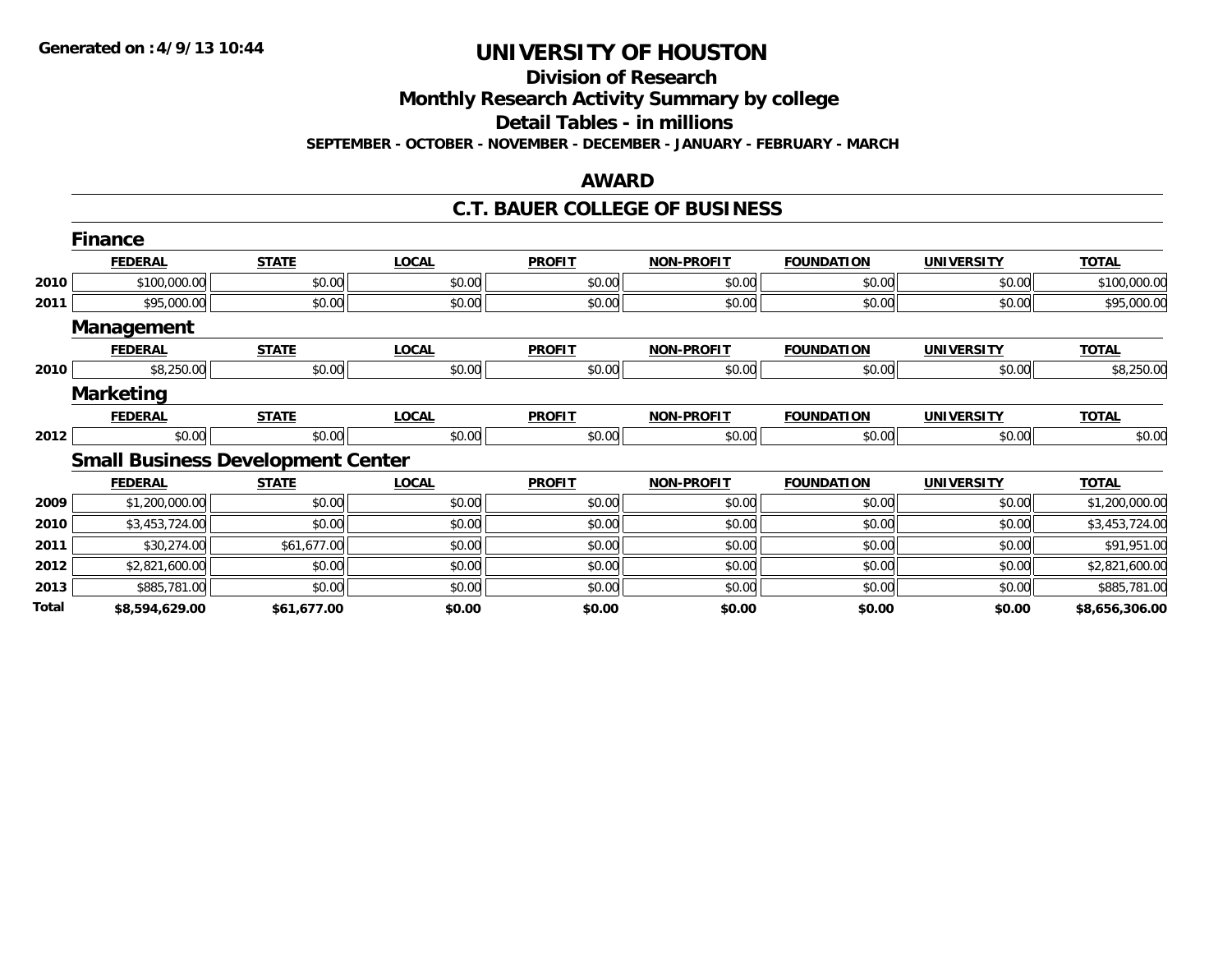#### **Division of Research**

**Monthly Research Activity Summary by college**

**Detail Tables - in millions**

**SEPTEMBER - OCTOBER - NOVEMBER - DECEMBER - JANUARY - FEBRUARY - MARCH**

#### **AWARD**

#### **COLLEGE OF ARCHITECTURE**

|       | Architecture   |              |              |               |                   |                   |                   |              |
|-------|----------------|--------------|--------------|---------------|-------------------|-------------------|-------------------|--------------|
|       | <b>FEDERAL</b> | <b>STATE</b> | <u>LOCAL</u> | <b>PROFIT</b> | <b>NON-PROFIT</b> | <b>FOUNDATION</b> | <b>UNIVERSITY</b> | <b>TOTAL</b> |
| 2009  | \$0.00         | \$0.00       | \$0.00       | \$40,000.00   | \$0.00            | \$0.00            | \$0.00            | \$40,000.00  |
| 2011  | \$0.00         | \$0.00       | \$0.00       | \$7,500.00    | \$0.00            | \$0.00            | \$0.00            | \$7,500.00   |
| 2012  | \$0.00         | \$0.00       | \$0.00       | \$0.00        | \$5,000.00        | \$0.00            | \$0.00            | \$5,000.00   |
| Total | \$0.00         | \$0.00       | \$0.00       | \$47,500.00   | \$5,000.00        | \$0.00            | \$0.00            | \$52,500.00  |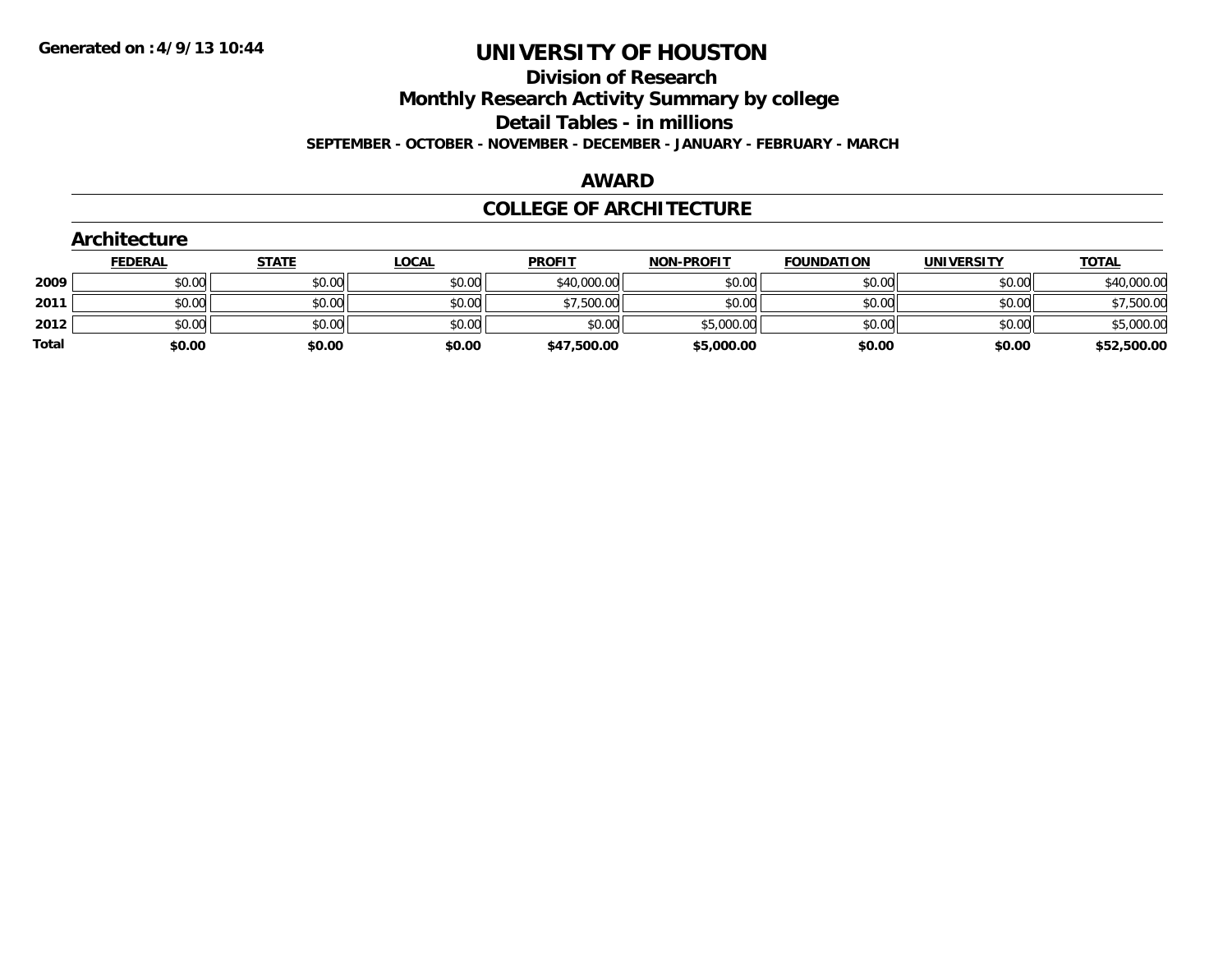## **Division of Research**

**Monthly Research Activity Summary by college**

**Detail Tables - in millions**

**SEPTEMBER - OCTOBER - NOVEMBER - DECEMBER - JANUARY - FEBRUARY - MARCH**

#### **AWARD**

### **COLLEGE OF EDUCATION**

|       | <b>FEDERAL</b>                                       | <b>STATE</b> | <b>LOCAL</b> | <b>PROFIT</b> | <b>NON-PROFIT</b> | <b>FOUNDATION</b> | <b>UNIVERSITY</b> | <b>TOTAL</b>   |
|-------|------------------------------------------------------|--------------|--------------|---------------|-------------------|-------------------|-------------------|----------------|
| 2010  | \$0.00                                               | \$0.00       | \$0.00       | \$0.00        | \$0.00            | \$0.00            | \$0.00            | \$0.00         |
| 2011  | \$0.00                                               | \$0.00       | \$0.00       | \$0.00        | \$0.00            | \$0.00            | \$0.00            | \$0.00         |
| 2012  | \$0.00                                               | \$0.00       | \$0.00       | \$0.00        | \$0.00            | \$0.00            | \$0.00            | \$0.00         |
|       | <b>Curriculum and Instruction</b>                    |              |              |               |                   |                   |                   |                |
|       | <b>FEDERAL</b>                                       | <b>STATE</b> | <b>LOCAL</b> | <b>PROFIT</b> | <b>NON-PROFIT</b> | <b>FOUNDATION</b> | <b>UNIVERSITY</b> | <b>TOTAL</b>   |
| 2009  | \$679,932.50                                         | \$55,000.00  | \$0.00       | \$0.00        | \$248,560.15      | \$0.00            | \$0.00            | \$983,492.65   |
| 2010  | \$306,743.20                                         | \$50,000.00  | \$37,786.06  | \$120.61      | \$116,095.00      | \$0.00            | \$0.00            | \$510,744.87   |
| 2011  | \$793,181.75                                         | \$50,000.00  | \$0.00       | \$0.00        | \$225,601.00      | \$0.00            | \$0.00            | \$1,068,782.75 |
| 2012  | \$230,430.20                                         | \$0.00       | \$0.00       | \$0.00        | \$84,725.00       | \$18,400.00       | \$0.00            | \$333,555.20   |
| 2013  | \$507,025.58                                         | \$15,999.00  | \$0.00       | \$4.26        | \$19,325.00       | \$0.00            | \$0.00            | \$542,353.84   |
|       | <b>Educational Leadership &amp; Cultural Studies</b> |              |              |               |                   |                   |                   |                |
|       | <b>FEDERAL</b>                                       | <b>STATE</b> | <b>LOCAL</b> | <b>PROFIT</b> | <b>NON-PROFIT</b> | <b>FOUNDATION</b> | <b>UNIVERSITY</b> | <b>TOTAL</b>   |
| 2009  | \$39,988.00                                          | \$0.00       | \$0.00       | \$0.00        | \$0.00            | \$0.00            | \$0.00            | \$39,988.00    |
|       | <b>Educational Psychology</b>                        |              |              |               |                   |                   |                   |                |
|       | <b>FEDERAL</b>                                       | <b>STATE</b> | <b>LOCAL</b> | <b>PROFIT</b> | <b>NON-PROFIT</b> | <b>FOUNDATION</b> | <b>UNIVERSITY</b> | <b>TOTAL</b>   |
| 2009  | \$0.00                                               | \$49,999.00  | \$0.00       | \$0.00        | \$0.00            | \$162,702.00      | \$0.00            | \$212,701.00   |
| 2010  | \$0.00                                               | \$0.00       | \$0.00       | \$0.00        | \$0.00            | \$0.00            | \$0.00            | \$0.00         |
| 2011  | \$0.00                                               | \$49,995.00  | \$0.00       | \$0.00        | \$0.00            | \$14,901.90       | \$0.00            | \$64,896.90    |
| 2012  | \$32,875.40                                          | \$0.00       | \$0.00       | \$0.00        | \$12,718.04       | \$0.00            | \$0.00            | \$45,593.44    |
| 2013  | \$337,092.50                                         | \$0.00       | \$0.00       | \$0.00        | \$31,863.00       | \$0.00            | \$23,378.00       | \$392,333.50   |
|       | <b>Institute for Urban Education</b>                 |              |              |               |                   |                   |                   |                |
|       | <b>FEDERAL</b>                                       | <b>STATE</b> | <b>LOCAL</b> | <b>PROFIT</b> | <b>NON-PROFIT</b> | <b>FOUNDATION</b> | <b>UNIVERSITY</b> | <b>TOTAL</b>   |
| 2009  | \$0.00                                               | \$0.00       | \$0.00       | \$0.00        | \$0.00            | \$0.00            | \$0.00            | \$0.00         |
| 2010  | \$0.00                                               | \$0.00       | \$0.00       | \$0.00        | \$0.00            | \$0.00            | \$0.00            | \$0.00         |
| 2011  | \$0.00                                               | \$0.00       | \$0.00       | \$0.00        | \$0.00            | \$0.00            | \$0.00            | \$0.00         |
| 2012  | \$0.00                                               | \$0.00       | \$0.00       | \$0.00        | \$0.00            | \$0.00            | \$0.00            | \$0.00         |
| Total | \$2,927,269.13                                       | \$270,993.00 | \$37,786.06  | \$124.87      | \$738,887.19      | \$196,003.90      | \$23,378.00       | \$4,194,442.15 |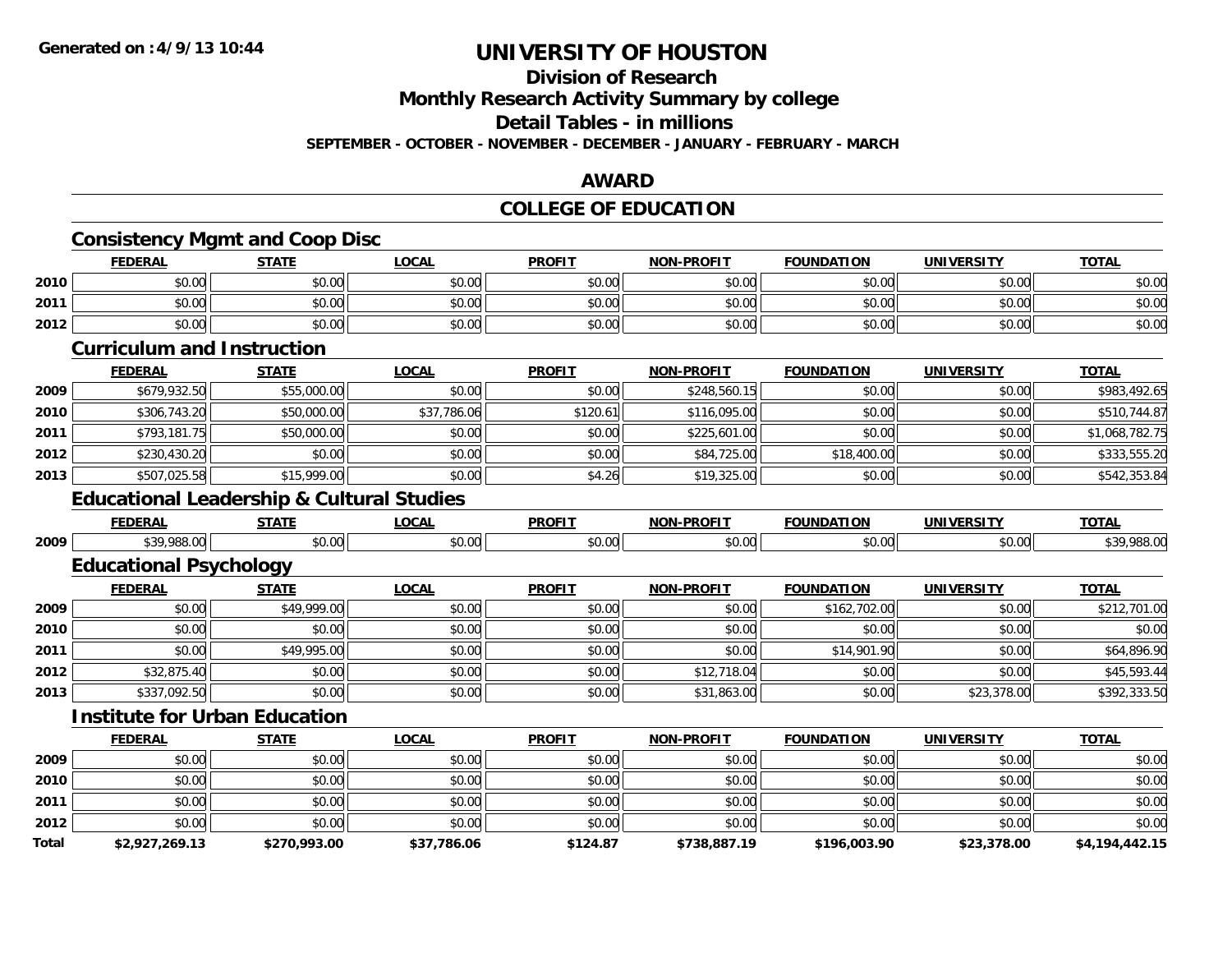**Division of Research**

**Monthly Research Activity Summary by college**

**Detail Tables - in millions**

**SEPTEMBER - OCTOBER - NOVEMBER - DECEMBER - JANUARY - FEBRUARY - MARCH**

#### **AWARD**

|      | Art                              |                                                   |              |               |                   |                   |                   |              |
|------|----------------------------------|---------------------------------------------------|--------------|---------------|-------------------|-------------------|-------------------|--------------|
|      | <b>FEDERAL</b>                   | <b>STATE</b>                                      | <b>LOCAL</b> | <b>PROFIT</b> | NON-PROFIT        | <b>FOUNDATION</b> | <b>UNIVERSITY</b> | <b>TOTAL</b> |
| 2012 | \$14,979.30                      | \$0.00                                            | \$0.00       | \$0.00        | \$0.00            | \$0.00            | \$0.00            | \$14,979.30  |
|      | <b>Arte Publico Press</b>        |                                                   |              |               |                   |                   |                   |              |
|      | <b>FEDERAL</b>                   | <b>STATE</b>                                      | <b>LOCAL</b> | <b>PROFIT</b> | <b>NON-PROFIT</b> | <b>FOUNDATION</b> | <b>UNIVERSITY</b> | <b>TOTAL</b> |
| 2009 | \$0.00                           | \$0.00                                            | \$0.00       | \$0.00        | \$56,800.00       | \$0.00            | \$0.00            | \$56,800.00  |
| 2010 | \$30,000.00                      | \$0.00                                            | \$0.00       | \$0.00        | \$51,200.00       | \$0.00            | \$0.00            | \$81,200.00  |
| 2011 | \$30,000.00                      | \$9,500.00                                        | \$0.00       | \$0.00        | \$56,600.00       | \$0.00            | \$0.00            | \$96,100.00  |
| 2012 | \$6,000.00                       | \$2,250.00                                        | \$0.00       | \$0.00        | \$39,100.00       | \$0.00            | \$0.00            | \$47,350.00  |
|      | <b>Blaffer Gallery</b>           |                                                   |              |               |                   |                   |                   |              |
|      | <b>FEDERAL</b>                   | <b>STATE</b>                                      | <b>LOCAL</b> | <b>PROFIT</b> | <b>NON-PROFIT</b> | <b>FOUNDATION</b> | <b>UNIVERSITY</b> | <b>TOTAL</b> |
| 2009 | \$0.00                           | \$4,007.00                                        | \$0.00       | \$0.00        | \$0.00            | \$0.00            | \$0.00            | \$4,007.00   |
| 2010 | \$60,000.00                      | \$8,500.00                                        | \$0.00       | \$0.00        | \$67,300.00       | \$0.00            | \$0.00            | \$135,800.00 |
| 2011 | \$0.00                           | \$11,500.00                                       | \$0.00       | \$0.00        | \$70,200.00       | \$0.00            | \$0.00            | \$81,700.00  |
| 2012 | \$20,000.00                      | \$5,132.00                                        | \$0.00       | \$0.00        | \$50,800.00       | \$0.00            | \$0.00            | \$75,932.00  |
| 2013 | \$1,500.00                       | \$0.00                                            | \$0.00       | \$0.00        | \$0.00            | \$0.00            | \$0.00            | \$1,500.00   |
|      | <b>Center for Public History</b> |                                                   |              |               |                   |                   |                   |              |
|      | <b>FEDERAL</b>                   | <b>STATE</b>                                      | <b>LOCAL</b> | <b>PROFIT</b> | <b>NON-PROFIT</b> | <b>FOUNDATION</b> | <b>UNIVERSITY</b> | <b>TOTAL</b> |
| 2012 | \$100,000.00                     | \$0.00                                            | \$0.00       | \$0.00        | \$0.00            | \$0.00            | \$0.00            | \$100,000.00 |
|      | <b>Communication Disorders</b>   |                                                   |              |               |                   |                   |                   |              |
|      | <b>FEDERAL</b>                   | <b>STATE</b>                                      | <b>LOCAL</b> | <b>PROFIT</b> | <b>NON-PROFIT</b> | <b>FOUNDATION</b> | <b>UNIVERSITY</b> | <b>TOTAL</b> |
| 2009 | \$0.00                           | \$0.00                                            | \$1,500.00   | \$0.00        | \$61,917.00       | \$0.00            | \$0.00            | \$63,417.00  |
| 2010 | \$0.00                           | \$0.00                                            | \$0.00       | \$0.00        | \$56,821.00       | \$0.00            | \$0.00            | \$56,821.00  |
| 2011 | \$0.00                           | \$0.00                                            | \$0.00       | \$0.00        | \$56,693.00       | \$0.00            | \$0.00            | \$56,693.00  |
| 2012 | \$2,942.90                       | \$0.00                                            | \$0.00       | \$0.00        | \$58,428.00       | \$0.00            | \$0.00            | \$61,370.90  |
| 2013 | \$0.00                           | \$0.00                                            | \$0.00       | \$0.00        | \$0.00            | \$10,000.00       | \$0.00            | \$10,000.00  |
|      |                                  | <b>Cynthia Woods Mitchell Center for the Arts</b> |              |               |                   |                   |                   |              |
|      | <b>FEDERAL</b>                   | <b>STATE</b>                                      | <b>LOCAL</b> | <b>PROFIT</b> | <b>NON-PROFIT</b> | <b>FOUNDATION</b> | <b>UNIVERSITY</b> | <b>TOTAL</b> |
| 2011 | \$0.00                           | \$0.00                                            | \$0.00       | \$0.00        | \$15,000.00       | \$0.00            | \$0.00            | \$15,000.00  |
| 2013 | \$0.00                           | \$6,000.00                                        | \$0.00       | \$0.00        | \$0.00            | \$0.00            | \$0.00            | \$6,000.00   |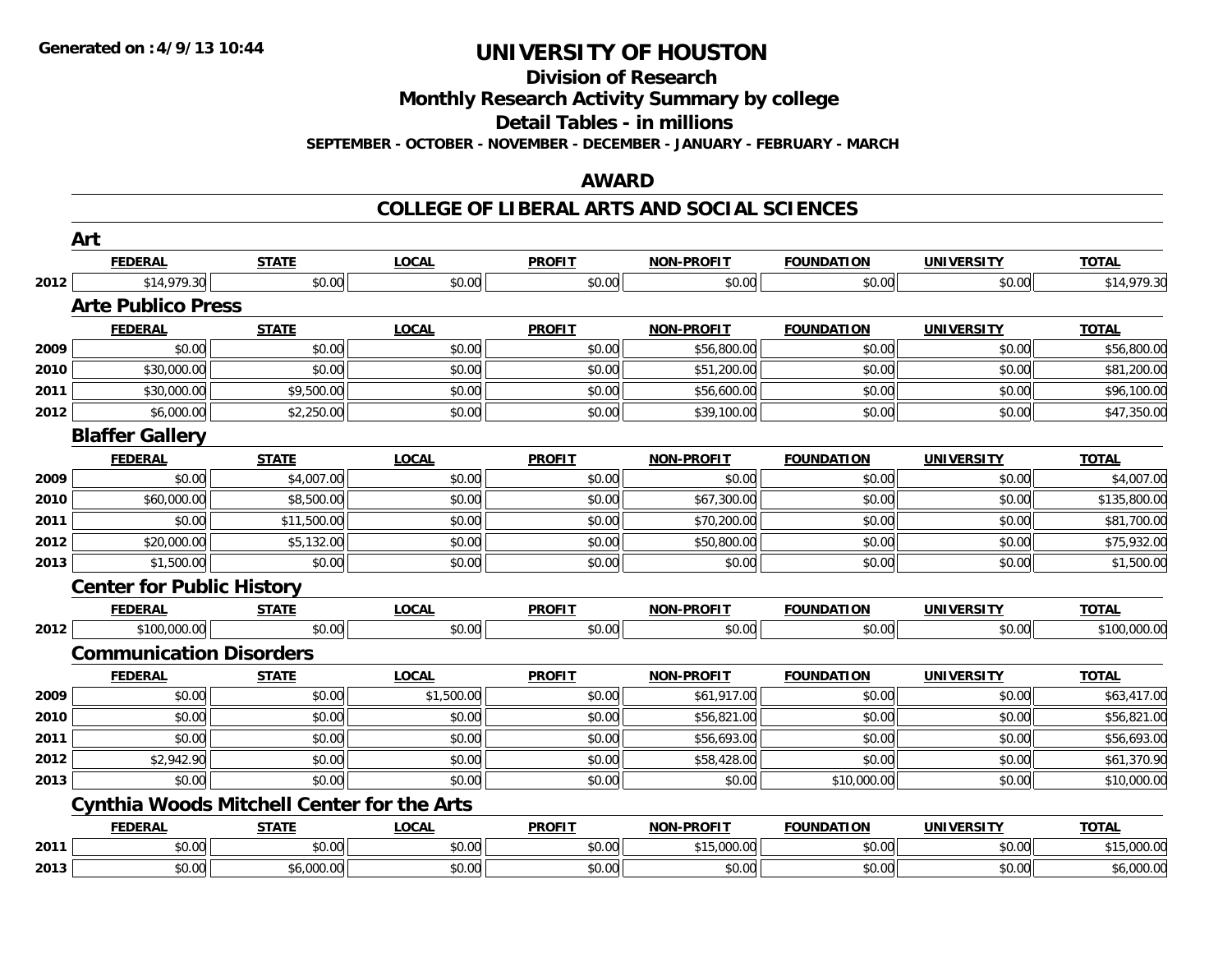### **Division of Research**

**Monthly Research Activity Summary by college**

**Detail Tables - in millions**

**SEPTEMBER - OCTOBER - NOVEMBER - DECEMBER - JANUARY - FEBRUARY - MARCH**

#### **AWARD**

#### **COLLEGE OF LIBERAL ARTS AND SOCIAL SCIENCES**

#### **Dean, Liberal Arts and Social Sciences FEDERAL STATE LOCAL PROFIT NON-PROFIT FOUNDATION UNIVERSITY TOTALTOTAL 2010** $\textsf{0} \parallel \textsf{0} \parallel \textsf{0} \parallel \textsf{0} \parallel \textsf{0} \parallel \textsf{0} \parallel \textsf{0} \parallel \textsf{0} \parallel \textsf{0} \parallel \textsf{0} \parallel \textsf{0} \parallel \textsf{0} \parallel \textsf{0} \parallel \textsf{0} \parallel \textsf{0} \parallel \textsf{0} \parallel \textsf{0} \parallel \textsf{0} \parallel \textsf{0} \parallel \textsf{0} \parallel \textsf{0} \parallel \textsf{0} \parallel \textsf{0} \parallel \textsf{0} \parallel \textsf{0} \parallel \textsf{0} \parallel \textsf{0} \parallel \textsf{$ **2012**2 | \$0.00 \$0.00 \$0.00 \$0.00 \$0.00 \$0.00 \$0.00 \$0.00 \$0.00 \$0.00 \$0.00 \$0.00 \$0.00 \$0.00 \$0.00 \$0.00 \$0.00 \$0.0 **2013** $\textbf{3} \quad \textbf{\textcolor{blue}{\textbf{50.00}}} \quad \textbf{\textcolor{blue}{\textbf{50.00}}} \quad \textbf{\textcolor{blue}{\textbf{50.00}}} \quad \textbf{\textcolor{blue}{\textbf{50.00}}} \quad \textbf{\textcolor{blue}{\textbf{50.00}}} \quad \textbf{\textcolor{blue}{\textbf{50.00}}} \quad \textbf{\textcolor{blue}{\textbf{50.00}}} \quad \textbf{\textcolor{blue}{\textbf{50.00}}} \quad \textbf{\textcolor{blue}{\textbf{50.00}}} \quad \textbf{\textcolor{blue}{\textbf{50.00}}} \quad \text$ **EconomicsFEDERAL STATE LOCAL PROFIT NON-PROFIT FOUNDATION UNIVERSITY TOTAL2009**9│ \$24,750.00│ \$0.00│ \$0.00│ \$0.00│ \$0.00│ \$0.00│ \$24,750.00 **2011** \$0.00 \$0.00 \$0.00 \$0.00 \$55,000.00 \$0.00 \$0.00 \$55,000.00 **2012**2 | \$0.00 | \$0.00 | \$0.00 | \$0.00 | \$38,500.00 | \$0.00 | \$38,500.00 | \$38,500.00 | \$38,500.00 | \$38,500.00 | \$38,500.0 **2013**3 | \$0.00 \$0.00 \$0.00 \$0.00 \$0.00 \$0.00 \$0.00 \$0.00 \$0.00 \$0.00 \$0.00 \$25,000.00 \$0.00 \$0.00 \$25,000.00 \$25,00 **English FEDERAL STATE LOCAL PROFIT NON-PROFIT FOUNDATION UNIVERSITY TOTAL2009** \$7,500.00 \$0.00 \$0.00 \$0.00 \$0.00 \$0.00 \$0.00 \$7,500.00 **2010** $\textsf{0} \parallel \textsf{0} \parallel \textsf{0} \parallel \textsf{0} \parallel \textsf{0} \parallel \textsf{0} \parallel \textsf{0} \parallel \textsf{0} \parallel \textsf{0} \parallel \textsf{0} \parallel \textsf{0} \parallel \textsf{0} \parallel \textsf{0} \parallel \textsf{0} \parallel \textsf{0} \parallel \textsf{0} \parallel \textsf{0} \parallel \textsf{0} \parallel \textsf{0} \parallel \textsf{0} \parallel \textsf{0} \parallel \textsf{0} \parallel \textsf{0} \parallel \textsf{0} \parallel \textsf{0} \parallel \textsf{0} \parallel \textsf{0} \parallel \textsf{$ **2011**1 \$1,000.00 \$0.00 \$0.00 \$0.00 \$0.00 \$0.00 \$1,000.00 **Health and Human PerformanceFEDERAL STATE LOCAL PROFIT NON-PROFIT FOUNDATION UNIVERSITY TOTAL20099** \$980,800.37 \$0.00 \$0.00 \$351,750.00 \$0.00 \$12,234.00 \$0.00 \$1,344,784.37 **2010** \$2,072,229.60 \$0.00 \$0.00 \$0.00 \$0.00 \$0.00 \$0.00 \$2,072,229.60 **2011** \$885,302.38 \$0.00 \$0.00 \$91,870.00 \$0.00 \$56,877.80 \$0.00 \$1,034,050.18 **2012** \$1,559,942.26 \$0.00 \$0.00 \$506,934.00 \$0.00 \$0.00 \$0.00 \$2,066,876.26 **2013** $\bf{3} \quad \rm{3} \quad \rm{5} \quad \rm{3} \quad \rm{5} \quad \rm{5} \quad \rm{5} \quad \rm{5} \quad \rm{6} \quad \rm{7} \quad \rm{5} \quad \rm{6} \quad \rm{6} \quad \rm{6} \quad \rm{7} \quad \rm{5} \quad \rm{6} \quad \rm{7} \quad \rm{5} \quad \rm{6} \quad \rm{6} \quad \rm{7} \quad \rm{5} \quad \rm{6} \quad \rm{6} \quad \rm{6} \quad \rm{6} \quad \rm{6} \quad \rm{6} \quad \rm{6} \quad \rm{7} \quad \rm{$ **Hispanic Studies FEDERAL STATE LOCAL PROFIT NON-PROFIT FOUNDATION UNIVERSITY TOTALTOTAL 2010** $\, \mathsf{D} \, | \,$   $\qquad \qquad \mathsf{80.00} | \,$   $\qquad \qquad \mathsf{80.00} | \,$   $\qquad \qquad \mathsf{80.00} | \,$   $\qquad \qquad \mathsf{80.00} | \,$   $\qquad \qquad \mathsf{80.00} | \,$   $\qquad \qquad \mathsf{80.00} | \,$   $\qquad \qquad \mathsf{80.00} |$ **2011** \$0.00 \$0.00 \$0.00 \$0.00 \$0.00 \$72,400.00 \$0.00 \$72,400.00 **2012** $\bm{2} \parallel 30.00 \parallel 40.00 \parallel 50.00 \parallel 50.00 \parallel 50.00 \parallel 50.00 \parallel 50.00 \parallel 55.200.00 \parallel 55.200.00 \parallel 55.200.00 \parallel 55.200.00 \parallel 55.200.00 \parallel 55.200.00 \parallel 55.200.00 \parallel 55.200.00 \parallel 55.200.00 \parallel 55.200.00 \parallel 55.200.00 \parallel 55.200.00 \parallel 55.200.00 \parallel$ **History FEDERAL STATE LOCAL PROFIT NON-PROFIT FOUNDATION UNIVERSITY TOTALTOTAL 2010** \$8,500.00 \$0.00 \$0.00 \$47,990.42 \$0.00 \$0.00 \$0.00 \$56,490.42 **2011**\$14,000.00 \$0.00 \$0.00 \$19,256.96 \$0.00 \$0.00 \$0.00 \$33,256.96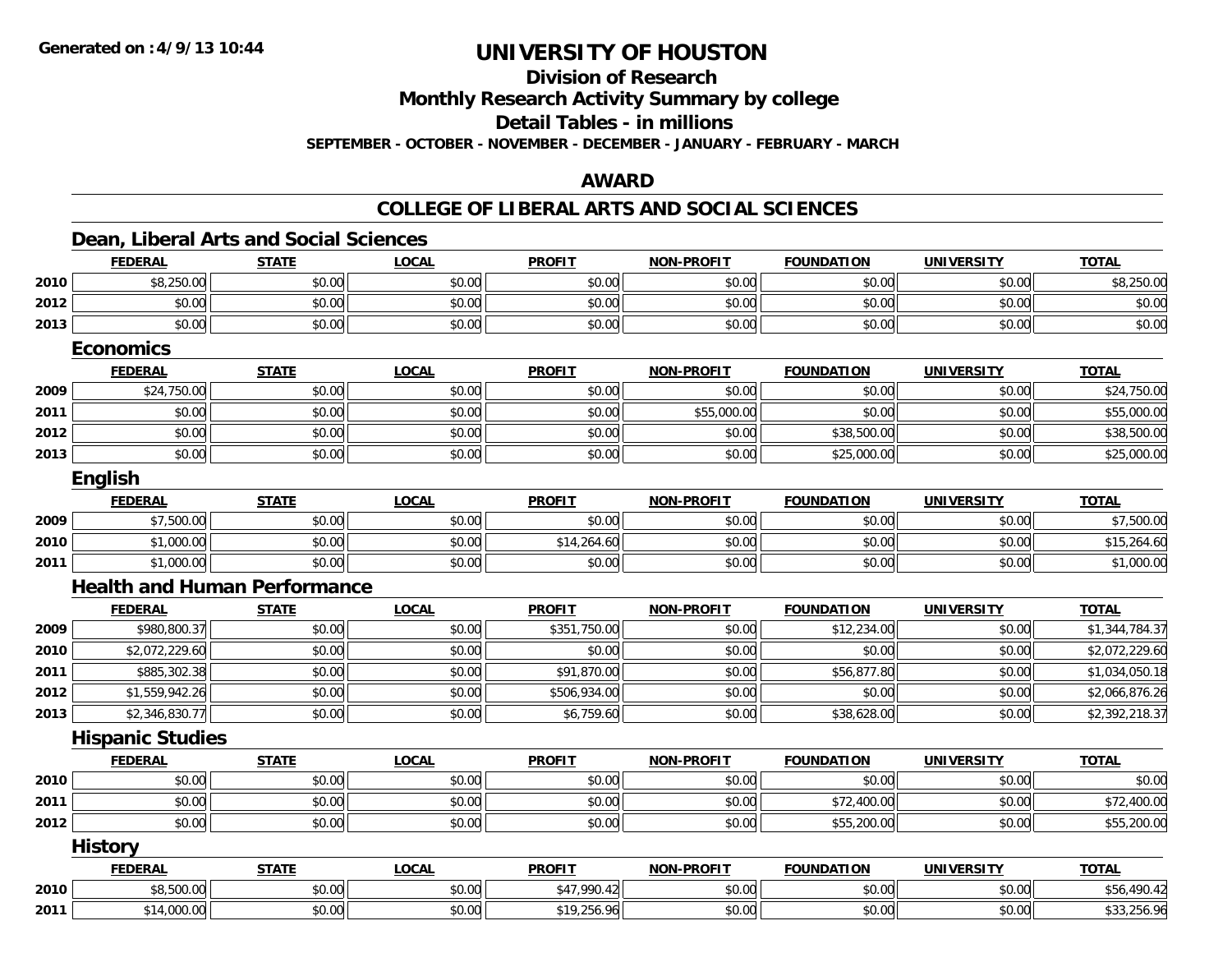#### **Division of Research**

**Monthly Research Activity Summary by college**

**Detail Tables - in millions**

**SEPTEMBER - OCTOBER - NOVEMBER - DECEMBER - JANUARY - FEBRUARY - MARCH**

### **AWARD**

### **COLLEGE OF LIBERAL ARTS AND SOCIAL SCIENCES**

|      | <b>History</b>                        |              |              |               |                   |                   |                   |                |
|------|---------------------------------------|--------------|--------------|---------------|-------------------|-------------------|-------------------|----------------|
|      | <b>FEDERAL</b>                        | <b>STATE</b> | <b>LOCAL</b> | <b>PROFIT</b> | <b>NON-PROFIT</b> | <b>FOUNDATION</b> | <b>UNIVERSITY</b> | <b>TOTAL</b>   |
| 2012 | \$0.00                                | \$0.00       | \$0.00       | \$16,965.60   | \$0.00            | \$0.00            | \$0.00            | \$16,965.60    |
| 2013 | \$0.00                                | \$0.00       | \$0.00       | \$73,662.21   | \$0.00            | \$0.00            | \$0.00            | \$73,662.21    |
|      | <b>Hobby Center for Public Policy</b> |              |              |               |                   |                   |                   |                |
|      | <b>FEDERAL</b>                        | <b>STATE</b> | <b>LOCAL</b> | <b>PROFIT</b> | <b>NON-PROFIT</b> | <b>FOUNDATION</b> | <b>UNIVERSITY</b> | <b>TOTAL</b>   |
| 2009 | \$24,750.00                           | \$0.00       | \$0.00       | \$0.00        | \$0.00            | \$0.00            | \$0.00            | \$24,750.00    |
| 2010 | \$249,989.00                          | \$0.00       | \$0.00       | \$0.00        | \$0.00            | \$0.00            | \$0.00            | \$249,989.00   |
|      | <b>Modern/Classical Languages</b>     |              |              |               |                   |                   |                   |                |
|      | <b>FEDERAL</b>                        | <b>STATE</b> | <b>LOCAL</b> | <b>PROFIT</b> | <b>NON-PROFIT</b> | <b>FOUNDATION</b> | <b>UNIVERSITY</b> | <b>TOTAL</b>   |
| 2011 | \$0.00                                | \$0.00       | \$0.00       | \$0.00        | \$0.00            | \$0.00            | \$0.00            | \$0.00         |
|      | Philosophy                            |              |              |               |                   |                   |                   |                |
|      | <b>FEDERAL</b>                        | <b>STATE</b> | <b>LOCAL</b> | <b>PROFIT</b> | <b>NON-PROFIT</b> | <b>FOUNDATION</b> | <b>UNIVERSITY</b> | <b>TOTAL</b>   |
| 2009 | \$0.00                                | \$0.00       | \$0.00       | \$0.00        | \$0.00            | \$0.00            | \$0.00            | \$0.00         |
| 2010 | \$0.00                                | \$0.00       | \$0.00       | \$0.00        | \$0.00            | \$0.00            | \$0.00            | \$0.00         |
| 2012 | \$29,932.50                           | \$0.00       | \$0.00       | \$0.00        | \$0.00            | \$0.00            | \$0.00            | \$29,932.50    |
|      | <b>Political Science</b>              |              |              |               |                   |                   |                   |                |
|      | <b>FEDERAL</b>                        | <b>STATE</b> | <b>LOCAL</b> | <b>PROFIT</b> | <b>NON-PROFIT</b> | <b>FOUNDATION</b> | <b>UNIVERSITY</b> | <b>TOTAL</b>   |
| 2009 | \$34,995.00                           | \$0.00       | \$0.00       | \$0.00        | \$0.00            | \$0.00            | \$19,200.00       | \$54,195.00    |
| 2010 | \$0.00                                | \$0.00       | \$0.00       | \$0.00        | \$0.00            | \$0.00            | \$0.00            | \$0.00         |
| 2011 | \$11,941.00                           | \$0.00       | \$0.00       | \$0.00        | \$0.00            | \$0.00            | \$0.00            | \$11,941.00    |
| 2012 | \$0.00                                | \$0.00       | \$0.00       | \$0.00        | \$0.00            | \$0.00            | \$0.00            | \$0.00         |
| 2013 | \$0.00                                | \$0.00       | \$0.00       | \$0.00        | \$0.00            | \$0.00            | \$0.00            | \$0.00         |
|      | <b>Psychology</b>                     |              |              |               |                   |                   |                   |                |
|      | <b>FEDERAL</b>                        | <b>STATE</b> | <b>LOCAL</b> | <b>PROFIT</b> | <b>NON-PROFIT</b> | <b>FOUNDATION</b> | <b>UNIVERSITY</b> | <b>TOTAL</b>   |
| 2009 | \$249,508.79                          | \$118,187.07 | \$0.00       | \$83,955.00   | \$134,730.00      | \$0.00            | \$44,523.00       | \$630,903.86   |
| 2010 | \$601,862.07                          | \$574,919.00 | \$0.00       | \$58,067.00   | \$86,556.00       | \$0.00            | \$36,067.00       | \$1,357,471.07 |
| 2011 | \$925,576.85                          | \$55,942.00  | \$0.00       | \$153,430.00  | \$105,759.00      | \$229,331.15      | \$18,852.00       | \$1,488,891.00 |
| 2012 | \$1,872,375.00                        | \$47,658.01  | \$0.00       | \$38,168.00   | \$304,641.00      | \$53,798.00       | \$36,531.00       | \$2,353,171.01 |
| 2013 | \$537,988.50                          | \$17,656.00  | \$0.00       | \$45,015.00   | \$85,178.48       | \$55,818.00       | \$0.00            | \$741,655.98   |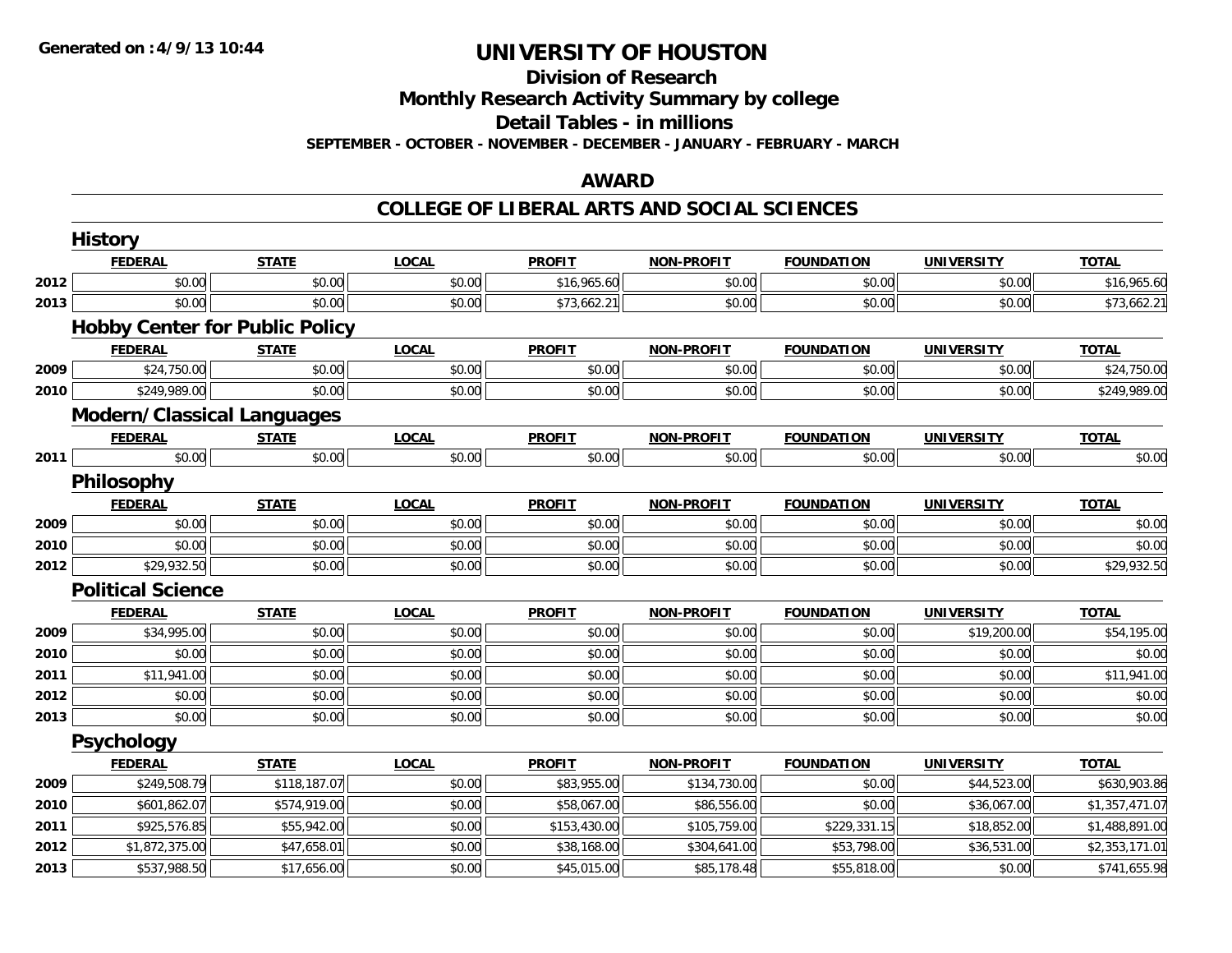#### **Division of Research Monthly Research Activity Summary by college**

**Detail Tables - in millions**

**SEPTEMBER - OCTOBER - NOVEMBER - DECEMBER - JANUARY - FEBRUARY - MARCH**

### **AWARD**

### **COLLEGE OF LIBERAL ARTS AND SOCIAL SCIENCES**

|              | <b>FEDERAL</b>         | <b>STATE</b> | <b>LOCAL</b> | <b>PROFIT</b>  | <b>NON-PROFIT</b> | <b>FOUNDATION</b> | <b>UNIVERSITY</b> | <b>TOTAL</b>    |
|--------------|------------------------|--------------|--------------|----------------|-------------------|-------------------|-------------------|-----------------|
| 2009         | \$0.00                 | \$0.00       | \$0.00       | \$0.00         | \$0.00            | \$0.00            | \$0.00            | \$0.00          |
| 2011         | \$0.00                 | \$0.00       | \$0.00       | \$0.00         | \$0.00            | \$0.00            | \$0.00            | \$0.00          |
| 2012         | \$0.00                 | \$0.00       | \$0.00       | \$0.00         | \$0.00            | \$0.00            | \$0.00            | \$0.00          |
| 2013         | \$0.00                 | \$0.00       | \$0.00       | \$0.00         | \$9,800.00        | \$0.00            | \$0.00            | \$9,800.00      |
|              | <b>School of Music</b> |              |              |                |                   |                   |                   |                 |
|              | <b>FEDERAL</b>         | <b>STATE</b> | <b>LOCAL</b> | <b>PROFIT</b>  | <b>NON-PROFIT</b> | <b>FOUNDATION</b> | <b>UNIVERSITY</b> | <b>TOTAL</b>    |
| 2010         | \$14,500.00            | \$0.00       | \$0.00       | \$0.00         | \$40,900.00       | \$0.00            | \$0.00            | \$55,400.00     |
| 2011         | \$0.00                 | \$15,865.00  | \$0.00       | \$0.00         | \$0.00            | \$0.00            | \$0.00            | \$15,865.00     |
| 2012         | \$0.00                 | \$3,347.00   | \$0.00       | \$0.00         | \$0.00            | \$0.00            | \$0.00            | \$3,347.00      |
| 2013         | \$0.00                 | \$3,347.00   | \$0.00       | \$0.00         | \$0.00            | \$0.00            | \$0.00            | \$3,347.00      |
|              | <b>Sociology</b>       |              |              |                |                   |                   |                   |                 |
|              | <b>FEDERAL</b>         | <b>STATE</b> | <b>LOCAL</b> | <b>PROFIT</b>  | <b>NON-PROFIT</b> | <b>FOUNDATION</b> | <b>UNIVERSITY</b> | <b>TOTAL</b>    |
| 2009         | \$132,051.20           | \$0.00       | \$60,000.00  | \$0.00         | \$0.00            | \$0.00            | \$0.00            | \$192,051.20    |
| 2011         | \$0.00                 | \$0.00       | \$0.00       | \$0.00         | \$3,500.00        | \$0.00            | \$0.00            | \$3,500.00      |
| 2012         | \$54,502.40            | \$0.00       | \$0.00       | \$0.00         | \$0.00            | \$0.00            | \$0.00            | \$54,502.40     |
| 2013         | \$14,728.00            | \$0.00       | \$18,000.00  | \$0.00         | \$0.00            | \$0.00            | \$0.00            | \$32,728.00     |
|              | <b>Theatre</b>         |              |              |                |                   |                   |                   |                 |
|              | <b>FEDERAL</b>         | <b>STATE</b> | <b>LOCAL</b> | <b>PROFIT</b>  | <b>NON-PROFIT</b> | <b>FOUNDATION</b> | <b>UNIVERSITY</b> | <b>TOTAL</b>    |
| 2010         | \$0.00                 | \$0.00       | \$0.00       | \$0.00         | \$46,537.16       | \$0.00            | \$0.00            | \$46,537.16     |
| 2011         | \$0.00                 | \$0.00       | \$0.00       | \$47,990.37    | \$0.00            | \$0.00            | \$0.00            | \$47,990.37     |
| <b>Total</b> | \$12,930,227.88        | \$883,810.08 | \$79,500.00  | \$1,556,078.76 | \$1,513,460.64    | \$647,786.95      | \$155,173.00      | \$17,766,037.31 |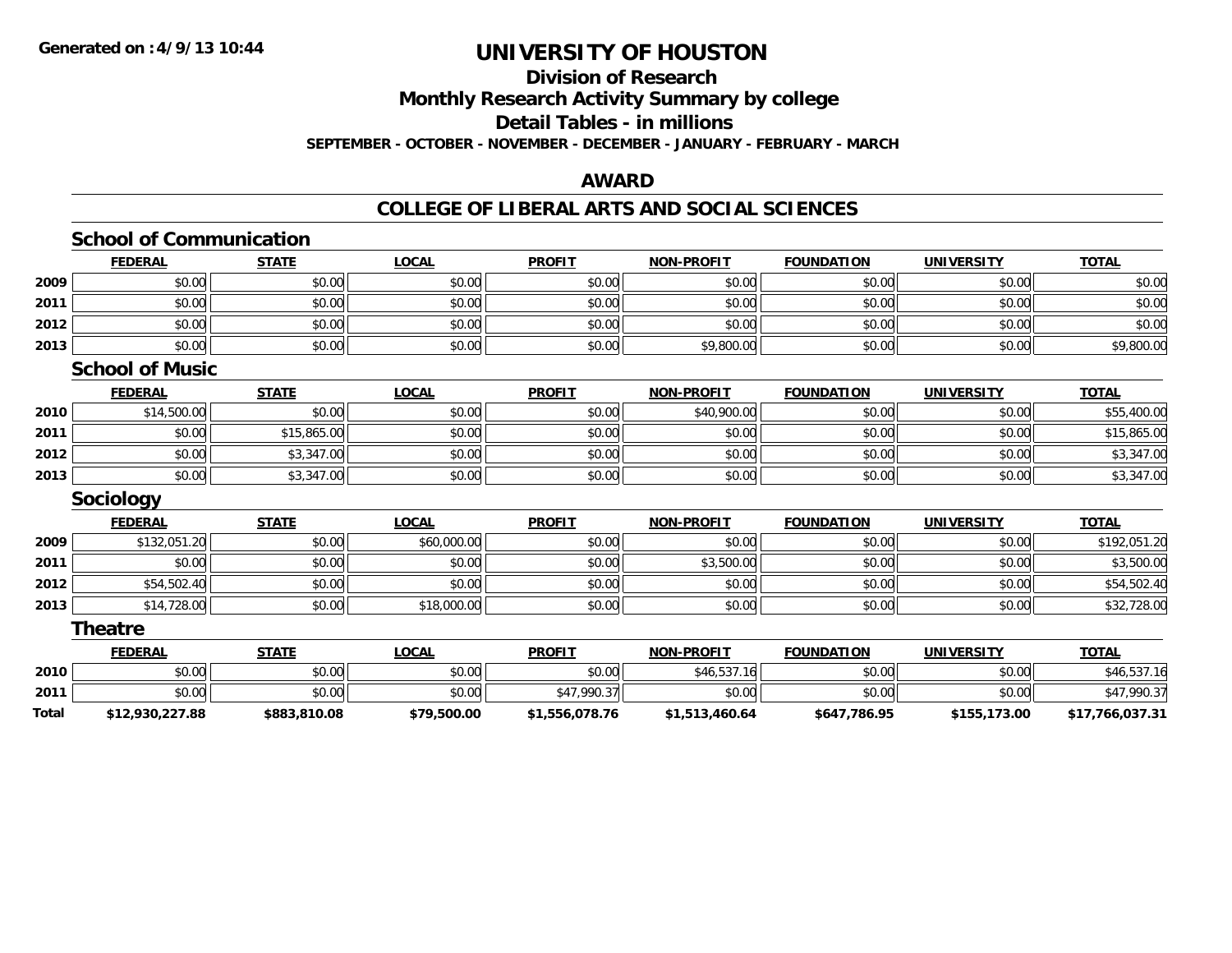**Division of Research**

**Monthly Research Activity Summary by college**

**Detail Tables - in millions**

**SEPTEMBER - OCTOBER - NOVEMBER - DECEMBER - JANUARY - FEBRUARY - MARCH**

#### **AWARD**

#### **COLLEGE OF NATURAL SCIENCES AND MATHEMATICS**

|      | <b>Allied Geophysical Laboratories</b>                 |                |              |               |                   |                   |                   |                |
|------|--------------------------------------------------------|----------------|--------------|---------------|-------------------|-------------------|-------------------|----------------|
|      | <b>FEDERAL</b>                                         | <b>STATE</b>   | <b>LOCAL</b> | <b>PROFIT</b> | <b>NON-PROFIT</b> | <b>FOUNDATION</b> | <b>UNIVERSITY</b> | <b>TOTAL</b>   |
| 2011 | \$0.00                                                 | \$0.00         | \$0.00       | \$70,000.00   | \$0.00            | \$0.00            | \$0.00            | \$70,000.00    |
|      | <b>Biology/Biochemistry</b>                            |                |              |               |                   |                   |                   |                |
|      | <b>FEDERAL</b>                                         | <b>STATE</b>   | <b>LOCAL</b> | <b>PROFIT</b> | <b>NON-PROFIT</b> | <b>FOUNDATION</b> | <b>UNIVERSITY</b> | <b>TOTAL</b>   |
| 2009 | \$1,476,252.00                                         | \$0.00         | \$0.00       | \$0.00        | \$0.00            | \$166,871.42      | \$0.00            | \$1,643,123.42 |
| 2010 | \$2,695,489.50                                         | \$0.00         | \$0.00       | \$0.00        | \$324,759.00      | \$103,171.61      | \$0.00            | \$3,123,420.11 |
| 2011 | \$1,788,289.36                                         | \$300,565.75   | \$0.00       | \$0.00        | \$539,496.11      | \$84,378.25       | \$0.00            | \$2,712,729.47 |
| 2012 | \$1,050,920.76                                         | \$146,670.00   | \$0.00       | \$0.00        | \$301,000.00      | \$0.00            | \$0.00            | \$1,498,590.76 |
| 2013 | \$1,057,645.69                                         | \$64,175.00    | \$0.00       | \$478,412.00  | \$666,310.00      | \$0.00            | \$0.00            | \$2,266,542.69 |
|      | <b>Center for Applied Geoscience Excellence</b>        |                |              |               |                   |                   |                   |                |
|      | <b>FEDERAL</b>                                         | <b>STATE</b>   | <b>LOCAL</b> | <b>PROFIT</b> | NON-PROFIT        | <b>FOUNDATION</b> | <b>UNIVERSITY</b> | <b>TOTAL</b>   |
| 2009 | \$0.00                                                 | \$0.00         | \$0.00       | \$0.00        | \$0.00            | \$0.00            | \$0.00            | \$0.00         |
|      | <b>Center for Nuclear Receptors and Cell Signaling</b> |                |              |               |                   |                   |                   |                |
|      | <b>FEDERAL</b>                                         | <b>STATE</b>   | <b>LOCAL</b> | <b>PROFIT</b> | <b>NON-PROFIT</b> | <b>FOUNDATION</b> | <b>UNIVERSITY</b> | <b>TOTAL</b>   |
| 2009 | \$0.00                                                 | \$0.00         | \$0.00       | \$0.00        | \$0.00            | \$0.00            | \$0.00            | \$0.00         |
| 2010 | \$843,984.00                                           | \$0.00         | \$0.00       | \$0.00        | \$0.00            | \$41,181.28       | \$0.00            | \$885,165.28   |
| 2011 | \$947,348.09                                           | \$45,000.00    | \$0.00       | \$240,000.00  | \$0.00            | \$50,000.00       | \$0.00            | \$1,282,348.09 |
| 2012 | \$519,968.00                                           | \$1,035,286.00 | \$0.00       | \$0.00        | \$20,000.00       | \$50,000.00       | \$0.00            | \$1,625,254.00 |
| 2013 | \$202,124.00                                           | \$0.00         | \$0.00       | \$0.00        | \$14,000.00       | \$100,000.00      | \$0.00            | \$316,124.00   |
|      | Chemistry                                              |                |              |               |                   |                   |                   |                |
|      | <b>FEDERAL</b>                                         | <b>STATE</b>   | <b>LOCAL</b> | <b>PROFIT</b> | <b>NON-PROFIT</b> | <b>FOUNDATION</b> | <b>UNIVERSITY</b> | <b>TOTAL</b>   |
| 2009 | \$1,623,411.00                                         | \$22,222.00    | \$0.00       | \$30,634.40   | \$121,100.00      | \$0.00            | \$159,770.00      | \$1,957,137.40 |
| 2010 | \$3,027,867.60                                         | \$1,772,622.00 | \$0.00       | \$0.00        | \$0.00            | \$100,000.00      | \$226,934.00      | \$5,127,423.60 |
| 2011 | \$2,964,136.39                                         | \$0.00         | \$0.00       | \$80,000.00   | \$0.00            | \$100,003.58      | \$200,000.00      | \$3,344,139.97 |
| 2012 | \$1,414,370.88                                         | \$0.00         | \$0.00       | \$0.00        | \$30,000.00       | \$0.00            | \$0.00            | \$1,444,370.88 |
| 2013 | \$726,338.94                                           | \$0.00         | \$0.00       | \$0.00        | \$0.00            | \$0.00            | \$29,030.00       | \$755,368.94   |
|      | <b>Computer Science</b>                                |                |              |               |                   |                   |                   |                |
|      | <b>FEDERAL</b>                                         | <b>STATE</b>   | <b>LOCAL</b> | <b>PROFIT</b> | <b>NON-PROFIT</b> | <b>FOUNDATION</b> | <b>UNIVERSITY</b> | TOTAL          |
| 2009 | \$4,444,104.56                                         | \$0.00         | \$0.00       | \$59,801.00   | \$162,262.00      | \$0.00            | \$0.00            | \$4,666,167.56 |
| 2010 | \$3,242,471.52                                         | \$88,746.00    | \$0.00       | \$152,865.00  | \$134,364.18      | \$0.00            | \$0.00            | \$3,618,446.70 |
| 2011 | \$1,743,666.50                                         | \$9,392.00     | \$0.00       | \$373,576.00  | \$181,323.12      | \$0.00            | \$0.00            | \$2,307,957.62 |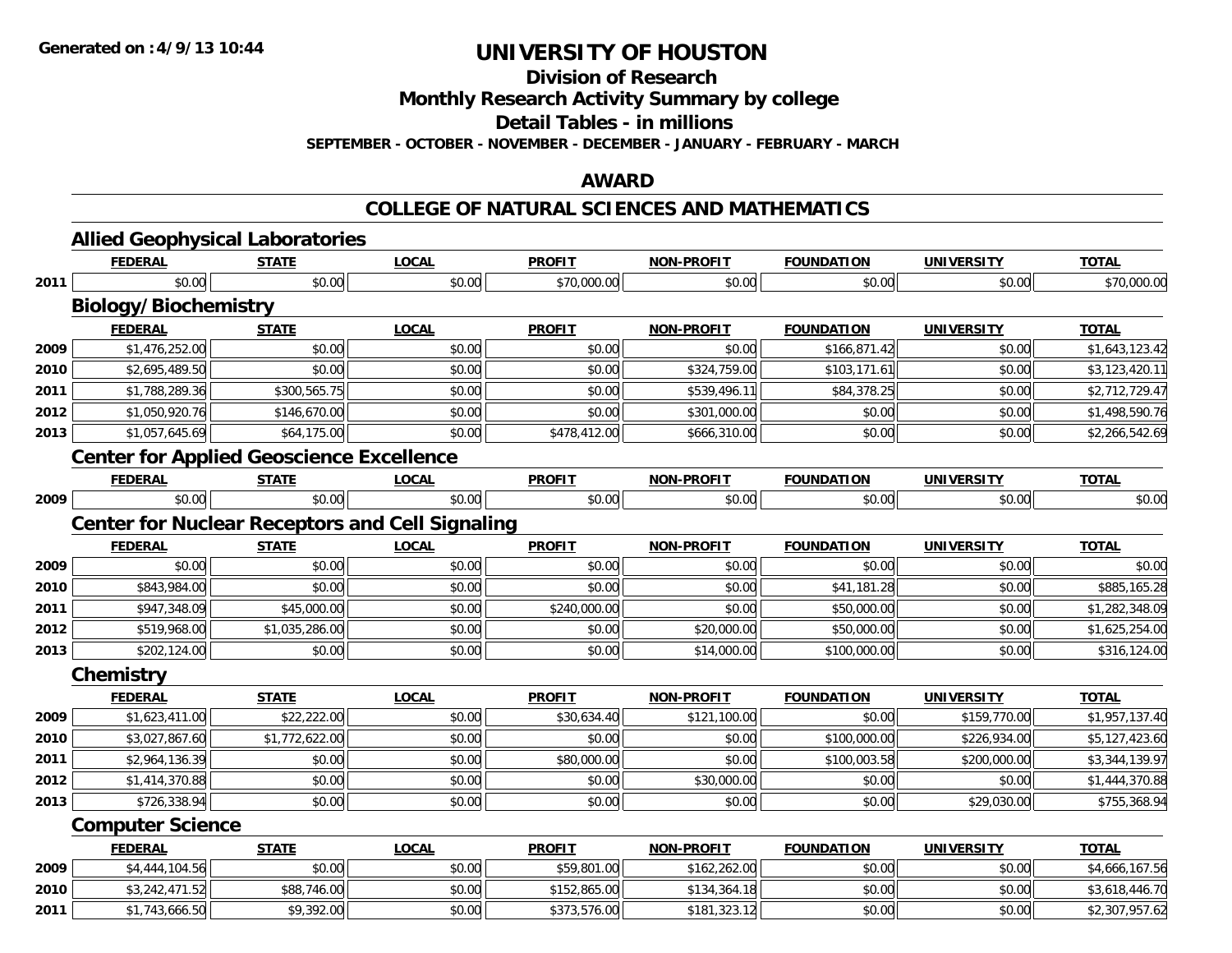# **Division of Research**

**Monthly Research Activity Summary by college**

**Detail Tables - in millions**

**SEPTEMBER - OCTOBER - NOVEMBER - DECEMBER - JANUARY - FEBRUARY - MARCH**

### **AWARD**

### **COLLEGE OF NATURAL SCIENCES AND MATHEMATICS**

|      | <b>Computer Science</b>                              |              |              |                |                   |                   |                   |                |  |  |
|------|------------------------------------------------------|--------------|--------------|----------------|-------------------|-------------------|-------------------|----------------|--|--|
|      | <b>FEDERAL</b>                                       | <b>STATE</b> | <b>LOCAL</b> | <b>PROFIT</b>  | <b>NON-PROFIT</b> | <b>FOUNDATION</b> | <b>UNIVERSITY</b> | <b>TOTAL</b>   |  |  |
| 2012 | \$1,344,416.38                                       | \$61,050.00  | \$0.00       | \$165,000.00   | \$180,961.00      | \$65,940.00       | \$25,000.00       | \$1,842,367.38 |  |  |
| 2013 | \$2,767,390.00                                       | \$0.00       | \$0.00       | \$139,976.00   | \$10,000.00       | \$0.00            | \$25,000.00       | \$2,942,366.00 |  |  |
|      | Dean, Natural Sciences and Mathematics               |              |              |                |                   |                   |                   |                |  |  |
|      | <b>FEDERAL</b>                                       | <b>STATE</b> | <b>LOCAL</b> | <b>PROFIT</b>  | <b>NON-PROFIT</b> | <b>FOUNDATION</b> | <b>UNIVERSITY</b> | <b>TOTAL</b>   |  |  |
| 2009 | \$0.00                                               | \$0.00       | \$0.00       | \$0.00         | \$0.00            | \$0.00            | \$0.00            | \$0.00         |  |  |
| 2010 | \$0.00                                               | \$0.00       | \$0.00       | \$0.00         | \$0.00            | \$0.00            | \$0.00            | \$0.00         |  |  |
| 2011 | \$1,400,000.00                                       | \$0.00       | \$0.00       | \$0.00         | \$0.00            | \$0.00            | \$0.00            | \$1,400,000.00 |  |  |
| 2012 | \$119,730.00                                         | \$0.00       | \$0.00       | \$0.00         | \$0.00            | \$0.00            | \$0.00            | \$119,730.00   |  |  |
| 2013 | \$113,412.00                                         | \$0.00       | \$0.00       | \$0.00         | \$0.00            | \$0.00            | \$0.00            | \$113,412.00   |  |  |
|      | <b>Earth &amp; Atmospheric Sciences</b>              |              |              |                |                   |                   |                   |                |  |  |
|      | <b>FEDERAL</b>                                       | <b>STATE</b> | <b>LOCAL</b> | <b>PROFIT</b>  | <b>NON-PROFIT</b> | <b>FOUNDATION</b> | <b>UNIVERSITY</b> | <b>TOTAL</b>   |  |  |
| 2009 | \$1,126,194.00                                       | \$180,500.00 | \$0.00       | \$999,238.00   | \$1,440,602.00    | \$0.00            | \$0.00            | \$3,746,534.00 |  |  |
| 2010 | \$656,118.00                                         | \$258,850.00 | \$0.00       | \$588,819.00   | \$0.00            | \$0.00            | \$0.00            | \$1,503,787.00 |  |  |
| 2011 | \$1,797,833.00                                       | \$273,954.00 | \$0.00       | \$806,766.00   | \$0.00            | \$0.00            | \$0.00            | \$2,878,553.00 |  |  |
| 2012 | \$732,057.00                                         | \$265,950.00 | \$0.00       | \$3,158,564.68 | \$262,752.00      | \$0.00            | \$0.00            | \$4,419,323.68 |  |  |
| 2013 | \$1,216,012.80                                       | \$474,854.00 | \$0.00       | \$1,204,661.00 | \$0.00            | \$0.00            | \$0.00            | \$2,895,527.80 |  |  |
|      | <b>Institute for Climate and Atmospheric Science</b> |              |              |                |                   |                   |                   |                |  |  |
|      | <b>FEDERAL</b>                                       | <b>STATE</b> | <b>LOCAL</b> | <b>PROFIT</b>  | <b>NON-PROFIT</b> | <b>FOUNDATION</b> | <b>UNIVERSITY</b> | <b>TOTAL</b>   |  |  |
| 2010 | \$0.00                                               | \$0.00       | \$0.00       | \$0.00         | \$0.00            | \$0.00            | \$0.00            | \$0.00         |  |  |
|      | <b>Mathematics</b>                                   |              |              |                |                   |                   |                   |                |  |  |
|      | <b>FEDERAL</b>                                       | <b>STATE</b> | <b>LOCAL</b> | <b>PROFIT</b>  | <b>NON-PROFIT</b> | <b>FOUNDATION</b> | <b>UNIVERSITY</b> | <b>TOTAL</b>   |  |  |
| 2009 | \$412,537.50                                         | \$396,181.00 | \$0.00       | \$0.00         | \$169,637.00      | \$57,563.53       | \$0.00            | \$1,035,919.03 |  |  |
| 2010 | \$540,982.98                                         | \$350,000.00 | \$0.00       | \$300,000.00   | \$44,000.00       | \$127,436.75      | \$0.00            | \$1,362,419.73 |  |  |
| 2011 | \$281,993.00                                         | \$100,036.00 | \$0.00       | \$150,000.00   | \$22,622.00       | \$111,708.69      | \$10,000.00       | \$676,359.69   |  |  |
| 2012 | \$728,425.92                                         | \$139,739.00 | \$0.00       | \$210,000.00   | \$99,312.00       | \$80,000.00       | \$10,000.00       | \$1,267,476.92 |  |  |
| 2013 | \$353,938.00                                         | \$0.00       | \$0.00       | \$90,000.00    | \$0.00            | \$21,000.00       | \$0.00            | \$464,938.00   |  |  |
|      | <b>Physics</b>                                       |              |              |                |                   |                   |                   |                |  |  |
|      | <b>FEDERAL</b>                                       | <b>STATE</b> | <b>LOCAL</b> | <b>PROFIT</b>  | <b>NON-PROFIT</b> | <b>FOUNDATION</b> | <b>UNIVERSITY</b> | <b>TOTAL</b>   |  |  |
| 2009 | \$784,890.71                                         | \$0.00       | \$0.00       | \$689,800.00   | \$178,481.02      | \$0.00            | \$0.00            | \$1,653,171.73 |  |  |
| 2010 | \$1,962,211.00                                       | \$11,498.25  | \$0.00       | \$900,457.88   | \$45,397.10       | \$0.00            | \$0.00            | \$2,919,564.23 |  |  |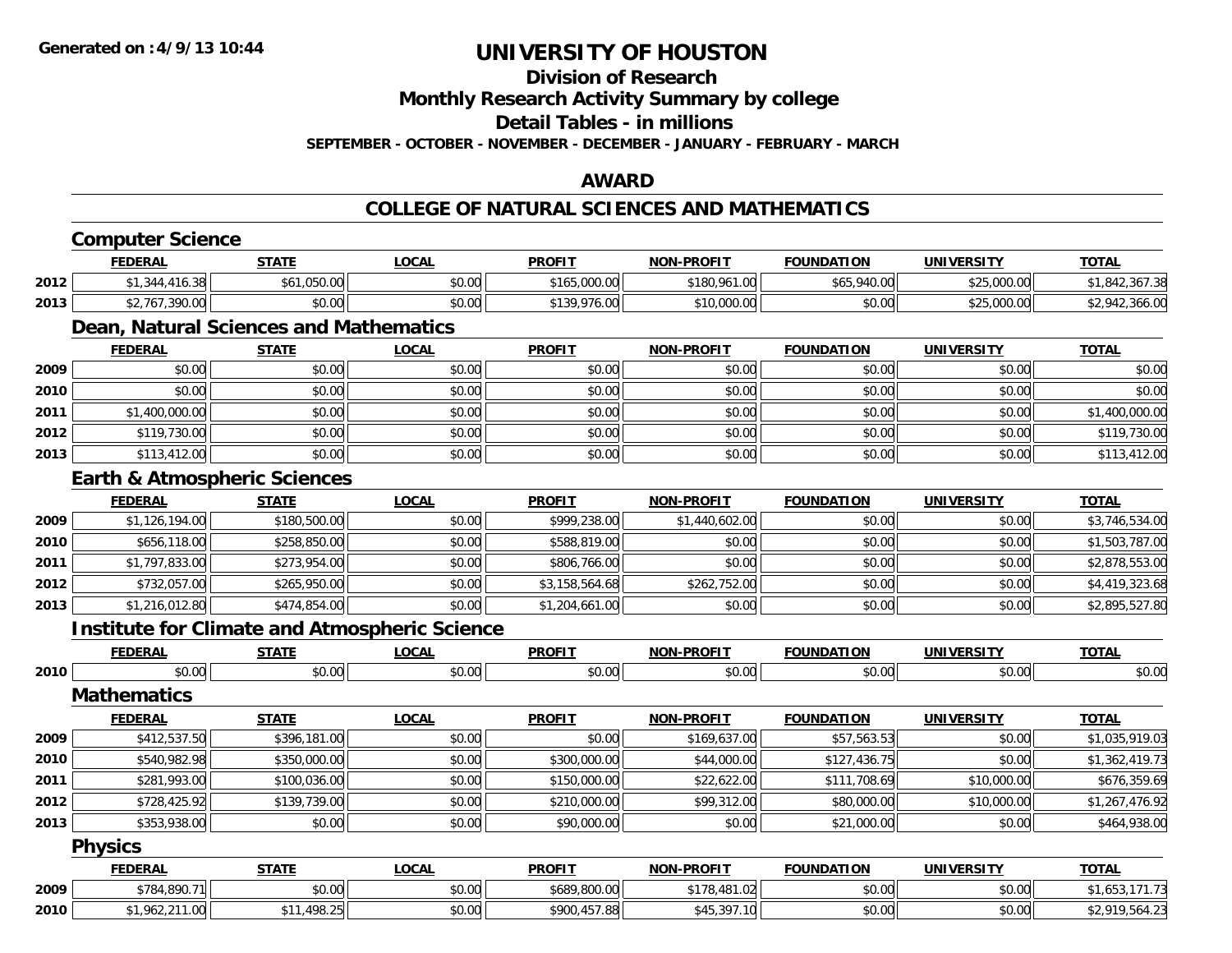### **Division of Research Monthly Research Activity Summary by college Detail Tables - in millions SEPTEMBER - OCTOBER - NOVEMBER - DECEMBER - JANUARY - FEBRUARY - MARCH**

#### **AWARD**

#### **COLLEGE OF NATURAL SCIENCES AND MATHEMATICS**

|       | <b>Physics</b>  |                |              |                 |                   |                   |                   |                 |  |  |  |
|-------|-----------------|----------------|--------------|-----------------|-------------------|-------------------|-------------------|-----------------|--|--|--|
|       | <b>FEDERAL</b>  | <b>STATE</b>   | <b>LOCAL</b> | <b>PROFIT</b>   | <b>NON-PROFIT</b> | <b>FOUNDATION</b> | <b>UNIVERSITY</b> | <b>TOTAL</b>    |  |  |  |
| 2011  | \$3,012,872.03  | \$0.00         | \$0.00       | \$810,300.00    | \$5,333.00        | \$0.00            | \$0.00            | \$3,828,505.03  |  |  |  |
| 2012  | \$1,833,541.94  | \$0.00         | \$0.00       | \$1,149,600.00  | \$49,225.00       | \$0.00            | \$0.00            | \$3,032,366.94  |  |  |  |
| 2013  | \$2,324,532.98  | \$0.00         | \$0.00       | \$517,900.00    | \$56,040.00       | \$0.00            | \$0.00            | \$2,898,472.98  |  |  |  |
| Total | \$53,277,478.03 | \$5,997,291.00 | \$0.00       | \$13,366,370.96 | \$5,058,976.53    | \$1,259,255.11    | \$685,734.00      | \$79,645,105.63 |  |  |  |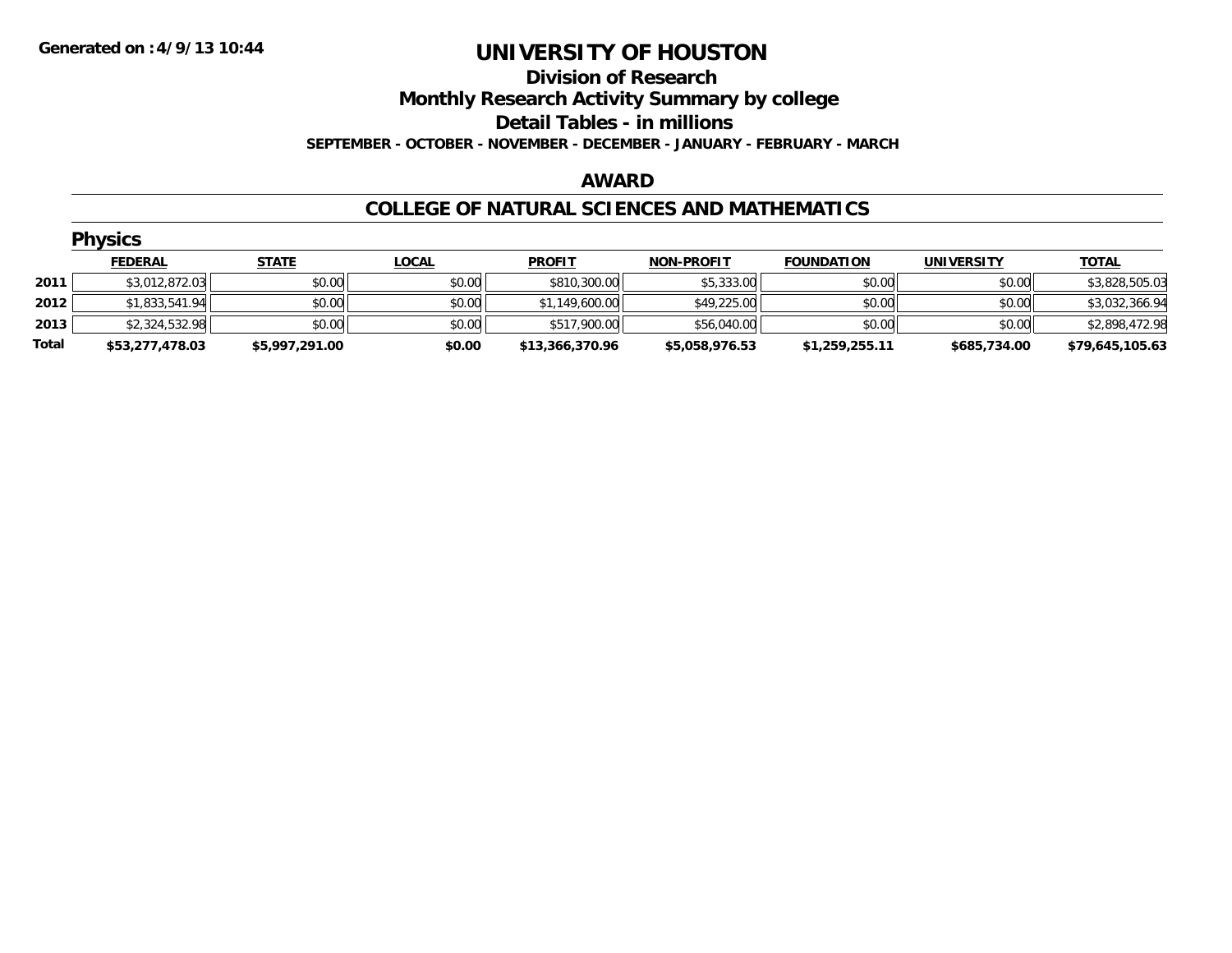### **Division of ResearchMonthly Research Activity Summary by college Detail Tables - in millions SEPTEMBER - OCTOBER - NOVEMBER - DECEMBER - JANUARY - FEBRUARY - MARCH**

### **AWARD**

### **COLLEGE OF OPTOMETRY**

# **Optometry, Community**

|       | <b>FEDERAL</b>  | <b>STATE</b> | <b>LOCAL</b> | <b>PROFIT</b>  | <b>NON-PROFIT</b> | <b>FOUNDATION</b> | <b>UNIVERSITY</b> | <b>TOTAL</b>    |
|-------|-----------------|--------------|--------------|----------------|-------------------|-------------------|-------------------|-----------------|
| 2009  | \$2,985,731.57  | \$32,321.00  | \$0.00       | \$130,650.00   | \$0.00            | \$0.00            | \$103,100.28      | \$3,251,802.85  |
| 2010  | \$3,587,258.96  | \$37,297.00  | \$0.00       | \$278,498.00   | \$2,100.00        | \$0.00            | \$178,976.28      | \$4,084,130.24  |
| 2011  | \$2,311,367.00  | \$0.00       | \$0.00       | \$264,111.26   | \$0.00            | \$0.00            | \$193,620.00      | \$2,769,098.26  |
| 2012  | \$2,787,789.80  | \$0.00       | \$0.00       | \$393,188.04   | \$0.00            | \$40,000.00       | \$207,310.00      | \$3,428,287.84  |
| 2013  | \$1,869,458.80  | \$0.00       | \$0.00       | \$1,306,414.85 | \$0.00            | \$0.00            | \$102,670.00      | \$3,278,543.65  |
| Total | \$13,541,606.13 | \$69,618.00  | \$0.00       | \$2,372,862.15 | \$2,100.00        | \$40,000.00       | \$785,676.56      | \$16,811,862.84 |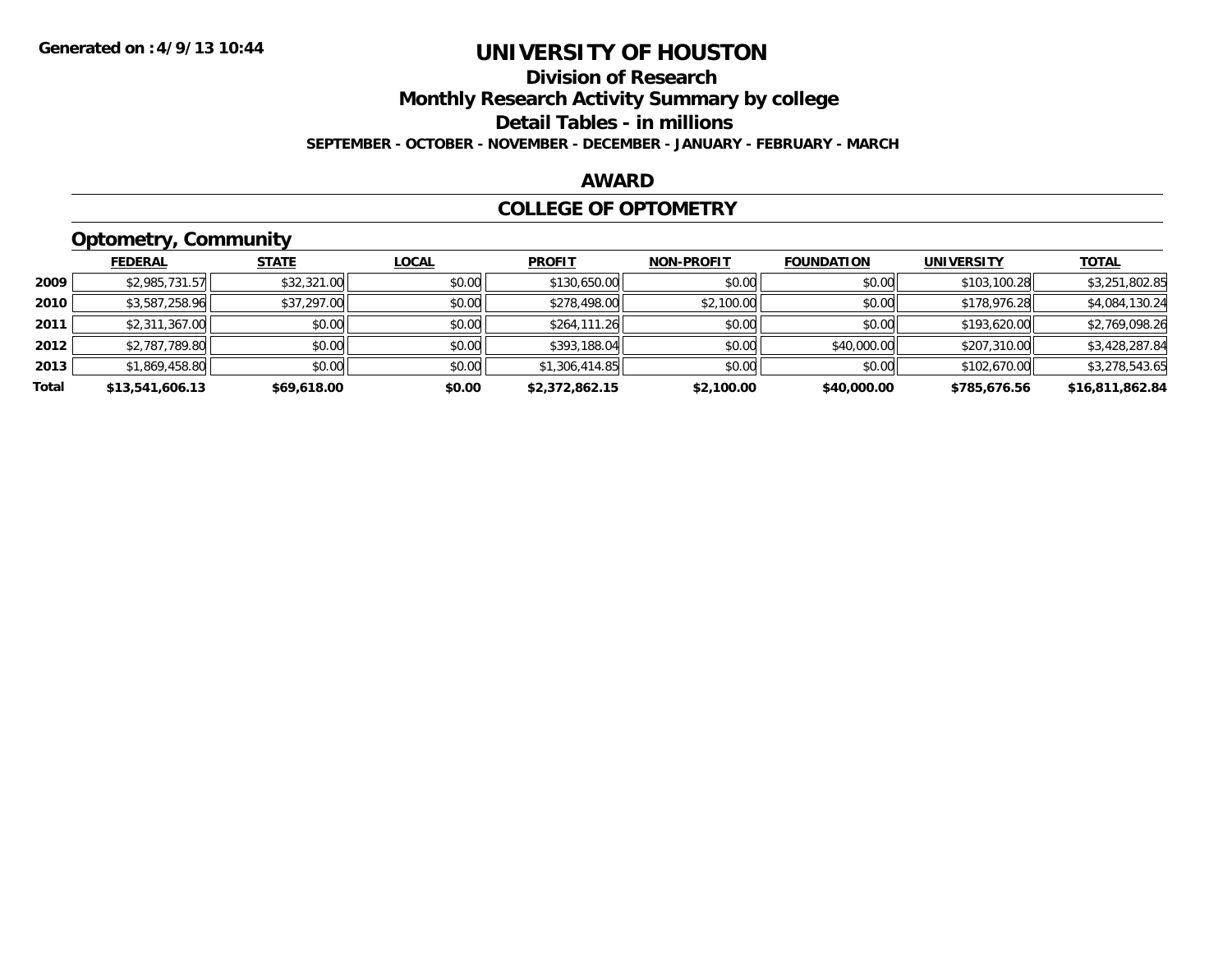# **Division of ResearchMonthly Research Activity Summary by college**

# **Detail Tables - in millions**

**SEPTEMBER - OCTOBER - NOVEMBER - DECEMBER - JANUARY - FEBRUARY - MARCH**

### **AWARD**

# **COLLEGE OF PHARMACY**

# **Clinical Sciences and Administration**

|      | <b>FEDERAL</b> | <b>STATE</b> | <b>LOCAL</b> | <b>PROFIT</b> | <b>NON-PROFIT</b> | <b>FOUNDATION</b> | <b>UNIVERSITY</b> | <b>TOTAL</b> |
|------|----------------|--------------|--------------|---------------|-------------------|-------------------|-------------------|--------------|
| 2009 | \$0.00         | \$0.00       | \$0.00       | \$47,653.00   | \$398,160.00      | \$0.00            | \$1,485.00        | \$447,298.00 |
| 2010 | \$42,151.25    | \$0.00       | \$0.00       | \$85,140.00   | \$60,001.00       | \$0.00            | \$0.00            | \$187,292.25 |
| 2011 | \$73,572.60    | \$14,886.00  | \$0.00       | \$4,438.80    | \$359,968.00      | \$0.00            | \$0.00            | \$452,865.40 |
| 2012 | \$299,290.30   | \$17,618.62  | \$0.00       | \$218,750.00  | \$6,500.00        | \$0.00            | \$0.00            | \$542,158.92 |
| 2013 | \$225,015.00   | \$0.00       | \$0.00       | \$321,459.50  | \$10,000.00       | \$2,500.00        | \$0.00            | \$558,974.50 |

### **Dean, Pharmacy**

|      | <b>FEDERAL</b> | <b>STATE</b> | <u>LOCAL</u> | <b>PROFIT</b> | <b>NON-PROFIT</b> | <b>FOUNDATION</b> | <b>UNIVERSITY</b> | <b>TOTAL</b> |
|------|----------------|--------------|--------------|---------------|-------------------|-------------------|-------------------|--------------|
| 2009 | \$0.00         | \$0.00       | \$0.00       | \$0.00        | \$0.00            | \$0.00            | \$0.00            | \$0.00       |
| 2010 | \$0.00         | \$0.00       | \$0.00       | \$0.00        | \$0.00            | \$0.00            | \$0.00            | \$0.00       |
| 2011 | \$0.00         | \$0.00       | \$0.00       | \$0.00        | \$0.00            | \$0.00            | \$0.00            | \$0.00       |
| 2012 | \$0.00         | \$0.00       | \$0.00       | \$0.00        | \$0.00            | \$0.00            | \$0.00            | \$0.00       |
| 2013 | \$0.00         | \$0.00       | \$0.00       | \$0.00        | \$0.00            | \$0.00            | \$0.00            | \$0.00       |

# **Pharmacological and Pharmaceutical Sciences**

|       | <b>FEDERAL</b> | <b>STATE</b> | <b>LOCAL</b> | <b>PROFIT</b> | <b>NON-PROFIT</b> | <b>FOUNDATION</b> | <b>UNIVERSITY</b> | <b>TOTAL</b>   |
|-------|----------------|--------------|--------------|---------------|-------------------|-------------------|-------------------|----------------|
| 2009  | \$950,049.31   | \$0.00       | \$0.00       | \$104,700.00  | \$99,970.00       | \$90,775.00       | \$0.00            | \$1,245,494.31 |
| 2010  | \$2,297,199.00 | \$36,660.00  | \$0.00       | \$19,200.00   | \$0.00            | \$0.00            | \$0.00            | \$2,353,059.00 |
| 2011  | \$1,929,840.40 | \$0.00       | \$0.00       | \$25,760.00   | \$0.00            | \$0.00            | \$0.00            | \$1,955,600.40 |
| 2012  | \$854,609.70   | \$0.00       | \$0.00       | \$16,000.00   | \$147,000.00      | \$0.00            | \$0.00            | \$1,017,609.70 |
| 2013  | \$837,486.00   | \$0.00       | \$0.00       | \$34,684.00   | \$10,000.00       | \$0.00            | \$0.00            | \$882,170.00   |
| Total | \$7,509,213.56 | \$69,164.62  | \$0.00       | \$877,785.30  | \$1,091,599.00    | \$93,275.00       | \$1,485.00        | \$9,642,522.48 |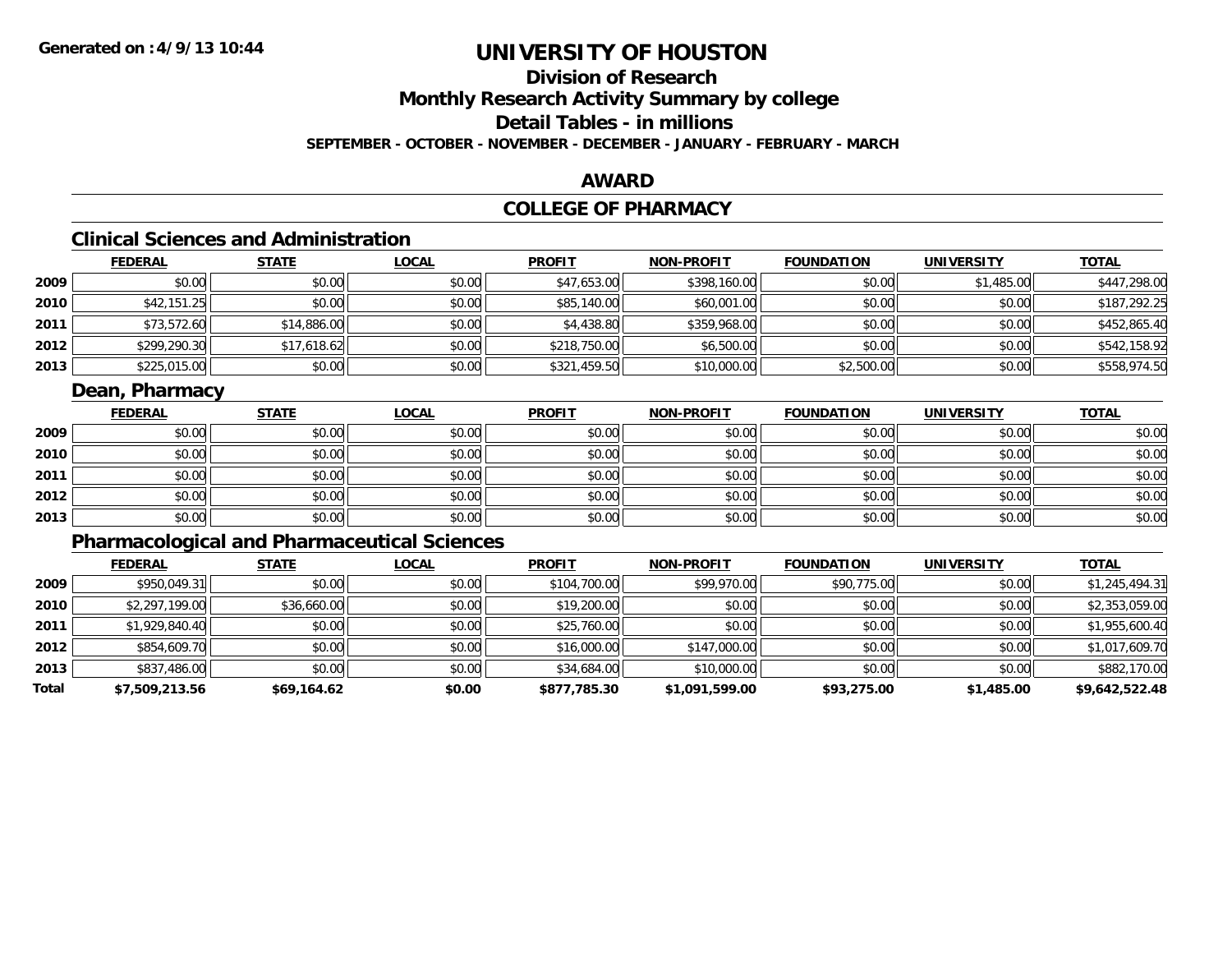**Division of Research**

**Monthly Research Activity Summary by college**

**Detail Tables - in millions**

**SEPTEMBER - OCTOBER - NOVEMBER - DECEMBER - JANUARY - FEBRUARY - MARCH**

#### **AWARD**

#### **COLLEGE OF TECHNOLOGY**

|      | <b>Center for Life Sciences Technology</b>    |              |              |               |                   |                   |                   |              |
|------|-----------------------------------------------|--------------|--------------|---------------|-------------------|-------------------|-------------------|--------------|
|      | <b>FEDERAL</b>                                | <b>STATE</b> | <b>LOCAL</b> | <b>PROFIT</b> | <b>NON-PROFIT</b> | <b>FOUNDATION</b> | <b>UNIVERSITY</b> | <b>TOTAL</b> |
| 2011 | \$0.00                                        | \$0.00       | \$0.00       | \$0.00        | \$0.00            | \$0.00            | \$0.00            | \$0.00       |
|      | <b>Center for Technology Literacy</b>         |              |              |               |                   |                   |                   |              |
|      | <b>FEDERAL</b>                                | <b>STATE</b> | <b>LOCAL</b> | <b>PROFIT</b> | <b>NON-PROFIT</b> | <b>FOUNDATION</b> | <b>UNIVERSITY</b> | <b>TOTAL</b> |
| 2010 | \$16,800.00                                   | \$0.00       | \$0.00       | \$0.00        | \$0.00            | \$0.00            | \$0.00            | \$16,800.00  |
| 2013 | \$203,427.00                                  | \$0.00       | \$0.00       | \$0.00        | \$0.00            | \$0.00            | \$0.00            | \$203,427.00 |
|      | Dean, Technology                              |              |              |               |                   |                   |                   |              |
|      | <b>FEDERAL</b>                                | <b>STATE</b> | <b>LOCAL</b> | <b>PROFIT</b> | <b>NON-PROFIT</b> | <b>FOUNDATION</b> | <b>UNIVERSITY</b> | <b>TOTAL</b> |
| 2009 | \$317,127.00                                  | \$0.00       | \$0.00       | \$0.00        | \$0.00            | \$0.00            | \$0.00            | \$317,127.00 |
| 2010 | \$178,336.10                                  | \$0.00       | \$0.00       | \$0.00        | \$0.00            | \$0.00            | \$0.00            | \$178,336.10 |
| 2011 | \$138,001.49                                  | \$0.00       | \$0.00       | \$0.00        | \$0.00            | \$0.00            | \$0.00            | \$138,001.49 |
| 2012 | \$342,089.00                                  | \$0.00       | \$0.00       | \$0.00        | \$0.00            | \$0.00            | \$0.00            | \$342,089.00 |
| 2013 | \$0.00                                        | \$59,654.40  | \$0.00       | \$0.00        | \$0.00            | \$0.00            | \$0.00            | \$59,654.40  |
|      | <b>Engineering Technology</b>                 |              |              |               |                   |                   |                   |              |
|      | <b>FEDERAL</b>                                | <b>STATE</b> | <b>LOCAL</b> | <b>PROFIT</b> | <b>NON-PROFIT</b> | <b>FOUNDATION</b> | <b>UNIVERSITY</b> | <b>TOTAL</b> |
| 2009 | \$148,556.30                                  | \$0.00       | \$0.00       | \$47,000.00   | \$55,603.00       | \$0.00            | \$0.00            | \$251,159.30 |
| 2010 | \$343,560.70                                  | \$0.00       | \$0.00       | \$111,000.00  | \$0.00            | \$0.00            | \$0.00            | \$454,560.70 |
| 2011 | \$431,491.00                                  | \$0.00       | \$0.00       | \$0.00        | \$16,732.00       | \$18,100.00       | \$0.00            | \$466,323.00 |
| 2012 | \$171,655.00                                  | \$0.00       | \$0.00       | \$0.00        | \$0.00            | \$18,400.00       | \$0.00            | \$190,055.00 |
| 2013 | \$261,215.00                                  | \$14,913.60  | \$0.00       | \$75,000.00   | \$0.00            | \$0.00            | \$0.00            | \$351,128.60 |
|      | <b>Human Development and Consumer Science</b> |              |              |               |                   |                   |                   |              |
|      | <b>FEDERAL</b>                                | <b>STATE</b> | <b>LOCAL</b> | <b>PROFIT</b> | <b>NON-PROFIT</b> | <b>FOUNDATION</b> | <b>UNIVERSITY</b> | <b>TOTAL</b> |
| 2009 | \$0.00                                        | \$0.00       | \$0.00       | \$0.00        | \$0.00            | \$0.00            | \$0.00            | \$0.00       |
| 2010 | \$1,000.00                                    | \$0.00       | \$0.00       | \$20,704.00   | \$0.00            | \$0.00            | \$0.00            | \$21,704.00  |
| 2013 | \$5,000.00                                    | \$0.00       | \$0.00       | \$0.00        | \$0.00            | \$0.00            | \$0.00            | \$5,000.00   |
|      | <b>Information &amp; Logistics Technology</b> |              |              |               |                   |                   |                   |              |
|      | <b>FEDERAL</b>                                | <b>STATE</b> | <b>LOCAL</b> | <b>PROFIT</b> | <b>NON-PROFIT</b> | <b>FOUNDATION</b> | <b>UNIVERSITY</b> | <b>TOTAL</b> |
| 2009 | \$199,117.20                                  | \$0.00       | \$0.00       | \$0.00        | \$12,500.00       | \$0.00            | \$0.00            | \$211,617.20 |
| 2010 | \$121,248.00                                  | \$0.00       | \$0.00       | \$0.00        | \$0.00            | \$0.00            | \$0.00            | \$121,248.00 |
| 2011 | \$65,000.00                                   | \$0.00       | \$0.00       | \$0.00        | \$5,100.00        | \$0.00            | \$0.00            | \$70,100.00  |
| 2012 | \$5,000.00                                    | \$0.00       | \$0.00       | \$0.00        | \$0.00            | \$0.00            | \$0.00            | \$5,000.00   |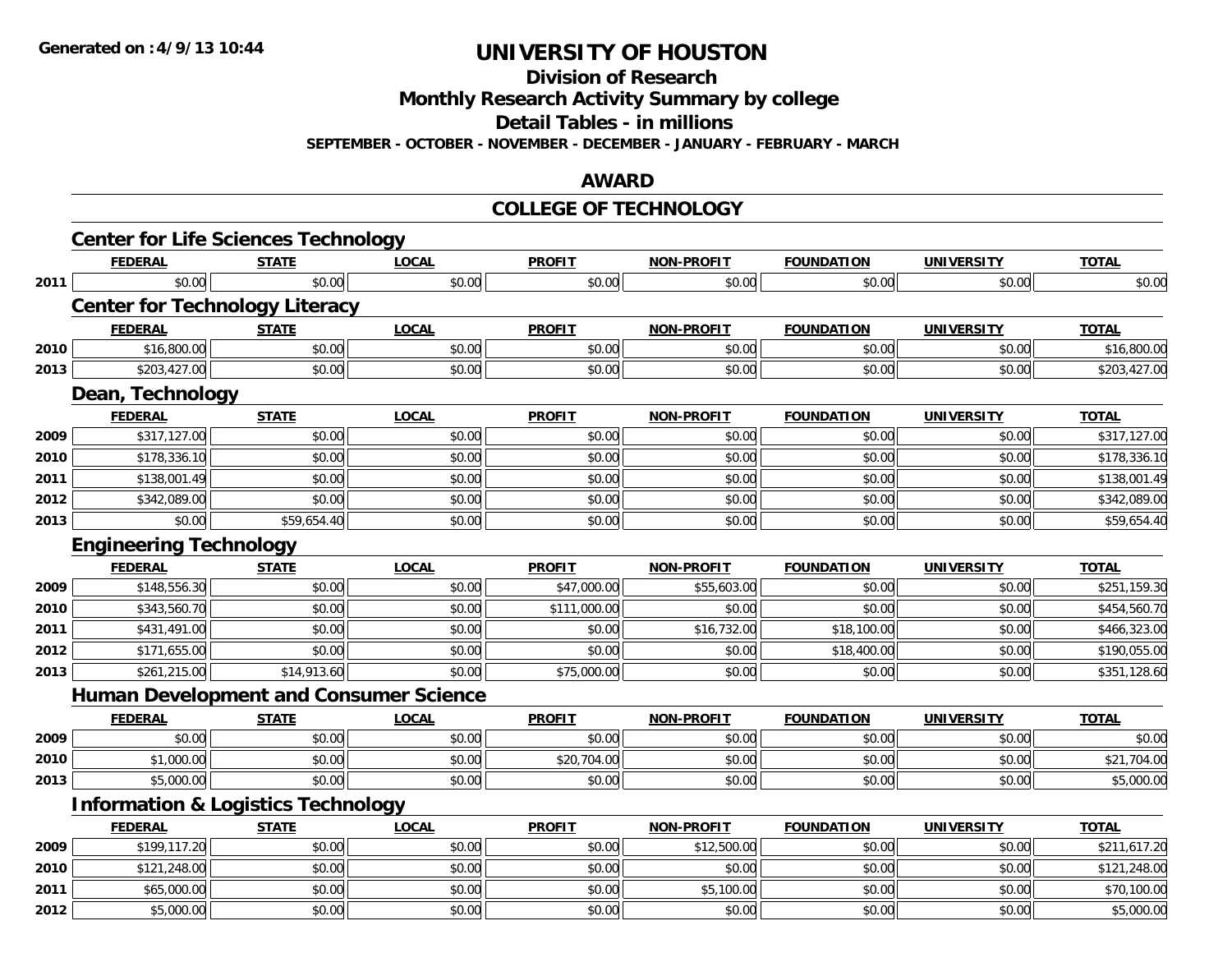# **Division of Research**

**Monthly Research Activity Summary by college**

**Detail Tables - in millions**

**SEPTEMBER - OCTOBER - NOVEMBER - DECEMBER - JANUARY - FEBRUARY - MARCH**

### **AWARD**

### **COLLEGE OF TECHNOLOGY**

### **Texas Manufacturing Assistance Center**

|       | <b>FEDERAL</b> | <b>STATE</b> | <b>LOCAL</b> | <b>PROFIT</b> | <b>NON-PROFIT</b> | <b>FOUNDATION</b> | <b>UNIVERSITY</b> | <b>TOTAL</b>   |
|-------|----------------|--------------|--------------|---------------|-------------------|-------------------|-------------------|----------------|
| 2009  | \$0.00         | \$0.00       | \$0.00       | \$0.00        | \$0.00            | \$0.00            | \$0.00            | \$0.00         |
| 2010  | \$0.00         | \$0.00       | \$0.00       | \$0.00        | \$0.00            | \$0.00            | \$0.00            | \$0.00         |
| 2011  | \$0.00         | \$0.00       | \$0.00       | \$0.00        | \$0.00            | \$0.00            | \$0.00            | \$0.00         |
| 2012  | \$0.00         | \$0.00       | \$0.00       | \$0.00        | \$0.00            | \$0.00            | \$0.00            | \$0.00         |
| 2013  | \$0.00         | \$0.00       | \$0.00       | \$0.00        | \$0.00            | \$0.00            | \$0.00            | \$0.00         |
| Total | \$2,948,623.79 | \$74,568.00  | \$0.00       | \$253,704.00  | \$89,935.00       | \$36,500.00       | \$0.00            | \$3,403,330.79 |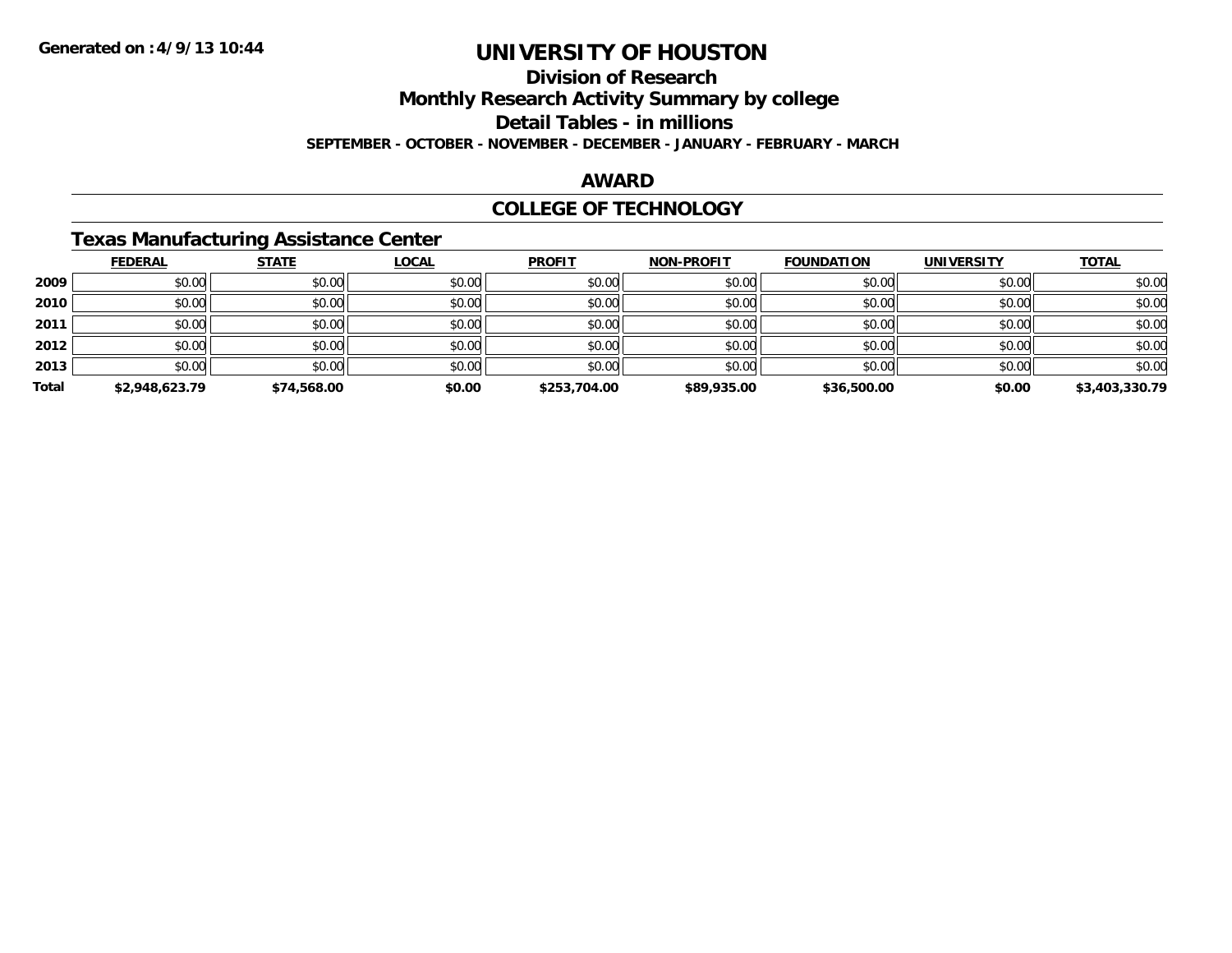#### **Division of Research**

**Monthly Research Activity Summary by college**

**Detail Tables - in millions**

**SEPTEMBER - OCTOBER - NOVEMBER - DECEMBER - JANUARY - FEBRUARY - MARCH**

#### **AWARD**

# **CULLEN COLLEGE OF ENGINEERING**

|      | <b>Biomedical Engineering</b> |                |                                                          |                |                   |                   |                   |                |
|------|-------------------------------|----------------|----------------------------------------------------------|----------------|-------------------|-------------------|-------------------|----------------|
|      | <b>FEDERAL</b>                | <b>STATE</b>   | <b>LOCAL</b>                                             | <b>PROFIT</b>  | <b>NON-PROFIT</b> | <b>FOUNDATION</b> | <b>UNIVERSITY</b> | <b>TOTAL</b>   |
| 2009 | \$524,789.48                  | \$0.00         | \$0.00                                                   | \$0.00         | \$100,000.00      | \$0.00            | \$0.00            | \$624,789.48   |
| 2010 | \$250,710.00                  | \$0.00         | \$0.00                                                   | \$0.00         | \$0.00            | \$4,594.00        | \$0.00            | \$255,304.00   |
| 2011 | \$228,016.00                  | \$0.00         | \$0.00                                                   | \$0.00         | \$0.00            | \$0.00            | \$0.00            | \$228,016.00   |
| 2012 | \$719,467.00                  | \$0.00         | \$0.00                                                   | \$0.00         | \$0.00            | \$0.00            | \$0.00            | \$719,467.00   |
| 2013 | \$472,871.00                  | \$0.00         | \$0.00                                                   | \$0.00         | \$0.00            | \$0.00            | \$0.00            | \$472,871.00   |
|      |                               |                | <b>Center for Innovative Grouting Materials and Tech</b> |                |                   |                   |                   |                |
|      | <b>FEDERAL</b>                | <b>STATE</b>   | <b>LOCAL</b>                                             | <b>PROFIT</b>  | <b>NON-PROFIT</b> | <b>FOUNDATION</b> | <b>UNIVERSITY</b> | <b>TOTAL</b>   |
| 2010 | \$0.00                        | \$0.00         | \$0.00                                                   | \$0.00         | \$0.00            | \$0.00            | \$0.00            | \$0.00         |
| 2011 | \$0.00                        | \$0.00         | \$0.00                                                   | \$0.00         | \$0.00            | \$0.00            | \$0.00            | \$0.00         |
| 2012 | \$0.00                        | \$0.00         | \$0.00                                                   | \$0.00         | \$0.00            | \$0.00            | \$0.00            | \$0.00         |
| 2013 | \$0.00                        | \$0.00         | \$0.00                                                   | \$0.00         | \$0.00            | \$0.00            | \$0.00            | \$0.00         |
|      | <b>Chemical Engineering</b>   |                |                                                          |                |                   |                   |                   |                |
|      | <b>FEDERAL</b>                | <b>STATE</b>   | <b>LOCAL</b>                                             | <b>PROFIT</b>  | <b>NON-PROFIT</b> | <b>FOUNDATION</b> | <b>UNIVERSITY</b> | <b>TOTAL</b>   |
| 2009 | \$962,836.55                  | \$7,072,059.00 | \$0.00                                                   | \$262,140.00   | \$40,000.00       | \$19,499.84       | \$10,200.00       | \$8,366,735.39 |
| 2010 | \$5,105,489.85                | \$37,500.00    | \$60,588.00                                              | \$436,766.79   | \$0.00            | \$12,200.00       | \$40,818.00       | \$5,693,362.64 |
| 2011 | \$3,210,970.21                | \$301,766.25   | \$0.00                                                   | \$662,881.00   | \$0.00            | \$10,900.00       | \$114,642.00      | \$4,301,159.46 |
| 2012 | \$1,671,868.30                | \$0.00         | \$0.00                                                   | \$952,746.57   | \$0.00            | \$10,900.00       | \$0.00            | \$2,635,514.87 |
| 2013 | \$1,565,921.72                | \$26,500.00    | \$0.00                                                   | \$1,351,978.00 | \$200,000.00      | \$0.00            | \$0.00            | \$3,144,399.72 |
|      | <b>Civil Engineering</b>      |                |                                                          |                |                   |                   |                   |                |
|      | <b>FEDERAL</b>                | <b>STATE</b>   | <b>LOCAL</b>                                             | <b>PROFIT</b>  | <b>NON-PROFIT</b> | <b>FOUNDATION</b> | <b>UNIVERSITY</b> | <b>TOTAL</b>   |
| 2009 | \$1,202,785.60                | \$576,864.00   | \$0.00                                                   | \$70,000.00    | \$0.00            | \$100,000.00      | \$20,000.00       | \$1,969,649.60 |
| 2010 | \$704,854.20                  | \$584,367.00   | \$0.00                                                   | \$0.00         | \$0.00            | \$0.00            | \$0.00            | \$1,289,221.20 |
| 2011 | \$725,154.00                  | \$523,795.00   | \$100,000.00                                             | \$195,311.80   | \$75,623.00       | \$0.00            | \$0.00            | \$1,619,883.80 |
| 2012 | \$2,310,284.31                | \$612,633.00   | \$0.00                                                   | \$70,253.10    | \$185,685.00      | \$66,667.00       | \$0.00            | \$3,245,522.41 |
| 2013 | \$2,839,793.63                | \$367,006.00   | \$0.00                                                   | \$213,215.00   | \$114,953.70      | \$360,295.00      | \$0.00            | \$3,895,263.33 |
|      |                               |                | <b>Composites Engineering and Applications Center</b>    |                |                   |                   |                   |                |
|      | <b>FEDERAL</b>                | <b>STATE</b>   | <b>LOCAL</b>                                             | <b>PROFIT</b>  | <b>NON-PROFIT</b> | <b>FOUNDATION</b> | <b>UNIVERSITY</b> | <b>TOTAL</b>   |
| 2010 | \$0.00                        | \$0.00         | \$0.00                                                   | \$0.00         | \$0.00            | \$0.00            | \$0.00            | \$0.00         |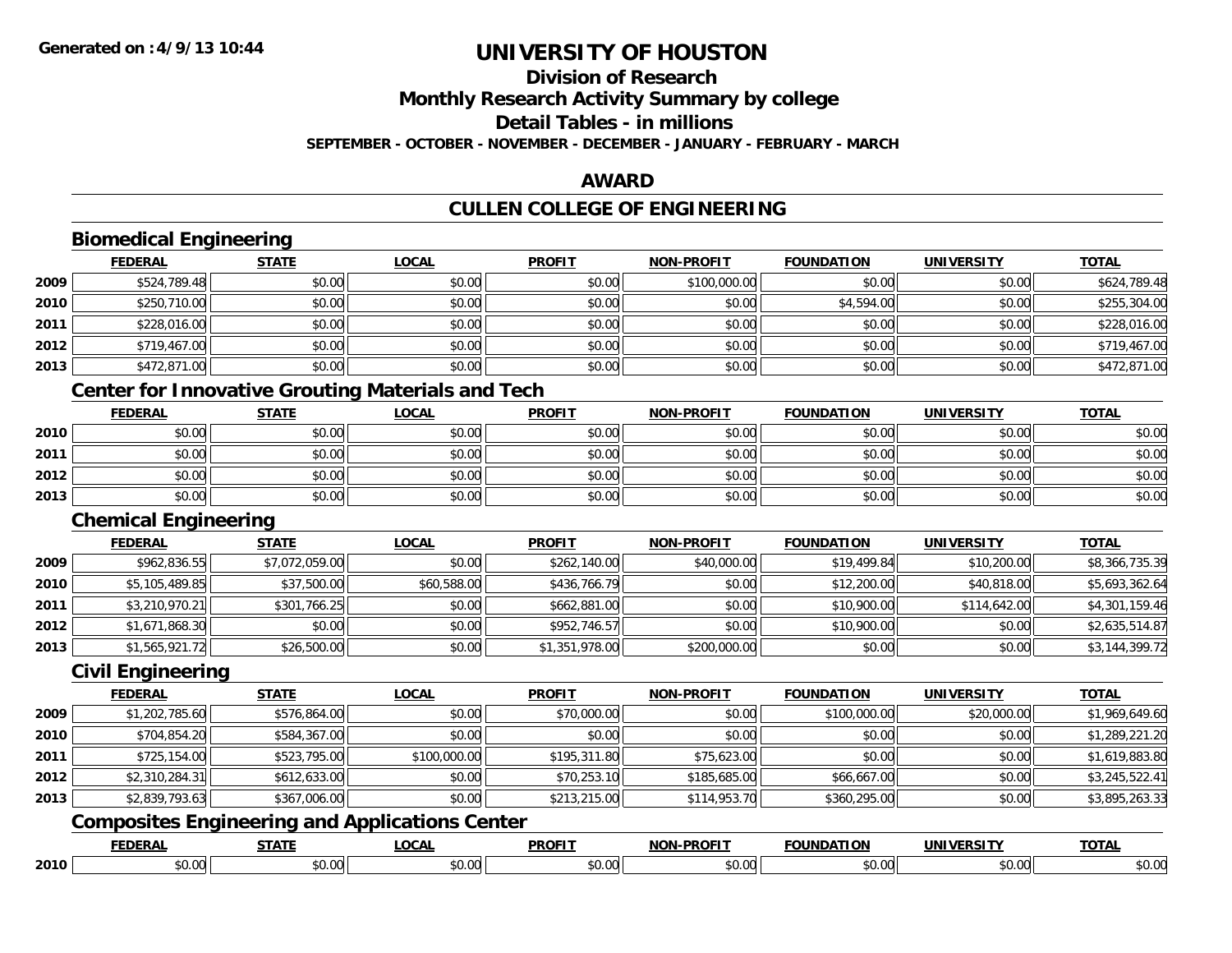**Total**

# **UNIVERSITY OF HOUSTON**

### **Division of Research**

**Monthly Research Activity Summary by college**

**Detail Tables - in millions**

**SEPTEMBER - OCTOBER - NOVEMBER - DECEMBER - JANUARY - FEBRUARY - MARCH**

### **AWARD**

# **CULLEN COLLEGE OF ENGINEERING**

|      | Dean, Engineering<br><b>FEDERAL</b>          | <b>STATE</b>   | <b>LOCAL</b> | <b>PROFIT</b> | <b>NON-PROFIT</b> | <b>FOUNDATION</b> | <b>UNIVERSITY</b> | <b>TOTAL</b>   |
|------|----------------------------------------------|----------------|--------------|---------------|-------------------|-------------------|-------------------|----------------|
| 2009 | \$0.00                                       | \$0.00         | \$0.00       | \$0.00        | \$0.00            | \$0.00            | \$0.00            | \$0.00         |
| 2011 | \$0.00                                       | \$0.00         | \$0.00       | \$0.00        | \$0.00            | \$0.00            | \$0.00            | \$0.00         |
| 2013 | \$39,999.10                                  | \$0.00         | \$0.00       | \$0.00        | \$0.00            | \$0.00            | \$0.00            | \$39,999.10    |
|      | <b>Electrical &amp; Computer Engineering</b> |                |              |               |                   |                   |                   |                |
|      | <b>FEDERAL</b>                               | <b>STATE</b>   | <b>LOCAL</b> | <b>PROFIT</b> | <b>NON-PROFIT</b> | <b>FOUNDATION</b> | <b>UNIVERSITY</b> | <b>TOTAL</b>   |
| 2009 | \$1,859,202.38                               | \$59,985.00    | \$0.00       | \$275,485.00  | \$267,012.28      | \$0.00            | \$19,800.00       | \$2,481,484.66 |
| 2010 | \$2,813,633.58                               | \$310,294.51   | \$0.00       | \$205,000.00  | \$31,500.00       | \$0.00            | \$0.00            | \$3,360,428.09 |
| 2011 | \$4,287,863.17                               | \$23,391.24    | \$0.00       | \$274,195.00  | \$0.00            | \$0.00            | \$0.00            | \$4,585,449.41 |
| 2012 | \$1,816,266.85                               | \$19,441.00    | \$0.00       | \$326,157.50  | \$27,500.00       | \$0.00            | \$0.00            | \$2,189,365.35 |
| 2013 | \$1,266,798.05                               | \$35,263.20    | \$0.00       | \$485,698.00  | \$221,967.30      | \$0.00            | \$0.00            | \$2,009,726.55 |
|      | <b>Industrial Engineering</b>                |                |              |               |                   |                   |                   |                |
|      | <b>FEDERAL</b>                               | <b>STATE</b>   | <b>LOCAL</b> | <b>PROFIT</b> | <b>NON-PROFIT</b> | <b>FOUNDATION</b> | <b>UNIVERSITY</b> | <b>TOTAL</b>   |
| 2009 | \$260,381.00                                 | \$50,685.00    | \$0.00       | \$0.00        | \$0.00            | \$0.00            | \$0.00            | \$311,066.00   |
| 2010 | \$166,198.00                                 | \$45,741.00    | \$26,566.00  | \$0.00        | \$0.00            | \$0.00            | \$0.00            | \$238,505.00   |
| 2011 | \$0.00                                       | \$16,828.00    | \$0.00       | \$0.00        | \$0.00            | \$0.00            | \$0.00            | \$16,828.00    |
| 2012 | \$0.00                                       | \$0.00         | \$0.00       | \$0.00        | \$0.00            | \$0.00            | \$0.00            | \$0.00         |
| 2013 | \$0.00                                       | \$39,855.00    | \$0.00       | \$0.00        | \$0.00            | \$0.00            | \$0.00            | \$39,855.00    |
|      | <b>Mechanical Engineering</b>                |                |              |               |                   |                   |                   |                |
|      | <b>FEDERAL</b>                               | <b>STATE</b>   | <b>LOCAL</b> | <b>PROFIT</b> | <b>NON-PROFIT</b> | <b>FOUNDATION</b> | <b>UNIVERSITY</b> | <b>TOTAL</b>   |
| 2009 | \$2,164,935.91                               | \$0.00         | \$0.00       | \$166,458.00  | \$30,600.00       | \$0.00            | \$44,809.00       | \$2,406,802.91 |
| 2010 | \$1,275,228.40                               | \$1,784,494.75 | \$0.00       | \$284,210.00  | \$0.00            | \$0.00            | \$0.00            | \$3,343,933.15 |
| 2011 | \$531,723.00                                 | \$0.00         | \$0.00       | \$507,038.20  | \$0.00            | \$0.00            | \$0.00            | \$1,038,761.20 |
| 2012 | \$3,851,625.40                               | \$133,096.00   | \$0.00       | \$66,443.90   | \$0.00            | \$0.00            | \$0.00            | \$4,051,165.30 |
| 2013 | \$3,348,841.53                               | \$122,500.00   | \$0.00       | \$452,732.00  | \$22,000.00       | \$124,784.00      | \$0.00            | \$4,070,857.53 |
|      | <b>SW Public Safety Technology Center</b>    |                |              |               |                   |                   |                   |                |
|      | <b>FEDERAL</b>                               | <b>STATE</b>   | <b>LOCAL</b> | <b>PROFIT</b> | <b>NON-PROFIT</b> | <b>FOUNDATION</b> | <b>UNIVERSITY</b> | <b>TOTAL</b>   |
| 2009 | \$0.00                                       | \$0.00         | \$0.00       | \$0.00        | \$0.00            | \$0.00            | \$0.00            | \$0.00         |

**\$46,178,508.20 \$12,744,064.95 \$187,154.00 \$7,258,709.86 \$1,316,841.28 \$709,839.84 \$250,269.00 \$68,645,387.13**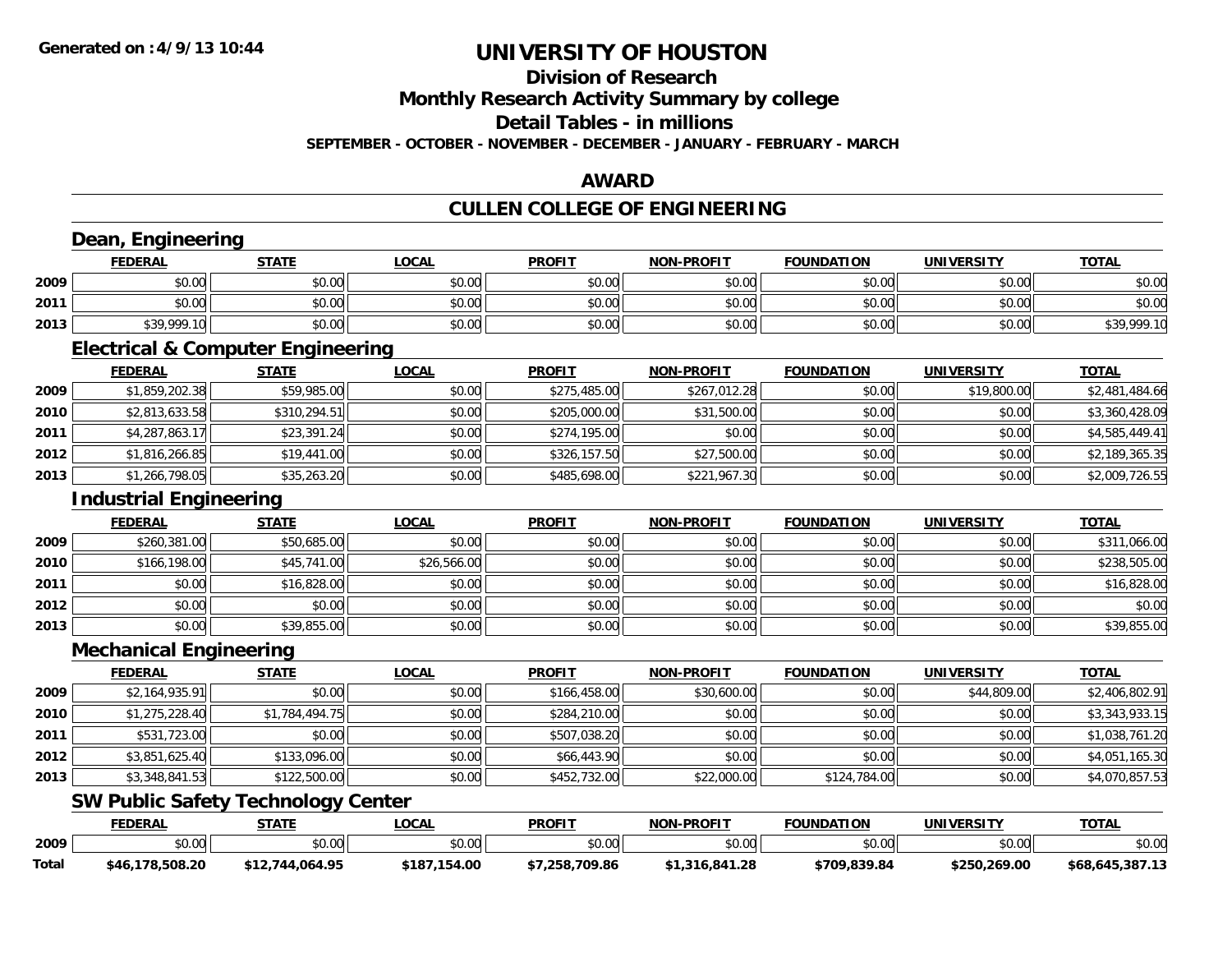# **Division of Research**

**Monthly Research Activity Summary by college**

**Detail Tables - in millions**

**SEPTEMBER - OCTOBER - NOVEMBER - DECEMBER - JANUARY - FEBRUARY - MARCH**

### **AWARD**

### **DIVISION OF RESEARCH**

### **Center for Advanced Materials**

|      | <b>FEDERAL</b> | <b>STATE</b> | <u>LOCAL</u> | <b>PROFIT</b> | <b>NON-PROFIT</b> | <b>FOUNDATION</b> | <b>UNIVERSITY</b> | <b>TOTAL</b> |
|------|----------------|--------------|--------------|---------------|-------------------|-------------------|-------------------|--------------|
| 2009 | \$0.00         | \$0.00       | \$0.00       | \$0.00        | \$0.00            | \$0.00            | \$0.00            | \$0.00       |
| 2010 | \$0.00         | \$68,153.35  | \$0.00       | \$10,000.00   | \$0.00            | \$0.00            | \$0.00            | \$78,153.35  |
| 2011 | \$40,000.00    | \$2,229.90   | \$0.00       | \$0.00        | \$0.00            | \$0.00            | \$0.00            | \$42,229.90  |
| 2012 | \$0.00         | \$0.00       | \$0.00       | \$0.00        | \$0.00            | \$0.00            | \$0.00            | \$0.00       |
| 2013 | \$0.00         | \$0.00       | \$0.00       | \$0.00        | \$0.00            | \$0.00            | \$0.00            | \$0.00       |

### **Center for Biomedical & Environmental Genomics**

|      | <b>FEDERAL</b> | <b>STATE</b> | <b>LOCAL</b> | <b>PROFIT</b> | <b>NON-PROFIT</b> | <b>FOUNDATION</b> | <b>UNIVERSITY</b> | <b>TOTAL</b> |
|------|----------------|--------------|--------------|---------------|-------------------|-------------------|-------------------|--------------|
| 2009 | \$0.00         | \$0.00       | \$0.00       | \$0.00        | \$0.00            | \$0.00            | \$0.00            | \$0.00       |
| 2010 | \$0.00         | \$0.00       | \$0.00       | \$0.00        | \$0.00            | \$0.00            | \$0.00            | \$0.00       |
| 2011 | \$0.00         | \$0.00       | \$0.00       | \$0.00        | \$0.00            | \$0.00            | \$0.00            | \$0.00       |
| 2012 | \$0.00         | \$0.00       | \$0.00       | \$0.00        | \$0.00            | \$0.00            | \$0.00            | \$0.00       |
| 2013 | \$0.00         | \$0.00       | \$0.00       | \$0.00        | \$0.00            | \$0.00            | \$0.00            | \$0.00       |

### **Center for Industrial Partnerships**

**2012**

|      | <b>FEDERAL</b> | <b>STATE</b> | <b>_OCAL</b> | <b>PROFIT</b> | <b>NON-PROFIT</b> | <b>FOUNDATION</b> | UNIVERSITY | <b>TOTAL</b> |
|------|----------------|--------------|--------------|---------------|-------------------|-------------------|------------|--------------|
| 2009 | \$0.00         | \$0.00       | \$0.00       | \$50,250.00   | \$0.00            | \$0.00            | \$0.00     | \$50,250.00  |
| 2012 | \$10,571.52    | \$0.00       | \$0.00       | \$100,500.00  | \$0.00            | \$0.00            | \$0.00     |              |
| 2013 | \$9,370.49     | \$0.00       | \$0.00       | \$0.00        | \$0.00            | \$0.00            | \$0.00     | \$9,370.49   |

#### **Center for Neuromotor & Biomechanics Research**

|      | <u>ochtol tol houd onder a biolitographo hougen in</u> |              |              |               |                   |                   |                   |              |
|------|--------------------------------------------------------|--------------|--------------|---------------|-------------------|-------------------|-------------------|--------------|
|      | <b>FEDERAL</b>                                         | <b>STATE</b> | <b>LOCAL</b> | <b>PROFIT</b> | <b>NON-PROFIT</b> | <b>FOUNDATION</b> | <b>UNIVERSITY</b> | <b>TOTAL</b> |
| 2012 | \$0.00                                                 | \$0.00       | \$0.00       | \$0.00        | \$0.00            | \$0.00            | \$0.00            | \$0.00       |
| 2013 | \$0.00                                                 | \$0.00       | \$0.00       | \$0.00        | \$0.00            | \$0.00            | \$0.00            | \$0.00       |
|      | <b>Division of Research</b>                            |              |              |               |                   |                   |                   |              |
|      | <b>FEDERAL</b>                                         | <b>STATE</b> | <b>LOCAL</b> | <b>PROFIT</b> | <b>NON-PROFIT</b> | <b>FOUNDATION</b> | <b>UNIVERSITY</b> | <b>TOTAL</b> |
| 2009 | \$49,134.96                                            | \$0.00       | \$0.00       | \$0.00        | \$0.00            | \$0.00            | \$0.00            | \$49,134.96  |
|      | <b>Institute for Nanoenergy</b>                        |              |              |               |                   |                   |                   |              |
|      | <b>FEDERAL</b>                                         | <b>STATE</b> | <b>LOCAL</b> | <b>PROFIT</b> | <b>NON-PROFIT</b> | <b>FOUNDATION</b> | <b>UNIVERSITY</b> | <b>TOTAL</b> |
| 2011 | \$0.00                                                 | \$0.00       | \$0.00       | \$0.00        | \$0.00            | \$0.00            | \$0.00            | \$0.00       |

\$0.00 \$0.00 \$0.00 \$0.00 \$0.00 \$0.00 \$0.00 \$0.00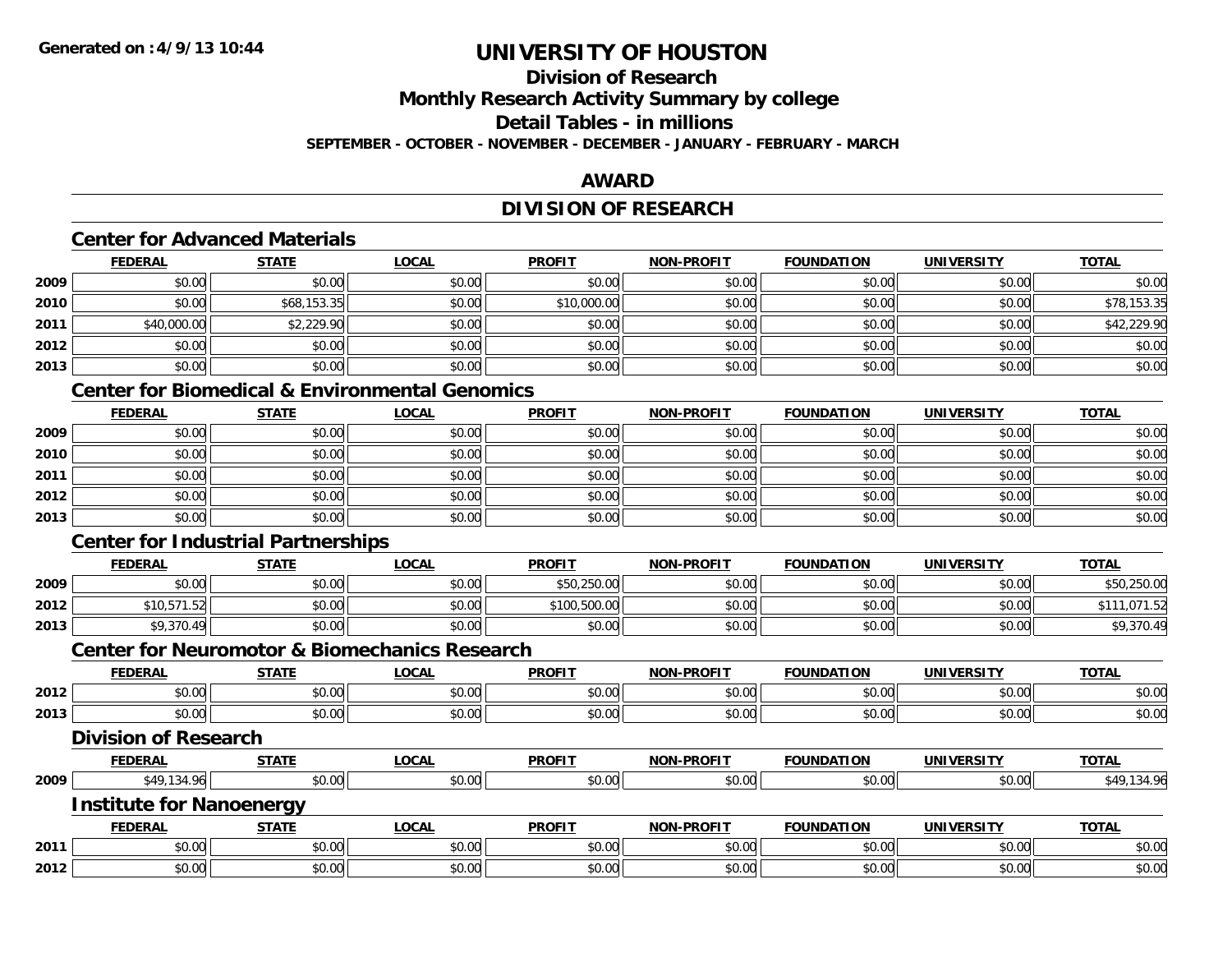**2013**

# **UNIVERSITY OF HOUSTON**

# **Division of Research**

**Monthly Research Activity Summary by college**

**Detail Tables - in millions**

**SEPTEMBER - OCTOBER - NOVEMBER - DECEMBER - JANUARY - FEBRUARY - MARCH**

### **AWARD**

# **DIVISION OF RESEARCH**

|      |                                    | <b>Office of Contracts and Grants</b>    |              |               |                   |                   |                   |              |
|------|------------------------------------|------------------------------------------|--------------|---------------|-------------------|-------------------|-------------------|--------------|
|      | <b>FEDERAL</b>                     | <b>STATE</b>                             | <b>LOCAL</b> | <b>PROFIT</b> | <b>NON-PROFIT</b> | <b>FOUNDATION</b> | <b>UNIVERSITY</b> | <b>TOTAL</b> |
| 2009 | \$0.00                             | \$0.00                                   | \$0.00       | \$0.00        | \$0.00            | \$323,350.56      | \$0.00            | \$323,350.56 |
| 2010 | \$0.00                             | \$0.00                                   | \$0.00       | \$0.00        | \$0.00            | \$767,050.25      | \$0.00            | \$767,050.25 |
| 2011 | \$0.00                             | \$0.00                                   | \$0.00       | \$0.00        | \$0.00            | \$542,609.00      | \$0.00            | \$542,609.00 |
| 2012 | \$0.00                             | \$0.00                                   | \$0.00       | \$0.00        | \$0.00            | \$11,942.60       | \$0.00            | \$11,942.60  |
| 2013 | \$0.00                             | \$0.00                                   | \$0.00       | \$0.00        | \$0.00            | \$796,175.77      | \$0.00            | \$796,175.77 |
|      | <b>Research Financial Services</b> |                                          |              |               |                   |                   |                   |              |
|      | <b>FEDERAL</b>                     | <b>STATE</b>                             | <b>LOCAL</b> | <b>PROFIT</b> | <b>NON-PROFIT</b> | <b>FOUNDATION</b> | <b>UNIVERSITY</b> | <b>TOTAL</b> |
| 2009 | \$0.00                             | \$0.00                                   | \$0.00       | \$0.00        | \$0.00            | \$0.00            | \$0.00            | \$0.00       |
| 2010 | \$0.00                             | \$0.00                                   | \$0.00       | \$0.00        | \$0.00            | \$0.00            | \$0.00            | \$0.00       |
| 2011 | \$0.00                             | \$0.00                                   | \$0.00       | \$0.00        | \$0.00            | \$0.00            | \$0.00            | \$0.00       |
| 2012 | \$0.00                             | \$0.00                                   | \$0.00       | \$0.00        | \$0.00            | \$0.00            | \$0.00            | \$0.00       |
|      | <b>TcSAM</b>                       |                                          |              |               |                   |                   |                   |              |
|      | <b>FEDERAL</b>                     | <b>STATE</b>                             | <b>LOCAL</b> | <b>PROFIT</b> | <b>NON-PROFIT</b> | <b>FOUNDATION</b> | <b>UNIVERSITY</b> | <b>TOTAL</b> |
| 2009 | \$0.00                             | \$0.00                                   | \$0.00       | \$0.00        | \$0.00            | \$0.00            | \$0.00            | \$0.00       |
| 2010 | \$0.00                             | \$0.00                                   | \$0.00       | \$0.00        | \$0.00            | \$0.00            | \$0.00            | \$0.00       |
|      | <b>TcSUH</b>                       |                                          |              |               |                   |                   |                   |              |
|      | <b>FEDERAL</b>                     | <b>STATE</b>                             | <b>LOCAL</b> | <b>PROFIT</b> | <b>NON-PROFIT</b> | <b>FOUNDATION</b> | <b>UNIVERSITY</b> | <b>TOTAL</b> |
| 2009 | \$108,139.00                       | \$0.00                                   | \$0.00       | \$50,000.00   | \$35,780.00       | \$0.00            | \$0.00            | \$193,919.00 |
| 2010 | \$30,000.00                        | \$0.00                                   | \$0.00       | \$0.00        | \$0.00            | \$0.00            | \$0.00            | \$30,000.00  |
| 2011 | \$40,000.00                        | \$0.00                                   | \$0.00       | \$224,562.00  | \$0.00            | \$0.00            | \$0.00            | \$264,562.00 |
| 2012 | \$70,000.00                        | \$0.00                                   | \$0.00       | \$109,554.00  | \$0.00            | \$0.00            | \$0.00            | \$179,554.00 |
| 2013 | \$95,000.00                        | \$37,894.80                              | \$0.00       | \$99,321.00   | \$0.00            | \$0.00            | \$0.00            | \$232,215.80 |
|      |                                    | <b>Texas Learning/Computation Center</b> |              |               |                   |                   |                   |              |
|      | <b>FEDERAL</b>                     | <b>STATE</b>                             | <b>LOCAL</b> | <b>PROFIT</b> | <b>NON-PROFIT</b> | <b>FOUNDATION</b> | <b>UNIVERSITY</b> | <b>TOTAL</b> |
| 2009 | \$0.00                             | \$0.00                                   | \$0.00       | \$0.00        | \$0.00            | \$0.00            | \$0.00            | \$0.00       |
| 2010 | \$0.00                             | \$0.00                                   | \$0.00       | \$0.00        | \$0.00            | \$0.00            | \$0.00            | \$0.00       |
| 2011 | \$38,806.50                        | \$0.00                                   | \$0.00       | \$0.00        | \$0.00            | \$0.00            | \$0.00            | \$38,806.50  |
| 2012 | \$33,185.70                        | \$0.00                                   | \$0.00       | \$0.00        | \$0.00            | \$0.00            | \$0.00            | \$33,185.70  |

3 \$0.00 | \$0.00 | \$0.00 | \$0.00 | \$0.00 | \$0.00 | \$0.00 | \$0.00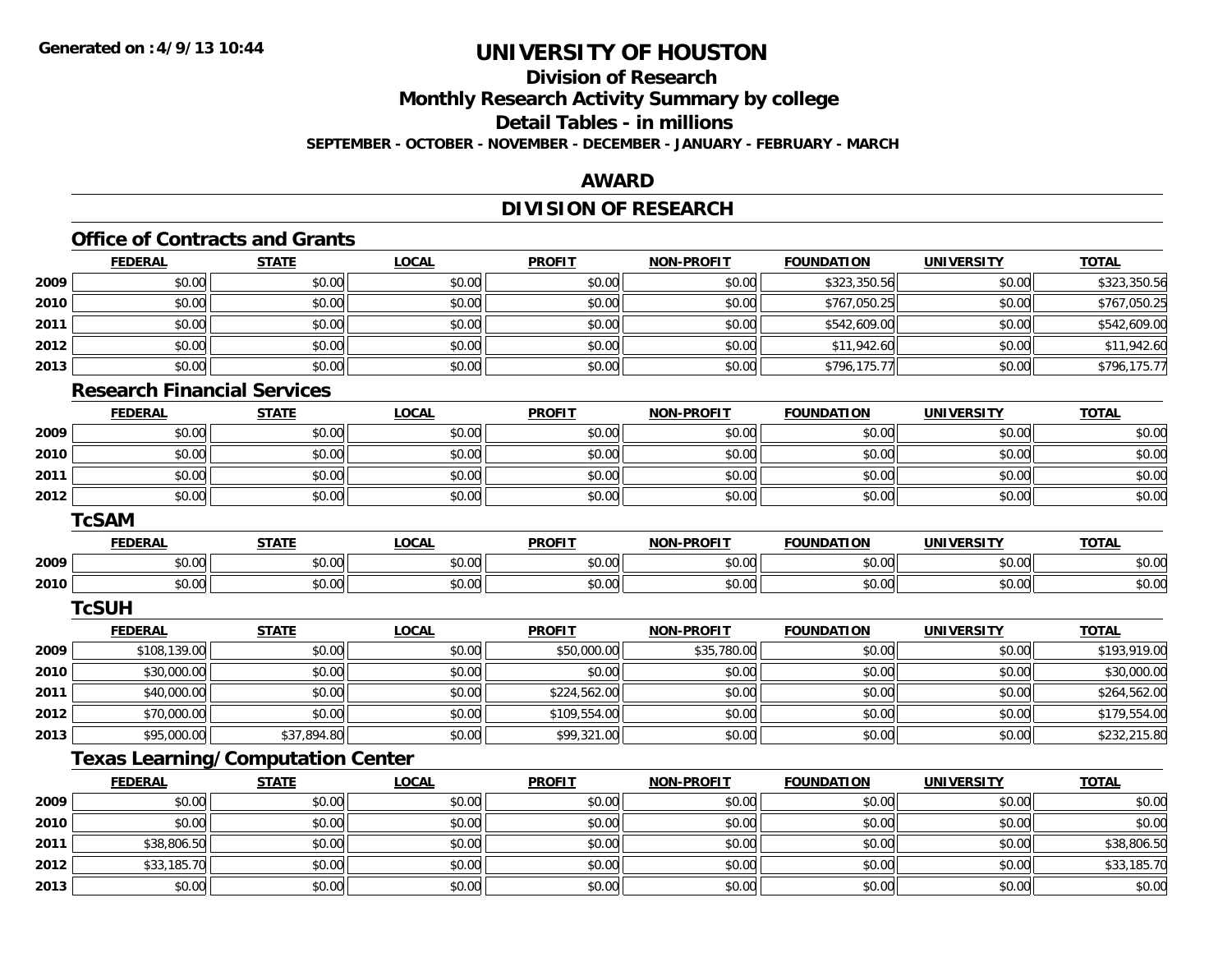# **Division of ResearchMonthly Research Activity Summary by college**

**Detail Tables - in millions**

**SEPTEMBER - OCTOBER - NOVEMBER - DECEMBER - JANUARY - FEBRUARY - MARCH**

### **AWARD**

# **DIVISION OF RESEARCH**

# **Texas Obesity Research Center**

|      | <b>FEDERAL</b> | <b>STATE</b> | <b>LOCAL</b> | <b>PROFIT</b> | <b>NON-PROFIT</b> | <b>FOUNDATION</b> | <b>UNIVERSITY</b> | <b>TOTAL</b> |
|------|----------------|--------------|--------------|---------------|-------------------|-------------------|-------------------|--------------|
| 2010 | \$0.00         | \$0.00       | \$0.00       | \$0.00        | \$0.00            | \$0.00            | \$0.00            | \$0.00       |
| 2011 | \$0.00         | \$0.00       | \$0.00       | \$0.00        | \$0.00            | \$0.00            | \$0.00            | \$0.00       |
| 2012 | \$0.00         | \$0.00       | \$0.00       | \$0.00        | \$0.00            | \$0.00            | \$0.00            | \$0.00       |
| 2013 | \$0.00         | \$0.00       | \$0.00       | \$0.00        | \$0.00            | \$0.00            | \$0.00            | \$0.00       |

#### **TIMES**

|       | <b>FEDERAL</b>  | <b>STATE</b>   | <u>LOCAL</u> | <b>PROFIT</b> | <b>NON-PROFIT</b> | <b>FOUNDATION</b> | UNIVERSITY  | <b>TOTAL</b>    |
|-------|-----------------|----------------|--------------|---------------|-------------------|-------------------|-------------|-----------------|
| 2009  | \$3,319,076.75  | \$4,259,766.05 | \$0.00       | \$0.00        | \$0.00            | \$0.00            | \$45,259.00 | \$7,624,101.80  |
| 2010  | \$5,018,119.48  | \$457,470.00   | \$0.00       | \$0.00        | \$0.00            | \$0.00            | \$0.00      | \$5,475,589.48  |
| 2011  | \$3,638,266.00  | \$506,938.00   | \$0.00       | \$0.00        | \$0.00            | \$0.00            | \$0.00      | \$4,145,204.00  |
| 2012  | \$3,867,894.71  | \$13,431.15    | \$0.00       | \$0.00        | \$0.00            | \$0.00            | \$0.00      | \$3,881,325.86  |
| 2013  | \$3,920,522.70  | \$0.00         | \$0.00       | \$0.00        | \$15,825.00       | \$0.00            | \$0.00      | \$3,936,347.70  |
| Total | \$20,288,087.81 | \$5,345,883.25 | \$0.00       | \$644,187.00  | \$51,605.00       | \$2,441,128.18    | \$45,259.00 | \$28,816,150.24 |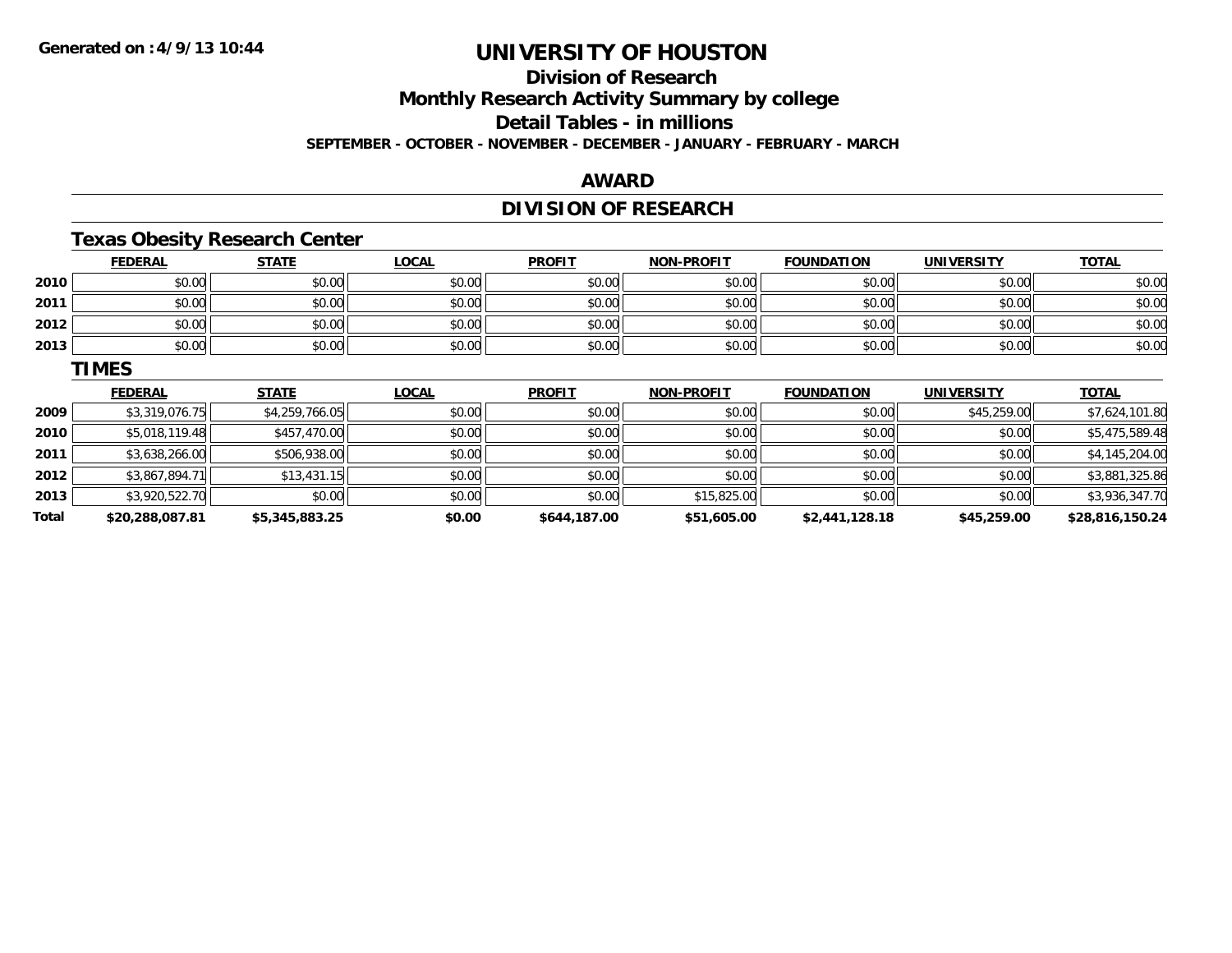**Division of Research**

**Monthly Research Activity Summary by college**

**Detail Tables - in millions**

**SEPTEMBER - OCTOBER - NOVEMBER - DECEMBER - JANUARY - FEBRUARY - MARCH**

### **AWARD**

### **GRADUATE COLLEGE OF SOCIAL WORK**

# **Center for Drug and Social Policy Research**

|      | <b>FEDERAL</b>                                    | <b>STATE</b> | <b>LOCAL</b>                                                | <b>PROFIT</b> | <b>NON-PROFIT</b> | <b>FOUNDATION</b> | <b>UNIVERSITY</b> | <b>TOTAL</b>   |
|------|---------------------------------------------------|--------------|-------------------------------------------------------------|---------------|-------------------|-------------------|-------------------|----------------|
| 2009 | \$0.00                                            | \$0.00       | \$0.00                                                      | \$0.00        | \$0.00            | \$0.00            | \$0.00            | \$0.00         |
| 2010 | \$0.00                                            | \$0.00       | \$0.00                                                      | \$0.00        | \$0.00            | \$0.00            | \$0.00            | \$0.00         |
| 2011 | \$0.00                                            | \$0.00       | \$0.00                                                      | \$0.00        | \$0.00            | \$0.00            | \$0.00            | \$0.00         |
| 2012 | \$0.00                                            | \$0.00       | \$0.00                                                      | \$0.00        | \$0.00            | \$0.00            | \$0.00            | \$0.00         |
| 2013 | \$0.00                                            | \$0.00       | \$0.00                                                      | \$0.00        | \$0.00            | \$0.00            | \$0.00            | \$0.00         |
|      |                                                   |              | <b>Center for Health Equities &amp; Evaluation Research</b> |               |                   |                   |                   |                |
|      | <b>FEDERAL</b>                                    | <b>STATE</b> | <b>LOCAL</b>                                                | <b>PROFIT</b> | <b>NON-PROFIT</b> | <b>FOUNDATION</b> | <b>UNIVERSITY</b> | <b>TOTAL</b>   |
| 2013 | \$99,000.00                                       | \$0.00       | \$0.00                                                      | \$0.00        | \$0.00            | \$0.00            | \$0.00            | \$99,000.00    |
|      | <b>Child &amp; Family for Innovative Research</b> |              |                                                             |               |                   |                   |                   |                |
|      | <b>FEDERAL</b>                                    | <b>STATE</b> | <b>LOCAL</b>                                                | <b>PROFIT</b> | <b>NON-PROFIT</b> | <b>FOUNDATION</b> | <b>UNIVERSITY</b> | <b>TOTAL</b>   |
| 2009 | \$24,262.21                                       | \$0.00       | \$0.00                                                      | \$0.00        | \$32,073.00       | \$0.00            | \$0.00            | \$56,335.21    |
| 2010 | \$25,000.00                                       | \$0.00       | \$0.00                                                      | \$0.00        | \$17,000.00       | \$0.00            | \$0.00            | \$42,000.00    |
| 2011 | \$25,000.00                                       | \$0.00       | \$0.00                                                      | \$0.00        | \$0.00            | \$0.00            | \$0.00            | \$25,000.00    |
| 2012 | \$2,942.90                                        | \$0.00       | \$0.00                                                      | \$176,507.00  | \$0.00            | \$0.00            | \$0.00            | \$179,449.90   |
| 2013 | \$22,883.00                                       | \$110,342.00 | \$0.00                                                      | \$0.00        | \$0.00            | \$0.00            | \$0.00            | \$133,225.00   |
|      | <b>Community Projects - Social Work</b>           |              |                                                             |               |                   |                   |                   |                |
|      | <b>FEDERAL</b>                                    | <b>STATE</b> | <b>LOCAL</b>                                                | <b>PROFIT</b> | <b>NON-PROFIT</b> | <b>FOUNDATION</b> | <b>UNIVERSITY</b> | <b>TOTAL</b>   |
| 2009 | \$36,900.00                                       | \$0.00       | \$0.00                                                      | \$0.00        | \$0.00            | \$0.00            | \$0.00            | \$36,900.00    |
| 2010 | \$0.00                                            | \$0.00       | \$0.00                                                      | \$0.00        | \$0.00            | \$0.00            | \$0.00            | \$0.00         |
| 2012 | \$2,942.90                                        | \$0.00       | \$0.00                                                      | \$0.00        | \$0.00            | \$0.00            | \$0.00            | \$2,942.90     |
|      | Dean, Social Work                                 |              |                                                             |               |                   |                   |                   |                |
|      | <b>FEDERAL</b>                                    | <b>STATE</b> | <b>LOCAL</b>                                                | <b>PROFIT</b> | <b>NON-PROFIT</b> | <b>FOUNDATION</b> | <b>UNIVERSITY</b> | <b>TOTAL</b>   |
| 2009 | \$816,473.80                                      | \$788,888.96 | \$0.00                                                      | \$0.00        | \$0.00            | \$0.00            | \$0.00            | \$1,605,362.76 |
| 2010 | \$358,239.68                                      | \$401,203.26 | \$0.00                                                      | \$0.00        | \$0.00            | \$0.00            | \$0.00            | \$759,442.94   |
| 2011 | \$544,631.62                                      | \$0.00       | \$0.00                                                      | \$0.00        | \$0.00            | \$1,146.30        | \$0.00            | \$545,777.92   |
| 2012 | \$301,382.94                                      | \$0.00       | \$0.00                                                      | \$0.00        | \$0.00            | \$0.00            | \$0.00            | \$301,382.94   |
| 2013 | \$651,623.28                                      | \$10,000.00  | \$0.00                                                      | \$100,000.00  | \$0.00            | \$0.00            | \$0.00            | \$761,623.28   |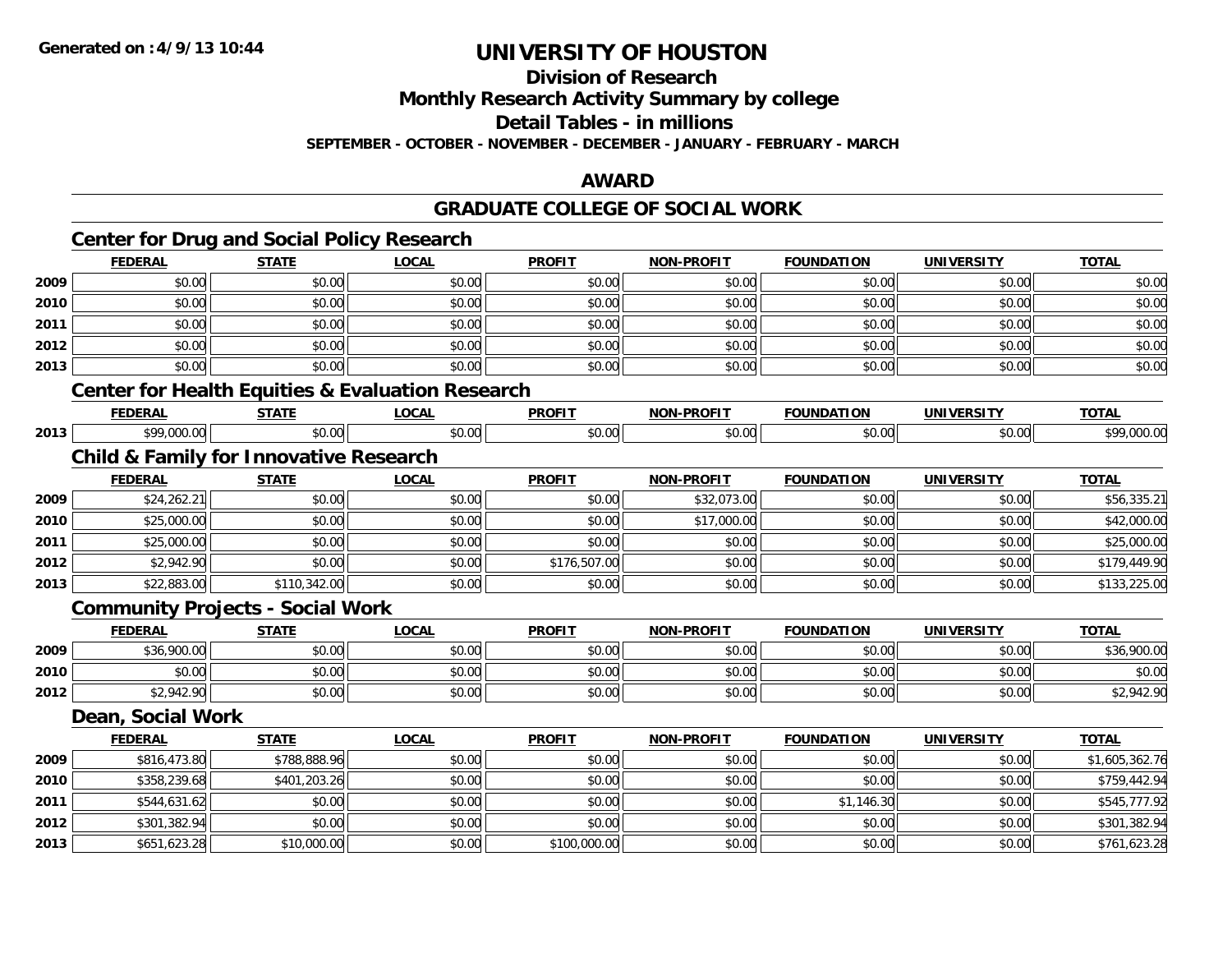**Division of Research**

**Monthly Research Activity Summary by college**

**Detail Tables - in millions**

**SEPTEMBER - OCTOBER - NOVEMBER - DECEMBER - JANUARY - FEBRUARY - MARCH**

### **AWARD**

### **GRADUATE COLLEGE OF SOCIAL WORK**

### **Office for Drug SPR**

|              | FEDERAL                   | <b>STATE</b>         | .OCAL  | <b>PROFIT</b> | <b>NON-PROFIT</b> | <b>FOUNDATION</b> | UNIVERSITY    | <b>TOTAL</b>   |
|--------------|---------------------------|----------------------|--------|---------------|-------------------|-------------------|---------------|----------------|
| 2009         | \$0.00                    | 0.00<br><b>JU.UU</b> | \$0.00 | \$0.00        | ልስ ስስ<br>PO.OO    | \$0.00            | 0000<br>ง∪.∪บ | \$0.00         |
| <b>Total</b> | 1,282.33<br><b>¢ 2011</b> | 1,310,434.22٪        | \$0.00 | \$276.507.00  | \$49,073.00       | .146.30           | \$0.00        | \$4,548,442.85 |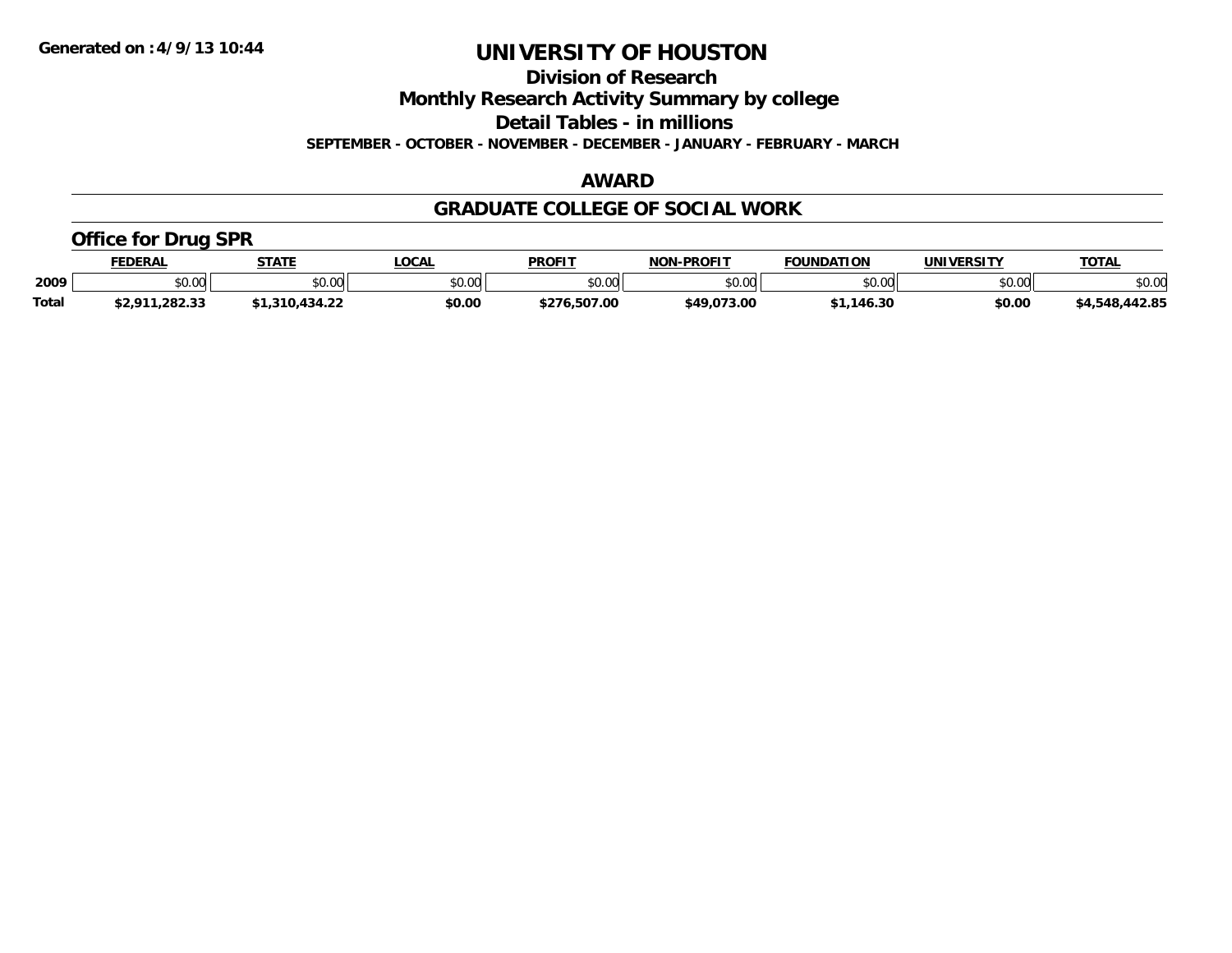#### **Division of Research**

**Monthly Research Activity Summary by college**

**Detail Tables - in millions**

**SEPTEMBER - OCTOBER - NOVEMBER - DECEMBER - JANUARY - FEBRUARY - MARCH**

### **AWARD**

### **HILTON COLLEGE OF HOTEL AND RESTAURANT MANAGEMENT**

### **Hotel and Restaurant Management**

|       | <b>FEDERAL</b> | <b>STATE</b> | <b>LOCAL</b> | <b>PROFIT</b> | <b>NON-PROFIT</b> | <b>FOUNDATION</b> | <b>UNIVERSITY</b> | <b>TOTAL</b> |
|-------|----------------|--------------|--------------|---------------|-------------------|-------------------|-------------------|--------------|
| 2009  | \$60,000.00    | \$0.00       | \$0.00       | \$9,047.50    | \$0.00            | \$0.00            | \$0.00            | \$69,047.50  |
| 2010  | \$70,000.00    | \$0.00       | \$0.00       | \$0.00        | \$82,548.00       | \$0.00            | \$0.00            | \$152,548.00 |
| 2011  | \$173,995.00   | \$0.00       | \$0.00       | \$0.00        | \$27,280.00       | \$0.00            | \$0.00            | \$201,275.00 |
| 2012  | \$58,837.68    | \$103,763.44 | \$0.00       | \$1,500.00    | \$10,887.00       | \$0.00            | \$0.00            | \$174,988.12 |
| 2013  | \$106,747.00   | \$0.00       | \$0.00       | \$0.00        | \$0.00            | \$0.00            | \$0.00            | \$106,747.00 |
| Total | \$469,579.68   | \$103,763.44 | \$0.00       | \$10,547.50   | \$120,715.00      | \$0.00            | \$0.00            | \$704,605.62 |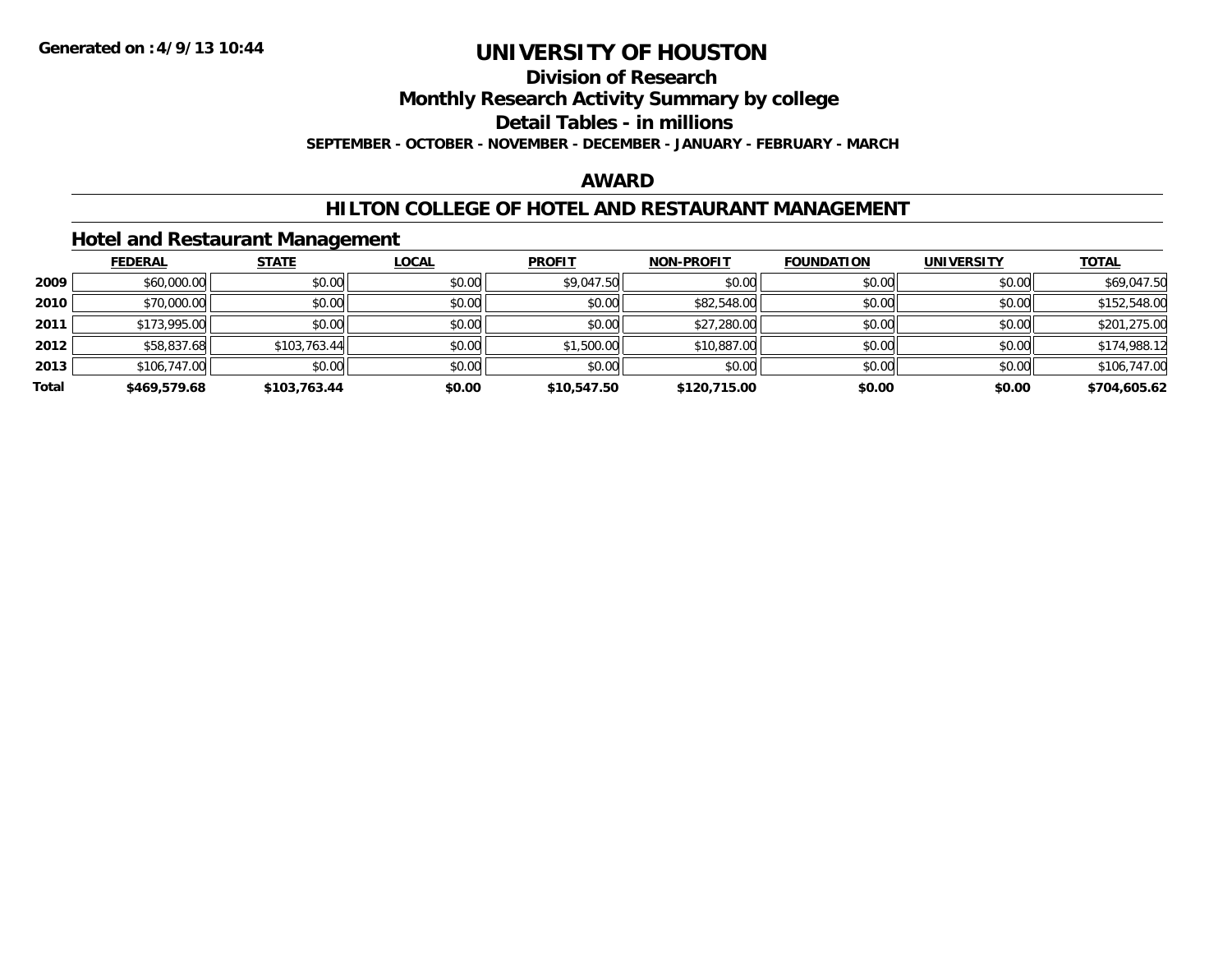### **Division of ResearchMonthly Research Activity Summary by college Detail Tables - in millions SEPTEMBER - OCTOBER - NOVEMBER - DECEMBER - JANUARY - FEBRUARY - MARCH**

### **AWARD**

#### **HONORS COLLEGE**

#### **Houston Teachers Institute**

|       | <b>FEDERAL</b> | <b>STATE</b> | LOCAL  | <b>PROFIT</b> | <b>NON-PROFIT</b> | <b>FOUNDATION</b> | <b>UNIVERSITY</b> | <b>TOTAL</b> |
|-------|----------------|--------------|--------|---------------|-------------------|-------------------|-------------------|--------------|
| 2009  | \$126,000.00   | \$0.00       | \$0.00 | \$0.00        | \$0.00            | \$0.00            | \$0.00            | \$126,000.00 |
| 2012  | \$34.951       | \$0.00       | \$0.00 | \$0.00        | \$0.00            | \$0.00            | \$0.00            | \$34,951.70  |
| Total | \$160,951.70   | \$0.00       | \$0.00 | \$0.00        | \$0.00            | \$0.00            | \$0.00            | \$160,951.70 |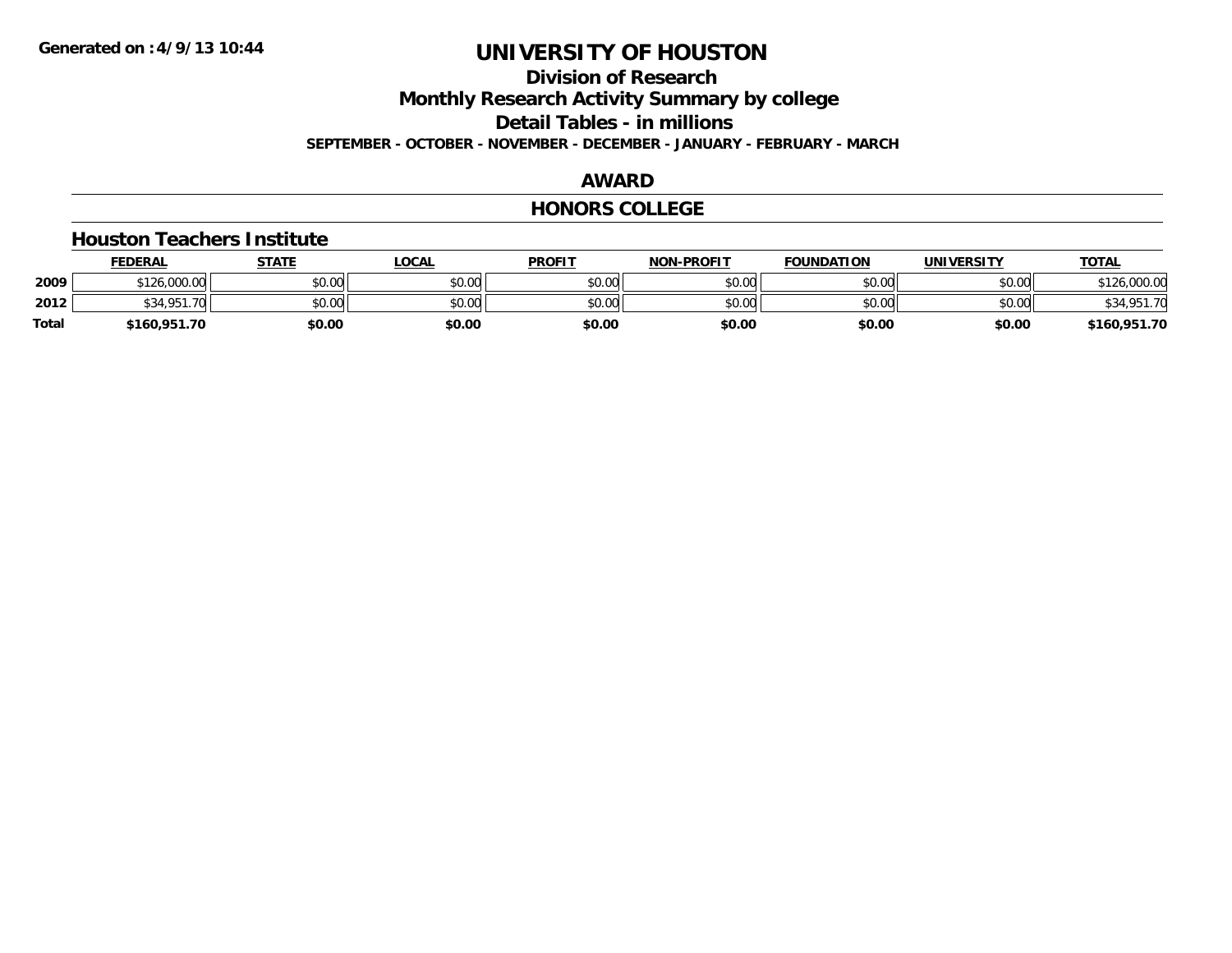**Division of Research**

**Monthly Research Activity Summary by college**

**Detail Tables - in millions**

**SEPTEMBER - OCTOBER - NOVEMBER - DECEMBER - JANUARY - FEBRUARY - MARCH**

### **AWARD**

### **INSTITUTIONAL**

#### **Associate Vice Chancellor**

|              | <b>FEDERAL</b> | CTATE<br>" | <b>_OCAL</b>  | <b>PROFIT</b> | <b>NON-PROFIT</b> | <b>FOUNDATION</b>              | UNIVERSITY     | TOTA.            |
|--------------|----------------|------------|---------------|---------------|-------------------|--------------------------------|----------------|------------------|
| 2010         | $\sqrt{2}$     | \$0.00     | 0000<br>DU.UU | \$0.00        | 0000<br>JU.UU     | $\circ$ $\circ$ $\circ$<br>,uu | eu uu<br>DU.UG | 102.21<br>.42.30 |
| <b>Total</b> | 102.2<br>92.SI | \$0.00     | \$0.00        | \$0.00        | \$0.00            | \$0.00                         | \$0.00         | 492.36           |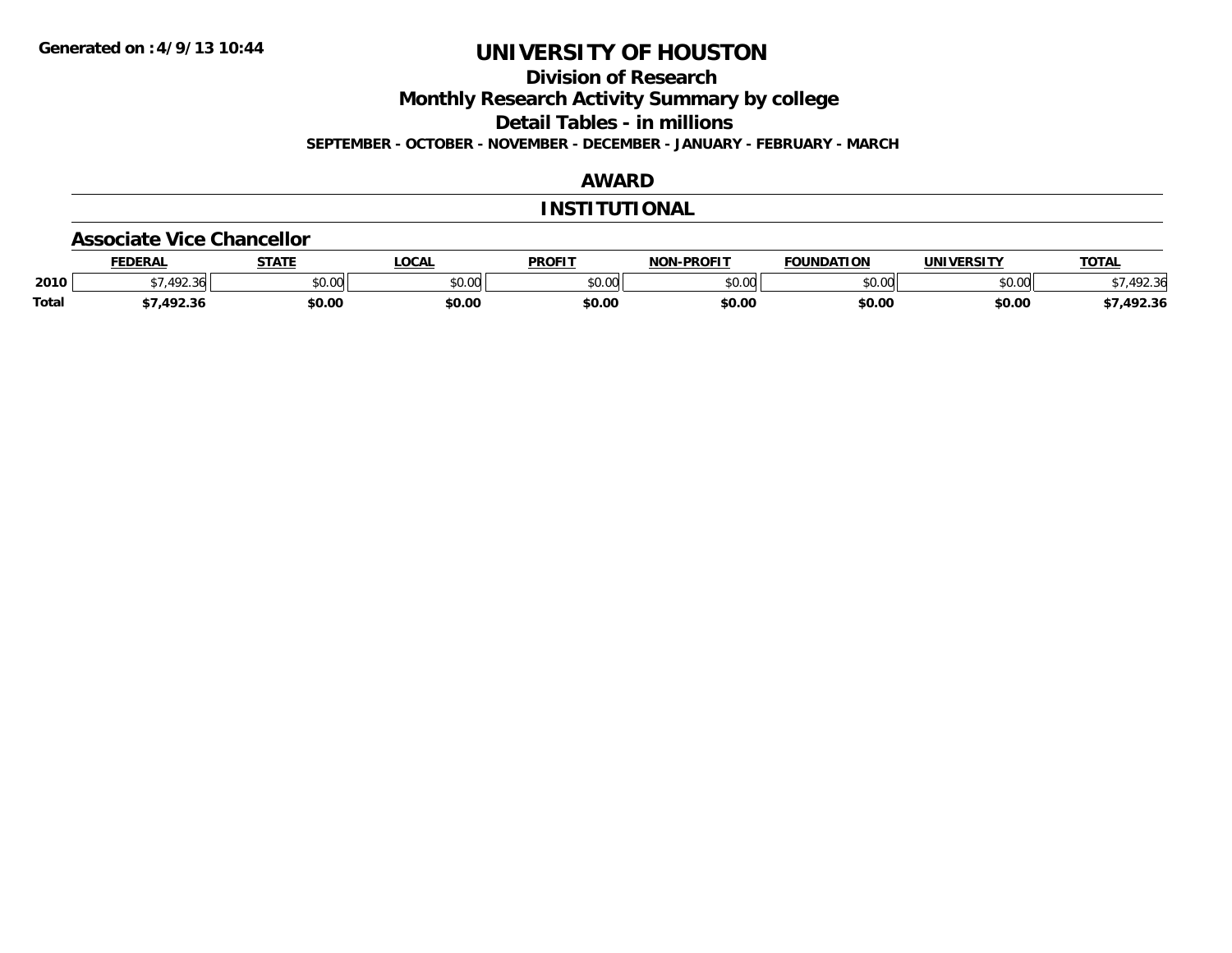### **Division of Research Monthly Research Activity Summary by college Detail Tables - in millions SEPTEMBER - OCTOBER - NOVEMBER - DECEMBER - JANUARY - FEBRUARY - MARCH**

#### **AWARD**

#### **LIBRARY**

### **Administration, Library**

|       | <b>FEDERAL</b> | <u>STATE</u> | <u>LOCAL</u> | <b>PROFIT</b> | <b>NON-PROFIT</b> | <b>FOUNDATION</b> | UNIVERSITY | <b>TOTAL</b> |
|-------|----------------|--------------|--------------|---------------|-------------------|-------------------|------------|--------------|
| 2009  | \$33,605.00    | \$0.00       | \$0.00       | \$0.00        | \$0.00            | \$0.00            | \$0.00     | \$33,605.00  |
| 2010  | \$34,475.00    | \$0.00       | \$0.00       | \$0.00        | \$0.00            | \$0.00            | \$0.00     | \$34,475.00  |
| 2011  | \$19,863.00    | \$0.00       | \$0.00       | \$0.00        | \$0.00            | \$0.00            | \$0.00     | \$19,863.00  |
| Total | \$87,943.00    | \$0.00       | \$0.00       | \$0.00        | \$0.00            | \$0.00            | \$0.00     | \$87,943.00  |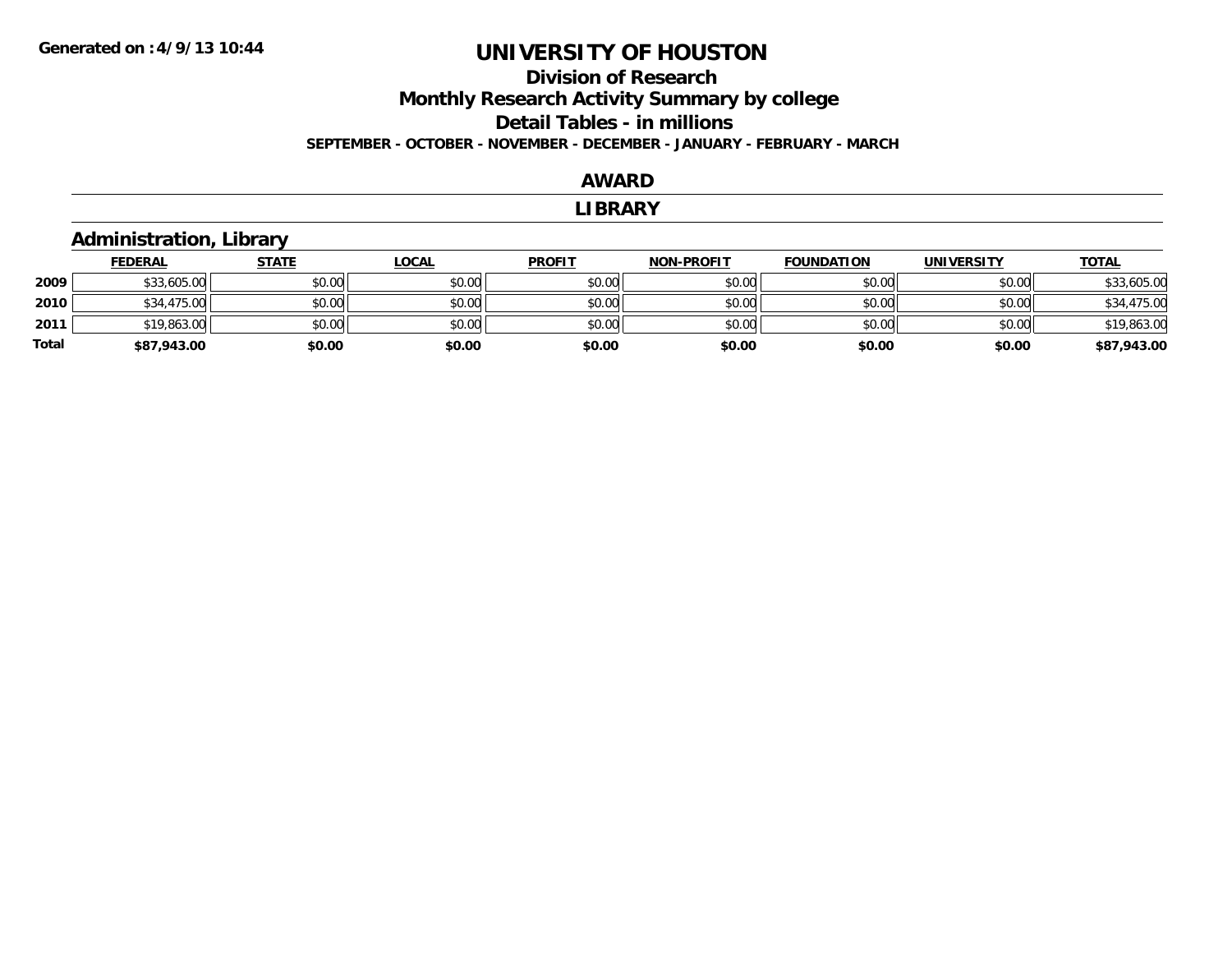**Division of Research**

**Monthly Research Activity Summary by college**

**Detail Tables - in millions**

**SEPTEMBER - OCTOBER - NOVEMBER - DECEMBER - JANUARY - FEBRUARY - MARCH**

### **AWARD**

#### **PRESIDENT**

#### **Office of the President**

|              |                 | <b>CTATE</b> | ∟OCA   | <b>PROFIT</b> | <b>DRAFIT</b><br><b>NON</b> | <b>FOUNDATION</b>                             | UNIVERSITY        | <b>TAT</b>         |
|--------------|-----------------|--------------|--------|---------------|-----------------------------|-----------------------------------------------|-------------------|--------------------|
| 2011         | $\sim$<br>JU.UU | JU.UU        | JU.UU  | 0000<br>JU.UU | $\sim$ 0.00 $\sim$<br>JU.UU | $\uparrow$ $\uparrow$ $\uparrow$<br>- ⊓00. ل. | $\sim$ 00<br>וטיט | $\sim$ 00<br>JU.UU |
| <b>Total</b> | \$0.00          | \$0.00       | \$0.00 | \$0.00        | \$0.00                      | \$0.00                                        | \$0.00            | \$0.00             |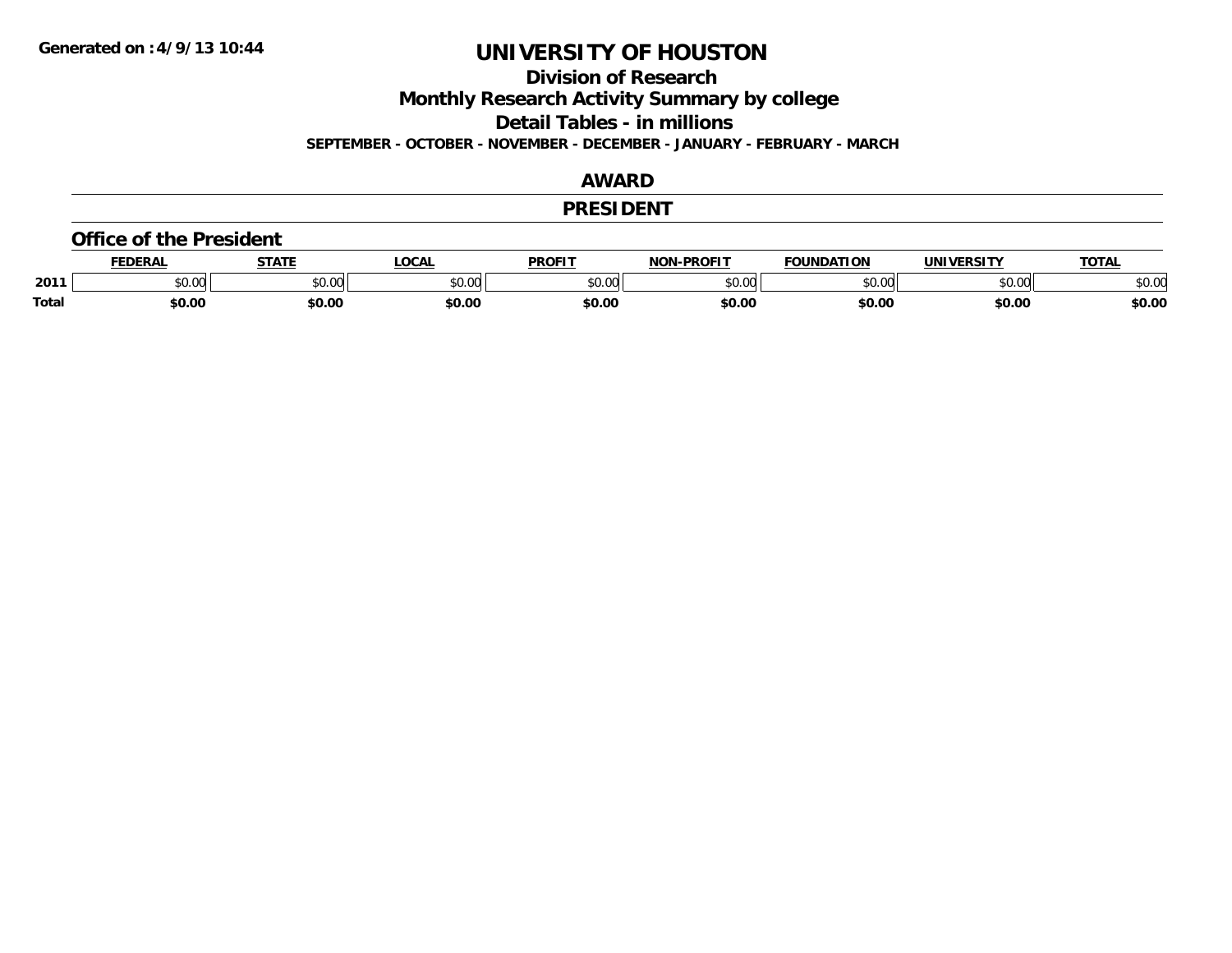### **Division of ResearchMonthly Research Activity Summary by college Detail Tables - in millions SEPTEMBER - OCTOBER - NOVEMBER - DECEMBER - JANUARY - FEBRUARY - MARCH**

### **AWARD**

### **SENIOR V.P. FOR ACADEMIC AFFAIRS AND PROVOST**

|      | <b>FEDERAL</b>                   | <b>STATE</b>                                        | <b>LOCAL</b> | <b>PROFIT</b> | <b>NON-PROFIT</b> | <b>FOUNDATION</b> | <b>UNIVERSITY</b> | <b>TOTAL</b>   |
|------|----------------------------------|-----------------------------------------------------|--------------|---------------|-------------------|-------------------|-------------------|----------------|
| 2009 | \$38,352.00                      | \$0.00                                              | \$0.00       | \$0.00        | \$455,086.00      | \$0.00            | \$0.00            | \$493,438.00   |
| 2010 | \$0.00                           | \$12,500.00                                         | \$0.00       | \$0.00        | \$654,309.46      | \$0.00            | \$0.00            | \$666,809.46   |
| 2011 | \$38,616.00                      | \$0.00                                              | \$0.00       | \$0.00        | \$588,146.00      | \$0.00            | \$0.00            | \$626,762.00   |
| 2012 | \$0.00                           | \$0.00                                              | \$0.00       | \$0.00        | \$2,266,596.00    | \$0.00            | \$0.00            | \$2,266,596.00 |
| 2013 | \$0.00                           | \$0.00                                              | \$0.00       | \$0.00        | \$2,044,710.00    | \$0.00            | \$0.00            | \$2,044,710.00 |
|      |                                  | <b>Learning and Assessment Services</b>             |              |               |                   |                   |                   |                |
|      | <b>FEDERAL</b>                   | <b>STATE</b>                                        | <b>LOCAL</b> | <b>PROFIT</b> | <b>NON-PROFIT</b> | <b>FOUNDATION</b> | <b>UNIVERSITY</b> | <b>TOTAL</b>   |
| 2009 | \$301,959.00                     | \$140,895.00                                        | \$0.00       | \$0.00        | \$67,500.00       | \$4,000.00        | \$0.00            | \$514,354.00   |
| 2010 | \$227,609.00                     | \$148,027.00                                        | \$0.00       | \$0.00        | \$67,500.00       | \$10,000.00       | \$0.00            | \$453,136.00   |
| 2011 | \$311,018.00                     | \$0.00                                              | \$0.00       | \$0.00        | \$67,500.00       | \$0.00            | \$0.00            | \$378,518.00   |
| 2012 | \$301,376.00                     | \$130,000.00                                        | \$0.00       | \$0.00        | \$77,158.00       | \$0.00            | \$0.00            | \$508,534.00   |
| 2013 | \$378,534.00                     | \$134,767.00                                        | \$0.00       | \$0.00        | \$0.00            | \$0.00            | \$0.00            | \$513,301.00   |
|      | <b>Learning Support Services</b> |                                                     |              |               |                   |                   |                   |                |
|      | <b>FEDERAL</b>                   | <b>STATE</b>                                        | <b>LOCAL</b> | <b>PROFIT</b> | <b>NON-PROFIT</b> | <b>FOUNDATION</b> | <b>UNIVERSITY</b> | <b>TOTAL</b>   |
| 2009 | \$124,000.00                     | \$0.00                                              | \$0.00       | \$0.00        | \$0.00            | \$0.00            | \$0.00            | \$124,000.00   |
| 2012 | \$0.00                           | \$0.00                                              | \$0.00       | \$0.00        | \$0.00            | \$0.00            | \$0.00            | \$0.00         |
| 2013 | \$0.00                           | \$0.00                                              | \$0.00       | \$0.00        | \$0.00            | \$0.00            | \$0.00            | \$0.00         |
|      |                                  | <b>Senior V.P. for Academic Affairs and Provost</b> |              |               |                   |                   |                   |                |
|      | <b>FEDERAL</b>                   | <b>STATE</b>                                        | <b>LOCAL</b> | <b>PROFIT</b> | <b>NON-PROFIT</b> | <b>FOUNDATION</b> | <b>UNIVERSITY</b> | <b>TOTAL</b>   |
| 2012 | \$0.00                           | \$0.00                                              | \$0.00       | \$75,000.00   | \$0.00            | \$0.00            | \$0.00            | \$75,000.00    |
| 2013 | \$0.00                           | \$0.00                                              | \$0.00       | \$0.00        | \$0.00            | \$0.00            | \$0.00            | \$0.00         |
|      | <b>UH Charter School</b>         |                                                     |              |               |                   |                   |                   |                |
|      | <b>FEDERAL</b>                   | <b>STATE</b>                                        | <b>LOCAL</b> | <b>PROFIT</b> | <b>NON-PROFIT</b> | <b>FOUNDATION</b> | <b>UNIVERSITY</b> | <b>TOTAL</b>   |
| 2012 | \$43,744.00                      | \$974,797.00                                        | \$0.00       | \$0.00        | \$0.00            | \$0.00            | \$0.00            | \$1,018,541.00 |
| 2013 | \$3,084.60                       | \$986,335.61                                        | \$0.00       | \$0.00        | \$0.00            | \$0.00            | \$0.00            | \$989,420.21   |
|      | <b>Undergraduate Scholars</b>    |                                                     |              |               |                   |                   |                   |                |
|      | <b>FEDERAL</b>                   | <b>STATE</b>                                        | <b>LOCAL</b> | <b>PROFIT</b> | <b>NON-PROFIT</b> | <b>FOUNDATION</b> | UNIVERSITY        | <b>TOTAL</b>   |
| 2009 | \$0.00                           | \$15,000.00                                         | \$0.00       | \$0.00        | \$0.00            | \$0.00            | \$0.00            | \$15,000.00    |
| 2010 | \$0.00                           | \$15,000.00                                         | \$0.00       | \$0.00        | \$0.00            | \$0.00            | \$0.00            | \$15,000.00    |
| 2011 | \$0.00                           | \$29,456.00                                         | \$0.00       | \$0.00        | \$0.00            | \$0.00            | \$0.00            | \$29,456.00    |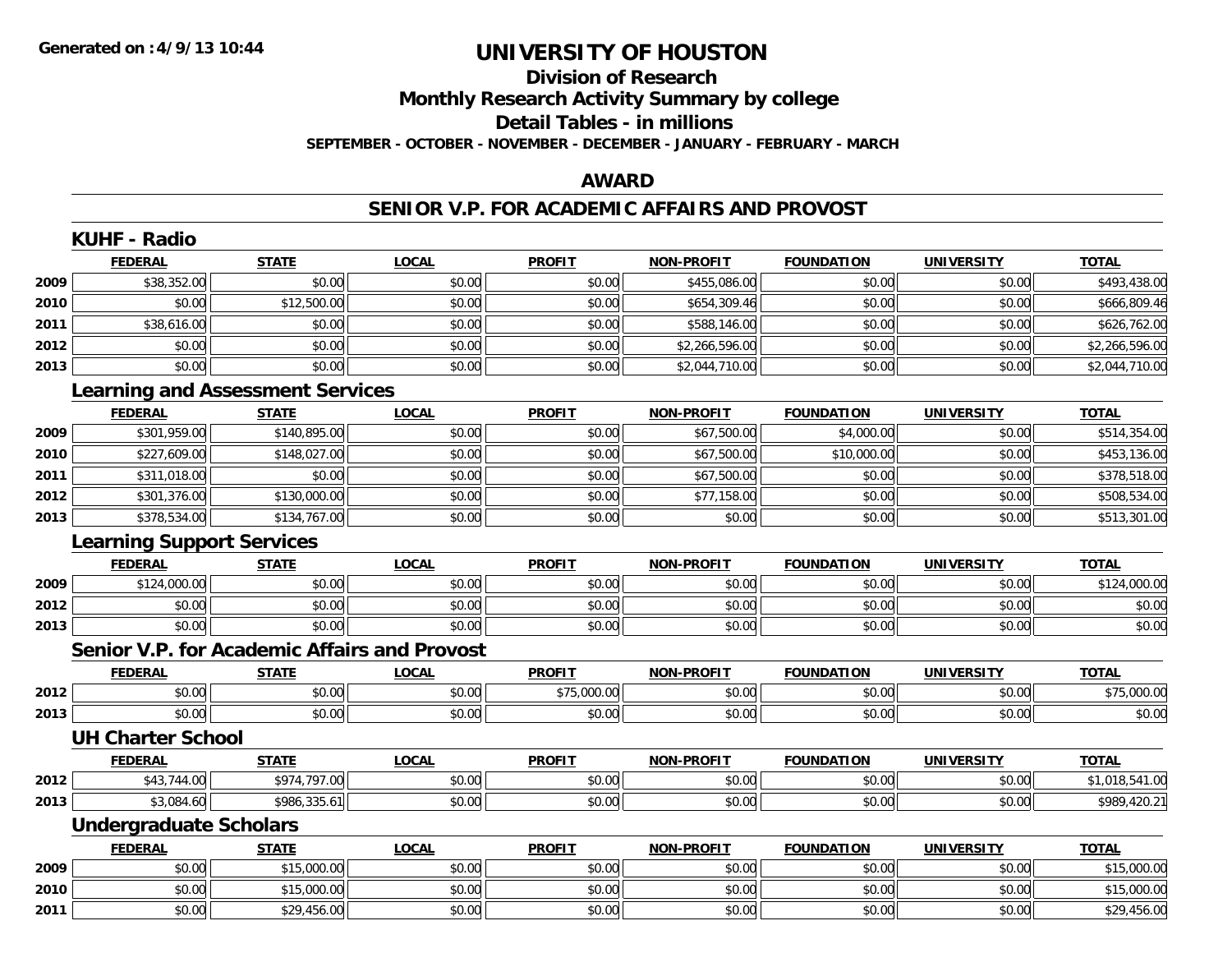# **Division of Research**

**Monthly Research Activity Summary by college**

**Detail Tables - in millions**

**SEPTEMBER - OCTOBER - NOVEMBER - DECEMBER - JANUARY - FEBRUARY - MARCH**

### **AWARD**

### **SENIOR V.P. FOR ACADEMIC AFFAIRS AND PROVOST**

### **Undergraduate Scholars**

|      | EDERAI             | <b>CTATE</b>        | ∟OCA                           | <b>PROFIT</b> | <b>DDAFIT</b><br>NON       | <b>FOUNDATION</b> | <b>UNIVERSITY</b>  | <b>TOT</b><br>. . |
|------|--------------------|---------------------|--------------------------------|---------------|----------------------------|-------------------|--------------------|-------------------|
| 2012 | $\sim$ 00<br>vv.vv | 540.05<br>, , , , , | $\uparrow$ $\uparrow$<br>vv.vv | 0000<br>JU.UL | $\sim$ 00<br>vv.vv         | \$0.00            | $\sim$ 00<br>pu.uu |                   |
| 2013 | $\sim$ 00<br>JU.UU | $\sim$<br>. v. v    | vv.vv                          | 0000<br>JU.UL | $\sim$ 0.0 $\sim$<br>vv.vv | \$0.00            | $\sim$ 00<br>JU.UU | 10<br>υυ.υτ       |

### **Undergraduate Studies**

|              | <b>FEDERAL</b> | <b>STATE</b>   | <u>LOCAL</u> | <b>PROFIT</b> | <b>NON-PROFIT</b> | <b>FOUNDATION</b> | <b>UNIVERSITY</b> | <b>TOTAL</b>    |
|--------------|----------------|----------------|--------------|---------------|-------------------|-------------------|-------------------|-----------------|
| 2009         | \$0.00         | \$30,000.00    | \$0.00       | \$0.00        | \$0.00            | \$0.00            | \$0.00            | \$30,000.00     |
| 2010         | \$0.00         | \$210,000.00   | \$0.00       | \$0.00        | \$0.00            | \$28,750.00       | \$0.00            | \$238,750.00    |
| 2011         | \$0.00         | \$140,000.00   | \$0.00       | \$0.00        | \$0.00            | \$0.00            | \$0.00            | \$140,000.00    |
| 2013         | \$0.00         | \$130,000.00   | \$0.00       | \$0.00        | \$0.00            | \$0.00            | \$0.00            | \$130,000.00    |
| <b>Total</b> | \$1,768,292.60 | \$3,134,878.61 | \$0.00       | \$75,000.00   | \$6,288,505.46    | \$42,750.00       | \$0.00            | \$11,309,426.67 |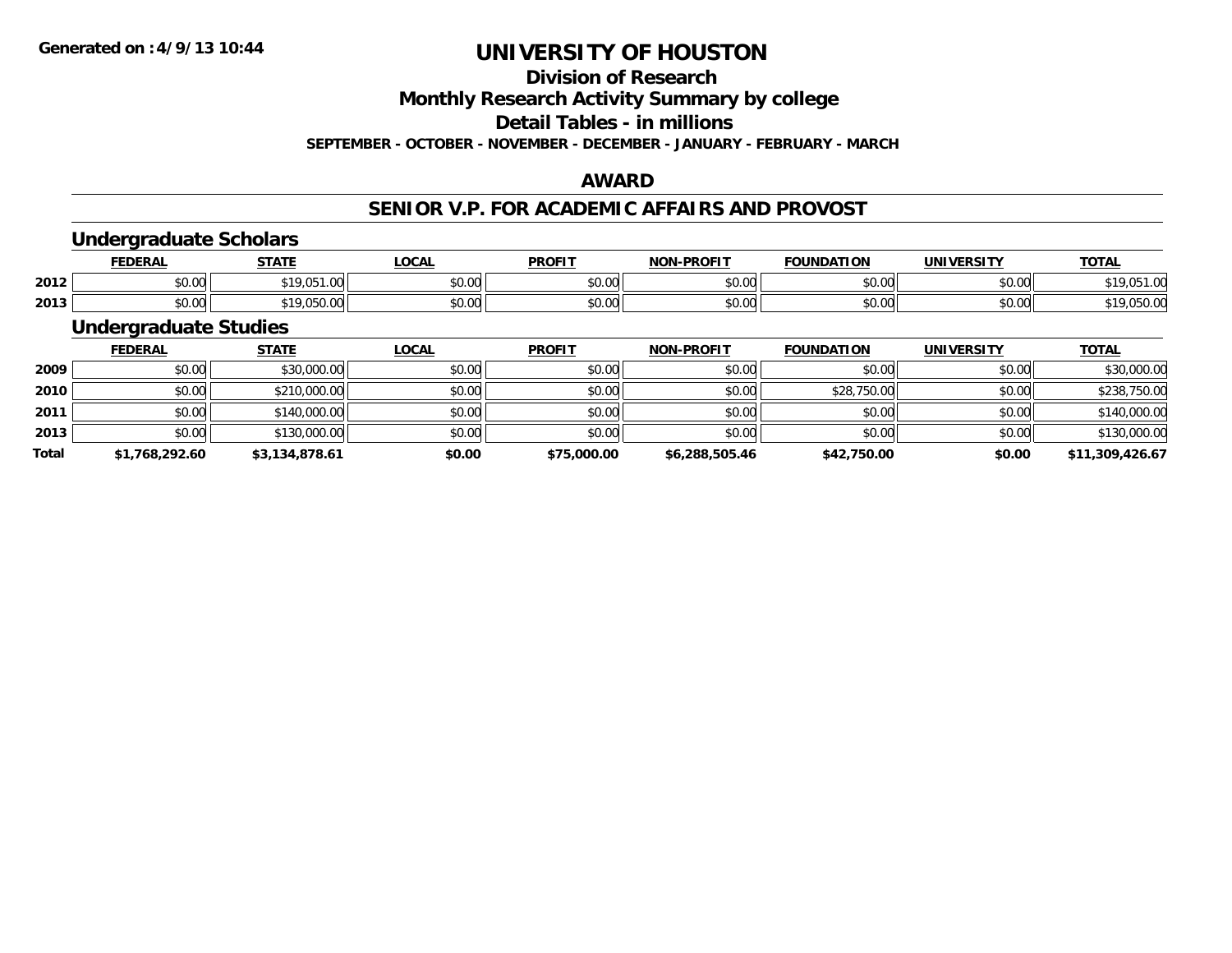**Total**

# **UNIVERSITY OF HOUSTON**

# **Division of Research**

**Monthly Research Activity Summary by college**

**Detail Tables - in millions**

**SEPTEMBER - OCTOBER - NOVEMBER - DECEMBER - JANUARY - FEBRUARY - MARCH**

### **AWARD**

#### **UH LAW CENTER**

|      | Dean, Law      |              |              |               |                   |                   |                   |              |
|------|----------------|--------------|--------------|---------------|-------------------|-------------------|-------------------|--------------|
|      | <b>FEDERAL</b> | <b>STATE</b> | <b>LOCAL</b> | <b>PROFIT</b> | <b>NON-PROFIT</b> | <b>FOUNDATION</b> | <b>UNIVERSITY</b> | <b>TOTAL</b> |
| 2009 | \$564,427.00   | \$0.00       | \$0.00       | \$0.00        | \$0.00            | \$0.00            | \$0.00            | \$564,427.00 |
| 2013 | \$0.00         | \$0.00       | \$0.00       | \$0.00        | \$0.00            | \$0.00            | \$0.00            | \$0.00       |
|      | Law-UH         |              |              |               |                   |                   |                   |              |
|      | <b>FEDERAL</b> | <b>STATE</b> | <b>LOCAL</b> | <b>PROFIT</b> | <b>NON-PROFIT</b> | <b>FOUNDATION</b> | <b>UNIVERSITY</b> | <b>TOTAL</b> |
| 2009 | \$0.00         | \$45,717.00  | \$0.00       | \$0.00        | \$0.00            | \$0.00            | \$0.00            | \$45,717.00  |
| 2010 | \$20,000.00    | \$200,000.00 | \$0.00       | \$0.00        | \$0.00            | \$21.72           | \$0.00            | \$220,021.72 |
| 2011 | \$68,103.00    | \$50,000.00  | \$0.00       | \$0.00        | \$0.00            | \$0.00            | \$0.00            | \$118,103.00 |
| 2012 | \$2,942.90     | \$160,000.00 | \$0.00       | \$0.00        | \$0.00            | \$0.00            | \$0.00            | \$162,942.90 |
| 2013 | \$110,000.00   | \$114,000.00 | \$0.00       | \$0.00        | \$0.00            | \$0.00            | \$0.00            | \$224,000.00 |

**\$765,472.90 \$569,717.00 \$0.00 \$0.00 \$0.00 \$21.72 \$0.00 \$1,335,211.62**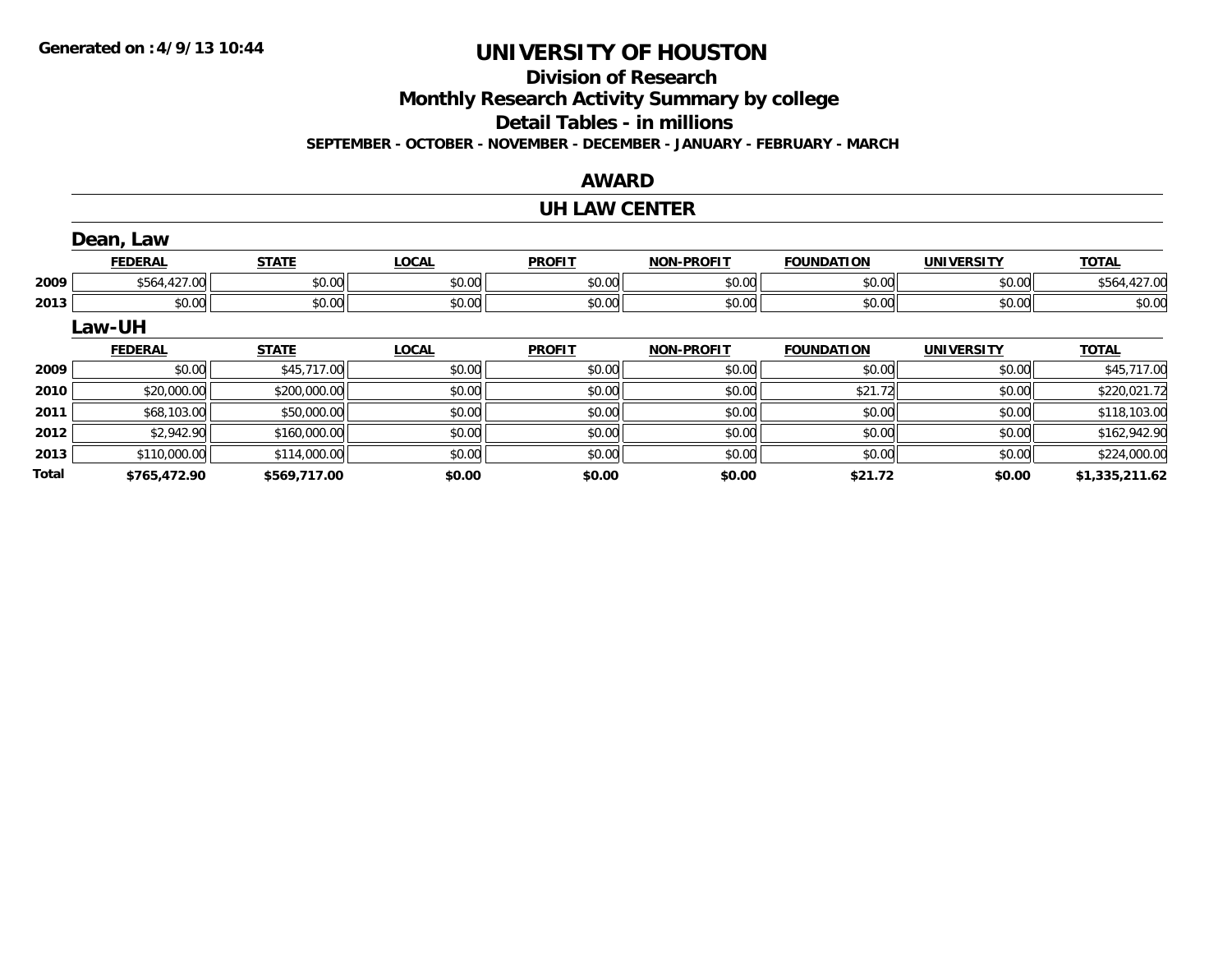### **Division of Research Monthly Research Activity Summary by college Detail Tables - in millions SEPTEMBER - OCTOBER - NOVEMBER - DECEMBER - JANUARY - FEBRUARY - MARCH**

### **AWARD**

### **UH SYSTEM**

|       | <b>KUHT-TV</b> |              |              |               |                   |                   |                   |                |
|-------|----------------|--------------|--------------|---------------|-------------------|-------------------|-------------------|----------------|
|       | <b>FEDERAL</b> | <b>STATE</b> | <b>LOCAL</b> | <b>PROFIT</b> | <b>NON-PROFIT</b> | <b>FOUNDATION</b> | <b>UNIVERSITY</b> | <b>TOTAL</b>   |
| 2009  | \$0.00         | \$0.00       | \$0.00       | \$0.00        | \$1,361,093.00    | \$0.00            | \$0.00            | \$1,361,093.00 |
| 2010  | \$0.00         | \$0.00       | \$0.00       | \$0.00        | \$1,483,936.12    | \$0.00            | \$0.00            | \$1,483,936.12 |
| 2011  | \$0.00         | \$0.00       | \$0.00       | \$0.00        | \$1,606,903.00    | \$0.00            | \$0.00            | \$1,606,903.00 |
| 2012  | \$0.00         | \$0.00       | \$0.00       | \$0.00        | \$14,132.00       | \$0.00            | \$0.00            | \$14,132.00    |
| Total | \$0.00         | \$0.00       | \$0.00       | \$0.00        | \$4,466,064.12    | \$0.00            | \$0.00            | \$4,466,064.12 |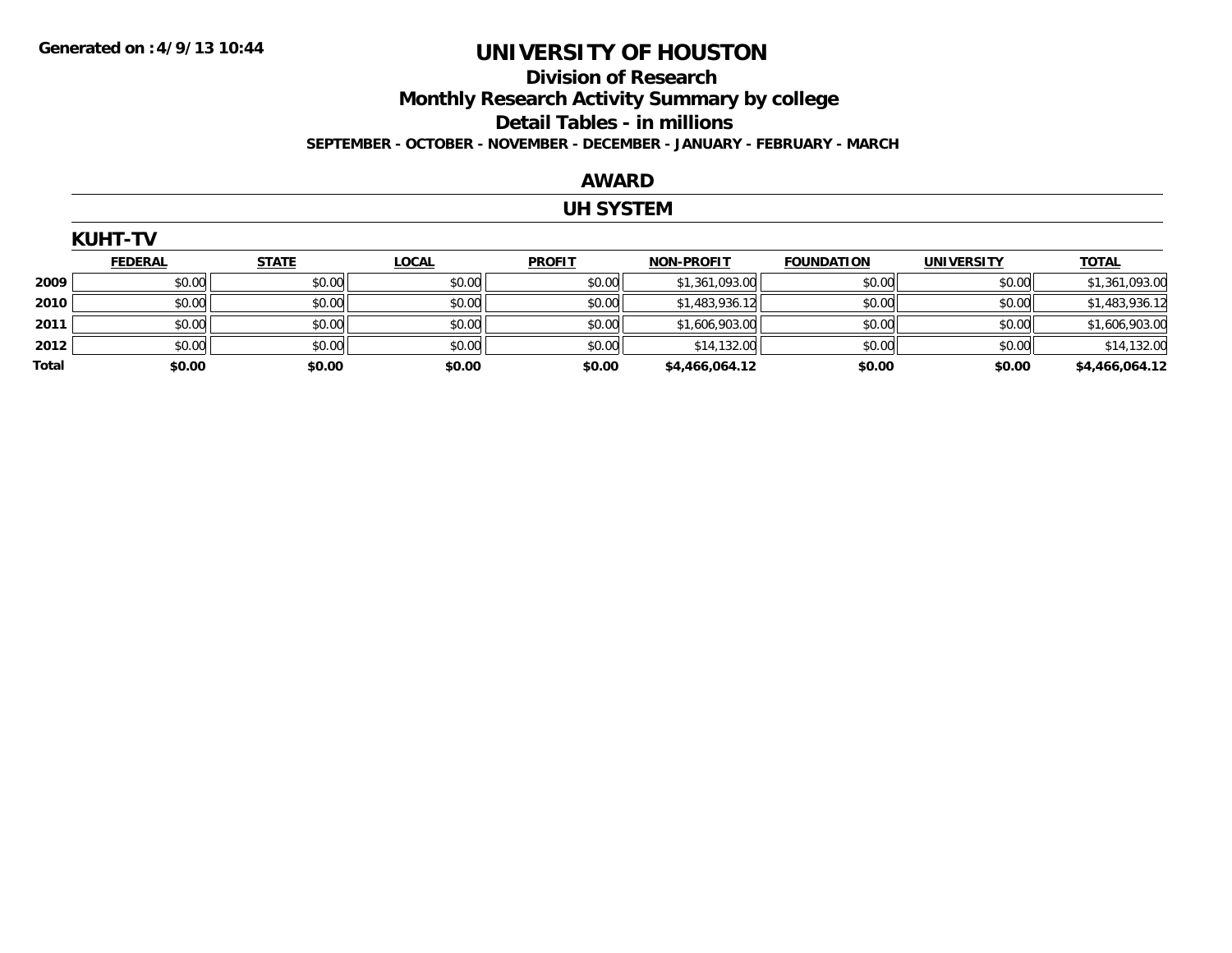### **Division of ResearchMonthly Research Activity Summary by college Detail Tables - in millions SEPTEMBER - OCTOBER - NOVEMBER - DECEMBER - JANUARY - FEBRUARY - MARCH**

### **AWARD**

#### **UKNOWN COLLEGE**

# **Unknown Department**

|       | <b>FEDERAL</b> | <b>STATE</b> | LOCAL  | <b>PROFIT</b> | <b>NON-PROFIT</b> | <b>FOUNDATION</b> | <b>UNIVERSITY</b> | <b>TOTAL</b> |
|-------|----------------|--------------|--------|---------------|-------------------|-------------------|-------------------|--------------|
| 2009  | \$0.00         | \$0.00       | \$0.00 | \$0.00        | \$0.00            | \$0.00            | \$0.00            | \$0.00       |
| 2010  | \$0.00         | \$0.00       | \$0.00 | \$0.00        | \$0.00            | \$0.00            | \$0.00            | \$0.00       |
| 2011  | \$103,870.80   | \$0.00       | \$0.00 | \$0.00        | \$0.00            | \$0.00            | \$0.00            | \$103,870.80 |
| 2012  | \$0.00         | \$0.00       | \$0.00 | \$0.00        | \$0.00            | \$0.00            | \$0.00            | \$0.00       |
| 2013  | \$0.00         | \$0.00       | \$0.00 | \$0.00        | \$0.00            | \$0.00            | \$0.00            | \$0.00       |
| Total | \$103,870.80   | \$0.00       | \$0.00 | \$0.00        | \$0.00            | \$0.00            | \$0.00            | \$103,870.80 |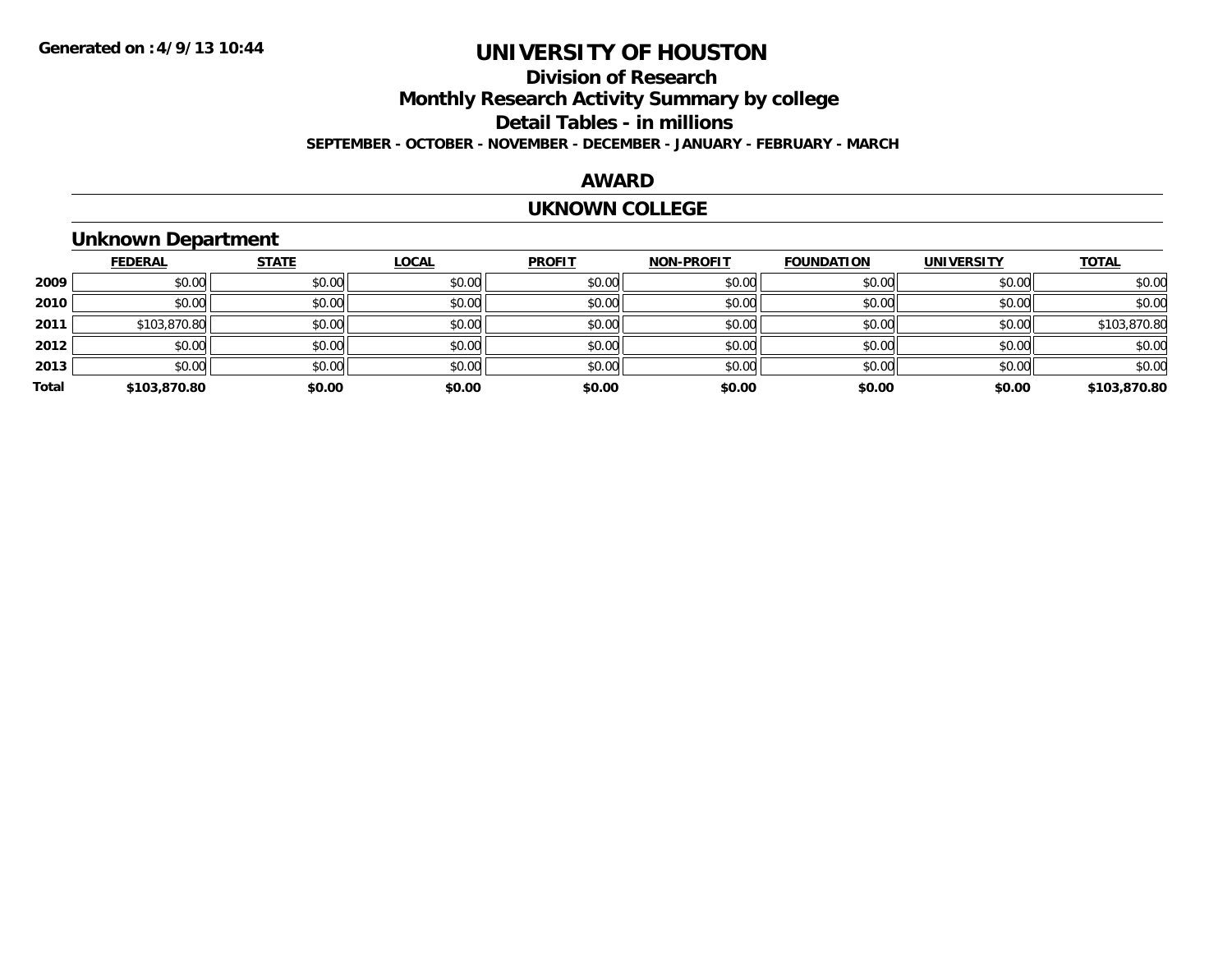**Division of Research**

**Monthly Research Activity Summary by college**

**Detail Tables - in millions**

**SEPTEMBER - OCTOBER - NOVEMBER - DECEMBER - JANUARY - FEBRUARY - MARCH**

### **AWARD**

# **VICE PRESIDENT FOR ADMINISTRATION**

### **UH Police Department**

|       | <b>FEDERAL</b> | <b>STATE</b>                | <b>LOCAL</b>  | <b>PROFIT</b> | -PROFIT<br>חחו | <b>FOUNDATION</b> | UNIVERSITY | <b>TOTA</b>        |
|-------|----------------|-----------------------------|---------------|---------------|----------------|-------------------|------------|--------------------|
| 2009  | ሶስ ስስ<br>vv.vv | $^{\ast}$ 1.000.00<br>uuu.u | 0.00<br>PU.UU | 0000<br>JU.UU | 0000<br>ט.טע   | \$0.00            | \$0.00     | מח החו<br>, JUU.UU |
| Total | \$0.00         | .000.00                     | \$0.00        | \$0.00        | \$0.00         | \$0.00            | \$0.00     | ,000.00            |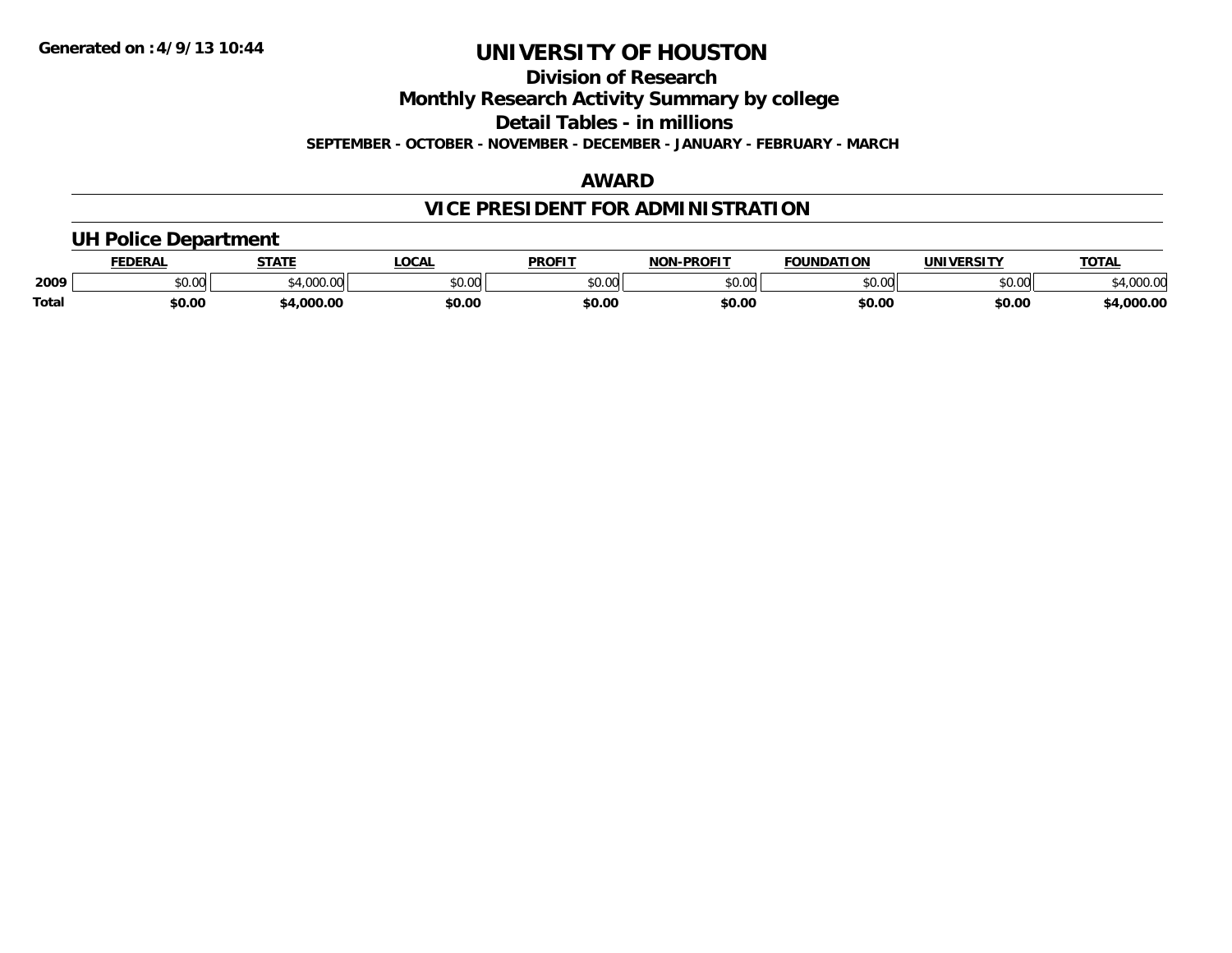# **Division of ResearchMonthly Research Activity Summary by college Detail Tables - in millions**

**SEPTEMBER - OCTOBER - NOVEMBER - DECEMBER - JANUARY - FEBRUARY - MARCH**

### **AWARD**

# **VICE PRESIDENT FOR STUDENT AFFAIRS**

### **Vice President, Student Affairs**

|       | <b>FEDERAL</b> | <b>STATE</b> | <b>LOCAL</b> | <b>PROFIT</b> | <b>NON-PROFIT</b> | <b>FOUNDATION</b> | <b>UNIVERSITY</b> | <b>TOTAL</b> |
|-------|----------------|--------------|--------------|---------------|-------------------|-------------------|-------------------|--------------|
| 2009  | \$236,300.00   | \$0.00       | \$0.00       | \$0.00        | \$0.00            | \$0.00            | \$0.00            | \$236,300.00 |
| 2010  | \$236,300.00   | \$0.00       | \$0.00       | \$0.00        | \$0.00            | \$0.00            | \$0.00            | \$236,300.00 |
| 2011  | \$236,300.00   | \$0.00       | \$0.00       | \$0.00        | \$0.00            | \$0.00            | \$0.00            | \$236,300.00 |
| 2013  | \$250,891.00   | \$0.00       | \$0.00       | \$0.00        | \$0.00            | \$0.00            | \$0.00            | \$250,891.00 |
| Total | \$959,791.00   | \$0.00       | \$0.00       | \$0.00        | \$0.00            | \$0.00            | \$0.00            | \$959,791.00 |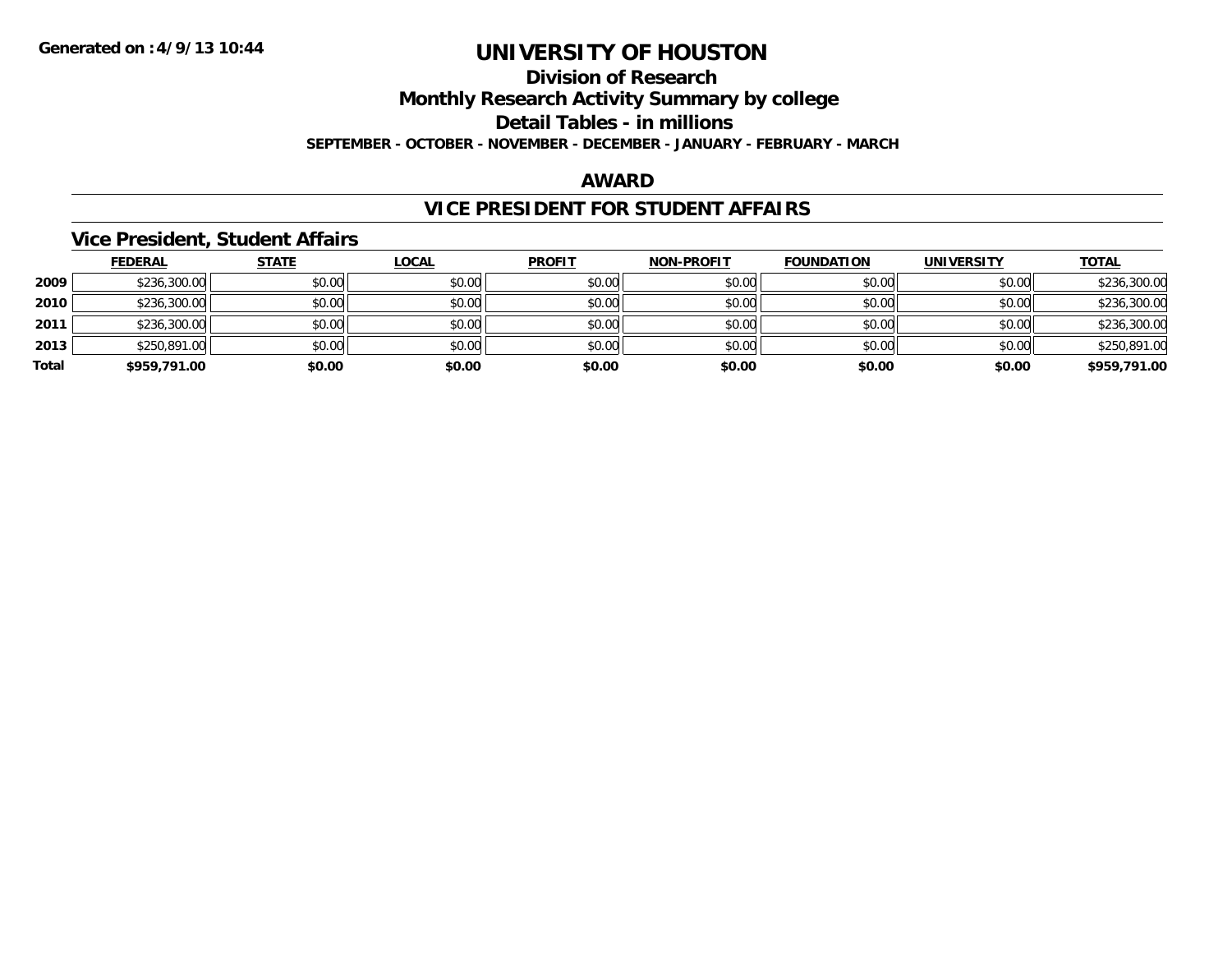### **Division of ResearchMonthly Research Activity Summary by college Detail Tables - in millions SEPTEMBER - OCTOBER - NOVEMBER - DECEMBER - JANUARY - FEBRUARY - MARCH**

### **TOTAL EXPENDITURE**

### **C.T. BAUER COLLEGE OF BUSINESS**

|       | Finance                                  |              |              |               |                   |                   |                   |                |
|-------|------------------------------------------|--------------|--------------|---------------|-------------------|-------------------|-------------------|----------------|
|       | <b>FEDERAL</b>                           | <b>STATE</b> | <b>LOCAL</b> | <b>PROFIT</b> | <b>NON-PROFIT</b> | <b>FOUNDATION</b> | <b>UNIVERSITY</b> | <b>TOTAL</b>   |
| 2009  | \$26,979.49                              | \$0.00       | \$0.00       | \$0.00        | \$0.00            | \$0.00            | \$0.00            | \$26,979.49    |
| 2010  | \$16,329.58                              | \$0.00       | \$0.00       | \$0.00        | \$0.00            | \$0.00            | \$0.00            | \$16,329.58    |
| 2011  | \$28,954.46                              | \$0.00       | \$0.00       | \$0.00        | \$0.00            | \$0.00            | \$0.00            | \$28,954.46    |
| 2012  | \$0.00                                   | \$0.00       | \$0.00       | \$0.00        | \$0.00            | \$0.00            | \$0.00            | \$0.00         |
| 2013  | \$0.00                                   | \$0.00       | \$0.00       | \$0.00        | \$0.00            | \$0.00            | \$0.00            | \$0.00         |
|       | Management                               |              |              |               |                   |                   |                   |                |
|       | <b>FEDERAL</b>                           | <b>STATE</b> | <b>LOCAL</b> | <b>PROFIT</b> | <b>NON-PROFIT</b> | <b>FOUNDATION</b> | <b>UNIVERSITY</b> | <b>TOTAL</b>   |
| 2009  | \$0.00                                   | \$0.00       | \$0.00       | \$0.00        | \$0.00            | \$0.00            | \$0.00            | \$0.00         |
| 2010  | \$0.00                                   | \$0.00       | \$0.00       | \$0.00        | \$0.00            | \$41,250.00       | \$0.00            | \$41,250.00    |
| 2011  | \$1,486.73                               | \$0.00       | \$0.00       | \$0.00        | \$0.00            | \$27,500.00       | \$0.00            | \$28,986.73    |
| 2012  | \$1,474.57                               | \$0.00       | \$0.00       | \$0.00        | \$0.00            | \$27,500.00       | \$0.00            | \$28,974.57    |
| 2013  | \$0.00                                   | \$0.00       | \$0.00       | \$0.00        | \$0.00            | \$0.00            | \$0.00            | \$0.00         |
|       | <b>Marketing</b>                         |              |              |               |                   |                   |                   |                |
|       | <b>FEDERAL</b>                           | <b>STATE</b> | <b>LOCAL</b> | <b>PROFIT</b> | <b>NON-PROFIT</b> | <b>FOUNDATION</b> | <b>UNIVERSITY</b> | <b>TOTAL</b>   |
| 2012  | \$0.00                                   | \$0.00       | \$0.00       | \$0.00        | \$0.00            | \$0.00            | \$0.00            | \$0.00         |
| 2013  | \$0.00                                   | \$0.00       | \$0.00       | \$0.00        | \$0.00            | \$0.00            | \$0.00            | \$0.00         |
|       | <b>Small Business Development Center</b> |              |              |               |                   |                   |                   |                |
|       | <b>FEDERAL</b>                           | <b>STATE</b> | <b>LOCAL</b> | <b>PROFIT</b> | <b>NON-PROFIT</b> | <b>FOUNDATION</b> | <b>UNIVERSITY</b> | <b>TOTAL</b>   |
| 2009  | \$1,061,003.91                           | \$0.00       | \$0.00       | \$0.00        | \$0.00            | \$0.00            | \$0.00            | \$1,061,003.91 |
| 2010  | \$1,381,324.02                           | \$0.00       | \$0.00       | \$0.00        | \$0.00            | \$0.00            | \$0.00            | \$1,381,324.02 |
| 2011  | \$1,860,106.54                           | \$41,080.19  | \$0.00       | \$0.00        | \$0.00            | \$0.00            | \$0.00            | \$1,901,186.73 |
| 2012  | \$2,046,911.71                           | \$0.00       | \$0.00       | \$0.00        | \$0.00            | \$0.00            | \$0.00            | \$2,046,911.71 |
| 2013  | \$2,789,425.25                           | \$0.00       | \$0.00       | \$0.00        | \$0.00            | \$16,175.03       | \$0.00            | \$2,805,600.28 |
| Total | \$9,213,996.25                           | \$41,080.19  | \$0.00       | \$0.00        | \$0.00            | \$112,425.03      | \$0.00            | \$9,367,501.47 |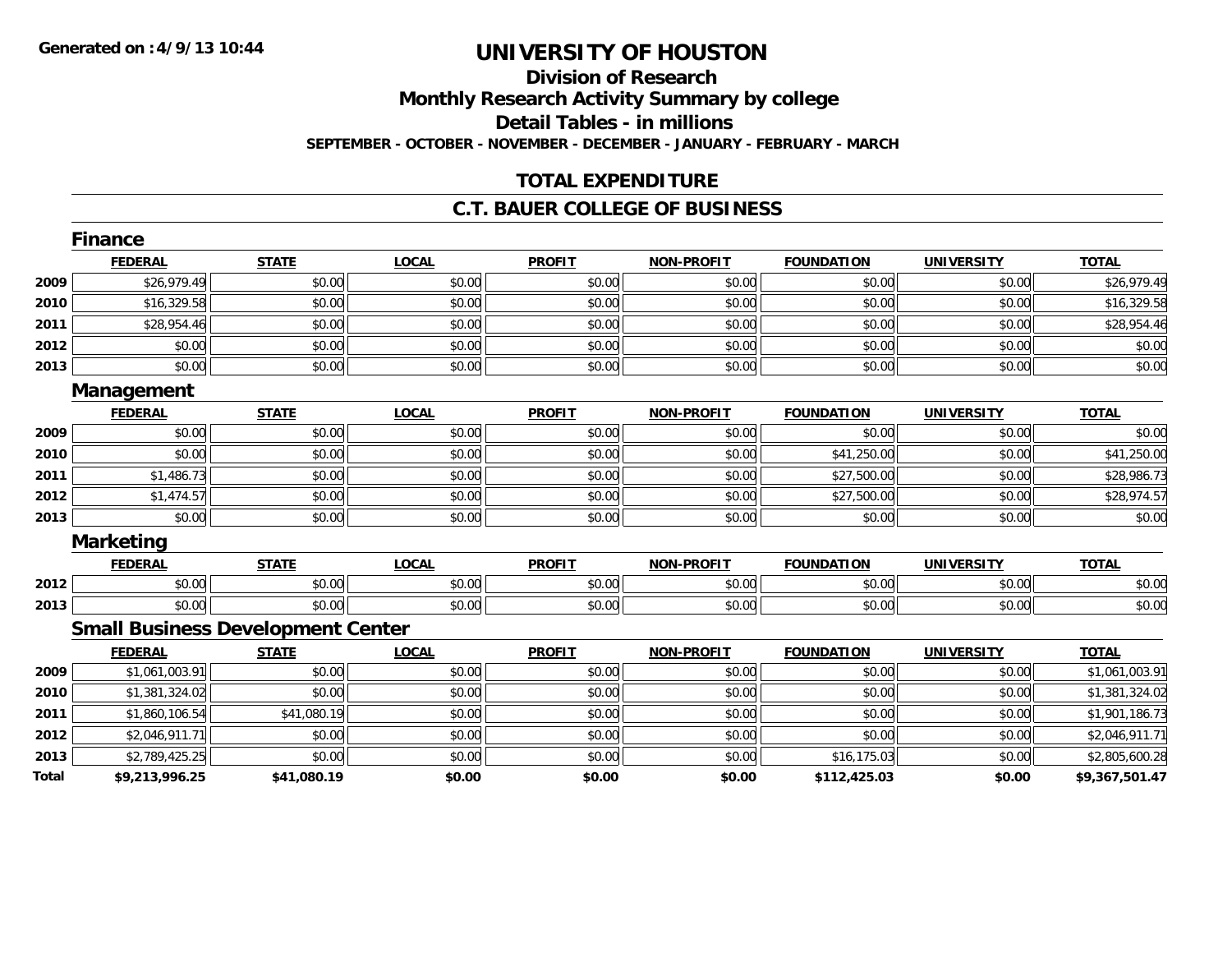### **Division of Research Monthly Research Activity Summary by college Detail Tables - in millions SEPTEMBER - OCTOBER - NOVEMBER - DECEMBER - JANUARY - FEBRUARY - MARCH**

### **TOTAL EXPENDITURE**

#### **COLLEGE OF ARCHITECTURE**

|       | Architecture   |              |              |               |                   |                   |                   |              |
|-------|----------------|--------------|--------------|---------------|-------------------|-------------------|-------------------|--------------|
|       | <b>FEDERAL</b> | <b>STATE</b> | <b>LOCAL</b> | <b>PROFIT</b> | <b>NON-PROFIT</b> | <b>FOUNDATION</b> | <b>UNIVERSITY</b> | <b>TOTAL</b> |
| 2009  | \$0.00         | \$0.00       | \$0.00       | \$37,174.06   | \$0.00            | \$0.00            | \$0.00            | \$37,174.06  |
| 2010  | \$3,499.65     | \$0.00       | \$0.00       | \$0.00        | \$0.00            | \$19,898.68       | \$0.00            | \$23,398.33  |
| 2011  | \$0.00         | \$0.00       | \$0.00       | \$0.00        | \$0.00            | \$33,437.12       | \$0.00            | \$33,437.12  |
| 2012  | \$5,785.86     | \$0.00       | \$0.00       | \$0.00        | \$4,815.68        | \$3,235.46        | \$0.00            | \$13,837.00  |
| 2013  | \$0.00         | \$0.00       | \$0.00       | \$0.00        | \$0.00            | \$3,817.54        | \$2,968.83        | \$6,786.37   |
| Total | \$9,285.51     | \$0.00       | \$0.00       | \$37,174.06   | \$4,815.68        | \$60,388.81       | \$2,968.83        | \$114,632.89 |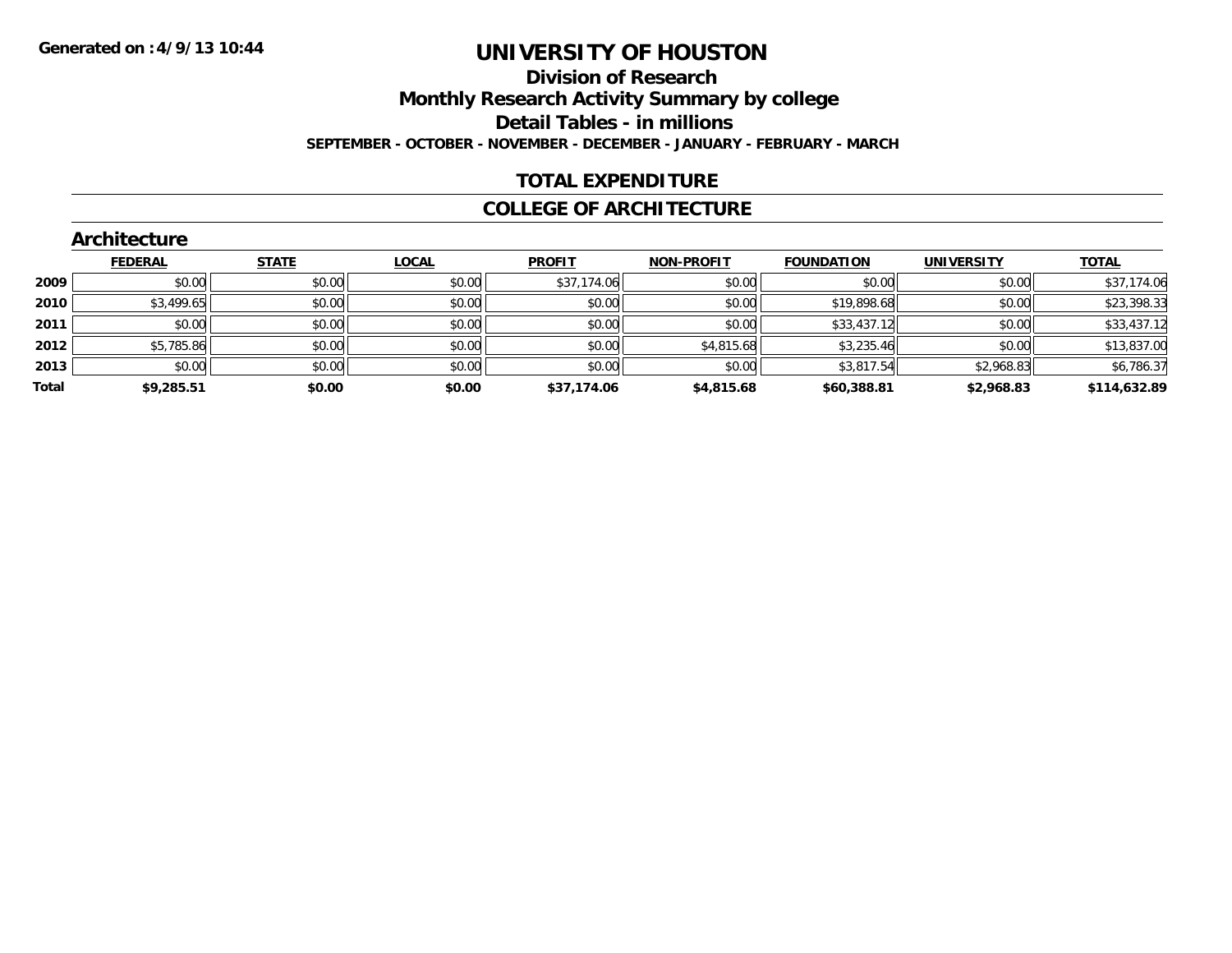### **Division of ResearchMonthly Research Activity Summary by college Detail Tables - in millionsSEPTEMBER - OCTOBER - NOVEMBER - DECEMBER - JANUARY - FEBRUARY - MARCH**

### **TOTAL EXPENDITURE**

### **COLLEGE OF EDUCATION**

### **Consistency Mgmt and Coop Disc**

|      | <b>FEDERAL</b> | <b>STATE</b> | <b>LOCAL</b> | <b>PROFIT</b> | <b>NON-PROFIT</b> | <b>FOUNDATION</b> | UNIVERSITY | <b>TOTAL</b> |
|------|----------------|--------------|--------------|---------------|-------------------|-------------------|------------|--------------|
| 2010 | \$0.00         | \$0.00       | \$0.00       | \$0.00        | \$0.00            | \$0.00            | \$0.00     | \$0.00       |
| 2011 | \$0.00         | \$0.00       | \$0.00       | \$0.00        | \$0.00            | \$0.00            | \$0.00     | \$0.00       |
| 2012 | \$0.00         | \$0.00       | \$0.00       | \$0.00        | \$0.00            | \$0.00            | \$0.00     | \$0.00       |
| 2013 | \$0.00         | \$0.00       | \$0.00       | \$0.00        | \$0.00            | \$0.00            | \$0.00     | \$0.00       |

#### **Curriculum and Instruction**

|      | <b>FEDERAL</b> | <b>STATE</b> | <b>LOCAL</b> | <b>PROFIT</b> | <b>NON-PROFIT</b> | <b>FOUNDATION</b> | <b>UNIVERSITY</b> | <b>TOTAL</b>   |
|------|----------------|--------------|--------------|---------------|-------------------|-------------------|-------------------|----------------|
| 2009 | \$656,041.95   | \$49,524.89  | \$2,178.89   | \$0.00        | \$356,140.68      | \$0.00            | \$0.00            | \$1,063,886.41 |
| 2010 | \$498,128.84   | \$16,138.78  | \$8,662.36   | \$0.00        | \$376,337.35      | \$30,138.52       | \$0.00            | \$929,405.85   |
| 2011 | \$541,199.30   | \$17,822.42  | \$0.00       | \$0.00        | \$149,277.80      | \$123,572.42      | \$0.00            | \$831,871.94   |
| 2012 | \$733,109.35   | \$128,776.20 | \$0.00       | \$0.00        | \$136,194.83      | \$185,919.05      | \$0.00            | \$1,183,999.43 |
| 2013 | \$543,136.91   | \$52,200.22  | \$0.00       | \$0.00        | \$101,649.83      | \$179,677.63      | \$0.00            | \$876,664.59   |

### **Dean, Education**

|      | <b>FEDERAL</b> | <b>STATE</b> | <b>LOCAL</b> | <b>PROFIT</b> | <b>NON-PROFIT</b> | <b>FOUNDATION</b> | <b>UNIVERSITY</b> | <b>TOTAL</b> |
|------|----------------|--------------|--------------|---------------|-------------------|-------------------|-------------------|--------------|
| 2010 | \$0.00         | \$0.00       | \$0.00       | \$0.00        | \$0.00            | \$0.00            | \$0.00            | \$0.00       |
| 2011 | \$0.00         | \$0.00       | \$0.00       | \$0.00        | \$0.00            | \$0.00            | \$0.00            | \$0.00       |
| 2012 | \$0.00         | \$0.00       | \$0.00       | \$0.00        | \$0.00            | \$0.00            | \$0.00            | \$0.00       |
| 2013 | \$0.00         | \$0.00       | \$0.00       | \$0.00        | \$0.00            | \$0.00            | \$0.00            | \$0.00       |

#### **Educational Leadership & Cultural Studies**

|      | <b>FEDERAL</b>                        | CTATE | .OCAL                    | <b>PROFIT</b> | <b>-PROFIT</b><br><b>NON</b>                          | <b>NDATION</b><br><b>FAUR</b> | <b>IINIVERSITY</b>                                    | <b>TOTA</b><br>101h |
|------|---------------------------------------|-------|--------------------------|---------------|-------------------------------------------------------|-------------------------------|-------------------------------------------------------|---------------------|
| 2010 | $\sim$<br>$\sim$<br>vv.vv             |       | $n \cap \Omega$<br>DU.UU | \$0.00        | 0000<br>pu.uu                                         | 0.00<br>JU.UU                 | $\mathsf{A} \cap \mathsf{A} \cap \mathsf{A}$<br>JU.UU |                     |
| 2011 | $\triangle$<br>$\sim$ $\sim$<br>vv.vv |       | \$0.00                   | \$0.00        | $\mathsf{A} \cap \mathsf{A} \cap \mathsf{A}$<br>pu.uu | 0.00<br>vv.vv                 | $\mathsf{A} \cap \mathsf{A} \cap \mathsf{A}$<br>JU.UU |                     |

### **Educational Psychology**

|      | <b>FEDERAL</b> | <u>STATE</u> | <b>LOCAL</b> | <b>PROFIT</b> | <b>NON-PROFIT</b> | <b>FOUNDATION</b> | <b>UNIVERSITY</b> | <b>TOTAL</b> |
|------|----------------|--------------|--------------|---------------|-------------------|-------------------|-------------------|--------------|
| 2009 | \$128,094.32   | \$15,260.70  | \$0.00       | \$0.00        | \$0.00            | \$93,165.43       | \$0.00            | \$236,520.45 |
| 2010 | \$37,895.79    | \$1,493.95   | \$0.00       | \$0.00        | \$9,137.35        | \$57,279.23       | \$0.00            | \$105,806.31 |
| 2011 | \$29,566.04    | \$94,616.15  | \$0.00       | \$0.00        | \$1,234.66        | \$66,051.65       | \$0.00            | \$191,468.51 |
| 2012 | \$102,056.48   | \$71,148.51  | \$0.00       | \$0.00        | \$6,878.26        | \$1,656.63        | \$0.00            | \$181,739.88 |
| 2013 | \$139,886.30   | \$119.78     | \$0.00       | \$0.00        | \$24,698.55       | (\$214.71)        | \$10,904.64       | \$175,394.56 |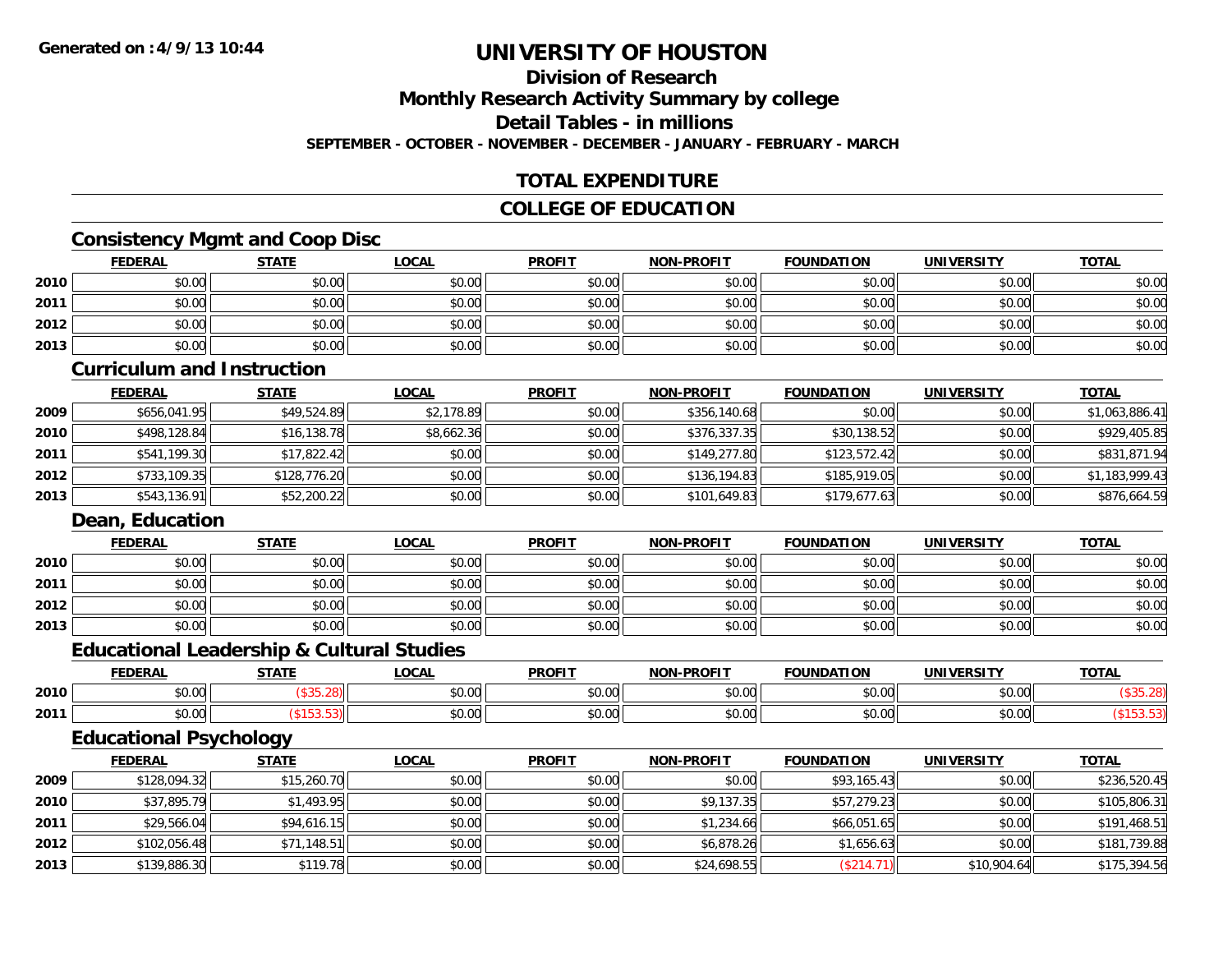### **Division of ResearchMonthly Research Activity Summary by college Detail Tables - in millions SEPTEMBER - OCTOBER - NOVEMBER - DECEMBER - JANUARY - FEBRUARY - MARCH**

### **TOTAL EXPENDITURE**

### **COLLEGE OF EDUCATION**

#### **Institute for Urban Education**

|       | <b>FEDERAL</b> | <b>STATE</b> | <b>LOCAL</b> | <b>PROFIT</b> | <b>NON-PROFIT</b> | <b>FOUNDATION</b> | <b>UNIVERSITY</b> | <b>TOTAL</b>   |
|-------|----------------|--------------|--------------|---------------|-------------------|-------------------|-------------------|----------------|
| 2009  | \$0.00         | \$0.00       | \$0.00       | \$0.00        | \$0.00            | \$0.00            | \$0.00            | \$0.00         |
| 2010  | \$0.00         | \$0.00       | \$0.00       | \$0.00        | \$0.00            | \$0.00            | \$0.00            | \$0.00         |
| 2011  | \$0.00         | \$0.00       | \$0.00       | \$0.00        | \$0.00            | \$0.00            | \$0.00            | \$0.00         |
| 2012  | \$0.00         | \$0.00       | \$0.00       | \$0.00        | \$0.00            | \$0.00            | \$0.00            | \$0.00         |
| 2013  | \$0.00         | \$0.00       | \$0.00       | \$0.00        | \$0.00            | \$0.00            | \$0.00            | \$0.00         |
| Total | \$3,409,115.27 | \$446,912.79 | \$10,841.25  | \$0.00        | \$1,161,549.31    | \$737,245.86      | \$10,904.64       | \$5,776,569.12 |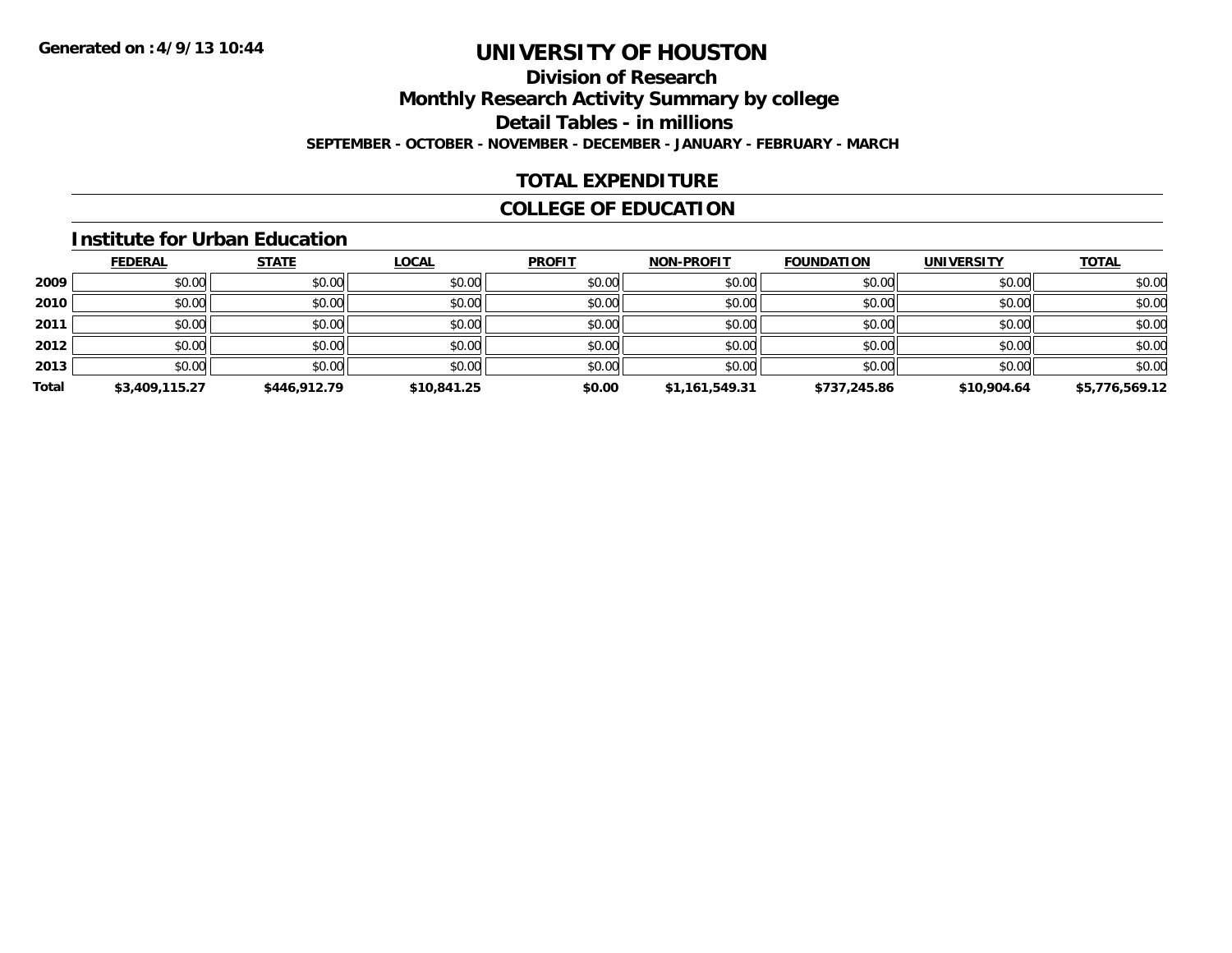# **Division of Research**

**Monthly Research Activity Summary by college**

**Detail Tables - in millions**

**SEPTEMBER - OCTOBER - NOVEMBER - DECEMBER - JANUARY - FEBRUARY - MARCH**

### **TOTAL EXPENDITURE**

### **COLLEGE OF LIBERAL ARTS AND SOCIAL SCIENCES**

|      | Art                              |              |              |               |                   |                   |                   |              |
|------|----------------------------------|--------------|--------------|---------------|-------------------|-------------------|-------------------|--------------|
|      | <b>FEDERAL</b>                   | <b>STATE</b> | <b>LOCAL</b> | <b>PROFIT</b> | <b>NON-PROFIT</b> | <b>FOUNDATION</b> | <b>UNIVERSITY</b> | <b>TOTAL</b> |
| 2009 | \$0.00                           | \$0.00       | \$0.00       | \$0.00        | \$8,272.99        | \$0.00            | \$0.00            | \$8,272.99   |
| 2012 | \$861.09                         | \$0.00       | \$0.00       | \$0.00        | \$0.00            | \$0.00            | \$0.00            | \$861.09     |
| 2013 | \$6,042.19                       | \$0.00       | \$0.00       | \$0.00        | \$0.00            | \$0.00            | \$0.00            | \$6,042.19   |
|      | <b>Arte Publico Press</b>        |              |              |               |                   |                   |                   |              |
|      | <b>FEDERAL</b>                   | <b>STATE</b> | <b>LOCAL</b> | <b>PROFIT</b> | <b>NON-PROFIT</b> | <b>FOUNDATION</b> | <b>UNIVERSITY</b> | <b>TOTAL</b> |
| 2009 | \$7,286.20                       | \$0.00       | \$0.00       | \$0.00        | \$29,448.97       | \$0.00            | \$0.00            | \$36,735.17  |
| 2010 | \$24,918.28                      | \$0.00       | \$0.00       | \$0.00        | \$39,319.57       | \$91,216.10       | \$0.00            | \$155,453.95 |
| 2011 | \$11,973.77                      | \$1,785.00   | \$0.00       | \$0.00        | \$52,714.85       | \$184,114.81      | \$0.00            | \$250,588.43 |
| 2012 | \$26,794.39                      | \$410.70     | \$0.00       | \$0.00        | \$34,899.09       | \$0.00            | \$0.00            | \$62,104.18  |
| 2013 | \$31,469.84                      | \$0.00       | \$0.00       | \$0.00        | \$33,200.00       | \$101,957.23      | \$0.00            | \$166,627.07 |
|      | <b>Blaffer Gallery</b>           |              |              |               |                   |                   |                   |              |
|      | <b>FEDERAL</b>                   | <b>STATE</b> | <b>LOCAL</b> | <b>PROFIT</b> | <b>NON-PROFIT</b> | <b>FOUNDATION</b> | <b>UNIVERSITY</b> | <b>TOTAL</b> |
| 2009 | \$8,285.15                       | \$1,000.00   | \$0.00       | \$0.00        | \$43,981.08       | \$0.00            | \$0.00            | \$53,266.23  |
| 2010 | \$56,647.04                      | \$407.88     | \$0.00       | \$0.00        | \$32,934.43       | \$0.00            | \$0.00            | \$89,989.35  |
| 2011 | \$9,418.06                       | \$4,451.34   | \$0.00       | \$0.00        | \$18,830.05       | \$0.00            | \$0.00            | \$32,699.45  |
| 2012 | \$2,604.93                       | \$1,420.49   | \$0.00       | \$0.00        | \$7,399.70        | \$0.00            | \$0.00            | \$11,425.12  |
| 2013 | \$5,356.06                       | \$0.00       | \$0.00       | \$0.00        | \$0.00            | \$0.00            | \$0.00            | \$5,356.06   |
|      | <b>Center for Public History</b> |              |              |               |                   |                   |                   |              |
|      | <b>FEDERAL</b>                   | <b>STATE</b> | <b>LOCAL</b> | <b>PROFIT</b> | <b>NON-PROFIT</b> | <b>FOUNDATION</b> | <b>UNIVERSITY</b> | <b>TOTAL</b> |
| 2012 | \$18,516.19                      | \$0.00       | \$0.00       | \$0.00        | \$0.00            | \$0.00            | \$0.00            | \$18,516.19  |
| 2013 | \$27,480.00                      | \$0.00       | \$0.00       | \$0.00        | \$0.00            | \$0.00            | \$0.00            | \$27,480.00  |
|      | <b>Communication Disorders</b>   |              |              |               |                   |                   |                   |              |
|      | <b>FEDERAL</b>                   | <b>STATE</b> | <b>LOCAL</b> | <b>PROFIT</b> | <b>NON-PROFIT</b> | <b>FOUNDATION</b> | <b>UNIVERSITY</b> | <b>TOTAL</b> |
| 2009 | (\$26,857.43)                    | \$0.00       | \$0.00       | \$0.00        | \$47,542.69       | \$0.00            | \$26,634.03       | \$47,319.29  |
| 2010 | (\$0.09)                         | \$0.00       | \$0.00       | \$0.00        | \$141,555.06      | \$0.00            | \$0.00            | \$141,554.97 |
| 2011 | \$5,793.14                       | \$0.00       | \$0.00       | \$0.00        | \$43,667.39       | \$0.00            | \$0.00            | \$49,460.53  |
| 2012 | \$4,713.77                       | \$0.00       | \$0.00       | \$0.00        | \$118,900.96      | \$0.00            | \$0.00            | \$123,614.73 |
| 2013 | (\$0.01)                         | \$0.00       | \$0.00       | \$0.00        | \$157,161.80      | \$3,100.00        | \$0.00            | \$160,261.79 |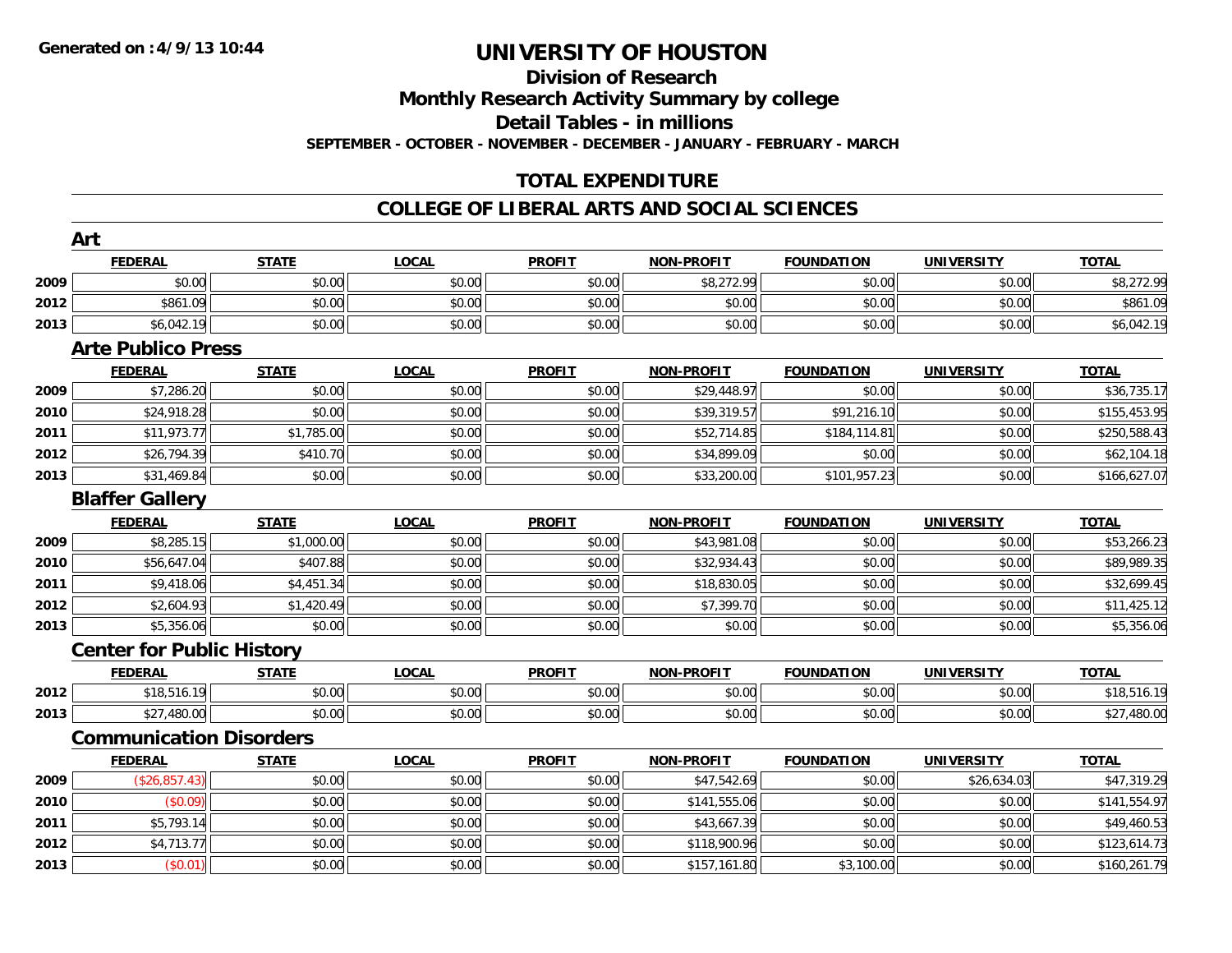**Division of Research**

**Monthly Research Activity Summary by college**

**Detail Tables - in millions**

**SEPTEMBER - OCTOBER - NOVEMBER - DECEMBER - JANUARY - FEBRUARY - MARCH**

### **TOTAL EXPENDITURE**

### **COLLEGE OF LIBERAL ARTS AND SOCIAL SCIENCES**

|      | <b>Comparative Cultural Studies</b>               |              |              |               |                   |                   |                   |              |
|------|---------------------------------------------------|--------------|--------------|---------------|-------------------|-------------------|-------------------|--------------|
|      | <b>FEDERAL</b>                                    | <b>STATE</b> | <b>LOCAL</b> | <b>PROFIT</b> | <b>NON-PROFIT</b> | <b>FOUNDATION</b> | <b>UNIVERSITY</b> | <b>TOTAL</b> |
| 2009 | \$0.00                                            | \$0.00       | \$0.00       | \$0.00        | (\$1,891.44)      | \$0.00            | \$0.00            | (\$1,891.44) |
| 2010 | \$0.00                                            | \$0.00       | \$0.00       | \$0.00        | (\$88.94)         | \$0.00            | \$0.00            | (\$88.94)    |
| 2011 | \$0.00                                            | \$0.00       | \$0.00       | \$757.50      | \$0.00            | \$0.00            | \$0.00            | \$757.50     |
|      | <b>Cynthia Woods Mitchell Center for the Arts</b> |              |              |               |                   |                   |                   |              |
|      | <b>FEDERAL</b>                                    | <b>STATE</b> | <b>LOCAL</b> | <b>PROFIT</b> | <b>NON-PROFIT</b> | <b>FOUNDATION</b> | <b>UNIVERSITY</b> | <b>TOTAL</b> |
| 2011 | \$0.00                                            | \$0.00       | \$0.00       | \$0.00        | \$15,000.00       | \$0.00            | \$0.00            | \$15,000.00  |
| 2013 | \$0.00                                            | \$6,000.00   | \$0.00       | \$0.00        | \$0.00            | \$0.00            | \$0.00            | \$6,000.00   |
|      | Dean, Liberal Arts and Social Sciences            |              |              |               |                   |                   |                   |              |
|      | <b>FEDERAL</b>                                    | <b>STATE</b> | <b>LOCAL</b> | <b>PROFIT</b> | <b>NON-PROFIT</b> | <b>FOUNDATION</b> | <b>UNIVERSITY</b> | <b>TOTAL</b> |
| 2009 | \$90,456.52                                       | \$0.00       | \$0.00       | \$0.00        | \$0.00            | \$0.00            | \$0.00            | \$90,456.52  |
| 2010 | \$1,085.32                                        | \$0.00       | \$0.00       | \$0.00        | \$0.00            | \$0.00            | \$0.00            | \$1,085.32   |
| 2011 | (\$659.56)                                        | \$0.00       | \$0.00       | \$0.00        | \$0.00            | \$0.00            | \$0.00            | (\$659.56)   |
| 2012 | \$1,474.57                                        | \$0.00       | \$0.00       | \$0.00        | \$0.00            | \$0.00            | \$0.00            | \$1,474.57   |
| 2013 | \$0.00                                            | \$0.00       | \$0.00       | \$0.00        | \$0.00            | \$0.00            | \$0.00            | \$0.00       |
|      | <b>Economics</b>                                  |              |              |               |                   |                   |                   |              |
|      | <b>FEDERAL</b>                                    | <b>STATE</b> | <b>LOCAL</b> | <b>PROFIT</b> | <b>NON-PROFIT</b> | <b>FOUNDATION</b> | <b>UNIVERSITY</b> | <b>TOTAL</b> |
| 2009 | (\$7,789.10)                                      | \$0.00       | \$0.00       | \$0.00        | \$0.00            | \$0.00            | \$0.00            | (\$7,789.10) |
| 2010 | \$7,424.99                                        | \$0.00       | \$0.00       | \$0.00        | \$0.00            | \$0.00            | \$0.00            | \$7,424.99   |
| 2011 | \$0.00                                            | \$0.00       | \$0.00       | \$0.00        | \$5,027.39        | \$22,021.38       | \$0.00            | \$27,048.77  |
| 2012 | \$0.00                                            | \$0.00       | \$0.00       | \$16,543.97   | \$2,419.06        | \$20,885.82       | \$0.00            | \$39,848.85  |
| 2013 | \$27,763.02                                       | \$0.00       | \$0.00       | \$0.00        | \$232,045.64      | \$16,735.34       | \$0.00            | \$276,544.00 |
|      | English                                           |              |              |               |                   |                   |                   |              |
|      | <b>FEDERAL</b>                                    | <b>STATE</b> | <b>LOCAL</b> | <b>PROFIT</b> | <b>NON-PROFIT</b> | <b>FOUNDATION</b> | <b>UNIVERSITY</b> | <b>TOTAL</b> |
| 2009 | \$7,072.00                                        | \$0.00       | \$0.00       | \$0.00        | \$0.00            | \$0.00            | \$0.00            | \$7,072.00   |
| 2010 | \$565.00                                          | \$0.00       | \$0.00       | \$0.00        | \$0.00            | \$0.00            | \$0.00            | \$565.00     |
| 2011 | \$0.00                                            | \$0.00       | \$0.00       | \$0.00        | \$0.00            | \$0.00            | \$0.00            | \$0.00       |
| 2012 | \$1,000.00                                        | \$0.00       | \$0.00       | \$0.00        | \$0.00            | \$0.00            | \$0.00            | \$1,000.00   |
| 2013 | \$17,566.26                                       | \$0.00       | \$0.00       | \$0.00        | \$0.00            | \$0.00            | \$0.00            | \$17,566.26  |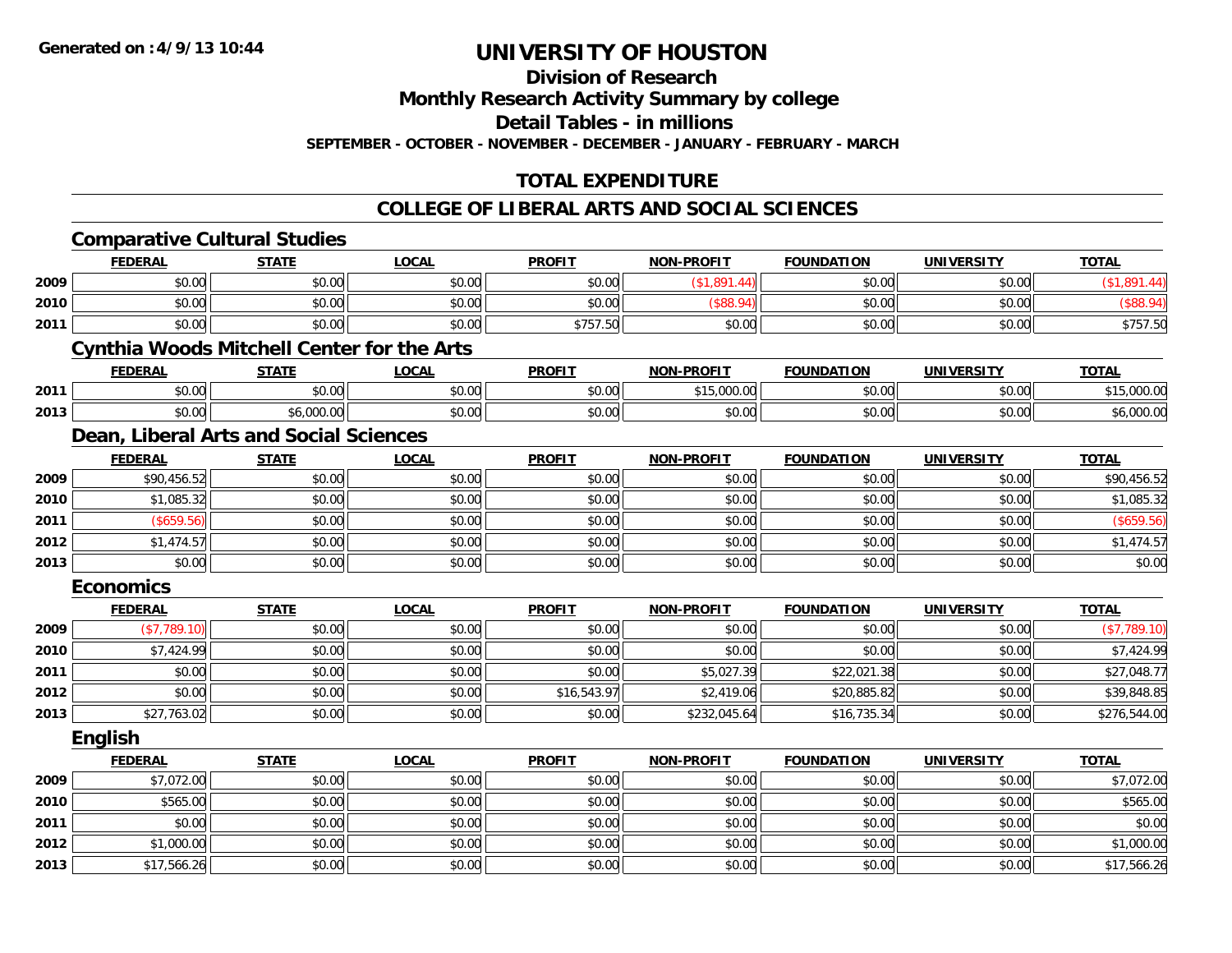**Division of Research**

**Monthly Research Activity Summary by college**

**Detail Tables - in millions**

**SEPTEMBER - OCTOBER - NOVEMBER - DECEMBER - JANUARY - FEBRUARY - MARCH**

### **TOTAL EXPENDITURE**

### **COLLEGE OF LIBERAL ARTS AND SOCIAL SCIENCES**

### **Health and Human Performance**

|      | <b>FEDERAL</b>                        | <b>STATE</b> | <b>LOCAL</b> | <b>PROFIT</b> | <b>NON-PROFIT</b> | <b>FOUNDATION</b> | <b>UNIVERSITY</b> | <b>TOTAL</b>   |
|------|---------------------------------------|--------------|--------------|---------------|-------------------|-------------------|-------------------|----------------|
| 2009 | \$950,596.54                          | \$0.00       | \$0.00       | \$20,845.11   | \$0.00            | \$11,809.26       | \$0.00            | \$983,250.91   |
| 2010 | \$970,431.59                          | \$0.00       | \$0.00       | \$34,786.40   | \$0.00            | \$8,947.91        | \$0.00            | \$1,014,165.91 |
| 2011 | \$567,333.81                          | \$0.00       | \$0.00       | \$198,107.02  | \$0.00            | \$7,245.94        | \$0.00            | \$772,686.77   |
| 2012 | \$434,561.51                          | \$0.00       | \$0.00       | \$165,140.30  | \$0.00            | \$12,638.82       | \$0.00            | \$612,340.63   |
| 2013 | \$1,522,981.79                        | \$0.00       | \$0.00       | \$58,565.54   | \$0.00            | \$668.57          | \$0.00            | \$1,582,215.90 |
|      | <b>Hispanic Studies</b>               |              |              |               |                   |                   |                   |                |
|      | <b>FEDERAL</b>                        | <b>STATE</b> | <b>LOCAL</b> | <b>PROFIT</b> | <b>NON-PROFIT</b> | <b>FOUNDATION</b> | <b>UNIVERSITY</b> | <b>TOTAL</b>   |
| 2012 | \$0.00                                | \$0.00       | \$0.00       | \$0.00        | \$0.00            | \$59,802.75       | \$0.00            | \$59,802.75    |
| 2013 | \$0.00                                | \$0.00       | \$0.00       | \$0.00        | \$0.00            | \$15,257.47       | \$0.00            | \$15,257.47    |
|      | <b>History</b>                        |              |              |               |                   |                   |                   |                |
|      | <b>FEDERAL</b>                        | <b>STATE</b> | <b>LOCAL</b> | <b>PROFIT</b> | <b>NON-PROFIT</b> | <b>FOUNDATION</b> | <b>UNIVERSITY</b> | <b>TOTAL</b>   |
| 2009 | \$0.00                                | \$0.00       | \$0.00       | \$32,308.67   | \$0.00            | \$0.00            | \$0.00            | \$32,308.67    |
| 2010 | \$0.00                                | \$0.00       | \$0.00       | \$49,979.32   | \$0.00            | \$0.00            | \$0.00            | \$49,979.32    |
| 2011 | \$7,398.88                            | \$0.00       | \$0.00       | \$23,624.22   | \$0.00            | \$0.00            | \$0.00            | \$31,023.10    |
| 2012 | \$1,519.25                            | \$0.00       | \$0.00       | \$10,446.10   | (\$332.43)        | \$0.00            | \$0.00            | \$11,632.92    |
| 2013 | (\$6,756.75)                          | \$0.00       | \$0.00       | \$31,484.52   | (\$13,435.64)     | \$0.00            | \$0.00            | \$11,292.13    |
|      | <b>Hobby Center for Public Policy</b> |              |              |               |                   |                   |                   |                |
|      | <b>FEDERAL</b>                        | <b>STATE</b> | <b>LOCAL</b> | <b>PROFIT</b> | <b>NON-PROFIT</b> | <b>FOUNDATION</b> | <b>UNIVERSITY</b> | <b>TOTAL</b>   |
| 2010 | \$12,872.17                           | \$0.00       | \$0.00       | \$0.00        | \$0.00            | \$0.00            | \$0.00            | \$12,872.17    |
| 2011 | \$8,719.82                            | \$0.00       | \$0.00       | \$0.00        | \$0.00            | \$0.00            | \$0.00            | \$8,719.82     |
| 2012 | \$47,797.83                           | \$0.00       | \$0.00       | \$0.00        | \$0.00            | \$0.00            | \$0.00            | \$47,797.83    |
| 2013 | \$69,715.75                           | \$0.00       | \$0.00       | \$0.00        | \$0.00            | \$0.00            | \$0.00            | \$69,715.75    |
|      | <b>Modern/Classical Languages</b>     |              |              |               |                   |                   |                   |                |
|      | <b>FEDERAL</b>                        | <b>STATE</b> | <b>LOCAL</b> | <b>PROFIT</b> | <b>NON-PROFIT</b> | <b>FOUNDATION</b> | <b>UNIVERSITY</b> | <b>TOTAL</b>   |
| 2011 | \$0.00                                | \$0.00       | \$0.00       | \$0.00        | \$0.00            | \$0.00            | \$0.00            | \$0.00         |
| 2012 | \$0.00                                | \$0.00       | \$0.00       | \$0.00        | \$0.00            | \$0.00            | \$0.00            | \$0.00         |
| 2013 | \$17,003.03                           | \$0.00       | \$0.00       | \$0.00        | \$0.00            | \$0.00            | \$0.00            | \$17,003.03    |
|      | Philosophy                            |              |              |               |                   |                   |                   |                |
|      | <b>FEDERAL</b>                        | <b>STATE</b> | <b>LOCAL</b> | <b>PROFIT</b> | <b>NON-PROFIT</b> | <b>FOUNDATION</b> | <b>UNIVERSITY</b> | <b>TOTAL</b>   |
| 2009 | \$0.00                                | \$0.00       | \$0.00       | \$0.00        | \$0.00            | \$0.00            | \$0.00            | \$0.00         |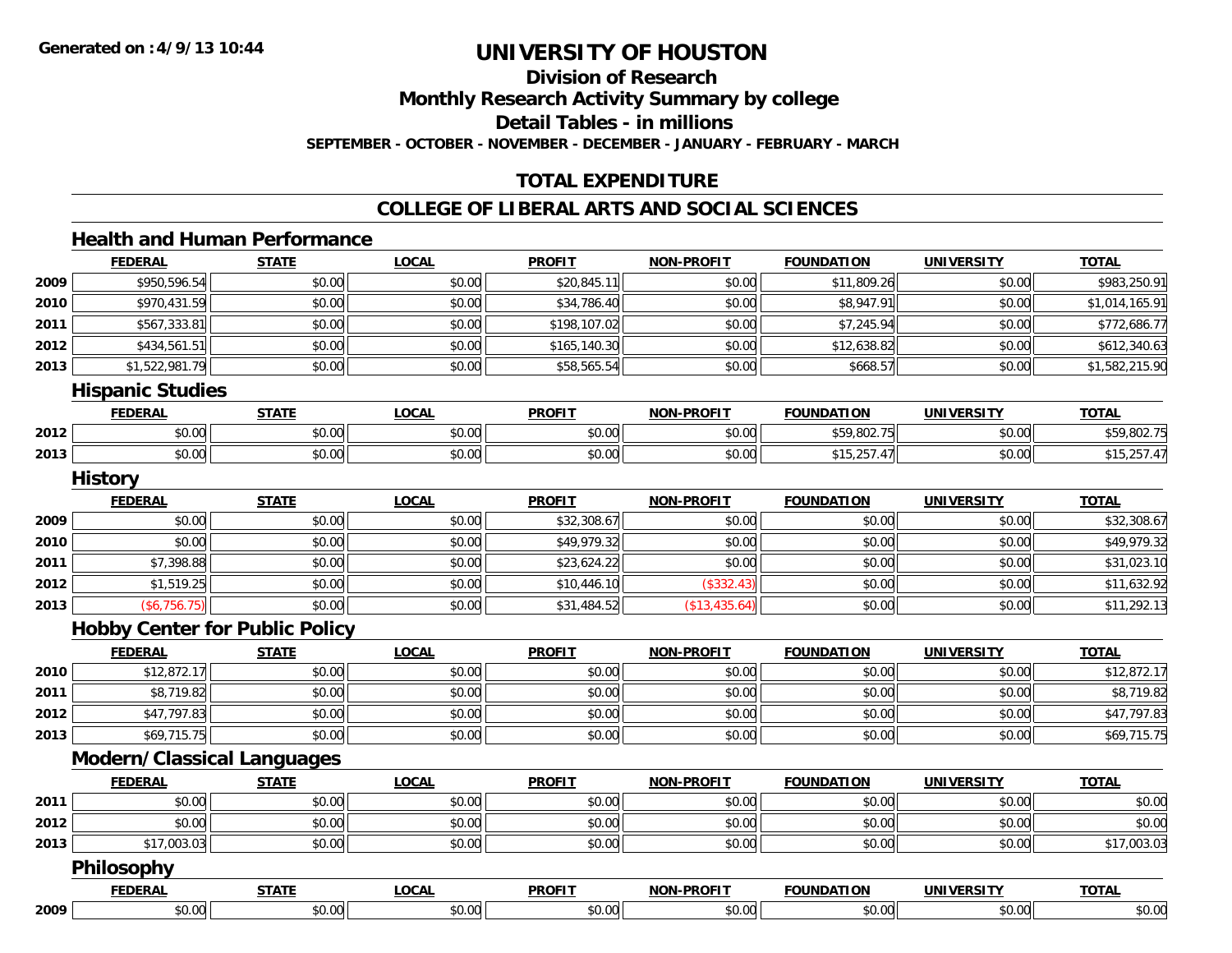### **Division of ResearchMonthly Research Activity Summary by college Detail Tables - in millions SEPTEMBER - OCTOBER - NOVEMBER - DECEMBER - JANUARY - FEBRUARY - MARCH**

### **TOTAL EXPENDITURE**

### **COLLEGE OF LIBERAL ARTS AND SOCIAL SCIENCES**

|      | Philosophy                     |              |                         |               |                   |                   |                   |                |
|------|--------------------------------|--------------|-------------------------|---------------|-------------------|-------------------|-------------------|----------------|
|      | <b>FEDERAL</b>                 | <b>STATE</b> | <b>LOCAL</b>            | <b>PROFIT</b> | <b>NON-PROFIT</b> | <b>FOUNDATION</b> | <b>UNIVERSITY</b> | <b>TOTAL</b>   |
| 2010 | \$0.00                         | \$0.00       | \$0.00                  | \$0.00        | \$0.00            | \$0.00            | \$0.00            | \$0.00         |
| 2011 | \$0.00                         | \$0.00       | \$0.00                  | \$0.00        | \$0.00            | \$0.00            | \$0.00            | \$0.00         |
| 2012 | \$3,871.66                     | \$0.00       | \$0.00                  | \$0.00        | \$0.00            | \$0.00            | \$0.00            | \$3,871.66     |
| 2013 | \$4,312.81                     | \$0.00       | \$0.00                  | \$0.00        | \$0.00            | \$0.00            | \$0.00            | \$4,312.81     |
|      | <b>Political Science</b>       |              |                         |               |                   |                   |                   |                |
|      | <b>FEDERAL</b>                 | <b>STATE</b> | <b>LOCAL</b>            | <b>PROFIT</b> | <b>NON-PROFIT</b> | <b>FOUNDATION</b> | <b>UNIVERSITY</b> | <b>TOTAL</b>   |
| 2009 | \$195,086.76                   | \$0.00       | \$0.00                  | \$0.00        | \$0.00            | \$0.00            | \$27,969.22       | \$223,055.98   |
| 2010 | \$4,227.71                     | \$0.00       | \$0.00                  | \$0.00        | \$0.00            | \$0.00            | \$0.00            | \$4,227.71     |
| 2011 | \$0.00                         | \$0.00       | \$0.00                  | (\$179.60)    | \$0.00            | \$0.00            | \$0.00            | (\$179.60)     |
| 2012 | \$0.00                         | \$0.00       | \$0.00                  | \$0.00        | \$0.00            | \$0.00            | \$0.00            | \$0.00         |
| 2013 | \$11,190.53                    | \$0.00       | \$0.00                  | \$0.00        | \$0.00            | \$2,000.00        | \$0.00            | \$13,190.53    |
|      | Psychology                     |              |                         |               |                   |                   |                   |                |
|      | <b>FEDERAL</b>                 | <b>STATE</b> | <b>LOCAL</b>            | <b>PROFIT</b> | <b>NON-PROFIT</b> | <b>FOUNDATION</b> | <b>UNIVERSITY</b> | <b>TOTAL</b>   |
| 2009 | \$241,564.11                   | \$49,764.75  | \$1,690.44              | \$52,137.15   | \$29,589.37       | \$15,788.21       | \$45,766.81       | \$436,300.84   |
| 2010 | \$523,910.99                   | \$62,935.90  | \$0.00                  | \$79,451.47   | \$71,284.94       | \$6,416.28        | \$35,636.31       | \$779,635.89   |
| 2011 | \$791,502.91                   | \$29,218.10  | \$0.00                  | \$43,583.31   | \$133,674.00      | \$138,823.05      | \$9,178.23        | \$1,145,979.60 |
| 2012 | \$640,617.75                   | \$57,504.96  | \$0.00                  | \$38,423.55   | \$134,904.64      | \$97,468.54       | (\$458.24)        | \$968,461.20   |
| 2013 | \$920,956.12                   | \$15,268.32  | \$0.00                  | \$25,361.16   | \$143,007.90      | \$62,333.80       | \$0.00            | \$1,166,927.30 |
|      | <b>School of Communication</b> |              |                         |               |                   |                   |                   |                |
|      | <b>FEDERAL</b>                 | <b>STATE</b> | <b>LOCAL</b>            | <b>PROFIT</b> | <b>NON-PROFIT</b> | <b>FOUNDATION</b> | <b>UNIVERSITY</b> | <b>TOTAL</b>   |
| 2010 | \$0.00                         | \$0.00       | \$0.00                  | \$0.00        | \$0.00            | \$0.00            | \$0.00            | \$0.00         |
| 2011 | \$0.00                         | \$0.00       | \$0.00                  | \$0.00        | \$0.00            | \$0.00            | \$0.00            | \$0.00         |
| 2012 | \$0.00                         | \$0.00       | \$0.00                  | \$0.00        | \$0.00            | \$0.00            | \$0.00            | \$0.00         |
| 2013 | \$0.00                         | \$0.00       | \$0.00                  | \$0.00        | \$733.16          | \$0.00            | \$0.00            | \$733.16       |
|      | <b>School of Music</b>         |              |                         |               |                   |                   |                   |                |
|      | <b>FEDERAL</b>                 | <b>STATE</b> | <b>LOCAL</b>            | <b>PROFIT</b> | <b>NON-PROFIT</b> | <b>FOUNDATION</b> | <b>UNIVERSITY</b> | <b>TOTAL</b>   |
| 2011 | \$0.00                         | \$1,365.00   | \$0.00                  | \$0.00        | \$0.00            | \$0.00            | \$0.00            | \$1,365.00     |
|      | Sociology                      |              |                         |               |                   |                   |                   |                |
|      | <b>FEDERAL</b>                 | <b>STATE</b> | <b>LOCAL</b>            | <b>PROFIT</b> | <b>NON-PROFIT</b> | <b>FOUNDATION</b> | <b>UNIVERSITY</b> | <b>TOTAL</b>   |
| 2009 | \$58,988.13                    | \$0.00       | $\overline{$20,032.51}$ | \$0.00        | \$6.47            | \$0.00            | \$0.00            | \$79,027.11    |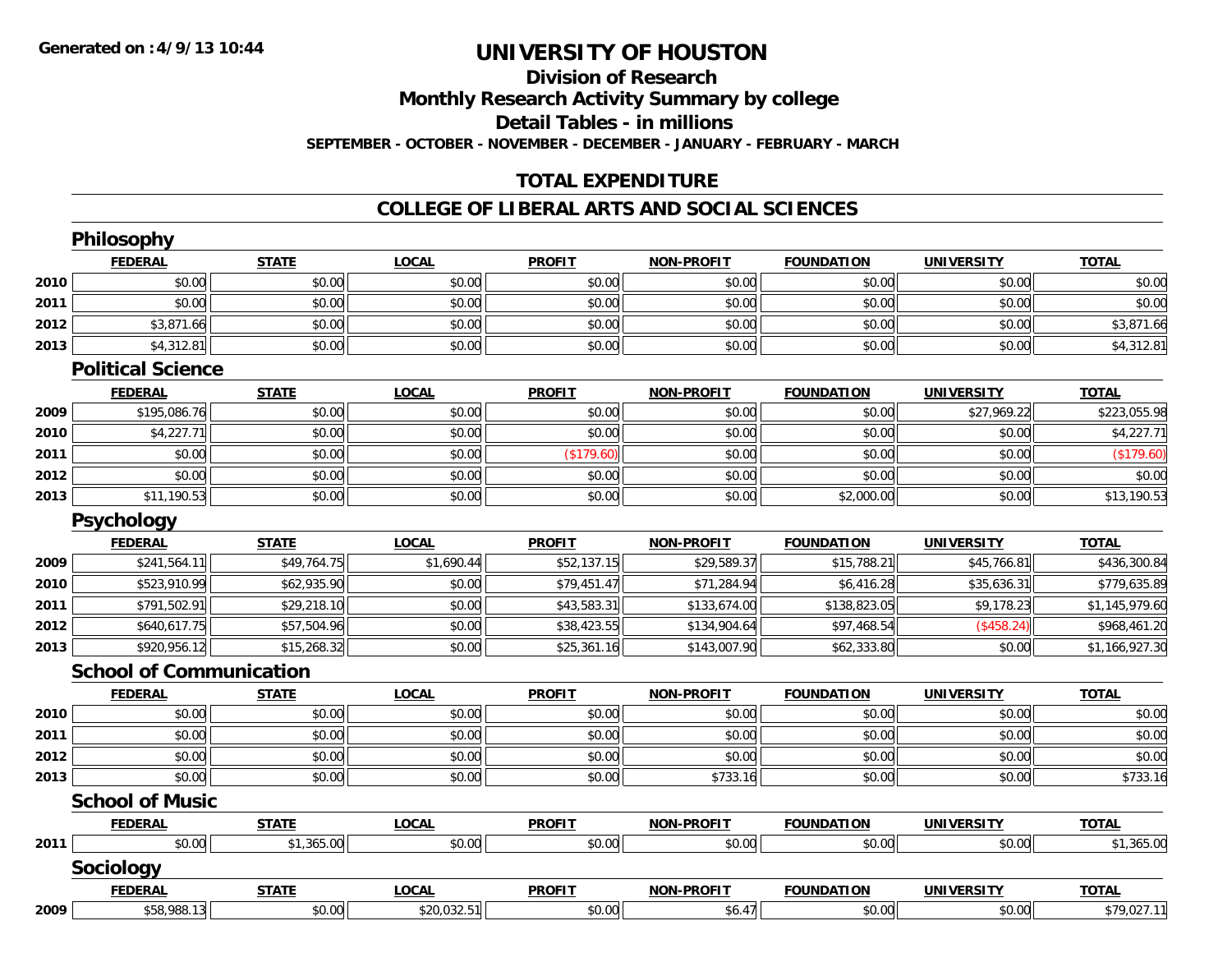# **Division of ResearchMonthly Research Activity Summary by college Detail Tables - in millions SEPTEMBER - OCTOBER - NOVEMBER - DECEMBER - JANUARY - FEBRUARY - MARCH**

### **TOTAL EXPENDITURE**

#### **COLLEGE OF LIBERAL ARTS AND SOCIAL SCIENCES**

|       | <b>Sociology</b> |              |              |               |                   |                   |                   |                 |
|-------|------------------|--------------|--------------|---------------|-------------------|-------------------|-------------------|-----------------|
|       | <b>FEDERAL</b>   | <b>STATE</b> | <b>LOCAL</b> | <b>PROFIT</b> | <b>NON-PROFIT</b> | <b>FOUNDATION</b> | <b>UNIVERSITY</b> | <b>TOTAL</b>    |
| 2010  | \$111,849.89     | \$0.00       | \$5,405.91   | \$0.00        | \$18,492.38       | \$0.00            | \$0.00            | \$135,748.18    |
| 2011  | \$89,466.34      | \$0.00       | \$0.00       | \$0.00        | \$0.00            | \$0.00            | \$0.00            | \$89,466.34     |
| 2012  | \$3,475.49       | \$0.00       | \$0.00       | \$0.00        | \$0.00            | \$0.00            | \$0.00            | \$3,475.49      |
| 2013  | (\$5,733.18)     | \$0.00       | \$0.00       | \$0.00        | \$0.00            | \$0.00            | \$0.00            | (\$5,733.18)    |
|       | <b>Theatre</b>   |              |              |               |                   |                   |                   |                 |
|       | <b>FEDERAL</b>   | <b>STATE</b> | <b>LOCAL</b> | <b>PROFIT</b> | <b>NON-PROFIT</b> | <b>FOUNDATION</b> | <b>UNIVERSITY</b> | <b>TOTAL</b>    |
| 2011  | \$0.00           | \$0.00       | \$0.00       | \$47,993.40   | (\$962.31)        | \$0.00            | \$0.00            | \$47,031.09     |
| 2012  | \$0.00           | \$0.00       | \$0.00       | (\$8,884.27)  | \$0.00            | \$0.00            | \$0.00            | (\$8,884.27)    |
| 2013  | \$0.00           | \$0.00       | \$0.00       | \$101.00      | \$0.00            | \$0.00            | \$0.00            | \$101.00        |
| Total | \$8,566,724.83   | \$231,532.44 | \$27,128.86  | \$920,575.84  | \$1,579,302.82    | \$879,231.27      | \$144,726.36      | \$12,349,222.42 |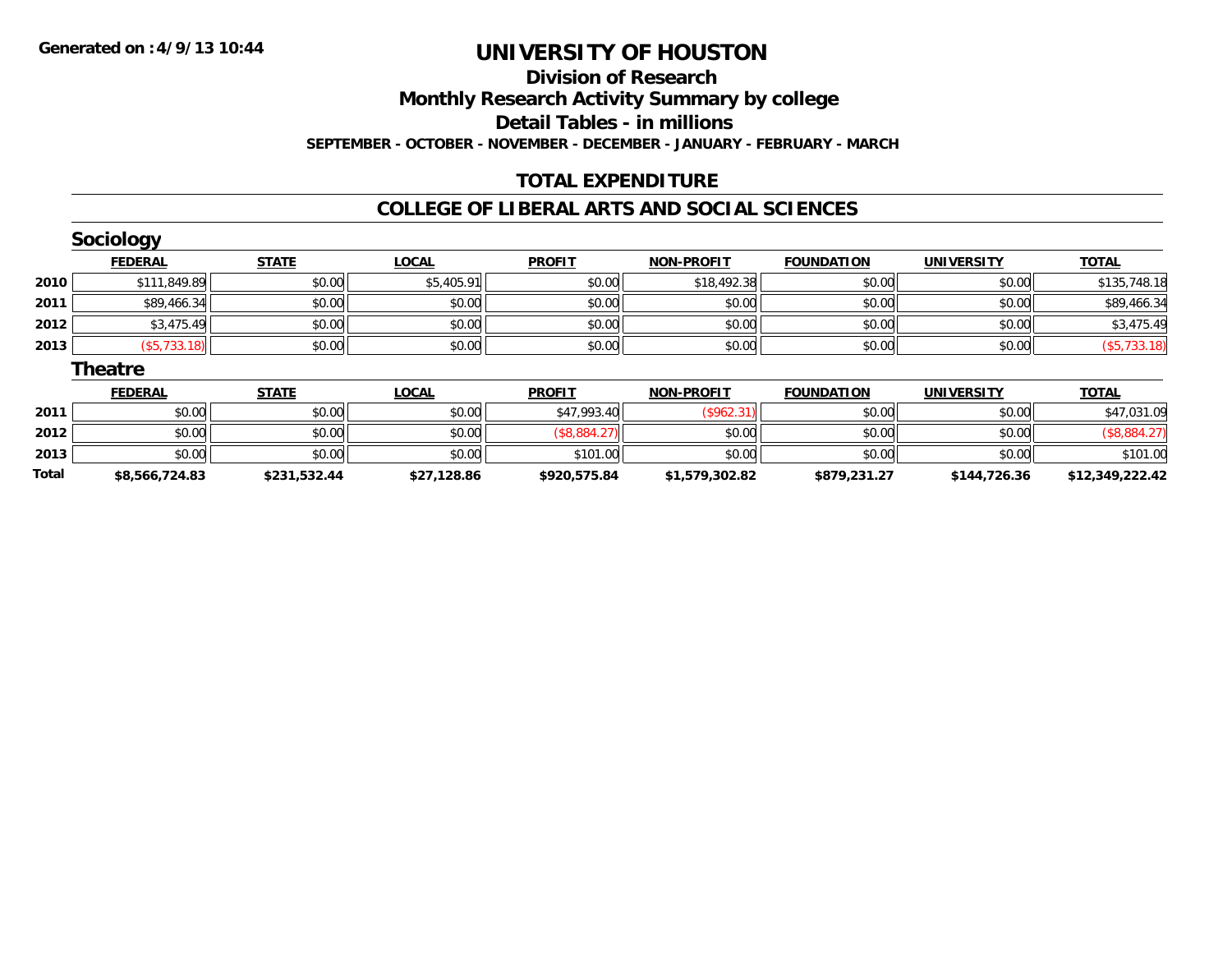# **Division of Research**

**Monthly Research Activity Summary by college**

**Detail Tables - in millions**

**SEPTEMBER - OCTOBER - NOVEMBER - DECEMBER - JANUARY - FEBRUARY - MARCH**

# **TOTAL EXPENDITURE**

### **COLLEGE OF NATURAL SCIENCES AND MATHEMATICS**

### **Allied Geophysical Laboratories**

|      | <b>FEDERAL</b>       | <b>STATE</b> | <b>LOCAL</b> | <b>PROFIT</b> | <b>NON-PROFIT</b> | <b>FOUNDATION</b> | <b>UNIVERSITY</b> | <b>TOTAL</b> |  |  |
|------|----------------------|--------------|--------------|---------------|-------------------|-------------------|-------------------|--------------|--|--|
| 2011 | \$0.00               | \$0.00       | \$0.00       | \$14,913.32   | \$0.00            | \$0.00            | \$0.00            | \$14,913.32  |  |  |
| 2012 | \$0.00               | \$0.00       | \$0.00       | \$22,853.49   | \$0.00            | \$0.00            | \$0.00            | \$22,853.49  |  |  |
| 2013 | \$0.00               | \$0.00       | \$0.00       | \$12,978.00   | \$0.00            | \$0.00            | \$0.00            | \$12,978.00  |  |  |
|      | Biology/Biochemistry |              |              |               |                   |                   |                   |              |  |  |

|      | <b>FEDERAL</b> | <b>STATE</b>  | <u>LOCAL</u> | <b>PROFIT</b> | <b>NON-PROFIT</b> | <b>FOUNDATION</b> | <b>UNIVERSITY</b> | <b>TOTAL</b>   |
|------|----------------|---------------|--------------|---------------|-------------------|-------------------|-------------------|----------------|
| 2009 | \$1,115,684.90 | \$73,345.54   | \$0.00       | \$0.00        | \$5,461.55        | \$327,533.25      | \$0.00            | \$1,522,025.24 |
| 2010 | \$1,972,739.32 | \$59,434.02   | \$0.00       | \$0.00        | \$223,428.34      | \$126,000.17      | \$0.00            | \$2,381,601.85 |
| 2011 | \$2,129,598.72 | \$295,826.93  | \$0.00       | \$0.00        | \$380,019.39      | \$148,672.29      | \$0.00            | \$2,954,117.34 |
| 2012 | \$1,717,521.69 | \$273,324.07  | \$0.00       | \$0.01        | \$457,259.00      | \$84,242.36       | \$0.00            | \$2,532,347.13 |
| 2013 | \$1,830,450.62 | \$140, 115.35 | \$0.00       | \$61,741.36   | \$467,423.94      | \$132,680.48      | \$0.00            | \$2,632,411.75 |

### **Center for Applied Geoscience Excellence**

|      | <b>FEDERAL</b> | <b>CTATE</b><br>, і А           | .OCAL              | <b>PROFIT</b>        | <b>DDAFIT</b><br><b>MAR</b> | <b>FOUNDATION</b> | ידו אח־<br>I INI VE | <b>TOT</b>    |
|------|----------------|---------------------------------|--------------------|----------------------|-----------------------------|-------------------|---------------------|---------------|
| 2009 | 0000<br>DU.UU  | $n \cap \Omega$<br><b>DU.UU</b> | $\sim$ 00<br>JU.UU | 0000<br>JU.UU        | 0000<br>vu.vu               | 0000<br>JU.UU     | 0000<br>JU.UU       | 0000<br>DU.UU |
| 2010 | 0000<br>JU.UU  | \$0.00                          | $\sim$ 00<br>PU.UU | 0000<br><b>JU.UU</b> | $\sim$ 00<br>PO.OO          | 0000<br>JU.UU     | \$0.00              | 0000<br>JU.UU |

# **Center for Nuclear Receptors and Cell Signaling**

|      | <b>FEDERAL</b> | <b>STATE</b>   | <u>LOCAL</u> | <b>PROFIT</b> | <b>NON-PROFIT</b> | <b>FOUNDATION</b> | <b>UNIVERSITY</b> | <b>TOTAL</b>   |
|------|----------------|----------------|--------------|---------------|-------------------|-------------------|-------------------|----------------|
| 2009 | \$0.00         | \$0.00         | \$0.00       | \$0.00        | \$0.00            | \$0.00            | \$0.00            | \$0.00         |
| 2010 | \$370,499.21   | \$1,301,986.93 | \$0.00       | \$0.00        | \$0.00            | \$13,862.24       | \$0.00            | \$1,686,348.38 |
| 2011 | \$771,045.01   | \$67,979.34    | \$0.00       | \$0.00        | \$46,682.61       | \$27,473.89       | \$0.00            | \$913,180.85   |
| 2012 | \$1,217,731.07 | \$812,078.69   | \$0.00       | \$209,582.78  | (\$63.33)         | \$243,705.38      | \$0.00            | \$2,483,034.59 |
| 2013 | \$969,406.03   | \$428,953.05   | \$0.00       | \$3,626.63    | \$150.00          | \$26,980.75       | \$0.00            | \$1,429,116.46 |

**Chemistry**

|      | <b>FEDERAL</b> | <b>STATE</b>   | <u>LOCAL</u> | <b>PROFIT</b> | NON-PROFIT   | <b>FOUNDATION</b> | <b>UNIVERSITY</b> | <b>TOTAL</b>   |
|------|----------------|----------------|--------------|---------------|--------------|-------------------|-------------------|----------------|
| 2009 | \$2,914,310.02 | \$77,054.19    | \$0.00       | \$65,257.95   | \$134,041.95 | \$652,622.29      | \$91,873.39       | \$3,935,159.79 |
| 2010 | \$2,813,204.98 | \$1,385,582.42 | \$0.00       | \$50,277.96   | \$17,220.66  | \$597,588.72      | \$121,807.51      | \$4,985,682.25 |
| 2011 | \$1,786,046.27 | \$360,874.99   | \$0.00       | \$2,415.49    | \$35,295.25  | \$1,221,846.08    | \$42,379.14       | \$3,448,857.22 |
| 2012 | \$1,295,560.98 | \$703,135.26   | \$0.00       | \$18,509.12   | \$29,359.19  | \$1,062,339.68    | \$34,826.31       | \$3,143,730.54 |
| 2013 | \$1,222,383.59 | \$942,760.64   | \$0.00       | \$62,304.19   | \$7,647.66   | \$667,298.07      | (\$44,386.25)     | \$2,858,007.90 |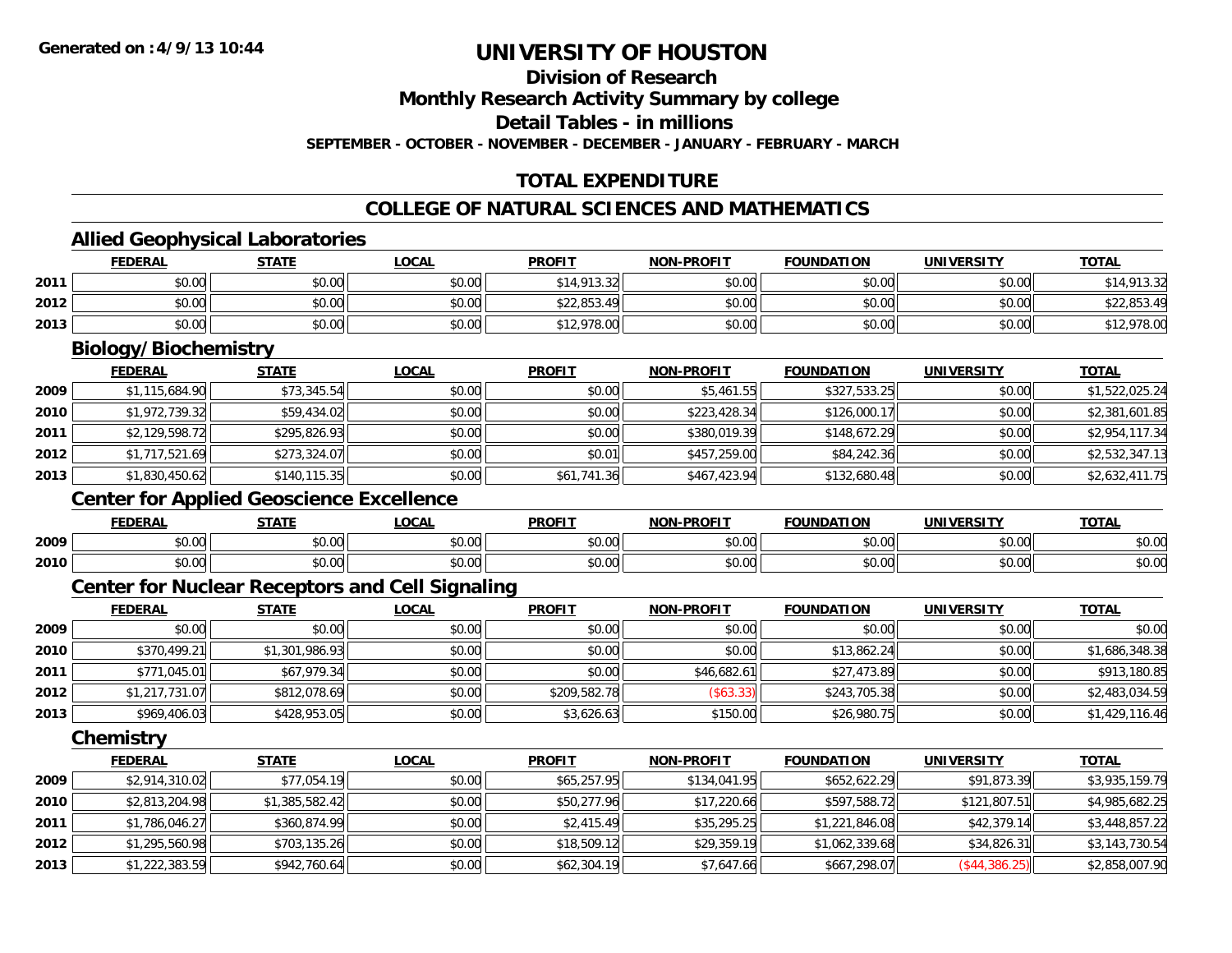### **Division of ResearchMonthly Research Activity Summary by college**

**Detail Tables - in millions**

**SEPTEMBER - OCTOBER - NOVEMBER - DECEMBER - JANUARY - FEBRUARY - MARCH**

# **TOTAL EXPENDITURE**

# **COLLEGE OF NATURAL SCIENCES AND MATHEMATICS**

# **Computer Science**

|      | <b>FEDERAL</b> | <b>STATE</b> | <b>LOCAL</b> | <b>PROFIT</b> | <b>NON-PROFIT</b> | <b>FOUNDATION</b> | <b>UNIVERSITY</b> | <b>TOTAL</b>   |
|------|----------------|--------------|--------------|---------------|-------------------|-------------------|-------------------|----------------|
| 2009 | \$1,733,980.49 | \$149,881.15 | \$0.00       | \$61,219.72   | \$102,016.65      | \$0.00            | \$0.00            | \$2,047,098.01 |
| 2010 | \$1,957,837.28 | \$87,373.99  | \$0.00       | \$71,362.12   | \$77,766.11       | \$0.00            | \$0.00            | \$2,194,339.51 |
| 2011 | \$3,059,779.26 | \$105,876.04 | \$0.00       | \$195,402.51  | \$268,055.99      | \$0.00            | \$0.00            | \$3,629,113.79 |
| 2012 | \$1,531,123.17 | \$21,450.18  | \$0.00       | \$283,107.61  | \$193,351.56      | \$16,465.08       | \$0.00            | \$2,045,497.59 |
| 2013 | \$1,515,420.72 | \$25,074.07  | \$0.00       | \$186,532.89  | \$58,481.91       | \$17,924.92       | \$26,387.80       | \$1,829,822.30 |

# **Dean, Natural Sciences and Mathematics**

|      | <b>FEDERAL</b> | <u>STATE</u> | <u>LOCAL</u> | <b>PROFIT</b> | <b>NON-PROFIT</b> | <b>FOUNDATION</b> | <b>UNIVERSITY</b> | <b>TOTAL</b> |
|------|----------------|--------------|--------------|---------------|-------------------|-------------------|-------------------|--------------|
| 2009 | \$0.00         | \$0.00       | \$0.00       | \$0.00        | \$0.00            | \$0.00            | \$0.00            | \$0.00       |
| 2010 | \$194,132.73   | \$0.00       | \$0.00       | \$0.00        | \$0.00            | \$0.00            | \$0.00            | \$194,132.73 |
| 2011 | \$535,499.07   | \$0.00       | \$0.00       | \$0.00        | \$0.00            | \$0.00            | \$0.00            | \$535,499.07 |
| 2012 | \$636,814.01   | \$0.00       | \$0.00       | \$0.00        | \$0.00            | \$0.00            | \$0.00            | \$636,814.01 |
| 2013 | \$613,501.63   | \$0.00       | \$0.00       | \$0.00        | \$0.00            | \$0.00            | \$0.00            | \$613,501.63 |

# **Earth & Atmospheric Sciences**

|      | <b>FEDERAL</b> | <b>STATE</b> | <b>LOCAL</b> | <b>PROFIT</b>  | <b>NON-PROFIT</b> | <b>FOUNDATION</b> | <b>UNIVERSITY</b> | <b>TOTAL</b>   |
|------|----------------|--------------|--------------|----------------|-------------------|-------------------|-------------------|----------------|
| 2009 | \$837,785.73   | \$115,002.68 | \$0.00       | \$790,154.06   | \$414,987.44      | \$0.00            | \$52.00           | \$2,157,981.91 |
| 2010 | \$936,022.88   | \$317,493.87 | \$0.00       | \$1,083,779.83 | \$685,504.45      | \$0.00            | \$0.00            | \$3,022,801.03 |
| 2011 | \$562,878.29   | \$572,504.86 | \$0.00       | \$967,972.75   | \$110,909.68      | \$0.00            | \$0.00            | \$2,214,265.58 |
| 2012 | \$910,561.84   | \$358,523.00 | \$0.00       | \$1,251,678.67 | \$104,948.54      | \$0.00            | \$0.00            | \$2,625,712.05 |
| 2013 | \$664,815.50   | \$122,697.69 | \$0.00       | \$1,872,520.83 | \$102,520.04      | \$0.00            | \$0.00            | \$2,762,554.07 |

### **Institute for Climate and Atmospheric Science**

|      | <b>FEDERAL</b> | <b>STATE</b> | <b>LOCAL</b> | <b>PROFIT</b> | <b>NON-PROFIT</b> | <b>FOUNDATION</b> | <b>UNIVERSITY</b> | <b>TOTAL</b> |
|------|----------------|--------------|--------------|---------------|-------------------|-------------------|-------------------|--------------|
| 2009 | \$0.00         | \$0.00       | \$0.00       | \$0.00        | \$0.00            | \$0.00            | \$0.00            | \$0.00       |
| 2010 | \$0.00         | \$0.00       | \$0.00       | \$0.00        | \$0.00            | \$0.00            | \$0.00            | \$0.00       |
| 2011 | \$0.00         | \$0.00       | \$0.00       | \$0.00        | \$0.00            | \$0.00            | \$0.00            | \$0.00       |
| 2012 | \$0.00         | \$0.00       | \$0.00       | \$0.00        | \$0.00            | \$0.00            | \$0.00            | \$0.00       |
| 2013 | \$0.00         | \$0.00       | \$0.00       | \$0.00        | \$0.00            | \$0.00            | \$0.00            | \$0.00       |

#### **Mathematics**

|      | <b>FEDERAL</b>         | <b>STATE</b>                 | <u>LOCAL</u> | <b>PROFIT</b>                  | <b>NON-PROFIT</b>                           | <b>FOUNDATION</b>               | <b>UNIVERSITY</b> | <b>TOTAL</b>                          |
|------|------------------------|------------------------------|--------------|--------------------------------|---------------------------------------------|---------------------------------|-------------------|---------------------------------------|
| 2009 | \$356,068.11           | \$209,988.15                 | \$0.00       | <b>¢4 709 01</b><br>10,782.811 | 0٨.<br>11507<br>19.U7                       | ററി<br>$\sqrt{71}$<br>16.076.88 | \$0.00            | 0.2101<br><b>ALOO</b><br>\$638.031.01 |
| 2010 | AA<br>\$649.<br>$\sim$ | 308.25<br>****<br>J / U. Z J | \$0.00       | 677.98                         | $\overline{a}$<br>42.10 <sup>I</sup><br>ັບປ | 22,242.86                       | \$0.00            | \$860,886.48                          |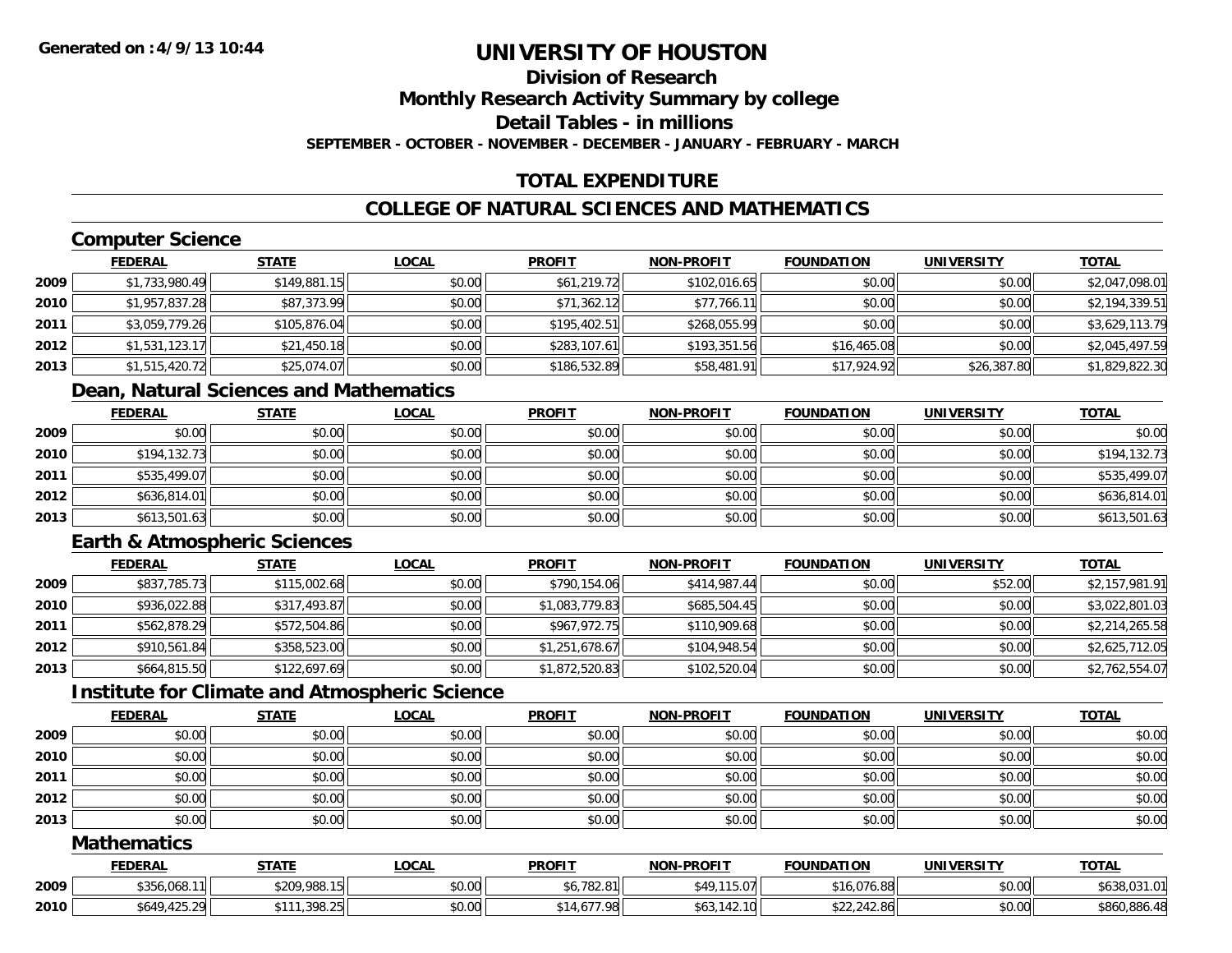# **Division of ResearchMonthly Research Activity Summary by college Detail Tables - in millions SEPTEMBER - OCTOBER - NOVEMBER - DECEMBER - JANUARY - FEBRUARY - MARCH**

### **TOTAL EXPENDITURE**

#### **COLLEGE OF NATURAL SCIENCES AND MATHEMATICS**

|       | <b>Mathematics</b> |                |              |                 |                   |                   |                   |                 |
|-------|--------------------|----------------|--------------|-----------------|-------------------|-------------------|-------------------|-----------------|
|       | <b>FEDERAL</b>     | <b>STATE</b>   | <b>LOCAL</b> | <b>PROFIT</b>   | <b>NON-PROFIT</b> | <b>FOUNDATION</b> | UNIVERSITY        | <b>TOTAL</b>    |
| 2011  | \$485,832.29       | \$226,959.11   | \$0.00       | \$50,474.28     | \$99,076.60       | \$22,514.97       | \$10,000.00       | \$894,857.25    |
| 2012  | \$406,277.61       | \$194,599.93   | \$7,488.83   | \$108,402.32    | \$75,681.85       | \$20,155.42       | \$13,759.72       | \$826,365.68    |
| 2013  | \$564,938.53       | \$76,559.21    | \$0.00       | \$67,251.20     | \$467.88          | \$24,619.30       | \$21,185.69       | \$755,021.81    |
|       | <b>Physics</b>     |                |              |                 |                   |                   |                   |                 |
|       | <b>FEDERAL</b>     | <b>STATE</b>   | <b>LOCAL</b> | <b>PROFIT</b>   | <b>NON-PROFIT</b> | <b>FOUNDATION</b> | <b>UNIVERSITY</b> | <b>TOTAL</b>    |
| 2009  | \$889,849.10       | \$38,215.61    | \$0.00       | \$550,806.37    | \$119,460.70      | \$141,400.41      | \$0.00            | \$1,739,732.18  |
| 2010  | \$1,037,131.89     | \$37,949.81    | \$0.00       | \$677,458.52    | \$48,451.09       | \$140,452.00      | \$0.00            | \$1,941,443.30  |
| 2011  | \$1,378,415.60     | \$18,201.65    | \$0.00       | \$726,912.07    | \$17,533.62       | \$126,354.36      | \$0.00            | \$2,267,417.29  |
| 2012  | \$1,827,433.04     | (\$2,803.94)   | \$0.00       | \$638,729.19    | \$30,579.66       | \$151,021.35      | \$0.00            | \$2,644,959.31  |
| 2013  | \$1,771,560.20     | \$0.00         | \$0.00       | \$928,085.89    | \$36,655.69       | \$108,653.36      | \$0.00            | \$2,844,955.14  |
| Total | \$47,183,266.66    | \$9,709,396.72 | \$7,488.83   | \$11,057,771.90 | \$4,462,632.83    | \$6,140,726.56    | \$317,885.31      | \$78,879,168.82 |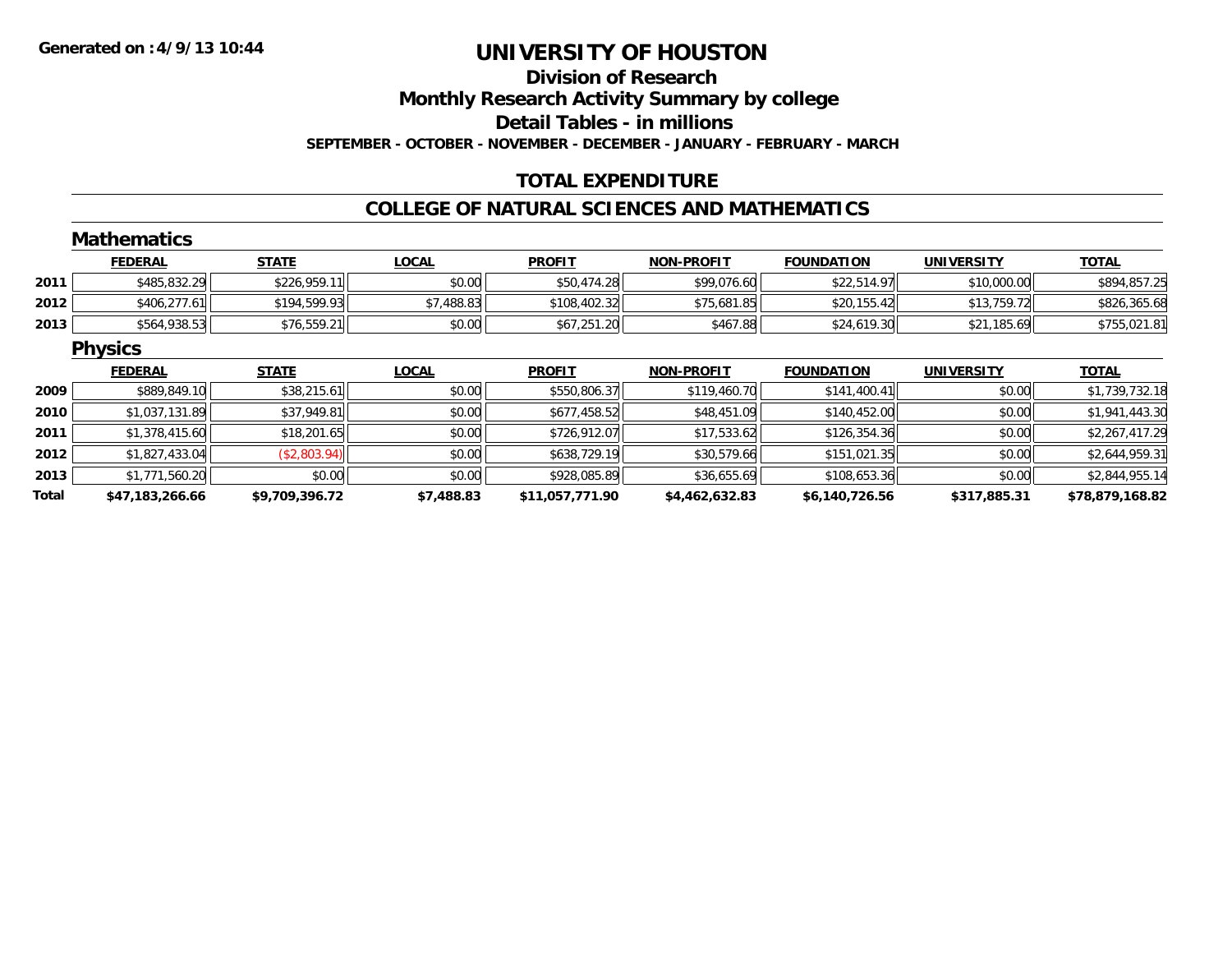# **Division of ResearchMonthly Research Activity Summary by college Detail Tables - in millions SEPTEMBER - OCTOBER - NOVEMBER - DECEMBER - JANUARY - FEBRUARY - MARCH**

### **TOTAL EXPENDITURE**

#### **COLLEGE OF OPTOMETRY**

# **Optometry, Community**

|       | <b>FEDERAL</b>  | <b>STATE</b> | <b>LOCAL</b> | <b>PROFIT</b>  | <b>NON-PROFIT</b> | <b>FOUNDATION</b> | <b>UNIVERSITY</b> | <u>TOTAL</u>    |
|-------|-----------------|--------------|--------------|----------------|-------------------|-------------------|-------------------|-----------------|
| 2009  | \$1,813,592.29  | \$65,911.90  | \$0.00       | \$116,347.94   | (S71.73)          | \$4,096.97        | \$148,562.95      | \$2,148,440.32  |
| 2010  | \$2,558,872.40  | \$108,287.19 | \$0.00       | \$318,206.86   | \$9,641.84        | \$24,208.72       | \$97,724.65       | \$3,116,941.66  |
| 2011  | \$1,904,920.95  | \$58,748.57  | \$0.00       | \$154,772.90   | (\$103.90)        | \$0.00            | \$104,258,77      | \$2,222,597.29  |
| 2012  | \$2,196,253.39  | \$1,922.24   | \$0.00       | \$199,649.30   | (\$105.00)        | \$13,582.99       | \$165,735.65      | \$2,577,038.57  |
| 2013  | \$2,290,314.06  | \$36,103.46  | \$0.00       | \$553,019.19   | \$0.00            | \$19,473.85       | \$103,688.50      | \$3,002,599.06  |
| Total | \$10,763,953.09 | \$270,973.36 | \$0.00       | \$1,341,996.19 | \$9,361.21        | \$61,362.53       | \$619,970.52      | \$13,067,616.90 |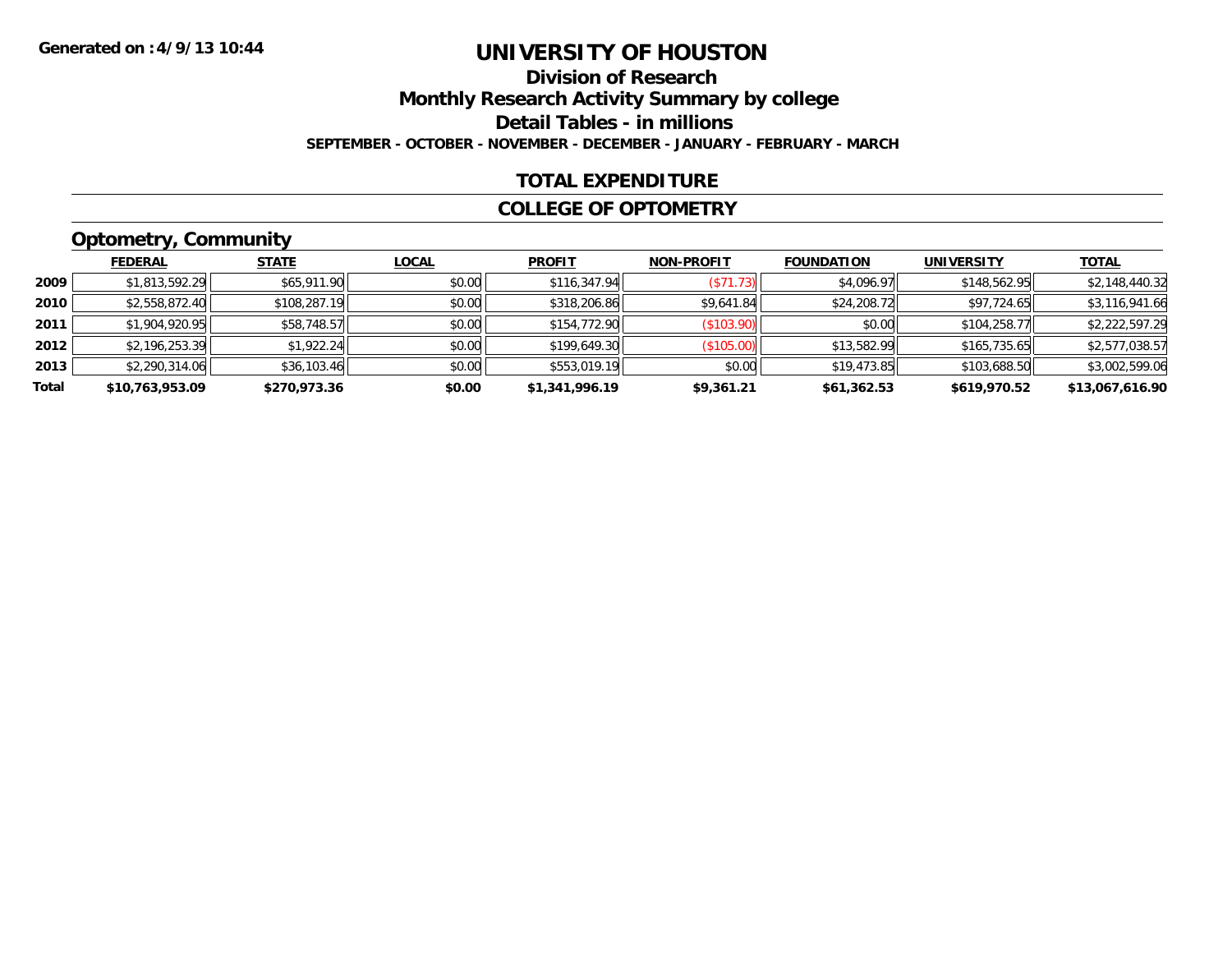### **Division of ResearchMonthly Research Activity Summary by college Detail Tables - in millionsSEPTEMBER - OCTOBER - NOVEMBER - DECEMBER - JANUARY - FEBRUARY - MARCH**

### **TOTAL EXPENDITURE**

#### **COLLEGE OF PHARMACY**

# **Clinical Sciences and Administration**

|      | <b>FEDERAL</b> | <u>STATE</u> | <u>LOCAL</u> | <b>PROFIT</b> | <b>NON-PROFIT</b> | <b>FOUNDATION</b> | <b>UNIVERSITY</b> | <b>TOTAL</b> |
|------|----------------|--------------|--------------|---------------|-------------------|-------------------|-------------------|--------------|
| 2009 | \$98,330.96    | \$0.00       | \$0.00       | \$267,240.24  | \$13,650.41       | \$36,225.49       | \$160.23          | \$415,607.33 |
| 2010 | \$59,146.01    | (\$5,752.46) | \$0.00       | \$196.773.13  | \$111,735.32      | \$4,319.59        | \$1,082.24        | \$367,303.83 |
| 2011 | \$111,127.81   | \$1,750.90   | \$0.00       | \$234,639.07  | \$152,955.02      | \$0.00            | \$24.85           | \$500,497.65 |
| 2012 | \$89,746.56    | \$14,931.88  | \$0.00       | \$237,938.80  | \$47,212.66       | \$11,000.00       | \$0.00            | \$400,829.90 |
| 2013 | \$222,184.78   | \$0.00       | \$0.00       | \$243,416.01  | \$7,416.89        | \$4,103.00        | \$0.00            | \$477,120.68 |

### **Dean, Pharmacy**

|      | <u>FEDERAL</u> | <b>STATE</b> | <u>LOCAL</u> | <b>PROFIT</b> | <b>NON-PROFIT</b> | <b>FOUNDATION</b> | <b>UNIVERSITY</b> | <b>TOTAL</b> |
|------|----------------|--------------|--------------|---------------|-------------------|-------------------|-------------------|--------------|
| 2009 | \$0.00         | \$0.00       | \$0.00       | \$0.00        | \$0.00            | \$0.00            | \$0.00            | \$0.00       |
| 2010 | \$0.00         | \$0.00       | \$0.00       | \$0.00        | \$0.00            | \$0.00            | \$0.00            | \$0.00       |
| 2011 | \$0.00         | \$0.00       | \$0.00       | \$0.00        | \$0.00            | \$0.00            | \$0.00            | \$0.00       |
| 2012 | \$0.00         | \$0.00       | \$0.00       | \$0.00        | \$0.00            | \$0.00            | \$0.00            | \$0.00       |
| 2013 | \$0.00         | \$0.00       | \$0.00       | \$0.00        | \$0.00            | \$0.00            | \$0.00            | \$0.00       |

# **Pharmacological and Pharmaceutical Sciences**

|       | <b>FEDERAL</b> | <b>STATE</b> | <b>LOCAL</b> | <b>PROFIT</b>  | <b>NON-PROFIT</b> | <b>FOUNDATION</b> | <b>UNIVERSITY</b> | <b>TOTAL</b>   |
|-------|----------------|--------------|--------------|----------------|-------------------|-------------------|-------------------|----------------|
| 2009  | \$997,408.67   | \$42,458.21  | \$0.00       | \$50,355.75    | \$70,258.56       | \$42,048.27       | \$0.00            | \$1,202,529.46 |
| 2010  | \$1,500,033.66 | \$72,551.37  | \$0.00       | (\$1,013.47)   | \$119,258.84      | \$39,216.82       | \$0.00            | \$1,730,047.22 |
| 2011  | \$1,923,834.21 | \$76,148.91  | \$0.00       | \$11,821.89    | \$119,841.98      | \$31,236.68       | \$0.00            | \$2,162,883.67 |
| 2012  | \$950.826.56   | \$0.01       | \$0.00       | \$5,073.40     | \$58,936.47       | \$33,189.88       | \$0.00            | \$1,048,026.32 |
| 2013  | \$1,166,107.37 | \$0.00       | \$0.00       | \$10,860.84    | \$16,857.30       | \$33,510.13       | \$0.00            | \$1,227,335.64 |
| Total | \$7,118,746.58 | \$202,088.82 | \$0.00       | \$1,257,105.66 | \$718,123.45      | \$234,849.86      | \$1,267.32        | \$9,532,181.70 |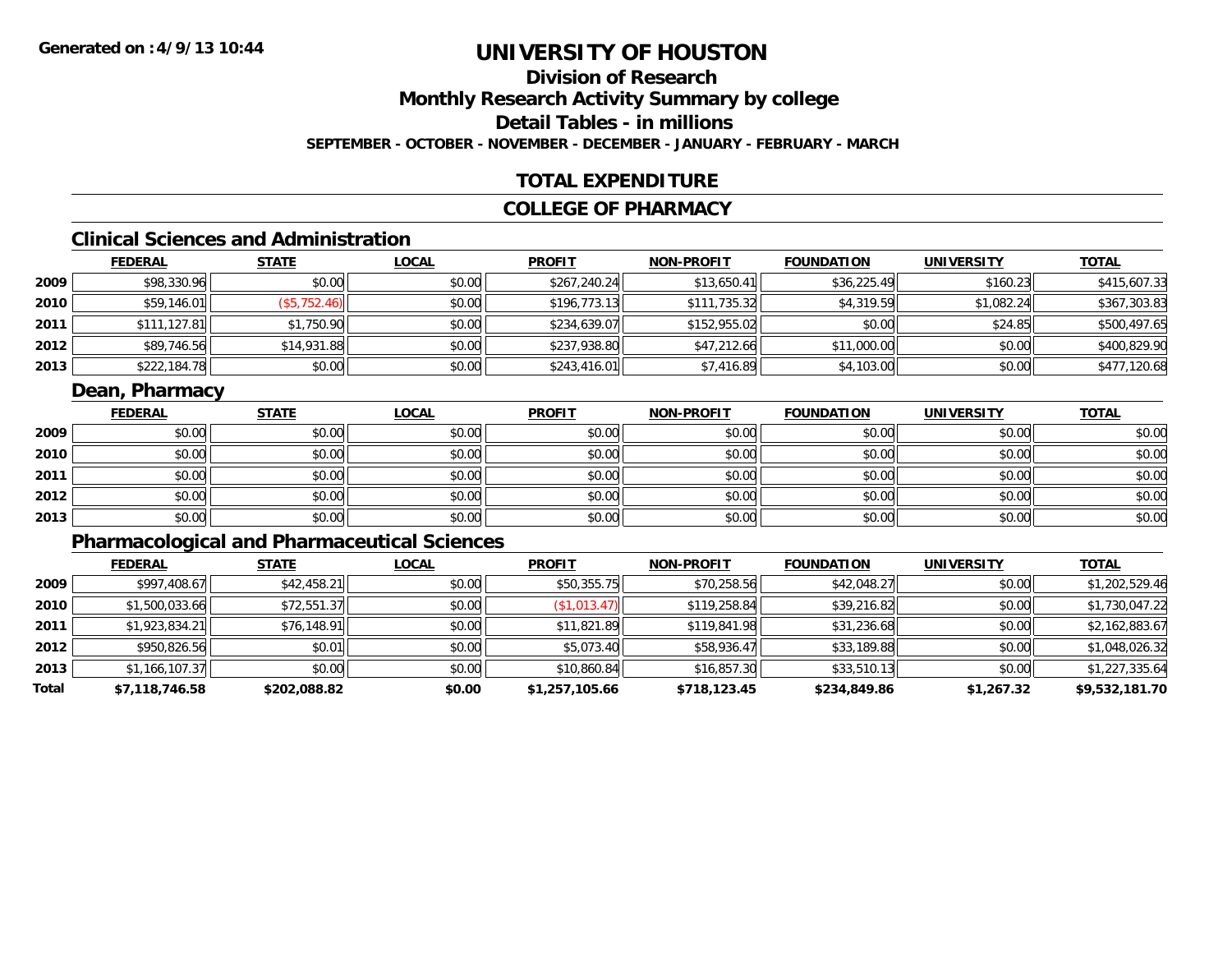# **Division of Research**

**Monthly Research Activity Summary by college**

**Detail Tables - in millions**

**SEPTEMBER - OCTOBER - NOVEMBER - DECEMBER - JANUARY - FEBRUARY - MARCH**

# **TOTAL EXPENDITURE**

### **COLLEGE OF TECHNOLOGY**

### **Center for Life Sciences Technology**

|      | <b>FEDERAL</b>                   | <b>STATE</b> | <u>LOCAL</u> | <b>PROFIT</b> | <b>NON-PROFIT</b> | <b>FOUNDATION</b> | <b>UNIVERSITY</b> | <b>TOTAL</b> |
|------|----------------------------------|--------------|--------------|---------------|-------------------|-------------------|-------------------|--------------|
| 2009 | \$0.00                           | \$0.00       | \$0.00       | \$0.00        | \$0.00            | \$0.00            | \$0.00            | \$0.00       |
| 2010 | \$0.00                           | \$0.00       | \$0.00       | \$0.00        | \$0.00            | \$0.00            | \$0.00            | \$0.00       |
| 2011 | \$0.00                           | \$0.00       | \$0.00       | \$0.00        | \$0.00            | \$0.00            | \$0.00            | \$0.00       |
| 2012 | \$0.00                           | \$0.00       | \$0.00       | \$0.00        | \$0.00            | \$0.00            | \$0.00            | \$0.00       |
|      | _____<br>$\sim$<br>$\sim$ $\sim$ | - - -        |              |               |                   |                   |                   |              |

#### **Center for Technology Literacy**

|      | <u>FEDERAL</u> | <b>STATE</b> | <u>LOCAL</u> | <b>PROFIT</b> | <b>NON-PROFIT</b> | <b>FOUNDATION</b> | <b>UNIVERSITY</b> | <b>TOTAL</b> |
|------|----------------|--------------|--------------|---------------|-------------------|-------------------|-------------------|--------------|
| 2009 | \$0.00         | \$0.00       | \$0.00       | \$0.00        | \$0.00            | \$0.00            | \$0.00            | \$0.00       |
| 2010 | \$8,164.12     | \$0.00       | \$0.00       | \$0.00        | \$0.00            | \$0.00            | \$0.00            | \$8,164.12   |
| 2011 | \$360,161.48   | \$0.00       | \$0.00       | \$0.00        | \$0.00            | \$0.00            | \$0.00            | \$360,161.48 |
| 2012 | \$499,637.99   | \$0.00       | \$0.00       | \$0.00        | \$0.00            | \$0.00            | \$0.00            | \$499,637.99 |
| 2013 | \$158,280.75   | \$0.00       | \$0.00       | \$0.00        | \$0.00            | \$0.00            | \$0.00            | \$158,280.75 |

### **Dean, Technology**

|      | <b>FEDERAL</b> | <b>STATE</b> | <u>LOCAL</u> | <b>PROFIT</b> | <b>NON-PROFIT</b> | <b>FOUNDATION</b> | <b>UNIVERSITY</b> | <b>TOTAL</b> |
|------|----------------|--------------|--------------|---------------|-------------------|-------------------|-------------------|--------------|
| 2009 | \$252,909.75   | \$0.00       | \$0.00       | \$0.00        | \$0.00            | \$0.00            | \$0.00            | \$252,909.75 |
| 2010 | \$133,468.82   | \$0.00       | \$0.00       | \$0.00        | \$0.00            | \$0.00            | \$0.00            | \$133,468.82 |
| 2011 | \$92,958.41    | \$0.00       | \$0.00       | \$0.00        | \$0.00            | \$0.00            | \$0.00            | \$92,958.41  |
| 2012 | \$134,691.34   | \$0.00       | \$0.00       | \$0.00        | \$0.00            | \$0.00            | \$0.00            | \$134,691.34 |
| 2013 | \$33,703.59    | \$9,919.48   | \$0.00       | \$0.00        | \$0.00            | \$0.00            | \$0.00            | \$43,623.07  |

#### **Engineering Technology**

|      | <b>FEDERAL</b> | <b>STATE</b> | <u>LOCAL</u> | <b>PROFIT</b> | <b>NON-PROFIT</b> | <b>FOUNDATION</b> | <b>UNIVERSITY</b> | <b>TOTAL</b> |
|------|----------------|--------------|--------------|---------------|-------------------|-------------------|-------------------|--------------|
| 2009 | \$340,517.35   | \$0.00       | \$0.00       | \$14,634.14   | \$41,749.04       | \$0.00            | \$15,851.22       | \$412,751.74 |
| 2010 | \$417,675.04   | \$0.00       | \$0.00       | \$22,553.72   | \$11,072.17       | \$38,694.36       | \$229.32          | \$490,224.61 |
| 2011 | \$209,795.26   | \$0.00       | \$0.00       | \$16,485.25   | \$1,161.51        | \$25,317.90       | \$0.00            | \$252,759.92 |
| 2012 | \$302,995.46   | \$0.00       | \$0.00       | \$26,099.90   | (\$3,366.00)      | \$22,023.95       | \$0.00            | \$347,753.31 |
| 2013 | \$326,981.74   | \$2,479.87   | \$0.00       | \$41,631.20   | \$6,345.05        | \$20,269.36       | \$0.00            | \$397,707.22 |

# **Human Development and Consumer Science**

|      | <u>FEDERAL</u> | <b>STATE</b> | <u>LOCAL</u> | <b>PROFIT</b> | <b>NON-PROFIT</b> | <b>FOUNDATION</b> | <b>UNIVERSITY</b> | <b>TOTAL</b> |
|------|----------------|--------------|--------------|---------------|-------------------|-------------------|-------------------|--------------|
| 2009 | \$20,443.77    | \$9,472.96   | \$0.00       | 1,811.46      | \$0.00            | \$0.00            | \$0.00            | 10.827,729 پ |
| 2010 | \$3,255.03     | \$0.00       | \$0.00       | \$10,699.21   | \$0.00            | \$0.00            | \$0.00            | \$13,954.24  |
| 2011 | \$952.48       | \$0.00       | \$0.00       | 1,184.15      | \$0.00            | \$0.00            | \$0.00            | \$2,136.63   |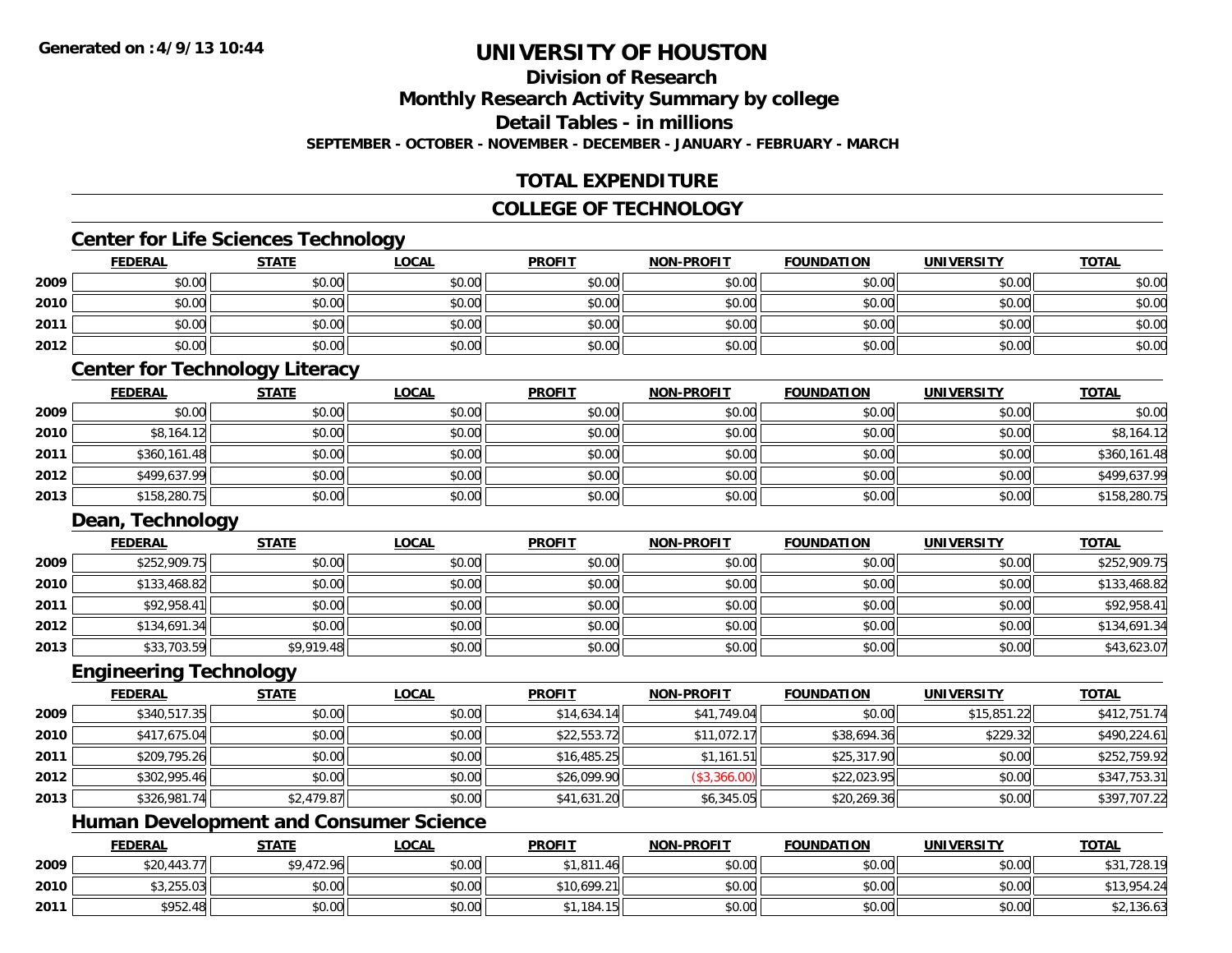# **Division of Research**

**Monthly Research Activity Summary by college**

**Detail Tables - in millions**

**SEPTEMBER - OCTOBER - NOVEMBER - DECEMBER - JANUARY - FEBRUARY - MARCH**

# **TOTAL EXPENDITURE**

#### **COLLEGE OF TECHNOLOGY**

### **Human Development and Consumer Science**

|      | <b>FEDERAL</b>               | <b>STATE</b>                                                                            | $\sim$<br>.UUAL                       | <b>PROFIT</b>          | -PROFIT<br>NON- | <b>FOUNDATION</b> | UNIVERSITY           | <b>TOTAL</b>          |
|------|------------------------------|-----------------------------------------------------------------------------------------|---------------------------------------|------------------------|-----------------|-------------------|----------------------|-----------------------|
| 2012 | $\sim$ $\sim$ $\sim$<br>יש.ו | ሐሴ ሰሰ<br>vv.vv                                                                          | $\uparrow$ $\wedge$ $\wedge$<br>DU.UU | JU.UU                  | 0000<br>PO.OO   | \$0.00            | 0000<br>JU.UU        | <b>ሰዓ</b> ላ<br>' 24∠د |
| 2013 | 0.11<br>546U.68              | $\begin{array}{c} \hline \text{A} & \text{A} & \text{A} \\ \hline \end{array}$<br>JU.UU | $\uparrow$ $\wedge$ $\wedge$<br>DU.UU | $\sim$ $\sim$<br>JU.UU | 0000<br>JU.UU   | \$0.00            | 0000<br><b>JU.UU</b> | \$460.68              |

<u> 1989 - Johann Stoff, deutscher Stoffen und der Stoffen und der Stoffen und der Stoffen und der Stoffen und de</u>

# **Information & Logistics Technology**

|      | <b>FEDERAL</b> | <b>STATE</b> | <u>LOCAL</u> | <b>PROFIT</b> | <b>NON-PROFIT</b> | <b>FOUNDATION</b> | <b>UNIVERSITY</b> | <b>TOTAL</b>  |
|------|----------------|--------------|--------------|---------------|-------------------|-------------------|-------------------|---------------|
| 2009 | \$68,300.36    | \$3,157.65   | \$0.00       | \$404.00      | \$8,562.28        | \$0.00            | \$0.00            | \$80,424.29   |
| 2010 | \$21,370.55    | \$0.00       | \$0.00       | \$0.00        | \$3,109.70        | \$0.00            | \$0.00            | \$24,480.25   |
| 2011 | \$10,848.37    | \$0.00       | \$0.00       | \$0.00        | \$5,273.45        | \$0.00            | \$0.00            | \$16,121.82   |
| 2012 | \$35,204.09    | \$0.00       | \$0.00       | \$0.00        | \$0.00            | \$0.00            | \$0.00            | \$35,204.09   |
| 2013 | (\$10,735.08)  | \$0.00       | \$0.00       | \$0.00        | \$0.00            | \$0.00            | \$0.00            | (\$10,735.08) |

# **Texas Manufacturing Assistance Center**

|       | <b>FEDERAL</b> | <b>STATE</b> | LOCAL  | <b>PROFIT</b> | <b>NON-PROFIT</b> | <b>FOUNDATION</b> | <b>UNIVERSITY</b> | <b>TOTAL</b>   |
|-------|----------------|--------------|--------|---------------|-------------------|-------------------|-------------------|----------------|
| 2009  | \$0.00         | \$0.00       | \$0.00 | \$0.00        | \$0.00            | \$0.00            | \$0.00            | \$0.00         |
| 2010  | \$0.00         | \$0.00       | \$0.00 | \$0.00        | \$0.00            | \$0.00            | \$0.00            | \$0.00         |
| 2011  | \$0.00         | \$0.00       | \$0.00 | \$0.00        | \$0.00            | \$0.00            | \$0.00            | \$0.00         |
| 2012  | \$0.00         | \$0.00       | \$0.00 | \$0.00        | \$0.00            | \$0.00            | \$0.00            | \$0.00         |
| 2013  | \$0.00         | \$0.00       | \$0.00 | \$0.00        | \$0.00            | \$0.00            | \$0.00            | \$0.00         |
| Total | \$3,422,282.34 | \$25,029.96  | \$0.00 | \$135,503.03  | \$73,907.19       | \$106,305.57      | \$16,080.54       | \$3,779,108.63 |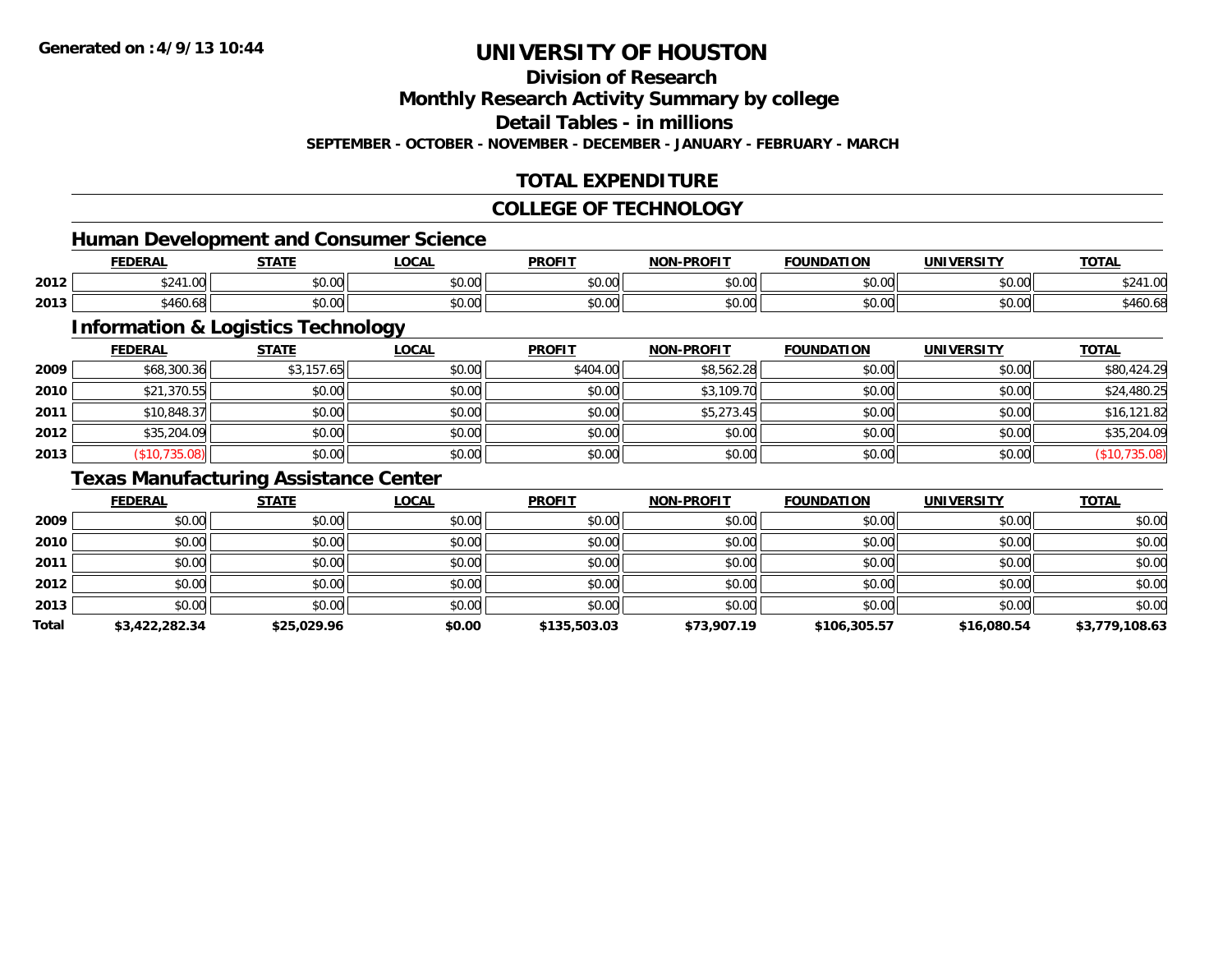### **Division of ResearchMonthly Research Activity Summary by college Detail Tables - in millions**

**SEPTEMBER - OCTOBER - NOVEMBER - DECEMBER - JANUARY - FEBRUARY - MARCH**

# **TOTAL EXPENDITURE**

# **CULLEN COLLEGE OF ENGINEERING**

# **Biomedical Engineering**

|      | <b>FEDERAL</b> | <b>STATE</b> | <u>LOCAL</u> | <b>PROFIT</b> | <b>NON-PROFIT</b> | <b>FOUNDATION</b> | <b>UNIVERSITY</b> | <b>TOTAL</b> |
|------|----------------|--------------|--------------|---------------|-------------------|-------------------|-------------------|--------------|
| 2009 | \$180,338.87   | \$0.00       | \$0.00       | \$0.00        | \$15,062.72       | \$3,268.70        | \$0.00            | \$198,670.29 |
| 2010 | \$146,882.13   | \$0.00       | \$0.00       | \$0.00        | \$25,449.26       | (\$158.11         | \$0.00            | \$172,173.28 |
| 2011 | \$137,124.42   | \$0.00       | \$0.00       | \$0.00        | \$0.00            | \$0.00            | \$0.00            | \$137,124.42 |
| 2012 | \$152,953.35   | \$0.00       | \$0.00       | \$0.00        | \$0.00            | \$0.00            | \$0.00            | \$152,953.35 |
| 2013 | \$571,762.67   | \$0.00       | \$0.00       | \$0.00        | \$0.00            | \$0.00            | \$0.00            | \$571,762.67 |

# **Center for Innovative Grouting Materials and Tech**

|      | <u>FEDERAL</u> | <b>STATE</b> | <u>LOCAL</u> | <b>PROFIT</b> | <b>NON-PROFIT</b> | <b>FOUNDATION</b> | <b>UNIVERSITY</b> | <b>TOTAL</b> |
|------|----------------|--------------|--------------|---------------|-------------------|-------------------|-------------------|--------------|
| 2010 | \$0.00         | \$0.00       | \$0.00       | \$0.00        | \$0.00            | \$0.00            | \$0.00            | \$0.00       |
| 2011 | \$0.00         | \$0.00       | \$0.00       | \$0.00        | \$0.00            | \$0.00            | \$0.00            | \$0.00       |
| 2012 | \$0.00         | \$0.00       | \$0.00       | \$0.00        | \$0.00            | \$0.00            | \$0.00            | \$0.00       |
| 2013 | \$0.00         | \$0.00       | \$0.00       | \$0.00        | \$0.00            | \$0.00            | \$0.00            | \$0.00       |

#### **Chemical Engineering**

|      | <b>FEDERAL</b> | <b>STATE</b>   | <u>LOCAL</u> | <b>PROFIT</b> | <b>NON-PROFIT</b> | <b>FOUNDATION</b> | UNIVERSITY    | <b>TOTAL</b>   |
|------|----------------|----------------|--------------|---------------|-------------------|-------------------|---------------|----------------|
| 2009 | \$866,328.24   | \$2,439,700.91 | \$21,641.00  | \$459,446.57  | \$42,384.34       | \$80,928.15       | \$5,907.65    | \$3,916,336.86 |
| 2010 | \$1,897,802.79 | \$1,869,716.93 | \$12,560.20  | \$189,508.66  | \$0.00            | \$59,813.37       | \$85,387.53   | \$4,114,789.48 |
| 2011 | \$2,728,427.39 | \$137,969.21   | \$6,838.80   | \$398,835.89  | \$0.00            | \$57,762.96       | \$86,421.13   | \$3,416,255.38 |
| 2012 | \$2,488,959.35 | \$148,398.84   | \$1,086.31   | \$533,670.11  | \$800.00          | \$73,341.88       | \$0.02        | \$3,246,256.51 |
| 2013 | \$1,866,587.94 | \$98,986.37    | \$0.00       | \$391,248.74  | \$49,887.62       | \$140,509.44      | (\$14,776.20) | \$2,532,443.91 |

### **Civil Engineering**

|      | <b>FEDERAL</b> | <b>STATE</b> | <u>LOCAL</u> | <b>PROFIT</b> | <b>NON-PROFIT</b> | <b>FOUNDATION</b> | <b>UNIVERSITY</b> | <b>TOTAL</b>   |
|------|----------------|--------------|--------------|---------------|-------------------|-------------------|-------------------|----------------|
| 2009 | \$953,727.90   | \$199,166.38 | \$19,810.39  | \$696.26      | \$16,021.41       | \$70,849.63       | \$0.00            | \$1,260,271.97 |
| 2010 | \$595,949.93   | \$205,652.37 | \$76,522.11  | \$41,230.41   | \$31,288.29       | \$95,181.22       | \$0.00            | \$1,045,824.33 |
| 2011 | \$664,341.62   | \$204,848.66 | \$7.479.54   | \$110,086.63  | \$43,453.46       | \$67,887.50       | \$15,995.64       | \$1,114,093.04 |
| 2012 | \$1,395,470.54 | \$227,564.21 | \$46,115.72  | \$52,113.87   | \$31,373.43       | \$20,055.84       | \$0.00            | \$1,772,693.61 |
| 2013 | \$1,474,263.17 | \$221,407.02 | \$9,644.18   | \$131,783.69  | \$57,311.33       | \$6,284.33        | \$17,272.44       | \$1,917,966.16 |

# **Composites Engineering and Applications Center**

|      | <b>FEDERAL</b> | <b>STATE</b> | <u>LOCAL</u> | <b>PROFIT</b> | <b>I-PROFIT</b><br><b>NON</b> | <b>FOUNDATION</b> | <b>UNIVERSITY</b> | <b>TOTAL</b> |
|------|----------------|--------------|--------------|---------------|-------------------------------|-------------------|-------------------|--------------|
| 2010 | \$0.00         | \$0.00       | \$0.00       | \$0.00        | \$0.00                        | \$0.00            | \$0.00            | \$0.00       |
| 2011 | \$0.00         | \$0.00       | \$0.00       | \$0.00        | \$0.00                        | \$0.00            | \$0.00            | \$0.00       |
| 2012 | \$0.00         | \$0.00       | \$0.00       | \$0.00        | \$0.00                        | \$0.00            | \$0.00            | \$0.00       |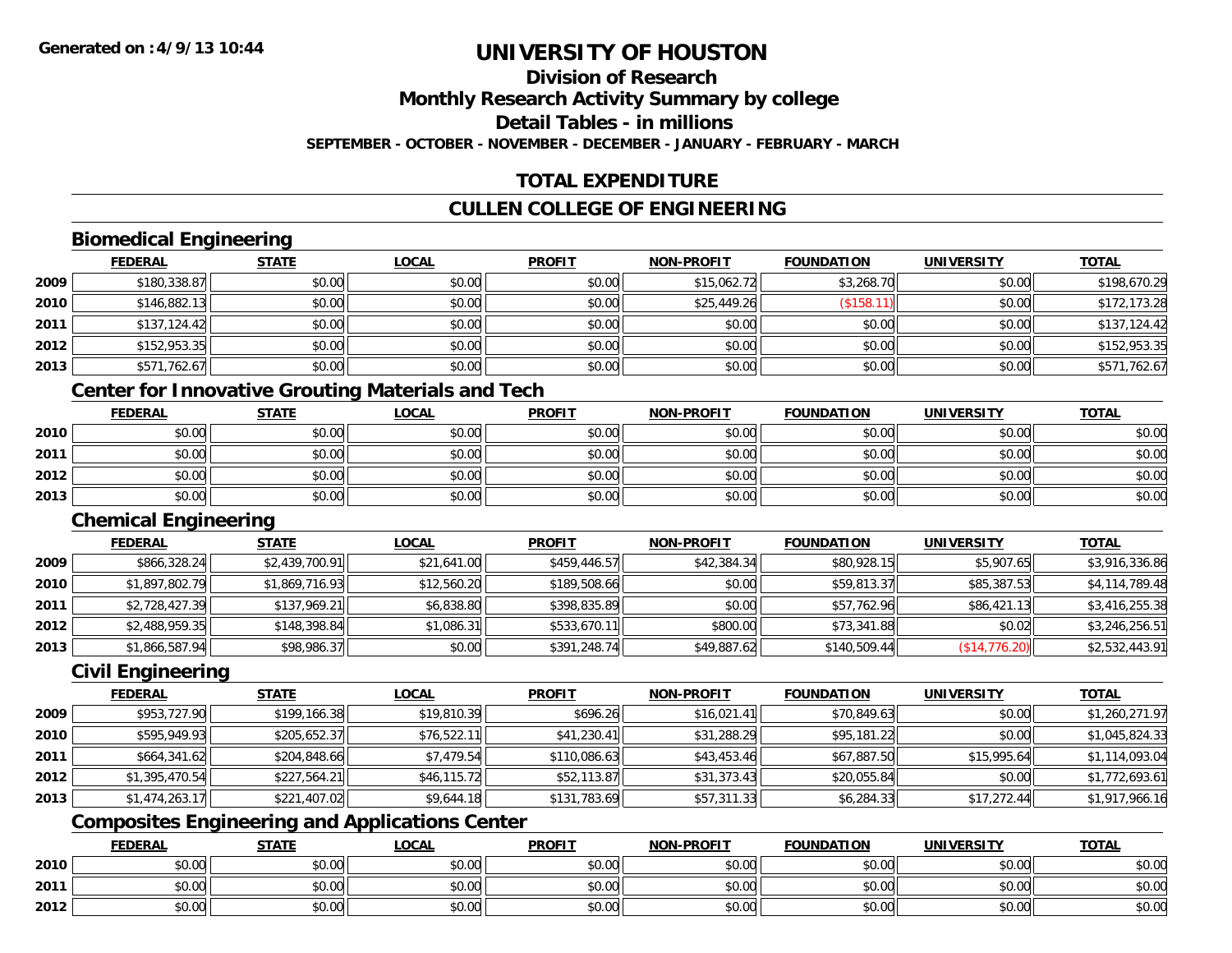**Division of Research**

**Monthly Research Activity Summary by college**

**Detail Tables - in millions**

**SEPTEMBER - OCTOBER - NOVEMBER - DECEMBER - JANUARY - FEBRUARY - MARCH**

# **TOTAL EXPENDITURE**

### **CULLEN COLLEGE OF ENGINEERING**

# **Composites Engineering and Applications Center**

|      | <b>FEDERAL</b>                               | <b>STATE</b> | <b>LOCAL</b> | <b>PROFIT</b> | <b>NON-PROFIT</b> | <b>FOUNDATION</b> | <b>UNIVERSITY</b> | <b>TOTAL</b>   |
|------|----------------------------------------------|--------------|--------------|---------------|-------------------|-------------------|-------------------|----------------|
| 2013 | \$0.00                                       | \$0.00       | \$0.00       | \$0.00        | \$0.00            | \$0.00            | \$0.00            | \$0.00         |
|      | Dean, Engineering                            |              |              |               |                   |                   |                   |                |
|      | <b>FEDERAL</b>                               | <b>STATE</b> | <b>LOCAL</b> | <b>PROFIT</b> | <b>NON-PROFIT</b> | <b>FOUNDATION</b> | <b>UNIVERSITY</b> | <b>TOTAL</b>   |
| 2009 | \$14,313.44                                  | (\$48.96)    | \$0.00       | \$0.00        | \$0.00            | \$0.00            | \$0.00            | \$14,264.48    |
| 2010 | \$82,153.95                                  | \$0.00       | \$0.00       | \$0.00        | \$0.00            | \$0.00            | \$0.00            | \$82,153.95    |
| 2011 | \$92,240.62                                  | \$0.00       | \$0.00       | \$0.00        | \$0.00            | \$0.00            | \$0.00            | \$92,240.62    |
| 2012 | \$126,272.28                                 | \$0.00       | \$0.00       | \$0.00        | \$0.00            | \$0.00            | \$0.00            | \$126,272.28   |
| 2013 | \$34,681.61                                  | \$0.00       | \$0.00       | \$0.00        | \$0.00            | \$0.00            | \$0.00            | \$34,681.61    |
|      | <b>Electrical &amp; Computer Engineering</b> |              |              |               |                   |                   |                   |                |
|      | <b>FEDERAL</b>                               | <b>STATE</b> | <b>LOCAL</b> | <b>PROFIT</b> | <b>NON-PROFIT</b> | <b>FOUNDATION</b> | <b>UNIVERSITY</b> | <b>TOTAL</b>   |
| 2009 | \$1,322,756.72                               | \$190,658.35 | \$0.00       | \$151,682.48  | \$180,634.95      | \$0.00            | \$48,453.96       | \$1,894,186.46 |
| 2010 | \$1,212,344.38                               | \$207,418.51 | \$0.00       | \$325,743.79  | \$102,166.23      | \$0.00            | \$465.12          | \$1,848,138.04 |
| 2011 | \$2,076,094.68                               | \$145,154.51 | \$0.00       | \$166,095.02  | \$51,723.30       | \$21,691.48       | \$7,366.32        | \$2,468,125.30 |
| 2012 | \$2,540,073.72                               | \$57,013.86  | \$0.00       | \$360,327.03  | (\$32,074.48)     | (\$5,482.68)      | \$0.21            | \$2,919,857.65 |
| 2013 | \$2,045,010.41                               | \$33,332.60  | \$0.00       | \$235,897.98  | \$31,298.10       | \$78,854.70       | \$0.00            | \$2,424,393.79 |
|      | <b>Industrial Engineering</b>                |              |              |               |                   |                   |                   |                |
|      | <b>FEDERAL</b>                               | <b>STATE</b> | <b>LOCAL</b> | <b>PROFIT</b> | <b>NON-PROFIT</b> | <b>FOUNDATION</b> | <b>UNIVERSITY</b> | <b>TOTAL</b>   |
| 2009 | \$98,857.91                                  | \$0.00       | \$0.00       | \$2,158.44    | \$0.00            | \$0.00            | \$0.00            | \$101,016.35   |
| 2010 | \$100,906.94                                 | \$8,384.33   | \$0.00       | \$0.00        | \$0.00            | \$0.00            | \$0.00            | \$109,291.27   |
| 2011 | \$100,046.59                                 | \$28,696.15  | \$35,982.30  | \$0.00        | \$0.00            | \$0.00            | \$0.00            | \$164,725.04   |
| 2012 | \$73,441.62                                  | (\$100.00)   | \$38,190.17  | \$0.00        | \$0.00            | \$0.00            | \$0.00            | \$111,531.79   |
| 2013 | \$58,141.07                                  | \$48,064.59  | \$6,910.19   | \$0.00        | \$0.00            | \$11,788.36       | \$0.00            | \$124,904.21   |
|      | <b>Mechanical Engineering</b>                |              |              |               |                   |                   |                   |                |
|      | <b>FEDERAL</b>                               | <b>STATE</b> | <b>LOCAL</b> | <b>PROFIT</b> | <b>NON-PROFIT</b> | <b>FOUNDATION</b> | <b>UNIVERSITY</b> | <b>TOTAL</b>   |
| 2009 | \$537,797.90                                 | \$47,159.29  | \$0.00       | \$249,401.60  | \$73,544.02       | \$0.00            | \$28,379.23       | \$936,282.04   |
| 2010 | \$1,288,070.59                               | \$44,969.79  | \$0.00       | \$135,237.21  | \$119,709.72      | \$0.00            | \$23,108.57       | \$1,611,095.88 |
| 2011 | \$2,103,418.34                               | \$377,630.29 | \$0.00       | \$415,153.77  | \$68,306.10       | \$0.00            | \$0.00            | \$2,964,508.50 |
| 2012 | \$1,506,345.35                               | \$323,433.68 | \$0.00       | \$209,693.82  | \$62,574.31       | \$0.00            | \$0.00            | \$2,102,047.16 |
| 2013 | \$2,065,287.34                               | \$338,134.78 | \$0.00       | \$208,330.87  | \$10,817.62       | \$46,010.11       | \$0.00            | \$2,668,580.72 |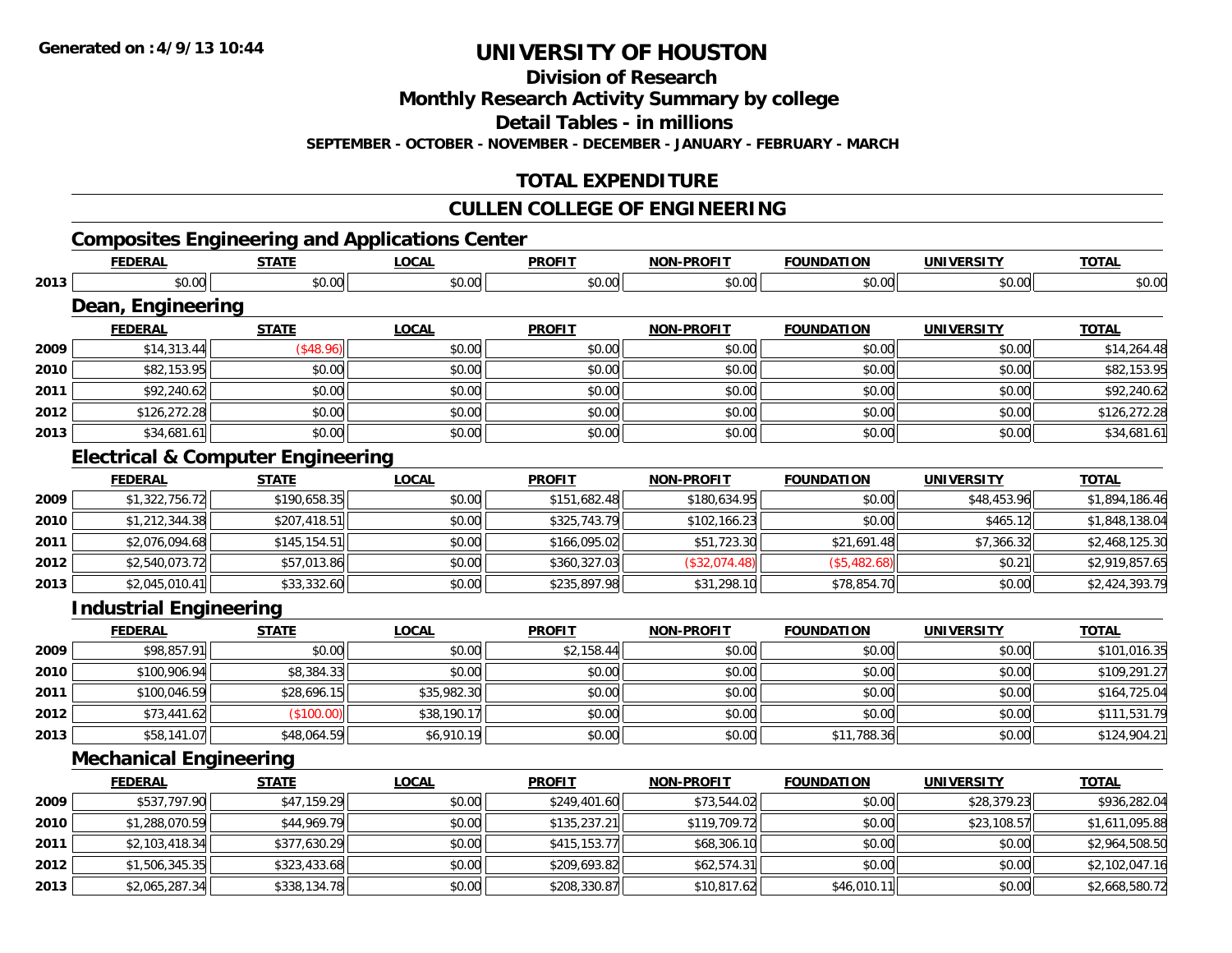# **Division of Research**

**Monthly Research Activity Summary by college**

**Detail Tables - in millions**

**SEPTEMBER - OCTOBER - NOVEMBER - DECEMBER - JANUARY - FEBRUARY - MARCH**

# **TOTAL EXPENDITURE**

### **CULLEN COLLEGE OF ENGINEERING**

### **National Wind Energy Center**

|      | <b>FEDERAL</b> | <b>STATE</b> | <u>LOCAL</u> | <b>PROFIT</b>                                         | <b>NON-PROFIT</b> | <b>FOUNDATION</b> | UNIVERSITY | <b>TOTAL</b> |
|------|----------------|--------------|--------------|-------------------------------------------------------|-------------------|-------------------|------------|--------------|
| 2011 | \$0.00         | \$0.00       | \$0.00       | $\mathsf{A} \cap \mathsf{A} \cap \mathsf{A}$<br>JU.UU | \$0.00            | \$0.00            | \$0.00     | \$0.00       |
| 2012 | \$0.00         | \$0.00       | \$0.00       | $\sim$<br><b>DU.UG</b>                                | \$0.00            | \$0.00            | \$0.00     | \$0.00       |
| 2013 | \$0.00         | \$0.00       | \$0.00       | \$0.00                                                | \$0.00            | \$0.00            | \$0.00     | \$0.00       |

### **SW Public Safety Technology Center**

|       | <b>FEDERAL</b>  | STATE        | _OCAL        | <b>PROFIT</b>  | <b>NON-PROFIT</b> | <b>FOUNDATION</b> | UNIVERSITY  | <b>TOTAL</b>    |
|-------|-----------------|--------------|--------------|----------------|-------------------|-------------------|-------------|-----------------|
| 2009  | \$0.00          | \$0.00       | \$0.00       | \$0.00         | \$0.00            | \$0.00            | \$0.00      | \$0.00          |
| Total | \$33,599,175.76 | 1.603.312.64 | \$282.780.91 | \$4,768,342.84 | \$981.731.73      | \$828.586.87      | \$303.981.6 | \$48,367,912.37 |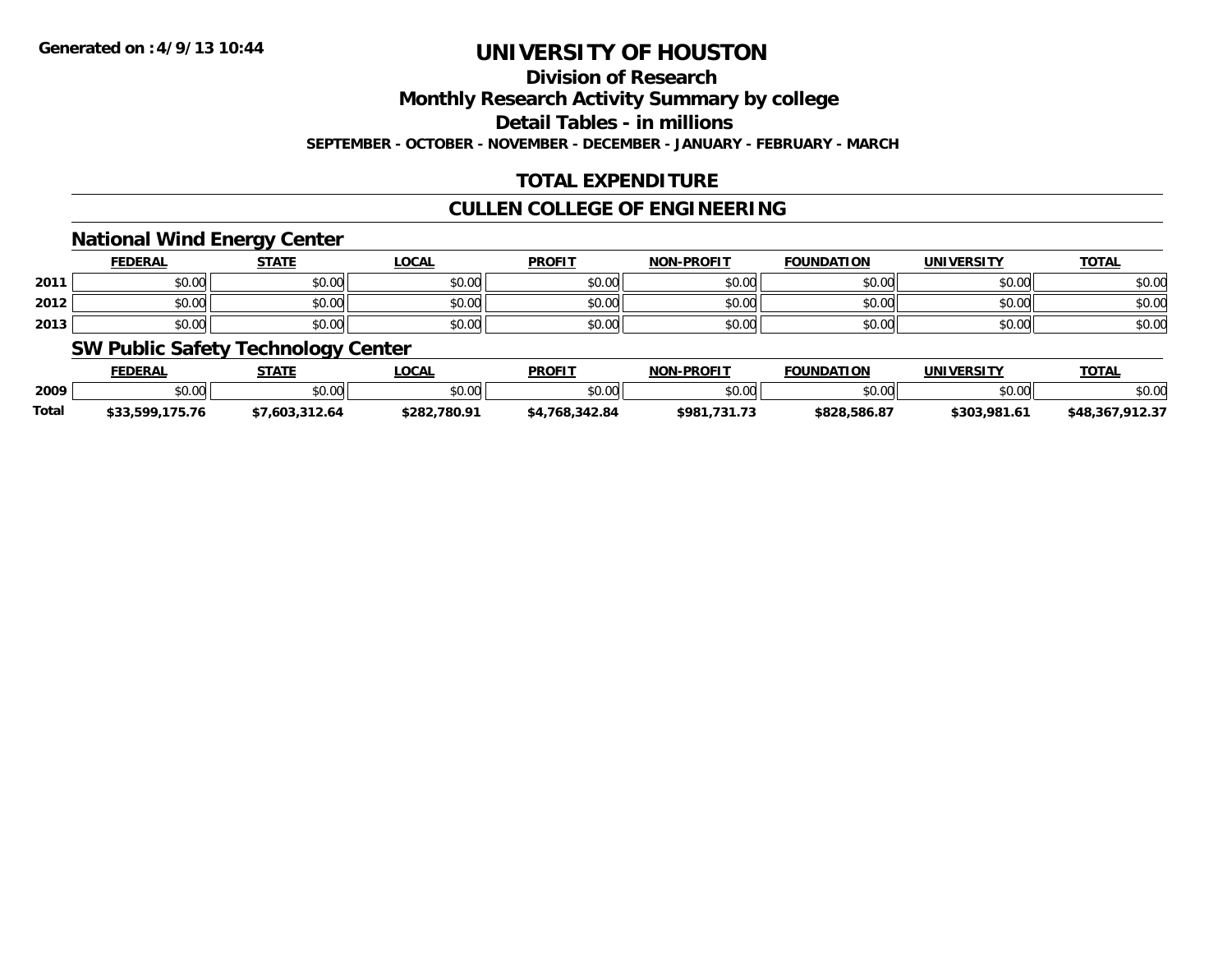#### **Division of ResearchMonthly Research Activity Summary by college Detail Tables - in millionsSEPTEMBER - OCTOBER - NOVEMBER - DECEMBER - JANUARY - FEBRUARY - MARCH**

# **TOTAL EXPENDITURE**

# **DIVISION OF RESEARCH**

### **Center for Advanced Materials**

|      | <b>FEDERAL</b> | <b>STATE</b> | <b>LOCAL</b> | <b>PROFIT</b> | <b>NON-PROFIT</b> | <b>FOUNDATION</b> | <b>UNIVERSITY</b> | <b>TOTAL</b> |
|------|----------------|--------------|--------------|---------------|-------------------|-------------------|-------------------|--------------|
| 2009 | \$14,162.87    | \$0.00       | \$0.00       | \$4,935.22    | \$0.00            | \$0.00            | \$0.00            | \$19,098.09  |
| 2010 | (\$1.03)       | \$2,475.25   | \$0.00       | \$0.00        | \$0.00            | \$0.00            | \$0.00            | \$2,474.21   |
| 2011 | \$17,675.69    | \$25,146.09  | \$0.00       | \$8,529.75    | \$0.00            | \$0.00            | \$0.00            | \$51,351.53  |
| 2012 | \$6,737.05     | \$0.00       | \$0.00       | \$0.00        | \$0.00            | \$0.00            | \$0.00            | \$6,737.05   |
| 2013 | \$1,100.47     | \$0.00       | \$0.00       | \$0.00        | \$0.00            | \$0.00            | \$0.00            | \$1,100.47   |

# **Center for Biomedical & Environmental Genomics**

|      | <u>FEDERAL</u> | <u>STATE</u> | <u>LOCAL</u> | <b>PROFIT</b> | <b>NON-PROFIT</b> | <b>FOUNDATION</b> | <b>UNIVERSITY</b> | <b>TOTAL</b> |
|------|----------------|--------------|--------------|---------------|-------------------|-------------------|-------------------|--------------|
| 2009 | \$0.00         | \$0.00       | \$0.00       | \$0.00        | \$0.00            | \$0.00            | \$0.00            | \$0.00       |
| 2010 | \$0.00         | \$0.00       | \$0.00       | \$0.00        | \$0.00            | \$0.00            | \$0.00            | \$0.00       |
| 2011 | \$0.00         | \$0.00       | \$0.00       | \$0.00        | \$0.00            | \$0.00            | \$0.00            | \$0.00       |
| 2012 | \$0.00         | \$0.00       | \$0.00       | \$0.00        | \$0.00            | \$0.00            | \$0.00            | \$0.00       |
| 2013 | \$0.00         | \$0.00       | \$0.00       | \$0.00        | \$0.00            | \$0.00            | \$0.00            | \$0.00       |

# **Center for Industrial Partnerships**

|      | <b>FEDERAL</b> | <b>STATE</b> | <b>LOCAL</b> | <b>PROFIT</b> | <b>NON-PROFIT</b> | <b>FOUNDATION</b> | <b>UNIVERSITY</b> | <b>TOTAL</b> |
|------|----------------|--------------|--------------|---------------|-------------------|-------------------|-------------------|--------------|
| 2009 | \$23,963.92    | \$0.00       | \$0.00       | \$13,473.09   | \$0.00            | \$0.00            | \$0.00            | \$37,437.01  |
| 2010 | \$71,077.50    | \$0.00       | \$0.00       | \$3,629.06    | \$0.00            | \$0.00            | \$0.00            | \$74,706.56  |
| 2011 | \$137,645.61   | \$0.00       | \$0.00       | \$33,258.71   | \$0.00            | \$0.00            | \$0.00            | \$170,904.32 |
| 2012 | \$46,766.91    | \$0.00       | \$0.00       | \$17,993.91   | \$0.00            | \$0.00            | \$0.00            | \$64,760.82  |
| 2013 | \$4,654.45     | \$0.00       | \$0.00       | \$14,715.86   | \$0.00            | \$0.00            | \$0.00            | \$19,370.31  |

# **Center for Neuromotor & Biomechanics Research**

|      | <b>FEDERAL</b> | <b>STATE</b> | <b>LOCAL</b> | <b>PROFIT</b> | <b>NON-PROFIT</b> | <b>FOUNDATION</b> | <b>UNIVERSITY</b> | <b>TOTAL</b> |
|------|----------------|--------------|--------------|---------------|-------------------|-------------------|-------------------|--------------|
| 2009 | \$0.00         | \$0.00       | \$0.00       | \$0.00        | \$0.00            | \$0.00            | \$0.00            | \$0.00       |
| 2010 | \$0.00         | \$0.00       | \$0.00       | \$0.00        | \$0.00            | \$0.00            | \$0.00            | \$0.00       |
| 2011 | \$0.00         | \$0.00       | \$0.00       | \$0.00        | \$0.00            | \$0.00            | \$0.00            | \$0.00       |
| 2012 | \$0.00         | \$0.00       | \$0.00       | \$0.00        | \$0.00            | \$0.00            | \$0.00            | \$0.00       |
| 2013 | \$0.00         | \$0.00       | \$0.00       | \$0.00        | \$0.00            | \$0.00            | \$0.00            | \$0.00       |

# **Division of Research**

|      | <b>FEDERAL</b> | <b>CTATI</b>                                          | .OCAL              | <b>PROFIT</b>    | <b>LPROFIT</b><br><b>NION</b> | <b>ີ</b> ∩UNDA<br>. | <b>HNIVE</b><br>DC IT                        | <b>TOTAL</b> |
|------|----------------|-------------------------------------------------------|--------------------|------------------|-------------------------------|---------------------|----------------------------------------------|--------------|
| 2009 | $\sim$         | $\mathsf{A} \cap \mathsf{A} \cap \mathsf{A}$<br>vv.vv | $\sim$ 00<br>vu.vu | 0.00<br>- ມບ.ບບຸ | \$0.00                        | vu.vu               | $\triangle$ $\triangle$ $\triangle$<br>vu.vu | 20A          |
| 2010 |                | $\sim$ 00<br>vv.vv                                    | $\sim$ 00<br>vu.uu | 0000<br>JU.UU    | \$0.00                        | JU.UU               | $\sim$ 00<br><b>DU.UU</b>                    | 168.18       |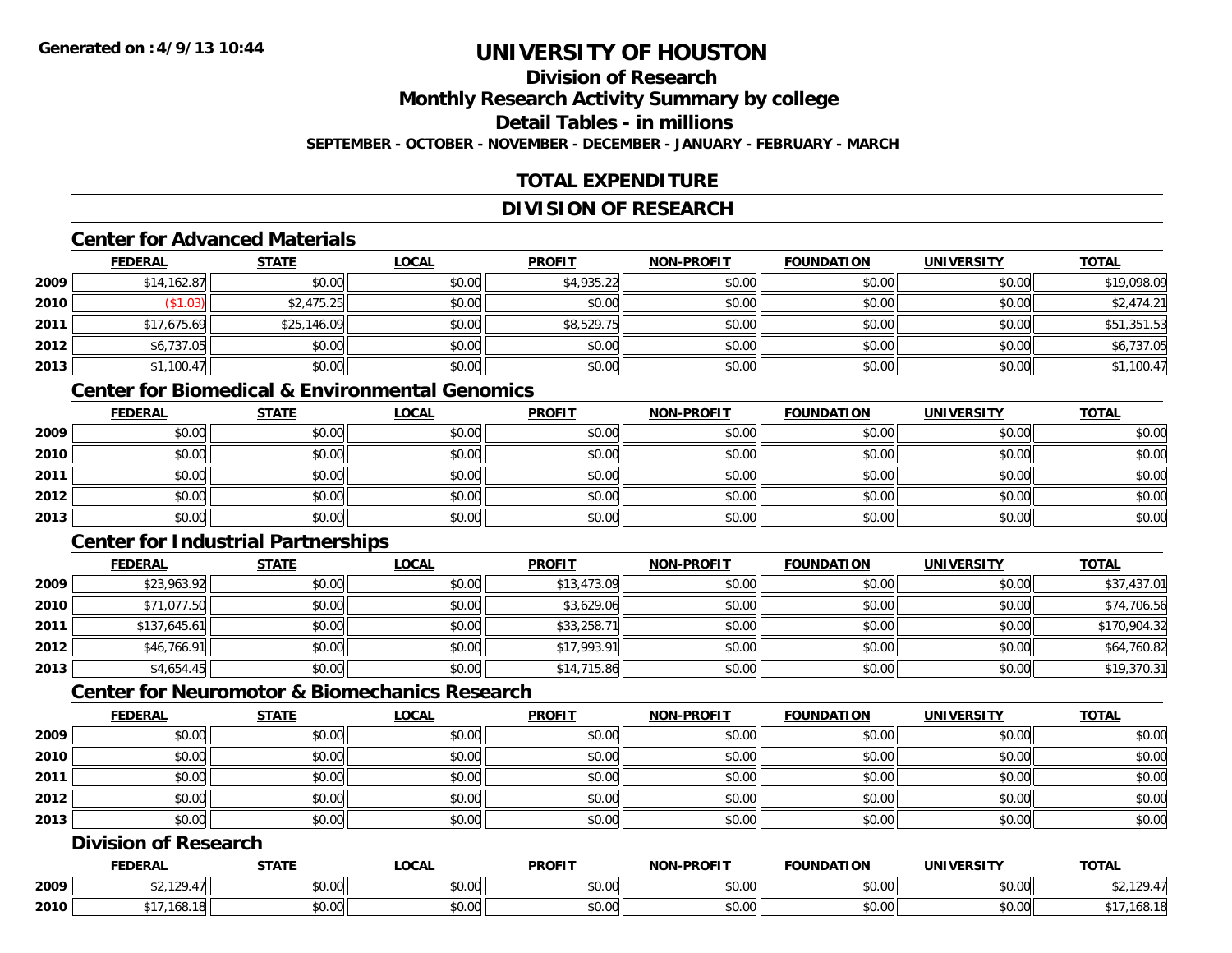# **Division of Research Monthly Research Activity Summary by college Detail Tables - in millions**

**SEPTEMBER - OCTOBER - NOVEMBER - DECEMBER - JANUARY - FEBRUARY - MARCH**

# **TOTAL EXPENDITURE**

# **DIVISION OF RESEARCH**

|      | <b>FEDERAL</b>                        | <b>STATE</b> | <b>LOCAL</b> | <b>PROFIT</b> | <b>NON-PROFIT</b> | <b>FOUNDATION</b> | <b>UNIVERSITY</b> | <b>TOTAL</b> |
|------|---------------------------------------|--------------|--------------|---------------|-------------------|-------------------|-------------------|--------------|
| 2011 | (\$1,063.42)                          | \$0.00       | \$0.00       | \$0.00        | \$0.00            | \$0.00            | \$0.00            | (\$1,063.42) |
| 2012 | (\$0.00)                              | \$0.00       | \$0.00       | \$0.00        | \$0.00            | \$0.00            | \$0.00            | (\$0.00)     |
|      | <b>Institute for Molecular Design</b> |              |              |               |                   |                   |                   |              |
|      | <b>FEDERAL</b>                        | <b>STATE</b> | <b>LOCAL</b> | <b>PROFIT</b> | NON-PROFIT        | <b>FOUNDATION</b> | <b>UNIVERSITY</b> | <b>TOTAL</b> |
| 2012 | \$0.00                                | \$0.00       | \$0.00       | \$0.00        | \$0.00            | \$0.00            | \$0.00            | \$0.00       |
|      | <b>Institute for Nanoenergy</b>       |              |              |               |                   |                   |                   |              |
|      | <b>FEDERAL</b>                        | <b>STATE</b> | <b>LOCAL</b> | <b>PROFIT</b> | NON-PROFIT        | <b>FOUNDATION</b> | <b>UNIVERSITY</b> | <b>TOTAL</b> |
| 2009 | \$0.00                                | \$0.00       | \$0.00       | \$0.00        | \$0.00            | \$0.00            | \$0.00            | \$0.00       |
| 2010 | \$0.00                                | \$0.00       | \$0.00       | \$0.00        | \$0.00            | \$0.00            | \$0.00            | \$0.00       |
| 2011 | \$0.00                                | \$0.00       | \$0.00       | \$0.00        | \$0.00            | \$0.00            | \$0.00            | \$0.00       |
| 2012 | \$0.00                                | \$0.00       | \$0.00       | \$0.00        | \$0.00            | \$0.00            | \$0.00            | \$0.00       |
| 2013 | \$0.00                                | \$0.00       | \$0.00       | \$0.00        | \$0.00            | \$0.00            | \$0.00            | \$0.00       |
|      | <b>Office of Contracts and Grants</b> |              |              |               |                   |                   |                   |              |
|      | <b>FEDERAL</b>                        | <b>STATE</b> | <b>LOCAL</b> | <b>PROFIT</b> | NON-PROFIT        | <b>FOUNDATION</b> | <b>UNIVERSITY</b> | <b>TOTAL</b> |
| 2009 | \$0.00                                | \$0.00       | \$0.00       | \$0.00        | \$0.00            | \$0.00            | \$0.00            | \$0.00       |
| 2010 | \$0.00                                | \$0.00       | \$0.00       | \$0.00        | \$0.00            | \$0.00            | \$0.00            | \$0.00       |
| 2011 | \$0.00                                | \$0.00       | \$0.00       | \$0.00        | \$0.00            | \$0.00            | \$0.00            | \$0.00       |
| 2012 | \$0.00                                | \$0.00       | \$0.00       | \$0.00        | \$0.00            | \$0.00            | \$0.00            | \$0.00       |
| 2013 | \$0.00                                | \$0.00       | \$0.00       | \$0.00        | \$0.00            | \$0.00            | \$0.00            | \$0.00       |
|      | <b>Research Financial Services</b>    |              |              |               |                   |                   |                   |              |
|      | <b>FEDERAL</b>                        | <b>STATE</b> | <b>LOCAL</b> | <b>PROFIT</b> | <b>NON-PROFIT</b> | <b>FOUNDATION</b> | <b>UNIVERSITY</b> | <b>TOTAL</b> |
| 2009 | \$0.00                                | \$0.00       | \$0.00       | \$0.00        | \$0.00            | \$0.00            | \$0.00            | \$0.00       |
| 2010 | \$0.00                                | \$0.00       | \$0.00       | \$0.00        | \$0.00            | \$0.00            | \$0.00            | \$0.00       |
| 2011 | \$0.00                                | \$0.00       | \$0.00       | \$0.00        | \$0.00            | \$0.00            | \$0.00            | \$0.00       |
| 2012 | \$0.00                                | \$0.00       | \$0.00       | \$0.00        | \$0.00            | \$0.00            | \$0.00            | \$0.00       |
| 2013 | \$0.00                                | \$0.00       | \$0.00       | \$0.00        | \$0.00            | \$0.00            | \$0.00            | \$0.00       |
|      | <b>TcSAM</b>                          |              |              |               |                   |                   |                   |              |
|      | <u>FEDERAL</u>                        | <b>STATE</b> | <b>LOCAL</b> | <b>PROFIT</b> | NON-PROFIT        | <b>FOUNDATION</b> | <b>UNIVERSITY</b> | <b>TOTAL</b> |
| 2009 | \$0.00                                | \$0.00       | \$0.00       | \$0.00        | \$0.00            | \$0.00            | \$0.00            | \$0.00       |
| 2010 | \$0.00                                | \$0.00       | \$0.00       | \$0.00        | \$0.00            | \$0.00            | \$0.00            | \$0.00       |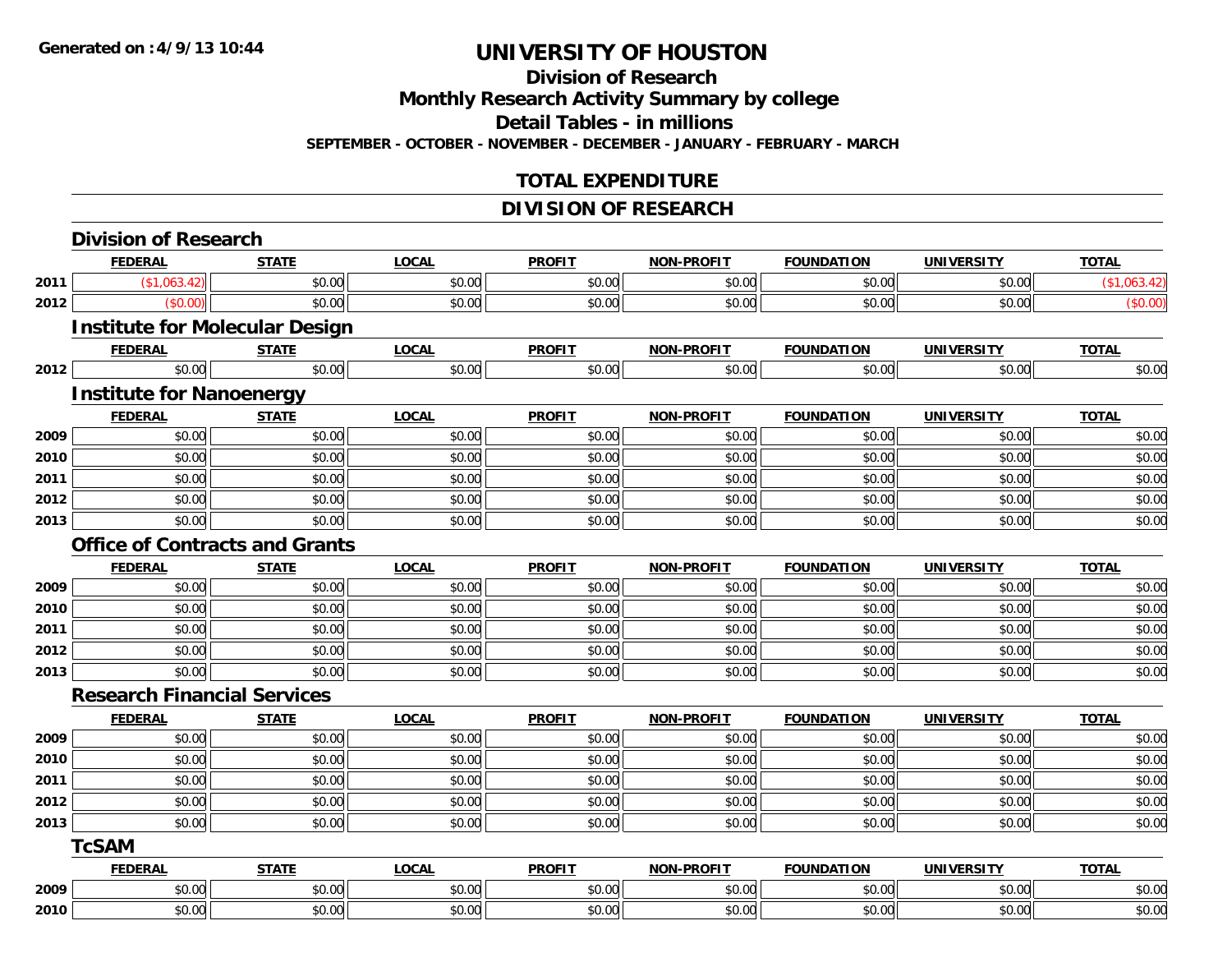#### **Division of Research Monthly Research Activity Summary by college Detail Tables - in millions SEPTEMBER - OCTOBER - NOVEMBER - DECEMBER - JANUARY - FEBRUARY - MARCH**

# **TOTAL EXPENDITURE**

# **DIVISION OF RESEARCH**

|       | <b>TcSAM</b>                             |                |              |               |                   |                   |                   |                 |
|-------|------------------------------------------|----------------|--------------|---------------|-------------------|-------------------|-------------------|-----------------|
|       | <b>FEDERAL</b>                           | <b>STATE</b>   | <b>LOCAL</b> | <b>PROFIT</b> | <b>NON-PROFIT</b> | <b>FOUNDATION</b> | <b>UNIVERSITY</b> | <b>TOTAL</b>    |
| 2011  | \$0.00                                   | \$0.00         | \$0.00       | \$0.00        | \$0.00            | \$0.00            | \$0.00            | \$0.00          |
| 2012  | \$0.00                                   | \$0.00         | \$0.00       | \$0.00        | \$0.00            | \$0.00            | \$0.00            | \$0.00          |
|       | <b>TcSUH</b>                             |                |              |               |                   |                   |                   |                 |
|       | <b>FEDERAL</b>                           | <b>STATE</b>   | <b>LOCAL</b> | <b>PROFIT</b> | NON-PROFIT        | <b>FOUNDATION</b> | <b>UNIVERSITY</b> | <b>TOTAL</b>    |
| 2009  | \$41,961.96                              | \$0.00         | \$0.00       | \$1,839.00    | \$24,122.40       | \$2,109.30        | \$0.00            | \$70,032.66     |
| 2010  | \$44,086.42                              | \$0.00         | \$0.00       | \$80,596.85   | \$0.00            | \$0.00            | \$0.00            | \$124,683.27    |
| 2011  | \$26,569.53                              | \$0.00         | \$0.00       | \$95,368.62   | \$0.00            | \$0.00            | \$0.00            | \$121,938.15    |
| 2012  | \$31,347.12                              | \$41,708.27    | \$0.00       | \$89,964.61   | \$0.00            | \$0.00            | \$0.00            | \$163,020.00    |
| 2013  | \$41,244.44                              | \$9,585.05     | \$0.00       | \$53,849.43   | \$0.00            | \$0.00            | \$0.00            | \$104,678.92    |
|       | <b>Texas Learning/Computation Center</b> |                |              |               |                   |                   |                   |                 |
|       | <b>FEDERAL</b>                           | <b>STATE</b>   | <b>LOCAL</b> | <b>PROFIT</b> | <b>NON-PROFIT</b> | <b>FOUNDATION</b> | <b>UNIVERSITY</b> | <b>TOTAL</b>    |
| 2009  | \$0.00                                   | \$0.00         | \$0.00       | \$0.00        | \$0.00            | \$0.00            | \$0.00            | \$0.00          |
| 2010  | \$0.00                                   | \$0.00         | \$0.00       | \$0.00        | \$0.00            | \$0.00            | \$0.00            | \$0.00          |
| 2011  | \$17,013.80                              | \$0.00         | \$0.00       | \$0.00        | \$0.00            | \$0.00            | \$0.00            | \$17,013.80     |
| 2012  | \$26,627.61                              | \$0.00         | \$0.00       | \$0.00        | \$0.00            | \$0.00            | \$0.00            | \$26,627.61     |
| 2013  | \$954.07                                 | \$0.00         | \$0.00       | \$0.00        | \$0.00            | \$0.00            | \$0.00            | \$954.07        |
|       | <b>Texas Obesity Research Center</b>     |                |              |               |                   |                   |                   |                 |
|       | <b>FEDERAL</b>                           | <b>STATE</b>   | <b>LOCAL</b> | <b>PROFIT</b> | <b>NON-PROFIT</b> | <b>FOUNDATION</b> | <b>UNIVERSITY</b> | <b>TOTAL</b>    |
| 2011  | \$0.00                                   | \$0.00         | \$0.00       | \$0.00        | \$0.00            | \$0.00            | \$0.00            | \$0.00          |
| 2012  | \$0.00                                   | \$0.00         | \$0.00       | \$0.00        | \$0.00            | \$0.00            | \$0.00            | \$0.00          |
| 2013  | \$0.00                                   | \$0.00         | \$0.00       | \$0.00        | \$0.00            | \$0.00            | \$0.00            | \$0.00          |
|       | <b>TIMES</b>                             |                |              |               |                   |                   |                   |                 |
|       | <b>FEDERAL</b>                           | <b>STATE</b>   | <b>LOCAL</b> | <b>PROFIT</b> | <b>NON-PROFIT</b> | <b>FOUNDATION</b> | <b>UNIVERSITY</b> | <b>TOTAL</b>    |
| 2009  | \$3,920,067.61                           | \$1,268,879.42 | \$0.00       | \$0.00        | \$0.00            | \$0.00            | \$13,652.07       | \$5,202,599.10  |
| 2010  | \$3,685,480.44                           | \$1,619,449.02 | \$0.00       | \$0.00        | \$0.00            | \$0.00            | (\$530.24)        | \$5,304,399.22  |
| 2011  | \$3,287,545.32                           | \$265,470.26   | \$0.00       | \$0.00        | \$0.00            | \$0.00            | \$0.00            | \$3,553,015.58  |
| 2012  | \$3,781,139.31                           | \$11,048.70    | \$0.00       | \$0.00        | (\$114.96)        | \$0.00            | \$0.00            | \$3,792,073.05  |
| 2013  | \$4,433,471.53                           | \$16,553.37    | \$0.00       | \$0.00        | \$0.00            | \$0.00            | \$0.00            | \$4,450,024.90  |
| Total | \$19,679,526.80                          | \$3,260,315.44 | \$0.00       | \$418,154.10  | \$24,007.44       | \$2,109.30        | \$13,121.83       | \$23,397,234.91 |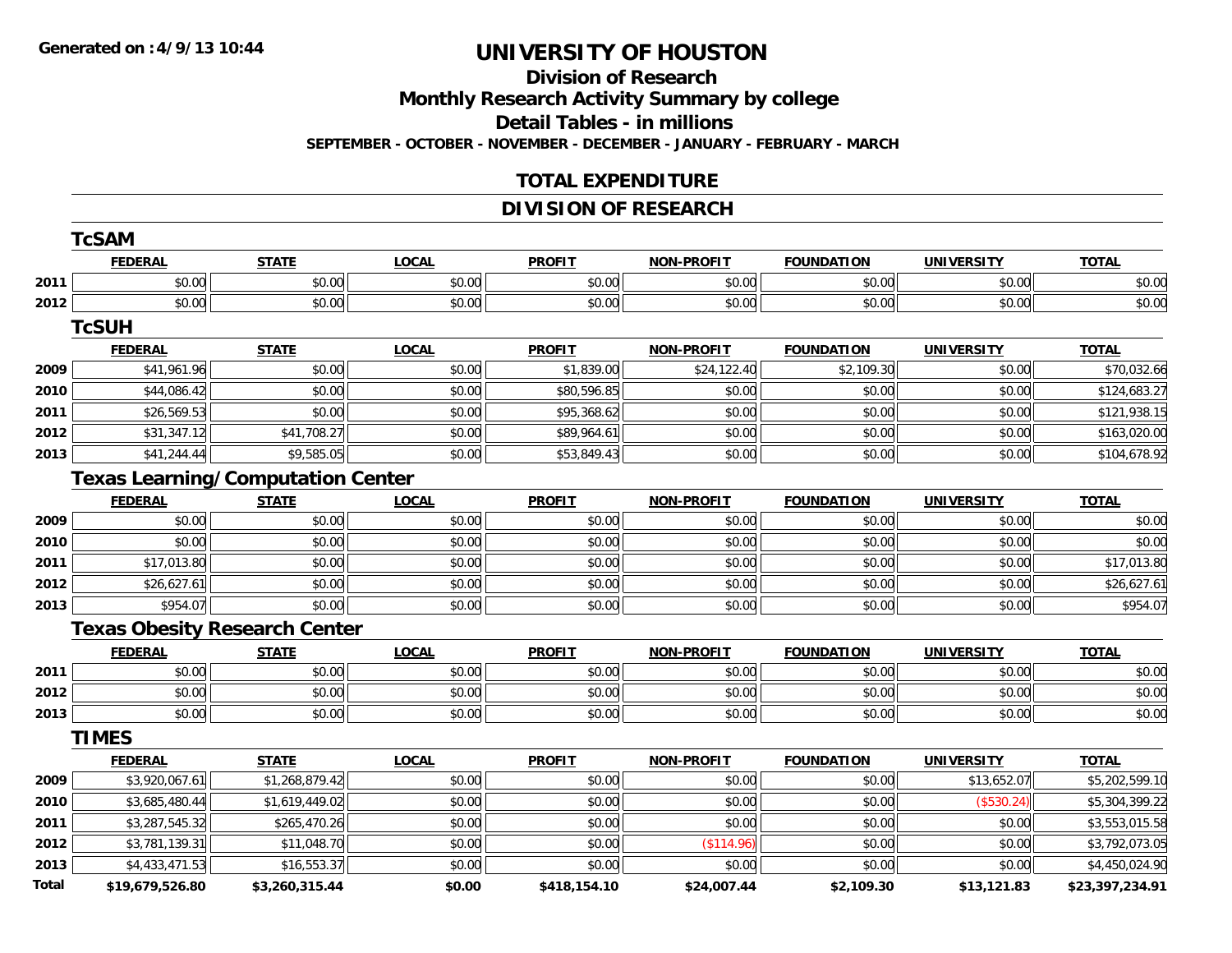**2013**

# **UNIVERSITY OF HOUSTON**

**Division of Research**

**Monthly Research Activity Summary by college**

**Detail Tables - in millions**

**SEPTEMBER - OCTOBER - NOVEMBER - DECEMBER - JANUARY - FEBRUARY - MARCH**

# **TOTAL EXPENDITURE**

### **GRADUATE COLLEGE OF SOCIAL WORK**

# **Center for Drug and Social Policy Research**

|      | <b>FEDERAL</b>    | <b>STATE</b>                                      | <b>LOCAL</b>                                                | <b>PROFIT</b> | <b>NON-PROFIT</b> | <b>FOUNDATION</b> | <b>UNIVERSITY</b> | <b>TOTAL</b>   |
|------|-------------------|---------------------------------------------------|-------------------------------------------------------------|---------------|-------------------|-------------------|-------------------|----------------|
| 2009 | \$0.00            | \$0.00                                            | \$0.00                                                      | \$0.00        | \$0.00            | \$0.00            | \$0.00            | \$0.00         |
| 2010 | \$0.00            | \$0.00                                            | \$0.00                                                      | \$0.00        | \$0.00            | \$0.00            | \$0.00            | \$0.00         |
| 2011 | \$0.00            | \$0.00                                            | \$0.00                                                      | \$0.00        | \$0.00            | \$0.00            | \$0.00            | \$0.00         |
| 2012 | \$0.00            | \$0.00                                            | \$0.00                                                      | \$0.00        | \$0.00            | \$0.00            | \$0.00            | \$0.00         |
| 2013 | \$0.00            | \$0.00                                            | \$0.00                                                      | \$0.00        | \$0.00            | \$0.00            | \$0.00            | \$0.00         |
|      |                   |                                                   | <b>Center for Health Equities &amp; Evaluation Research</b> |               |                   |                   |                   |                |
|      | <b>FEDERAL</b>    | <b>STATE</b>                                      | <b>LOCAL</b>                                                | <b>PROFIT</b> | <b>NON-PROFIT</b> | <b>FOUNDATION</b> | <b>UNIVERSITY</b> | <b>TOTAL</b>   |
| 2013 | \$163,964.84      | \$0.00                                            | \$0.00                                                      | \$0.00        | \$0.00            | \$0.00            | \$42,000.00       | \$205,964.84   |
|      |                   | <b>Child &amp; Family for Innovative Research</b> |                                                             |               |                   |                   |                   |                |
|      | <b>FEDERAL</b>    | <b>STATE</b>                                      | <b>LOCAL</b>                                                | <b>PROFIT</b> | <b>NON-PROFIT</b> | <b>FOUNDATION</b> | <b>UNIVERSITY</b> | <b>TOTAL</b>   |
| 2009 | \$12,836.65       | \$135,175.73                                      | \$0.00                                                      | \$0.00        | \$39,233.80       | \$0.00            | \$0.00            | \$187,246.18   |
| 2010 | \$21,526.42       | \$10,705.99                                       | \$0.00                                                      | \$0.00        | \$10,371.60       | \$0.00            | \$0.00            | \$42,604.01    |
| 2011 | \$13,589.04       | \$0.00                                            | \$0.00                                                      | \$0.00        | \$0.00            | \$0.00            | \$0.00            | \$13,589.04    |
| 2012 | \$2,511.04        | \$0.00                                            | \$0.00                                                      | \$28,252.50   | \$0.00            | \$0.00            | \$0.00            | \$30,763.54    |
| 2013 | (\$0.01)          | \$34,800.86                                       | \$33,197.94                                                 | (\$1,781.27)  | \$0.00            | \$0.00            | \$0.00            | \$66,217.52    |
|      |                   | <b>Community Projects - Social Work</b>           |                                                             |               |                   |                   |                   |                |
|      | <b>FEDERAL</b>    | <b>STATE</b>                                      | <b>LOCAL</b>                                                | <b>PROFIT</b> | <b>NON-PROFIT</b> | <b>FOUNDATION</b> | <b>UNIVERSITY</b> | <b>TOTAL</b>   |
| 2009 | \$72,414.71       | \$0.00                                            | \$0.00                                                      | \$0.00        | \$528.41          | \$0.00            | \$0.00            | \$72,943.12    |
| 2010 | \$0.00            | \$0.00                                            | \$0.00                                                      | \$0.00        | \$0.00            | \$0.00            | \$0.00            | \$0.00         |
| 2011 | \$0.00            | \$0.00                                            | \$0.00                                                      | \$0.00        | \$0.00            | \$0.00            | \$0.00            | \$0.00         |
| 2012 | \$456.08          | \$0.00                                            | \$0.00                                                      | \$0.00        | \$0.00            | \$0.00            | \$0.00            | \$456.08       |
| 2013 | (\$0.01)          | \$0.00                                            | \$0.00                                                      | \$0.00        | \$0.00            | \$0.00            | \$0.00            | (\$0.01)       |
|      | Dean, Social Work |                                                   |                                                             |               |                   |                   |                   |                |
|      | <b>FEDERAL</b>    | <b>STATE</b>                                      | <b>LOCAL</b>                                                | <b>PROFIT</b> | <b>NON-PROFIT</b> | <b>FOUNDATION</b> | <b>UNIVERSITY</b> | <b>TOTAL</b>   |
| 2009 | \$916,183.55      | \$512,990.51                                      | \$0.00                                                      | \$0.00        | \$2,118.69        | \$0.00            | \$0.00            | \$1,431,292.75 |
| 2010 | \$1,436,769.80    | \$402,358.62                                      | \$0.00                                                      | \$0.00        | \$0.00            | \$1,006.57        | \$0.00            | \$1,840,134.99 |
| 2011 | \$1,353,043.74    | \$14,040.79                                       | \$0.00                                                      | \$0.00        | \$0.00            | \$34,237.36       | \$0.00            | \$1,401,321.88 |
| 2012 | \$846,860.82      | (\$107.66)                                        | \$0.00                                                      | \$0.00        | \$0.00            | \$40,367.95       | \$2,109.33        | \$889,230.44   |

\$718,827.24 \$0.00 \$0.00 \$0.00 \$9.17 \$9,278.00 \$1,021.48 \$729,135.89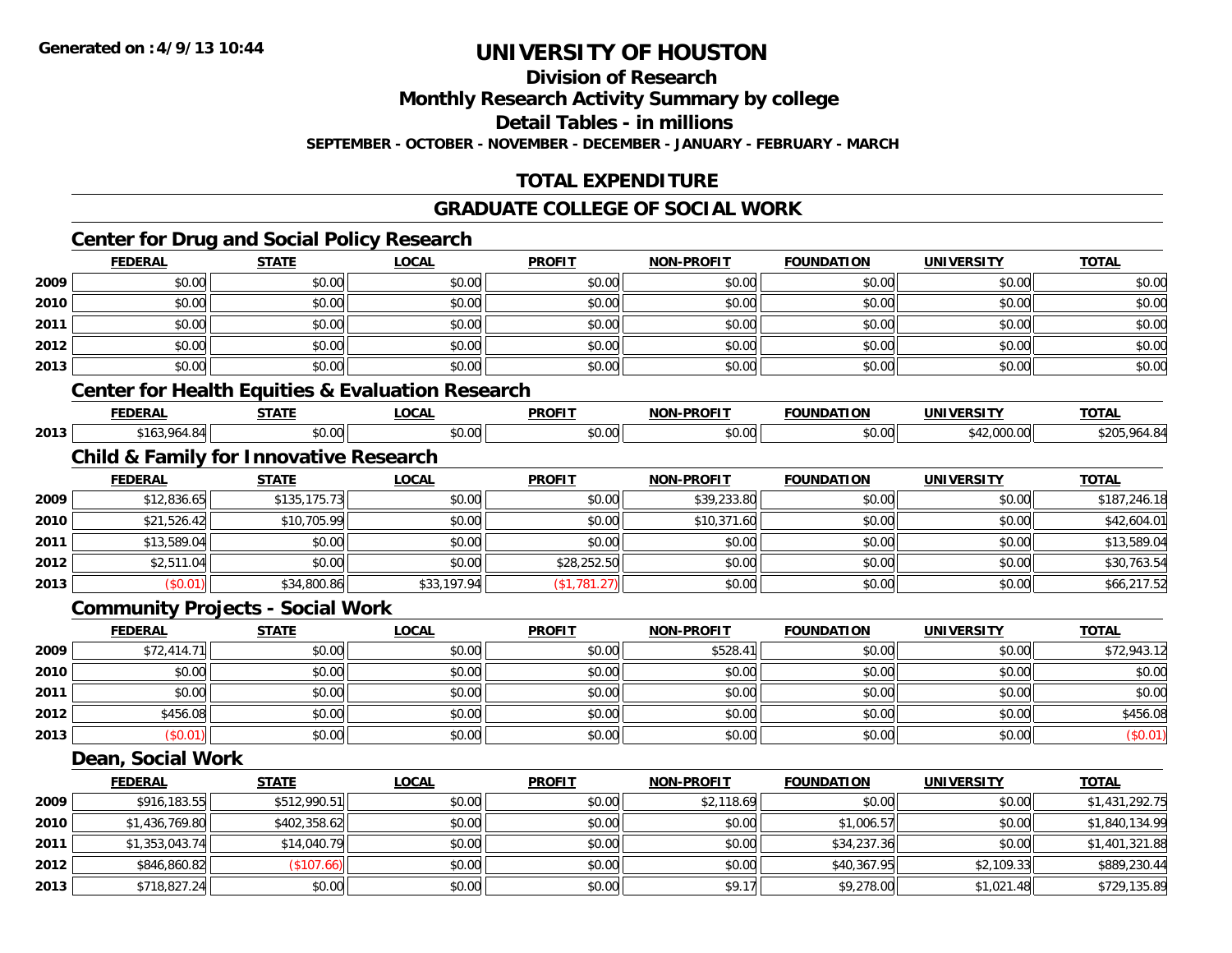**Division of Research**

**Monthly Research Activity Summary by college**

**Detail Tables - in millions**

**SEPTEMBER - OCTOBER - NOVEMBER - DECEMBER - JANUARY - FEBRUARY - MARCH**

### **TOTAL EXPENDITURE**

#### **GRADUATE COLLEGE OF SOCIAL WORK**

# **Office for Drug SPR**

|       | <b>FEDERAL</b> | <b>STATE</b>   | <b>LOCAL</b> | <b>PROFIT</b> | <b>NON-PROFIT</b> | <b>FOUNDATION</b> | <b>UNIVERSITY</b> | <b>TOTAL</b>   |
|-------|----------------|----------------|--------------|---------------|-------------------|-------------------|-------------------|----------------|
| 2009  | \$0.00         | \$0.00         | \$0.00       | \$0.00        | \$0.00            | \$0.00            | \$0.00            | \$0.00         |
| 2010  | \$0.00         | \$0.00         | \$0.00       | \$0.00        | \$0.00            | \$0.00            | \$0.00            | \$0.00         |
| 2011  | \$0.00         | \$0.00         | \$0.00       | \$0.00        | \$0.00            | \$0.00            | \$0.00            | \$0.00         |
| 2012  | \$0.00         | \$0.00         | \$0.00       | \$0.00        | \$0.00            | \$0.00            | \$0.00            | \$0.00         |
| 2013  | \$0.00         | \$0.00         | \$0.00       | \$0.00        | \$0.00            | \$0.00            | \$0.00            | \$0.00         |
| Total | \$5,558,983.91 | \$1.109.964.84 | \$33,197.94  | \$26,471.23   | \$52,261.67       | \$84,889.88       | \$45,130.81       | \$6,910,900.27 |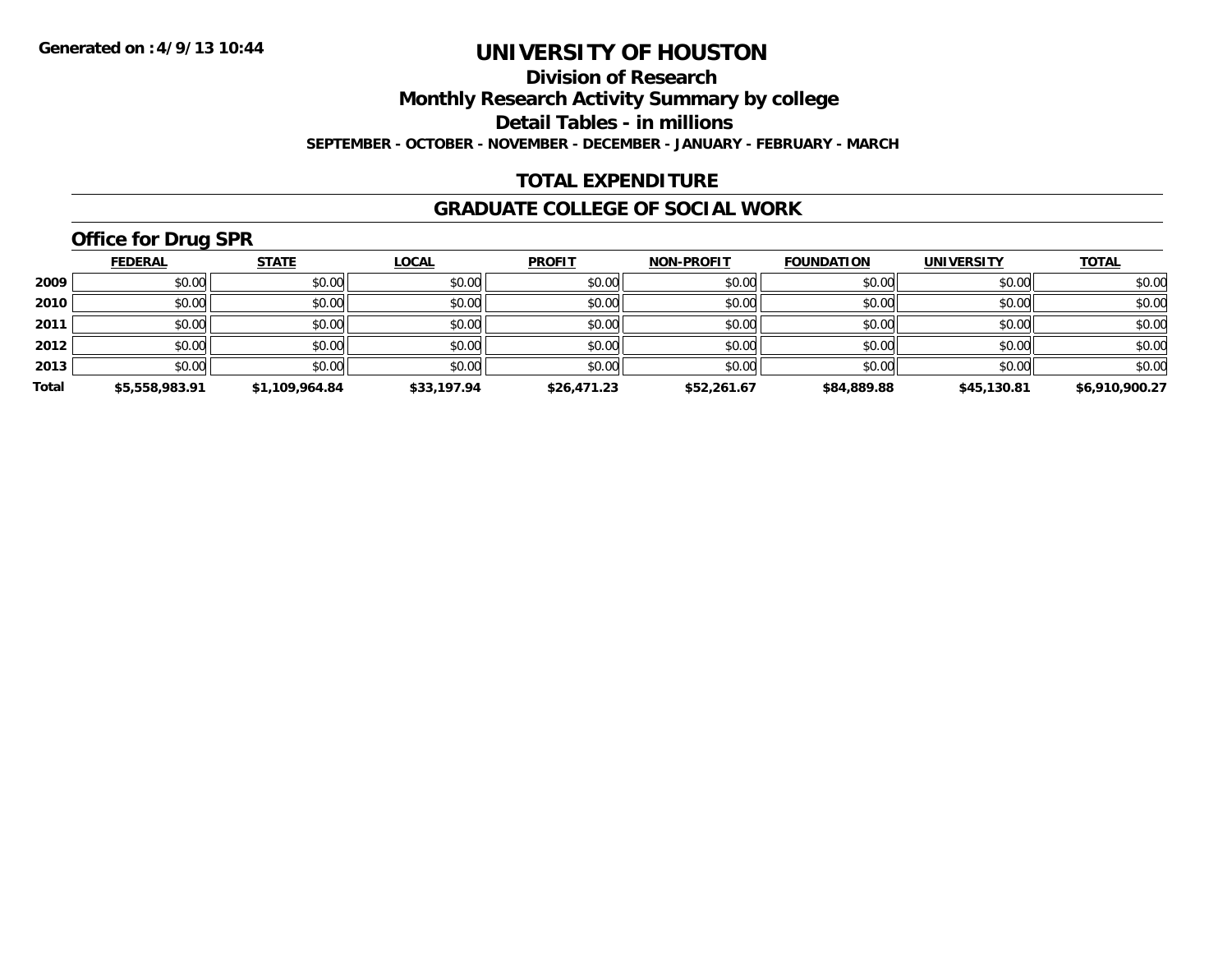# **Division of Research**

**Monthly Research Activity Summary by college**

**Detail Tables - in millions**

**SEPTEMBER - OCTOBER - NOVEMBER - DECEMBER - JANUARY - FEBRUARY - MARCH**

### **TOTAL EXPENDITURE**

#### **HILTON COLLEGE OF HOTEL AND RESTAURANT MANAGEMENT**

#### **Hotel and Restaurant Management**

|       | <b>FEDERAL</b> | <b>STATE</b> | <u>LOCAL</u> | <b>PROFIT</b> | <b>NON-PROFIT</b> | <b>FOUNDATION</b> | <b>UNIVERSITY</b> | <b>TOTAL</b> |
|-------|----------------|--------------|--------------|---------------|-------------------|-------------------|-------------------|--------------|
| 2010  | \$0.00         | \$0.00       | \$0.00       | \$0.00        | \$7,417.72        | \$0.00            | \$0.00            | \$7,417.72   |
| 2011  | $$3,337.71$    | \$0.00       | \$0.00       | \$0.00        | \$2,183.44        | \$0.00            | \$0.00            | \$5,521.15   |
| 2012  | \$12,030.68    | \$31,935.35  | \$0.00       | \$25.76       | \$8,893.73        | \$0.00            | \$0.00            | \$52,885.52  |
| 2013  | \$25,223.05    | \$2,429.38   | \$0.00       | \$0.00        | \$0.00            | \$0.00            | \$0.00            | \$27,652.43  |
| Total | \$40,591.44    | \$34,364.73  | \$0.00       | \$25.76       | \$18,494.89       | \$0.00            | \$0.00            | \$93,476.82  |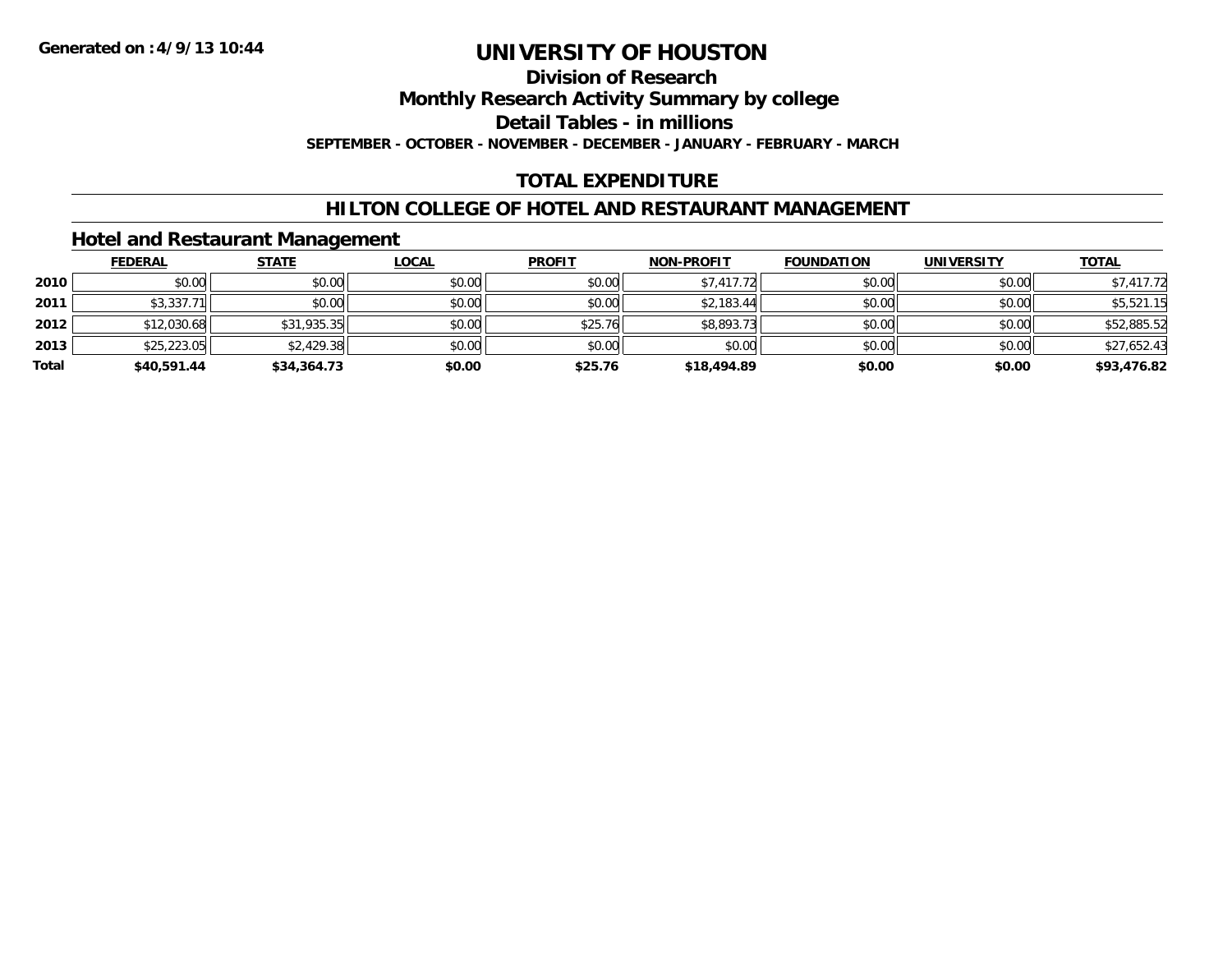# **Division of ResearchMonthly Research Activity Summary by college Detail Tables - in millions SEPTEMBER - OCTOBER - NOVEMBER - DECEMBER - JANUARY - FEBRUARY - MARCH**

#### **TOTAL EXPENDITURE**

#### **HONORS COLLEGE**

#### **Houston Teachers Institute**

|       | <b>FEDERAL</b> | <b>STATE</b> | <b>LOCAL</b> | <b>PROFIT</b> | <b>NON-PROFIT</b> | <b>FOUNDATION</b> | <b>UNIVERSITY</b> | <b>TOTAL</b> |
|-------|----------------|--------------|--------------|---------------|-------------------|-------------------|-------------------|--------------|
| 2010  | \$33,289.38    | \$0.00       | \$0.00       | \$0.00        | \$0.00            | \$0.00            | \$0.00            | \$33,289.38  |
| 2011  | \$5,003.31     | \$0.00       | \$0.00       | \$0.00        | \$0.00            | \$0.00            | \$0.00            | \$5,003.31   |
| 2012  | \$12,993.76    | \$0.00       | \$0.00       | \$0.00        | \$10,274.34       | \$0.00            | \$0.00            | \$23,268.10  |
| 2013  | \$13,923.00    | \$0.00       | \$0.00       | \$0.00        | \$7,244.44        | \$0.00            | \$0.00            | \$21,167.44  |
| Total | \$65,209.45    | \$0.00       | \$0.00       | \$0.00        | \$17,518.78       | \$0.00            | \$0.00            | \$82,728.23  |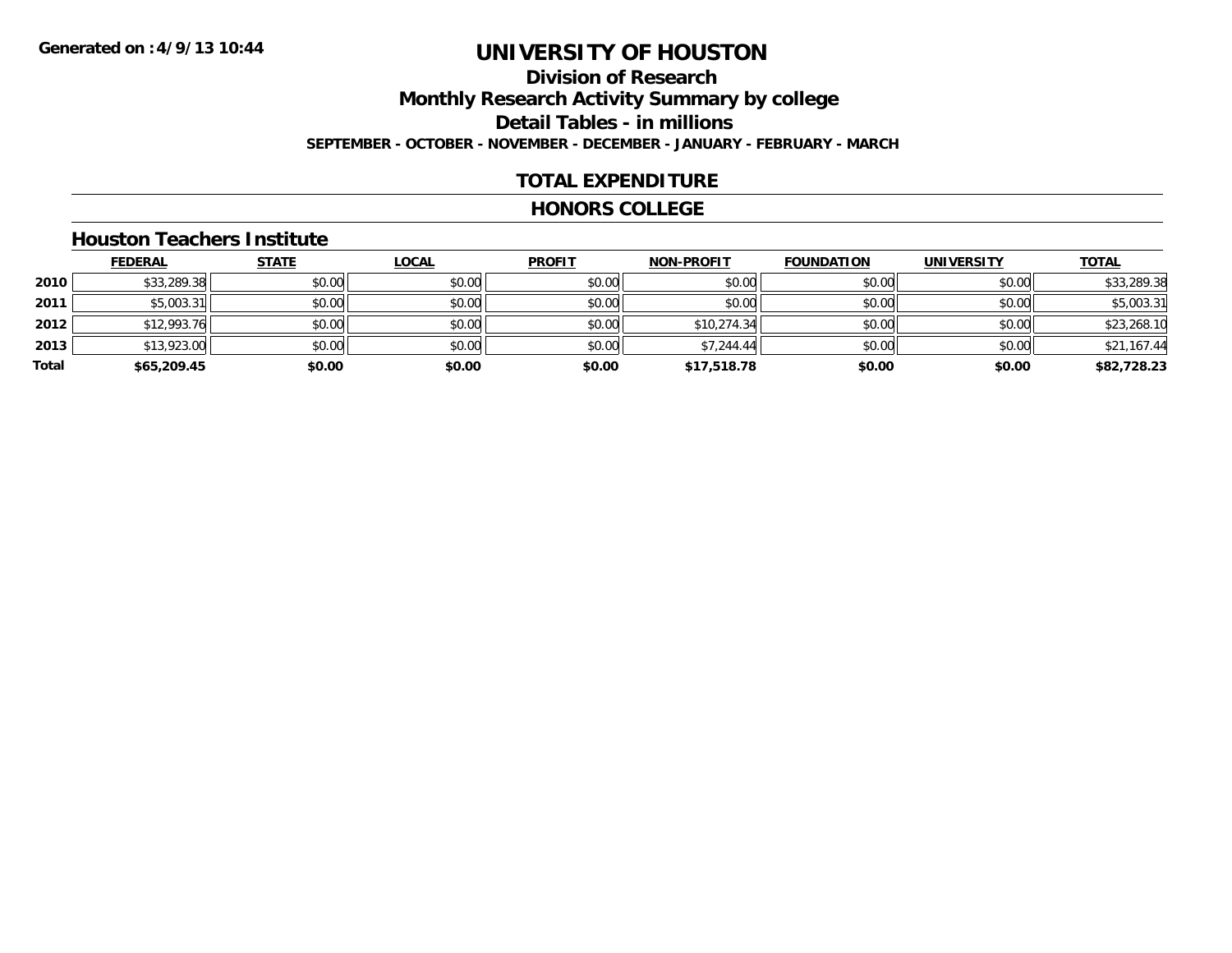# **Division of ResearchMonthly Research Activity Summary by college Detail Tables - in millions SEPTEMBER - OCTOBER - NOVEMBER - DECEMBER - JANUARY - FEBRUARY - MARCH**

#### **TOTAL EXPENDITURE**

#### **LIBRARY**

# **Administration, Library**

|       | <b>FEDERAL</b> | <b>STATE</b> | <b>LOCAL</b> | <b>PROFIT</b> | <b>NON-PROFIT</b> | <b>FOUNDATION</b> | <b>UNIVERSITY</b> | <b>TOTAL</b> |
|-------|----------------|--------------|--------------|---------------|-------------------|-------------------|-------------------|--------------|
| 2009  | \$20,182.94    | \$0.00       | \$0.00       | \$0.00        | \$0.00            | \$0.00            | \$0.00            | \$20,182.94  |
| 2010  | \$16,724.40    | \$0.00       | \$0.00       | \$0.00        | \$0.00            | \$0.00            | \$0.00            | \$16,724.40  |
| 2011  | \$7,417.18     | \$0.00       | \$0.00       | \$0.00        | \$0.00            | \$0.00            | \$0.00            | \$7,417.18   |
| 2012  | \$43.40        | \$0.00       | \$0.00       | \$0.00        | \$0.00            | \$0.00            | \$0.00            | \$43.40      |
| 2013  | \$0.00         | \$0.00       | \$0.00       | \$0.00        | \$0.00            | \$0.00            | \$0.00            | \$0.00       |
| Total | \$44,367.92    | \$0.00       | \$0.00       | \$0.00        | \$0.00            | \$0.00            | \$0.00            | \$44,367.92  |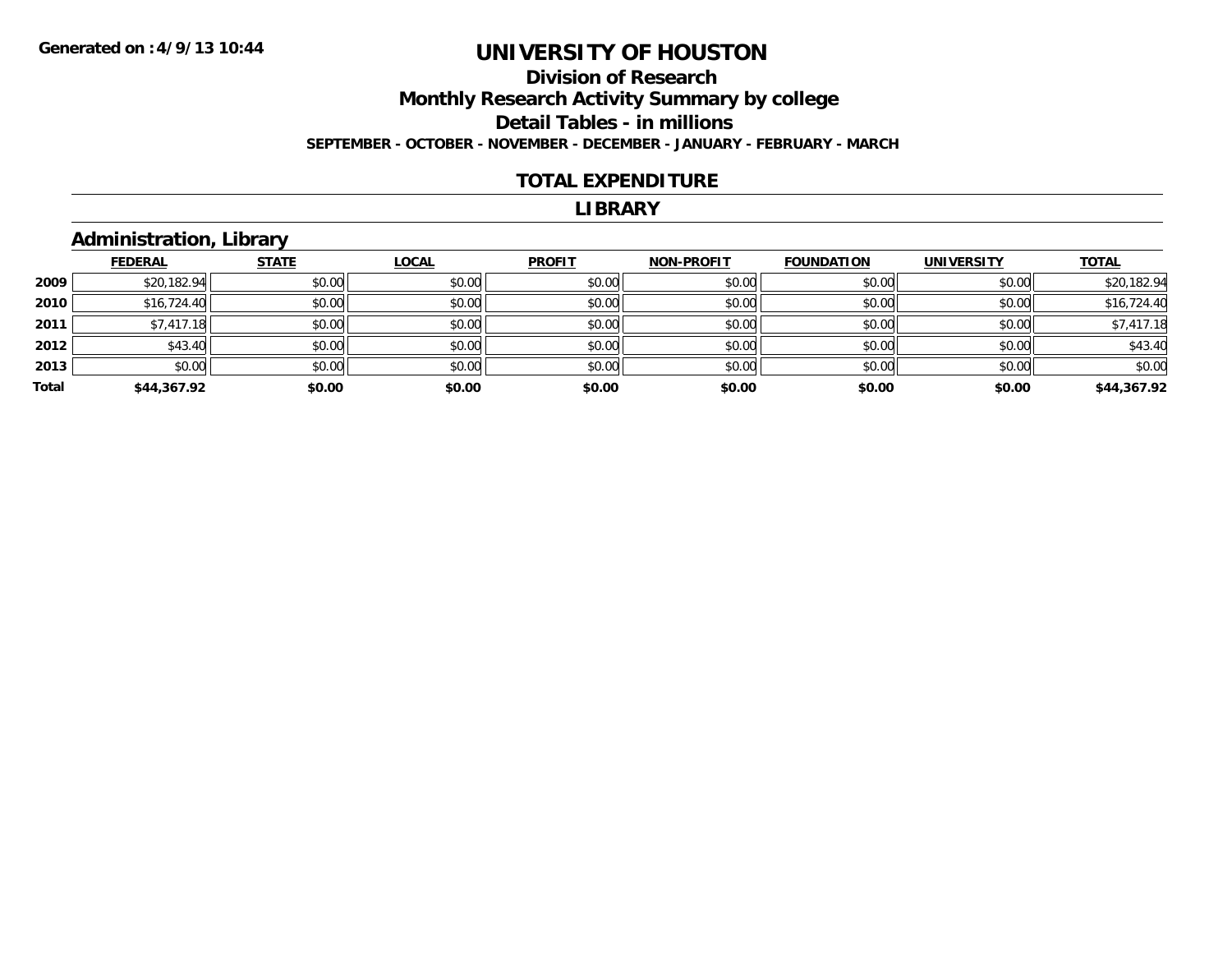# **Division of ResearchMonthly Research Activity Summary by college Detail Tables - in millions SEPTEMBER - OCTOBER - NOVEMBER - DECEMBER - JANUARY - FEBRUARY - MARCH**

#### **TOTAL EXPENDITURE**

#### **PRESIDENT**

#### **Office of the President**

|       | <b>FEDERAL</b> | <b>STATE</b> | <b>LOCAL</b> | <b>PROFIT</b> | <b>NON-PROFIT</b> | <b>FOUNDATION</b> | <b>UNIVERSITY</b> | <b>TOTAL</b> |
|-------|----------------|--------------|--------------|---------------|-------------------|-------------------|-------------------|--------------|
| 2010  | \$0.00         | \$0.00       | \$0.00       | \$0.00        | \$0.00            | \$0.00            | \$0.00            | \$0.00       |
| 2011  | \$0.00         | \$0.00       | \$0.00       | \$0.00        | \$0.00            | \$0.00            | \$0.00            | \$0.00       |
| 2012  | \$0.00         | \$0.00       | \$0.00       | \$0.00        | \$0.00            | \$0.00            | \$0.00            | \$0.00       |
| 2013  | \$0.00         | \$0.00       | \$0.00       | \$0.00        | \$0.00            | \$0.00            | \$0.00            | \$0.00       |
| Total | \$0.00         | \$0.00       | \$0.00       | \$0.00        | \$0.00            | \$0.00            | \$0.00            | \$0.00       |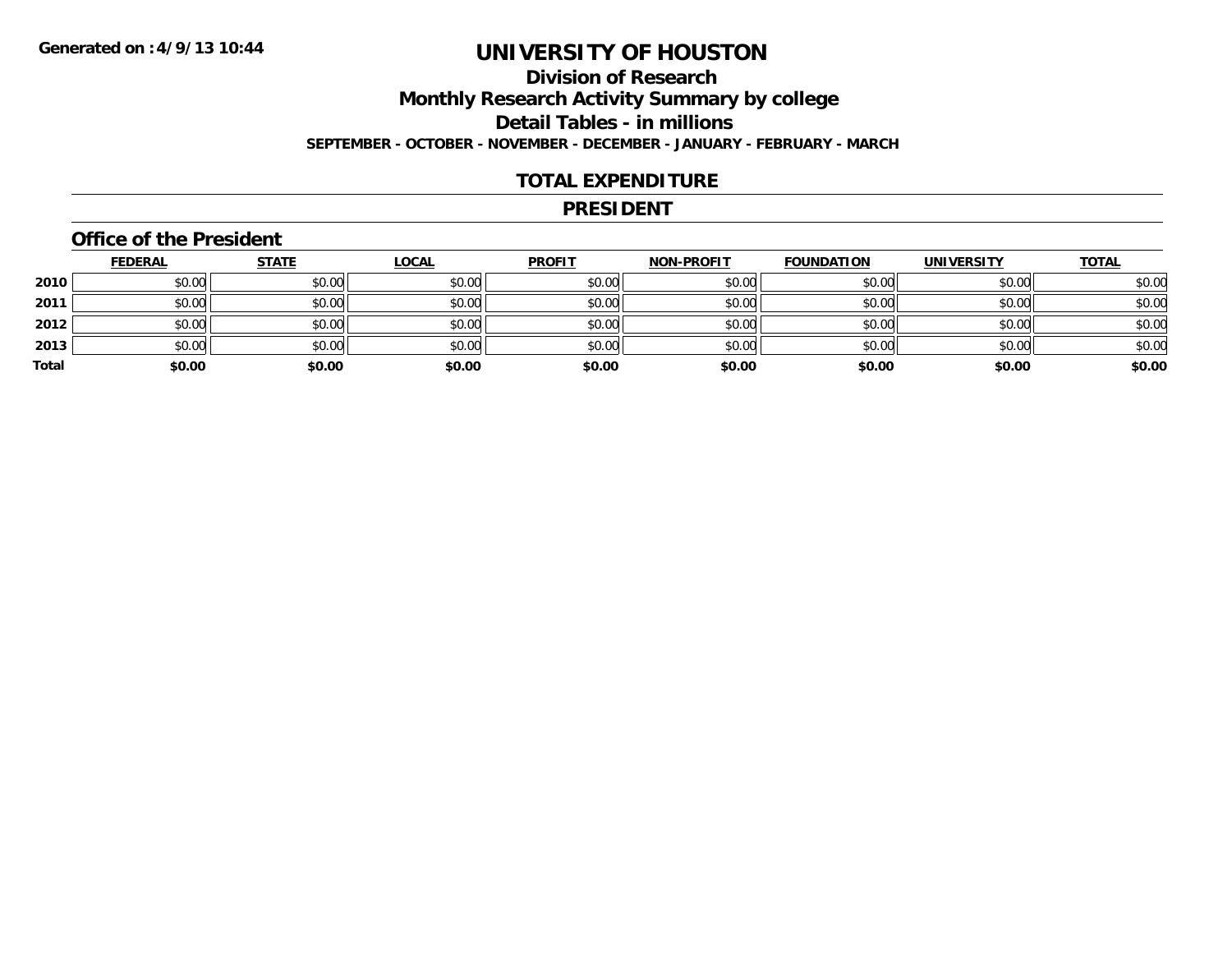**Division of Research**

**Monthly Research Activity Summary by college**

**Detail Tables - in millions**

**SEPTEMBER - OCTOBER - NOVEMBER - DECEMBER - JANUARY - FEBRUARY - MARCH**

# **TOTAL EXPENDITURE**

#### **SENIOR V.P. FOR ACADEMIC AFFAIRS AND PROVOST**

|      | <b>Continuing Education</b>                         |              |              |               |                   |                   |                   |                |
|------|-----------------------------------------------------|--------------|--------------|---------------|-------------------|-------------------|-------------------|----------------|
|      | <b>FEDERAL</b>                                      | <b>STATE</b> | <b>LOCAL</b> | <b>PROFIT</b> | <b>NON-PROFIT</b> | <b>FOUNDATION</b> | <b>UNIVERSITY</b> | <b>TOTAL</b>   |
| 2011 | \$0.00                                              | \$1,068.06   | \$0.00       | \$0.00        | \$0.00            | \$0.00            | \$0.00            | \$1,068.06     |
|      | <b>KUHF - Radio</b>                                 |              |              |               |                   |                   |                   |                |
|      | <b>FEDERAL</b>                                      | <b>STATE</b> | <b>LOCAL</b> | <b>PROFIT</b> | <b>NON-PROFIT</b> | <b>FOUNDATION</b> | <b>UNIVERSITY</b> | <b>TOTAL</b>   |
| 2009 | \$0.00                                              | \$0.00       | \$0.00       | \$0.00        | \$455,086.00      | \$0.00            | \$0.00            | \$455,086.00   |
| 2010 | \$11,640.00                                         | \$0.00       | \$0.00       | \$0.00        | \$544,968.70      | \$0.00            | \$0.00            | \$556,608.70   |
| 2011 | \$0.00                                              | \$0.00       | \$0.00       | \$0.00        | \$578,146.29      | \$0.00            | \$0.00            | \$578,146.29   |
| 2012 | (\$758.32)                                          | \$10,153.66  | \$0.00       | \$0.00        | \$2,261,362.61    | \$0.00            | \$0.00            | \$2,270,757.95 |
| 2013 | \$0.00                                              | \$0.00       | \$0.00       | \$0.00        | \$2,044,710.28    | \$0.00            | \$0.00            | \$2,044,710.28 |
|      | <b>Learning and Assessment Services</b>             |              |              |               |                   |                   |                   |                |
|      | <b>FEDERAL</b>                                      | <b>STATE</b> | <b>LOCAL</b> | <b>PROFIT</b> | <b>NON-PROFIT</b> | <b>FOUNDATION</b> | <b>UNIVERSITY</b> | <b>TOTAL</b>   |
| 2009 | \$168,703.39                                        | \$66,842.19  | \$0.00       | \$0.00        | \$37,406.94       | \$1,269.90        | \$0.00            | \$274,222.42   |
| 2010 | \$213,712.44                                        | \$70,909.51  | \$0.00       | \$0.00        | \$38,839.51       | \$2,133.40        | \$0.00            | \$325,594.86   |
| 2011 | \$185,819.10                                        | \$76,852.57  | \$0.00       | \$0.00        | \$39,635.91       | \$4,481.04        | \$0.00            | \$306,788.62   |
| 2012 | \$183,730.48                                        | \$74,123.18  | \$0.00       | \$0.00        | \$42,823.62       | \$0.00            | \$0.00            | \$300,677.28   |
| 2013 | \$218,571.28                                        | \$75,671.83  | \$0.00       | \$0.00        | (\$539.58)        | \$0.00            | \$0.00            | \$293,703.53   |
|      | <b>Learning Support Services</b>                    |              |              |               |                   |                   |                   |                |
|      | <b>FEDERAL</b>                                      | <b>STATE</b> | <b>LOCAL</b> | <b>PROFIT</b> | <b>NON-PROFIT</b> | <b>FOUNDATION</b> | <b>UNIVERSITY</b> | <b>TOTAL</b>   |
| 2009 | \$46,686.63                                         | \$0.00       | \$0.00       | \$0.00        | \$0.00            | \$0.00            | \$0.00            | \$46,686.63    |
| 2010 | \$51,452.22                                         | \$0.00       | \$0.00       | \$0.00        | \$0.00            | \$0.00            | \$0.00            | \$51,452.22    |
| 2012 | \$0.00                                              | \$0.00       | \$0.00       | \$0.00        | \$0.00            | \$0.00            | \$0.00            | \$0.00         |
| 2013 | \$0.00                                              | \$0.00       | \$0.00       | \$0.00        | \$0.00            | \$0.00            | \$0.00            | \$0.00         |
|      | <b>Office of Admissions</b>                         |              |              |               |                   |                   |                   |                |
|      | <b>FEDERAL</b>                                      | <b>STATE</b> | <b>LOCAL</b> | <b>PROFIT</b> | NON-PROFIT        | <b>FOUNDATION</b> | <b>UNIVERSITY</b> | <b>TOTAL</b>   |
| 2012 | \$0.00                                              | \$0.00       | \$0.00       | \$0.00        | \$0.00            | \$0.00            | \$0.00            | \$0.00         |
|      | <b>Senior V.P. for Academic Affairs and Provost</b> |              |              |               |                   |                   |                   |                |
|      | <b>FEDERAL</b>                                      | <b>STATE</b> | <b>LOCAL</b> | <b>PROFIT</b> | <b>NON-PROFIT</b> | <b>FOUNDATION</b> | <b>UNIVERSITY</b> | <b>TOTAL</b>   |
| 2009 | (\$110.11)                                          | \$0.00       | \$0.00       | \$0.00        | \$0.00            | \$0.00            | \$0.00            | (\$110.11)     |
| 2012 | \$0.00                                              | \$0.00       | \$0.00       | \$36,232.62   | \$0.00            | \$0.00            | \$0.00            | \$36,232.62    |
| 2013 | \$0.00                                              | \$0.00       | \$0.00       | \$0.00        | \$0.00            | \$0.00            | \$0.00            | \$0.00         |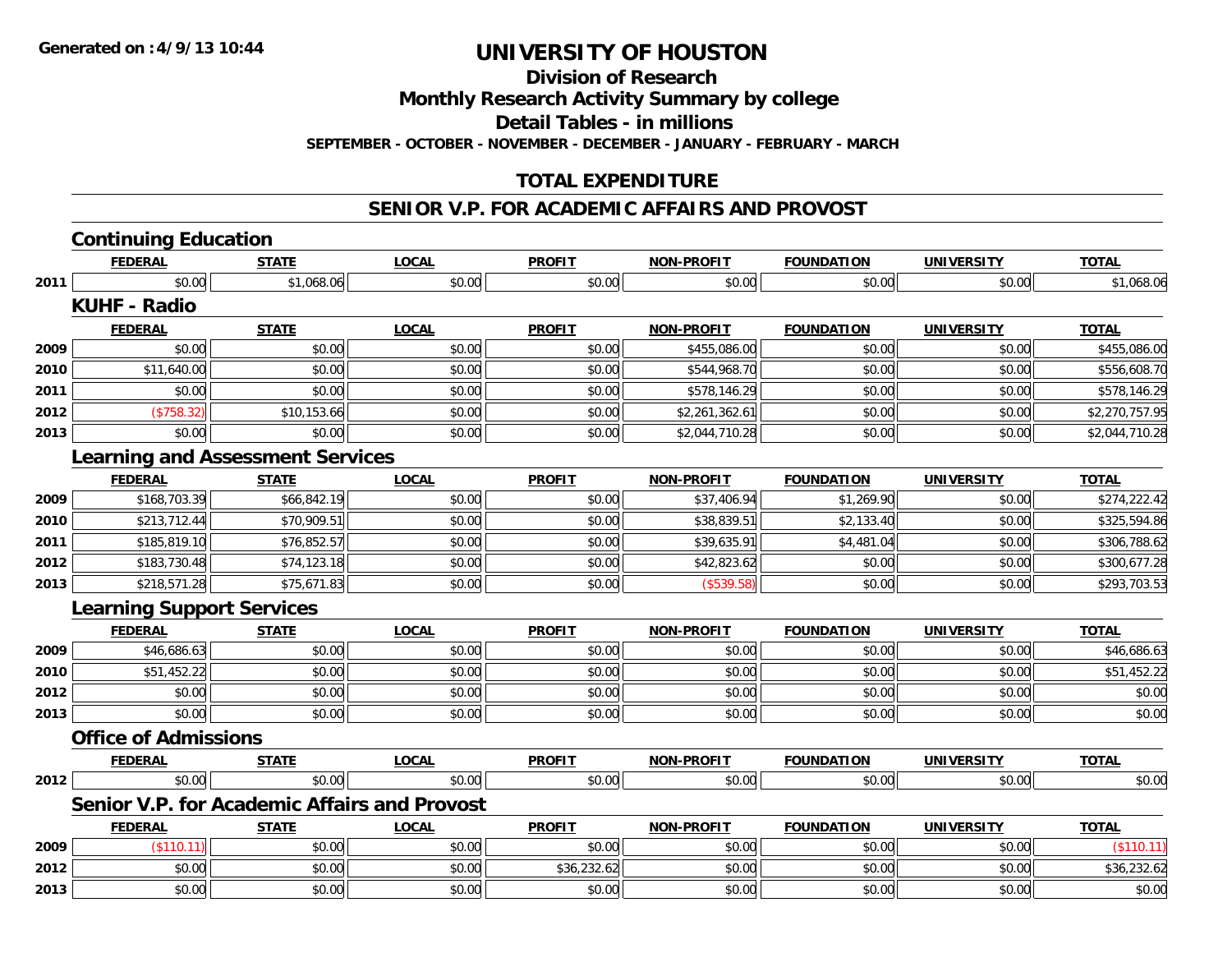### **Division of Research**

**Monthly Research Activity Summary by college**

**Detail Tables - in millions**

**SEPTEMBER - OCTOBER - NOVEMBER - DECEMBER - JANUARY - FEBRUARY - MARCH**

# **TOTAL EXPENDITURE**

### **SENIOR V.P. FOR ACADEMIC AFFAIRS AND PROVOST**

#### **UH Charter School**

|      | <b>FEDERAL</b>                  | <b>STATE</b>                     | LOCAL                | <b>PROFIT</b> | -PROFIT<br><b>NON</b> | <b>FOUNDATION</b> | UNIVERSITY | <u>TOTAL</u>           |
|------|---------------------------------|----------------------------------|----------------------|---------------|-----------------------|-------------------|------------|------------------------|
| 2012 | $\sqrt{2}$<br>$\sim$<br>.685.62 | 0.500<br>(0.0000)<br>508.622.3   | 0.00<br><b>DU.UU</b> | \$0.00        | ልስ ለሰ<br>JU.UU        | \$0.00            | \$0.00     | ົດຕ=<br>ו טע.<br>ے ب ب |
| 2013 | <b>COO O 47 E</b><br>,,,,,,,,,  | $\sim$<br>ተ ୮ ብ ኅ<br>"542.005.64 | \$0.00               | \$0.00        | ልስ ለሰ<br>JU.UU        | \$0.00            | \$0.00     | ა⊃o∠,ŏɔ <i>ડ</i> .     |

### **Undergraduate Scholars**

|      | <b>FEDERAL</b> | <b>STATE</b> | <u>LOCAL</u> | <b>PROFIT</b> | <b>NON-PROFIT</b> | <b>FOUNDATION</b> | <b>UNIVERSITY</b> | <b>TOTAL</b> |
|------|----------------|--------------|--------------|---------------|-------------------|-------------------|-------------------|--------------|
| 2009 | \$0.00         | \$5,862.97   | \$0.00       | \$0.00        | \$0.00            | \$0.00            | \$0.00            | \$5,862.97   |
| 2010 | \$0.00         | \$2,305.89   | \$0.00       | \$0.00        | \$0.00            | \$0.00            | \$0.00            | \$2,305.89   |
| 2011 | \$0.00         | \$8,533.97   | \$0.00       | \$0.00        | \$0.00            | \$0.00            | \$0.00            | \$8,533.97   |
| 2012 | \$0.00         | \$5,853.43   | \$0.00       | \$0.00        | \$0.00            | \$0.00            | \$0.00            | \$5,853.43   |
| 2013 | \$0.00         | \$5,254.71   | \$0.00       | \$0.00        | \$0.00            | \$0.00            | \$0.00            | \$5,254.71   |

#### **Undergraduate Studies**

|       | <b>FEDERAL</b> | <b>STATE</b>   | <b>LOCAL</b> | <b>PROFIT</b> | <b>NON-PROFIT</b> | <b>FOUNDATION</b> | <b>UNIVERSITY</b> | <b>TOTAL</b>   |
|-------|----------------|----------------|--------------|---------------|-------------------|-------------------|-------------------|----------------|
| 2009  | \$0.00         | \$3,361.60     | \$0.00       | \$0.00        | \$0.00            | \$0.00            | \$0.00            | \$3,361.60     |
| 2010  | \$0.00         | \$45,960.25    | \$0.00       | \$0.00        | \$0.00            | \$0.00            | \$0.00            | \$45,960.25    |
| 2011  | \$0.00         | \$63,320.87    | \$0.00       | \$0.00        | \$0.00            | \$0.00            | \$0.00            | \$63,320.87    |
| 2012  | \$0.00         | \$86,657.84    | \$0.00       | \$0.00        | \$0.00            | \$0.00            | \$0.00            | \$86,657.84    |
| 2013  | \$0.00         | \$39,962.66    | \$0.00       | \$0.00        | \$0.00            | \$0.00            | \$0.00            | \$39,962.66    |
| Total | \$1,143,980.24 | \$1,693,323.14 | \$0.00       | \$36,232.62   | \$6,042,440.28    | \$7,884.34        | \$0.00            | \$8,923,860.62 |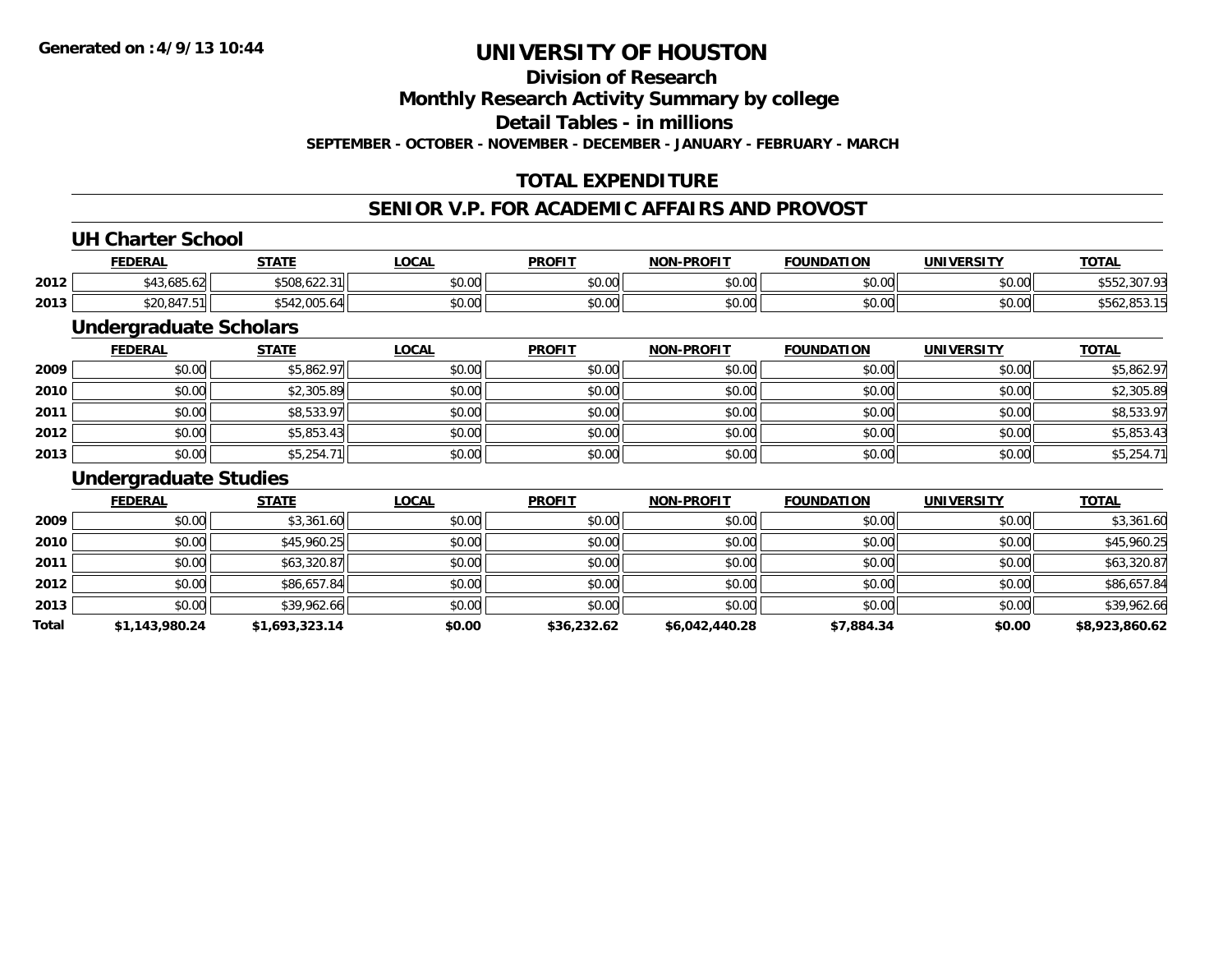# **Division of ResearchMonthly Research Activity Summary by college Detail Tables - in millions SEPTEMBER - OCTOBER - NOVEMBER - DECEMBER - JANUARY - FEBRUARY - MARCH**

#### **TOTAL EXPENDITURE**

#### **UH LAW CENTER**

|       | Dean, Law      |              |              |               |                   |                   |                   |                |
|-------|----------------|--------------|--------------|---------------|-------------------|-------------------|-------------------|----------------|
|       | <b>FEDERAL</b> | <b>STATE</b> | <b>LOCAL</b> | <b>PROFIT</b> | <b>NON-PROFIT</b> | <b>FOUNDATION</b> | <b>UNIVERSITY</b> | <b>TOTAL</b>   |
| 2009  | \$27,495.51    | \$0.00       | \$0.00       | \$0.00        | \$0.00            | \$0.00            | \$0.00            | \$27,495.51    |
| 2010  | \$113,165.74   | \$0.00       | \$0.00       | \$0.00        | \$0.00            | \$0.00            | \$0.00            | \$113,165.74   |
| 2011  | \$17,904.64    | \$0.00       | \$0.00       | \$0.00        | \$0.00            | \$0.00            | \$0.00            | \$17,904.64    |
| 2012  | (\$221,005.61) | \$0.00       | \$0.00       | \$0.00        | \$0.00            | \$0.00            | \$0.00            | (\$221,005.61) |
| 2013  | \$0.00         | \$0.00       | \$0.00       | \$0.00        | \$0.00            | \$0.00            | \$0.00            | \$0.00         |
|       | Law Library    |              |              |               |                   |                   |                   |                |
|       | <b>FEDERAL</b> | <b>STATE</b> | <b>LOCAL</b> | <b>PROFIT</b> | <b>NON-PROFIT</b> | <b>FOUNDATION</b> | <b>UNIVERSITY</b> | <b>TOTAL</b>   |
| 2009  | (\$1.62)       | \$0.00       | \$0.00       | \$0.00        | \$0.00            | \$0.00            | \$0.00            | (\$1.62)       |
|       | <b>Law-UH</b>  |              |              |               |                   |                   |                   |                |
|       | <b>FEDERAL</b> | <b>STATE</b> | <b>LOCAL</b> | <b>PROFIT</b> | <b>NON-PROFIT</b> | <b>FOUNDATION</b> | <b>UNIVERSITY</b> | <b>TOTAL</b>   |
| 2009  | \$62,181.18    | \$26,789.55  | \$0.00       | \$0.00        | \$0.00            | \$0.00            | \$0.00            | \$88,970.73    |
| 2010  | \$709.58       | \$197,954.06 | \$0.00       | \$0.00        | \$0.00            | \$0.00            | \$0.00            | \$198,663.64   |
| 2011  | \$52,572.72    | \$63,134.07  | \$0.00       | \$0.00        | \$0.00            | \$45,284.06       | \$0.00            | \$160,990.85   |
| 2012  | \$6,738.17     | \$104,107.69 | \$0.00       | \$0.00        | \$0.00            | \$37,386.61       | \$0.00            | \$148,232.47   |
| 2013  | \$133,738.92   | \$74,263.04  | \$0.00       | \$0.00        | \$0.00            | \$28,478.77       | \$0.00            | \$236,480.73   |
| Total | \$193,499.23   | \$466,248.41 | \$0.00       | \$0.00        | \$0.00            | \$111,149.44      | \$0.00            | \$770,897.08   |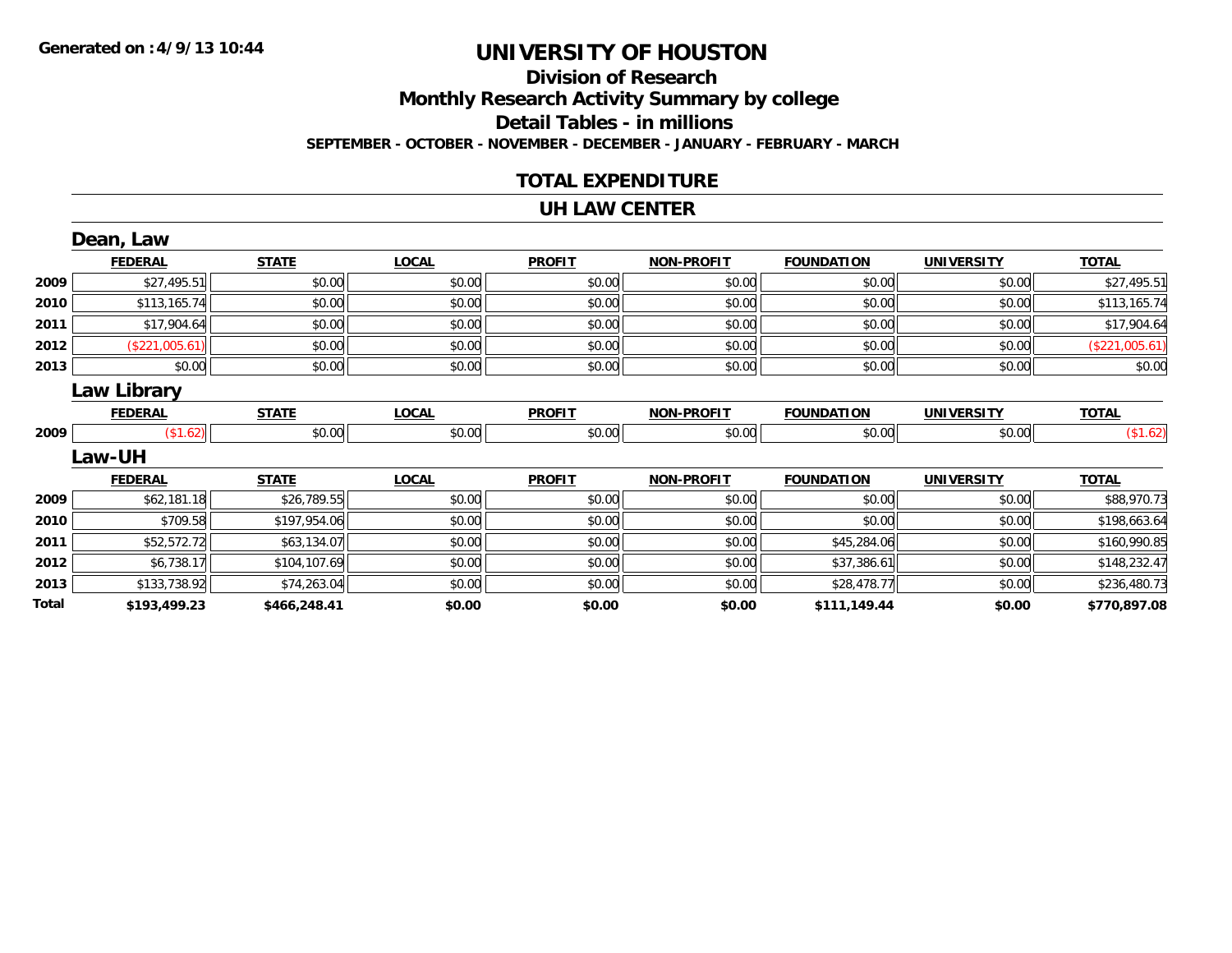### **Division of Research Monthly Research Activity Summary by college Detail Tables - in millions SEPTEMBER - OCTOBER - NOVEMBER - DECEMBER - JANUARY - FEBRUARY - MARCH**

#### **TOTAL EXPENDITURE**

### **UH SYSTEM**

| <b>KUHT</b> | . . |  |  |
|-------------|-----|--|--|
|             |     |  |  |

|       | <b>FEDERAL</b> | <b>STATE</b> | <b>LOCAL</b> | <b>PROFIT</b> | <b>NON-PROFIT</b> | <b>FOUNDATION</b> | <b>UNIVERSITY</b> |                |
|-------|----------------|--------------|--------------|---------------|-------------------|-------------------|-------------------|----------------|
|       |                |              |              |               |                   |                   |                   | <u>TOTAL</u>   |
| 2009  | \$297,368.39   | \$0.00       | \$0.00       | \$0.00        | \$1,491,085.43    | \$0.00            | \$0.00            | \$1,788,453.82 |
| 2010  | (\$2,503.85)   | \$0.00       | \$0.00       | \$0.00        | \$1,452,729.00    | \$0.00            | \$0.00            | \$1,450,225.15 |
| 2011  | \$0.00         | \$0.00       | \$0.00       | \$0.00        | \$1,606,903.00    | \$0.00            | \$0.00            | \$1,606,903.00 |
| 2012  | \$0.00         | \$0.00       | \$0.00       | \$0.00        | \$0.02            | \$0.00            | \$0.00            | \$0.02         |
| Total | \$294,864.54   | \$0.00       | \$0.00       | \$0.00        | \$4,550,717.45    | \$0.00            | \$0.00            | \$4,845,581.99 |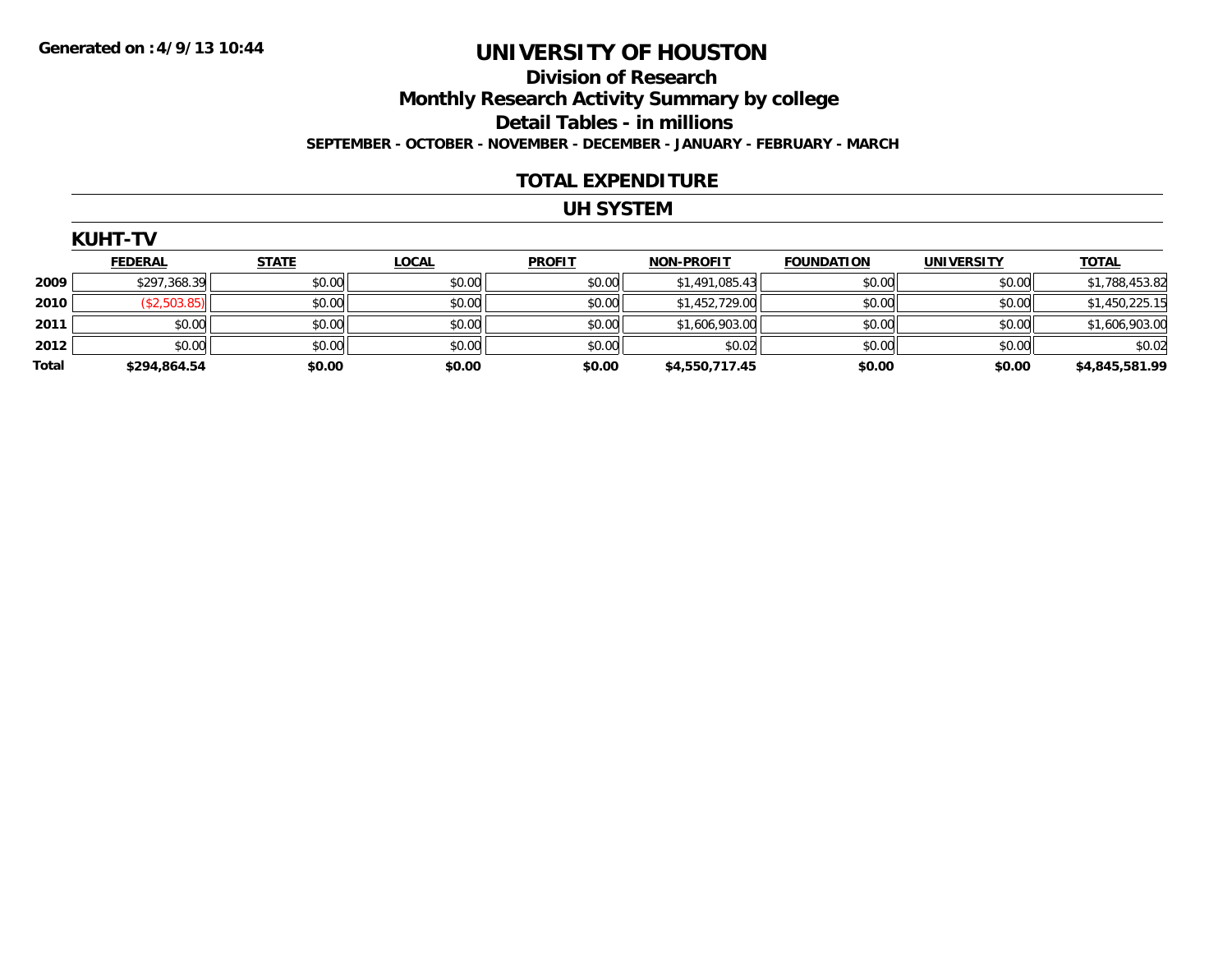# **Division of ResearchMonthly Research Activity Summary by college Detail Tables - in millions SEPTEMBER - OCTOBER - NOVEMBER - DECEMBER - JANUARY - FEBRUARY - MARCH**

#### **TOTAL EXPENDITURE**

#### **UKNOWN COLLEGE**

### **Unknown Department**

|       | <b>FEDERAL</b> | <b>STATE</b> | <b>LOCAL</b> | <b>PROFIT</b> | <b>NON-PROFIT</b> | <b>FOUNDATION</b> | <b>UNIVERSITY</b> | <b>TOTAL</b> |
|-------|----------------|--------------|--------------|---------------|-------------------|-------------------|-------------------|--------------|
| 2009  | \$202,780.84   | \$0.00       | \$0.00       | \$0.00        | \$0.00            | \$0.00            | \$0.00            | \$202,780.84 |
| 2010  | \$233,353.87   | \$0.00       | \$0.00       | \$0.00        | \$0.00            | \$0.00            | \$0.00            | \$233,353.87 |
| 2011  | \$157,585.73   | \$0.00       | \$0.00       | \$0.00        | \$0.00            | \$0.00            | \$0.00            | \$157,585.73 |
| 2012  | \$28,380.69    | \$0.00       | \$0.00       | \$0.00        | \$0.00            | \$0.00            | \$0.00            | \$28,380.69  |
| 2013  | \$10,850.00    | \$0.00       | \$0.00       | \$0.00        | \$0.00            | \$0.00            | \$0.00            | \$10,850.00  |
| Total | \$632,951.13   | \$0.00       | \$0.00       | \$0.00        | \$0.00            | \$0.00            | \$0.00            | \$632,951.13 |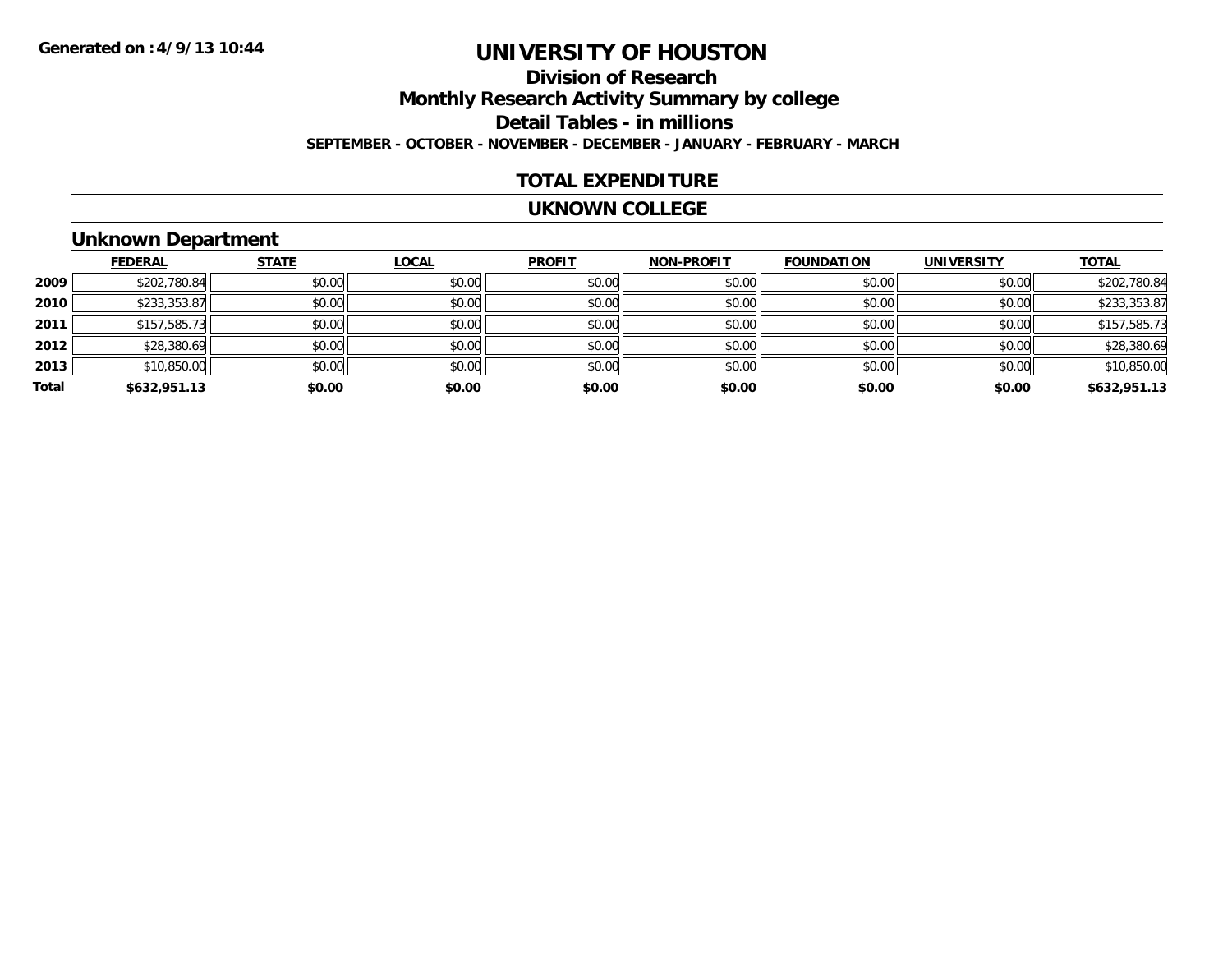**Division of Research**

**Monthly Research Activity Summary by college**

**Detail Tables - in millions**

**SEPTEMBER - OCTOBER - NOVEMBER - DECEMBER - JANUARY - FEBRUARY - MARCH**

# **TOTAL EXPENDITURE**

# **VICE PRESIDENT FOR ADMINISTRATION**

### **UH Police Department**

|              | <b>FEDERAL</b> | <b>STATE</b>                                | <b>LOCAL</b>  | <b>PROFIT</b>  | <b>J-PROFIT</b><br><b>NON</b> | <b>FOUNDATION</b> | UNIVERSITY | <b>TOTAL</b>      |
|--------------|----------------|---------------------------------------------|---------------|----------------|-------------------------------|-------------------|------------|-------------------|
| 2009         | vv.vv          | $\rightarrow$ 000.00 $\rightarrow$<br>uuu.u | 0000<br>PU.UU | 40.00<br>DU.UU | 0000<br>,u.uu                 | \$0.00            | \$0.00     | 00000<br>4,000.00 |
| <b>Total</b> | \$0.00         | .000.00                                     | \$0.00        | \$0.00         | \$0.00                        | \$0.00            | \$0.00     | 4,000.00          |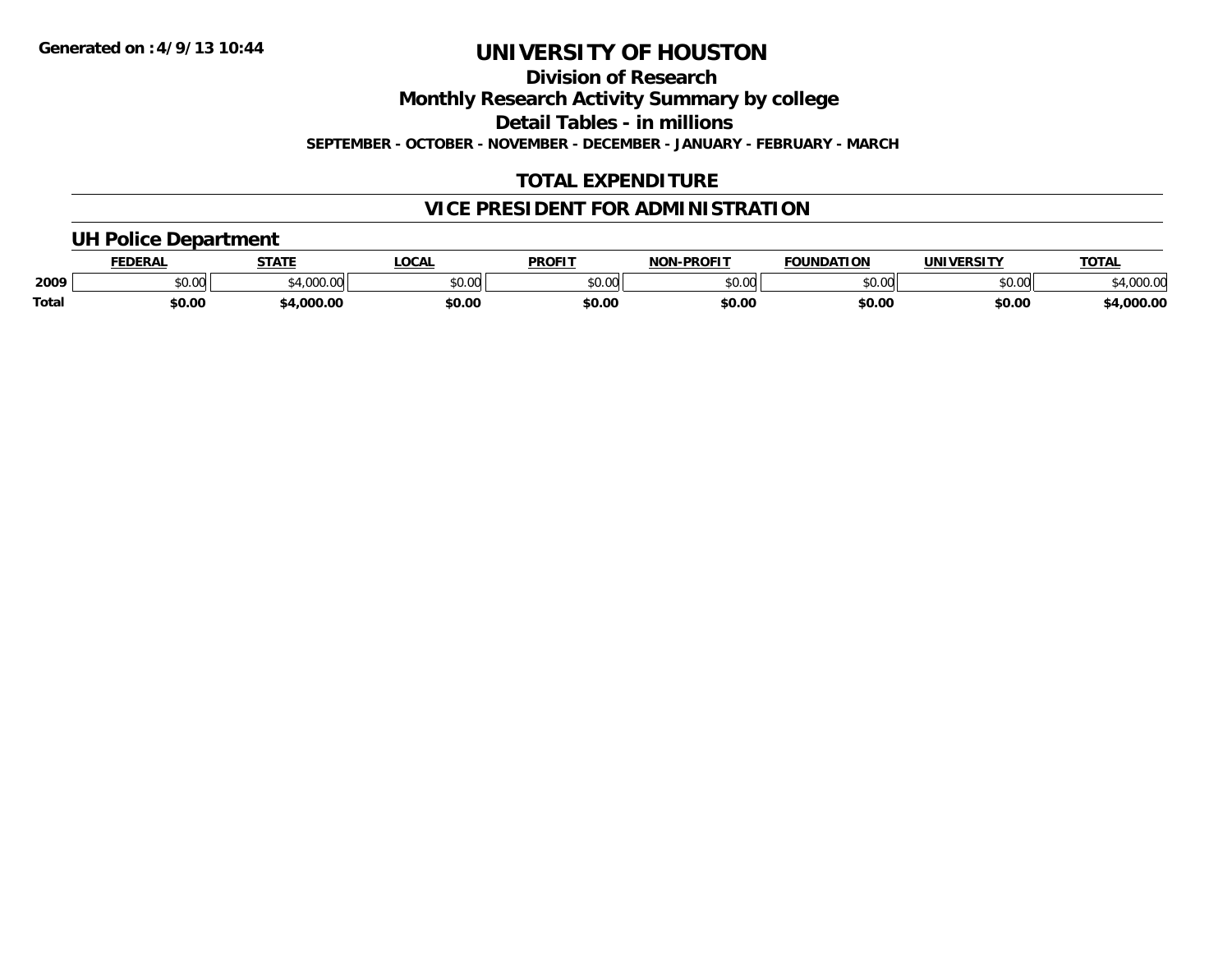# **Division of ResearchMonthly Research Activity Summary by college Detail Tables - in millions**

**SEPTEMBER - OCTOBER - NOVEMBER - DECEMBER - JANUARY - FEBRUARY - MARCH**

# **TOTAL EXPENDITURE**

#### **VICE PRESIDENT FOR STUDENT AFFAIRS**

# **Dean, Student Affairs**

|      | <b>FEDERAL</b> | <b>STATE</b> | <b>LOCAL</b> | <b>PROFIT</b> | <b>NON-PROFIT</b> | <b>FOUNDATION</b> | <b>UNIVERSITY</b> | <b>TOTAL</b> |
|------|----------------|--------------|--------------|---------------|-------------------|-------------------|-------------------|--------------|
| 2009 | \$0.00         | \$0.00       | \$0.00       | \$0.00        | \$0.00            | \$0.00            | \$0.00            | \$0.00       |
| 2010 | \$0.00         | \$0.00       | \$0.00       | \$0.00        | \$0.00            | \$0.00            | \$0.00            | \$0.00       |
| 2011 | \$38,493.27    | \$0.00       | \$0.00       | \$0.00        | \$0.00            | \$0.00            | \$0.00            | \$38,493.27  |
| 2012 | \$50,343.38    | \$0.00       | \$0.00       | \$0.00        | \$0.00            | \$0.00            | \$0.00            | \$50,343.38  |
| 2013 | \$4,962.01     | \$0.00       | \$0.00       | \$0.00        | \$0.00            | \$0.00            | \$0.00            | \$4,962.01   |

### **Vice President, Student Affairs**

|       | <b>FEDERAL</b> | <b>STATE</b> | <b>LOCAL</b> | <b>PROFIT</b> | <b>NON-PROFIT</b> | <b>FOUNDATION</b> | <b>UNIVERSITY</b> | <b>TOTAL</b> |
|-------|----------------|--------------|--------------|---------------|-------------------|-------------------|-------------------|--------------|
| 2009  | \$118,933.02   | \$0.00       | \$0.00       | \$0.00        | \$0.00            | \$0.00            | \$0.00            | \$118,933.02 |
| 2010  | \$65,862.00    | \$0.00       | \$0.00       | \$0.00        | \$0.00            | \$0.00            | \$0.00            | \$65,862.00  |
| 2011  | \$108,669.59   | \$0.00       | \$0.00       | \$0.00        | \$0.00            | \$0.00            | \$0.00            | \$108,669.59 |
| 2012  | \$7,866.04     | \$0.00       | \$0.00       | \$0.00        | \$0.00            | \$0.00            | \$0.00            | \$7,866.04   |
| 2013  | \$44,636.97    | \$0.00       | \$0.00       | \$0.00        | \$0.00            | \$0.00            | \$0.00            | \$44,636.97  |
| Total | \$439,766.28   | \$0.00       | \$0.00       | \$0.00        | \$0.00            | \$0.00            | \$0.00            | \$439,766.28 |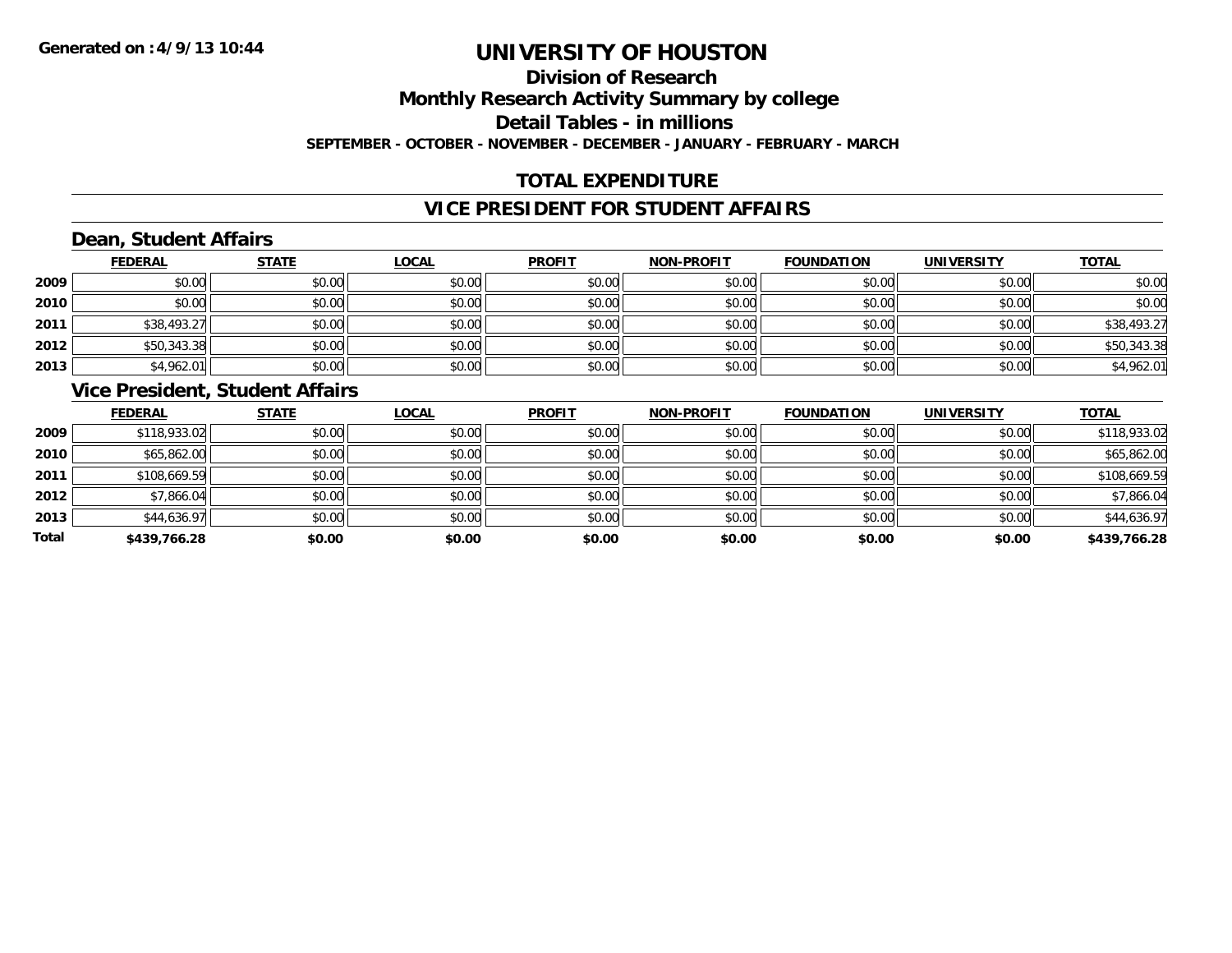# **Division of ResearchMonthly Research Activity Summary by college Detail Tables - in millions SEPTEMBER - OCTOBER - NOVEMBER - DECEMBER - JANUARY - FEBRUARY - MARCH**

#### **IDC RECOVERY**

#### **C.T. BAUER COLLEGE OF BUSINESS**

|       | <b>Finance</b>                           |              |              |               |                   |                   |                   |              |
|-------|------------------------------------------|--------------|--------------|---------------|-------------------|-------------------|-------------------|--------------|
|       | <b>FEDERAL</b>                           | <b>STATE</b> | <b>LOCAL</b> | <b>PROFIT</b> | NON-PROFIT        | <b>FOUNDATION</b> | <b>UNIVERSITY</b> | <b>TOTAL</b> |
| 2009  | \$0.00                                   | \$0.00       | \$0.00       | \$0.00        | \$0.00            | \$0.00            | \$0.00            | \$0.00       |
| 2010  | \$0.00                                   | \$0.00       | \$0.00       | \$0.00        | \$0.00            | \$0.00            | \$0.00            | \$0.00       |
| 2011  | \$0.00                                   | \$0.00       | \$0.00       | \$0.00        | \$0.00            | \$0.00            | \$0.00            | \$0.00       |
| 2012  | \$0.00                                   | \$0.00       | \$0.00       | \$0.00        | \$0.00            | \$0.00            | \$0.00            | \$0.00       |
| 2013  | \$0.00                                   | \$0.00       | \$0.00       | \$0.00        | \$0.00            | \$0.00            | \$0.00            | \$0.00       |
|       | Management                               |              |              |               |                   |                   |                   |              |
|       | <b>FEDERAL</b>                           | <b>STATE</b> | <b>LOCAL</b> | <b>PROFIT</b> | NON-PROFIT        | <b>FOUNDATION</b> | <b>UNIVERSITY</b> | <b>TOTAL</b> |
| 2009  | \$0.00                                   | \$0.00       | \$0.00       | \$0.00        | \$0.00            | \$0.00            | \$0.00            | \$0.00       |
| 2010  | \$0.00                                   | \$0.00       | \$0.00       | \$0.00        | \$0.00            | \$0.00            | \$0.00            | \$0.00       |
| 2011  | \$0.00                                   | \$0.00       | \$0.00       | \$0.00        | \$0.00            | \$0.00            | \$0.00            | \$0.00       |
| 2012  | \$0.00                                   | \$0.00       | \$0.00       | \$0.00        | \$0.00            | \$0.00            | \$0.00            | \$0.00       |
| 2013  | \$0.00                                   | \$0.00       | \$0.00       | \$0.00        | \$0.00            | \$0.00            | \$0.00            | \$0.00       |
|       | <b>Marketing</b>                         |              |              |               |                   |                   |                   |              |
|       | <b>FEDERAL</b>                           | <b>STATE</b> | <b>LOCAL</b> | <b>PROFIT</b> | NON-PROFIT        | <b>FOUNDATION</b> | <b>UNIVERSITY</b> | <b>TOTAL</b> |
| 2012  | \$0.00                                   | \$0.00       | \$0.00       | \$0.00        | \$0.00            | \$0.00            | \$0.00            | \$0.00       |
| 2013  | \$0.00                                   | \$0.00       | \$0.00       | \$0.00        | \$0.00            | \$0.00            | \$0.00            | \$0.00       |
|       | <b>Small Business Development Center</b> |              |              |               |                   |                   |                   |              |
|       | <b>FEDERAL</b>                           | <b>STATE</b> | <b>LOCAL</b> | <b>PROFIT</b> | <b>NON-PROFIT</b> | <b>FOUNDATION</b> | <b>UNIVERSITY</b> | <b>TOTAL</b> |
| 2009  | \$44,672.14                              | \$0.00       | \$0.00       | \$0.00        | \$0.00            | \$0.00            | \$0.00            | \$44,672.14  |
| 2010  | \$55,001.49                              | \$0.00       | \$0.00       | \$0.00        | \$0.00            | \$0.00            | \$0.00            | \$55,001.49  |
| 2011  | \$47,672.13                              | \$0.00       | \$0.00       | \$0.00        | \$0.00            | \$0.00            | \$0.00            | \$47,672.13  |
| 2012  | \$107,191.33                             | \$0.00       | \$0.00       | \$0.00        | \$0.00            | \$0.00            | \$0.00            | \$107,191.33 |
| 2013  | \$298,081.73                             | \$0.00       | \$0.00       | \$0.00        | \$0.00            | \$2,890.08        | \$0.00            | \$300,971.81 |
| Total | \$552,618.82                             | \$0.00       | \$0.00       | \$0.00        | \$0.00            | \$2,890.08        | \$0.00            | \$555,508.90 |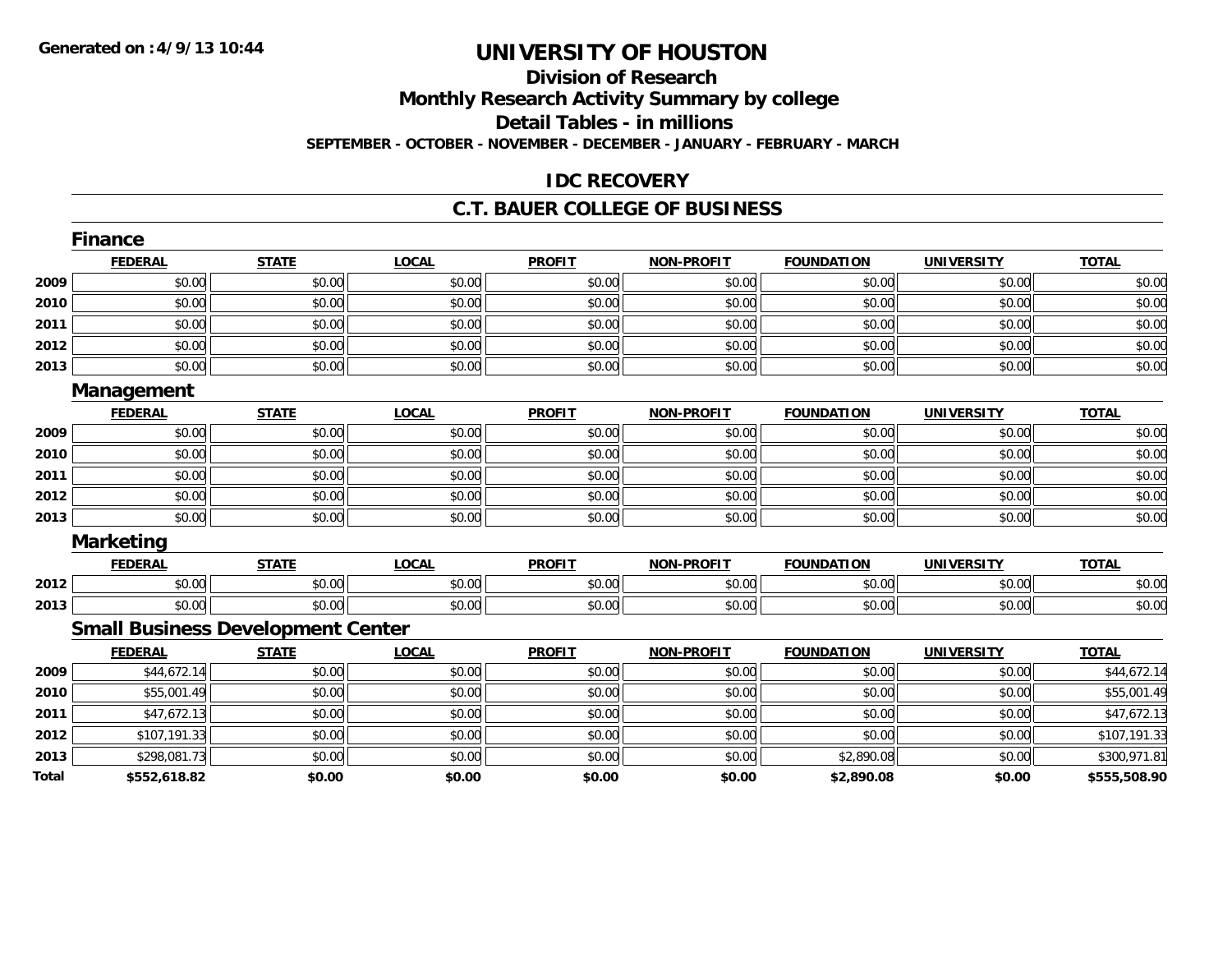**Division of Research**

**Monthly Research Activity Summary by college**

**Detail Tables - in millions**

**SEPTEMBER - OCTOBER - NOVEMBER - DECEMBER - JANUARY - FEBRUARY - MARCH**

# **IDC RECOVERY**

#### **COLLEGE OF ARCHITECTURE**

|              | Architecture   |              |              |               |                   |                   |                   |              |  |  |
|--------------|----------------|--------------|--------------|---------------|-------------------|-------------------|-------------------|--------------|--|--|
|              | <b>FEDERAL</b> | <b>STATE</b> | <b>LOCAL</b> | <b>PROFIT</b> | <b>NON-PROFIT</b> | <b>FOUNDATION</b> | <b>UNIVERSITY</b> | <b>TOTAL</b> |  |  |
| 2009         | \$0.00         | \$0.00       | \$0.00       | \$11.338.02   | \$0.00            | \$0.00            | \$0.00            | 11,338.02    |  |  |
| <b>Total</b> | \$0.00         | \$0.00       | \$0.00       | \$11,338.02   | \$0.00            | \$0.00            | \$0.00            | \$11,338.02  |  |  |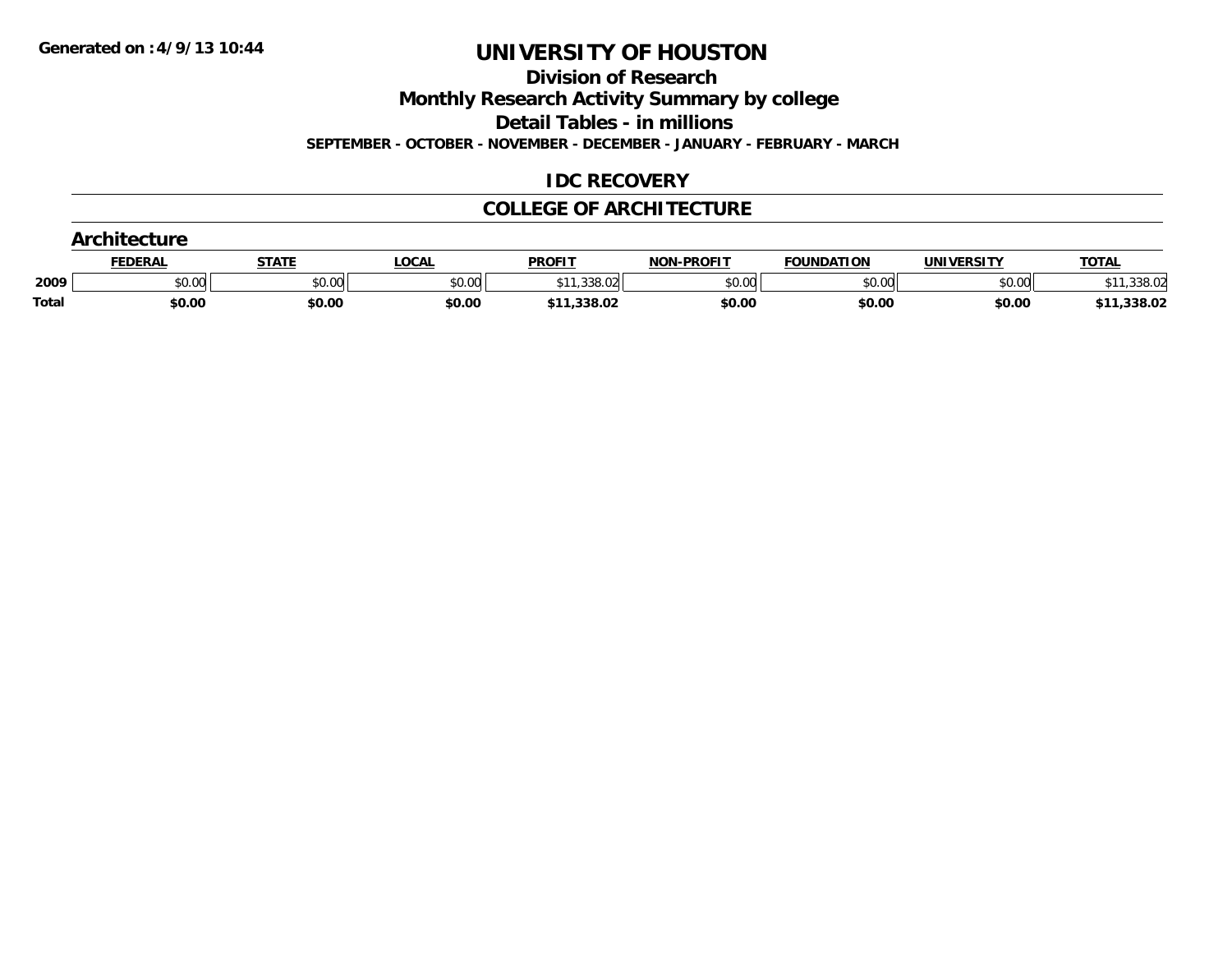# **Division of Research**

**Monthly Research Activity Summary by college**

**Detail Tables - in millions**

**SEPTEMBER - OCTOBER - NOVEMBER - DECEMBER - JANUARY - FEBRUARY - MARCH**

### **IDC RECOVERY**

### **COLLEGE OF EDUCATION**

# **Consistency Mgmt and Coop Disc**

|      | <b>FEDERAL</b>                       | <b>STATE</b>                                         | <b>LOCAL</b> | <b>PROFIT</b> | <b>NON-PROFIT</b> | <b>FOUNDATION</b> | <b>UNIVERSITY</b> | <b>TOTAL</b> |
|------|--------------------------------------|------------------------------------------------------|--------------|---------------|-------------------|-------------------|-------------------|--------------|
| 2010 | \$0.00                               | \$0.00                                               | \$0.00       | \$0.00        | \$0.00            | \$0.00            | \$0.00            | \$0.00       |
| 2011 | \$0.00                               | \$0.00                                               | \$0.00       | \$0.00        | \$0.00            | \$0.00            | \$0.00            | \$0.00       |
| 2012 | \$0.00                               | \$0.00                                               | \$0.00       | \$0.00        | \$0.00            | \$0.00            | \$0.00            | \$0.00       |
| 2013 | \$0.00                               | \$0.00                                               | \$0.00       | \$0.00        | \$0.00            | \$0.00            | \$0.00            | \$0.00       |
|      | <b>Curriculum and Instruction</b>    |                                                      |              |               |                   |                   |                   |              |
|      | <b>FEDERAL</b>                       | <b>STATE</b>                                         | <b>LOCAL</b> | <b>PROFIT</b> | <b>NON-PROFIT</b> | <b>FOUNDATION</b> | <b>UNIVERSITY</b> | <b>TOTAL</b> |
| 2009 | \$59,614.08                          | \$0.00                                               | \$161.40     | \$0.00        | \$21,810.89       | \$0.00            | \$0.00            | \$81,586.37  |
| 2010 | \$10,997.41                          | \$0.00                                               | \$641.65     | \$0.00        | \$21,798.86       | \$1,435.17        | \$0.00            | \$34,873.09  |
| 2011 | \$32,769.70                          | \$0.00                                               | \$0.00       | \$0.00        | \$5,096.13        | \$5,884.41        | \$0.00            | \$43,750.24  |
| 2012 | \$50,996.10                          | \$16,814.50                                          | \$0.00       | \$0.00        | \$5,361.75        | \$8,757.06        | \$0.00            | \$81,929.41  |
| 2013 | \$33,169.48                          | \$6,808.72                                           | \$0.00       | \$0.00        | \$3,438.44        | \$8,313.90        | \$0.00            | \$51,730.54  |
|      | <b>Dean, Education</b>               |                                                      |              |               |                   |                   |                   |              |
|      | <b>FEDERAL</b>                       | <b>STATE</b>                                         | <b>LOCAL</b> | <b>PROFIT</b> | <b>NON-PROFIT</b> | <b>FOUNDATION</b> | <b>UNIVERSITY</b> | <b>TOTAL</b> |
| 2010 | \$0.00                               | \$0.00                                               | \$0.00       | \$0.00        | \$0.00            | \$0.00            | \$0.00            | \$0.00       |
| 2011 | \$0.00                               | \$0.00                                               | \$0.00       | \$0.00        | \$0.00            | \$0.00            | \$0.00            | \$0.00       |
| 2012 | \$0.00                               | \$0.00                                               | \$0.00       | \$0.00        | \$0.00            | \$0.00            | \$0.00            | \$0.00       |
| 2013 | \$0.00                               | \$0.00                                               | \$0.00       | \$0.00        | \$0.00            | \$0.00            | \$0.00            | \$0.00       |
|      |                                      | <b>Educational Leadership &amp; Cultural Studies</b> |              |               |                   |                   |                   |              |
|      | <b>FEDERAL</b>                       | <b>STATE</b>                                         | <b>LOCAL</b> | <b>PROFIT</b> | <b>NON-PROFIT</b> | <b>FOUNDATION</b> | <b>UNIVERSITY</b> | <b>TOTAL</b> |
| 2011 | \$0.00                               | (\$20.03)                                            | \$0.00       | \$0.00        | \$0.00            | \$0.00            | \$0.00            | (\$20.03)    |
|      | <b>Educational Psychology</b>        |                                                      |              |               |                   |                   |                   |              |
|      | <b>FEDERAL</b>                       | <b>STATE</b>                                         | <b>LOCAL</b> | <b>PROFIT</b> | <b>NON-PROFIT</b> | <b>FOUNDATION</b> | <b>UNIVERSITY</b> | <b>TOTAL</b> |
| 2009 | \$8,280.92                           | (\$772.05)                                           | \$0.00       | \$0.00        | \$0.00            | \$15,478.69       | \$0.00            | \$22,987.56  |
| 2010 | \$2,701.32                           | \$135.81                                             | \$0.00       | \$0.00        | \$435.11          | \$9,430.56        | \$0.00            | \$12,702.79  |
| 2011 | \$3,761.97                           | \$2,414.47                                           | \$0.00       | \$0.00        | \$58.79           | \$10,050.45       | \$0.00            | \$16,285.68  |
| 2012 | \$6,668.68                           | \$0.00                                               | \$0.00       | \$0.00        | \$0.00            | \$0.00            | \$0.00            | \$6,668.68   |
| 2013 | \$5,255.85                           | \$0.00                                               | \$0.00       | \$0.00        | \$0.00            | (\$23.00)         | \$0.00            | \$5,232.84   |
|      | <b>Institute for Urban Education</b> |                                                      |              |               |                   |                   |                   |              |
|      | <b>FEDERAL</b>                       | <b>STATE</b>                                         | <b>LOCAL</b> | <b>PROFIT</b> | <b>NON-PROFIT</b> | <b>FOUNDATION</b> | <b>UNIVERSITY</b> | <b>TOTAL</b> |
| 2009 | \$0.00                               | \$0.00                                               | \$0.00       | \$0.00        | \$0.00            | \$0.00            | \$0.00            | \$0.00       |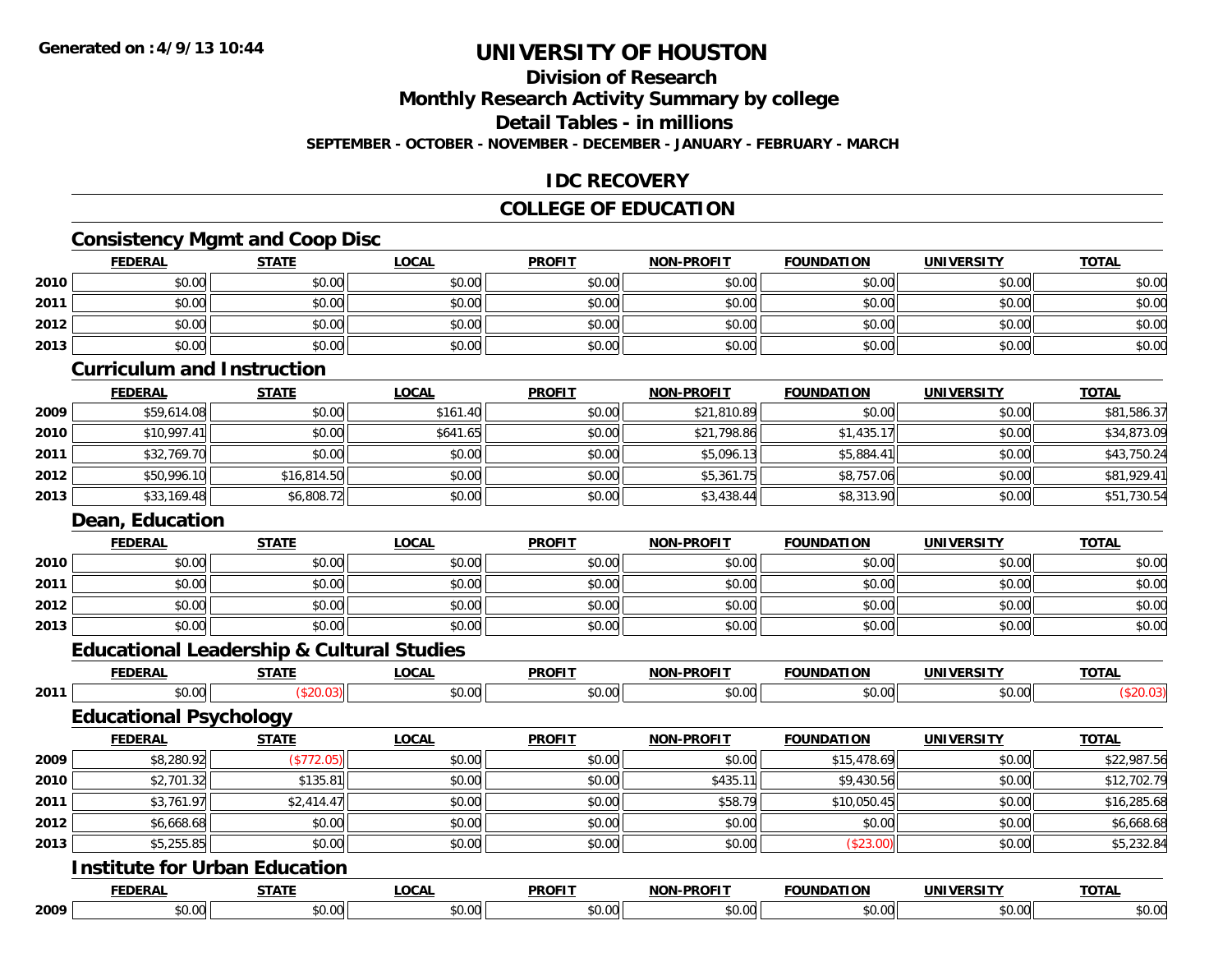# **Division of ResearchMonthly Research Activity Summary by college Detail Tables - in millions SEPTEMBER - OCTOBER - NOVEMBER - DECEMBER - JANUARY - FEBRUARY - MARCH**

#### **IDC RECOVERY**

# **COLLEGE OF EDUCATION**

#### **Institute for Urban Education**

|       | <b>FEDERAL</b> | <b>STATE</b> | <b>LOCAL</b> | <b>PROFIT</b> | <b>NON-PROFIT</b> | <b>FOUNDATION</b> | <b>UNIVERSITY</b> | <b>TOTAL</b> |
|-------|----------------|--------------|--------------|---------------|-------------------|-------------------|-------------------|--------------|
| 2010  | \$0.00         | \$0.00       | \$0.00       | \$0.00        | \$0.00            | \$0.00            | \$0.00            | \$0.00       |
| 2011  | \$0.00         | \$0.00       | \$0.00       | \$0.00        | \$0.00            | \$0.00            | \$0.00            | \$0.00       |
| 2012  | \$0.00         | \$0.00       | \$0.00       | \$0.00        | \$0.00            | \$0.00            | \$0.00            | \$0.00       |
| 2013  | \$0.00         | \$0.00       | \$0.00       | \$0.00        | \$0.00            | \$0.00            | \$0.00            | \$0.00       |
| Total | \$214,215.50   | \$25,381.42  | \$803.05     | \$0.00        | \$57,999.97       | \$59,327.23       | \$0.00            | \$357,727.17 |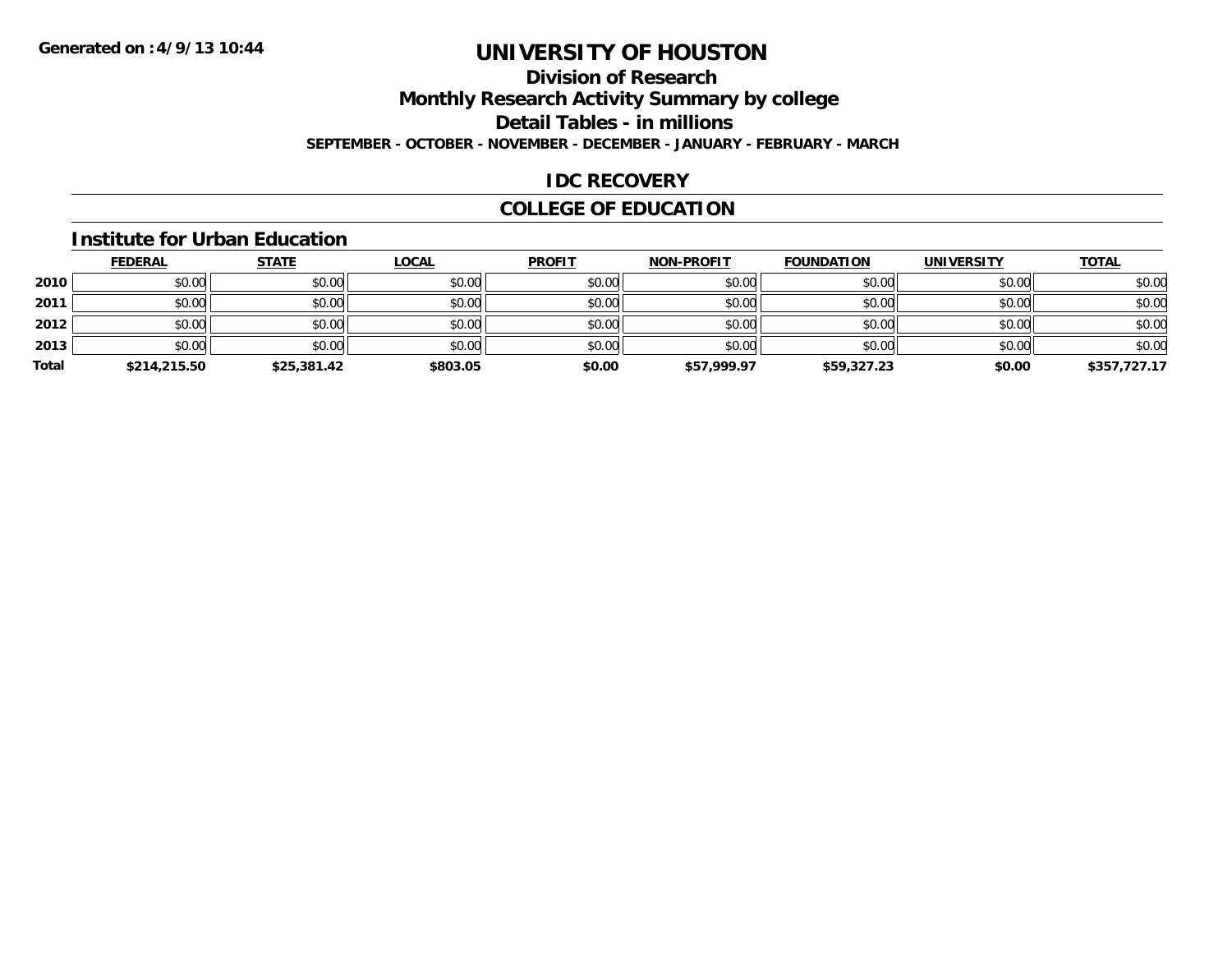#### **Division of Research**

**Monthly Research Activity Summary by college**

**Detail Tables - in millions**

**SEPTEMBER - OCTOBER - NOVEMBER - DECEMBER - JANUARY - FEBRUARY - MARCH**

### **IDC RECOVERY**

#### **COLLEGE OF LIBERAL ARTS AND SOCIAL SCIENCES**

|      | Art                                    |              |              |               |                   |                   |                   |              |
|------|----------------------------------------|--------------|--------------|---------------|-------------------|-------------------|-------------------|--------------|
|      | <b>FEDERAL</b>                         | <b>STATE</b> | <b>LOCAL</b> | <b>PROFIT</b> | <b>NON-PROFIT</b> | <b>FOUNDATION</b> | <b>UNIVERSITY</b> | <b>TOTAL</b> |
| 2012 | \$285.11                               | \$0.00       | \$0.00       | \$0.00        | \$0.00            | \$0.00            | \$0.00            | \$285.11     |
| 2013 | \$2,000.59                             | \$0.00       | \$0.00       | \$0.00        | \$0.00            | \$0.00            | \$0.00            | \$2,000.59   |
|      | <b>Arte Publico Press</b>              |              |              |               |                   |                   |                   |              |
|      | <b>FEDERAL</b>                         | <b>STATE</b> | <b>LOCAL</b> | <b>PROFIT</b> | NON-PROFIT        | <b>FOUNDATION</b> | <b>UNIVERSITY</b> | <b>TOTAL</b> |
| 2011 | \$0.00                                 | \$0.00       | \$0.00       | \$0.00        | \$0.00            | \$3,002.95        | \$0.00            | \$3,002.95   |
| 2013 | \$0.00                                 | \$0.00       | \$0.00       | \$0.00        | \$0.00            | \$13,298.77       | \$0.00            | \$13,298.77  |
|      | <b>Blaffer Gallery</b>                 |              |              |               |                   |                   |                   |              |
|      | <b>FEDERAL</b>                         | <b>STATE</b> | <b>LOCAL</b> | <b>PROFIT</b> | <b>NON-PROFIT</b> | <b>FOUNDATION</b> | <b>UNIVERSITY</b> | <b>TOTAL</b> |
| 2009 | \$1,184.35                             | \$0.00       | \$0.00       | \$0.00        | \$0.00            | \$0.00            | \$0.00            | \$1,184.35   |
| 2010 | \$5,484.20                             | \$0.00       | \$0.00       | \$0.00        | \$0.00            | \$0.00            | \$0.00            | \$5,484.20   |
| 2011 | \$1,431.32                             | \$0.00       | \$0.00       | \$0.00        | \$0.00            | \$0.00            | \$0.00            | \$1,431.32   |
|      | <b>Center for Public History</b>       |              |              |               |                   |                   |                   |              |
|      | <b>FEDERAL</b>                         | <b>STATE</b> | <b>LOCAL</b> | <b>PROFIT</b> | <b>NON-PROFIT</b> | <b>FOUNDATION</b> | <b>UNIVERSITY</b> | <b>TOTAL</b> |
| 2012 | \$3,703.25                             | \$0.00       | \$0.00       | \$0.00        | \$0.00            | \$0.00            | \$0.00            | \$3,703.25   |
| 2013 | \$5,396.00                             | \$0.00       | \$0.00       | \$0.00        | \$0.00            | \$0.00            | \$0.00            | \$5,396.00   |
|      | <b>Communication Disorders</b>         |              |              |               |                   |                   |                   |              |
|      | <b>FEDERAL</b>                         | <b>STATE</b> | <b>LOCAL</b> | <b>PROFIT</b> | NON-PROFIT        | <b>FOUNDATION</b> | <b>UNIVERSITY</b> | <b>TOTAL</b> |
| 2009 | (\$8,832.31)                           | \$0.00       | \$0.00       | \$0.00        | \$0.00            | \$0.00            | \$0.00            | (\$8,832.31) |
| 2010 | (S0.03)                                | \$0.00       | \$0.00       | \$0.00        | \$0.00            | \$0.00            | \$0.00            | (\$0.03)     |
| 2011 | \$1,931.06                             | \$0.00       | \$0.00       | \$0.00        | \$0.00            | \$0.00            | \$0.00            | \$1,931.06   |
| 2012 | \$1,453.02                             | \$0.00       | \$0.00       | \$0.00        | \$0.00            | \$0.00            | \$0.00            | \$1,453.02   |
| 2013 | (S0.01)                                | \$0.00       | \$0.00       | \$0.00        | \$0.00            | \$0.00            | \$0.00            | (\$0.01)     |
|      | <b>Comparative Cultural Studies</b>    |              |              |               |                   |                   |                   |              |
|      | <b>FEDERAL</b>                         | <b>STATE</b> | <b>LOCAL</b> | <b>PROFIT</b> | <b>NON-PROFIT</b> | <b>FOUNDATION</b> | <b>UNIVERSITY</b> | <b>TOTAL</b> |
| 2011 | \$0.00                                 | \$0.00       | \$0.00       | \$151.50      | \$0.00            | \$0.00            | \$0.00            | \$151.50     |
|      | Dean, Liberal Arts and Social Sciences |              |              |               |                   |                   |                   |              |
|      | <b>FEDERAL</b>                         | <b>STATE</b> | <b>LOCAL</b> | <b>PROFIT</b> | <b>NON-PROFIT</b> | <b>FOUNDATION</b> | <b>UNIVERSITY</b> | <b>TOTAL</b> |
| 2009 | \$29,049.85                            | \$0.00       | \$0.00       | \$0.00        | \$0.00            | \$0.00            | \$0.00            | \$29,049.85  |
| 2010 | \$495.20                               | \$0.00       | \$0.00       | \$0.00        | \$0.00            | \$0.00            | \$0.00            | \$495.20     |
| 2011 | (\$705.83)                             | \$0.00       | \$0.00       | \$0.00        | \$0.00            | \$0.00            | \$0.00            | (\$705.83)   |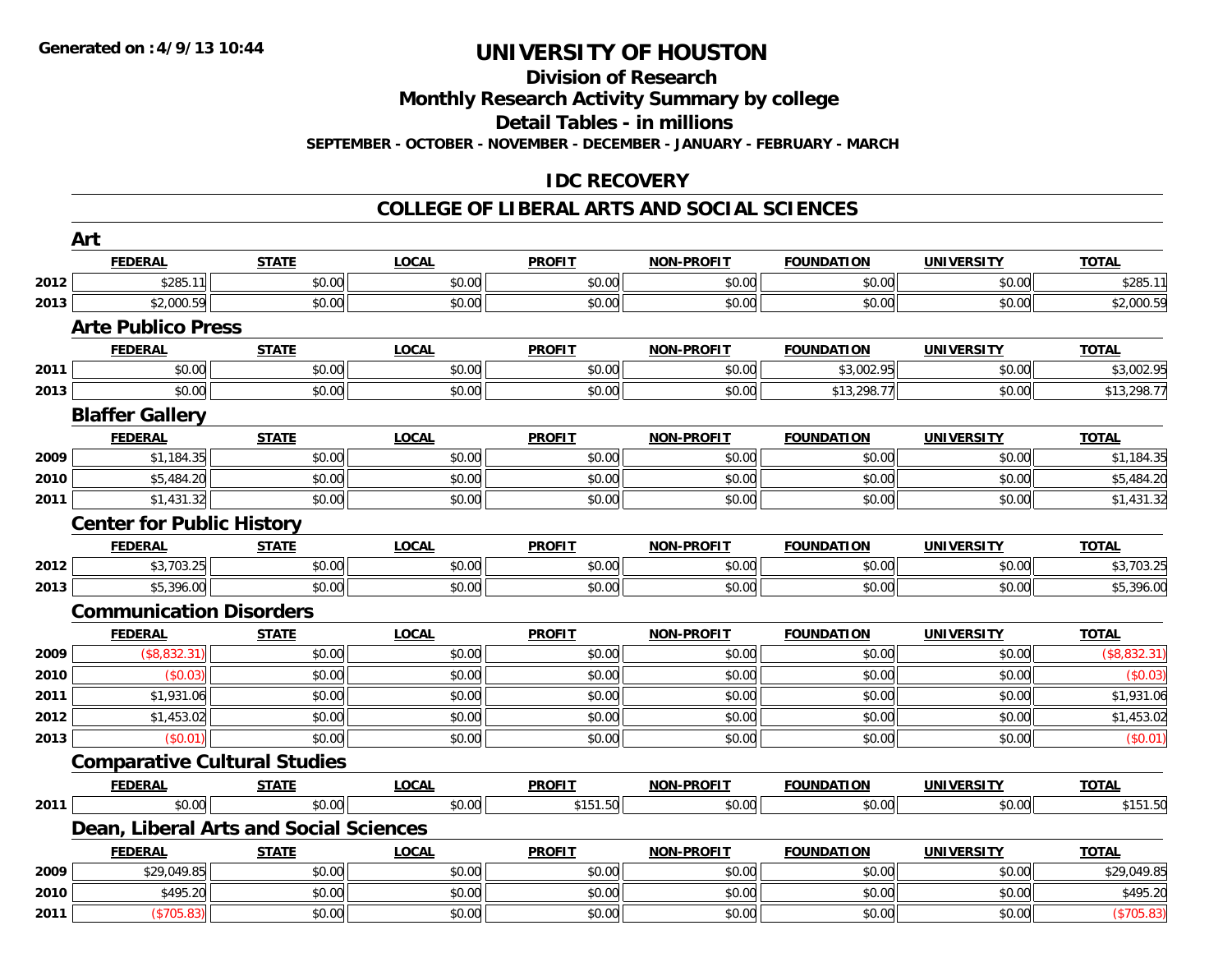**Division of Research**

**Monthly Research Activity Summary by college**

**Detail Tables - in millions**

**SEPTEMBER - OCTOBER - NOVEMBER - DECEMBER - JANUARY - FEBRUARY - MARCH**

# **IDC RECOVERY**

#### **COLLEGE OF LIBERAL ARTS AND SOCIAL SCIENCES**

### **Dean, Liberal Arts and Social Sciences**

|      | <b>FEDERAL</b>                      | <b>STATE</b> | <b>LOCAL</b> | <b>PROFIT</b> | <b>NON-PROFIT</b> | <b>FOUNDATION</b> | <b>UNIVERSITY</b> | <b>TOTAL</b> |
|------|-------------------------------------|--------------|--------------|---------------|-------------------|-------------------|-------------------|--------------|
| 2012 | \$0.00                              | \$0.00       | \$0.00       | \$0.00        | \$0.00            | \$0.00            | \$0.00            | \$0.00       |
| 2013 | \$0.00                              | \$0.00       | \$0.00       | \$0.00        | \$0.00            | \$0.00            | \$0.00            | \$0.00       |
|      | <b>Economics</b>                    |              |              |               |                   |                   |                   |              |
|      | <b>FEDERAL</b>                      | <b>STATE</b> | <b>LOCAL</b> | <b>PROFIT</b> | <b>NON-PROFIT</b> | <b>FOUNDATION</b> | <b>UNIVERSITY</b> | <b>TOTAL</b> |
| 2009 | (\$2,543.92)                        | \$0.00       | \$0.00       | \$0.00        | \$0.00            | \$0.00            | \$0.00            | (\$2,543.92) |
| 2010 | \$2,425.00                          | \$0.00       | \$0.00       | \$0.00        | \$0.00            | \$0.00            | \$0.00            | \$2,425.00   |
| 2012 | \$0.00                              | \$0.00       | \$0.00       | \$2,157.90    | \$0.00            | \$0.00            | \$0.00            | \$2,157.90   |
| 2013 | \$9,192.44                          | \$0.00       | \$0.00       | \$0.00        | \$10,653.22       | \$0.00            | \$0.00            | \$19,845.66  |
|      | English                             |              |              |               |                   |                   |                   |              |
|      | <b>FEDERAL</b>                      | <b>STATE</b> | <b>LOCAL</b> | <b>PROFIT</b> | <b>NON-PROFIT</b> | <b>FOUNDATION</b> | <b>UNIVERSITY</b> | <b>TOTAL</b> |
| 2009 | \$0.00                              | \$0.00       | \$0.00       | \$0.00        | \$0.00            | \$0.00            | \$0.00            | \$0.00       |
| 2010 | \$0.00                              | \$0.00       | \$0.00       | \$0.00        | \$0.00            | \$0.00            | \$0.00            | \$0.00       |
| 2011 | \$0.00                              | \$0.00       | \$0.00       | \$0.00        | \$0.00            | \$0.00            | \$0.00            | \$0.00       |
| 2012 | \$0.00                              | \$0.00       | \$0.00       | \$0.00        | \$0.00            | \$0.00            | \$0.00            | \$0.00       |
| 2013 | \$5,816.26                          | \$0.00       | \$0.00       | \$0.00        | \$0.00            | \$0.00            | \$0.00            | \$5,816.26   |
|      | <b>Health and Human Performance</b> |              |              |               |                   |                   |                   |              |
|      | <b>FEDERAL</b>                      | <b>STATE</b> | <b>LOCAL</b> | <b>PROFIT</b> | <b>NON-PROFIT</b> | <b>FOUNDATION</b> | <b>UNIVERSITY</b> | <b>TOTAL</b> |
| 2009 | \$289,961.30                        | \$0.00       | \$0.00       | \$6,763.33    | \$0.00            | \$1,150.61        | \$0.00            | \$297,875.24 |
| 2010 | \$316,242.10                        | \$0.00       | \$0.00       | \$10,344.41   | \$0.00            | \$958.71          | \$0.00            | \$327,545.22 |
| 2011 | \$181,692.17                        | \$0.00       | \$0.00       | \$31,760.76   | \$0.00            | \$776.35          | \$0.00            | \$214,229.28 |
| 2012 | \$139,296.23                        | \$0.00       | \$0.00       | \$26,778.21   | \$0.00            | \$0.00            | \$0.00            | \$166,074.43 |
| 2013 | \$472,734.66                        | \$0.00       | \$0.00       | \$14,530.62   | \$0.00            | (\$7.67)          | \$0.00            | \$487,257.62 |
|      | <b>Hispanic Studies</b>             |              |              |               |                   |                   |                   |              |
|      | <b>FEDERAL</b>                      | <b>STATE</b> | <b>LOCAL</b> | <b>PROFIT</b> | <b>NON-PROFIT</b> | <b>FOUNDATION</b> | <b>UNIVERSITY</b> | <b>TOTAL</b> |
| 2013 | \$0.00                              | \$0.00       | \$0.00       | \$0.00        | \$0.00            | \$0.00            | \$0.00            | \$0.00       |
|      | <b>History</b>                      |              |              |               |                   |                   |                   |              |
|      | <b>FEDERAL</b>                      | <b>STATE</b> | <b>LOCAL</b> | <b>PROFIT</b> | <b>NON-PROFIT</b> | <b>FOUNDATION</b> | <b>UNIVERSITY</b> | <b>TOTAL</b> |
| 2009 | \$0.00                              | \$0.00       | \$0.00       | \$0.00        | \$0.00            | \$0.00            | \$0.00            | \$0.00       |
| 2010 | \$0.00                              | \$0.00       | \$0.00       | \$0.00        | \$0.00            | \$0.00            | \$0.00            | \$0.00       |
| 2012 | \$0.00                              | \$0.00       | \$0.00       | \$0.00        | \$0.00            | \$0.00            | \$0.00            | \$0.00       |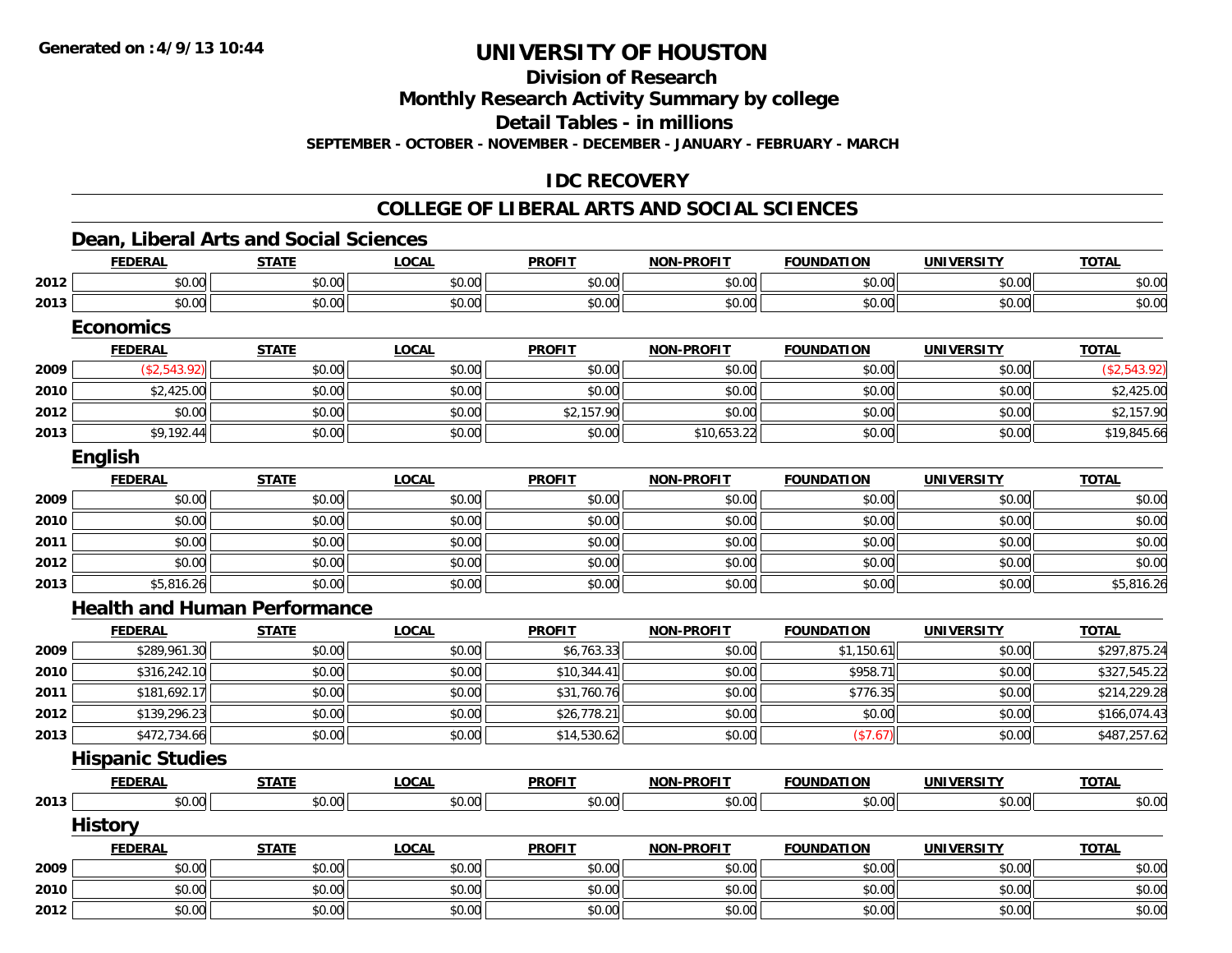**Division of Research**

**Monthly Research Activity Summary by college**

**Detail Tables - in millions**

**SEPTEMBER - OCTOBER - NOVEMBER - DECEMBER - JANUARY - FEBRUARY - MARCH**

# **IDC RECOVERY**

#### **COLLEGE OF LIBERAL ARTS AND SOCIAL SCIENCES**

|      | <b>History</b>                        |              |              |               |                   |                   |                   |              |
|------|---------------------------------------|--------------|--------------|---------------|-------------------|-------------------|-------------------|--------------|
|      | <b>FEDERAL</b>                        | <b>STATE</b> | <b>LOCAL</b> | <b>PROFIT</b> | <b>NON-PROFIT</b> | <b>FOUNDATION</b> | <b>UNIVERSITY</b> | <b>TOTAL</b> |
| 2013 | (\$2,206.75)                          | \$0.00       | \$0.00       | \$0.00        | (\$2,600.45)      | \$0.00            | \$0.00            | (\$4,807.20) |
|      | <b>Hobby Center for Public Policy</b> |              |              |               |                   |                   |                   |              |
|      | <b>FEDERAL</b>                        | <b>STATE</b> | <b>LOCAL</b> | <b>PROFIT</b> | <b>NON-PROFIT</b> | <b>FOUNDATION</b> | <b>UNIVERSITY</b> | <b>TOTAL</b> |
| 2010 | \$4,290.73                            | \$0.00       | \$0.00       | \$0.00        | \$0.00            | \$0.00            | \$0.00            | \$4,290.73   |
| 2011 | \$1,711.55                            | \$0.00       | \$0.00       | \$0.00        | \$0.00            | \$0.00            | \$0.00            | \$1,711.55   |
|      | <b>Modern/Classical Languages</b>     |              |              |               |                   |                   |                   |              |
|      | <b>FEDERAL</b>                        | <b>STATE</b> | <b>LOCAL</b> | <b>PROFIT</b> | <b>NON-PROFIT</b> | <b>FOUNDATION</b> | <b>UNIVERSITY</b> | <b>TOTAL</b> |
| 2013 | $(*6,723.38)$                         | \$0.00       | \$0.00       | \$0.00        | \$0.00            | \$0.00            | \$0.00            | (\$6,723.38) |
|      | Philosophy                            |              |              |               |                   |                   |                   |              |
|      | <b>FEDERAL</b>                        | <b>STATE</b> | <b>LOCAL</b> | <b>PROFIT</b> | <b>NON-PROFIT</b> | <b>FOUNDATION</b> | <b>UNIVERSITY</b> | <b>TOTAL</b> |
| 2009 | \$0.00                                | \$0.00       | \$0.00       | \$0.00        | \$0.00            | \$0.00            | \$0.00            | \$0.00       |
| 2010 | \$0.00                                | \$0.00       | \$0.00       | \$0.00        | \$0.00            | \$0.00            | \$0.00            | \$0.00       |
| 2011 | \$0.00                                | \$0.00       | \$0.00       | \$0.00        | \$0.00            | \$0.00            | \$0.00            | \$0.00       |
| 2012 | \$1,283.70                            | \$0.00       | \$0.00       | \$0.00        | \$0.00            | \$0.00            | \$0.00            | \$1,283.70   |
| 2013 | \$1,370.96                            | \$0.00       | \$0.00       | \$0.00        | \$0.00            | \$0.00            | \$0.00            | \$1,370.96   |
|      | <b>Political Science</b>              |              |              |               |                   |                   |                   |              |
|      | <b>FEDERAL</b>                        | <b>STATE</b> | <b>LOCAL</b> | <b>PROFIT</b> | <b>NON-PROFIT</b> | <b>FOUNDATION</b> | <b>UNIVERSITY</b> | <b>TOTAL</b> |
| 2009 | \$12,481.80                           | \$0.00       | \$0.00       | \$0.00        | \$0.00            | \$0.00            | \$3,648.16        | \$16,129.96  |
| 2010 | \$166.49                              | \$0.00       | \$0.00       | \$0.00        | \$0.00            | \$0.00            | \$0.00            | \$166.49     |
| 2011 | \$0.00                                | \$0.00       | \$0.00       | \$0.00        | \$0.00            | \$0.00            | \$0.00            | \$0.00       |
| 2012 | \$0.00                                | \$0.00       | \$0.00       | \$0.00        | \$0.00            | \$0.00            | \$0.00            | \$0.00       |
| 2013 | \$4,280.81                            | \$0.00       | \$0.00       | \$0.00        | \$0.00            | \$0.00            | \$0.00            | \$4,280.81   |
|      | <b>Psychology</b>                     |              |              |               |                   |                   |                   |              |
|      | <b>FEDERAL</b>                        | <b>STATE</b> | <b>LOCAL</b> | <b>PROFIT</b> | <b>NON-PROFIT</b> | <b>FOUNDATION</b> | <b>UNIVERSITY</b> | <b>TOTAL</b> |
| 2009 | \$56,954.16                           | \$439.49     | \$1,690.44   | \$5,204.91    | (\$2.14)          | \$2,069.24        | \$0.00            | \$66,356.10  |
| 2010 | \$109,238.78                          | \$1,499.55   | \$0.00       | \$4,596.27    | \$0.00            | \$172.63          | \$0.00            | \$115,507.23 |
| 2011 | \$172,096.41                          | \$72.10      | \$0.00       | \$3,309.78    | \$5,262.92        | \$17,551.50       | \$0.00            | \$198,292.71 |
| 2012 | \$144,225.14                          | \$1,264.17   | \$0.00       | \$1,711.56    | \$8,081.84        | \$12,925.14       | (\$3, 117.51)     | \$165,090.34 |
| 2013 | \$206,661.06                          | \$237.09     | \$0.00       | \$0.00        | \$5,857.38        | \$4,288.01        | \$0.00            | \$217,043.54 |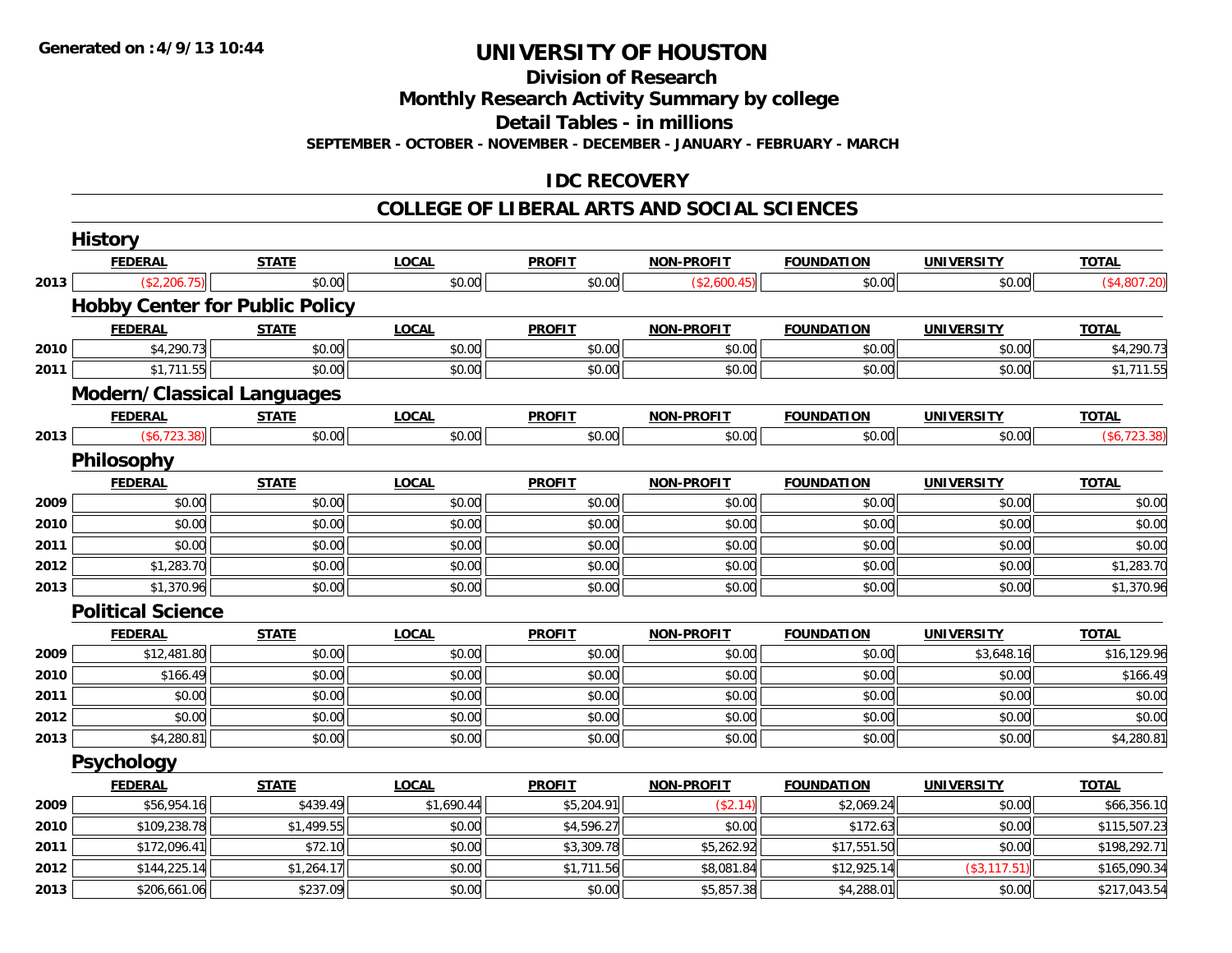# **Division of Research**

**Monthly Research Activity Summary by college**

**Detail Tables - in millions**

**SEPTEMBER - OCTOBER - NOVEMBER - DECEMBER - JANUARY - FEBRUARY - MARCH**

# **IDC RECOVERY**

#### **COLLEGE OF LIBERAL ARTS AND SOCIAL SCIENCES**

#### **School of Communication**

|      | <b>FEDERAL</b> | <b>STATE</b> | <u>LOCAL</u> | <b>PROFIT</b> | <b>NON-PROFIT</b> | <b>FOUNDATION</b> | <b>UNIVERSITY</b> | <b>TOTAL</b> |
|------|----------------|--------------|--------------|---------------|-------------------|-------------------|-------------------|--------------|
| 2010 | \$0.00         | \$0.00       | \$0.00       | \$0.00        | \$0.00            | \$0.00            | \$0.00            | \$0.00       |
| 2011 | \$0.00         | \$0.00       | \$0.00       | \$0.00        | \$0.00            | \$0.00            | \$0.00            | \$0.00       |
| 2012 | \$0.00         | \$0.00       | \$0.00       | \$0.00        | \$0.00            | \$0.00            | \$0.00            | \$0.00       |
| 2013 | \$0.00         | \$0.00       | \$0.00       | \$0.00        | \$0.00            | \$0.00            | \$0.00            | \$0.00       |

### **Sociology**

|              | <b>FEDERAL</b> | <b>STATE</b> | <u>LOCAL</u> | <b>PROFIT</b> | <b>NON-PROFIT</b> | <b>FOUNDATION</b> | <b>UNIVERSITY</b> | <b>TOTAL</b>   |
|--------------|----------------|--------------|--------------|---------------|-------------------|-------------------|-------------------|----------------|
| 2009         | \$18,123.07    | \$0.00       | \$1,603.34   | \$0.00        | \$0.00            | \$0.00            | \$0.00            | \$19,726.41    |
| 2010         | \$35,150.79    | \$0.00       | \$432.67     | \$0.00        | \$1,480.08        | \$0.00            | \$0.00            | \$37,063.54    |
| 2011         | \$28,553.39    | \$0.00       | \$0.00       | \$0.00        | \$0.00            | \$0.00            | \$0.00            | \$28,553.39    |
| 2012         | \$1,142.95     | \$0.00       | \$0.00       | \$0.00        | \$0.00            | \$0.00            | \$0.00            | \$1,142.95     |
| 2013         | (\$1,885.39)   | \$0.00       | \$0.00       | \$0.00        | \$0.00            | \$0.00            | \$0.00            | (\$1,885.39)   |
| <b>Total</b> | \$2,244,608.27 | \$3,512.40   | \$3,726.45   | \$107,309.25  | \$28,732.85       | \$56,186.24       | \$530.65          | \$2,444,606.11 |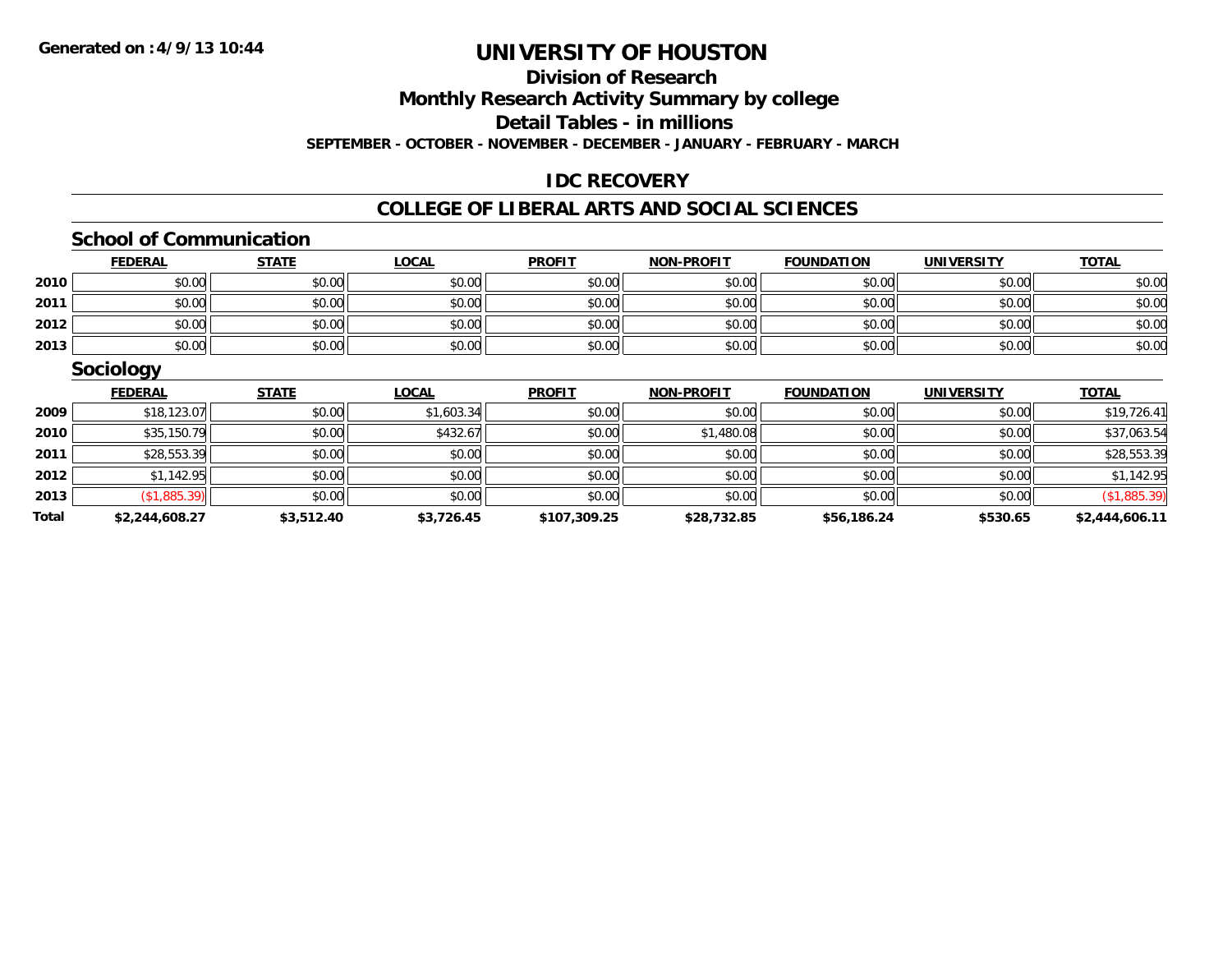# **Division of Research**

**Monthly Research Activity Summary by college**

**Detail Tables - in millions**

**SEPTEMBER - OCTOBER - NOVEMBER - DECEMBER - JANUARY - FEBRUARY - MARCH**

### **IDC RECOVERY**

### **COLLEGE OF NATURAL SCIENCES AND MATHEMATICS**

### **Allied Geophysical Laboratories**

|                             | <b>FEDERAL</b> | <b>STATE</b> | <b>LOCAL</b> | <b>PROFIT</b> | <b>NON-PROFIT</b> | <b>FOUNDATION</b> | UNIVERSITY | <b>TOTAL</b> |  |
|-----------------------------|----------------|--------------|--------------|---------------|-------------------|-------------------|------------|--------------|--|
| 2011                        | \$0.00         | \$0.00       | \$0.00       | \$3,077.35    | \$0.00            | \$0.00            | \$0.00     | \$3,077.35   |  |
| 2012                        | \$0.00         | \$0.00       | \$0.00       | \$4,715.80    | \$0.00            | \$0.00            | \$0.00     | \$4,715.80   |  |
| 2013                        | \$0.00         | \$0.00       | \$0.00       | \$2,678.00    | \$0.00            | \$0.00            | \$0.00     | \$2,678.00   |  |
| <b>Biology/Biochemistry</b> |                |              |              |               |                   |                   |            |              |  |

|      | <u>FEDERAL</u> | <u>STATE</u> | <u>LOCAL</u> | <b>PROFIT</b> | <b>NON-PROFIT</b> | <b>FOUNDATION</b> | <b>UNIVERSITY</b> | <b>TOTAL</b> |
|------|----------------|--------------|--------------|---------------|-------------------|-------------------|-------------------|--------------|
| 2009 | \$319,824.54   | \$0.00       | \$0.00       | \$0.00        | \$0.00            | \$1,487.03        | \$0.00            | \$321,311.57 |
| 2010 | \$542,482.51   | \$0.00       | \$0.00       | \$0.00        | \$15,567.82       | \$1,346.49        | \$0.00            | \$559,396.82 |
| 2011 | \$594,522.92   | \$3,070.75   | \$0.00       | \$0.00        | \$17,927.97       | \$0.00            | \$0.00            | \$615,521.64 |
| 2012 | \$506,308.58   | \$8,151.39   | \$0.00       | \$0.01        | \$27,479.72       | \$0.00            | \$0.00            | \$541,939.70 |
| 2013 | \$378,936.51   | \$4,585.00   | \$0.00       | \$8,999.84    | \$28,464.96       | \$7,574.41        | \$0.00            | \$428,560.72 |

# **Center for Applied Geoscience Excellence**

|      | <b>FEDERAL</b>           | <b>STATE</b>  | _OCAI              | <b>PROFIT</b> | <b>DDAFI7</b> | ---<br><b>'INDAT.</b><br>ron | <b>UNIVERSITY</b><br>3. J | <b>TOTAL</b> |
|------|--------------------------|---------------|--------------------|---------------|---------------|------------------------------|---------------------------|--------------|
| 2009 | $n \cap \Omega$<br>DU.UU | 0.00<br>JU.UU | 0000<br>PU.UU      | \$0.00        | \$0.00        | $n \cap \neg$<br>JU.UU       | \$0.00                    | \$0.00       |
| 2010 | $n \cap \Omega$<br>JU.UU | 0.00<br>JU.UU | $\sim$ 00<br>JU.UU | \$0.00        | \$0.00        | nn na<br>JU.UU               | \$0.00                    | \$0.00       |

### **Center for Nuclear Receptors and Cell Signaling**

|      | <u>FEDERAL</u> | <b>STATE</b> | <b>LOCAL</b> | <b>PROFIT</b> | <b>NON-PROFIT</b> | <b>FOUNDATION</b> | <b>UNIVERSITY</b> | <b>TOTAL</b> |
|------|----------------|--------------|--------------|---------------|-------------------|-------------------|-------------------|--------------|
| 2009 | \$0.00         | \$0.00       | \$0.00       | \$0.00        | \$0.00            | \$0.00            | \$0.00            | \$0.00       |
| 2010 | \$91,430.94    | \$0.00       | \$0.00       | \$0.00        | \$0.00            | \$0.00            | \$0.00            | \$91,430.94  |
| 2011 | \$195,285.02   | \$457.60     | \$0.00       | \$0.00        | \$0.00            | \$0.00            | \$0.00            | \$195,742.62 |
| 2012 | \$220,244.45   | \$13,888.11  | \$0.00       | \$69,860.94   | \$0.00            | \$0.00            | \$0.00            | \$303,993.50 |
| 2013 | \$216,474.31   | \$28,351.81  | \$0.00       | \$1,208.88    | \$0.00            | \$0.00            | \$0.00            | \$246,035.00 |

**Chemistry**

|      | <b>FEDERAL</b> | <b>STATE</b> | <u>LOCAL</u> | <b>PROFIT</b> | <b>NON-PROFIT</b> | <b>FOUNDATION</b> | <b>UNIVERSITY</b> | <b>TOTAL</b> |
|------|----------------|--------------|--------------|---------------|-------------------|-------------------|-------------------|--------------|
| 2009 | \$253,397.62   | \$0.00       | \$0.00       | \$15,776.30   | \$0.00            | \$0.00            | \$22,577.25       | \$291,751.17 |
| 2010 | \$416,147.05   | \$0.00       | \$0.00       | \$16,618.02   | \$11.01           | \$0.00            | \$39,946.50       | \$472,700.56 |
| 2011 | \$513,409.56   | \$479.87     | \$0.00       | \$793.77      | \$0.00            | \$0.00            | \$13,936.76       | \$528,619.95 |
| 2012 | \$355,075.76   | \$11,785.28  | \$0.00       | \$6,169.73    | \$0.00            | \$0.00            | \$11,452.94       | \$384,483.70 |
| 2013 | \$333,169.15   | \$20,147.03  | \$0.00       | \$20,768.09   | \$0.00            | \$0.00            | (S14, 596.82)     | \$359,487.45 |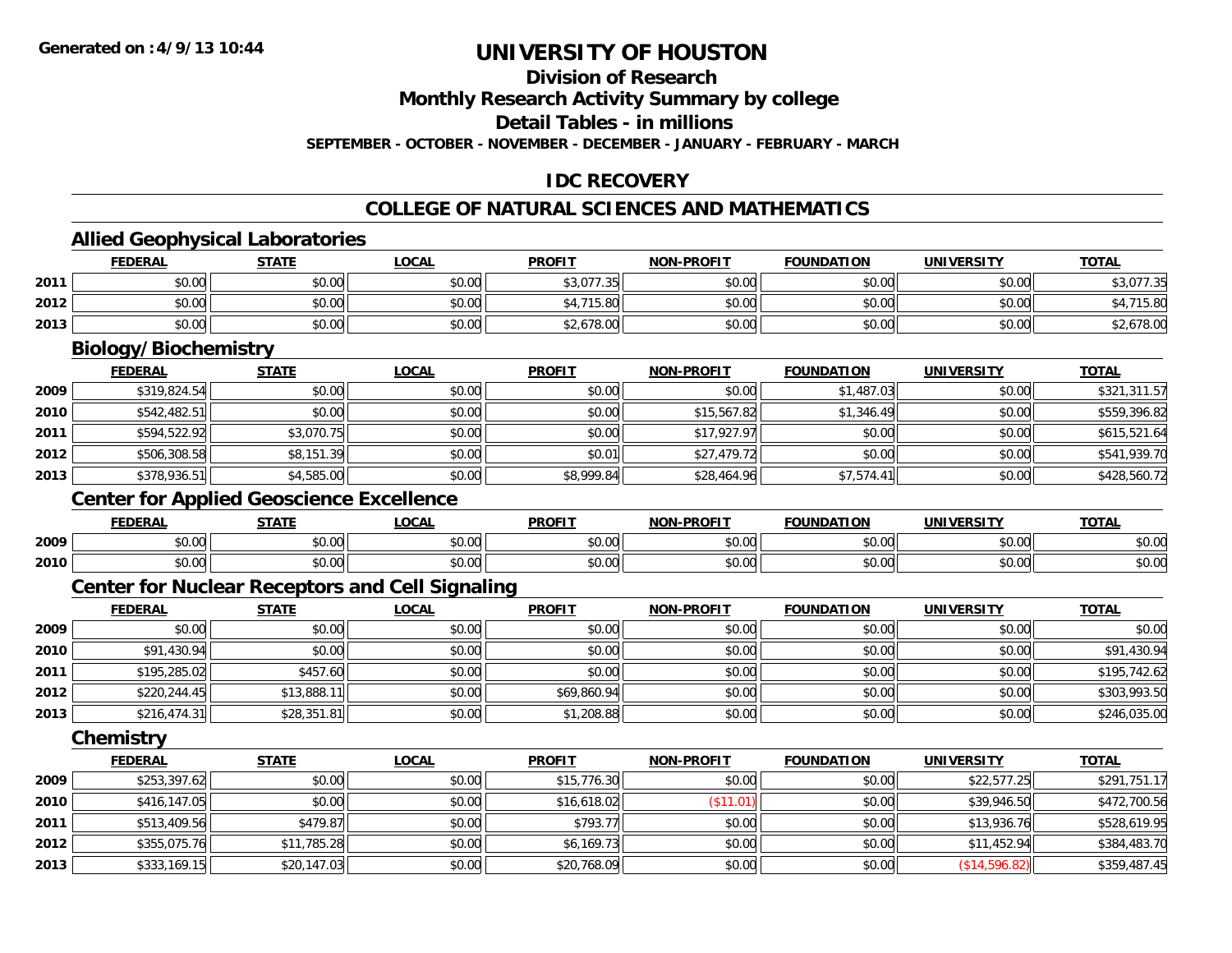## **Division of Research**

**Monthly Research Activity Summary by college**

**Detail Tables - in millions**

**SEPTEMBER - OCTOBER - NOVEMBER - DECEMBER - JANUARY - FEBRUARY - MARCH**

### **IDC RECOVERY**

### **COLLEGE OF NATURAL SCIENCES AND MATHEMATICS**

## **Computer Science**

|      | <b>FEDERAL</b> | <u>STATE</u> | <u>LOCAL</u> | <b>PROFIT</b> | <b>NON-PROFIT</b> | <b>FOUNDATION</b> | <b>UNIVERSITY</b> | <b>TOTAL</b> |
|------|----------------|--------------|--------------|---------------|-------------------|-------------------|-------------------|--------------|
| 2009 | \$509,031.65   | \$0.00       | \$0.00       | \$20,132.66   | \$0.00            | \$0.00            | \$0.00            | \$529,164.31 |
| 2010 | \$535,160.04   | \$4,622.27   | \$0.00       | \$11,282.52   | \$0.00            | \$0.00            | \$0.00            | \$551,064.84 |
| 2011 | \$691,614.46   | \$10,413.78  | \$0.00       | \$12,015.20   | \$75,434.35       | \$0.00            | \$0.00            | \$789,477.80 |
| 2012 | \$322,205.03   | \$1,679.49   | \$0.00       | \$67,909.64   | \$56,694.46       | \$0.00            | \$0.00            | \$448,488.62 |
| 2013 | \$387,024.57   | \$3,270.53   | \$0.00       | \$46,095.17   | \$15,912.07       | \$0.00            | \$0.00            | \$452,302.34 |

## **Dean, Natural Sciences and Mathematics**

|      | <b>FEDERAL</b> | <b>STATE</b> | <u>LOCAL</u> | <b>PROFIT</b> | NON-PROFIT | <b>FOUNDATION</b> | <b>UNIVERSITY</b> | <b>TOTAL</b> |
|------|----------------|--------------|--------------|---------------|------------|-------------------|-------------------|--------------|
| 2009 | \$0.00         | \$0.00       | \$0.00       | \$0.00        | \$0.00     | \$0.00            | \$0.00            | \$0.00       |
| 2010 | \$0.00         | \$0.00       | \$0.00       | \$0.00        | \$0.00     | \$0.00            | \$0.00            | \$0.00       |
| 2011 | \$0.00         | \$0.00       | \$0.00       | \$0.00        | \$0.00     | \$0.00            | \$0.00            | \$0.00       |
| 2012 | \$5,134.80     | \$0.00       | \$0.00       | \$0.00        | \$0.00     | \$0.00            | \$0.00            | \$5,134.80   |
| 2013 | \$46,875.24    | \$0.00       | \$0.00       | \$0.00        | \$0.00     | \$0.00            | \$0.00            | \$46,875.24  |

### **Earth & Atmospheric Sciences**

|      | <b>FEDERAL</b> | <u>STATE</u> | <b>LOCAL</b> | <b>PROFIT</b> | <b>NON-PROFIT</b> | <b>FOUNDATION</b> | <b>UNIVERSITY</b> | <b>TOTAL</b> |
|------|----------------|--------------|--------------|---------------|-------------------|-------------------|-------------------|--------------|
| 2009 | \$157,969.76   | \$7,035.77   | \$0.00       | \$113,028.71  | \$40,162.18       | \$0.00            | \$0.00            | \$318,196.42 |
| 2010 | \$110,067.53   | \$25,283.47  | \$0.00       | \$223,461.25  | \$27,986.22       | \$0.00            | \$0.00            | \$386,798.47 |
| 2011 | \$165,793.22   | \$52,118.35  | \$0.00       | \$163,810.07  | \$21,851.26       | \$0.00            | \$0.00            | \$403,572.90 |
| 2012 | \$246,210.80   | \$43,863.88  | \$0.00       | \$216,207.99  | \$20,779.62       | \$0.00            | \$0.00            | \$527,062.29 |
| 2013 | \$191.779.48   | \$9,149.50   | \$0.00       | \$216,809.73  | \$18,138.90       | \$0.00            | \$0.00            | \$435,877.61 |

### **Institute for Climate and Atmospheric Science**

|      | <b>FEDERAL</b> | <b>STATE</b> | <u>LOCAL</u> | <b>PROFIT</b> | <b>NON-PROFIT</b> | <b>FOUNDATION</b> | <b>UNIVERSITY</b> | <b>TOTAL</b> |
|------|----------------|--------------|--------------|---------------|-------------------|-------------------|-------------------|--------------|
| 2009 | \$0.00         | \$0.00       | \$0.00       | \$0.00        | \$0.00            | \$0.00            | \$0.00            | \$0.00       |
| 2010 | \$0.00         | \$0.00       | \$0.00       | \$0.00        | \$0.00            | \$0.00            | \$0.00            | \$0.00       |
| 2011 | \$0.00         | \$0.00       | \$0.00       | \$0.00        | \$0.00            | \$0.00            | \$0.00            | \$0.00       |
| 2012 | \$0.00         | \$0.00       | \$0.00       | \$0.00        | \$0.00            | \$0.00            | \$0.00            | \$0.00       |
| 2013 | \$0.00         | \$0.00       | \$0.00       | \$0.00        | \$0.00            | \$0.00            | \$0.00            | \$0.00       |

#### **Mathematics**

|      | <b>FEDERAL</b>                                                                                                                                                                                                     | <b>STATE</b> | .OCAI                               | <b>PROFIT</b>                 | <b>J-PROFIT</b><br>א∩ו | <b>FOUNDATION</b> | <b>IINIVERSIT</b> | <b>TOTAL</b>   |
|------|--------------------------------------------------------------------------------------------------------------------------------------------------------------------------------------------------------------------|--------------|-------------------------------------|-------------------------------|------------------------|-------------------|-------------------|----------------|
| 2009 | $\begin{array}{c} \n\text{A} & \text{A} & \text{A} & \text{A} & \text{A} \\ \text{A} & \text{A} & \text{A} & \text{A} & \text{A} \\ \text{A} & \text{A} & \text{A} & \text{A} & \text{A}\n\end{array}$<br>, 968.83 | \$0.00       | $\theta$ $\theta$ $\theta$<br>JU.UU | 0.00000<br>42, 200.0          | \$0.00                 | \$0.00            | ≮n nn∥<br>vu.vu   | \$10<br>100 12 |
| 2010 | 0.1007<br>. . <del>.</del> .<br>.012.97                                                                                                                                                                            | \$0.00       | ሶስ ስስ<br>JU.UU                      | <b>¢ ገ በጋ</b> ፔ<br>\$2,935.60 | \$0.00                 | \$0.00            | \$0.00            | 948.5          |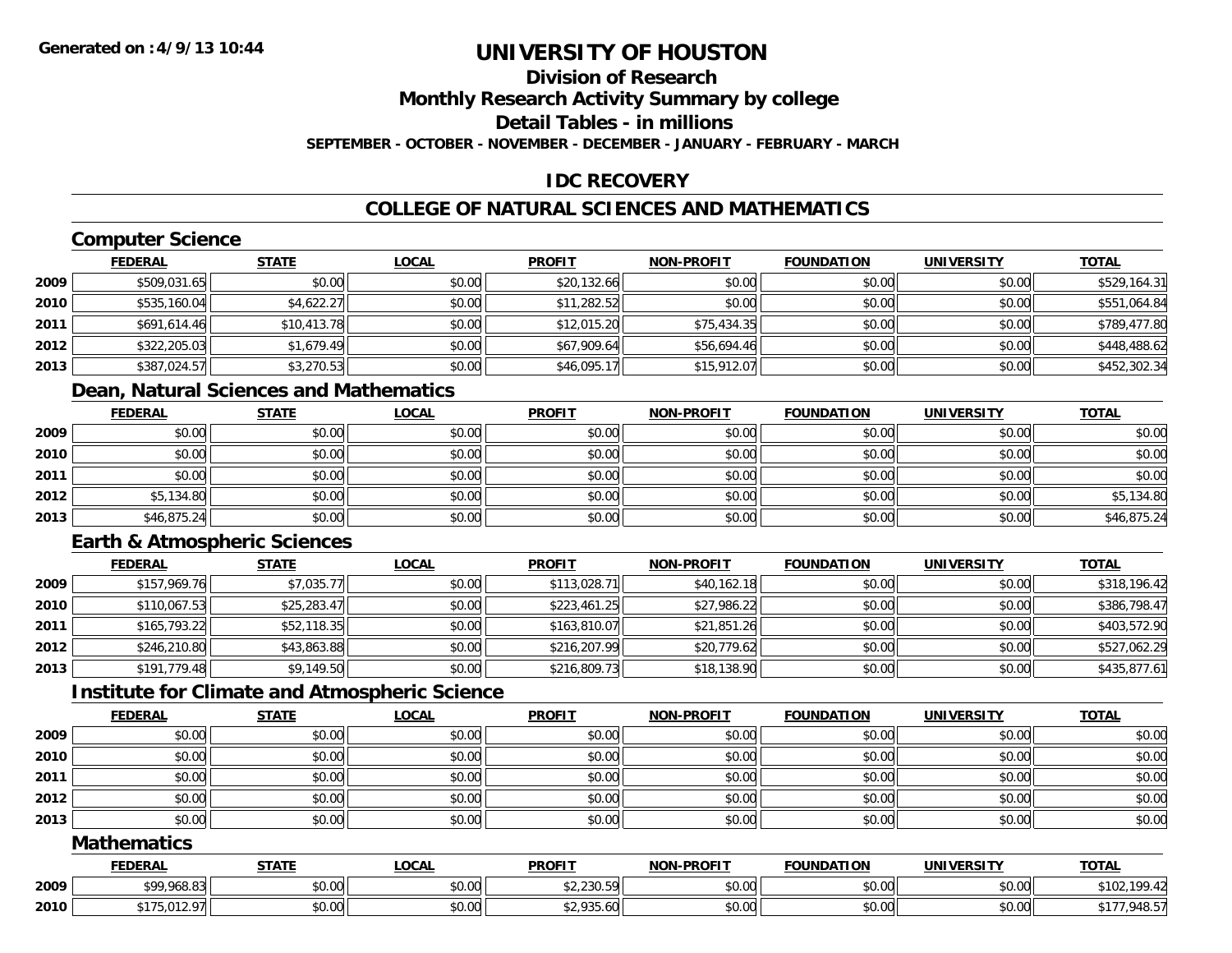# **Division of ResearchMonthly Research Activity Summary by college**

**Detail Tables - in millions**

**SEPTEMBER - OCTOBER - NOVEMBER - DECEMBER - JANUARY - FEBRUARY - MARCH**

### **IDC RECOVERY**

#### **COLLEGE OF NATURAL SCIENCES AND MATHEMATICS**

|       | <b>Mathematics</b> |              |              |                |                   |                   |                   |                 |
|-------|--------------------|--------------|--------------|----------------|-------------------|-------------------|-------------------|-----------------|
|       | <b>FEDERAL</b>     | <b>STATE</b> | <b>LOCAL</b> | <b>PROFIT</b>  | <b>NON-PROFIT</b> | <b>FOUNDATION</b> | <b>UNIVERSITY</b> | <b>TOTAL</b>    |
| 2011  | \$133,822.77       | \$9,484.28   | \$0.00       | \$11,237.72    | \$25,292.85       | \$0.00            | \$0.00            | \$179,837.61    |
| 2012  | \$117,458.98       | \$13,862.30  | \$0.00       | \$32,518.37    | \$9,667.41        | (\$252.50)        | \$0.00            | \$173,254.55    |
| 2013  | \$162,593.52       | \$0.00       | \$0.00       | \$22,332.11    | \$0.00            | \$812.12          | \$0.00            | \$185,737.75    |
|       | <b>Physics</b>     |              |              |                |                   |                   |                   |                 |
|       | <b>FEDERAL</b>     | <b>STATE</b> | <b>LOCAL</b> | <b>PROFIT</b>  | <b>NON-PROFIT</b> | <b>FOUNDATION</b> | <b>UNIVERSITY</b> | <b>TOTAL</b>    |
| 2009  | \$149,585.06       | \$0.00       | \$0.00       | \$108,851.43   | \$8,141.44        | \$0.00            | \$0.00            | \$266,577.92    |
| 2010  | \$289,172.36       | \$1,089.23   | \$0.00       | \$109,091.54   | \$4,932.69        | \$0.00            | \$0.00            | \$404,285.81    |
| 2011  | \$359,867.43       | \$688.89     | \$0.00       | \$115,332.39   | \$0.96            | \$0.00            | \$0.00            | \$475,889.67    |
| 2012  | \$469,043.96       | (\$61.33)    | \$0.00       | \$28,005.71    | \$394.22          | \$0.00            | \$0.00            | \$497,382.56    |
| 2013  | \$411,043.13       | \$0.00       | \$0.00       | \$129,800.55   | \$0.00            | \$0.00            | \$0.00            | \$540,843.68    |
| Total | \$10,673,144.53    | \$273,417.24 | \$0.00       | \$1,803,755.65 | \$414,818.08      | \$10,967.55       | \$73,316.63       | \$13,249,419.69 |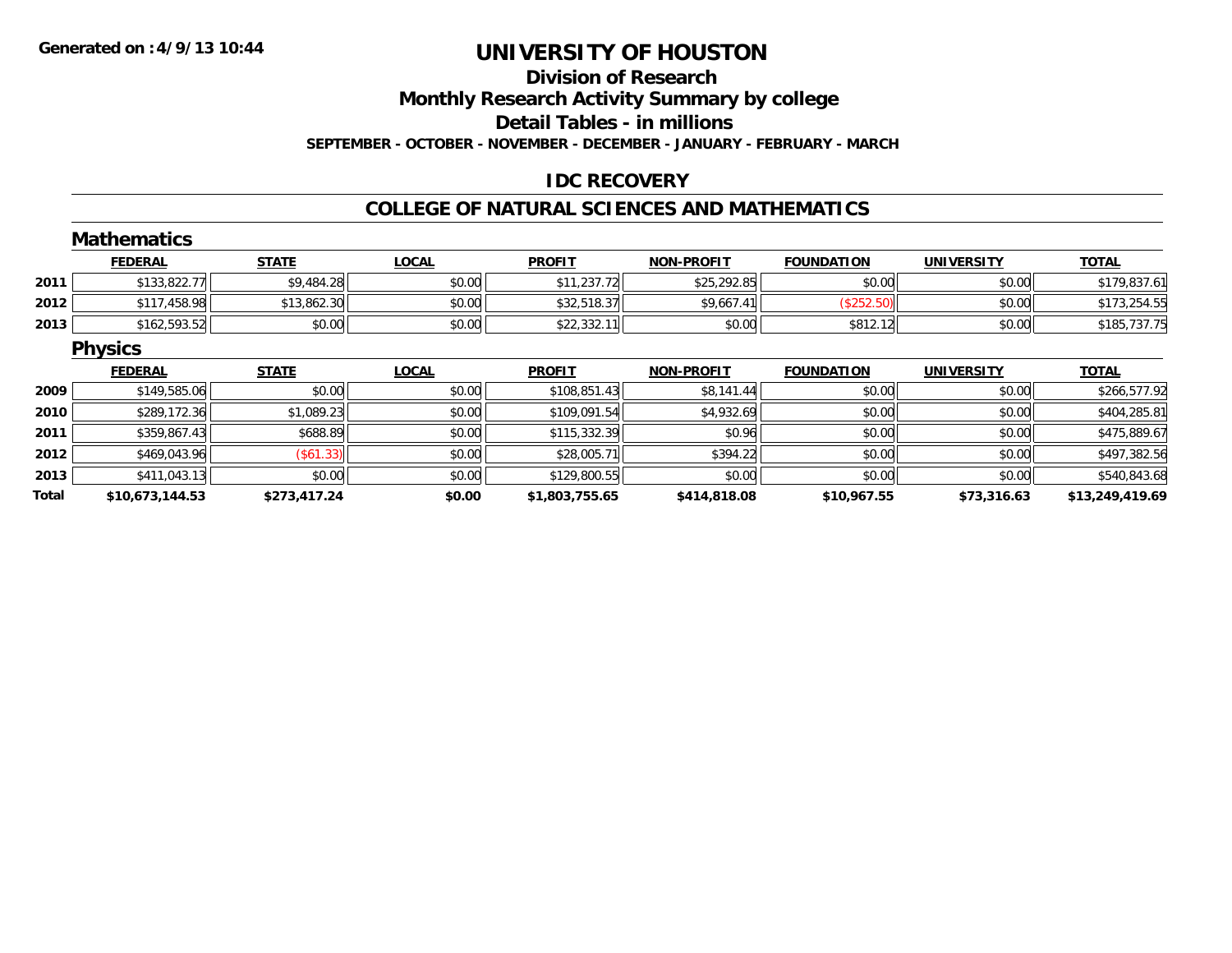## **Division of ResearchMonthly Research Activity Summary by college Detail Tables - in millions**

**SEPTEMBER - OCTOBER - NOVEMBER - DECEMBER - JANUARY - FEBRUARY - MARCH**

#### **IDC RECOVERY**

#### **COLLEGE OF OPTOMETRY**

## **Optometry, Community**

|       | .              |              |              |               |                   |                   |                   |                |
|-------|----------------|--------------|--------------|---------------|-------------------|-------------------|-------------------|----------------|
|       | <b>FEDERAL</b> | <b>STATE</b> | <b>LOCAL</b> | <b>PROFIT</b> | <b>NON-PROFIT</b> | <b>FOUNDATION</b> | <b>UNIVERSITY</b> | <b>TOTAL</b>   |
| 2009  | \$405,308.00   | \$314.82     | \$0.00       | \$21,798.62   | \$0.00            | \$0.00            | \$28,754.12       | \$456,175.56   |
| 2010  | \$653,169.50   | \$1,562.34   | \$0.00       | \$66,380.37   | \$0.00            | \$0.00            | \$18,914.44       | \$740,026.65   |
| 2011  | \$526,685.21   | \$1,176.77   | \$0.00       | \$31,004.05   | \$0.00            | \$0.00            | \$20,179.12       | \$579,045.15   |
| 2012  | \$624,845.08   | \$0.00       | \$0.00       | \$46,495.60   | \$0.00            | \$0.00            | \$32,077.87       | \$703,418.55   |
| 2013  | \$668,740.96   | \$2,674.33   | \$0.00       | \$126,349.12  | \$0.00            | \$0.00            | \$20,068.74       | \$817,833.15   |
| Total | \$2,878,748.74 | \$5,728.26   | \$0.00       | \$292,027.76  | \$0.00            | \$0.00            | \$119,994.29      | \$3,296,499.05 |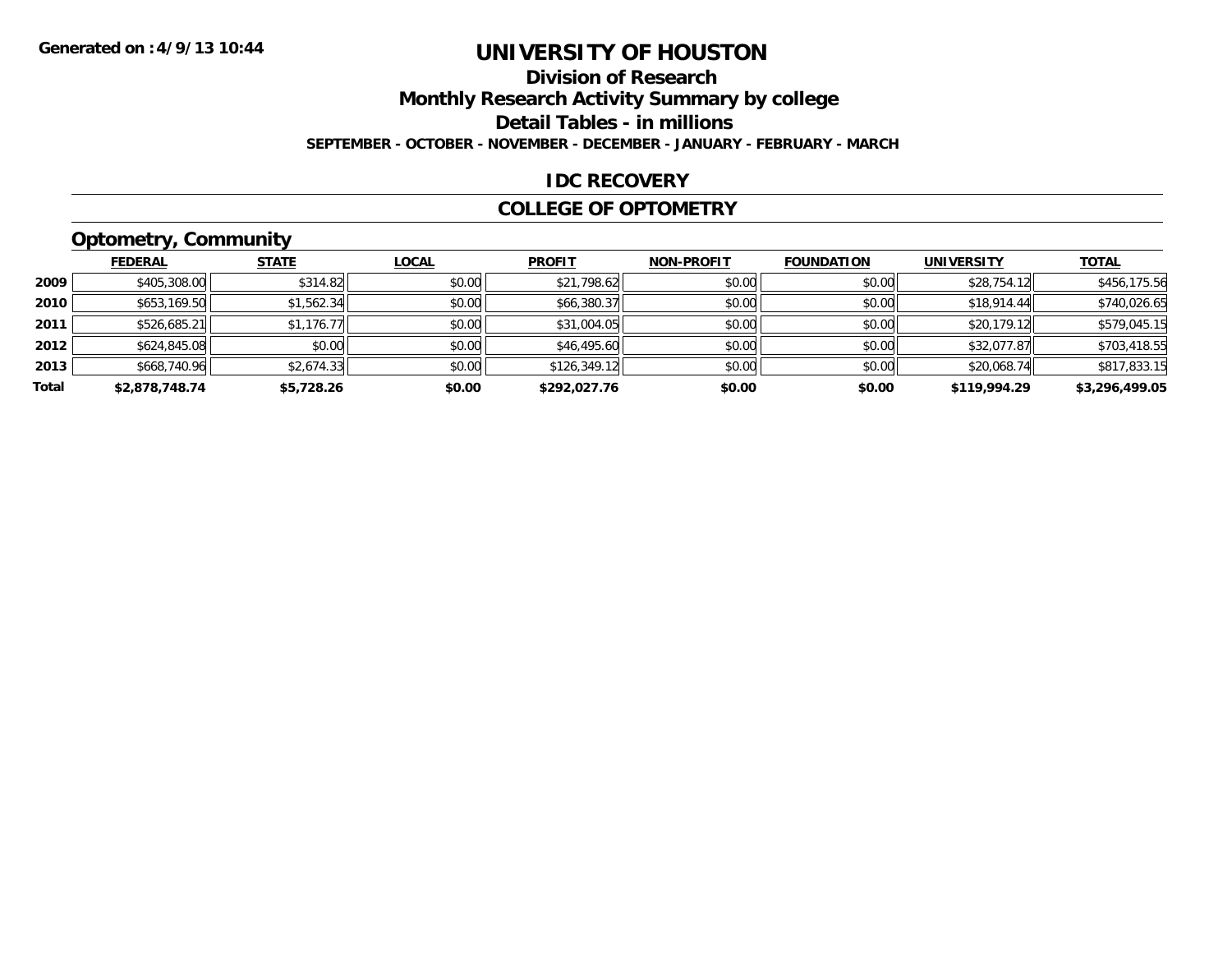# **Division of ResearchMonthly Research Activity Summary by college Detail Tables - in millions**

**SEPTEMBER - OCTOBER - NOVEMBER - DECEMBER - JANUARY - FEBRUARY - MARCH**

### **IDC RECOVERY**

### **COLLEGE OF PHARMACY**

## **Clinical Sciences and Administration**

|      | <b>FEDERAL</b> | <b>STATE</b> | <b>LOCAL</b> | <b>PROFIT</b> | <b>NON-PROFIT</b> | <b>FOUNDATION</b> | <b>UNIVERSITY</b> | <b>TOTAL</b> |
|------|----------------|--------------|--------------|---------------|-------------------|-------------------|-------------------|--------------|
| 2009 | \$24,168.84    | \$0.00       | \$0.00       | \$53,230.42   | \$35.99           | \$105.38          | \$32.05           | \$77,572.68  |
| 2010 | \$19,450.71    | \$0.00       | \$0.00       | \$38,823.19   | \$8,208.15        | \$0.00            | \$216.46          | \$66,698.51  |
| 2011 | \$36,807.75    | \$0.00       | \$0.00       | \$42,503.04   | \$12,552.62       | \$0.00            | \$4.97            | \$91,868.39  |
| 2012 | \$26,359.05    | \$0.00       | \$0.00       | \$39,588.41   | (\$11.27)         | \$0.00            | \$0.00            | \$65,936.19  |
| 2013 | \$56,795.43    | \$0.00       | \$0.00       | \$47,689.72   | \$0.00            | \$0.00            | \$0.00            | \$104,485.15 |

### **Dean, Pharmacy**

|      | <b>FEDERAL</b> | <b>STATE</b> | <u>LOCAL</u> | <b>PROFIT</b> | <b>NON-PROFIT</b> | <b>FOUNDATION</b> | <b>UNIVERSITY</b> | <b>TOTAL</b> |
|------|----------------|--------------|--------------|---------------|-------------------|-------------------|-------------------|--------------|
| 2009 | \$0.00         | \$0.00       | \$0.00       | \$0.00        | \$0.00            | \$0.00            | \$0.00            | \$0.00       |
| 2010 | \$0.00         | \$0.00       | \$0.00       | \$0.00        | \$0.00            | \$0.00            | \$0.00            | \$0.00       |
| 2011 | \$0.00         | \$0.00       | \$0.00       | \$0.00        | \$0.00            | \$0.00            | \$0.00            | \$0.00       |
| 2012 | \$0.00         | \$0.00       | \$0.00       | \$0.00        | \$0.00            | \$0.00            | \$0.00            | \$0.00       |
| 2013 | \$0.00         | \$0.00       | \$0.00       | \$0.00        | \$0.00            | \$0.00            | \$0.00            | \$0.00       |

## **Pharmacological and Pharmaceutical Sciences**

|       | <b>FEDERAL</b> | <b>STATE</b> | <b>LOCAL</b> | <b>PROFIT</b> | <b>NON-PROFIT</b> | <b>FOUNDATION</b> | <b>UNIVERSITY</b> | <b>TOTAL</b>   |
|-------|----------------|--------------|--------------|---------------|-------------------|-------------------|-------------------|----------------|
| 2009  | \$251,737.60   | \$0.00       | \$0.00       | \$7,725.35    | \$5,299.79        | \$3.51            | \$0.00            | \$264,766.25   |
| 2010  | \$444,570.66   | \$235.75     | \$0.00       | (\$422.90)    | \$8,283.30        | \$1,300.39        | \$0.00            | \$453,967.20   |
| 2011  | \$519,788.77   | \$5,643.89   | \$0.00       | \$0.00        | \$10,894.74       | \$0.00            | \$0.00            | \$536,327.40   |
| 2012  | \$291,966.90   | \$0.01       | \$0.00       | \$0.00        | \$5,357.87        | \$291.71          | \$0.00            | \$297,616.49   |
| 2013  | \$323,353.18   | \$0.00       | \$0.00       | \$0.00        | \$1,535.43        | \$1,340.53        | \$0.00            | \$326,229.14   |
| Total | \$1,994,998.88 | \$5,879.65   | \$0.00       | \$229,137.23  | \$52,156.62       | \$3,041.52        | \$253.48          | \$2,285,467.38 |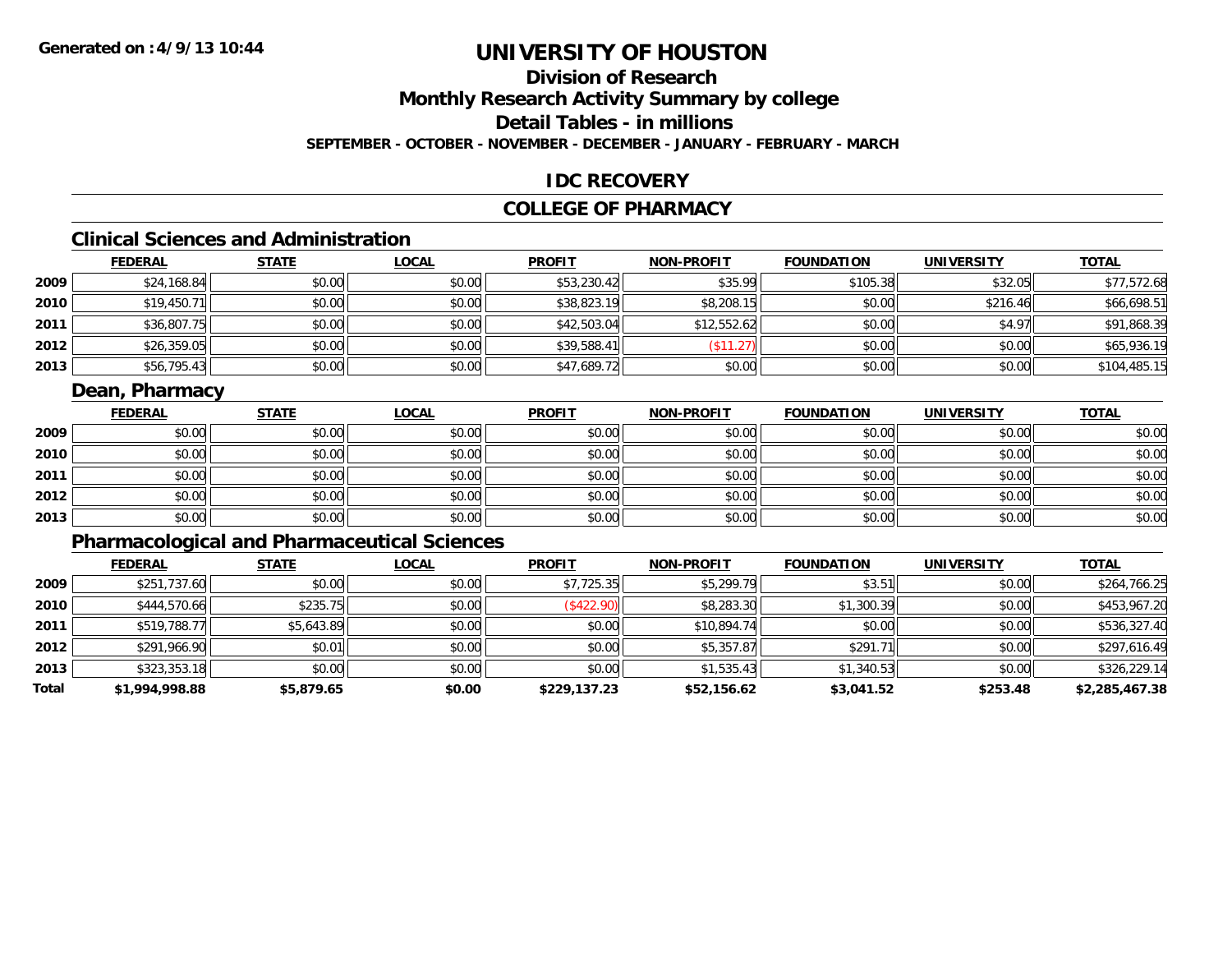**2013**

# **UNIVERSITY OF HOUSTON**

## **Division of Research**

**Monthly Research Activity Summary by college**

**Detail Tables - in millions**

**SEPTEMBER - OCTOBER - NOVEMBER - DECEMBER - JANUARY - FEBRUARY - MARCH**

### **IDC RECOVERY**

## **COLLEGE OF TECHNOLOGY**

|      | <b>Center for Life Sciences Technology</b>    |              |              |               |                   |                   |                   |              |
|------|-----------------------------------------------|--------------|--------------|---------------|-------------------|-------------------|-------------------|--------------|
|      | <b>FEDERAL</b>                                | <b>STATE</b> | <b>LOCAL</b> | <b>PROFIT</b> | <b>NON-PROFIT</b> | <b>FOUNDATION</b> | <b>UNIVERSITY</b> | <b>TOTAL</b> |
| 2009 | \$0.00                                        | \$0.00       | \$0.00       | \$0.00        | \$0.00            | \$0.00            | \$0.00            | \$0.00       |
| 2010 | \$0.00                                        | \$0.00       | \$0.00       | \$0.00        | \$0.00            | \$0.00            | \$0.00            | \$0.00       |
|      | <b>Center for Technology Literacy</b>         |              |              |               |                   |                   |                   |              |
|      | <b>FEDERAL</b>                                | <b>STATE</b> | <b>LOCAL</b> | <b>PROFIT</b> | <b>NON-PROFIT</b> | <b>FOUNDATION</b> | <b>UNIVERSITY</b> | <b>TOTAL</b> |
| 2010 | \$407.97                                      | \$0.00       | \$0.00       | \$0.00        | \$0.00            | \$0.00            | \$0.00            | \$407.97     |
| 2011 | \$90,423.87                                   | \$0.00       | \$0.00       | \$0.00        | \$0.00            | \$0.00            | \$0.00            | \$90,423.87  |
| 2012 | \$79,282.76                                   | \$0.00       | \$0.00       | \$0.00        | \$0.00            | \$0.00            | \$0.00            | \$79,282.76  |
| 2013 | \$52,285.09                                   | \$0.00       | \$0.00       | \$0.00        | \$0.00            | \$0.00            | \$0.00            | \$52,285.09  |
|      | Dean, Technology                              |              |              |               |                   |                   |                   |              |
|      | <b>FEDERAL</b>                                | <b>STATE</b> | <b>LOCAL</b> | <b>PROFIT</b> | <b>NON-PROFIT</b> | <b>FOUNDATION</b> | <b>UNIVERSITY</b> | <b>TOTAL</b> |
| 2009 | \$83,171.66                                   | \$0.00       | \$0.00       | \$0.00        | \$0.00            | \$0.00            | \$0.00            | \$83,171.66  |
| 2010 | \$44,289.67                                   | \$0.00       | \$0.00       | \$0.00        | \$0.00            | \$0.00            | \$0.00            | \$44,289.67  |
| 2011 | \$30,065.28                                   | \$0.00       | \$0.00       | \$0.00        | \$0.00            | \$0.00            | \$0.00            | \$30,065.28  |
| 2012 | \$32,927.26                                   | \$0.00       | \$0.00       | \$0.00        | \$0.00            | \$0.00            | \$0.00            | \$32,927.26  |
| 2013 | \$13,817.39                                   | \$901.78     | \$0.00       | \$0.00        | \$0.00            | \$0.00            | \$0.00            | \$14,719.17  |
|      | <b>Engineering Technology</b>                 |              |              |               |                   |                   |                   |              |
|      | <b>FEDERAL</b>                                | <b>STATE</b> | <b>LOCAL</b> | <b>PROFIT</b> | <b>NON-PROFIT</b> | <b>FOUNDATION</b> | <b>UNIVERSITY</b> | <b>TOTAL</b> |
| 2009 | \$14,528.21                                   | \$0.00       | \$0.00       | \$91.30       | \$2,361.19        | \$0.00            | \$2,641.87        | \$19,622.57  |
| 2010 | \$30,605.51                                   | \$0.00       | \$0.00       | \$630.64      | \$0.00            | \$12,724.99       | \$38.22           | \$43,999.36  |
| 2011 | \$66,973.49                                   | \$0.00       | \$0.00       | \$0.00        | \$0.00            | \$8,326.02        | \$0.00            | \$75,299.51  |
| 2012 | \$56,048.30                                   | \$0.00       | \$0.00       | \$4,427.29    | \$0.00            | \$0.00            | \$0.00            | \$60,475.59  |
| 2013 | \$99,591.81                                   | \$225.44     | \$0.00       | \$10,527.14   | \$0.00            | \$2,662.89        | \$0.00            | \$113,007.28 |
|      | <b>Human Development and Consumer Science</b> |              |              |               |                   |                   |                   |              |
|      | <b>FEDERAL</b>                                | <b>STATE</b> | <b>LOCAL</b> | <b>PROFIT</b> | <b>NON-PROFIT</b> | <b>FOUNDATION</b> | <b>UNIVERSITY</b> | <b>TOTAL</b> |
| 2009 | \$6,637.40                                    | \$0.00       | \$0.00       | \$350.61      | \$0.00            | \$0.00            | \$0.00            | \$6,988.01   |
| 2010 | \$617.04                                      | \$0.00       | \$0.00       | \$415.56      | \$0.00            | \$0.00            | \$0.00            | \$1,032.60   |
| 2011 | \$213.79                                      | \$0.00       | \$0.00       | \$136.23      | \$0.00            | \$0.00            | \$0.00            | \$350.02     |
| 2012 | \$127.81                                      | \$0.00       | \$0.00       | \$0.00        | \$0.00            | \$0.00            | \$0.00            | \$127.81     |

 $\bf{3} \hspace{15.5cm}$   $\bf{3} \hspace{15.5cm}$   $\bf{50.00} \hspace{15.5cm}$   $\bf{50.00} \hspace{15.5cm}$   $\bf{50.56}$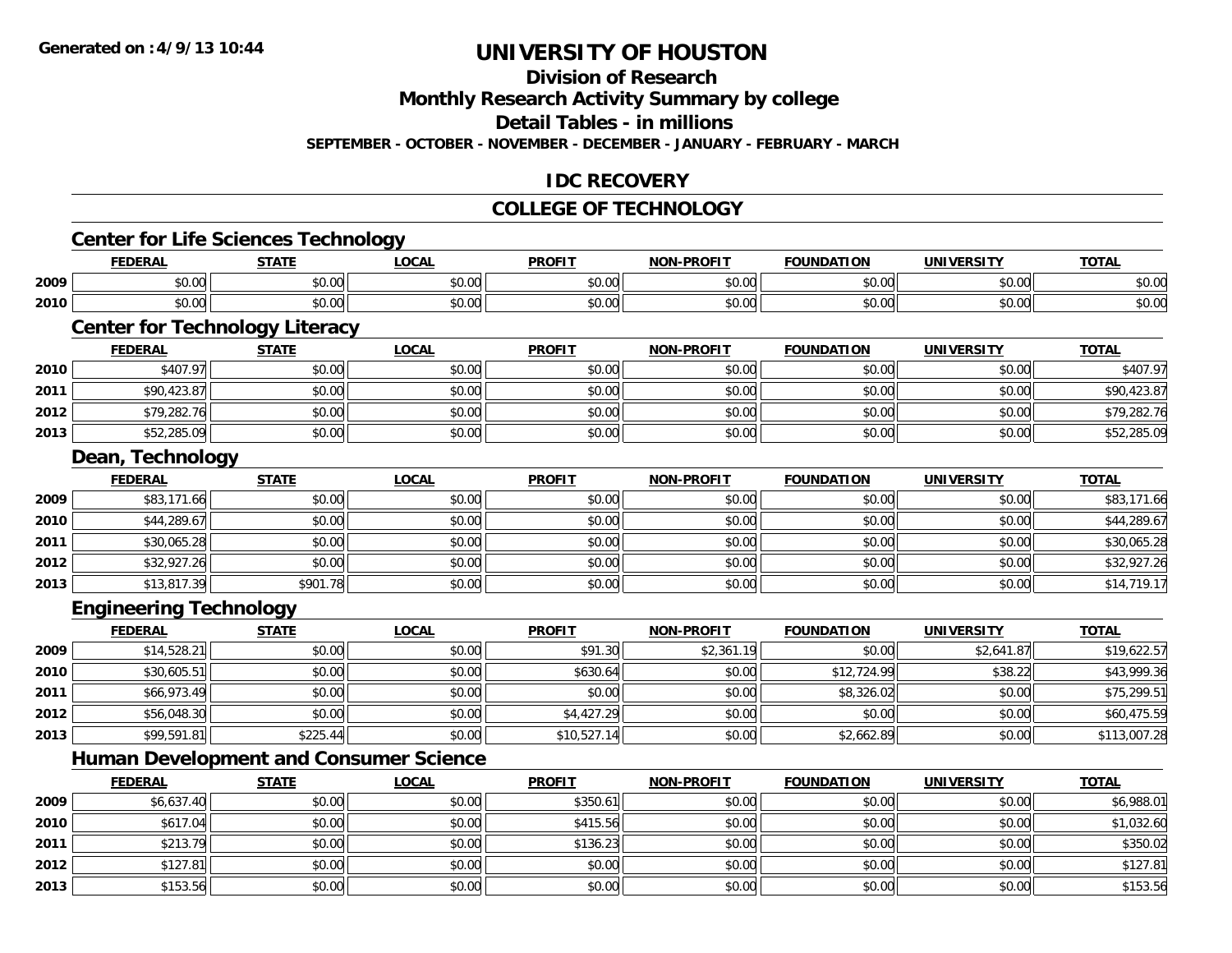# **Division of Research**

**Monthly Research Activity Summary by college**

**Detail Tables - in millions**

**SEPTEMBER - OCTOBER - NOVEMBER - DECEMBER - JANUARY - FEBRUARY - MARCH**

### **IDC RECOVERY**

#### **COLLEGE OF TECHNOLOGY**

## **Information & Logistics Technology**

|      | <b>FEDERAL</b> | <b>STATE</b> | <b>LOCAL</b> | <b>PROFIT</b> | <b>NON-PROFIT</b> | <b>FOUNDATION</b> | <b>UNIVERSITY</b> | <b>TOTAL</b> |
|------|----------------|--------------|--------------|---------------|-------------------|-------------------|-------------------|--------------|
| 2009 | \$8,691.35     | \$0.00       | \$0.00       | \$0.00        | \$0.00            | \$0.00            | \$0.00            | \$8,691.35   |
| 2010 | \$1,978.67     | \$0.00       | \$0.00       | \$0.00        | \$0.00            | \$0.00            | \$0.00            | \$1,978.67   |
| 2011 | \$100.40]      | \$0.00       | \$0.00       | \$0.00        | \$0.00            | \$0.00            | \$0.00            | (\$100.40)   |
| 2012 | \$8,863.65     | \$0.00       | \$0.00       | \$0.00        | \$0.00            | \$0.00            | \$0.00            | \$8,863.65   |
| 2013 | \$0.00         | \$0.00       | \$0.00       | \$0.00        | \$0.00            | \$0.00            | \$0.00            | \$0.00       |

## **Texas Manufacturing Assistance Center**

|              | <b>FEDERAL</b> | <b>STATE</b> | <b>LOCAL</b> | <b>PROFIT</b> | <b>NON-PROFIT</b> | <b>FOUNDATION</b> | <b>UNIVERSITY</b> | <b>TOTAL</b> |
|--------------|----------------|--------------|--------------|---------------|-------------------|-------------------|-------------------|--------------|
| 2009         | \$0.00         | \$0.00       | \$0.00       | \$0.00        | \$0.00            | \$0.00            | \$0.00            | \$0.00       |
| 2010         | \$0.00         | \$0.00       | \$0.00       | \$0.00        | \$0.00            | \$0.00            | \$0.00            | \$0.00       |
| 2011         | \$0.00         | \$0.00       | \$0.00       | \$0.00        | \$0.00            | \$0.00            | \$0.00            | \$0.00       |
| 2012         | \$0.00         | \$0.00       | \$0.00       | \$0.00        | \$0.00            | \$0.00            | \$0.00            | \$0.00       |
| 2013         | \$0.00         | \$0.00       | \$0.00       | \$0.00        | \$0.00            | \$0.00            | \$0.00            | \$0.00       |
| <b>Total</b> | \$721,601.11   | \$1,127.22   | \$0.00       | \$16,578.77   | \$2,361.19        | \$23,713.90       | \$2,680.09        | \$768,062.28 |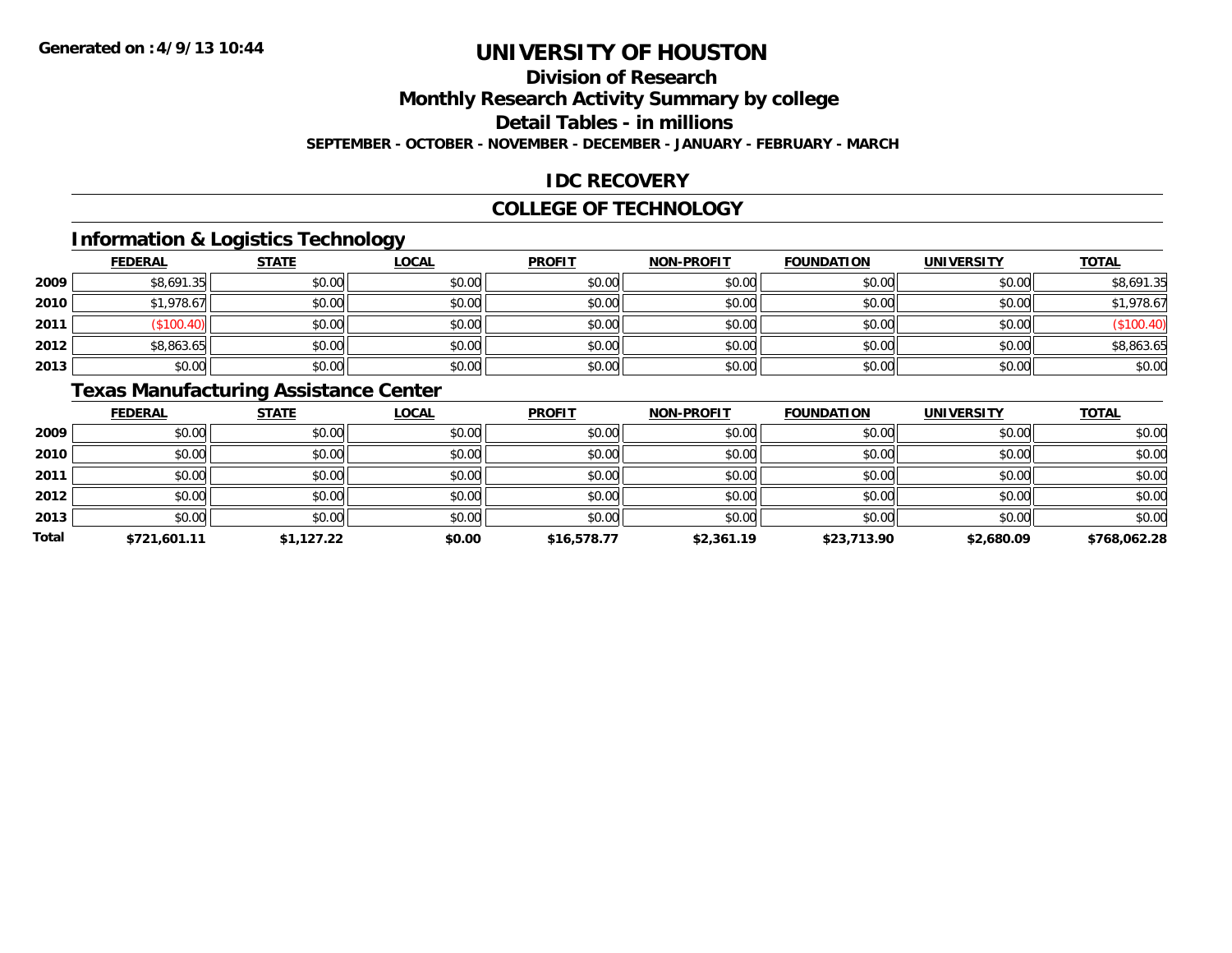## **Division of Research**

**Monthly Research Activity Summary by college**

**Detail Tables - in millions**

**SEPTEMBER - OCTOBER - NOVEMBER - DECEMBER - JANUARY - FEBRUARY - MARCH**

### **IDC RECOVERY**

### **CULLEN COLLEGE OF ENGINEERING**

### **Biomedical Engineering**

|      | <u>FEDERAL</u> | <b>STATE</b> | <u>LOCAL</u> | <b>PROFIT</b> | <b>NON-PROFIT</b> | <b>FOUNDATION</b> | <b>UNIVERSITY</b> | <u>TOTAL</u> |
|------|----------------|--------------|--------------|---------------|-------------------|-------------------|-------------------|--------------|
| 2009 | \$15,136.32    | \$0.00       | \$0.00       | \$0.00        | \$0.00            | \$544.78          | \$0.00            | \$15,681.10  |
| 2010 | \$44,712.78    | \$0.00       | \$0.00       | \$0.00        | \$0.00            | (\$26.35)         | \$0.00            | \$44,686.43  |
| 2011 | \$39,640.95    | \$0.00       | \$0.00       | \$0.00        | \$0.00            | \$0.00            | \$0.00            | \$39,640.95  |
| 2012 | \$55,175.60    | \$0.00       | \$0.00       | \$0.00        | \$0.00            | \$0.00            | \$0.00            | \$55,175.60  |
| 2013 | \$152,891.61   | \$0.00       | \$0.00       | \$0.00        | \$0.00            | \$0.00            | \$0.00            | \$152,891.61 |

### **Center for Innovative Grouting Materials and Tech**

|      | <u>FEDERAL</u> | <b>STATE</b> | <u>LOCAL</u> | <b>PROFIT</b> | <b>NON-PROFIT</b> | <b>FOUNDATION</b> | <b>UNIVERSITY</b> | <b>TOTAL</b> |
|------|----------------|--------------|--------------|---------------|-------------------|-------------------|-------------------|--------------|
| 2010 | \$0.00         | \$0.00       | \$0.00       | \$0.00        | \$0.00            | \$0.00            | \$0.00            | \$0.00       |
| 2011 | \$0.00         | \$0.00       | \$0.00       | \$0.00        | \$0.00            | \$0.00            | \$0.00            | \$0.00       |
| 2012 | \$0.00         | \$0.00       | \$0.00       | \$0.00        | \$0.00            | \$0.00            | \$0.00            | \$0.00       |
| 2013 | \$0.00         | \$0.00       | \$0.00       | \$0.00        | \$0.00            | \$0.00            | \$0.00            | \$0.00       |

#### **Chemical Engineering**

|      | <b>FEDERAL</b> | <b>STATE</b>                 | <u>LOCAL</u> | <b>PROFIT</b> | <b>NON-PROFIT</b> | <b>FOUNDATION</b> | UNIVERSITY   | <b>TOTAL</b> |
|------|----------------|------------------------------|--------------|---------------|-------------------|-------------------|--------------|--------------|
| 2009 | \$246,136.73   | \$181,583.18                 | \$4,188.58   | \$119,160.28  | \$0.00            | \$1,594.03        | \$0.00       | \$552,662.80 |
| 2010 | \$408,292.95   | $($ \$45,551.26) $\parallel$ | \$3,945.37   | \$50,062.47   | \$0.00            | \$901.27          | \$30,015.05  | \$447,665.85 |
| 2011 | \$434,858.04   | (\$404, 840.66)              | \$1,411.18   | \$105,237.84  | \$0.00            | (S219.31)         | \$28,807.05  | \$165,254.13 |
| 2012 | \$459,535.41   | \$3,275.56                   | \$224.16     | \$171,398.93  | \$0.00            | \$105.41          | \$0.02       | \$634,539.49 |
| 2013 | \$488,814.16   | \$5,792.84                   | \$0.00       | \$101,218.71  | \$0.00            | (\$15.16)         | (\$6,637.83) | \$589,172.72 |

### **Civil Engineering**

|      | <b>FEDERAL</b> | <b>STATE</b> | <b>LOCAL</b> | <b>PROFIT</b> | <b>NON-PROFIT</b> | <b>FOUNDATION</b> | <b>UNIVERSITY</b> | <b>TOTAL</b> |
|------|----------------|--------------|--------------|---------------|-------------------|-------------------|-------------------|--------------|
| 2009 | \$117,657.00   | \$10,981.08  | \$6,514.83   | \$226.46      | \$5,268.78        | \$0.00            | \$0.00            | \$140,648.14 |
| 2010 | \$72,573.66    | \$15,311.31  | \$25,164.99  | \$11,860.65   | \$10,289.43       | \$0.00            | \$0.00            | \$135,200.04 |
| 2011 | \$148,003.61   | \$12,437.98  | \$0.00       | \$36,239.52   | \$13,478.15       | \$0.00            | \$5,260.31        | \$215,419.57 |
| 2012 | \$135,583.66   | \$12,253.17  | \$23,911.21  | \$16,971.29   | \$9,824.65        | \$0.00            | \$0.00            | \$198,543.99 |
| 2013 | \$322,409.57   | \$13,255.54  | \$3,214.74   | \$43,105.92   | \$13,027.30       | \$0.00            | \$2,252.93        | \$397,266.00 |

## **Composites Engineering and Applications Center**

|      | <b>FEDERAL</b>  | <b>STATE</b> | LOCAL           | <b>PROFIT</b> | <b>NON-PROFIT</b> | <b>FOUNDATION</b> | <b>UNIVERSITY</b> | <b>TOTAL</b> |
|------|-----------------|--------------|-----------------|---------------|-------------------|-------------------|-------------------|--------------|
| 2011 | 0.00<br>vu.uu   | \$0.00       | \$0.00          | \$0.00        | \$0.00            | \$0.00            | \$0.00            | \$0.00       |
| 2012 | $\sim$<br>JU.UU | \$0.00       | ልስ ስስ<br>\$U.UU | \$0.00        | \$0.00            | \$0.00            | \$0.00            | \$0.00       |
| 2013 | 0.00<br>DU.UG   | \$0.00       | \$0.00          | \$0.00        | \$0.00            | \$0.00            | \$0.00            | \$0.00       |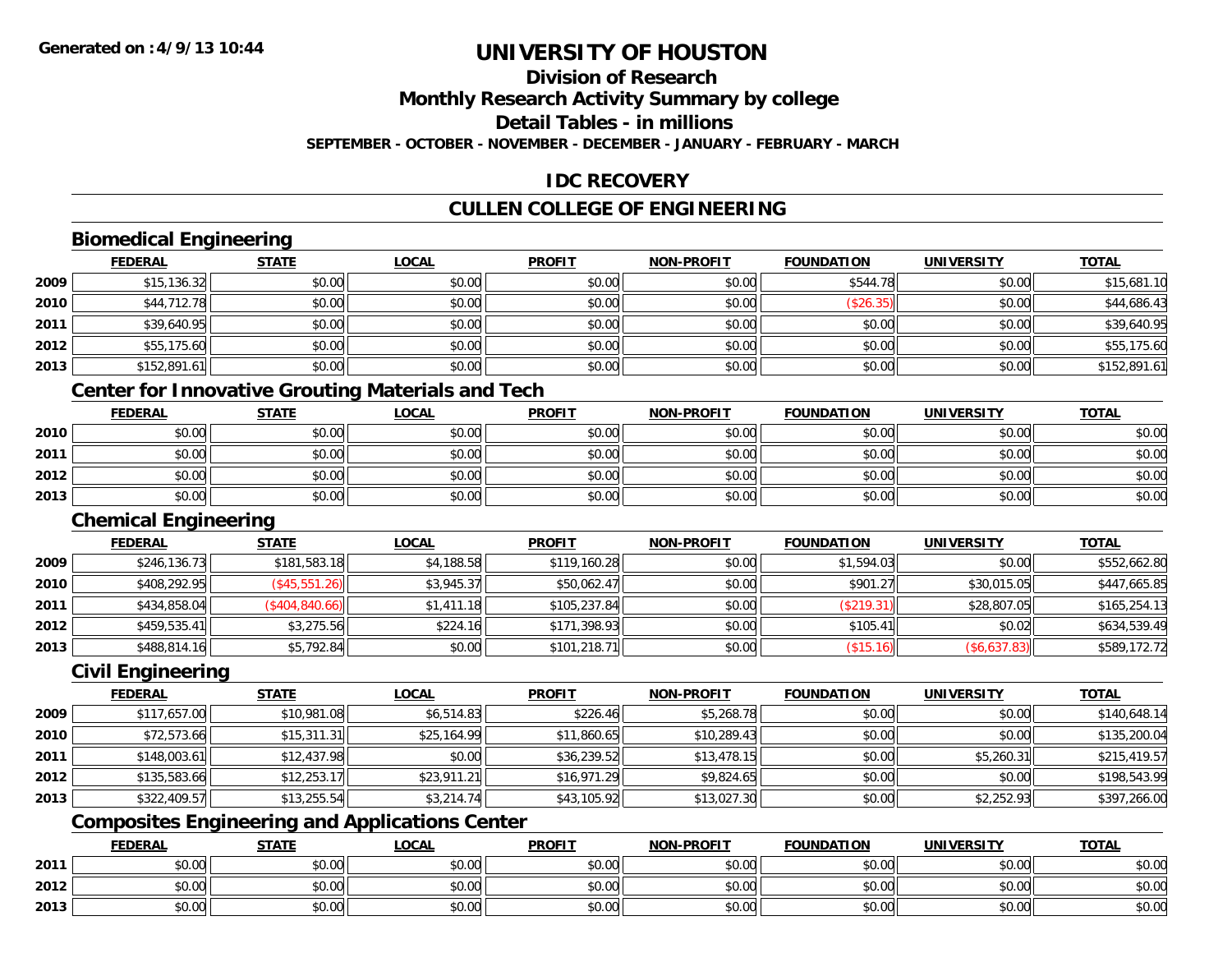## **Division of Research**

**Monthly Research Activity Summary by college**

**Detail Tables - in millions**

**SEPTEMBER - OCTOBER - NOVEMBER - DECEMBER - JANUARY - FEBRUARY - MARCH**

### **IDC RECOVERY**

### **CULLEN COLLEGE OF ENGINEERING**

## **Dean, Engineering**

|      | <b>FEDERAL</b> | <b>STATE</b> | <u>LOCAL</u> | <b>PROFIT</b> | <b>NON-PROFIT</b> | <b>FOUNDATION</b> | <b>UNIVERSITY</b> | <b>TOTAL</b> |
|------|----------------|--------------|--------------|---------------|-------------------|-------------------|-------------------|--------------|
| 2009 | \$0.00         | \$0.00       | \$0.00       | \$0.00        | \$0.00            | \$0.00            | \$0.00            | \$0.00       |
| 2010 | \$2,858.23     | \$0.00       | \$0.00       | \$0.00        | \$0.00            | \$0.00            | \$0.00            | \$2,858.23   |
| 2011 | \$2,879.76     | \$0.00       | \$0.00       | \$0.00        | \$0.00            | \$0.00            | \$0.00            | \$2,879.76   |
| 2012 | \$2,569.79     | \$0.00       | \$0.00       | \$0.00        | \$0.00            | \$0.00            | \$0.00            | \$2,569.79   |
| 2013 | \$2,856.65     | \$0.00       | \$0.00       | \$0.00        | \$0.00            | \$0.00            | \$0.00            | \$2,856.65   |

### **Electrical & Computer Engineering**

|      | <b>FEDERAL</b> | <u>STATE</u> | <b>LOCAL</b> | <b>PROFIT</b> | <b>NON-PROFIT</b> | <b>FOUNDATION</b> | <b>UNIVERSITY</b> | <b>TOTAL</b> |
|------|----------------|--------------|--------------|---------------|-------------------|-------------------|-------------------|--------------|
| 2009 | \$204,168.42   | \$13,194.33  | \$0.00       | \$32,807.88   | \$19,023.61       | \$0.00            | \$6.164.36        | \$275,358.61 |
| 2010 | \$259,962.56   | \$12,967.38  | \$0.00       | \$55,197.58   | \$8,829.71        | \$0.00            | \$89.18           | \$337,046.41 |
| 2011 | \$369,275.92   | \$26,561.58  | \$0.00       | \$36,204.96   | \$4,648.54        | \$0.00            | \$2,455.44        | \$439,146.44 |
| 2012 | \$397,445.23   | \$864.78     | \$0.00       | \$65,664.90   | (\$3,369.47)      | (\$16, 163.66)    | \$0.21            | \$444,441.99 |
| 2013 | \$399,831.89   | \$303.20     | \$0.00       | \$35,723.04   | \$4,944.25        | \$0.00            | \$0.00            | \$440,802.37 |

## **Industrial Engineering**

|      | <b>FEDERAL</b> | <u>STATE</u> | <u>LOCAL</u> | <b>PROFIT</b> | <b>NON-PROFIT</b> | <b>FOUNDATION</b> | <b>UNIVERSITY</b> | <b>TOTAL</b> |
|------|----------------|--------------|--------------|---------------|-------------------|-------------------|-------------------|--------------|
| 2009 | \$21,379.66    | \$0.00       | \$0.00       | \$2,158.44    | \$0.00            | \$0.00            | \$0.00            | \$23,538.10  |
| 2010 | \$19,417.87    | \$762.21     | \$0.00       | \$0.00        | \$0.00            | \$0.00            | \$0.00            | \$20,180.08  |
| 2011 | \$16,335.41    | \$1,517.54   | \$11.994.11  | \$0.00        | \$0.00            | \$0.00            | \$0.00            | \$29,847.06  |
| 2012 | \$18,145.62    | \$100.00     | \$12,730.07  | \$0.00        | \$0.00            | \$0.00            | \$0.00            | \$30,775.69  |
| 2013 | \$12,625.51    | \$5,185.19   | \$2,303.40   | \$0.00        | \$0.00            | \$1,964.73        | \$0.00            | \$22,078.83  |

#### **Mechanical Engineering**

|      | <b>FEDERAL</b> | <b>STATE</b> | <b>LOCAL</b> | <b>PROFIT</b> | <b>NON-PROFIT</b> | <b>FOUNDATION</b> | <b>UNIVERSITY</b> | <b>TOTAL</b> |
|------|----------------|--------------|--------------|---------------|-------------------|-------------------|-------------------|--------------|
| 2009 | \$154,394.80   | \$0.00       | \$0.00       | \$79,701.97   | \$20,069.48       | \$0.00            | \$0.00            | \$254,166.25 |
| 2010 | \$334,393.39   | \$3,267.68   | \$0.00       | \$35,648.15   | \$22,785.12       | \$0.00            | \$0.00            | \$396,094.34 |
| 2011 | \$480,022.30   | \$8,216.60   | \$0.00       | \$128,111.50  | \$11,670.41       | \$0.00            | \$0.00            | \$628,020.81 |
| 2012 | \$358,165.89   | \$16,567.63  | \$0.00       | \$47,736.61   | \$15,735.92       | \$0.00            | \$0.00            | \$438,206.05 |
| 2013 | \$485,230.74   | \$8,331.61   | \$0.00       | \$59,945.81   | \$0.00            | \$7,668.36        | \$0.00            | \$561,176.52 |

# **National Wind Energy Center**

|      | <b>FEDERAL</b> | 27.77              | 0 <sub>n</sub><br>.UGAI | <b>PROFIT</b> | <b>DDOFIT</b><br><b>NON</b> | <b>FOUNDATION</b> | UNIVERSITY<br>ERJI            | <b>TOTAL</b>  |
|------|----------------|--------------------|-------------------------|---------------|-----------------------------|-------------------|-------------------------------|---------------|
| 2011 | ሖጣ<br>טט.      | $\sim$ 00<br>JU.UU | 0000<br>vv.vv           | 0.00<br>DU.UU | 0000<br>JU.UU               | vv.vv             | \$0.00                        | JU.UU         |
| 2012 | vv.vv          | $\sim$ 00<br>ט.טע  | $\sim$ 00<br>PO.OO      | 0.00<br>JU.UU | 0000<br>PO.OO               | JU.UU             | $n \cap \neg$<br><b>JU.UU</b> | 0000<br>JU.UU |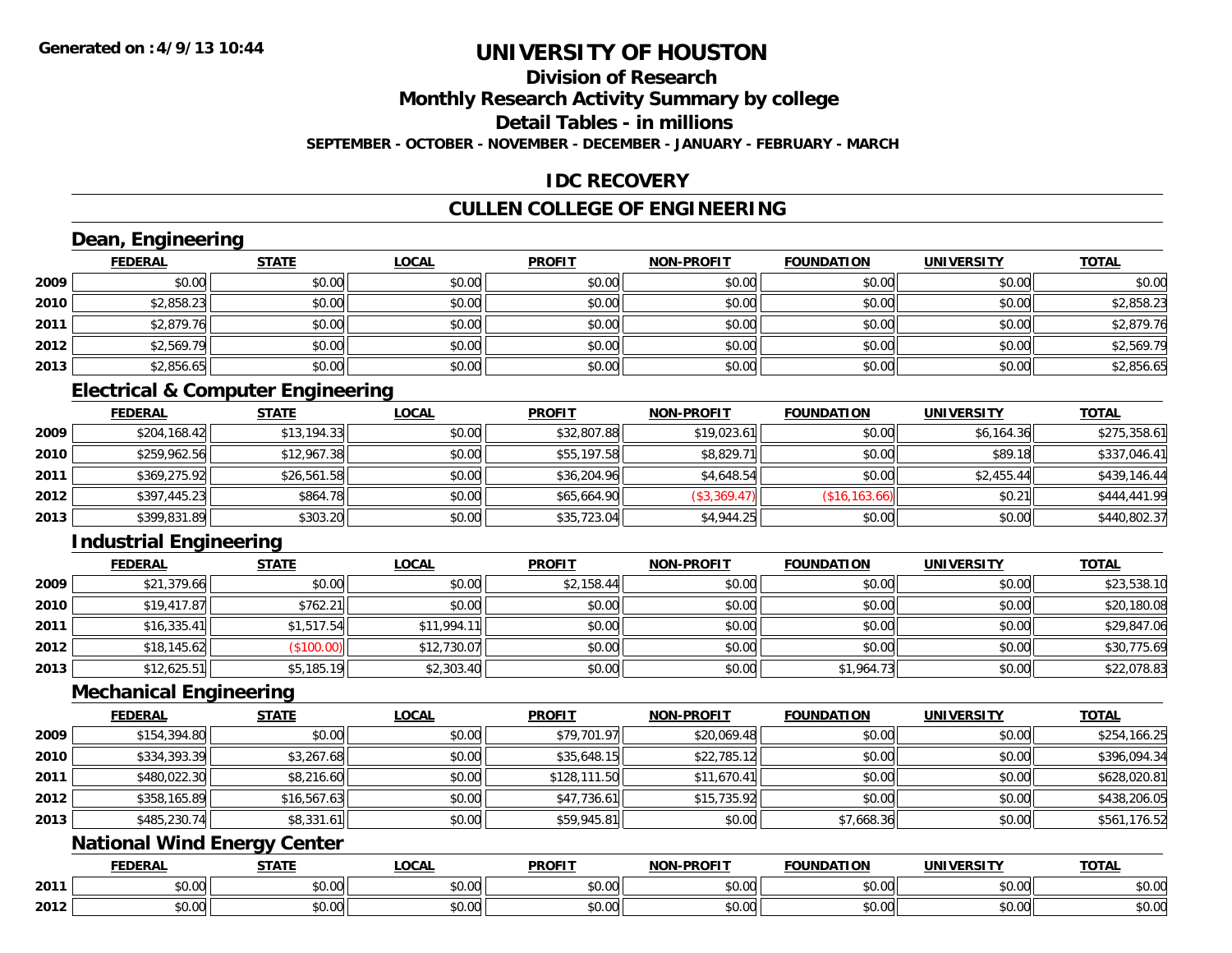**Division of Research**

**Monthly Research Activity Summary by college**

**Detail Tables - in millions**

**SEPTEMBER - OCTOBER - NOVEMBER - DECEMBER - JANUARY - FEBRUARY - MARCH**

### **IDC RECOVERY**

## **CULLEN COLLEGE OF ENGINEERING**

|              | <b>National Wind Energy Center</b>        |               |              |                |                   |                   |                   |                |
|--------------|-------------------------------------------|---------------|--------------|----------------|-------------------|-------------------|-------------------|----------------|
|              | <b>FEDERAL</b>                            | <b>STATE</b>  | <b>LOCAL</b> | <b>PROFIT</b>  | <b>NON-PROFIT</b> | <b>FOUNDATION</b> | <b>UNIVERSITY</b> | <b>TOTAL</b>   |
| 2013         | \$0.00                                    | \$0.00        | \$0.00       | \$0.00         | \$0.00            | \$0.00            | \$0.00            | \$0.00         |
|              | <b>SW Public Safety Technology Center</b> |               |              |                |                   |                   |                   |                |
|              | <b>FEDERAL</b>                            | <b>STATE</b>  | <b>LOCAL</b> | <b>PROFIT</b>  | <b>NON-PROFIT</b> | <b>FOUNDATION</b> | <b>UNIVERSITY</b> | <b>TOTAL</b>   |
| 2009         | \$0.00                                    | \$0.00        | \$0.00       | \$0.00         | \$0.00            | \$0.00            | \$0.00            | \$0.00         |
| <b>Total</b> | \$6,683,381.69                            | (\$97,861.54) | \$95,602.64  | \$1,234,382.92 | \$156,225.88      | (\$3,645.90)      | \$68,406.72       | \$8,136,492.41 |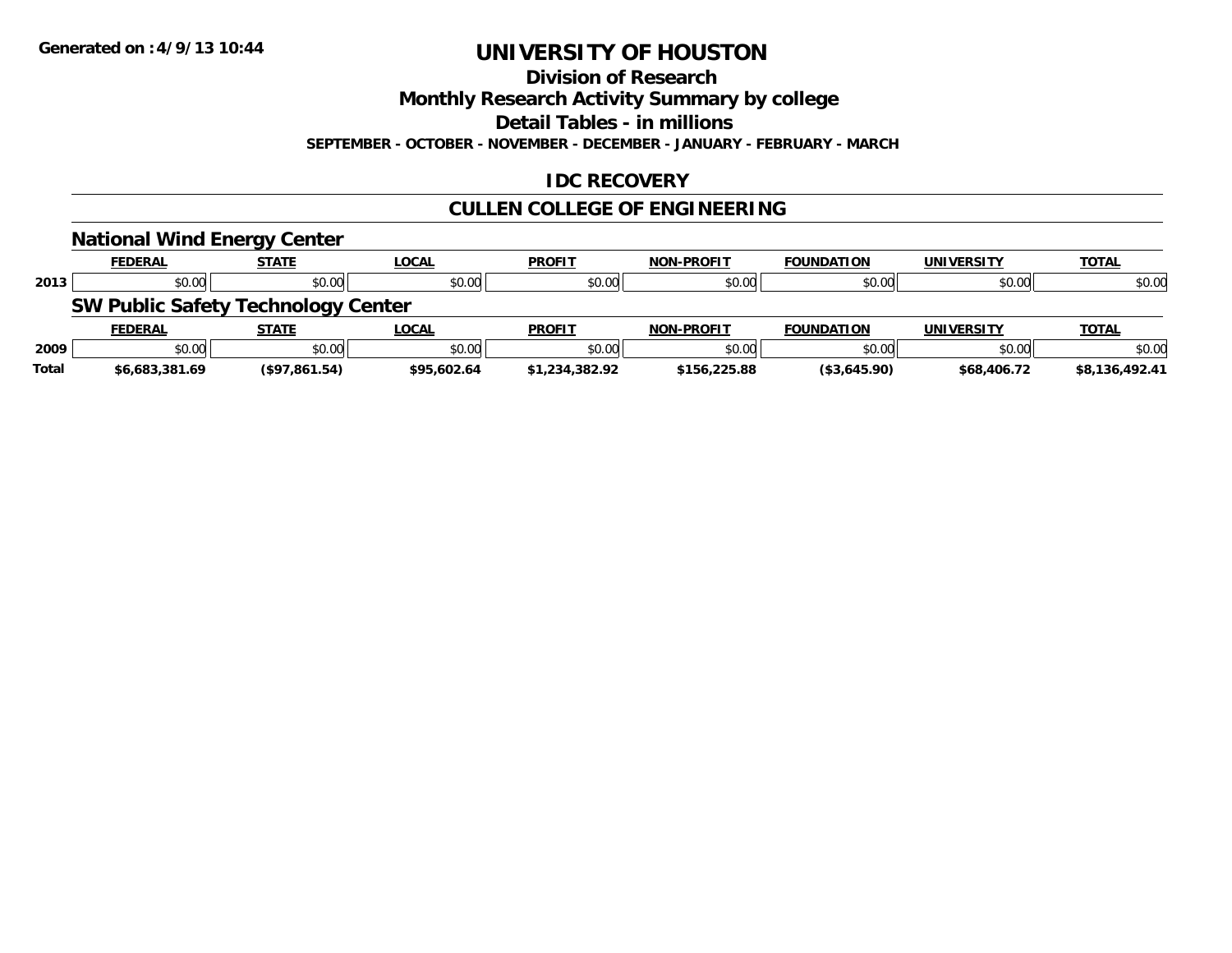### **Division of ResearchMonthly Research Activity Summary by college Detail Tables - in millions**

**SEPTEMBER - OCTOBER - NOVEMBER - DECEMBER - JANUARY - FEBRUARY - MARCH**

## **IDC RECOVERY**

## **DIVISION OF RESEARCH**

## **Center for Advanced Materials**

|      | <b>FEDERAL</b> | <b>STATE</b> | <b>LOCAL</b> | <b>PROFIT</b> | NON-PROFIT | <b>FOUNDATION</b> | <b>UNIVERSITY</b> | <b>TOTAL</b> |
|------|----------------|--------------|--------------|---------------|------------|-------------------|-------------------|--------------|
| 2009 | \$4,625.59     | \$0.00       | \$0.00       | \$4,935.22    | \$0.00     | \$0.00            | \$0.00            | \$9,560.81   |
| 2010 | \$0.34)        | \$825.08     | \$0.00       | \$0.00        | \$0.00     | \$0.00            | \$0.00            | \$824.75     |
| 2011 | \$5,891.90     | \$8,382.03   | \$0.00       | \$2,843.25    | \$0.00     | \$0.00            | \$0.00            | \$17,117.18  |
| 2012 | \$2,245.69     | \$0.00       | \$0.00       | \$0.00        | \$0.00     | \$0.00            | \$0.00            | \$2,245.69   |
| 2013 | \$366.83       | \$0.00       | \$0.00       | \$0.00        | \$0.00     | \$0.00            | \$0.00            | \$366.83     |

## **Center for Biomedical & Environmental Genomics**

|      | <u>FEDERAL</u> | <b>STATE</b> | <u>LOCAL</u> | <b>PROFIT</b> | <b>NON-PROFIT</b> | <b>FOUNDATION</b> | <b>UNIVERSITY</b> | <b>TOTAL</b> |
|------|----------------|--------------|--------------|---------------|-------------------|-------------------|-------------------|--------------|
| 2009 | \$0.00         | \$0.00       | \$0.00       | \$0.00        | \$0.00            | \$0.00            | \$0.00            | \$0.00       |
| 2010 | \$0.00         | \$0.00       | \$0.00       | \$0.00        | \$0.00            | \$0.00            | \$0.00            | \$0.00       |
| 2011 | \$0.00         | \$0.00       | \$0.00       | \$0.00        | \$0.00            | \$0.00            | \$0.00            | \$0.00       |
| 2012 | \$0.00         | \$0.00       | \$0.00       | \$0.00        | \$0.00            | \$0.00            | \$0.00            | \$0.00       |
| 2013 | \$0.00         | \$0.00       | \$0.00       | \$0.00        | \$0.00            | \$0.00            | \$0.00            | \$0.00       |

### **Center for Industrial Partnerships**

|      | <b>FEDERAL</b> | <b>STATE</b> | <b>LOCAL</b> | <b>PROFIT</b> | <b>NON-PROFIT</b> | <b>FOUNDATION</b> | <b>UNIVERSITY</b> | <b>TOTAL</b> |
|------|----------------|--------------|--------------|---------------|-------------------|-------------------|-------------------|--------------|
| 2009 | \$7,880.76     | \$0.00       | \$0.00       | \$2,609.24    | \$0.00            | \$0.00            | \$0.00            | \$10,490.00  |
| 2010 | \$23,374.48    | \$0.00       | \$0.00       | \$1,209.69    | \$0.00            | \$0.00            | \$0.00            | \$24,584.17  |
| 2011 | \$45,266.00    | \$0.00       | \$0.00       | \$5,305.93    | \$0.00            | \$0.00            | \$0.00            | \$50,571.93  |
| 2012 | \$15,383.02    | \$0.00       | \$0.00       | \$5,576.19    | \$0.00            | \$0.00            | \$0.00            | \$20,959.22  |
| 2013 | \$1,541.11     | \$0.00       | \$0.00       | \$4,872.48    | \$0.00            | \$0.00            | \$0.00            | \$6,413.58   |

## **Center for Neuromotor & Biomechanics Research**

|      | <b>FEDERAL</b> | <b>STATE</b> | <b>LOCAL</b> | <b>PROFIT</b> | <b>NON-PROFIT</b> | <b>FOUNDATION</b> | <b>UNIVERSITY</b> | <b>TOTAL</b> |
|------|----------------|--------------|--------------|---------------|-------------------|-------------------|-------------------|--------------|
| 2009 | \$0.00         | \$0.00       | \$0.00       | \$0.00        | \$0.00            | \$0.00            | \$0.00            | \$0.00       |
| 2010 | \$0.00         | \$0.00       | \$0.00       | \$0.00        | \$0.00            | \$0.00            | \$0.00            | \$0.00       |
| 2011 | \$0.00         | \$0.00       | \$0.00       | \$0.00        | \$0.00            | \$0.00            | \$0.00            | \$0.00       |
| 2012 | \$0.00         | \$0.00       | \$0.00       | \$0.00        | \$0.00            | \$0.00            | \$0.00            | \$0.00       |
| 2013 | \$0.00         | \$0.00       | \$0.00       | \$0.00        | \$0.00            | \$0.00            | \$0.00            | \$0.00       |

### **Division of Research**

|      | <b>DERAI</b>       | <b>STATI</b>                 | <b>_OCAI</b>       | <b>PROFIT</b> | <b>LPROFIT</b><br><b>NON</b> | $\sim$<br>$\sim$ וואוויר $\sim$                                                                                                                                                                                                                                                                                                                                                                                                                                      | TINIME<br>ne 1.    | TOTAL    |
|------|--------------------|------------------------------|--------------------|---------------|------------------------------|----------------------------------------------------------------------------------------------------------------------------------------------------------------------------------------------------------------------------------------------------------------------------------------------------------------------------------------------------------------------------------------------------------------------------------------------------------------------|--------------------|----------|
| 2009 | $+ 101$<br>,430.08 | <b>↑∩</b><br>₽∪.∪∪           | $\sim$ 00<br>DU.UU | 0000<br>DU.UU | \$0.00                       | $\mathsf{A}\cap\mathsf{A}\cap\mathsf{A}\cap\mathsf{A}\cap\mathsf{A}\cap\mathsf{A}\cap\mathsf{A}\cap\mathsf{A}\cap\mathsf{A}\cap\mathsf{A}\cap\mathsf{A}\cap\mathsf{A}\cap\mathsf{A}\cap\mathsf{A}\cap\mathsf{A}\cap\mathsf{A}\cap\mathsf{A}\cap\mathsf{A}\cap\mathsf{A}\cap\mathsf{A}\cap\mathsf{A}\cap\mathsf{A}\cap\mathsf{A}\cap\mathsf{A}\cap\mathsf{A}\cap\mathsf{A}\cap\mathsf{A}\cap\mathsf{A}\cap\mathsf{A}\cap\mathsf{A}\cap\mathsf{A}\cap\mathsf$<br>vv.vv | $\sim$ 00<br>40.00 | \$436.68 |
| 2010 | 701                | $\uparrow$ $\uparrow$<br>ט.ט | ሶስ ሰሰ<br>DU.UG     | 0.00<br>DU.UG | \$0.00                       | 0000<br>vv.vv                                                                                                                                                                                                                                                                                                                                                                                                                                                        | امہ مہ<br>vu.vu    | רמד      |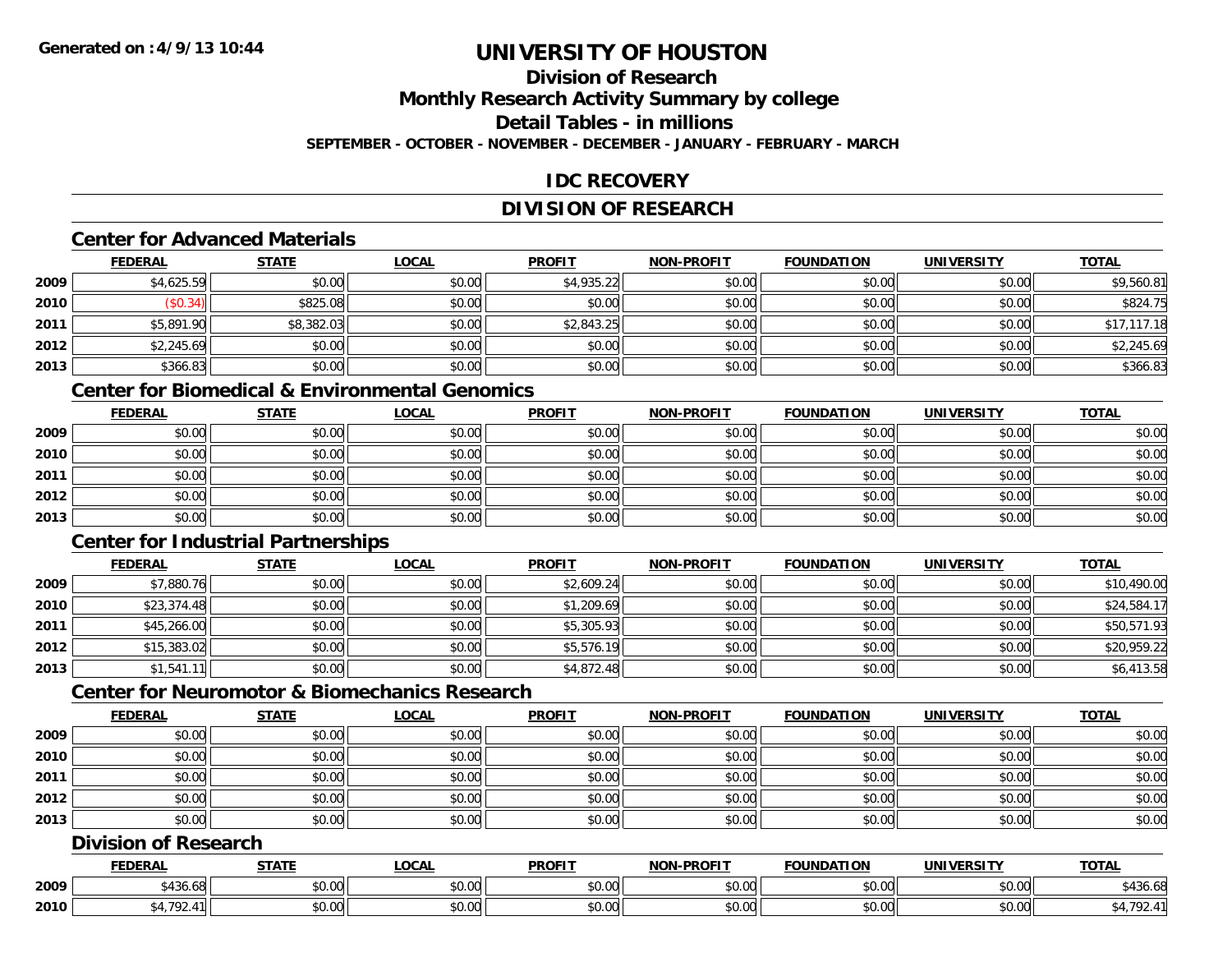## **Division of Research**

**Monthly Research Activity Summary by college**

**Detail Tables - in millions**

**SEPTEMBER - OCTOBER - NOVEMBER - DECEMBER - JANUARY - FEBRUARY - MARCH**

### **IDC RECOVERY**

### **DIVISION OF RESEARCH**

|      | <b>Division of Research</b>        |                                       |              |               |                   |                   |                   |              |
|------|------------------------------------|---------------------------------------|--------------|---------------|-------------------|-------------------|-------------------|--------------|
|      | <b>FEDERAL</b>                     | <b>STATE</b>                          | <b>LOCAL</b> | <b>PROFIT</b> | <b>NON-PROFIT</b> | <b>FOUNDATION</b> | <b>UNIVERSITY</b> | <b>TOTAL</b> |
| 2011 | (\$1,040.61)                       | \$0.00                                | \$0.00       | \$0.00        | \$0.00            | \$0.00            | \$0.00            | (\$1,040.61) |
| 2012 | (\$0.00)                           | \$0.00                                | \$0.00       | \$0.00        | \$0.00            | \$0.00            | \$0.00            | (\$0.00)     |
|      | <b>Institute for Nanoenergy</b>    |                                       |              |               |                   |                   |                   |              |
|      | <b>FEDERAL</b>                     | <b>STATE</b>                          | <b>LOCAL</b> | <b>PROFIT</b> | <b>NON-PROFIT</b> | <b>FOUNDATION</b> | <b>UNIVERSITY</b> | <b>TOTAL</b> |
| 2009 | \$0.00                             | \$0.00                                | \$0.00       | \$0.00        | \$0.00            | \$0.00            | \$0.00            | \$0.00       |
| 2010 | \$0.00                             | \$0.00                                | \$0.00       | \$0.00        | \$0.00            | \$0.00            | \$0.00            | \$0.00       |
| 2011 | \$0.00                             | \$0.00                                | \$0.00       | \$0.00        | \$0.00            | \$0.00            | \$0.00            | \$0.00       |
| 2012 | \$0.00                             | \$0.00                                | \$0.00       | \$0.00        | \$0.00            | \$0.00            | \$0.00            | \$0.00       |
| 2013 | \$0.00                             | \$0.00                                | \$0.00       | \$0.00        | \$0.00            | \$0.00            | \$0.00            | \$0.00       |
|      |                                    | <b>Office of Contracts and Grants</b> |              |               |                   |                   |                   |              |
|      | <b>FEDERAL</b>                     | <b>STATE</b>                          | <b>LOCAL</b> | <b>PROFIT</b> | <b>NON-PROFIT</b> | <b>FOUNDATION</b> | <b>UNIVERSITY</b> | <b>TOTAL</b> |
| 2009 | \$0.00                             | \$0.00                                | \$0.00       | \$0.00        | \$0.00            | \$0.00            | \$0.00            | \$0.00       |
| 2010 | \$0.00                             | \$0.00                                | \$0.00       | \$0.00        | \$0.00            | \$0.00            | \$0.00            | \$0.00       |
| 2011 | \$0.00                             | \$0.00                                | \$0.00       | \$0.00        | \$0.00            | \$0.00            | \$0.00            | \$0.00       |
| 2012 | \$0.00                             | \$0.00                                | \$0.00       | \$0.00        | \$0.00            | \$0.00            | \$0.00            | \$0.00       |
| 2013 | \$0.00                             | \$0.00                                | \$0.00       | \$0.00        | \$0.00            | \$0.00            | \$0.00            | \$0.00       |
|      | <b>Research Financial Services</b> |                                       |              |               |                   |                   |                   |              |
|      | <b>FEDERAL</b>                     | <b>STATE</b>                          | <b>LOCAL</b> | <b>PROFIT</b> | <b>NON-PROFIT</b> | <b>FOUNDATION</b> | <b>UNIVERSITY</b> | <b>TOTAL</b> |
| 2009 | \$0.00                             | \$0.00                                | \$0.00       | \$0.00        | \$0.00            | \$0.00            | \$0.00            | \$0.00       |
| 2010 | \$0.00                             | \$0.00                                | \$0.00       | \$0.00        | \$0.00            | \$0.00            | \$0.00            | \$0.00       |
| 2011 | \$0.00                             | \$0.00                                | \$0.00       | \$0.00        | \$0.00            | \$0.00            | \$0.00            | \$0.00       |
| 2012 | \$0.00                             | \$0.00                                | \$0.00       | \$0.00        | \$0.00            | \$0.00            | \$0.00            | \$0.00       |
| 2013 | \$0.00                             | \$0.00                                | \$0.00       | \$0.00        | \$0.00            | \$0.00            | \$0.00            | \$0.00       |
|      | <b>TcSAM</b>                       |                                       |              |               |                   |                   |                   |              |
|      | <b>FEDERAL</b>                     | <b>STATE</b>                          | <b>LOCAL</b> | <b>PROFIT</b> | <b>NON-PROFIT</b> | <b>FOUNDATION</b> | <b>UNIVERSITY</b> | <b>TOTAL</b> |
| 2009 | \$0.00                             | \$0.00                                | \$0.00       | \$0.00        | \$0.00            | \$0.00            | \$0.00            | \$0.00       |
| 2010 | \$0.00                             | \$0.00                                | \$0.00       | \$0.00        | \$0.00            | \$0.00            | \$0.00            | \$0.00       |
| 2011 | \$0.00                             | \$0.00                                | \$0.00       | \$0.00        | \$0.00            | \$0.00            | \$0.00            | \$0.00       |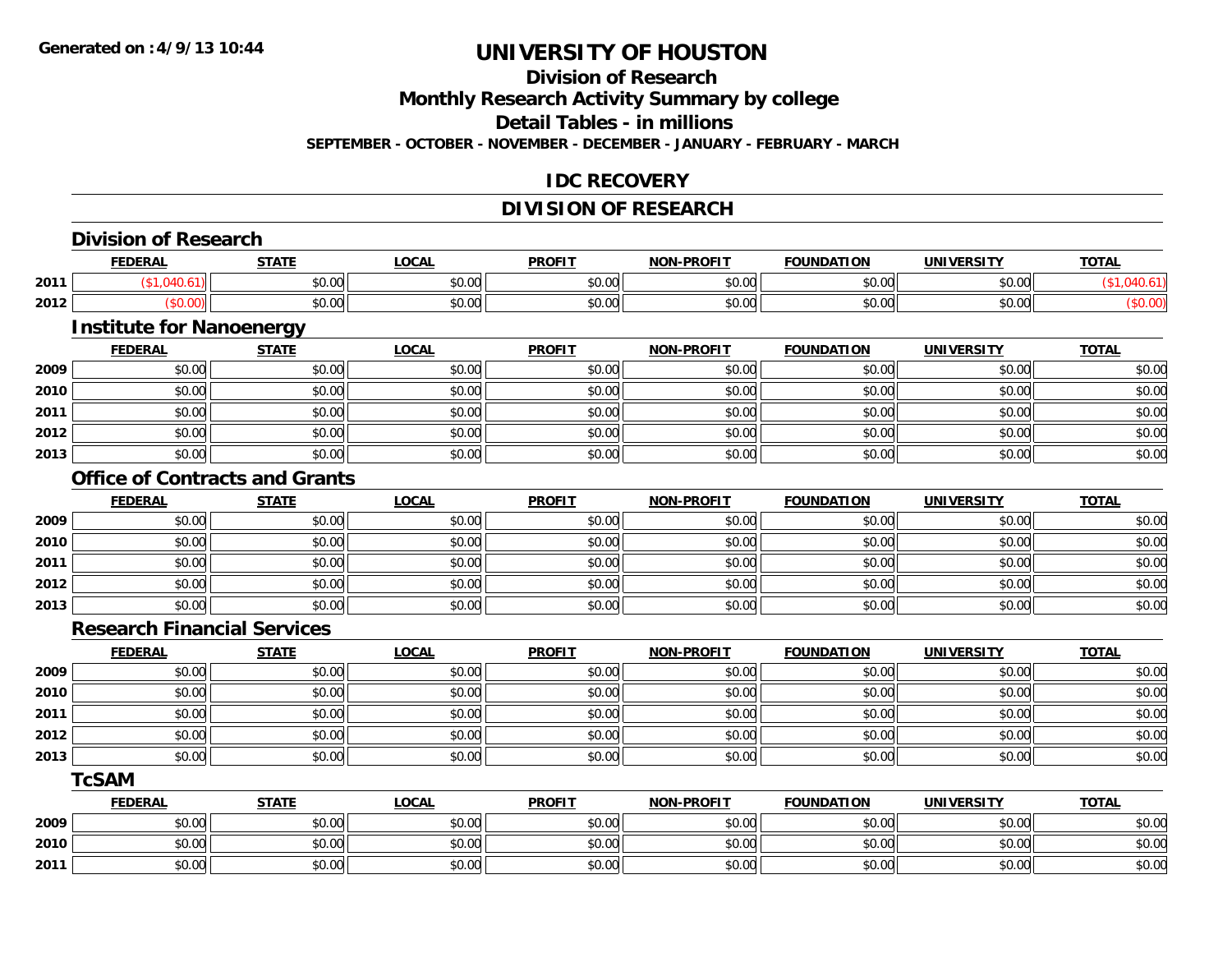**TCSUM** 

# **UNIVERSITY OF HOUSTON**

### **Division of ResearchMonthly Research Activity Summary by college Detail Tables - in millions SEPTEMBER - OCTOBER - NOVEMBER - DECEMBER - JANUARY - FEBRUARY - MARCH**

#### **IDC RECOVERY**

### **DIVISION OF RESEARCH**

|              | <b>ICSUH</b>                             |              |              |               |                   |                   |                   |                |
|--------------|------------------------------------------|--------------|--------------|---------------|-------------------|-------------------|-------------------|----------------|
|              | <b>FEDERAL</b>                           | <b>STATE</b> | <b>LOCAL</b> | <b>PROFIT</b> | <b>NON-PROFIT</b> | <b>FOUNDATION</b> | <b>UNIVERSITY</b> | <b>TOTAL</b>   |
| 2009         | \$12,179.50                              | \$0.00       | \$0.00       | \$613.00      | \$0.00            | \$0.00            | \$0.00            | \$12,792.50    |
| 2010         | \$14,483.37                              | \$0.00       | \$0.00       | \$26,865.63   | \$0.00            | \$0.00            | \$0.00            | \$41,348.99    |
| 2011         | \$8,827.69                               | \$0.00       | \$0.00       | \$29,932.95   | \$0.00            | \$0.00            | \$0.00            | \$38,760.64    |
| 2012         | \$10,431.43                              | \$1,297.18   | \$0.00       | \$26,104.89   | \$0.00            | \$0.00            | \$0.00            | \$37,833.50    |
| 2013         | \$13,731.08                              | \$454.79     | \$0.00       | \$14,949.56   | \$0.00            | \$0.00            | \$0.00            | \$29,135.43    |
|              | <b>Texas Learning/Computation Center</b> |              |              |               |                   |                   |                   |                |
|              | <b>FEDERAL</b>                           | <b>STATE</b> | <b>LOCAL</b> | <b>PROFIT</b> | <b>NON-PROFIT</b> | <b>FOUNDATION</b> | <b>UNIVERSITY</b> | <b>TOTAL</b>   |
| 2009         | \$0.00                                   | \$0.00       | \$0.00       | \$0.00        | \$0.00            | \$0.00            | \$0.00            | \$0.00         |
| 2010         | \$0.00                                   | \$0.00       | \$0.00       | \$0.00        | \$0.00            | \$0.00            | \$0.00            | \$0.00         |
| 2011         | \$5,671.27                               | \$0.00       | \$0.00       | \$0.00        | \$0.00            | \$0.00            | \$0.00            | \$5,671.27     |
| 2012         | \$8,875.87                               | \$0.00       | \$0.00       | \$0.00        | \$0.00            | \$0.00            | \$0.00            | \$8,875.87     |
| 2013         | \$318.02                                 | \$0.00       | \$0.00       | \$0.00        | \$0.00            | \$0.00            | \$0.00            | \$318.02       |
|              | <b>Texas Obesity Research Center</b>     |              |              |               |                   |                   |                   |                |
|              | <b>FEDERAL</b>                           | <b>STATE</b> | <b>LOCAL</b> | <b>PROFIT</b> | <b>NON-PROFIT</b> | <b>FOUNDATION</b> | <b>UNIVERSITY</b> | <b>TOTAL</b>   |
| 2011         | \$0.00                                   | \$0.00       | \$0.00       | \$0.00        | \$0.00            | \$0.00            | \$0.00            | \$0.00         |
| 2012         | \$0.00                                   | \$0.00       | \$0.00       | \$0.00        | \$0.00            | \$0.00            | \$0.00            | \$0.00         |
| 2013         | \$0.00                                   | \$0.00       | \$0.00       | \$0.00        | \$0.00            | \$0.00            | \$0.00            | \$0.00         |
|              | <b>TIMES</b>                             |              |              |               |                   |                   |                   |                |
|              | <b>FEDERAL</b>                           | <b>STATE</b> | <b>LOCAL</b> | <b>PROFIT</b> | <b>NON-PROFIT</b> | <b>FOUNDATION</b> | <b>UNIVERSITY</b> | <b>TOTAL</b>   |
| 2009         | \$546,612.54                             | \$65,413.46  | \$0.00       | \$0.00        | \$0.00            | \$0.00            | \$2,730.54        | \$614,756.54   |
| 2010         | \$294,841.22                             | \$111,213.25 | \$0.00       | \$0.00        | \$0.00            | \$0.00            | \$162.29          | \$406,216.76   |
| 2011         | \$624,596.21                             | \$26,795.82  | \$0.00       | \$0.00        | \$0.00            | \$0.00            | \$0.00            | \$651,392.03   |
| 2012         | \$787,805.34                             | (\$272.79)   | \$0.00       | \$0.00        | \$0.00            | \$0.00            | \$0.00            | \$787,532.55   |
| 2013         | \$879,667.68                             | \$17,214.01  | \$0.00       | \$0.00        | \$0.00            | \$0.00            | \$0.00            | \$896,881.69   |
| <b>Total</b> | \$3,318,804.71                           | \$231,322.84 | \$0.00       | \$125,818.01  | \$0.00            | \$0.00            | \$2,892.83        | \$3,678,838.39 |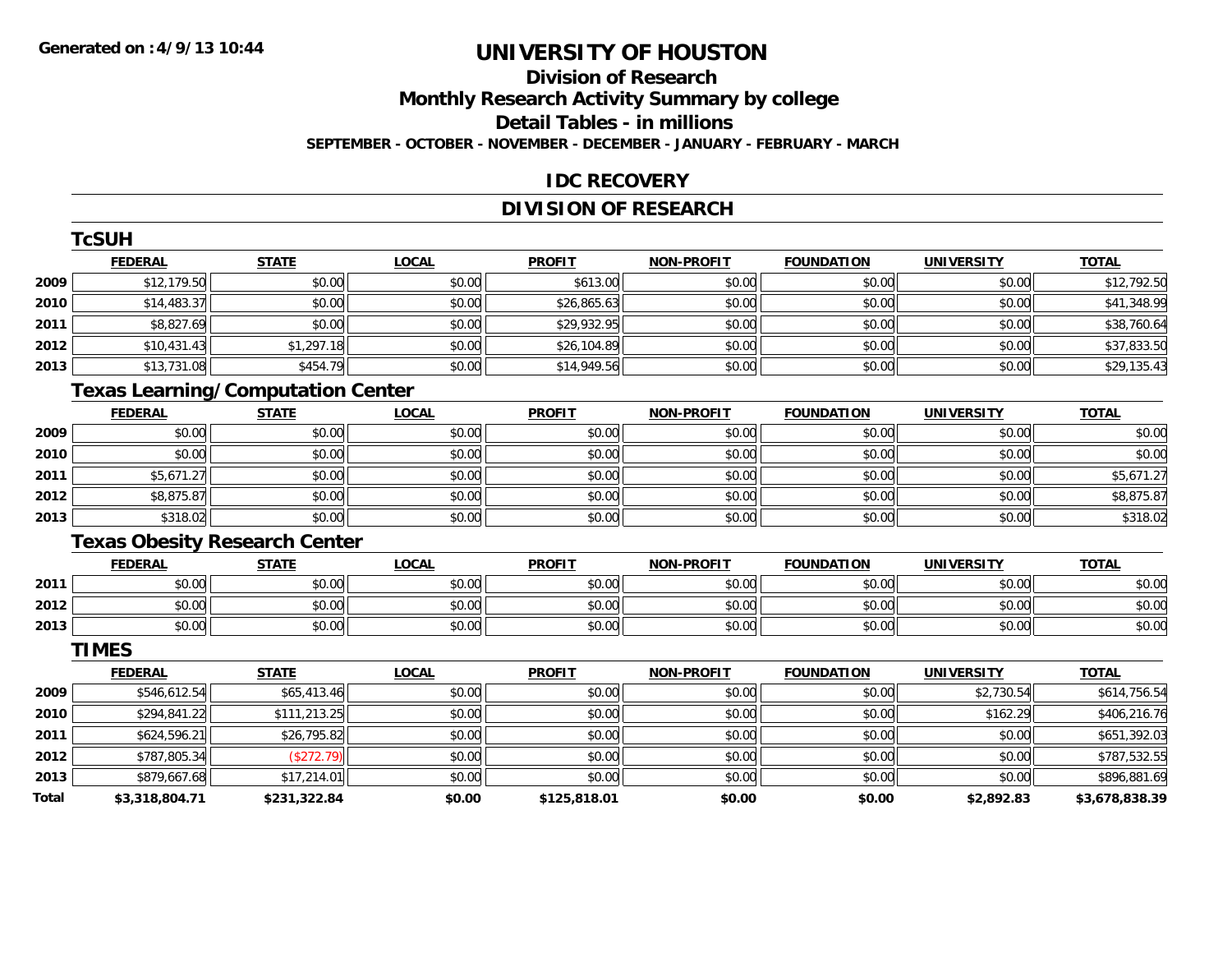**2013**

# **UNIVERSITY OF HOUSTON**

## **Division of Research**

**Monthly Research Activity Summary by college**

**Detail Tables - in millions**

**SEPTEMBER - OCTOBER - NOVEMBER - DECEMBER - JANUARY - FEBRUARY - MARCH**

### **IDC RECOVERY**

### **GRADUATE COLLEGE OF SOCIAL WORK**

## **Center for Drug and Social Policy Research**

|      | <b>FEDERAL</b>                                    | <b>STATE</b>                            | <b>LOCAL</b>                                                | <b>PROFIT</b> | <b>NON-PROFIT</b> | <b>FOUNDATION</b> | <b>UNIVERSITY</b> | <b>TOTAL</b> |
|------|---------------------------------------------------|-----------------------------------------|-------------------------------------------------------------|---------------|-------------------|-------------------|-------------------|--------------|
| 2009 | \$0.00                                            | \$0.00                                  | \$0.00                                                      | \$0.00        | \$0.00            | \$0.00            | \$0.00            | \$0.00       |
| 2010 | \$0.00                                            | \$0.00                                  | \$0.00                                                      | \$0.00        | \$0.00            | \$0.00            | \$0.00            | \$0.00       |
| 2011 | \$0.00                                            | \$0.00                                  | \$0.00                                                      | \$0.00        | \$0.00            | \$0.00            | \$0.00            | \$0.00       |
| 2012 | \$0.00                                            | \$0.00                                  | \$0.00                                                      | \$0.00        | \$0.00            | \$0.00            | \$0.00            | \$0.00       |
| 2013 | \$0.00                                            | \$0.00                                  | \$0.00                                                      | \$0.00        | \$0.00            | \$0.00            | \$0.00            | \$0.00       |
|      |                                                   |                                         | <b>Center for Health Equities &amp; Evaluation Research</b> |               |                   |                   |                   |              |
|      | <b>FEDERAL</b>                                    | <b>STATE</b>                            | <b>LOCAL</b>                                                | <b>PROFIT</b> | <b>NON-PROFIT</b> | <b>FOUNDATION</b> | <b>UNIVERSITY</b> | <b>TOTAL</b> |
| 2013 | \$5,975.94                                        | \$0.00                                  | \$0.00                                                      | \$0.00        | \$0.00            | \$0.00            | \$0.00            | \$5,975.94   |
|      | <b>Child &amp; Family for Innovative Research</b> |                                         |                                                             |               |                   |                   |                   |              |
|      | <b>FEDERAL</b>                                    | <b>STATE</b>                            | <b>LOCAL</b>                                                | <b>PROFIT</b> | <b>NON-PROFIT</b> | <b>FOUNDATION</b> | <b>UNIVERSITY</b> | <b>TOTAL</b> |
| 2009 | \$0.00                                            | \$12,288.70                             | \$0.00                                                      | \$0.00        | \$2,024.53        | \$0.00            | \$0.00            | \$14,313.23  |
| 2010 | \$1,236.15                                        | \$970.91                                | \$0.00                                                      | \$0.00        | \$0.00            | \$0.00            | \$0.00            | \$2,207.06   |
| 2011 | \$352.45                                          | \$0.00                                  | \$0.00                                                      | \$0.00        | \$0.00            | \$0.00            | \$0.00            | \$352.45     |
| 2012 | \$33.78                                           | \$0.00                                  | \$0.00                                                      | \$5,829.88    | \$0.00            | \$0.00            | \$0.00            | \$5,863.66   |
| 2013 | (\$0.01)                                          | \$571.19                                | \$3,018.00                                                  | (\$367.56)    | \$0.00            | \$0.00            | \$0.00            | \$3,221.62   |
|      |                                                   | <b>Community Projects - Social Work</b> |                                                             |               |                   |                   |                   |              |
|      | <b>FEDERAL</b>                                    | <b>STATE</b>                            | <b>LOCAL</b>                                                | <b>PROFIT</b> | <b>NON-PROFIT</b> | <b>FOUNDATION</b> | <b>UNIVERSITY</b> | <b>TOTAL</b> |
| 2009 | \$13,655.92                                       | \$0.00                                  | \$0.00                                                      | \$0.00        | \$48.04           | \$0.00            | \$0.00            | \$13,703.96  |
| 2010 | \$0.00                                            | \$0.00                                  | \$0.00                                                      | \$0.00        | \$0.00            | \$0.00            | \$0.00            | \$0.00       |
| 2011 | \$0.00                                            | \$0.00                                  | \$0.00                                                      | \$0.00        | \$0.00            | \$0.00            | \$0.00            | \$0.00       |
| 2012 | \$33.78                                           | \$0.00                                  | \$0.00                                                      | \$0.00        | \$0.00            | \$0.00            | \$0.00            | \$33.78      |
| 2013 | (\$0.01)                                          | \$0.00                                  | \$0.00                                                      | \$0.00        | \$0.00            | \$0.00            | \$0.00            | (\$0.01)     |
|      | Dean, Social Work                                 |                                         |                                                             |               |                   |                   |                   |              |
|      | <b>FEDERAL</b>                                    | <b>STATE</b>                            | <b>LOCAL</b>                                                | <b>PROFIT</b> | <b>NON-PROFIT</b> | <b>FOUNDATION</b> | <b>UNIVERSITY</b> | <b>TOTAL</b> |
| 2009 | \$195,138.15                                      | \$38,756.15                             | \$0.00                                                      | \$0.00        | \$0.00            | \$0.00            | \$0.00            | \$233,894.30 |
| 2010 | \$265,591.02                                      | \$29,804.33                             | \$0.00                                                      | \$0.00        | \$0.00            | \$107.85          | \$0.00            | \$295,503.19 |
| 2011 | \$253,272.32                                      | \$1,040.07                              | \$0.00                                                      | \$0.00        | \$0.00            | \$129.39          | \$0.00            | \$254,441.78 |
| 2012 | \$148,235.26                                      | \$0.00                                  | \$0.00                                                      | \$0.00        | \$0.00            | \$0.00            | \$0.00            | \$148,235.26 |

\$107,176.49 \$0.00 \$0.00 \$0.00 \$0.83 \$0.00 \$0.00 \$107,177.32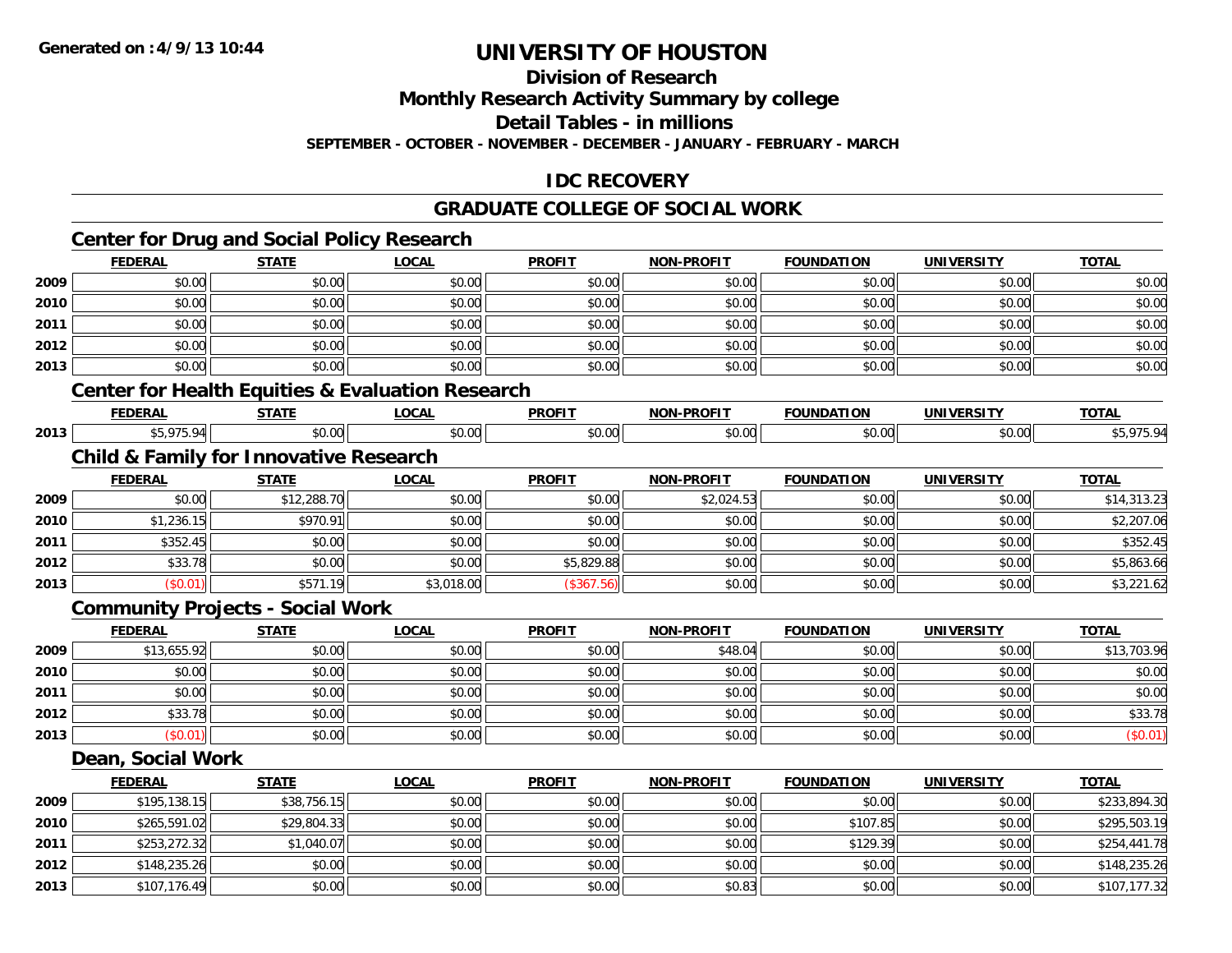## **Division of Research**

**Monthly Research Activity Summary by college**

**Detail Tables - in millions**

**SEPTEMBER - OCTOBER - NOVEMBER - DECEMBER - JANUARY - FEBRUARY - MARCH**

#### **IDC RECOVERY**

#### **GRADUATE COLLEGE OF SOCIAL WORK**

## **Office for Drug SPR**

|       | <b>FEDERAL</b> | <b>STATE</b> | <b>LOCAL</b> | <b>PROFIT</b> | <b>NON-PROFIT</b> | <b>FOUNDATION</b> | <b>UNIVERSITY</b> | <b>TOTAL</b>   |
|-------|----------------|--------------|--------------|---------------|-------------------|-------------------|-------------------|----------------|
| 2009  | \$0.00         | \$0.00       | \$0.00       | \$0.00        | \$0.00            | \$0.00            | \$0.00            | \$0.00         |
| 2010  | \$0.00         | \$0.00       | \$0.00       | \$0.00        | \$0.00            | \$0.00            | \$0.00            | \$0.00         |
| 2011  | \$0.00         | \$0.00       | \$0.00       | \$0.00        | \$0.00            | \$0.00            | \$0.00            | \$0.00         |
| 2012  | \$0.00         | \$0.00       | \$0.00       | \$0.00        | \$0.00            | \$0.00            | \$0.00            | \$0.00         |
| 2013  | \$0.00         | \$0.00       | \$0.00       | \$0.00        | \$0.00            | \$0.00            | \$0.00            | \$0.00         |
| Total | \$990,701.24   | \$83,431.35  | \$3,018.00   | \$5,462.32    | \$2,073.40        | \$237.24          | \$0.00            | \$1,084,923.55 |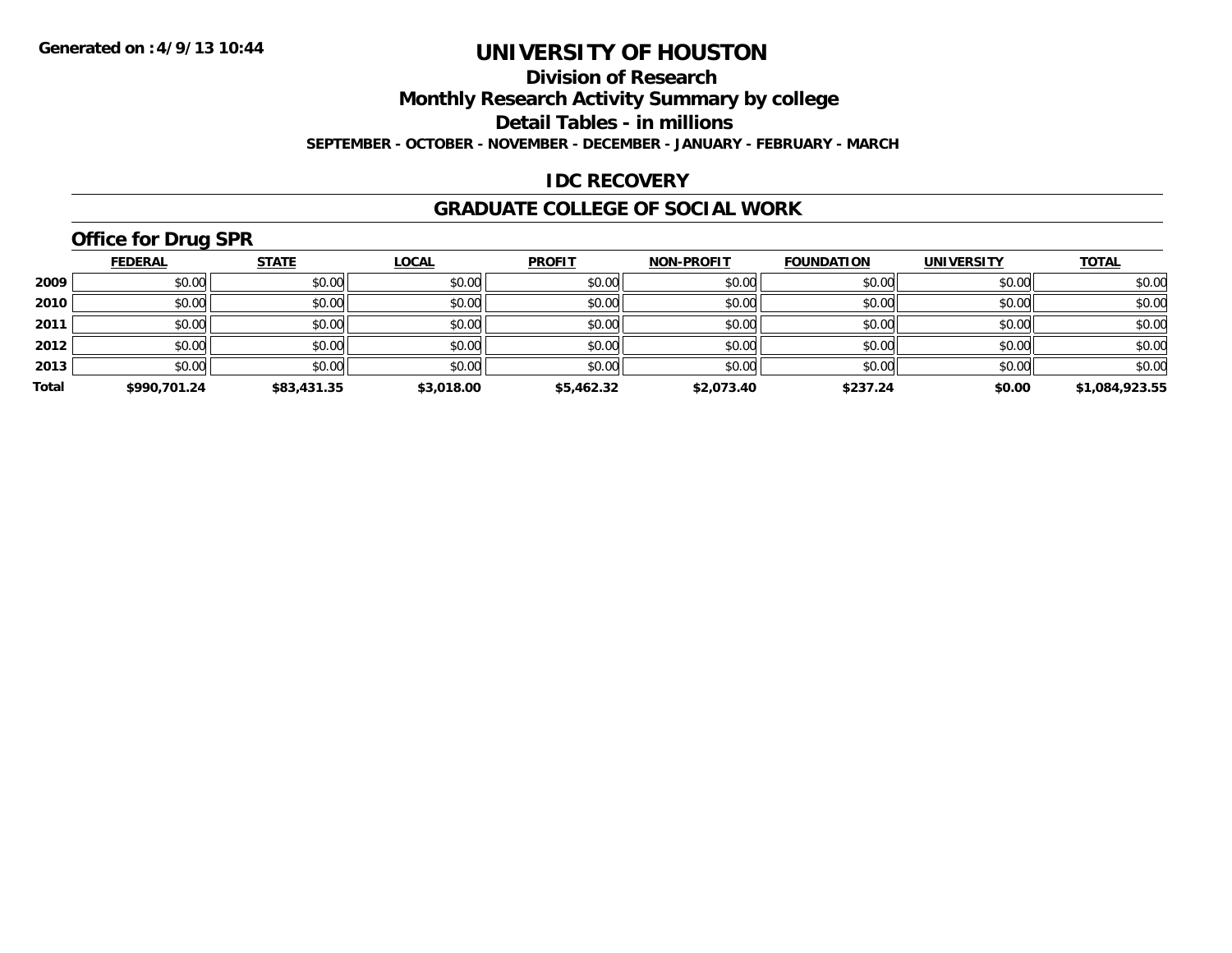## **Division of Research**

**Monthly Research Activity Summary by college**

**Detail Tables - in millions**

**SEPTEMBER - OCTOBER - NOVEMBER - DECEMBER - JANUARY - FEBRUARY - MARCH**

### **IDC RECOVERY**

### **HILTON COLLEGE OF HOTEL AND RESTAURANT MANAGEMENT**

### **Hotel and Restaurant Management**

|       | <b>FEDERAL</b> | <b>STATE</b> | <u>LOCAL</u> | <b>PROFIT</b> | <b>NON-PROFIT</b> | <b>FOUNDATION</b> | <b>UNIVERSITY</b> | <b>TOTAL</b> |
|-------|----------------|--------------|--------------|---------------|-------------------|-------------------|-------------------|--------------|
| 2010  | \$0.00         | \$0.00       | \$0.00       | \$0.00        | \$1,236.29        | \$0.00            | \$0.00            | \$1,236.29   |
| 2011  | \$654.24       | \$0.00       | \$0.00       | \$0.00        | \$550.27          | \$0.00            | \$0.00            | \$1,204.51   |
| 2012  | \$2,584.12     | \$10,573.92  | \$0.00       | \$8.59        | \$2,944.75        | \$0.00            | \$0.00            | \$16,111.38  |
| 2013  | \$3,268.89     | \$804.38     | \$0.00       | \$0.00        | \$0.00            | \$0.00            | \$0.00            | \$4,073.27   |
| Total | \$6,507.25     | \$11,378.30  | \$0.00       | \$8.59        | \$4,731.31        | \$0.00            | \$0.00            | \$22,625.45  |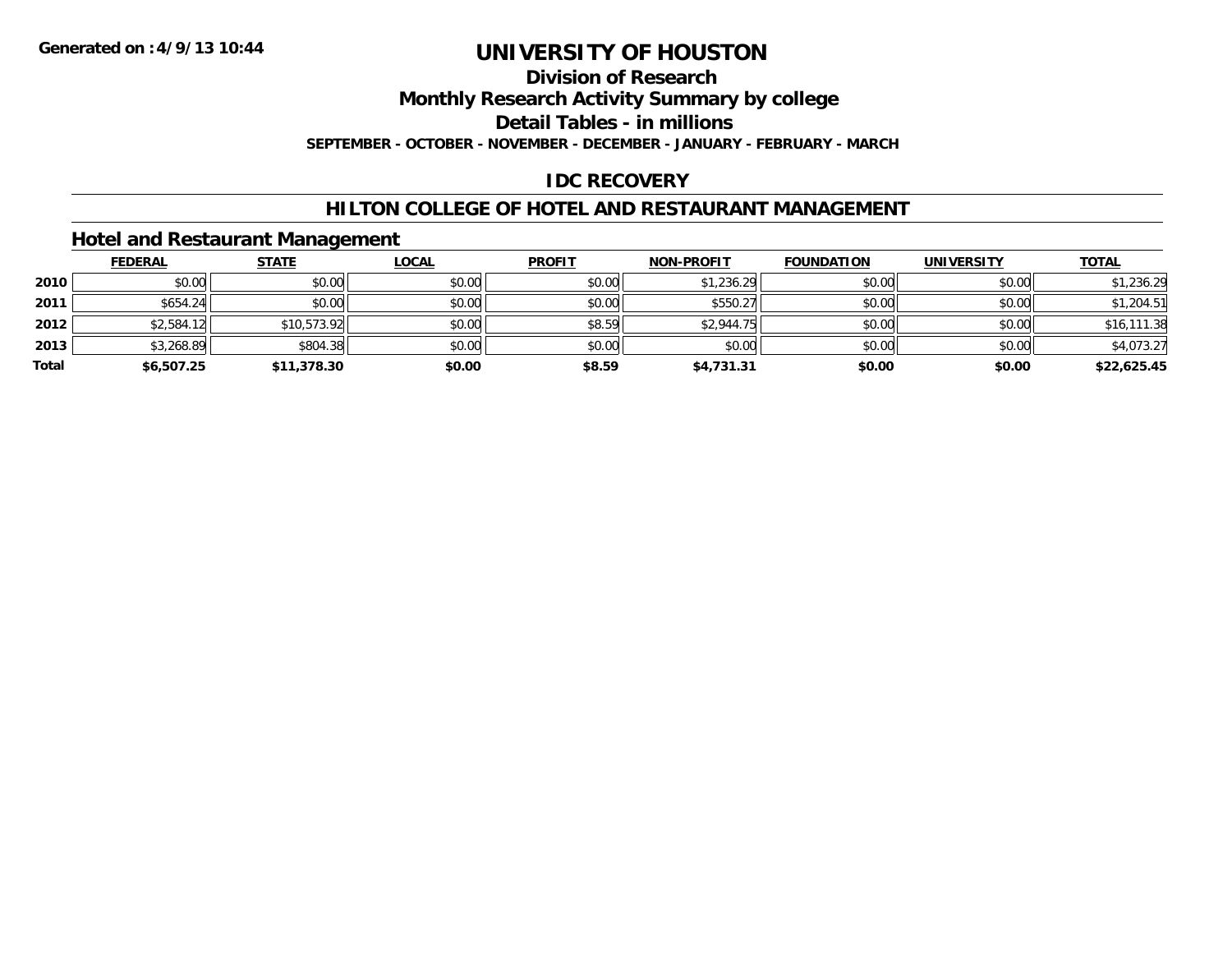## **Division of ResearchMonthly Research Activity Summary by college Detail Tables - in millions SEPTEMBER - OCTOBER - NOVEMBER - DECEMBER - JANUARY - FEBRUARY - MARCH**

#### **IDC RECOVERY**

#### **HONORS COLLEGE**

#### **Houston Teachers Institute**

|       | <b>FEDERAL</b> | <b>STATE</b> | <b>LOCAL</b> | <b>PROFIT</b> | <b>NON-PROFIT</b> | <b>FOUNDATION</b> | <b>UNIVERSITY</b> | <b>TOTAL</b> |
|-------|----------------|--------------|--------------|---------------|-------------------|-------------------|-------------------|--------------|
| 2010  | \$8,886.30     | \$0.00       | \$0.00       | \$0.00        | \$0.00            | \$0.00            | \$0.00            | \$8,886.30   |
| 2011  | \$1,636.68     | \$0.00       | \$0.00       | \$0.00        | \$0.00            | \$0.00            | \$0.00            | \$1,636.68   |
| 2012  | \$4,277.63     | \$0.00       | \$0.00       | \$0.00        | \$3,424.78        | \$0.00            | \$0.00            | \$7,702.41   |
| 2013  | \$4,610.35     | \$0.00       | \$0.00       | \$0.00        | \$2,414.82        | \$0.00            | \$0.00            | \$7,025.17   |
| Total | \$19,410.96    | \$0.00       | \$0.00       | \$0.00        | \$5,839.60        | \$0.00            | \$0.00            | \$25,250.56  |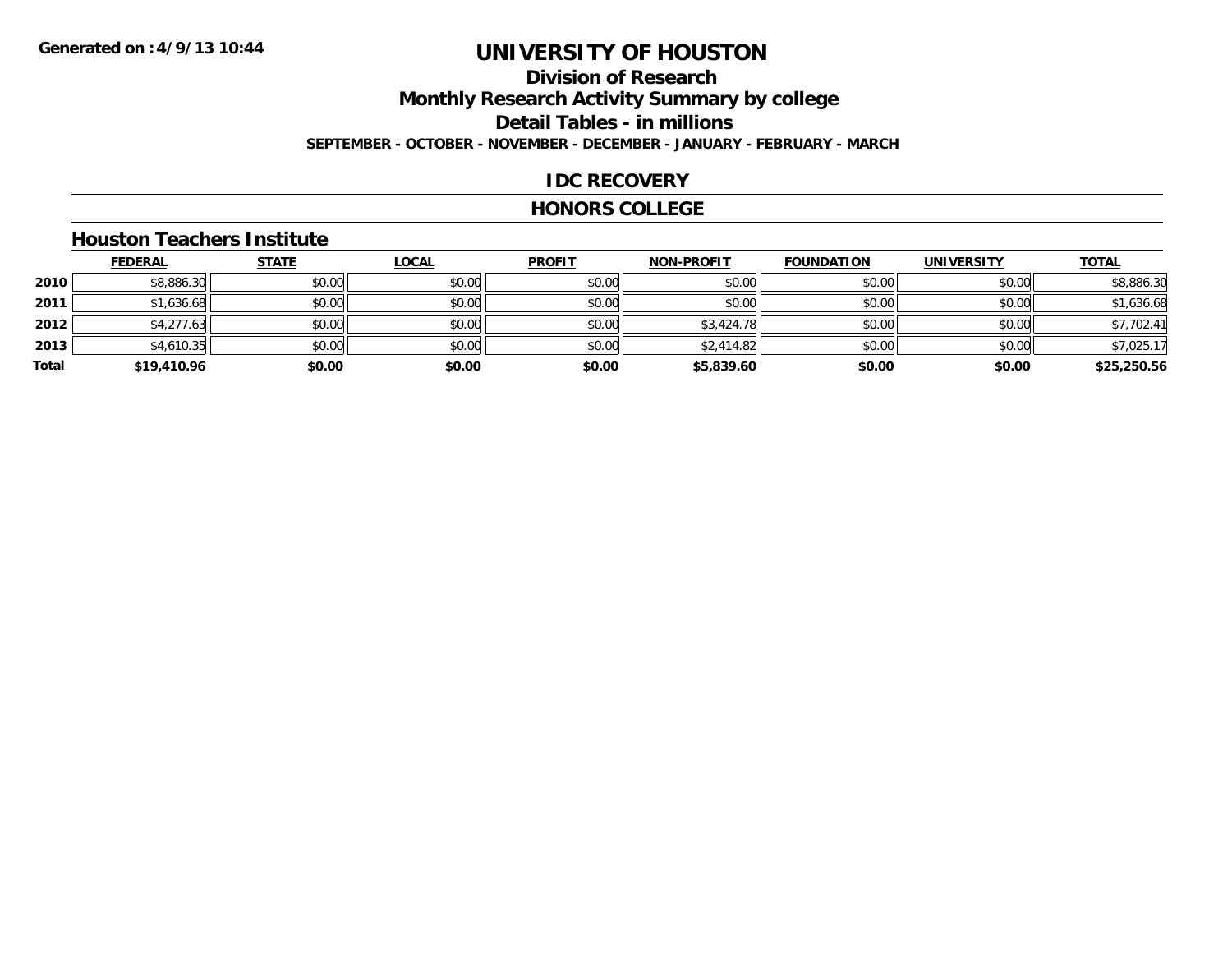### **Division of Research Monthly Research Activity Summary by college Detail Tables - in millions SEPTEMBER - OCTOBER - NOVEMBER - DECEMBER - JANUARY - FEBRUARY - MARCH**

#### **IDC RECOVERY**

#### **LIBRARY**

### **Administration, Library**

|       | <b>FEDERAL</b> | <b>STATE</b> | <b>LOCAL</b> | <b>PROFIT</b> | <b>NON-PROFIT</b> | <b>FOUNDATION</b> | <b>UNIVERSITY</b> | <b>TOTAL</b> |
|-------|----------------|--------------|--------------|---------------|-------------------|-------------------|-------------------|--------------|
| 2009  | \$6,637.35     | \$0.00       | \$0.00       | \$0.00        | \$0.00            | \$0.00            | \$0.00            | \$6,637.35   |
| 2010  | \$5,499.96     | \$0.00       | \$0.00       | \$0.00        | \$0.00            | \$0.00            | \$0.00            | \$5,499.96   |
| 2011  | \$718.08       | \$0.00       | \$0.00       | \$0.00        | \$0.00            | \$0.00            | \$0.00            | \$718.08     |
| 2012  | \$0.00         | \$0.00       | \$0.00       | \$0.00        | \$0.00            | \$0.00            | \$0.00            | \$0.00       |
| 2013  | \$0.00         | \$0.00       | \$0.00       | \$0.00        | \$0.00            | \$0.00            | \$0.00            | \$0.00       |
| Total | \$12,855.39    | \$0.00       | \$0.00       | \$0.00        | \$0.00            | \$0.00            | \$0.00            | \$12,855.39  |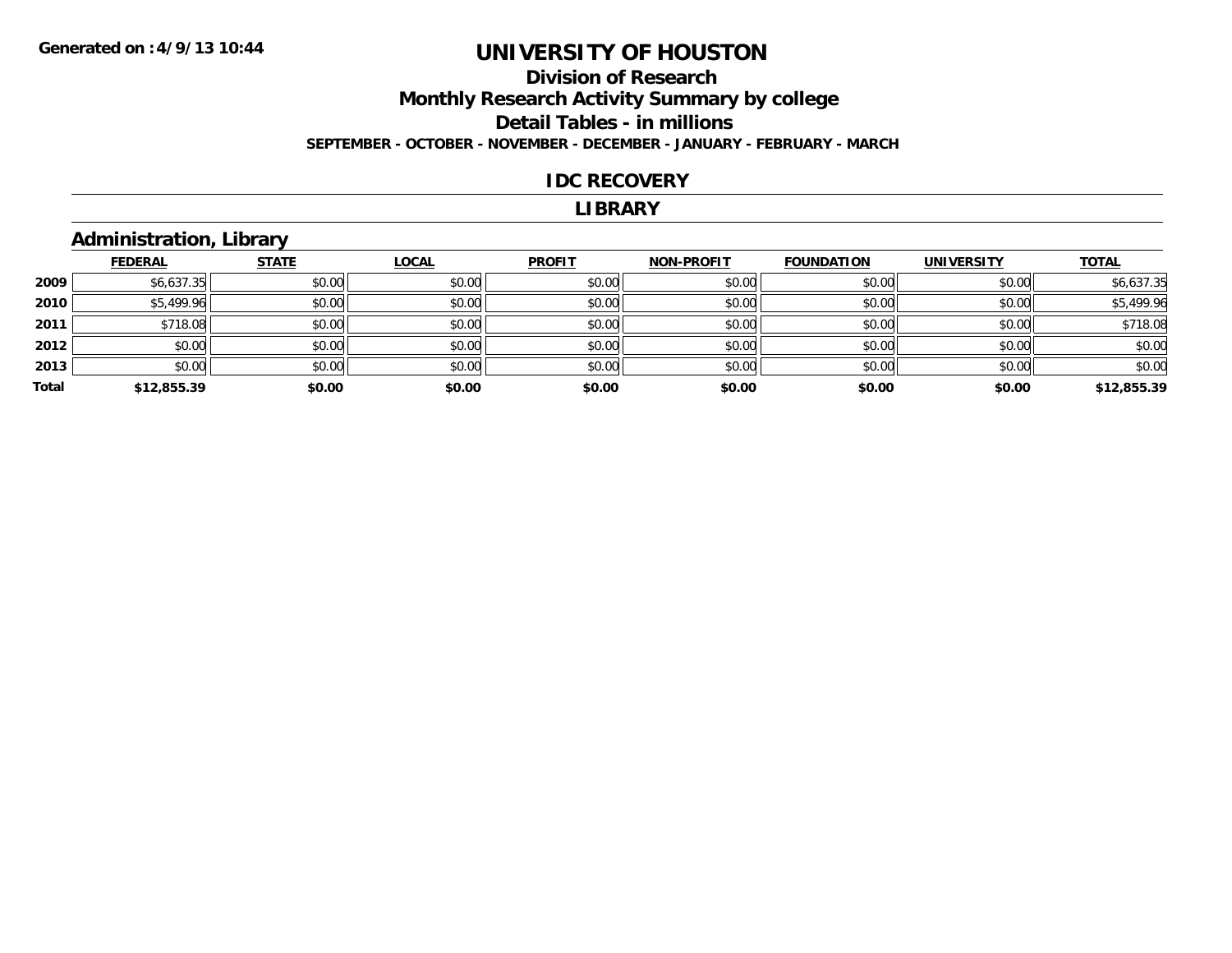**Division of Research**

**Monthly Research Activity Summary by college**

**Detail Tables - in millions**

**SEPTEMBER - OCTOBER - NOVEMBER - DECEMBER - JANUARY - FEBRUARY - MARCH**

### **IDC RECOVERY**

#### **SENIOR V.P. FOR ACADEMIC AFFAIRS AND PROVOST**

|       | <b>FEDERAL</b>                                      | <b>STATE</b> | <b>LOCAL</b> | <b>PROFIT</b> | <b>NON-PROFIT</b> | <b>FOUNDATION</b> | <b>UNIVERSITY</b> | <b>TOTAL</b> |
|-------|-----------------------------------------------------|--------------|--------------|---------------|-------------------|-------------------|-------------------|--------------|
| 2011  | \$0.00                                              | \$79.12      | \$0.00       | \$0.00        | \$0.00            | \$0.00            | \$0.00            | \$79.12      |
|       | <b>Learning and Assessment Services</b>             |              |              |               |                   |                   |                   |              |
|       | <b>FEDERAL</b>                                      | <b>STATE</b> | <b>LOCAL</b> | <b>PROFIT</b> | <b>NON-PROFIT</b> | <b>FOUNDATION</b> | <b>UNIVERSITY</b> | <b>TOTAL</b> |
| 2009  | \$12,496.53                                         | \$4,943.56   | \$0.00       | \$0.00        | \$0.00            | \$0.00            | \$0.00            | \$17,440.09  |
| 2010  | \$15,830.54                                         | \$5,252.55   | \$0.00       | \$0.00        | \$0.00            | \$0.00            | \$0.00            | \$21,083.09  |
| 2011  | \$13,764.38                                         | \$5,692.78   | \$0.00       | \$0.00        | (\$102.24)        | \$0.00            | \$0.00            | \$19,354.92  |
| 2012  | \$13,609.67                                         | (\$121.33)   | \$0.00       | \$0.00        | \$0.00            | \$0.00            | \$0.00            | \$13,488.34  |
| 2013  | \$12,956.15                                         | \$5,593.66   | \$0.00       | \$0.00        | \$0.00            | \$0.00            | \$0.00            | \$18,549.81  |
|       | <b>Learning Support Services</b>                    |              |              |               |                   |                   |                   |              |
|       | <b>FEDERAL</b>                                      | <b>STATE</b> | <b>LOCAL</b> | <b>PROFIT</b> | <b>NON-PROFIT</b> | <b>FOUNDATION</b> | <b>UNIVERSITY</b> | <b>TOTAL</b> |
| 2009  | \$5,139.47                                          | \$0.00       | \$0.00       | \$0.00        | \$0.00            | \$0.00            | \$0.00            | \$5,139.47   |
| 2010  | \$9,978.56                                          | \$0.00       | \$0.00       | \$0.00        | \$0.00            | \$0.00            | \$0.00            | \$9,978.56   |
| 2012  | \$0.00                                              | \$0.00       | \$0.00       | \$0.00        | \$0.00            | \$0.00            | \$0.00            | \$0.00       |
| 2013  | \$0.00                                              | \$0.00       | \$0.00       | \$0.00        | \$0.00            | \$0.00            | \$0.00            | \$0.00       |
|       | <b>Senior V.P. for Academic Affairs and Provost</b> |              |              |               |                   |                   |                   |              |
|       | <b>FEDERAL</b>                                      | <b>STATE</b> | <b>LOCAL</b> | <b>PROFIT</b> | <b>NON-PROFIT</b> | <b>FOUNDATION</b> | <b>UNIVERSITY</b> | <b>TOTAL</b> |
| 2009  | (\$35.46)                                           | \$0.00       | \$0.00       | \$0.00        | \$0.00            | \$0.00            | \$0.00            | (\$35.46)    |
| 2012  | \$0.00                                              | \$0.00       | \$0.00       | \$0.00        | \$0.00            | \$0.00            | \$0.00            | \$0.00       |
| 2013  | \$0.00                                              | \$0.00       | \$0.00       | \$0.00        | \$0.00            | \$0.00            | \$0.00            | \$0.00       |
| Total | \$83.739.84                                         | \$21,440.34  | \$0.00       | \$0.00        | (\$102.24)        | \$0.00            | \$0.00            | \$105,077.94 |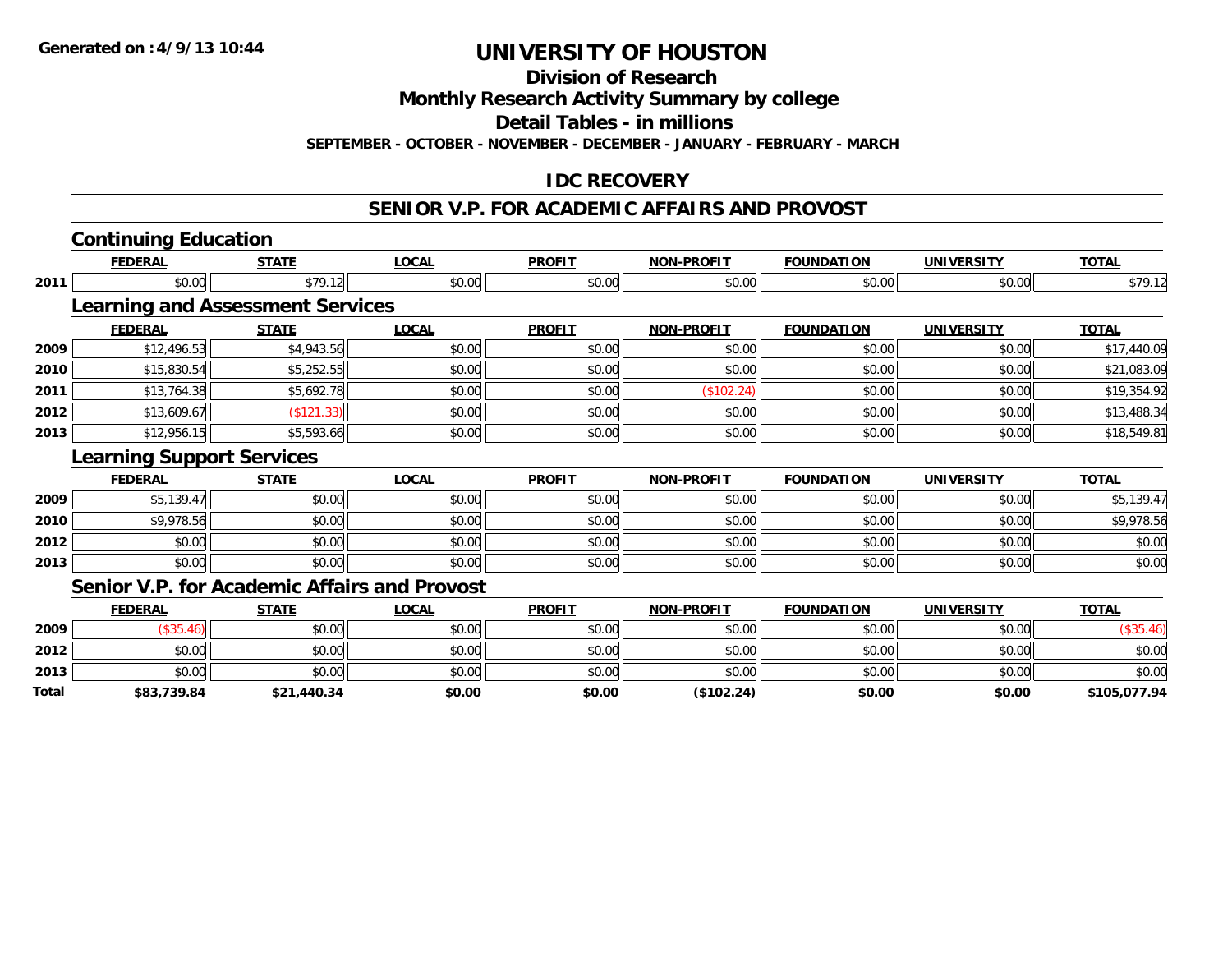### **Division of ResearchMonthly Research Activity Summary by college Detail Tables - in millions SEPTEMBER - OCTOBER - NOVEMBER - DECEMBER - JANUARY - FEBRUARY - MARCH**

#### **IDC RECOVERY**

#### **UH LAW CENTER**

|       | Dean, Law          |              |              |               |                   |                   |                   |               |
|-------|--------------------|--------------|--------------|---------------|-------------------|-------------------|-------------------|---------------|
|       | <b>FEDERAL</b>     | <b>STATE</b> | <b>LOCAL</b> | <b>PROFIT</b> | <b>NON-PROFIT</b> | <b>FOUNDATION</b> | <b>UNIVERSITY</b> | <b>TOTAL</b>  |
| 2009  | \$3,670.71         | \$0.00       | \$0.00       | \$0.00        | \$0.00            | \$0.00            | \$0.00            | \$3,670.71    |
| 2010  | \$37,721.93        | \$0.00       | \$0.00       | \$0.00        | \$0.00            | \$0.00            | \$0.00            | \$37,721.93   |
| 2011  | \$5,968.23         | \$0.00       | \$0.00       | \$0.00        | \$0.00            | \$0.00            | \$0.00            | \$5,968.23    |
| 2012  | (\$70,357.42)      | \$0.00       | \$0.00       | \$0.00        | \$0.00            | \$0.00            | \$0.00            | (\$70,357.42) |
| 2013  | \$0.00             | \$0.00       | \$0.00       | \$0.00        | \$0.00            | \$0.00            | \$0.00            | \$0.00        |
|       | <b>Law Library</b> |              |              |               |                   |                   |                   |               |
|       | <b>FEDERAL</b>     | <b>STATE</b> | <b>LOCAL</b> | <b>PROFIT</b> | <b>NON-PROFIT</b> | <b>FOUNDATION</b> | <b>UNIVERSITY</b> | <b>TOTAL</b>  |
| 2009  | (\$0.29)           | \$0.00       | \$0.00       | \$0.00        | \$0.00            | \$0.00            | \$0.00            | (\$0.29)      |
|       | Law-UH             |              |              |               |                   |                   |                   |               |
|       | <b>FEDERAL</b>     | <b>STATE</b> | <b>LOCAL</b> | <b>PROFIT</b> | <b>NON-PROFIT</b> | <b>FOUNDATION</b> | <b>UNIVERSITY</b> | <b>TOTAL</b>  |
| 2009  | \$20,448.84        | \$0.00       | \$0.00       | \$0.00        | \$0.00            | \$0.00            | \$0.00            | \$20,448.84   |
| 2010  | \$2,668.04         | \$0.00       | \$0.00       | \$0.00        | \$0.00            | \$0.00            | \$0.00            | \$2,668.04    |
| 2011  | \$17,524.24        | \$2,755.67   | \$0.00       | \$0.00        | \$0.00            | \$4,116.74        | \$0.00            | \$24,396.65   |
| 2012  | \$1,235.07         | \$0.00       | \$0.00       | \$0.00        | \$0.00            | \$1,910.09        | \$0.00            | \$3,145.16    |
| 2013  | \$44,281.44        | \$11,501.79  | \$0.00       | \$0.00        | \$0.00            | \$2,412.70        | \$0.00            | \$58,195.93   |
| Total | \$63,160.79        | \$14,257.46  | \$0.00       | \$0.00        | \$0.00            | \$8,439.53        | \$0.00            | \$85,857.78   |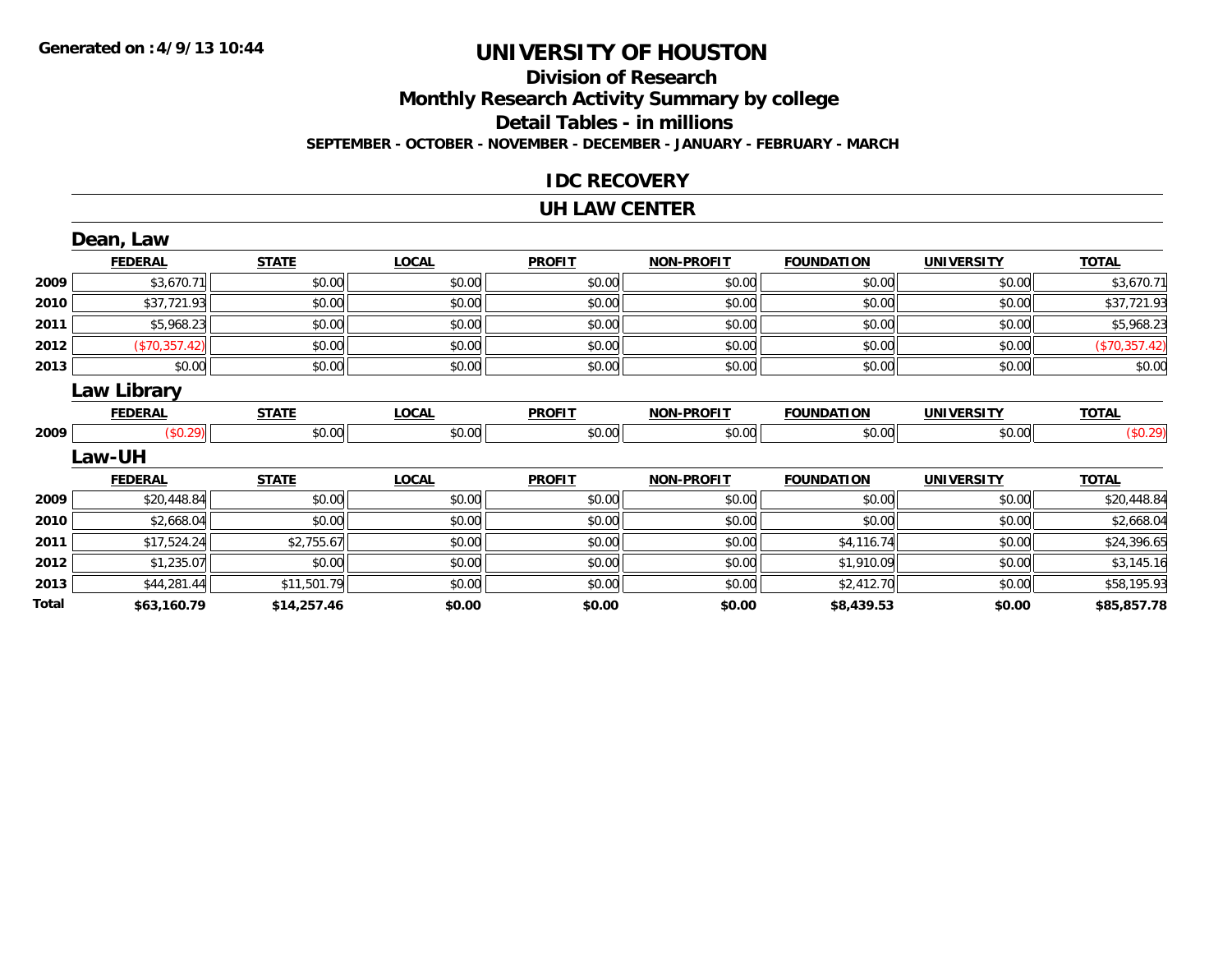#### **Division of Research Monthly Research Activity Summary by college**

**Detail Tables - in millions**

**SEPTEMBER - OCTOBER - NOVEMBER - DECEMBER - JANUARY - FEBRUARY - MARCH**

### **IDC RECOVERY**

### **UH SYSTEM**

|       | <b>KUHT-TV</b> |              |              |               |                   |                   |                   |              |
|-------|----------------|--------------|--------------|---------------|-------------------|-------------------|-------------------|--------------|
|       | <b>FEDERAL</b> | <b>STATE</b> | <u>LOCAL</u> | <b>PROFIT</b> | <b>NON-PROFIT</b> | <b>FOUNDATION</b> | <b>UNIVERSITY</b> | <b>TOTAL</b> |
| 2009  |                | \$0.00       | \$0.00       | \$0.00        | \$0.00            | \$0.00            | \$0.00            |              |
| 2010  |                | \$0.00       | \$0.00       | \$0.00        | \$0.00            | \$0.00            | \$0.00            |              |
| Total | (\$2,539.31)   | \$0.00       | \$0.00       | \$0.00        | \$0.00            | \$0.00            | \$0.00            | (\$2,539.31) |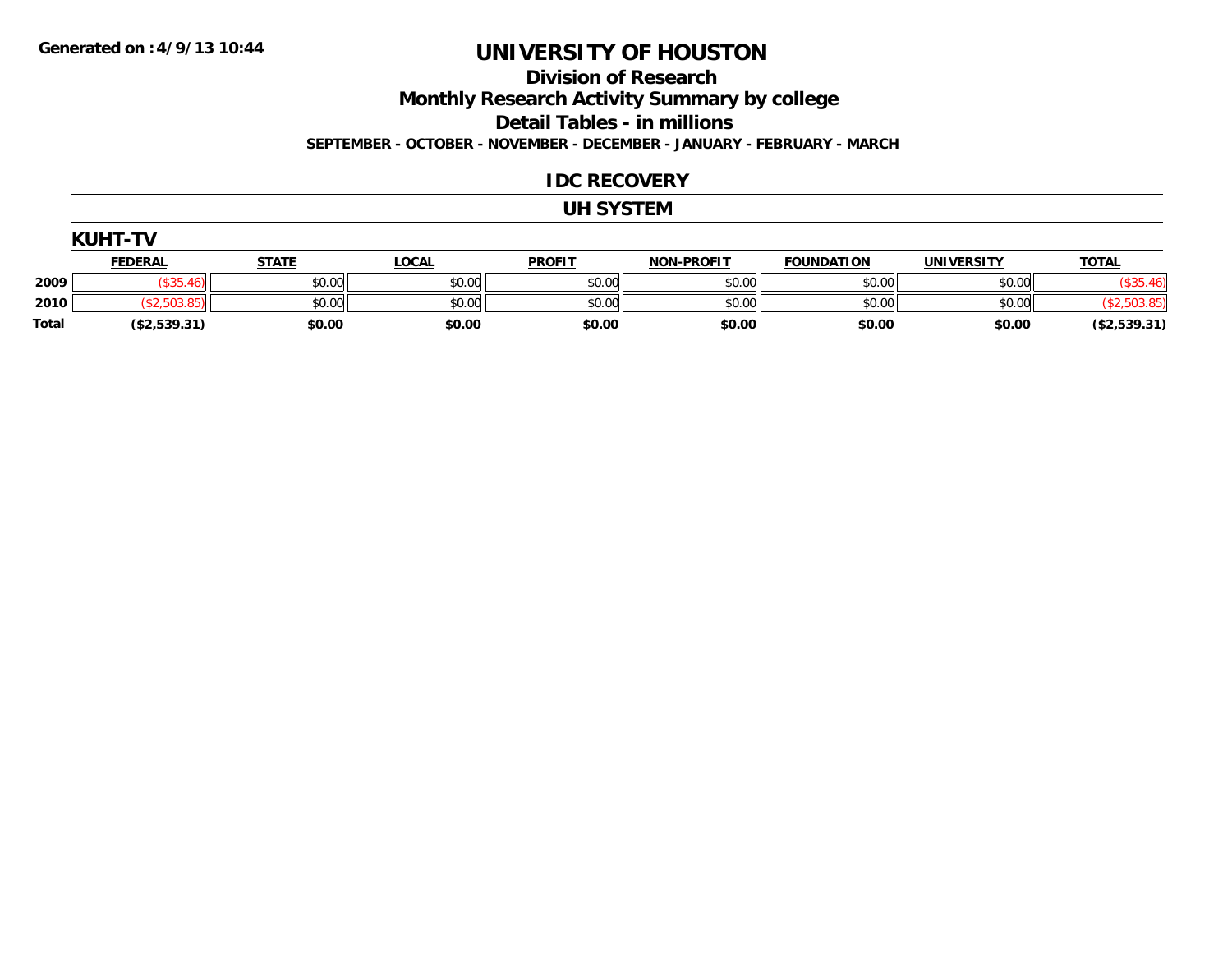## **Division of ResearchMonthly Research Activity Summary by college Detail Tables - in millions SEPTEMBER - OCTOBER - NOVEMBER - DECEMBER - JANUARY - FEBRUARY - MARCH**

#### **IDC RECOVERY**

#### **UKNOWN COLLEGE**

### **Unknown Department**

|       | <b>FEDERAL</b> | <b>STATE</b> | <b>LOCAL</b> | <b>PROFIT</b> | <b>NON-PROFIT</b> | <b>FOUNDATION</b> | <b>UNIVERSITY</b> | <b>TOTAL</b> |
|-------|----------------|--------------|--------------|---------------|-------------------|-------------------|-------------------|--------------|
| 2009  | \$6,632.71     | \$0.00       | \$0.00       | \$0.00        | \$0.00            | \$0.00            | \$0.00            | \$6,632.71   |
| 2010  | \$54,453.92    | \$0.00       | \$0.00       | \$0.00        | \$0.00            | \$0.00            | \$0.00            | \$54,453.92  |
| 2011  | \$12,891.35    | \$0.00       | \$0.00       | \$0.00        | \$0.00            | \$0.00            | \$0.00            | \$12,891.35  |
| 2012  | \$3,119.99     | \$0.00       | \$0.00       | \$0.00        | \$0.00            | \$0.00            | \$0.00            | \$3,119.99   |
| 2013  | \$2,100.00     | \$0.00       | \$0.00       | \$0.00        | \$0.00            | \$0.00            | \$0.00            | \$2,100.00   |
| Total | \$79,197.97    | \$0.00       | \$0.00       | \$0.00        | \$0.00            | \$0.00            | \$0.00            | \$79,197.97  |